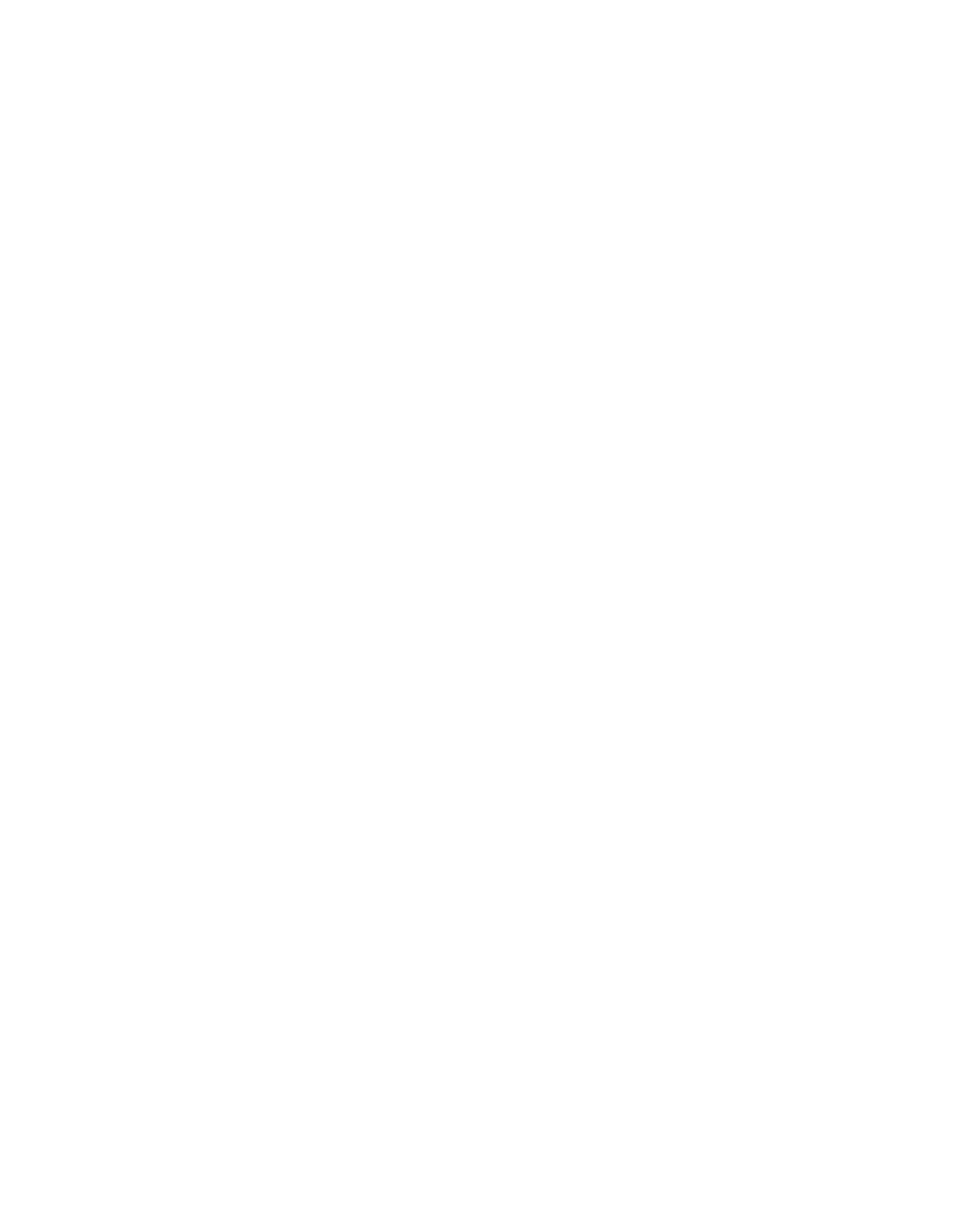# *Welcome to Dental Benefit Providers of California's Dental Plan*

*P*lease take a moment to review this provider directory. Dental Benefit Providers of California wants to make sure you are satisfied with your dental benefits. If you have any questions, please contact the Dental Benefit Providers of California Member Services Department.

### *Your dental directory*

We have included an extensive directory of network dentists located throughout the community. The dentist information that can be found within this directory includes:

- Name, location and phone number
- Foreign languages spoken, if any
- Wheelchair accessibility
- Whether or not the office is accepting new patients

This directory contains a listing of primary care dentists only. Please refer to your enrollment information for details on coverage for specialty care.

Should you have questions, please call the toll-free number listed in your enrollment information.

### *Meeting our quality standards*

You can have confidence knowing you are receiving care from dentists who have been carefully selected for participation in our network. All network dentists undergo a rigorous review and credentialing process prior to being accepted into our network, which includes the following major elements:

- Dentist education, training and experience
- Licensure, certification and other regulatory considerations
- Malpractice history

This process confirms that each dentist has the required credentials to participate in the network.

Dental Benefit Providers of California cannot guarantee the continuing participation of dentists currently listed in this directory. The network of dentists may occasionally change. We recommend that you call the Dental Benefit Providers of California Member Services Department to verify that a dentist is currently participating in the network prior to seeking care.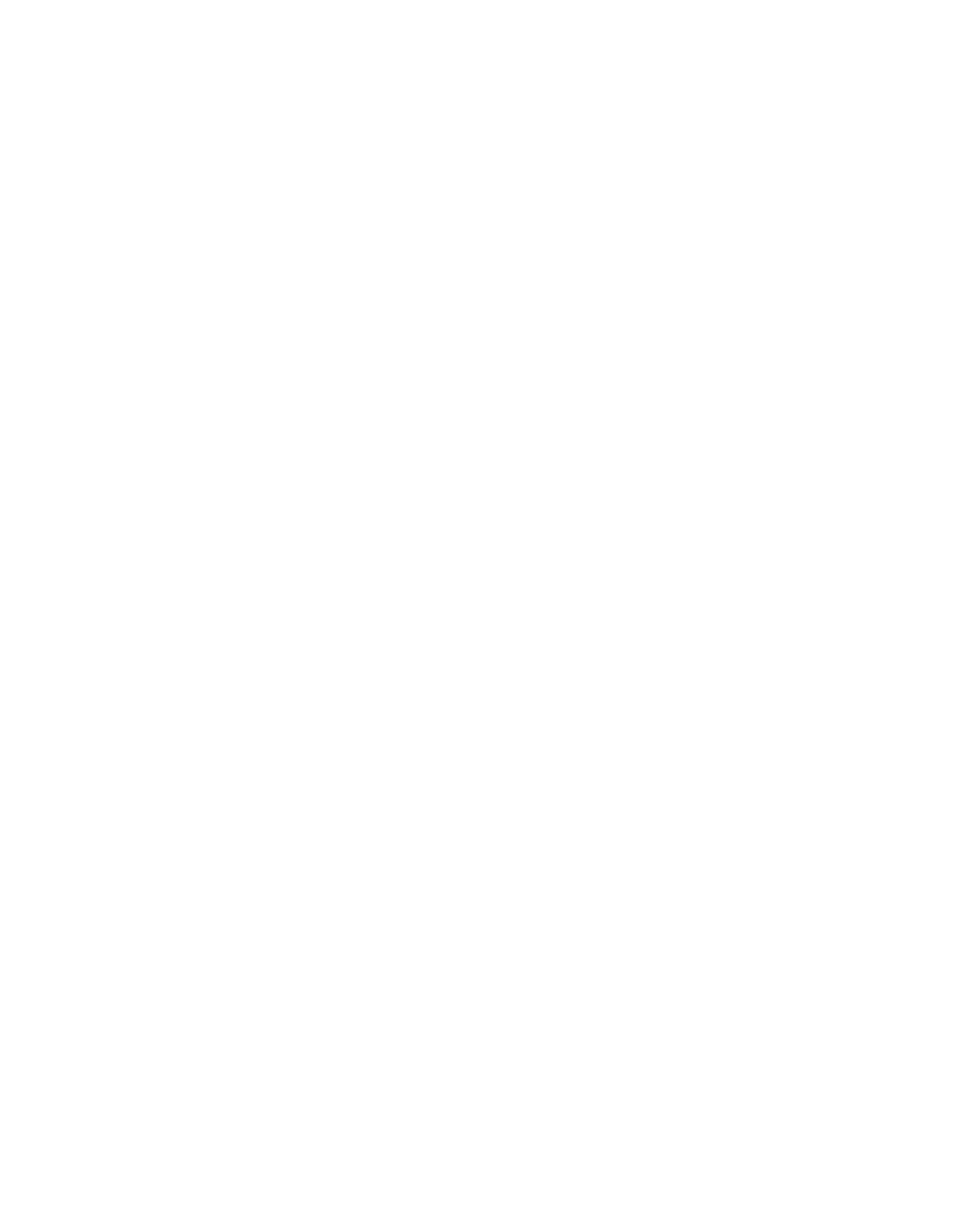### **CALIFORNIA**

### *ALAMEDA COUNTY*

### *ALBANY*

**HERAVI-KHADJAVI, Leila University Dental** (510) 528-7216 Prov. No.: 000000224594 847 San Pablo Ave Albany, CA 94706 Language: Cantonese, Chinese, Farsi, French, Indian, Italian, Mandarin, Persian, Spanish, Tagalog, Vietnamese

**NEEDHAM, Anthony J University Dental** (510) 528-7216 Prov. No.: 000000216305 847 San Pablo Ave Albany, CA 94706 Language: Spanish

### *DUBLIN*

**STINE, Leida P** (925) 828-9993 Prov. No.: 000000170586 7950 Dublin Blvd Ste 101 Dublin, CA 94568 Language: Arabic

### *FREMONT*

**AKHONDI, Zahra Gentle Dental Fremont** (510) 651-7700 Prov. No.: 000000039526 39340 Fremont Blvd Fremont, CA 94538 Language: Chinese, Farsi, Spanish, Tagalog, Vietnamese

**AMIRI, Hamid Smile Care Dental Group** (510) 739-3889 Prov. No.: 000000343067 36416 Fremont Blvd Fremont, CA 94536

**BALARAMAN, Lakshmi Smile Care Dental Group** (510) 739-3889 Prov. No.: 000001167255 36416 Fremont Blvd Fremont, CA 94536

**BALUYUT, Gemma F Smile Care Dental Group** (510) 739-3889 Prov. No.: 000000373378 36416 Fremont Blvd Fremont, CA 94536

### *ALAMEDA COUNTY (Cont.)*

### *FREMONT (Cont.)*

**CHANNEGOWDA, Pavithra Smile Care Dental Group** (510) 739-3889 Prov. No.: 000001166345 36416 Fremont Blvd Fremont, CA 94536

**DORLIKAR, Ujjwala Smile Care Dental Group** (510) 739-3889 Prov. No.: 000001055039 36416 Fremont Blvd Fremont, CA 94536

**FARHANG-AZAD, Leila Smile Care Dental Group** (510) 739-3889 Prov. No.: 000000423114 36416 Fremont Blvd Fremont, CA 94536

**GARLAPATI, Vasavi Smile Care Dental Group** (510) 739-3889 Prov. No.: 000000371062 36416 Fremont Blvd Fremont, CA 94536

**GONZALEZ, Jacqueline Thorton Group** (510) 793-8121 Prov. No.: 000001123699 4364 Thornton Ave Fremont, CA 94536

**GREWAL, Varundeep Smile Care Dental Group** (510) 739-3889 Prov. No.: 000000400784 36416 Fremont Blvd Fremont, CA 94536

**JADHAV, Megha Smile Care Dental Group** (510) 739-3889 Prov. No.: 000001149699 36416 Fremont Blvd Fremont, CA 94536 Language: Spanish

**KAREHALLIRAJU, Anupama Setty Dental Dds** (510) 790-0700 Prov. No.: 000001250704 37259 Fremont Blvd Fremont, CA 94536

**KHAN, Shakeela N Minadental** (510) 226-1900 Prov. No.: 000000225986 40961 Grimmer Blvd Fremont, CA 94538

### *ALAMEDA COUNTY (Cont.)*

### *FREMONT (Cont.)*

**LAM, Trien Gentle Dental Fremont** (510) 651-7700 Prov. No.: 000000434658 39340 Fremont Blvd Fremont, CA 94538 Language: Farsi, Spanish, Tagalog, Vietnamese

**LE, An Smile Care Dental Group** (510) 739-3889 Prov. No.: 000001123925 36416 Fremont Blvd & Fremont, CA 94536

**LE, Hanh H Smile Care Dental Group** (510) 739-3889 Prov. No.: 000000230247 36416 Fremont Blvd Fremont, CA 94536

**LEMUS, Gustavo A** (510) 494-8181 Prov. No.: 000000360992 1895 Mowry Ave Ste 120 Fremont, CA 94538

**MAKHANI, Erum Smile Care Dental Group** (510) 739-3889 Prov. No.: 000001191414 36416 Fremont Blvd Fremont, CA 94536

**MANIEGO, Ma Cristina E Smile Care Dental Group** (510) 739-3889 Prov. No.: 000000349308 36416 Fremont Blvd Fremont, CA 94536

**MANTENA, Usha R Smile Care Dental Group** (510) 739-3889 Prov. No.: 000000343140 36416 Fremont Blvd & Fremont, CA 94536

**MOFTAKHAR, Farshad Brookvale Family Dentistry** (510) 739-0701 Prov. No.: 000000312464 39236 Argonaut Way Fremont, CA 94538 Language: Farsi, Persian, Romania, Spanish

### *ALAMEDA COUNTY (Cont.)*

### *FREMONT (Cont.)*

**MORE, Soniya Smile Care Dental Group** (510) 739-3889 Prov. No.: 000001121677 36416 Fremont Blvd Fremont, CA 94536 Language: Spanish

**NAZARENO, Guy G Pacific Dental Spa** (510) 744-1300 Prov. No.: 000000321714 120 Fremont Hub Courtyard Fremont, CA 94538

### **NAZARI, Reza**

**Smile Care Dental Group** (510) 739-3889 Prov. No.: 000000195406 36416 Fremont Blvd Fremont, CA 94536 Language: Farsi

**NGUYEN, Lan Mission Dental** (510) 494-8856 Prov. No.: 000000050356 39560 Stevenson Pl Ste 218 Fremont, CA 94539 Language: Chinese, Farsi, Spanish, Swedish, Vietnamese

**PANNU, Dalvir S** (510) 792-9292 Prov. No.: 000000208804 38062 Martha Ave Fremont, CA 94536

**RAVON, Shadi Smile Care Dental Group** (510) 739-3889 Prov. No.: 000000325582 36416 Fremont Blvd Fremont, CA 94536 Language: Farsi

**ROY, Neha L Setty Dental Dds** (510) 790-0100 Prov. No.: 000001248006 37259 Fremont Blvd Fremont, CA 94536

**SANCHEZ, Gary E Thorton Group** (510) 793-8121 Prov. No.: 000001139788 4364 Thornton Ave Fremont, CA 94536

### **GENERAL DENTISTS 1**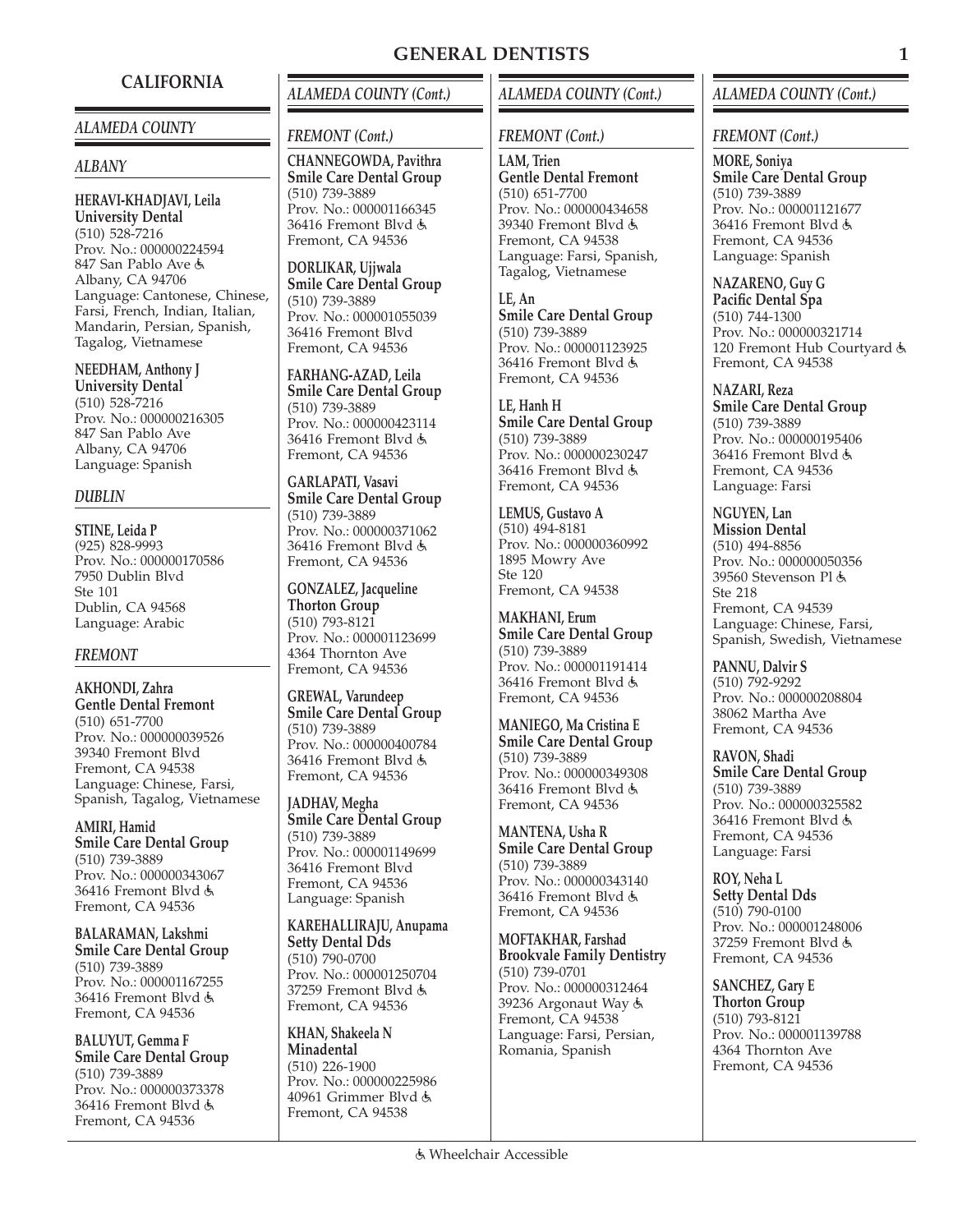### *ALAMEDA COUNTY (Cont.)*

### *FREMONT (Cont.)*

**SEPULVEDA, Jairo Smile Care Dental Group** (510) 739-3889 Prov. No.: 000000346614 36416 Fremont Blvd Fremont, CA 94536

**SETTY, Madhavi Setty Dental Dds** (510) 790-0700 Prov. No.: 000001173589 37259 Fremont Blvd Fremont, CA 94536 Language: Hindi

**SHAH, Ekta Smile Care Dental Group** (510) 739-3889 Prov. No.: 000000736192 39340 Fremont Blvd Fremont, CA 94538

**SHARMA, Payal Smile Care Dental Group** (510) 739-3889 Prov. No.: 000000445099 36416 Fremont Blvd & Fremont, CA 94536

**SHIVANNA, Soumya Smile Care Dental Group** (510) 739-3889 Prov. No.: 000001073987 36416 Fremont Blvd Fremont, CA 94536

**TAN, Maristela Smile Care Dental Group** (510) 739-3889 Prov. No.: 000000346807 36416 Fremont Blvd Fremont, CA 94536

**TRINIDAD, Estrella Thorton Group** (510) 793-8121 Prov. No.: 000000096838 4364 Thornton Ave Fremont, CA 94536

**VERDER, Marilu Smile Care Dental Group** (510) 739-3889 Prov. No.: 000000335819 36416 Fremont Blvd Fremont, CA 94536

### *ALAMEDA COUNTY (Cont.)*

### *FREMONT (Cont.)*

**WU, Jean Smile Care Dental Group** (510) 739-3889 Prov. No.: 000001166312 36416 Fremont Blvd Fremont, CA 94536 Language: Spanish

**YUMENA, Angelita F** (510) 608-6097 Prov. No.: 000000173173 698 Mowry Ave Fremont, CA 94536 Language: Tagalog

### *HAYWARD*

**ABBASZADEH, Pouran** (510) 264-2000 Prov. No.: 000000012776 27171 Calaroga Ave 3rd Fl Ste 11 Hayward, CA 94545

**ANSARI, Mohsen M The Dental Health Center In Sears** (510) 783-0501 Prov. No.: 000000201944 660 W Winton Ave Hayward, CA 94545 Language: Vietnamese

**BALAKRISHNA, Sushma Smile Care Dental Group** (510) 782-4161 Prov. No.: 000001193295 22421 Hesperian Blvd Hayward, CA 94541

**BALARAMAN, Lakshmi Smile Care Dental Group** (510) 782-4161 Prov. No.: 000001167256 22421 Hesperian Blvd Hayward, CA 94541

**BALUYUT, Gemma F Smile Care Dental Group** (510) 782-4161 Prov. No.: 000000373384 22421 Hesperian Blvd Hayward, CA 94541

**CHANNEGOWDA, Pavithra Smile Care Dental Group** (510) 782-4161 Prov. No.: 000001166344 22421 Hesperian Blvd Hayward, CA 94541

### *ALAMEDA COUNTY (Cont.)*

### *HAYWARD (Cont.)*

**GREWAL, Varundeep Smile Care Dental Group** (510) 782-4161 Prov. No.: 000000400803 22421 Hesperian Blvd Hayward, CA 94541

**HABASHI, Rafik Smile Care Dental Group** (510) 782-4161 Prov. No.: 000000439268 22421 Hesperian Blvd Hayward, CA 94541 Language: Spanish

**HUYNH, Loc Q Smile Care Dental Group** (510) 782-4161 Prov. No.: 000000236693 22421 Hesperian Blvd Hayward, CA 94541 Language: Vietnamese

**JADHAV, Megha Smile Care Dental Group** (510) 782-4161 Prov. No.: 000001149785 22421 Hesperian Blvd Hayward, CA 94541 Language: Spanish

**LE, An Smile Care Dental Group** (510) 782-4161 Prov. No.: 000001123945 22421 Hesperian Blvd Hayward, CA 94541

**LIEU, Loan H Smile Care Dental Group** (510) 782-4161 Prov. No.: 000001249479 22421 Hesperian Blvd Hayward, CA 94541

**MAKHANI, Erum Smile Care Dental Group** (510) 782-4161 Prov. No.: 000001191418 22421 Hesperian Blvd Hayward, CA 94541

**MANIEGO, Ma Cristina E Smile Care Dental Group** (510) 782-4161 Prov. No.: 000000349317 22421 Hesperian Blvd Hayward, CA 94541

### *ALAMEDA COUNTY (Cont.)*

### *HAYWARD (Cont.)*

**MANTENA, Usha R Smile Care Dental Group** (510) 782-4161 Prov. No.: 000000343145 22421 Hesperian Blvd Hayward, CA 94541

**MERCADO, Dolly E** (510) 887-8888 Prov. No.: 000000161059 677B W Tennyson Rd Hayward, CA 94544

**MORE, Soniya Smile Care Dental Group** (510) 782-4161 Prov. No.: 000001121679 22421 Hesperian Blvd Hayward, CA 94541 Language: Spanish

**NGUYEN, Thomas K Gan Dental Care** (510) 471-1500 Prov. No.: 000000272826 31133 Mission Blvd Hayward, CA 94544

**NGUYEN, Yen H Smile Care Dental Group** (510) 782-4161 Prov. No.: 000000226365 22421 Hesperian Blvd Hayward, CA 94541

**OU-YANG, Fred Smile Care Dental Group** (510) 782-4161 Prov. No.: 000000268192 22421 Hesperian Blvd Hayward, CA 94541 Language: Spanish

**PARK, Soon-Jin Smile Care Dental Group** (510) 782-4161 Prov. No.: 000000344534 22421 Hesperian Blvd Hayward, CA 94541

**RASSIWALA, Farhana Smile Care Dental Group** (510) 782-4161 Prov. No.: 000000689064 22421 Hesperian Blvd Hayward, CA 94541

**RAVON, Shadi Smile Care Dental Group** (510) 782-4161 Prov. No.: 000000222149 22421 Hesperian Blvd Hayward, CA 94541 Language: Farsi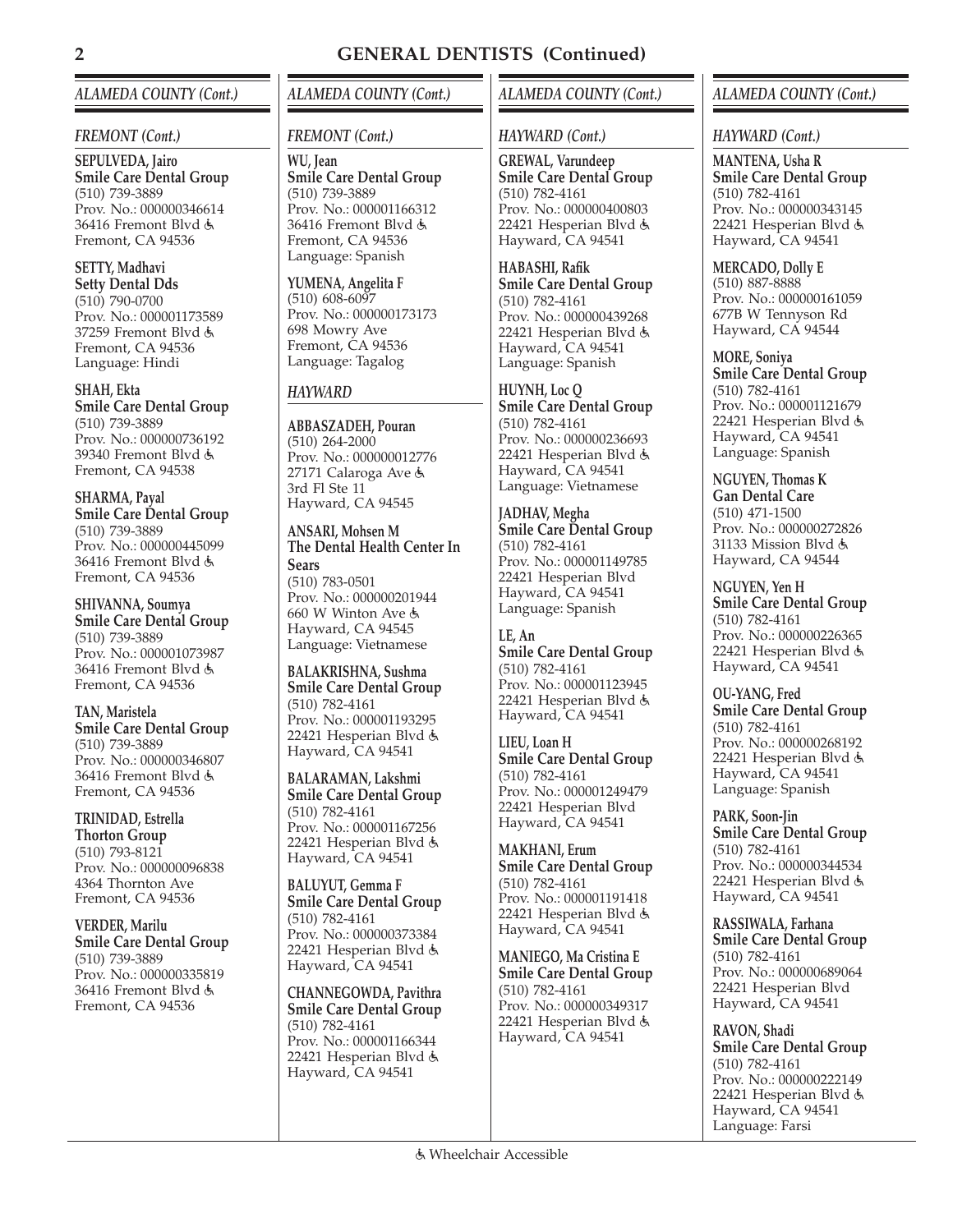### *ALAMEDA COUNTY (Cont.)*

### *HAYWARD (Cont.)*

**SHAH, Ekta Smile Care Dental Group** (510) 782-4161 Prov. No.: 000000736196 22421 Hesperian Blvd Hayward, CA 94541

**SHAHDAD, Maria Smile Care Dental Group** (510) 782-4161 Prov. No.: 000000684450 22421 Hesperian Blvd Ste 226 Hayward, CA 94541

**SHARMA, Payal Smile Care Dental Group** (510) 782-4161 Prov. No.: 000000445105 22421 Hesperian Blvd Hayward, CA 94541

**SHIVANNA, Soumya Smile Care Dental Group** (510) 782-4161 Prov. No.: 000001073989 22421 Hesperian Blvd Hayward, CA 94541

**SHTULMAN-SOLOVEYCHIK, Isabella Dental Solutions** (510) 782-9942 Prov. No.: 000000003937 19682 Hesperian Blvd Ste 101 Hayward, CA 94541

**TAN, Maristela Smile Care Dental Group** (510) 782-4161 Prov. No.: 000000346836 22421 Hesperian Blvd Hayward, CA 94541

**VERDER, Marilu Smile Care Dental Group** (510) 782-4161 Prov. No.: 000000335828 22421 Hesperian Blvd Hayward, CA 94541

**WU, Jean Smile Care Dental Group** (510) 782-4161 Prov. No.: 000001148754 22421 Hesperian Blvd Hayward, CA 94541 Language: Spanish

*ALAMEDA COUNTY (Cont.)*

### *LIVERMORE*

**GILL, Parampal S Country Club Dental Care** (925) 456-7600 Prov. No.: 000000378436 1046 Murrieta Blvd & Livermore, CA 94550 Language: Farsi, Spanish, Swedish

### *NEWARK*

**BANATAO, Sofronio T Rosemont Family Dental Care Inc**

(510) 796-3441 Prov. No.: 000000009419 35124 Newark Blvd Newark, CA 94560 Language: Spanish

**CANUTO, Maria** (510) 713-7751 Prov. No.: 000000228692 36612 Newark Blvd Newark, CA 94560

**CARDONA, Dolorosa B** (510) 796-4562 Prov. No.: 000000430399 5409 Central Ave Ste 17 Newark, CA 94560 Language: Tagalog

**NGUYEN, Scott H Sunny Smile Dental** (510) 795-9669 Prov. No.: 000000016914 6180 Jarvis Ave Ste J Newark, CA 94560

**OU-YANG, Fred All Smile Dental Care** (510) 790-8268 Prov. No.: 000000368835 37070 Newark Blvd Ste E Newark, CA 94560 Language: Spanish

**VELASCO, Leovy** (510) 796-3441 Prov. No.: 000000304140 35124 Newark Blvd Newark, CA 94560 Language: Portuguese

### *ALAMEDA COUNTY (Cont.)*

### *OAKLAND*

**ALAPATI, Sridevi Oakland Dental** (510) 568-6272 Prov. No.: 000001135431 8105 Edgewater Dr Ste 250 Oakland, CA 94621 Language: Spanish

**ALBERTSON, Robert T** (510) 893-1923 Prov. No.: 000000047412 1510 Franklin St Oakland, CA 94612 Language: French, German, Spanish

**AMIRI, Hamid Oakland Dental** (510) 568-6272 Prov. No.: 000000402284 8105 Edgewater Dr Ste 250 Oakland, CA 94621

**AMORES, Arlene Youthful Tooth Company** (510) 568-3577 Prov. No.: 000000458184 8201 Edgewater Dr Ste 106 Oakland, CA 94621 Language: Spanish, Tagalog

**ASNANI, Melanie S Oakland Dental** (510) 568-6272 Prov. No.: 000001281064 8105 Edgewater Dr Ste 250 Oakland, CA 94621

**BU, Bing-Hong Oakland Dental** (510) 568-6272 Prov. No.: 000000279226 8105 Edgewater Dr Ste 250 Oakland, CA 94621

**CUENCA, Erick N Oakland Dental** (510) 568-6272 Prov. No.: 000000279220 8105 Edgewater Dr Ste 250 Oakland, CA 94621 Language: Spanish

### *ALAMEDA COUNTY (Cont.)*

### *OAKLAND (Cont.)*

**DANG, Hieu N Union Dental** (510) 430-9388 Prov. No.: 000000309195 433 Hegenberger Rd Ste E Oakland, CA 94621 Language: Vietnamese

**GHASSEMI, Babak Summit Dental Care** (510) 595-4300 Prov. No.: 000000095331 485 34th St & Ste 100 Oakland, CA 94609

**KAPOOR, Sudha Youthful Tooth Company** (510) 568-3577 Prov. No.: 000001075153 8201 Edgewater Dr Ste 106 Oakland, CA 94621

**KAREHALLIRAJU, Anupama Oakland Dental** (510) 568-6272 Prov. No.: 000000461261 8105 Edgewater Dr Ste 250 Oakland, CA 94621

**KHASHAYAR, Farzin Oakland Dental** (510) 568-6272 Prov. No.: 000001073893 8105 Edgewater Dr Ste 250 Oakland, CA 94621 Language: Hindi, Spanish

**KIM, Kwang H Franklin Dental Care** (510) 893-4041 Prov. No.: 000000418777 1624 Franklin St & Ste 1220 Oakland, CA 94612

**LAU, Jerry Youthful Tooth Company** (510) 568-3577 Prov. No.: 000001075157 8201 Edgewater Dr Ste 106 Oakland, CA 94621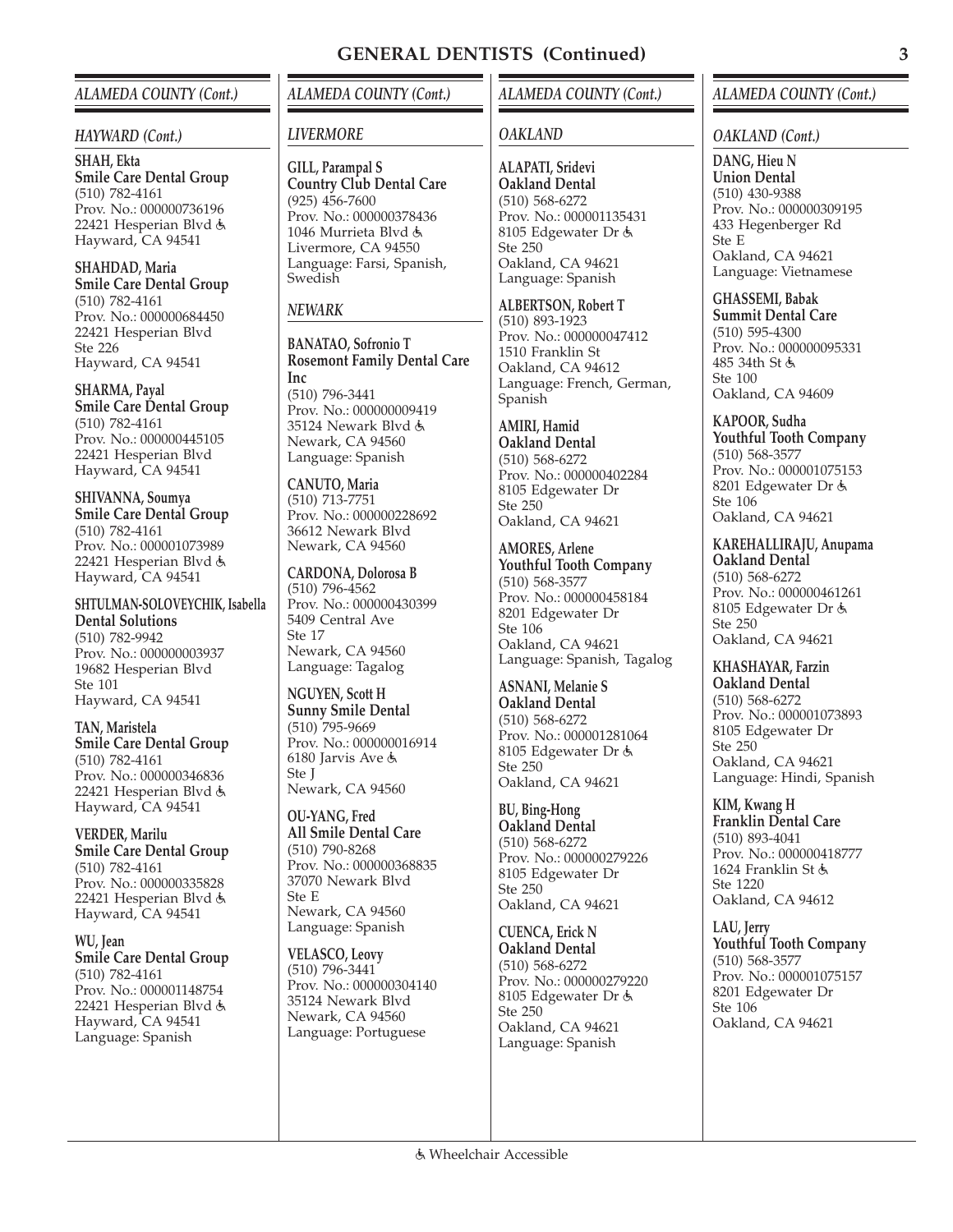### *ALAMEDA COUNTY (Cont.)*

### *OAKLAND (Cont.)*

**LEE, Hyukmin Summit Dental Care** (510) 595-4300 Prov. No.: 000000283386 485 34th St Ste 100 Oakland, CA 94609

**MOFTAKHAR, Farshad Bay Area Dental Specialty Group** (510) 533-5500 Prov. No.: 000000312428 3301 E 12th St 点 Ste 165 Oakland, CA 94601

Language: Farsi, Persian, Romania, Spanish

### **MOFTAKHAR, Farshad Bay Area Dental Specialty Group**

(510) 534-0706 Prov. No.: 000000312447 3040 E 9th St Ste D Oakland, CA 94601 Language: Farsi, Persian, Romania, Spanish

### **RANGCHI, Arsalan Oakland Dental** (510) 568-6272 Prov. No.: 000000467702 8105 Edgewater Dr

Ste 250 Oakland, CA 94621 Language: Spanish

### **SALAZAR, Mary Jane**

(510) 632-7710 Prov. No.: 000000358437 8201 Edgewater Dr Ste 105 Oakland, CA 94621 Language: Spanish, Vietnamese

### **SALAZAR, Mary Jane Youthful Tooth Company**

(510) 568-3577 Prov. No.: 000000418335 8201 Edgewater Dr Ste 106 Oakland, CA 94621 Language: Spanish, Vietnamese

### *ALAMEDA COUNTY (Cont.)*

### *OAKLAND (Cont.)*

**SHAH, Shital Oakland Dental** (510) 568-6272 Prov. No.: 000001075621 8105 Edgewater Dr Ste 250 Oakland, CA 94621 Language: Spanish

**SOOD, Sarika** (510) 568-6272 Prov. No.: 000000351730 8105 Edgewater Dr Ste 250 Oakland, CA 94621 Language: Spanish

**TRAC, Trinh P Bay Area Dental Specialty Group** (510) 534-0706 Prov. No.: 000000420375 3040 E 9th St Ste D Oakland, CA 94601

### **VAMADEV, Veena Oakland Dental** (510) 568-6272 Prov. No.: 000000685041 8105 Edgewater Dr Ste 250 Oakland, CA 94621 Language: Spanish, Tagalog, Vietnamese

**WU, Lawrence Franklin Dental Care** (510) 893-4041 Prov. No.: 000000203886 1624 Franklin St Ste 1220 Oakland, CA 94612

**YETEK, Faruk Ashland & Ashland Dental** (510) 893-1923 Prov. No.: 000000313053 1510 Franklin St Oakland, CA 94612

### *PLEASANTON*

**CHINTA, Sudha S** (925) 485-1172 Prov. No.: 000000015847 4466 Black Ave Ste K Pleasanton, CA 94566 Language: Hindi, Spanish

### *ALAMEDA COUNTY (Cont.)*

### *PLEASANTON (Cont.)*

**JO, Eun-Jin Tri-Valley Dental** (925) 225-1555 Prov. No.: 000000289939 5820 Stoneridge Mall Rd Ste 118 Pleasanton, CA 94588

**KAU, Kimberly G** (925) 924-1740 Prov. No.: 000000194222 3925 Old Santa Rita Rd Ste 100 Pleasanton, CA 94588

**YEE, Katherine B Katherine B Yee, Dds, Inc** (925) 924-1740 Prov. No.: 000000059641 3925 Old Santa Rita Rd Ste 100 Pleasanton, CA 94588 Language: Chinese, Farsi, Spanish, Swedish

### *SAN LEANDRO*

**BALAKRISHNA, Sushma Smile Care Dental Group** (510) 351-6820 Prov. No.: 000001193319 15301 Washington Ave San Leandro, CA 94579

**BALARAMAN, Lakshmi Smile Care Dental Group** (510) 351-6820 Prov. No.: 000001167258 15301 Washington Ave San Leandro, CA 94579

**BALUYUT, Gemma F Smile Care Dental Group** (510) 351-6820 Prov. No.: 000000373388 15301 Washington Ave San Leandro, CA 94579

**CHANNEGOWDA, Pavithra Smile Care Dental Group** (510) 351-6820 Prov. No.: 000001166331 15301 Washington Ave San Leandro, CA 94579

**GREWAL, Varundeep Smile Care Dental Group** (510) 351-6820 Prov. No.: 000000400821 15301 Washington Ave San Leandro, CA 94579

### *ALAMEDA COUNTY (Cont.)*

### *SAN LEANDRO (Cont.)*

**HARIKA, Jaspreet K Smile Care Dental Group** (510) 351-6820 Prov. No.: 000000700294 15301 Washington Ave San Leandro, CA 94579

**HO, Cuong Smile Care Dental Group** (510) 351-6820 Prov. No.: 000000433257 15301 Washington Ave San Leandro, CA 94579 Language: Vietnamese

### **JADHAV, Megha**

**Smile Care Dental Group** (510) 351-6820 Prov. No.: 000001147861 15301 Washington Ave San Leandro, CA 94579 Language: Spanish

**LE, An Smile Care Dental Group** (510) 351-6820 Prov. No.: 000001123954 15301 Washington Ave San Leandro, CA 94579

**MAHMOUDI, Azarmidokht Smile Care Dental Group** (510) 351-6820 Prov. No.: 000000408457 15301 Washington Ave San Leandro, CA 94579

**MAKHANI, Erum Smile Care Dental Group** (510) 351-6820 Prov. No.: 000001156325 15301 Washington Ave San Leandro, CA 94579

**MANIEGO, Ma Cristina E Smile Care Dental Group** (510) 351-6820 Prov. No.: 000000349325 15301 Washington Ave San Leandro, CA 94579

**MANTENA, Usha R Smile Care Dental Group** (510) 351-6820 Prov. No.: 000000343148 15301 Washington Ave San Leandro, CA 94579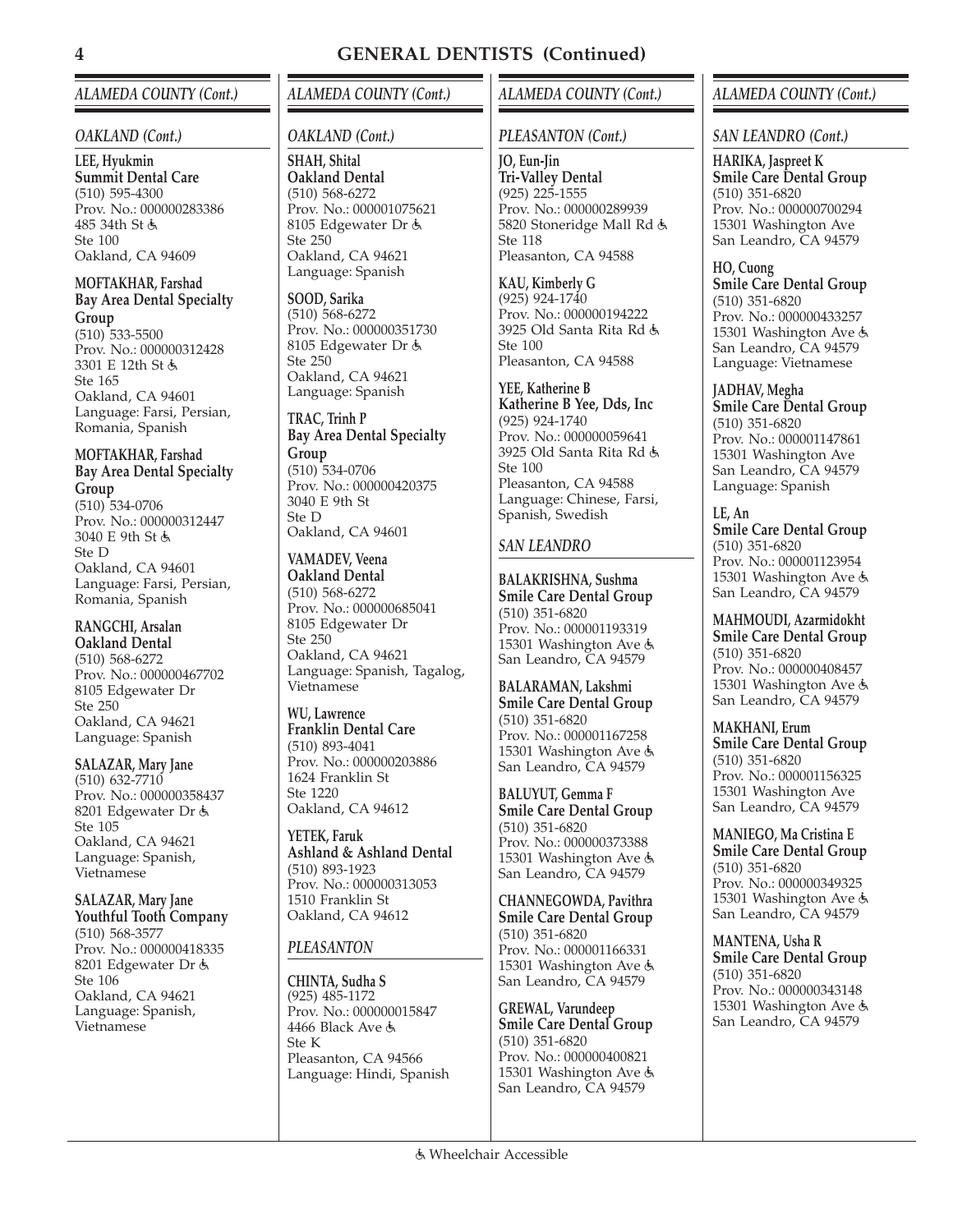### *ALAMEDA COUNTY (Cont.)*

### *SAN LEANDRO (Cont.)*

### **MORE, Soniya Smile Care Dental Group** (510) 351-6820 Prov. No.: 000001121681 15301 Washington Ave San Leandro, CA 94579 Language: Spanish

**MORGAN, Kai Smile Care Dental Group** (510) 351-6820 Prov. No.: 000000737651 15301 Washington Ave San Leandro, CA 94579 Language: Spanish

**NACPIL-ALVAREZ, Maria L Smile Care Dental Group** (510) 351-6820 Prov. No.: 000000468466 15301 Washington Ave San Leandro, CA 94579

**ODONNELL, Margaret Smile Care Dental Group** (510) 351-6820 Prov. No.: 000001106559 15301 Washington Ave San Leandro, CA 94579

**OLIMPIADA, Jorn N** (510) 317-9439 Prov. No.: 000000170621 15401 Hesperian Blvd Ste F San Leandro, CA 94578 Language: Farsi, Spanish, Tagalog, Vietnamese

**PARK, Soon-Jin Smile Care Dental Group** (510) 351-6820 Prov. No.: 000000344541 15301 Washington Ave San Leandro, CA 94579

**RAVON, Shadi Smile Care Dental Group** (510) 351-6820 Prov. No.: 000000342742 15301 Washington Ave San Leandro, CA 94579 Language: Farsi

**SHAH, Ekta Smile Care Dental Group** (510) 351-6820 Prov. No.: 000000736202 15301 Washington Ave San Leandro, CA 94579

### *ALAMEDA COUNTY (Cont.)*

### *SAN LEANDRO (Cont.)*

**SHARMA, Payal Smile Care Dental Group** (510) 351-6820 Prov. No.: 000000445109 15301 Washington Ave San Leandro, CA 94579

**STA MARIA, Janice B Smile Care Dental Group** (510) 351-6820 Prov. No.: 000000248309 15301 Washington Ave San Leandro, CA 94579 Language: Farsi, Spanish, Swedish

**TAN, Maristela Smile Care Dental Group** (510) 351-6820 Prov. No.: 000000346843 15301 Washington Ave San Leandro, CA 94579

**VERDER, Marilu Smile Care Dental Group** (510) 351-6820 Prov. No.: 000000335832 15301 Washington Ave San Leandro, CA 94579

**WU, Jean Smile Care Dental Group** (510) 351-6820 Prov. No.: 000001166307 15301 Washington Ave San Leandro, CA 94579 Language: Spanish

**WU, Shing K Smile Care Dental Group** (510) 351-6820 Prov. No.: 000001246705 15301 Washington Ave San Leandro, CA 94579

### *UNION CITY*

**CHANCO, Ann Bess V Abc Dental** (510) 441-2621 Prov. No.: 000000240287 *\*\*\*Accepting existing patients only\*\*\** 3862 Smith St Union City, CA 94587 Language: Tagalog

**DAVE, Dipali C Dream Smile Dental** (510) 431-5399 Prov. No.: 000000319304 33141 Alvarado Niles Rd Union City, CA 94587

### *UNION CITY (Cont.)*

**RAVEENDRANATH, Swapna Shine Dental** (510) 441-7645 Prov. No.: 000000428278 34665 Alvarado Niles Rd Union City, CA 94587

**SHAH, Shital Noble Dental Care** (510) 493-2130 Prov. No.: 000001248809 34603 Alvarado Niles Rd Union City, CA 94587 Language: Spanish

**VIRK, Amandeep B Amandeep Virk Dds Inc** (510) 489-5000 Prov. No.: 000000371860 2 Union Sq Ste 230 Union City, CA 94587 Language: Spanish

### *BUTTE COUNTY*

### *CHICO*

**GO, Nancy T Smile Maker** (530) 879-1888 Prov. No.: 000000170058 2647 Forest Ave Chico, CA 95928

**JHANG, Alexander K Chico Dental Group** (530) 893-5334 Prov. No.: 000000254596 955 East Ave Chico, CA 95926

**LIMHENGCO, Gilbert Smile Maker** (530) 879-1888 Prov. No.: 000000014210 2647 Forest Ave Chico, CA 95928 Language: Chinese, Tagalog

### *CONTRA COSTA COUNTY*

### *ANTIOCH*

**BAYAT, Huma Abc Dental Group** (925) 778-1234 Prov. No.: 000000331149 2734 Delta Fair Blvd Antioch, CA 94509

### *CONTRA COSTA COUNTY (Cont.)*

*ANTIOCH (Cont.)*

**KHAYATAN, Babak Abc Dental Group** (925) 778-1234 Prov. No.: 000000439111 2734 Delta Fair Blvd Antioch, CA 94509

**LEGASPI, Tal V** (925) 706-0775 Prov. No.: 000000234438 3379 Deer Valley Rd Antioch, CA 94509

**LEGASPI, Valora C Crossing Dental Care** (925) 706-0775 Prov. No.: 000000007205 3379 Deer Valley Rd Antioch, CA 94531

**PATEL, Amisha East Bay Dental** (925) 777-1719 Prov. No.: 000001264396 5157 Lone Tree Way Antioch, CA 94531

**WU, Lawrence East Bay Dental** (925) 777-1719 Prov. No.: 000000335375 5157 Lone Tree Way Antioch, CA 94531

### *BRENTWOOD*

**LEGASPI, Valora C** (925) 240-5808 Prov. No.: 000000290216 2400 Balfour Rd Ste 301 Brentwood, CA 94513

### *CONCORD*

**AMIRI, Hamid Smile Care Dental Group** (925) 827-2798 Prov. No.: 000000343056 1851 Sutter St Concord, CA 94520

**BALAKRISHNA, Sushma Smile Care Dental Group** (925) 827-2798 Prov. No.: 000001193262 1851 Sutter St Concord, CA 94520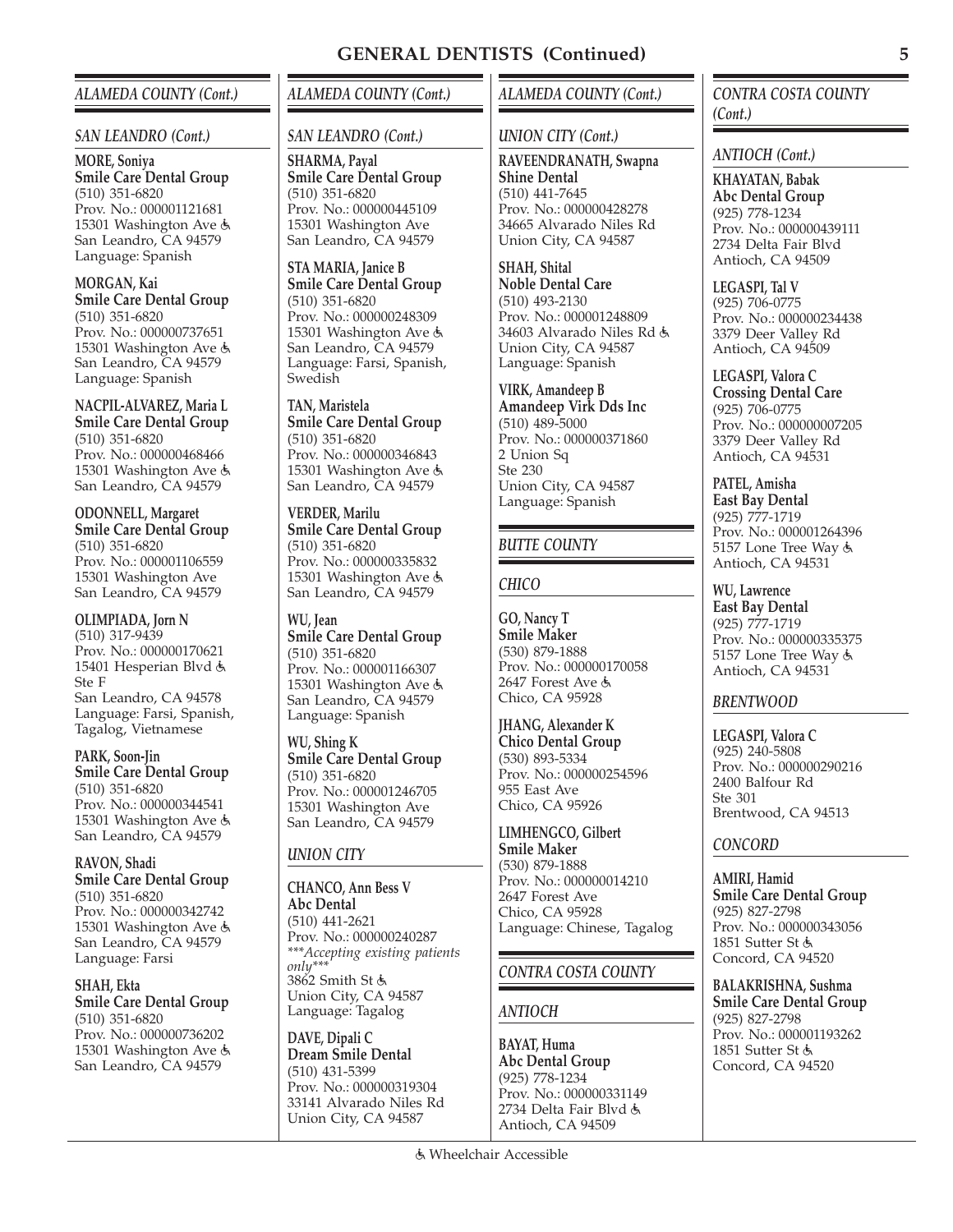*CONTRA COSTA COUNTY (Cont.)*

### *CONCORD (Cont.)*

**BALARAMAN, Lakshmi Smile Care Dental Group** (925) 827-2798 Prov. No.: 000001167254 1851 Sutter St Concord, CA 94520

**BALUYUT, Gemma F Smile Care Dental Group** (925) 827-2798 Prov. No.: 000000373364 1851 Sutter St Concord, CA 94520

**FARHANG-AZAD, Leila Smile Care Dental Group** (925) 827-2798 Prov. No.: 000000423111 1851 Sutter St Concord, CA 94520

**GREWAL, Varundeep Smile Care Dental Group** (925) 827-2798 Prov. No.: 000000400770 1851 Sutter St Concord, CA 94520

**HARIKA, Jaspreet K Smile Care Dental Group** (925) 827-2798 Prov. No.: 000000700270 1851 Sutter St Concord, CA 94520

**HO, Cuong Smile Care Dental Group** (925) 827-2798 Prov. No.: 000000433258 1851 Sutter St & Concord, CA 94520 Language: Vietnamese

**JADHAV, Megha Smile Care Dental Group** (925) 827-2798 Prov. No.: 000001149668 1851 Sutter St Concord, CA 94520 Language: Spanish

**KOERBER, George Dental Center at Sears** (925) 682-3929 Prov. No.: 000000049316 1001 Sun Valley Blvd Concord, CA 94520 Language: Hindi, Spanish, Tagalog, Vietnamese

*CONTRA COSTA COUNTY (Cont.)*

### *CONCORD (Cont.)*

**LE, An Smile Care Dental Group** (925) 827-2798 Prov. No.: 000001123896 1851 Sutter St & Concord, CA 94520

**MADHURE, Veena S Smile Care Dental Group** (925) 827-2798 Prov. No.: 000000696732 1851 Sutter St Concord, CA 94520

**MAHMOUDI, Azarmidokht Smile Care Dental Group** (925) 827-2798 Prov. No.: 000000408439 1851 Sutter St Concord, CA 94520

**MANIEGO, Ma Cristina E Smile Care Dental Group** (925) 827-2798 Prov. No.: 000000349226 1851 Sutter St Concord, CA 94520

**MANTENA, Usha R Smile Care Dental Group** (925) 827-2798 Prov. No.: 000000343152 1851 Sutter St Concord, CA 94520

**MORE, Soniya Smile Care Dental Group** (925) 827-2798 Prov. No.: 000001121671 1851 Sutter St & Concord, CA 94520 Language: Spanish

**MORGAN, Kai Smile Care Dental Group** (925) 827-2798 Prov. No.: 000000737660 1851 Sutter St & Concord, CA 94520 Language: Spanish

**NACPIL-ALVAREZ, Maria L Smile Care Dental Group** (925) 827-2798 Prov. No.: 000000468454 1851 Sutter St Concord, CA 94520

### *CONTRA COSTA COUNTY (Cont.)*

### *CONCORD (Cont.)*

**NOROOZI, Marjan Harmony Dental Care** (925) 680-6000 Prov. No.: 000001248417 3142 Clayton Rd Concord, CA 94519 Language: Farsi, Spanish, Swedish

**ODONNELL, Margaret Smile Care Dental Group** (925) 827-2798 Prov. No.: 000001106532 1851 Sutter St Concord, CA 94520

**RAMOS, Romeo E Frontier Dental Care** (925) 671-8970 Prov. No.: 000000139515 1855A Willow Pass Rd Concord, CA 94520

**RAVON, Shadi Smile Care Dental Group** (925) 827-2798 Prov. No.: 000000342738 1851 Sutter St Concord, CA 94520 Language: Farsi

**SETTY, Madhavi Smile Care Dental Group** (925) 827-2798 Prov. No.: 000000208686 1851 Sutter St Concord, CA 94520 Language: Hindi

**SHAH, Ekta Smile Care Dental Group** (925) 827-2798 Prov. No.: 000000719495 1851 Sutter St Concord, CA 94520

**SHARMA, Payal Smile Care Dental Group** (925) 827-2798 Prov. No.: 000000444826 1851 Sutter St Concord, CA 94520

**SHIVANNA, Soumya Smile Care Dental Group** (925) 827-2798 Prov. No.: 000001073986 1851 Sutter St & Concord, CA 94520

### *CONTRA COSTA COUNTY (Cont.)*

*CONCORD (Cont.)*

**TAN, Maristela Smile Care Dental Group** (925) 827-2798 Prov. No.: 000000346799 1851 Sutter St & Concord, CA 94520

**TSOUZMER, Polina Smile Care Dental Group** (925) 827-2798 Prov. No.: 000000301293 1851 Sutter St Concord, CA 94520

**WU, Jean Smile Care Dental Group** (925) 827-2798 Prov. No.: 000001166309 1851 Sutter St Concord, CA 94520 Language: Spanish

**WU, Shing K Smile Care Dental Group** (925) 827-2798 Prov. No.: 000001246690 1851 Sutter St Concord, CA 94520

**YAMASHITA, Lester T** (925) 685-5296 Prov. No.: 000000196976 2969 Salvio St Concord, CA 94519

### *EL CERRITO*

**HUYNH, Loc Q Huynh Quang Loc Dds Professional Corporation** (510) 559-8598 Prov. No.: 000000460140 10586 San Pablo Ave El Cerrito, CA 94530 Language: Vietnamese

**KIM, Rodney Y** (510) 233-9022 Prov. No.: 000000138086 11100 San Pablo Ave Ste 107 El Cerrito, CA 94530 Language: Chinese, French, Mandarin, Vietnamese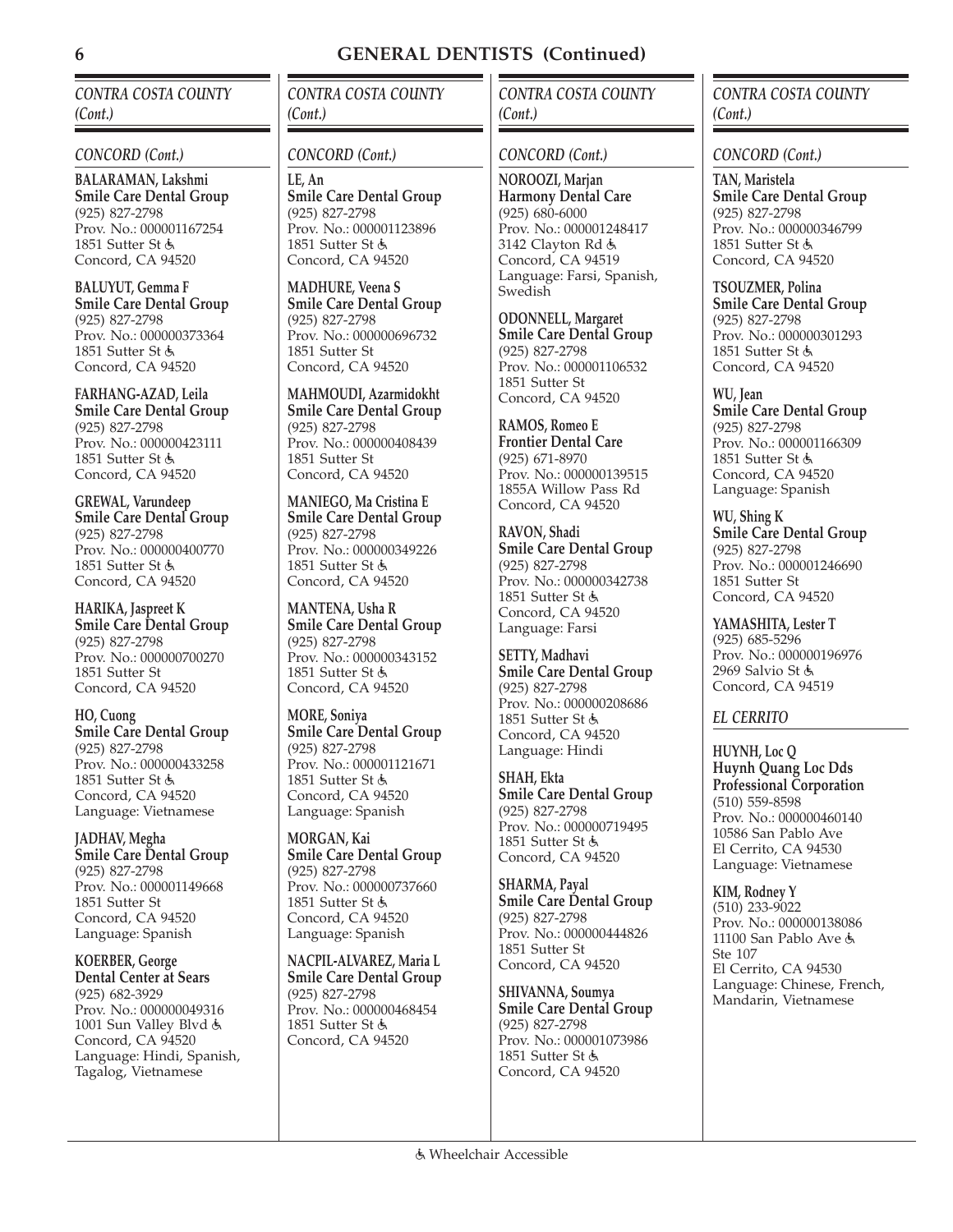### *CONTRA COSTA COUNTY (Cont.)*

### *EL SOBRANTE*

**DUONG, Andy P** (510) 223-4311 Prov. No.: 000000736275 *\*\*\*Accepting existing patients only\*\*\** 4440 San Pablo Dam Rd Ste C El Sobrante, CA 94803

### *HERCULES*

**DELEON, Elmer Sycamore Family Dentistry** (510) 799-2900 Prov. No.: 000000737120 1581 Sycamore Ave Ste 3 Hercules, CA 94547

**MASANGKAY, Mencita D** (510) 741-7788 Prov. No.: 000000220321 *\*\*\*Accepting existing patients only\*\*\** 500 Alfred Noble St Ste 145 Hercules, CA 94547

### *MARTINEZ*

**ALAPATI, Sridevi Martinez Dental** (925) 372-7100 Prov. No.: 000001135433 1160 Arnold Dr & Ste G Martinez, CA 94553 Language: Spanish

**BANKIEWICZ, Malina Martinez Dental** (925) 372-6692 Prov. No.: 000000442478 1160 Arnold Dr Ste G Martinez, CA 94553

**CUENCA, Erick N Martinez Dental** (925) 372-7100 Prov. No.: 000000309268 1160 Arnold Dr Ste G Martinez, CA 94553 Language: Spanish

*CONTRA COSTA COUNTY (Cont.)*

### *MARTINEZ (Cont.)*

**JADHAV, Megha Martinez Dental** (925) 372-7100 Prov. No.: 000001172814 1160 Arnold Dr Ste G Martinez, CA 94553 Language: Spanish

**JEBRIN, Aiman R Martinez Dental** (925) 372-7100 Prov. No.: 000000135499 1160 Arnold Dr & Ste G Martinez, CA 94553

**KHASHAYAR, Farzin Martinez Dental** (925) 372-7100 Prov. No.: 000001073965 1160 Arnold Dr Ste G Martinez, CA 94553 Language: Hindi, Spanish

**KHOLDI, Soudabeh Martinez Dental** (925) 372-7100 Prov. No.: 000000426240 1160 Arnold Dr Ste G Martinez, CA 94553 Language: Russian, Spanish, Tagalog

**KULYK, Andriy Martinez Dental** (925) 372-7100 Prov. No.: 000000469367 1160 Arnold Dr Martinez, CA 94553 Language: Spanish

**VAMADEV, Veena Martinez Dental** (925) 372-7100 Prov. No.: 000000688916 1160 Arnold Dr Ste G Martinez, CA 94553 Language: Spanish, Tagalog, Vietnamese

### *CONTRA COSTA COUNTY (Cont.)*

### *PINOLE*

**ASNANI, Melanie S Erick N Cuenca Dmd Inc** (510) 669-0350 Prov. No.: 000001281065 1477 Fitzgerald Dr & Ste 106 Pinole, CA 94564

**BANKIEWICZ, Malina Erick N Cuenca Dmd Inc** (510) 669-9350 Prov. No.: 000000416880 1477 Fitzgerald Dr Ste 106 Pinole, CA 94564

**CUENCA, Erick N Erick N Cuenca Dmd Inc** (510) 669-0350 Prov. No.: 000000306378 1477 Fitzgerald Dr & Ste 106 Pinole, CA 94564 Language: Spanish

**JADHAV, Megha Erick N Cuenca Dmd Inc** (510) 669-0350 Prov. No.: 000001172816 1477 Fitzgerald Dr & Ste 106 Pinole, CA 94564 Language: Spanish

**KHASHAYAR, Farzin Erick N Cuenca Dmd Inc** (510) 669-0350 Prov. No.: 000001073962 1477 Fitzgerald Dr Ste 106 Pinole, CA 94564 Language: Hindi, Spanish

**KULYK, Andriy Erick N Cuenca Dmd Inc** (510) 669-0350 Prov. No.: 000000467362 1477 Fitzgerald Dr Ste 106 Pinole, CA 94564 Language: Spanish

**RANGCHI, Arsalan Erick N Cuenca Dmd Inc** (510) 669-0350 Prov. No.: 000000209935 1477 Fitzgerald Dr & Ste 106 Pinole, CA 94564 Language: Spanish

### *CONTRA COSTA COUNTY (Cont.)*

### *PINOLE (Cont.)*

**ROSALES, Benjamin** (510) 741-0770 Prov. No.: 000000252923 1989 San Pablo Ave Ste 105 Pinole, CA 94564 Language: Spanish, Tagalog

**SALAZAR, Mary Jane** (510) 758-6684 Prov. No.: 000000170120 2830 Pinole Valley Rd Ste A

Pinole, CA 94564 Language: Spanish, Vietnamese

### **SALAZAR, Mary Jane** (510) 758-6684 Prov. No.: 000000688959 2830 Pinole Valley Rd Ste A Pinole, CA 94564 Language: Spanish, Vietnamese

**WENDELL, Forrest R Erick N Cuenca Dmd Inc** (510) 669-0350 Prov. No.: 000000686709 1477 Fitzgerald Dr & Ste 106 Pinole, CA 94564

### *PITTSBURG*

**JAFARI, Siamak M Sky Dental** (925) 432-2444 Prov. No.: 000000220926 2230 Gladstone Dr Ste 100 Pittsburg, CA 94565 Language: Farsi, Spanish, Tagalog

**KHOMEJANY, Khashayar G Sky Dental** (925) 432-2444 Prov. No.: 000000702283 2230 Gladstone Dr Ste 100 Pittsburg, CA 94565

**KHOMJANI, Sepideh G Sky Dental** (925) 432-2444 Prov. No.: 000001165970 2230 Gladstone Dr Ste 100 Pittsburg, CA 94565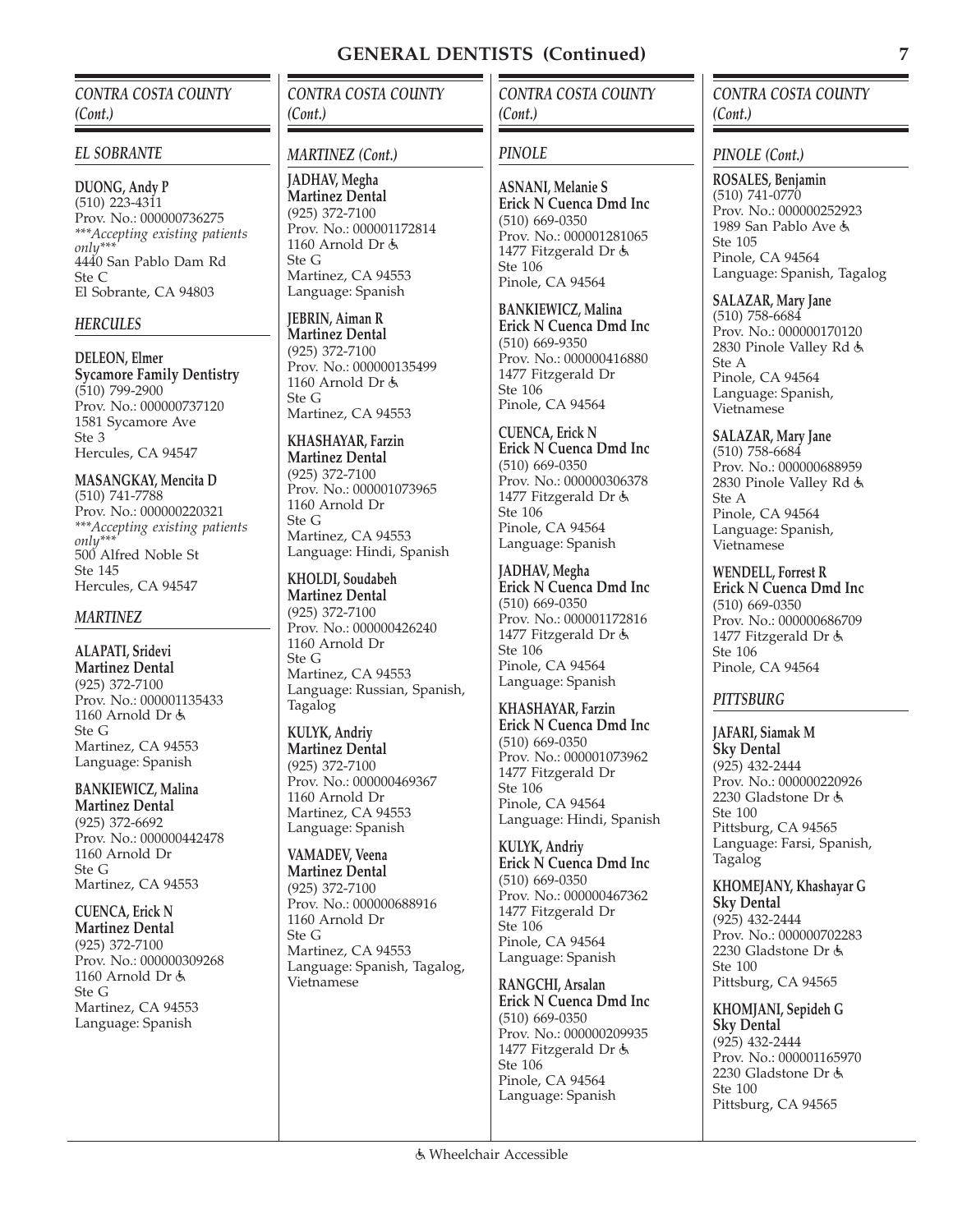*CONTRA COSTA COUNTY (Cont.)*

### *PLEASANT HILL*

**KHASHAYAR, Azita Azita Khashayar Dental Office** (925) 685-9500 Prov. No.: 000000102782 401 Gregory Ln Ste 204 Pleasant Hill, CA 94523 Language: Persian

**SIPIN, Joseph J Pleasant Hill Smiles Dental Group** (925) 363-4455

Prov. No.: 000001250558 2380 Monument Blvd Ste F Pleasant Hill, CA 94523

### **STROMBERG, Louis Z Pleasant Hill Smiles Dental Group**

(925) 363-4455 Prov. No.: 000001264332 2380 Monument Blvd Ste F Pleasant Hill, CA 94523 Language: Spanish

**TRAN, Kimthy Pleasant Hill Smiles Dental Group** (925) 363-4455 Prov. No.: 000001296998 2380 Monument Blvd Ste F Pleasant Hill, CA 94523

### *SAN PABLO*

**MCKETHEN, Robert L** (510) 237-5570 Prov. No.: 000000003387 13908 San Pablo Ave Ste 100 San Pablo, CA 94806 Language: Spanish

**NGUYEN, Timmy D** (510) 234-1414 Prov. No.: 000000461990 14330 San Pablo Ave Ste B San Pablo, CA 94806 Language: Hindi, Spanish, Tagalog, Vietnamese

*CONTRA COSTA COUNTY (Cont.)*

### *SAN RAMON*

**BALAKRISHNA, Sushma Smile Care Dental Group** (925) 803-9700 Prov. No.: 000001193322 9130 Alcosta Blvd Ste A San Ramon, CA 94583

**BALARAMAN, Lakshmi Smile Care Dental Group** (925) 803-9700 Prov. No.: 000001167259 9130 Alcosta Blvd Ste A San Ramon, CA 94583

**BALUYUT, Gemma F Smile Care Dental Group** (925) 803-9700 Prov. No.: 000000373389 9130 Alcosta Blvd Ste A San Ramon, CA 94583

**CHANNEGOWDA, Pavithra Smile Care Dental Group** (925) 803-9700 Prov. No.: 000000192108 9130 Alcosta Blvd Ste A San Ramon, CA 94583

**FARHANG-AZAD, Leila Smile Care Dental Group** (925) 803-9700 Prov. No.: 000000423115 9130 Alcosta Blvd Ste A San Ramon, CA 94583

**GREWAL, Varundeep Smile Care Dental Group** (925) 803-9700 Prov. No.: 000000400829 9130 Alcosta Blvd Ste A San Ramon, CA 94583

**HARIKA, Jaspreet K Smile Care Dental Group** (925) 803-9700 Prov. No.: 000000700296 9130 Alcosta Blvd Ste A San Ramon, CA 94583

*CONTRA COSTA COUNTY (Cont.)*

### *SAN RAMON (Cont.)*

**JADHAV, Megha Smile Care Dental Group** (925) 803-9700 Prov. No.: 000001149793 9130 Alcosta Blvd Ste A San Ramon, CA 94583 Language: Spanish

**LE, An Smile Care Dental Group** (925) 803-9700 Prov. No.: 000001123956 9130 Alcosta Blvd Ste A San Ramon, CA 94583

**LIEU, Loan H Smile Care Dental Group** (925) 803-9700 Prov. No.: 000001249480 9130 Alcosta Blvd Ste A San Ramon, CA 94583

**MAHMOUDI, Azarmidokht Smile Care Dental Group** (925) 803-9700 Prov. No.: 000000408460 9130 Alcosta Blvd Ste A San Ramon, CA 94583

**MANIEGO, Ma Cristina E Smile Care Dental Group** (925) 803-9700 Prov. No.: 000000349327 9130 Alcosta Blvd Ste A San Ramon, CA 94583

**MANTENA, Usha R Smile Care Dental Group** (925) 803-9700 Prov. No.: 000000343159 9130 Alcosta Blvd Ste A San Ramon, CA 94583

**MITBAVKAR, Rita Smile Care Dental Group** (925) 803-9700 Prov. No.: 000000360666 9130 Alcosta Blvd Ste A San Ramon, CA 94583 Language: Spanish

### *CONTRA COSTA COUNTY (Cont.)*

*SAN RAMON (Cont.)*

**MORE, Soniya Smile Care Dental Group** (925) 803-9700 Prov. No.: 000001121682 9130 Alcosta Blvd Ste A San Ramon, CA 94583 Language: Spanish

**NACPIL-ALVAREZ, Maria L Smile Care Dental Group** (925) 803-9700 Prov. No.: 000000468467 9130 Alcosta Blvd Ste A San Ramon, CA 94583

**NGUYEN, Yen H Smile Care Dental Group** (925) 803-9700 Prov. No.: 000000226373 9130 Alcosta Blvd Ste A San Ramon, CA 94583

**PARK, Soon-Jin Smile Care Dental Group** (925) 803-9700 Prov. No.: 000000344542 9130 Alcosta Blvd Ste A San Ramon, CA 94583

**SHAH, Ekta Smile Care Dental Group** (925) 803-9700 Prov. No.: 000000736204 9130 Alcosta Blvd Ste A San Ramon, CA 94583

**SHAHDAD, Maria Smile Care Dental Group** (925) 803-9700 Prov. No.: 000000680194 9130 Alcosta Blvd Ste A San Ramon, CA 94583

**SHARMA, Payal Smile Care Dental Group** (925) 803-9700 Prov. No.: 000000445110 9130 Alcosta Blvd Ste A San Ramon, CA 94583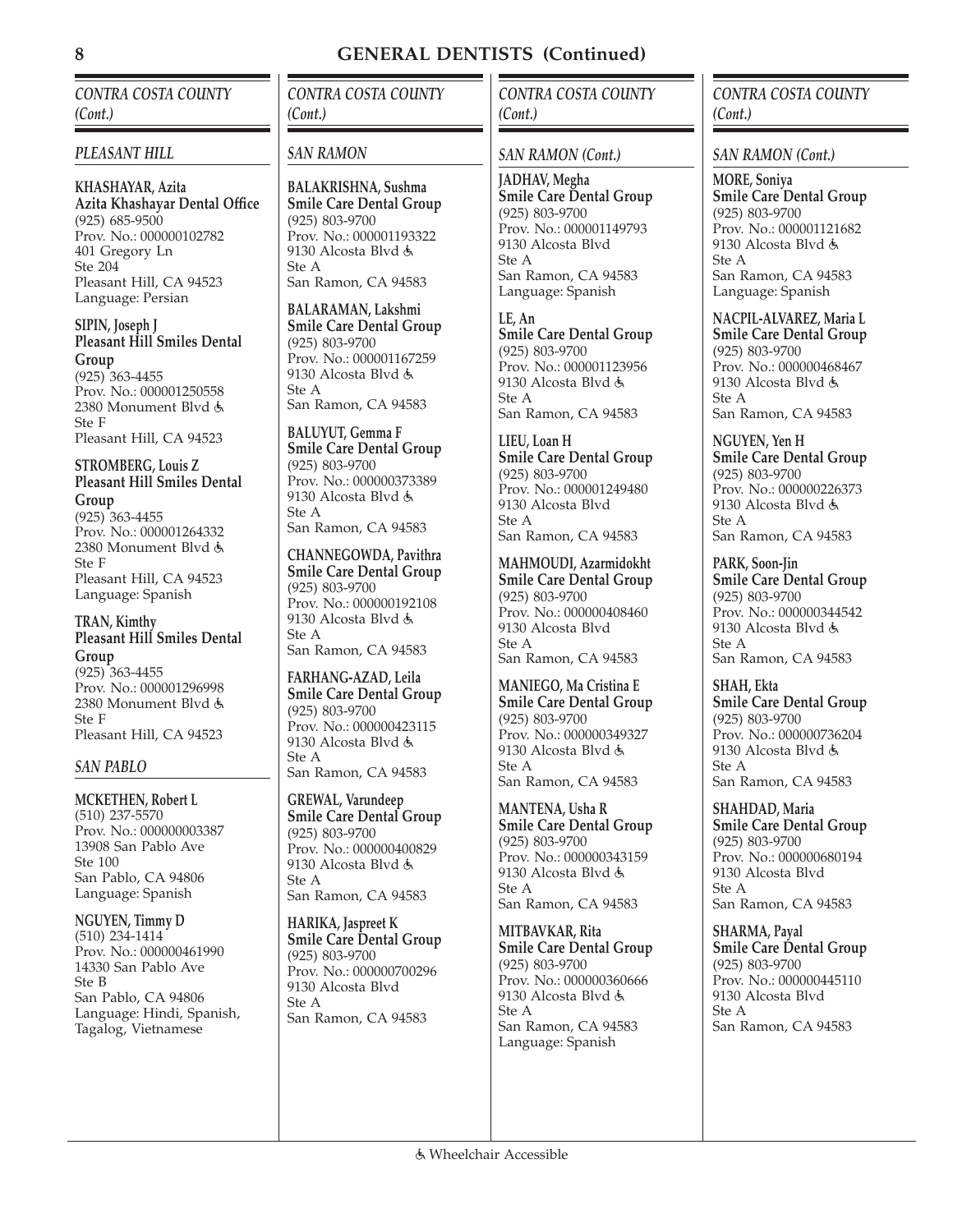### *CONTRA COSTA COUNTY (Cont.)*

### *SAN RAMON (Cont.)*

**SHIVANNA, Soumya Smile Care Dental Group** (925) 803-9700 Prov. No.: 000000737939 9130A Alcosta Blvd Ste A San Ramon, CA 94583

### **TAN, Maristela**

**Smile Care Dental Group** (925) 803-9700 Prov. No.: 000000346844 9130 Alcosta Blvd Ste A San Ramon, CA 94583

### **TIRUPATHI, Haritha**

**Haritha Tirupathi Professional Dental Corp** (925) 828-9422 Prov. No.: 000000329907 9260 Alcosta Blvd  $Sta \Delta 4$ San Ramon, CA 94583 Language: Spanish

### **VERDER, Marilu**

**Smile Care Dental Group** (925) 803-9700 Prov. No.: 000000335833 9130 Alcosta Blvd Ste A San Ramon, CA 94583

**WU, Jean Smile Care Dental Group** (925) 803-9700 Prov. No.: 000001166308 9130 Alcosta Blvd Ste A San Ramon, CA 94583 Language: Spanish

### *WALNUT CREEK*

**BERDICHEVSKY, Mikhail Dr Michael Berdichevsky** (925) 933-9820 Prov. No.: 000000025371 120 La Casa Via & Ste 105 Walnut Creek, CA 94598 Language: Russian

### *CONTRA COSTA COUNTY (Cont.)*

### *WALNUT CREEK (Cont.)*

**IZRAYLEVICH, Nina Dr Michael Berdichevsky** (925) 933-9820 Prov. No.: 000000025373 120 La Casa Via Ste 105 Walnut Creek, CA 94598 Language: Russian

### **KALMAN, Felix**

**Felix Kalman Dds Inc** (925) 934-6470 Prov. No.: 000000252638 1399 Ygnacio Valley Rd Ste 34 Walnut Creek, CA 94598 Language: Hebrew, Romania, Russian

**KHAKPOUR, Maryam E San Miguel Dental** (925) 279-3326 Prov. No.: 000000429711 1844 San Miguel Dr Ste 206 Walnut Creek, CA 94596

**MOHEB, Alireza San Miguel Dental** (925) 279-3326 Prov. No.: 000000223771 1844 San Miguel Dr Ste 206 Walnut Creek, CA 94596

**VILLASENOR, Dale D Horizons Dental** (925) 945-7977 Prov. No.: 000001123710 1479 Ygnacio Valley Rd Ste 107 Walnut Creek, CA 94598 Language: Spanish

**WU, Lawrence Dental Care of Walnut Creek** (925) 937-9017 Prov. No.: 000000433826 1111 Civic Dr Ste 145 Walnut Creek, CA 94596

**YI, Kain Dental Care of Walnut Creek** (925) 937-9017 Prov. No.: 000000423643 1111 Civic Dr Ste 145 Walnut Creek, CA 94596

### *EL DORADO COUNTY*

### *EL DORADO HILLS*

**BUEHLER, Brian D Green Valley Dental Group** (916) 934-0207 Prov. No.: 000000336946 2205 Francisco Dr Ste 150 El Dorado Hills, CA 95762 Language: Spanish

### *PLACERVILLE*

**HAN, Injoo Preventive Dental Care Center** (530) 622-3430 Prov. No.: 000000365751 4355 Golden Ctr Dr Ste A Placerville, CA 95667 Language: Farsi, Spanish, **Swedish** 

### *FRESNO COUNTY*

### *CLOVIS*

**ALHWADI, Raedh Smile Care Dental Group** (559) 323-1776 Prov. No.: 000000403661 1010 Shaw Ave Ste B Clovis, CA 93612

**ALROUSAN, Saba A Smile Care Dental Group** (559) 323-1776 Prov. No.: 000000667837 1010 Shaw Ave Ste B Clovis, CA 93612 Language: Arabic, Spanish

**BALA, Manmeet Smile Care Dental Group** (559) 323-1776 Prov. No.: 000000362801 1010 Shaw Ave Ste B Clovis, CA 93612

**BALUYUT, Gemma F Smile Care Dental Group** (559) 323-1776 Prov. No.: 000000373373 1010 Shaw Ave Ste B Clovis, CA 93612

### *FRESNO COUNTY (Cont.)*

### *CLOVIS (Cont.)*

**CHANGIZI, Sussan Clovis Dental** (559) 229-9008 Prov. No.: 000000701109 1420 Shaw Ave Ste 101 Clovis, CA 93611 Language: Spanish

### **CUENCA, Erick N**

**Clovis Dental** (559) 299-9008 Prov. No.: 000000326964 1420 Shaw Ave & Ste 101 Clovis, CA 93611 Language: Spanish

**GREWAL, Varundeep Smile Care Dental Group** (599) 323-1776 Prov. No.: 000000400766 1010 Shaw Ave Ste B Clovis, CA 93612

**HAONG, Leng C Clovis Dental** (559) 299-9008 Prov. No.: 000000366446 1420 Shaw Ave Ste 101 Clovis, CA 93611

**JAVID, Nikzad Dental Group of Clovis** (559) 325-6161 Prov. No.: 000000253526 1330 Shaw Ave Ste 103 Clovis, CA 93612 Language: Spanish, Tagalog

**JOHNSON, Richard E Smile Care Dental Group** (559) 323-1776 Prov. No.: 000000694062 1010 Shaw Ave & Ste B Clovis, CA 93612

**JOSHI, Bhaskar M Dental Group of Clovis** (559) 325-6161 Prov. No.: 000000191257 1330 Shaw Ave Ste 103 Clovis, CA 93612 Language: Hindi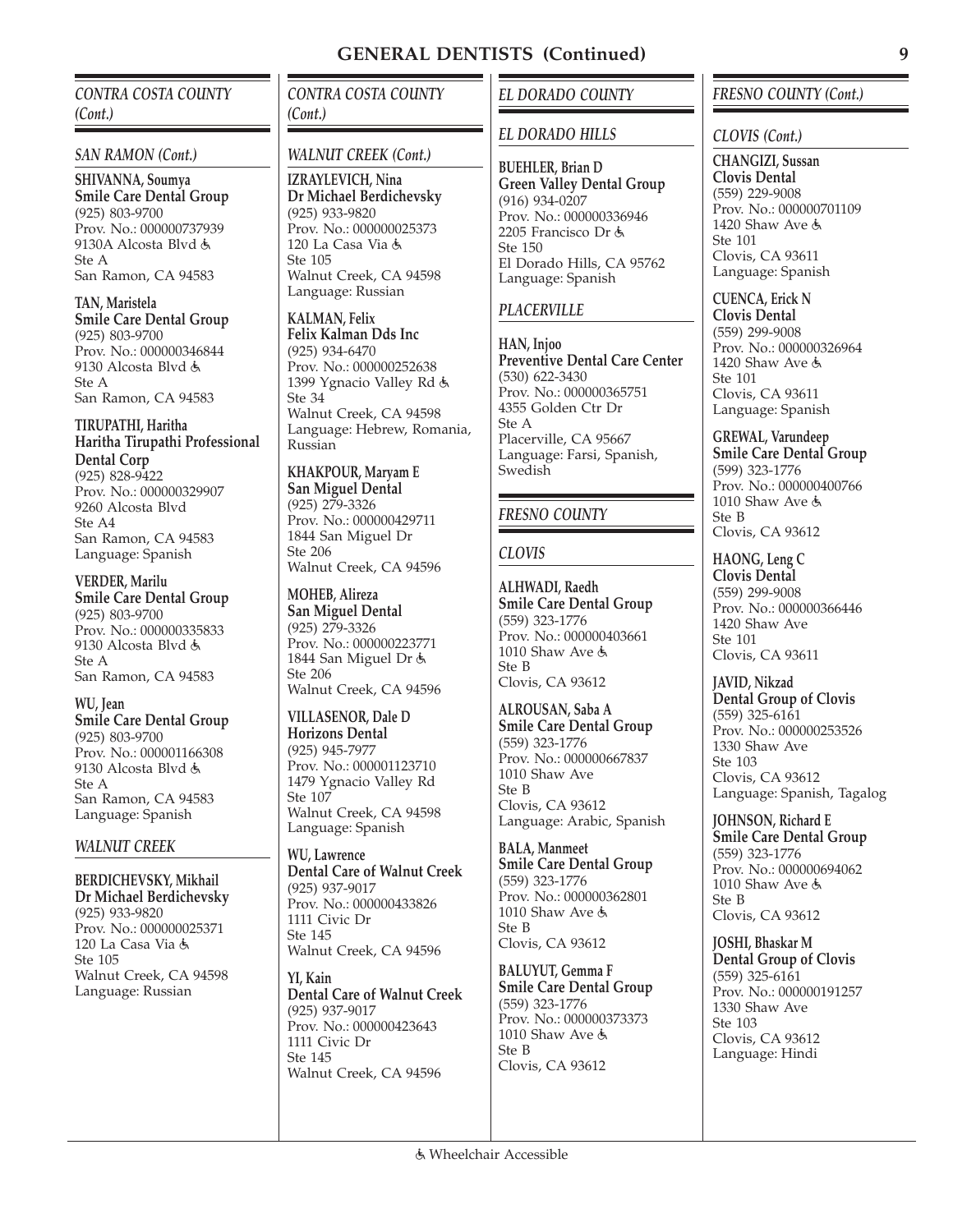### *FRESNO COUNTY (Cont.)*

### *CLOVIS (Cont.)*

**LANDER, Ray Smile Care Dental Group** (559) 323-1776 Prov. No.: 000001133569 1010 Shaw Ave Clovis, CA 93612

**LE, An Smile Care Dental Group** (559) 323-1776 Prov. No.: 000001123895 1010 Shaw Ave Ste B Clovis, CA 93612

**MAGLEBY, Benjamin M Smile Care Dental Group** (559) 323-1776 Prov. No.: 000000715878 1010 Shaw Ave Ste B Clovis, CA 93612

**MANIEGO, Ma Cristina E Smile Care Dental Group** (559) 323-1776 Prov. No.: 000000349223 1010 Shaw Ave Ste B Clovis, CA 93612

**MANTENA, Usha R Smile Care Dental Group** (559) 323-1776 Prov. No.: 000000343137 1010 Shaw Ave Ste B Clovis, CA 93612

**OKUNUGA, Olalekan Smile Care Dental Group** (559) 323-1776 Prov. No.: 000000703577 1010 Shaw Ave Ste B Clovis, CA 93612

**PAKRAVAN, Farid Dental Group of Clovis** (559) 325-6161 Prov. No.: 000000183575 1330 Shaw Ave Ste 103 Clovis, CA 93612 Language: Chinese, Persian, Spanish

### *FRESNO COUNTY (Cont.)*

### *CLOVIS (Cont.)*

**PARK, Sang-Hee Clovis Dental** (559) 299-9008 Prov. No.: 000000369978 1420 Shaw Ave Ste 101 Clovis, CA 93611 Language: Korean

**PHAM, Thao N Clovis Dental** (559) 299-9008 Prov. No.: 000000685177 1420 Shaw Ave Ste 101 Clovis, CA 93611 Language: Spanish

**ROSS, Andrew D Clovis Dental** (559) 299-9008 Prov. No.: 000000685141 1420 Shaw Ave & Ste 101 Clovis, CA 93611 Language: Spanish

**SANDHU, Kiran Smile Care Dental Group** (559) 323-1776 Prov. No.: 000000342345 1010 Shaw Ave Ste B Clovis, CA 93612

**SINGH, Satinder P Smile Care Dental Group** (559) 323-1776 Prov. No.: 000001106495 1010 Shaw Ave & Ste B Clovis, CA 93612

**SISODIA, Kulwant S Smile Care Dental Group** (559) 323-1776 Prov. No.: 000001193034 1010 Shaw Ave & Ste B Clovis, CA 93612

**SOLANO, Alfredo Clovis Dental** (559) 299-9008 Prov. No.: 000001073782 1420 Shaw Ave Ste 101 & 102 Clovis, CA 93611

### *FRESNO COUNTY (Cont.)*

### *CLOVIS (Cont.)*

**TAN, Maristela Smile Care Dental Group** (559) 323-1776 Prov. No.: 000000346796 1010 Shaw Ave Ste B Clovis, CA 93612

**WHISENHUNT, Cheryl A Clovis Dental** (559) 299-9008 Prov. No.: 000000684995 1420 Shaw Ave Ste 101 Clovis, CA 93611 Language: Spanish

**YOUNG, Kimmer E Dental Group of Clovis** (559) 325-6161 Prov. No.: 000000183576 1330 Shaw Ave Ste 103 Clovis, CA 93612 Language: Spanish

### *FRESNO*

**AKANDE, Adeniyi O Dr Sam Akande Dental Office** (559) 228-3000 Prov. No.: 000000343217 1902 E Ashlan Fresno, CA 93726

**ALHWADI, Raedh Smile Care Dental Group** (559) 226-2626 Prov. No.: 000000401985 1901 E Shields Ave Ste 226 Fresno, CA 93726

**ALHWADI, Raedh Smile Care Dental Group** (559) 454-7900 Prov. No.: 000000402019 5657 E Kings Cyn & Ste 107 Fresno, CA 93727

**ALHWADI, Raedh Smile Care Dental Group** (559) 227-2900 Prov. No.: 000000402020 2745 W Shaw Ave Ste 103 Fresno, CA 93711

### *FRESNO COUNTY (Cont.)*

### *FRESNO (Cont.)*

**ALROUSAN, Saba A Smile Care Dental Group** (559) 226-2626 Prov. No.: 000000368393 1901 E Shields Ave  $Sta 226$ Fresno, CA 93726 Language: Arabic, Spanish

**ALROUSAN, Saba A Smile Care Dental Group** (559) 227-2900 Prov. No.: 000000667773 2745 W Shaw Ave Ste 103 Fresno, CA 93711 Language: Arabic, Spanish

**ALROUSAN, Saba A Smile Care Dental Group** (559) 454-7900 Prov. No.: 000000669358 5657 E Kings Cyn Ste 107 Fresno, CA 93727 Language: Arabic, Spanish

**AVAKIAN, Artashes** (559) 447-5454 Prov. No.: 000000203598 7269 N First St Ste 101 Fresno, CA 93720 Language: Armenian, Russian, Spanish

**BALUYUT, Gemma F Smile Care Dental Group** (559) 226-2626 Prov. No.: 000000373383 1901 E Shields Ave Ste 226 Fresno, CA 93726

**BALUYUT, Gemma F Smile Care Dental Group** (559) 227-2900 Prov. No.: 000000373382 2745 W Shaw Ave Ste 103 Fresno, CA 93711

**BALUYUT, Gemma F Smile Care Dental Group** (559) 454-7900 Prov. No.: 000000373380 5657 E Kings Cyn Ste 107 Fresno, CA 93727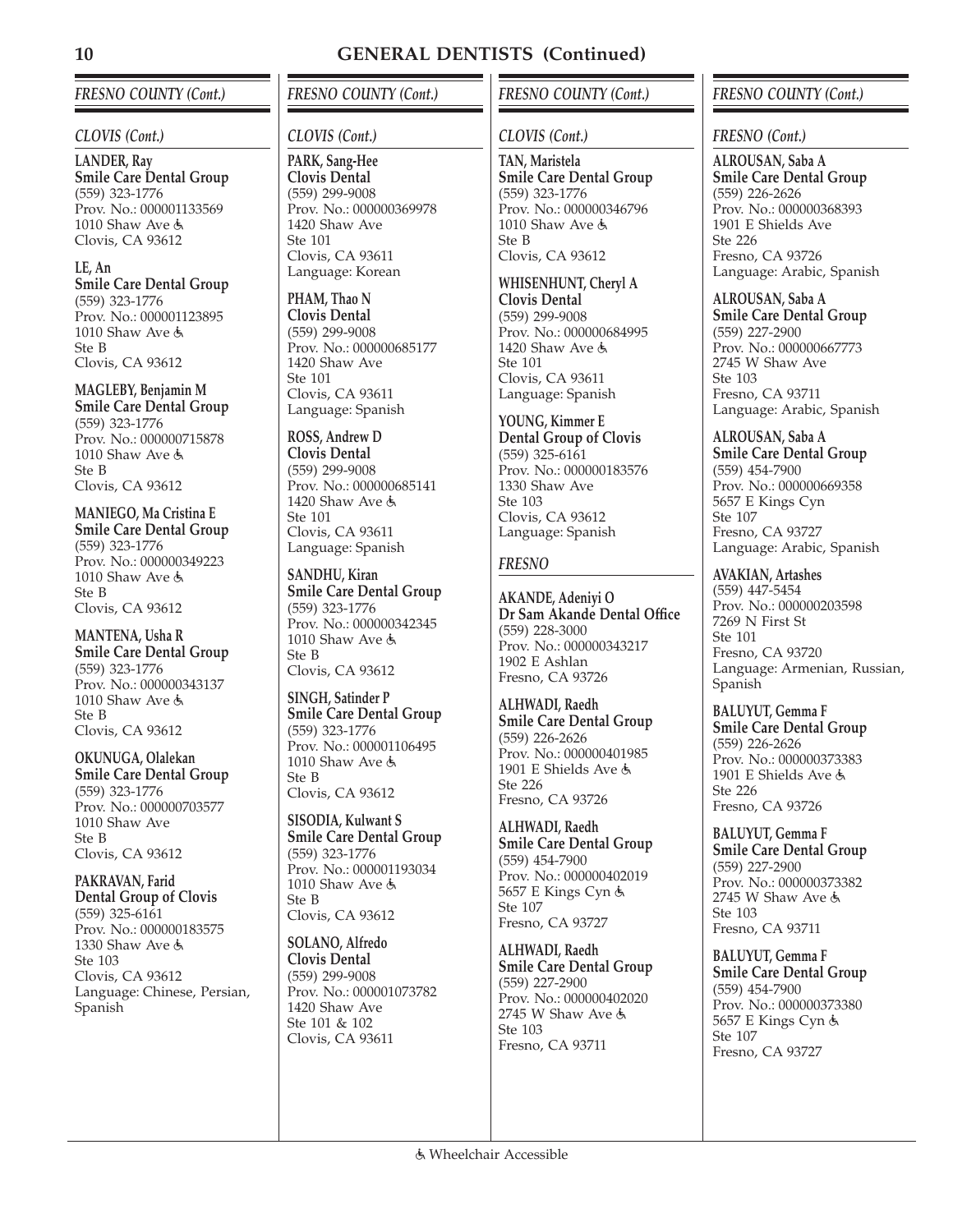### *FRESNO COUNTY (Cont.)*

### *FRESNO (Cont.)*

**BENOV, Mark S** (559) 261-0122 Prov. No.: 000000340912 6495 N Palm Ste 104 Fresno, CA 93704

**BROUNTCHENKO, Sergiei Canyon Family Dental** (559) 454-0777 Prov. No.: 000000017315 4577 E Kings Canyon Rd Ste 102 Fresno, CA 93702 Language: Russian, Spanish

### **CAVE, Mark D**

**Affinity Dental** (559) 436-3470 Prov. No.: 000000299020 5690 N Fresno St Ste 101 Fresno, CA 93710 Language: Chinese, Spanish

**CHANG, Hongqiu Smile Care Dental Group** (559) 226-2626 Prov. No.: 000000350120 1901 E Shields Ave Ste 226 Fresno, CA 93726

**CHANG, Hongqiu Smile Care Dental Group** (559) 454-7900 Prov. No.: 000000350110 5657 E Kings Cyn Ste 107 Fresno, CA 93727

**CHANG, Hongqiu Smile Care Dental Group** (559) 227-2900 Prov. No.: 000000350114 2745 W Shaw Ave Ste 103 Fresno, CA 93711

**CHANG, Kookjin Smile Care Dental Group** (559) 226-2626 Prov. No.: 000000394282 1901 E Shields Ave Ste 226 Fresno, CA 93726 Language: Korean

### *FRESNO COUNTY (Cont.)*

### *FRESNO (Cont.)*

**CHANGIZI, Sussan Smile Care Dental Group** (559) 454-7900 Prov. No.: 000000313582 5657 E Kings Cyn Ste 107 Fresno, CA 93727 Language: Spanish

**CHANGIZI, Sussan Smile Care Dental Group** (559) 226-2626 Prov. No.: 000000313331 1901 E Shields Ave Ste 226 Fresno, CA 93726 Language: Spanish

**CHANGIZI, Sussan Fresno Dental** (559) 432-0622 Prov. No.: 000000700762 3585 W Beechwood Ave Ste 102 Fresno, CA 93711 Language: Spanish

**CHANGIZI, Sussan Fresno Dental** (559) 431-9111 Prov. No.: 000000700759 6680 N Blackstone Ave Fresno, CA 93710 Language: Spanish

**CHUA, Josefina Mid Valley Dental Care** (559) 228-9300 Prov. No.: 000000180910 4035 N Fresno St Ste 105 Fresno, CA 93726

**CUENCA, Erick N Fresno Dental** (559) 432-0622 Prov. No.: 000000300938 3585 W Beechwood Ave Ste 102 Fresno, CA 93711 Language: Spanish

**CUENCA, Erick N Fresno Dental** (559) 431-9111 Prov. No.: 000000303372 6680 N Blackstone Ave Fresno, CA 93710 Language: Spanish

### *FRESNO COUNTY (Cont.)*

### *FRESNO (Cont.)*

**CUI, Xuewen Xuewen,Cui Dds** (559) 255-3333 Prov. No.: 000000175449 407 S Clovis Ave Ste 107 Fresno, CA 93727

**EKMEKCHYAN, Hakob** (559) 447-0101 Prov. No.: 000000464952 6307 N Fresno St Ste 105 Fresno, CA 93710

**ESKANDER, Eskander Y Angels Family Dental Inc** (559) 277-5800 Prov. No.: 000000033717 3664 W Shaw Ave Fresno, CA 93711 Language: Spanish

**FAJARDO, Henry** (559) 224-5988 Prov. No.: 000000207420 2100 E Clinton Ave Fresno, CA 93703

**GALLO, Donald A Affinity Dental** (559) 436-3470 Prov. No.: 000000014122 5690 N Fresno St Ste 101 Fresno, CA 93710

**GREWAL, Varundeep Smile Care Dental Group** (559) 227-2900 Prov. No.: 000000400794 2745 W Shaw Ave Ste 103 Fresno, CA 93711

**GREWAL, Varundeep Smile Care Dental Group** (559) 454-7900 Prov. No.: 000000400789 5657 E Kings Cyn Ste 107 Fresno, CA 93727

**GREWAL, Varundeep Smile Care Dental Group** (559) 226-2626 Prov. No.: 000000400798 1901 E Shields Ave Ste 226 Fresno, CA 93726

### *FRESNO COUNTY (Cont.)*

### *FRESNO (Cont.)*

**GRIFFIN, Stephen** (559) 449-0500 Prov. No.: 000000300186 5528 N Palm Ste 121 Fresno, CA 93704

**HADDAD, Raji** (559) 229-8200 Prov. No.: 000000008676 310 W Shaw Ave Fresno, CA 93704

**HAONG, Leng C Fresno Dental** (559) 432-0622 Prov. No.: 000000366448 3585 W Beechwood Ave Ste 102 Fresno, CA 93711

**HAONG, Leng C Fresno Dental** (559) 431-9111 Prov. No.: 000000366449 6680 N Blackstone Ave Fresno, CA 93710

**HILARIO, Eufracio** (559) 255-5228 Prov. No.: 000000299827 4811 E Olive Ave Fresno, CA 93727

**HUANG, Jeff C** (559) 230-2222 Prov. No.: 000000169754 3738 E Shield Ave Fresno, CA 93726

**JOHNSON, Richard E Smile Care Dental Group** (559) 226-2626 Prov. No.: 000000694071 1901 E Shields Ave Ste 226 Fresno, CA 93726

**JOHNSON, Richard E Smile Care Dental Group** (559) 227-2900 Prov. No.: 000000694070 2745 W Shaw Ave Ste 103 Fresno, CA 93711

**JOHNSON, Richard E Smile Care Dental Group** (559) 454-7900 Prov. No.: 000000694069 5657 E Kings Cyn Ste 107 Fresno, CA 93727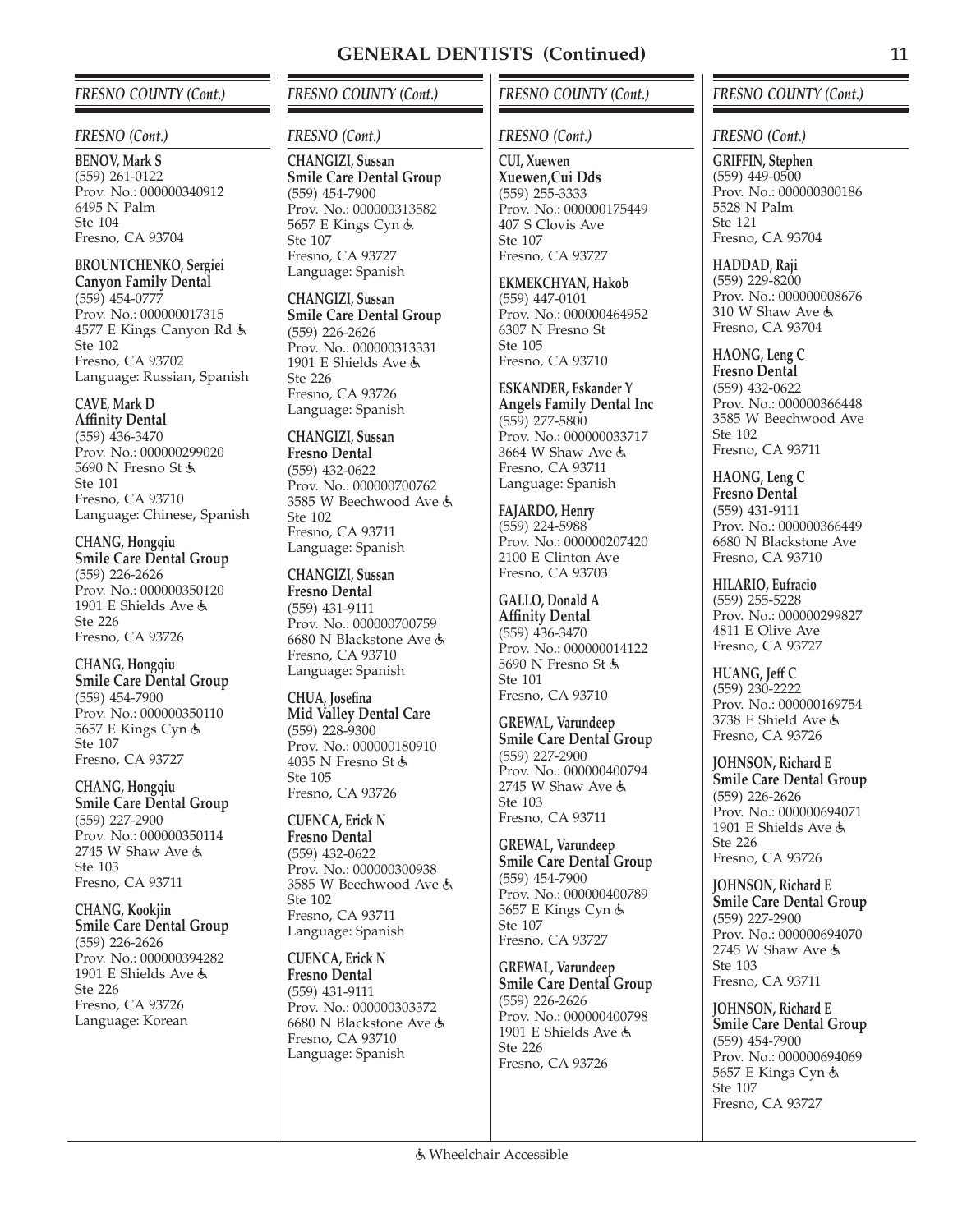### *FRESNO COUNTY (Cont.)*

### *FRESNO (Cont.)*

**JOSEPH, Nabeel A St George Quality Dental** (559) 227-1700 Prov. No.: 000000013690 1515 W Shaw  $Sta \Delta$ Fresno, CA 93711 Language: Arabic, Armenian, Russian, Spanish

**KARIMI, Kaveh White & Bright Family Dental** (559) 432-6384 Prov. No.: 000000009109 6073 N Fresno St Ste 103 Fresno, CA 93710 Language: Farsi

**KUMAR, Devinder** (559) 435-3200 Prov. No.: 000000011618 6535 N Palm Ave Ste 102 Fresno, CA 93704 Language: Spanish

**LANDER, Ray Smile Care Dental Group** (559) 227-2900 Prov. No.: 000001138539 2745 W Shaw Ave Ste 103 Fresno, CA 93711

**LANDER, Ray Smile Care Dental Group** (559) 226-2626 Prov. No.: 000001138541 1901 E Shields Ave Ste 226 Fresno, CA 93726

**LANDER, Ray Smile Care Dental Group** (510) 739-3889 Prov. No.: 000001138538 5657 E Kings Cyn & Ste 107 Fresno, CA 93727

**LE, An Smile Care Dental Group** (559) 226-2626 Prov. No.: 000001123944 1901 E Shields Ave Ste 226 Fresno, CA 93726

### *FRESNO COUNTY (Cont.)*

### *FRESNO (Cont.)*

**LE, An Smile Care Dental Group** (559) 227-2900 Prov. No.: 000001123930 2745 W Shaw Ave  $Sta$  103 Fresno, CA 93711

**LE, An Smile Care Dental Group** (559) 454-7900 Prov. No.: 000001123928 5657 E Kings Cyn & Ste 107 Fresno, CA 93727

**LEUNG, John K Affinity Dental** (559) 436-3470 Prov. No.: 000000188721 5690 N Fresno St Ste 101 Fresno, CA 93710

**MAGLEBY, Benjamin M Smile Care Dental Group** (559) 226-2626 Prov. No.: 000000715879 1901 E Shields Ave Ste 226 Fresno, CA 93726

**MAGLEBY, Benjamin M Smile Care Dental Group** (559) 454-7900 Prov. No.: 000000715880 5657 E Kings Cyn & Ste 107 Fresno, CA 93727

**MAGLEBY, Benjamin M Smile Care Dental Group** (559) 227-2900 Prov. No.: 000000715881 2745 W Shaw Ave Ste 103 Fresno, CA 93711

**MAI, Vinh Smile Care Dental Group** (559) 226-2626 Prov. No.: 000000332487 1901 E Shields Ave & Ste 226 Fresno, CA 93726

**MANIEGO, Ma Cristina E Smile Care Dental Group** (559) 226-2626 Prov. No.: 000000349316 1901 E Shields Ave Ste 226 Fresno, CA 93726

### *FRESNO COUNTY (Cont.)*

### *FRESNO (Cont.)*

**MANIEGO, Ma Cristina E Smile Care Dental Group** (559) 454-7900 Prov. No.: 000000349313 5657 E Kings Cyn Ste 107 Fresno, CA 93727

**MANIEGO, Ma Cristina E Smile Care Dental Group** (559) 227-2900 Prov. No.: 000000349314 2745 W Shaw Ave Ste 103 Fresno, CA 93711

**MANTENA, Usha R Smile Care Dental Group** (559) 226-2626 Prov. No.: 000000343144 1901 E Shields Ave Ste 226 Fresno, CA 93726

**MANTENA, Usha R Smile Care Dental Group** (559) 227-2900 Prov. No.: 000000343143 2745 W Shaw Ave Ste 103 Fresno, CA 93711

**MANTENA, Usha R Smile Care Dental Group** (559) 454-7900 Prov. No.: 000000343142 5657 E Kings Cyn & Ste 107 Fresno, CA 93727

**MARQUEZ, Claro M Marquez Family Dentistry** (559) 224-6934 Prov. No.: 000000037597 4287 N First St Fresno, CA 93726 Language: Spanish, Tagalog

**MAYALIDAG, Salih M Smile Care Dental Group** (559) 226-2626 Prov. No.: 000000328466 1901 E Shields Ave & Ste 226 Fresno, CA 93726

**OKUNUGA, Olalekan Smile Care Dental Group** (559) 227-2900 Prov. No.: 000000703588 2745 W Shaw Ave Ste 103 Fresno, CA 93711

### *FRESNO COUNTY (Cont.)*

### *FRESNO (Cont.)*

**OKUNUGA, Olalekan Smile Care Dental Group** (559) 454-7900 Prov. No.: 000000703586 5657 E Kings Cyn Ste 107 Fresno, CA 93727

**OKUNUGA, Olalekan Smile Care Dental Group** (559) 226-2626 Prov. No.: 000000703589 1901 E Shields Ave Ste 226 Fresno, CA 93726

**PARK, Sang-Hee Smile Care Dental Group** (559) 454-7900 Prov. No.: 000000354157 5657 E Kings Cyn Ste 107 Fresno, CA 93727 Language: Korean

**PARK, Sang-Hee Smile Care Dental Group** (559) 227-2900 Prov. No.: 000000354158 2745 W Shaw Ave Ste 103 Fresno, CA 93711 Language: Korean

### **PEREZ-DE LA ROSA, Maria L Maria Perez-De La Rosa Dds Inc**

(559) 226-5700 Prov. No.: 000000308949 5132 N Fresno St Fresno, CA 93710 Language: Chinese, Farsi, French, Italian, Persian, Spanish, Swedish, Tagalog, Vietnamese

**PHAM, Nghia D Smile Care Dental Group** (559) 227-2900 Prov. No.: 000000296207 2745 W Shaw Ave Ste 103 Fresno, CA 93711

**PHAM, Thao N Fresno Dental** (559) 432-0622 Prov. No.: 000000701999 3585 W Beechwood Ave Ste 102 Fresno, CA 93711 Language: Spanish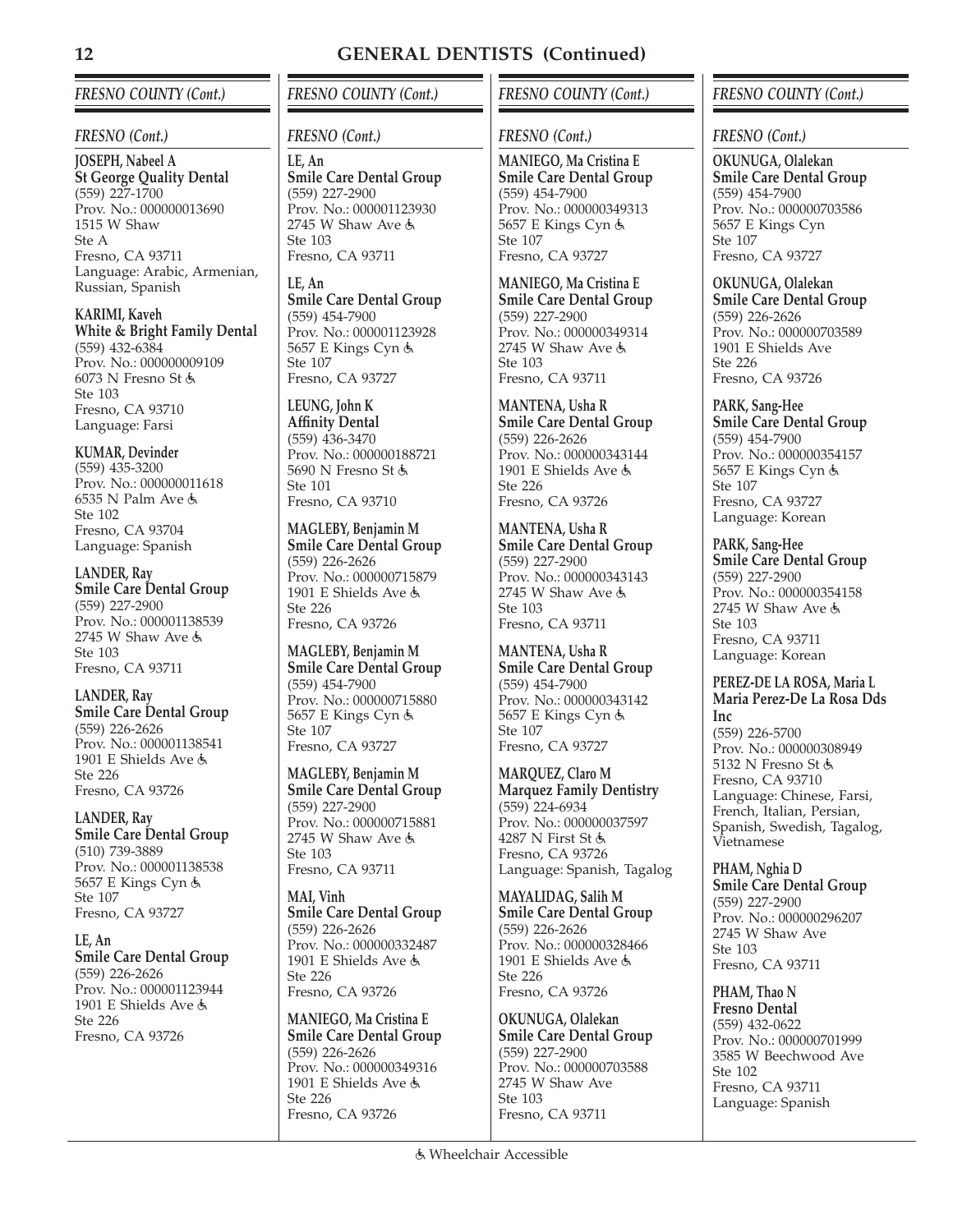### *FRESNO COUNTY (Cont.)*

### *FRESNO (Cont.)*

**PHAM, Thao N Fresno Dental** (559) 431-9111 Prov. No.: 000000702105 6680 N Blackstone Ave Fresno, CA 93710 Language: Spanish

**RAVON, Shadi Smile Care Dental Group** (559) 227-2900 Prov. No.: 000000342748 2745 W Shaw Ave Ste 103 Fresno, CA 93711 Language: Farsi

**SATARY-RAVANBAKHSH, Shahla** (559) 438-8686 Prov. No.: 000000045384 *\*\*\*Accepting existing patients only\*\*\** 7472 N Fresno St Ste 201 Fresno, CA 93720 Language: Farsi, Spanish

**SHAHBAZYAN, Zaruhi Affinity Dental** (559) 436-3470 Prov. No.: 000000318236 5690 N Fresno St Ste 101 Fresno, CA 93710

**SINGH, Satinder P Smile Care Dental Group** (559) 454-7900 Prov. No.: 000000226349 5657 E Kings Cyn Ste 107 Fresno, CA 93727

**SINGH, Satinder P Smile Care Dental Group** (559) 227-2900 Prov. No.: 000001104397 2745 W Shaw Ave Ste 103 Fresno, CA 93711

**SINGH, Satinder P Smile Care Dental Group** (559) 226-2626 Prov. No.: 000001106501 1901 E Shields Ave Ste 226 Fresno, CA 93726

### *FRESNO COUNTY (Cont.)*

### *FRESNO (Cont.)*

**SISODIA, Kulwant S Smile Care Dental Group** (559) 454-7900 Prov. No.: 000001194235 5657 E Kings Cyn Ste 107 Fresno, CA 93727

**SISODIA, Kulwant S Smile Care Dental Group** (559) 226-2626 Prov. No.: 000001194239 1901 E Shields Ave Ste 226 Fresno, CA 93726

**SISODIA, Kulwant S Smile Care Dental Group** (559) 227-2900 Prov. No.: 000001194236 2745 W Shaw Ave Ste 103 Fresno, CA 93711

**SO, Lauro S Family Dentistry** (559) 485-0340 Prov. No.: 000000254702 1436 E Olive Ave Fresno, CA 93728 Language: Spanish, Tagalog

**SOLANO, Alfredo Fresno Dental** (559) 431-9111 Prov. No.: 000001073774 6680 N Blackstone Ave Fresno, CA 93710

**SOLANO, Alfredo Fresno Dental** (559) 432-0622 Prov. No.: 000001073780 3585 W Beechwood Ave Ste 102 Fresno, CA 93711

**TAN, Maristela Smile Care Dental Group** (559) 227-2900 Prov. No.: 000000346830 2745 W Shaw Ave Ste 103 Fresno, CA 93711

**TAN, Maristela Smile Care Dental Group** (559) 454-7900 Prov. No.: 000000346812 5657 E Kings Cyn Ste 107 Fresno, CA 93727

### *FRESNO COUNTY (Cont.)*

### *FRESNO (Cont.)*

**TAN, Maristela Smile Care Dental Group** (559) 226-2626 Prov. No.: 000000346834 1901 E Shields Ave  $Sta 226$ Fresno, CA 93726

**VELEZ, Martha I** (559) 443-7494 Prov. No.: 000000203831 469 N Fresno St Fresno, CA 93701 Language: Spanish

**WANG, Qianmin Xuewen,Cui Dds**

(559) 255-3333 Prov. No.: 000001105845 407 S Clovis Ave Ste 107 Fresno, CA 93727 Language: Spanish

**WHISENHUNT, Cheryl A Fresno Dental** (559) 432-0622 Prov. No.: 000000316704 3585 W Beechwood Ave Ste 102 Fresno, CA 93711 Language: Spanish

**WHISENHUNT, Cheryl A Fresno Dental** (559) 431-9111 Prov. No.: 000000685001 6680 N Blackstone Ave Fresno, CA 93710 Language: Spanish

**WHISENHUNT, Cheryl A Bright Now Dental** (559) 490-0597 Prov. No.: 000001263809 3244 W Shaw Ave Ste A Fresno, CA 93771 Language: Spanish

**YOUNG, Kimmer E** (559) 229-5930 Prov. No.: 000000412719 1431 W Shaw Fresno, CA 93711 Language: Spanish

### *FRESNO COUNTY (Cont.)*

### *FRESNO (Cont.)*

**YOUSSEF, Sami I Youssef Dental Clinic** (559) 292-4444 Prov. No.: 000000007013 4755 E Gettysburg Ave Ste 101 Fresno, CA 93726 Language: Arabic, Spanish

**YULIONGSIU, Rey Q Mid Valley Dental Care** (559) 228-9300 Prov. No.: 000000202351 4035 N Fresno St Ste 105 Fresno, CA 93726

**ZABIHI, Farzin Farzin Zabihi Dds Inc** (559) 222-1550 Prov. No.: 000000189005 4747 N 1st St Ste 138 Fresno, CA 93726 Language: Farsi, Spanish

### *HURON*

**ABASS, Olawonmi M United Health Centers For the San Joaquin Valley Inc** (559) 945-2541 Prov. No.: 000000420458 16928 11th St Huron, CA 93234

**DOAN, Huong N United Health Centers For the San Joaquin Valley Inc** (559) 945-2541 Prov. No.: 000000376193 16928 11th St Huron, CA 93234

**NAKATSUCHI, Hirofumi United Health Centers For the San Joaquin Valley Inc** (559) 945-2541 Prov. No.: 000000330064 16928 11th St Huron, CA 93234

### *KERMAN*

**LIPUMANO-SANCHEZ, Lulette United Health Centers** (559) 846-6330 Prov. No.: 000000409473 517 S Madera Ave Kerman, CA 93630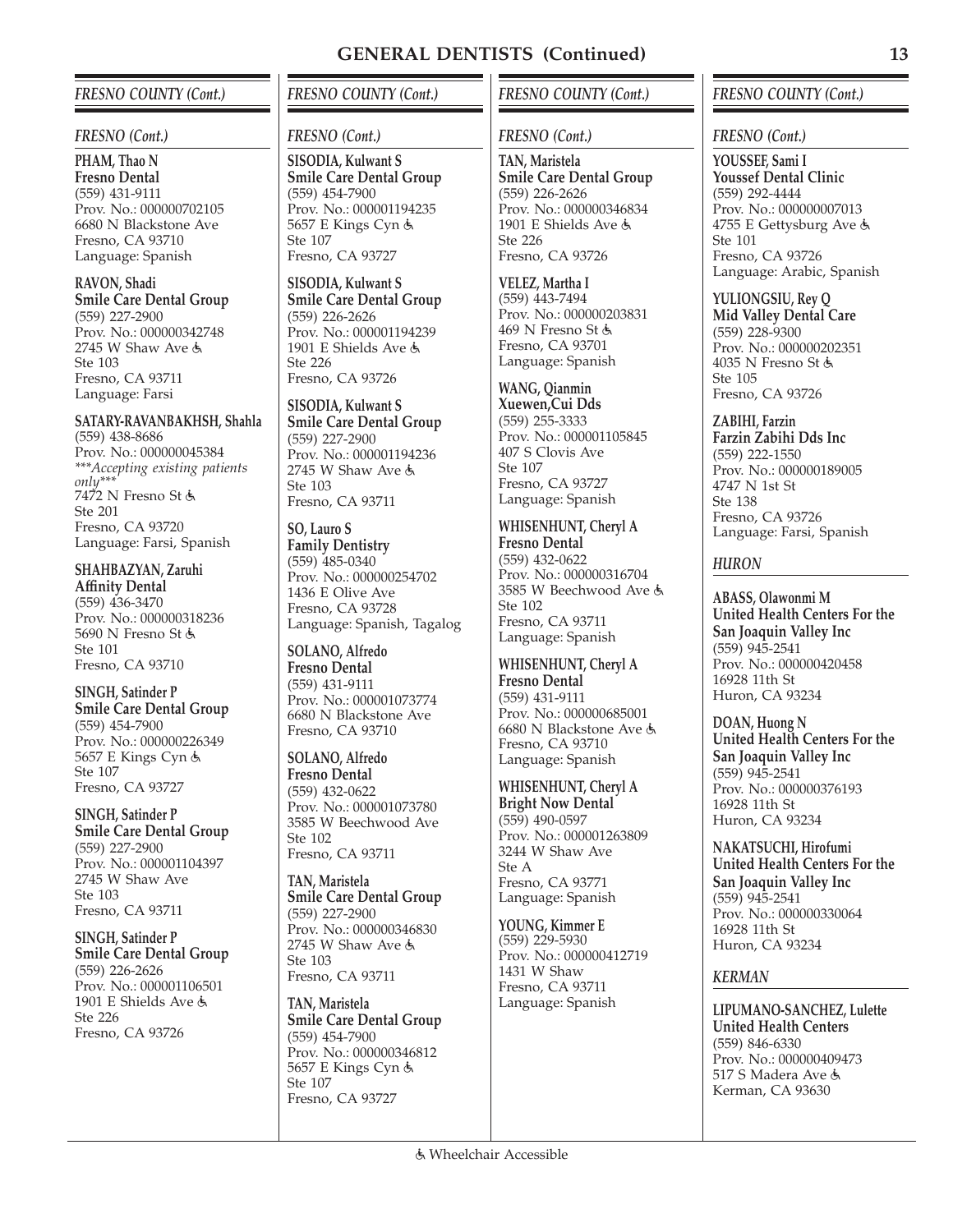### *FRESNO COUNTY (Cont.)*

### *KERMAN (Cont.)*

**SHIN, Steven I** (559) 846-6330 Prov. No.: 000000338447 517 S Madera Ave Kerman, CA 93630

### *KINGSBURG*

**MANN, Harjit S** (559) 897-4111 Prov. No.: 000000280440 1518 Draper St Kingsburg, CA 93631

### *MENDOTA*

**KIM, Bum United Health Centers For the San Joaquin Valley Inc** (559) 655-5000 Prov. No.: 000000350412 121 Barboza St & Mendota, CA 93640

**THOMPSON, Rogelio F United Health Centers For the San Joaquin Valley Inc** (559) 655-5000 Prov. No.: 000000409477 121 Barboza St Mendota, CA 93640

### *ORANGE COVE*

**SANCHEZ, Manuel G United Health Centers For the San Joaquin Valley Inc** (559) 626-4031 Prov. No.: 000000350414 445 11th St Orange Cove, CA 93646

**SCOTT, James United Health Centers For the San Joaquin Valley Inc** (559) 626-4031 Prov. No.: 000000309202 445 11th St Orange Cove, CA 93646

### *PARLIER*

**BOGLE, Barry W United Health Centers** (559) 646-3561 Prov. No.: 000000331965 650 Zediker Ave Parlier, CA 93648

### *FRESNO COUNTY (Cont.)*

### *PARLIER (Cont.)*

**DRINCIC, Marko V United Health Centers** (559) 646-3561 Prov. No.: 000000350427 650 Zediker Ave Parlier, CA 93648

**HEER, Diljeet S Dijeet S Heer Dds Dental Office** (559) 646-3844 Prov. No.: 000000035014 545 E Manning Ave Ste 108 Parlier, CA 93648 Language: Hindi, Spanish

**LEUNG, Herman United Health Centers** (559) 646-3561 Prov. No.: 000000461262 650 Zediker Ave Parlier, CA 93648

**MARTINEZ, Jim R** (559) 646-3561 Prov. No.: 000000359152 650 Zediker Ave Parlier, CA 93648

### *SANGER*

**MANN, Harjit S H S Mann Dds Inc** (559) 875-7980 Prov. No.: 000000304746 2514 Jensen Ave Ste 101 Sanger, CA 93657

### *SELMA*

**SINGH, Gurteg** (559) 896-8888 Prov. No.: 000000008061 2059 High St Selma, CA 93662

*IMPERIAL COUNTY*

### *EL CENTRO*

**ESCUTIA DEL LLANO, Octavio F** (686) 552-2036 Prov. No.: 000000327958 2883 Lenrey Ct & El Centro, CA 92243

### *KERN COUNTY*

### *ARVIN*

**ALZATE, Juan J** (661) 854-3306 Prov. No.: 000000231408 505 Bear Mountain Blvd Ste A Arvin, CA 93203 Language: Spanish

### *BAKERSFIELD*

**ALEXANDER, Leonarda S G Street Family Dentistry** (661) 859-0192 Prov. No.: 000000192398 2611 G St 点 Bakersfield, CA 93301

**ALKHALAYLEH, Mosheer Centennial Dental Clinic** (661) 393-4333 Prov. No.: 000000322823 201 China Grade Loop Bakersfield, CA 93308 Language: Arabic, Spanish

**ALKHALAYLEH, Mosheer Home Care Dental** (661) 366-6527 Prov. No.: 000000322822 5917 Niles Ste 3 Bakersfield, CA 93306 Language: Arabic, Spanish

**ANDRES JAVIER, Ma. Lourdes S Javier Central Valley Dental** (661) 323-0076 Prov. No.: 000000326637 1415 Brundage Ln & Bakersfield, CA 93304

**ASATRYAN, Mher Smile Care Dental Group** (661) 396-1701 Prov. No.: 000000408128 2750 Ming Ave Bakersfield, CA 93304 Language: Armenian, Russian

**ASWATHAIAH, Muniswamappa Smile Care Dental Group** (661) 396-1701 Prov. No.: 000001248108 2750 Ming Ave Bakersfield, CA 93304

### *KERN COUNTY (Cont.)*

### *BAKERSFIELD (Cont.)*

**AYALA, Rodrigo Rodrigo Ayala Dds Inc** (661) 398-1744 Prov. No.: 000000325491 1625 S H St Bakersfield, CA 93304 Language: Spanish, Vietnamese

**BANG, Linda Bakersfield Dental Group** (661) 324-5442 Prov. No.: 000000193131 5120 Stockdale Hwy Ste D Bakersfield, CA 93309

**BEHESHTI, Nezam M Dental Office of Beheshti** (661) 831-0800 Prov. No.: 000000186578 6663 Ming Ave Bakersfield, CA 93309

**CORRAL, Jessie** (661) 871-4132 Prov. No.: 000000305397 2600 Oswell St Ste F G Bakersfield, CA 93306

**DIZON, Maria C 17th Street Dental Care** (661) 631-0529 Prov. No.: 000000423149 1621 17th St Bakersfield, CA 93301 Language: Spanish

**ECHEVERRY, Cesar Smile Care Dental Group** (661) 396-1701 Prov. No.: 000001164799 2750 Ming Ave Bakersfield, CA 93304

**ESTRADA, Luis C Healthy Smiles Dentistry** (661) 377-6453 Prov. No.: 000000257318 3450 Stine Rd Bakersfield, CA 93309 Language: Spanish

**FATTOUCH, Wadid A Farid M Hanna Dds** (661) 322-7696 Prov. No.: 000000226012 3809 San Dimas St Ste A Bakersfield, CA 93309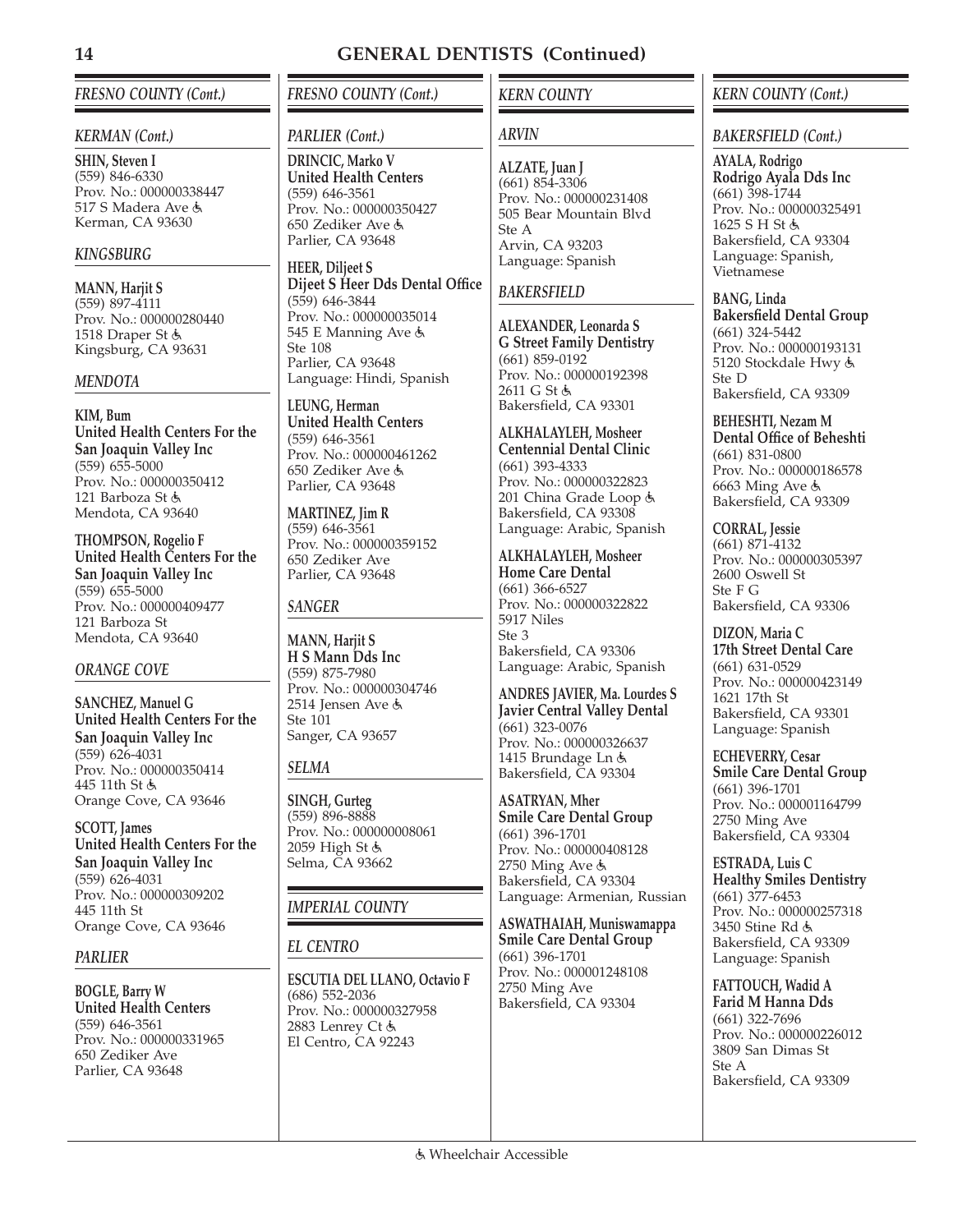### *KERN COUNTY (Cont.)*

### *BAKERSFIELD (Cont.)*

**FLEURINORD, Ducrepin Smile Care Dental Group** (661) 396-1701 Prov. No.: 000001215523 2750 Ming Ave Bakersfield, CA 93304

**GHALAMBOR, Maziyar** (661) 322-8860 Prov. No.: 000000019109 1801 26th St Bakersfield, CA 93301 Language: Farsi

**GILL, Sukhwinder S** (661) 836-0000 Prov. No.: 000000203014 3512 Ming Ave & Bakersfield, CA 93309 Language: Hindi, Spanish

**GRUBER, Edward** (661) 827-9183 Prov. No.: 000000194161 1491 White Ln Bakersfield, CA 93307

**HANNA, Farid M** (661) 322-7696 Prov. No.: 000000223870 3809 San Dimas St Ste A Bakersfield, CA 93301

**HERRERA, Rene Rodrigo Ayala Dds Inc** (661) 398-1744 Prov. No.: 000001106185 1625 S H St Bakersfield, CA 93304 Language: Spanish

**HUYNH, Phi C River Lakes Dental Group** (661) 829-2700 Prov. No.: 000000700602 9510 Hageman Rd Ste B Bakersfield, CA 93312 Language: Spanish

**JOSHI, Bhaskar M** (661) 873-9632 Prov. No.: 000000261221 2519 River Blvd Bakersfield, CA 93305 Language: Hindi

### *KERN COUNTY (Cont.)*

### *BAKERSFIELD (Cont.)*

**KHUU, Kenneth K Empire Dental**  $(66\overline{1})$  324-5350 Prov. No.: 000000045623 2021 19th St Bakersfield, CA 93301 Language: Spanish, Vietnamese

**KIM, Peter D** (661) 324-1200 Prov. No.: 000000233253 2520 H St 点 Bakersfield, CA 93301

**KIM, Yuseok Dream Dental Care** (661) 326-0766 Prov. No.: 000000253582 1518 Niles St Bakersfield, CA 93305 Language: Arabic, Russian, Spanish

**LE, An Smile Care Dental Group** (661) 396-1701 Prov. No.: 000001123893 2750 Ming Ave Bakersfield, CA 93304

**LEUNG, Richard H Bakersfield Dental Group** (661) 324-5442 Prov. No.: 000000691555 5120 Stockdale Hwy Ste D Bakersfield, CA 93309 Language: Spanish

**MCMILLIN, Evan J** (661) 323-3095 Prov. No.: 000000053884 4634 California Ave Bakersfield, CA 93309

**MURADYAN, Liana Smile Care Dental Group** (661) 396-1701 Prov. No.: 000000437968 2750 Ming Ave Bakersfield, CA 93304

**MUTYALA, Padmaja K Smile Care Dental Group** (661) 396-1071 Prov. No.: 000001147034 2750 Ming Ave Bakersfield, CA 93304

### *KERN COUNTY (Cont.)*

### *BAKERSFIELD (Cont.)*

**NEDELTCHEV, Kamen I** (661) 663-0109 Prov. No.: 000000219180 500 Old River Rd Ste 225 Bakersfield, CA 93311 Language: Bulgarian, Russian, Spanish

**PARTI, Arpana Healthy Smiles Dentistry** (661) 377-6453 Prov. No.: 000000265774 3450 Stine Rd Bakersfield, CA 93309

**POH, Sian T** (661) 324-9709 Prov. No.: 000000008161 2721 H St Bakersfield, CA 93301 Language: Chinese, Spanish

**REDELSPERGER, Robert J Dr. Robert J Redelsperger** (661) 324-6053 Prov. No.: 000000013726 2106 20th St Bakersfield, CA 93301

**ROUHANI, Morvarid Smile Care Dental Group** (661) 396-1701 Prov. No.: 000000318320 2750 Ming Ave Bakersfield, CA 93304

**SALAMA, Wasfi F Centennial Dental Clinic** (661) 393-4333 Prov. No.: 000000227822 201 China Grade Loop Bakersfield, CA 93308 Language: Arabic, Spanish

**SALAMA, Wasfi F Home Care Dental** (661) 366-6527 Prov. No.: 000000296131 5917 Niles St Ste 3 Bakersfield, CA 93306 Language: Arabic, Spanish

**SALIN, Dimitri I Salin Dds Inc** (661) 323-1000 Prov. No.: 000000296411 5060 California Ave Ste 200 Bakersfield, CA 93309

### *KERN COUNTY (Cont.)*

### *BAKERSFIELD (Cont.)*

**SALIN, Israel** (661) 323-1000 Prov. No.: 000000040999 5060 California Ave Ste 200 Bakersfield, CA 93309 Language: Russian, Spanish

**SHAMBURG, Kristi Smile Care Dental Group** (661) 396-1701 Prov. No.: 000000720493 2750 Ming Ave Bakersfield, CA 93304

**SHAPIRO, Hal I** (661) 833-9966 Prov. No.: 000000045207 3403 Wilson Rd Bakersfield, CA 93309

**SUR, Daniel Dream Dental Care** (661) 326-0766 Prov. No.: 000000261197 1518 Niles St Bakersfield, CA 93305

**SZPOGANICZ, Rafaela P Rodrigo Ayala Dds Inc** (661) 398-1744 Prov. No.: 000000355847 1625 S H St Bakersfield, CA 93304

**SZPOGANICZ, Rafaela P Smile Care Dental Group** (661) 396-1701 Prov. No.: 000000701142 2750 Ming Ave Bakersfield, CA 93304

**TAN, Maristela Smile Care Dental Group** (661) 396-1701 Prov. No.: 000000346791 2750 Ming Ave Bakersfield, CA 93304

**THOMAS, Mark E Midtown Family Dentistry** (661) 861-0577 Prov. No.: 000000372515 2427 H St 点 Ste A Bakersfield, CA 93301

**THOMAS, Mark E Me Thomas Dental Corp** (661) 327-7668 Prov. No.: 000000376063 4000 Stockdale Hwy Ste H Bakersfield, CA 93309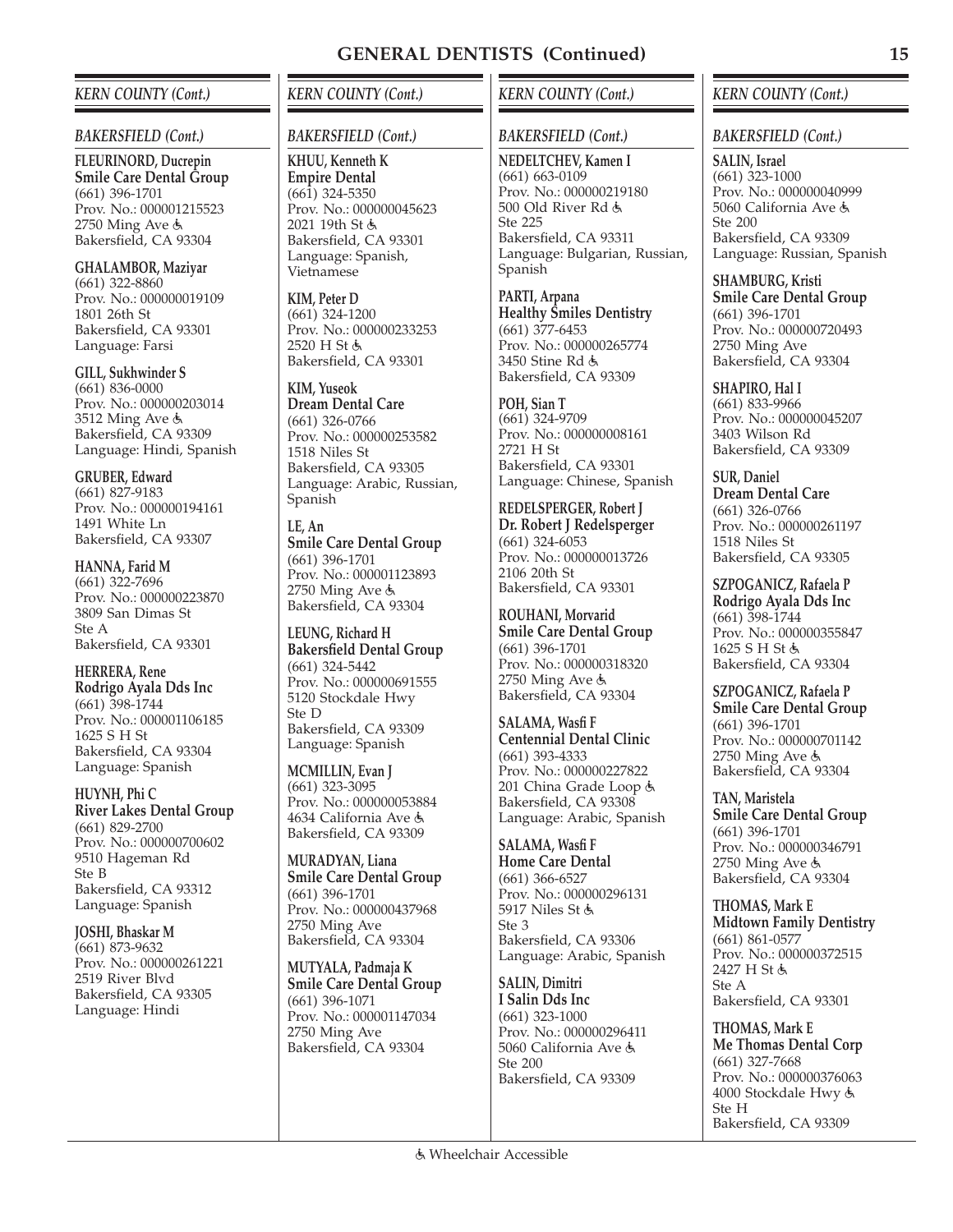### *KERN COUNTY (Cont.)*

### *BAKERSFIELD (Cont.)*

**WATANABE, Bryan K River Lakes Dental Group** (661) 829-2700 Prov. No.: 000000239520 9510 Hageman Rd Ste B Bakersfield, CA 93312 Language: Spanish

**WILLIAMS, Sally National Health Services** (661) 392-7850 Prov. No.: 000001193612 525 Roberts Ln & Bldg C Bakersfield, CA 93308 Language: Spanish

### **ZHANG, Jiachang**

**South H Dental** (661) 833-8822 Prov. No.: 000000312863 *\*\*\*Accepting existing patients only\*\*\** 2707 S H St よ Ste B Bakersfield, CA 93304

### *DELANO*

**CASTILLO ROLDAN, Mary J National Health Services Inc** (661) 454-1700 Prov. No.: 000000254853 1215 Jefferson St Delano, CA 93215 Language: Spanish

**TOLENTINO, Leticia R** (661) 725-9393 Prov. No.: 000000272640 1625 Cecil Ave Ste A Delano, CA 93215

### *LOST HILLS*

**DE CASTRO, Clarissa Y National Health Services Inc** (661) 797-2677 Prov. No.: 000001135448 21138 Paso Robles Hwy Lost Hills, CA 93249 Language: Spanish

**LUCIO, Julita M National Health Services Inc** (661) 797-2667 Prov. No.: 000000390291 21138 Paso Robles Hwy Lost Hills, CA 93249 Language: Spanish

*KERN COUNTY (Cont.)*

### *RIDGECREST*

**ATALLA, Hanna National Health Services Inc** (760) 446-3808 Prov. No.: 000001161049 1133 Chelsea St Ridgecrest, CA 93555 Language: Spanish

**SILAGON, Francis L National Health Services Inc** (760) 446-7978 Prov. No.: 000000695972 1133 N Chelsea St Ridgecrest, CA 93555

### *SHAFTER*

**FARAGALLA, Amgad A Shafter Community Medical & Dental Center** (661) 746-9194 Prov. No.: 000000416426 655 S Central Valley Hwy Shafter, CA 93263 Language: Spanish

**ONG, Agnes G Shafter Community Medical & Dental Center** (661) 746-9197 Prov. No.: 000000207587 655 S Central Valley Hwy Shafter, CA 93263

### *TAFT*

**SILVERIO, Josephine National Health Services Inc** (661) 765-5044 Prov. No.: 000000376316 1100 4th St Taft, CA 93268 Language: Spanish

### *TEHACHAPI*

**LIM, Soy National Health Services Inc** (661) 822-9054 Prov. No.: 000001135411 161 N Mill St & Tehachapi, CA 93561 Language: Spanish

### *KERN COUNTY (Cont.)*

### *WASCO*

**SAGARIAN, Mike Rose Town Family Dentisty** (661) 758-5338 Prov. No.: 000000014591 1229 7th St Wasco, CA 93280 Language: Farsi

### *KINGS COUNTY*

### *CORCORAN*

**RICHARDSON, John D** (559) 992-4138 Prov. No.: 000000011849 1409 Whitley Ave Ste D Corcoran, CA 93212

### *LOS ANGELES COUNTY*

### *ACTON*

**PARK, Soo T** (661) 269-4200 Prov. No.: 000000429216 33342 Santiago Rd Acton, CA 93510 Language: Korean, Spanish

### *AGOURA HILLS*

**ZAK, Boris Boris Zak Dds Dental Corporation** (818) 991-9852 Prov. No.: 000000163231 29525 Canwood St Ste 200 Agoura Hills, CA 91301 Language: Russian, Spanish

**ZAK, Ilya Boris Zak Dds Dental Corporation** (818) 991-9852 Prov. No.: 000000202616 29525 Canwood St Ste 200 Agoura Hills, CA 91301 Language: German, Spanish

### *LOS ANGELES COUNTY (Cont.)*

### *ALHAMBRA*

**NADIR MOHAMMADI, Shahla Alhambra Garfield Dental** (626) 289-6815 Prov. No.: 000000005926 747 S Garfield Ave Alhambra, CA 91801 Language: Persian, Spanish

**YAZDANI, Sohrab Alhambra Garfield Dental** (626) 289-6815 Prov. No.: 000000005927 747 S Garfield Ave Alhambra, CA 91801 Language: Spanish

**ZHANG, Jin Jin Zhang Dds Inc** (626) 308-1711 Prov. No.: 000000430307 1711 W Main St Alhambra, CA 91801

### *ARCADIA*

**APIN, Juliet J Dental Group of Arcadia** (626) 447-5126 Prov. No.: 000000006513 440 E Huntington Dr Ste 101 Arcadia, CA 91006 Language: Chinese, Tagalog

**AZANI, Daniel Dental Group of Arcadia** (626) 447-5126 Prov. No.: 000000006511 440 E Huntington Dr Ste 101 Arcadia, CA 91006 Language: Chinese, Spanish, Tagalog

**COMPEAN, Carlos Santa Anita Dental Group** (626) 574-1766 Prov. No.: 000000325617 721 W Huntington Dr Ste B Arcadia, CA 91007

**LEE, Susan Dental Group of Arcadia** (626) 447-5126 Prov. No.: 000000006512 440 E Huntington Dr Ste 101 Arcadia, CA 91006 Language: Chinese, Spanish, Tagalog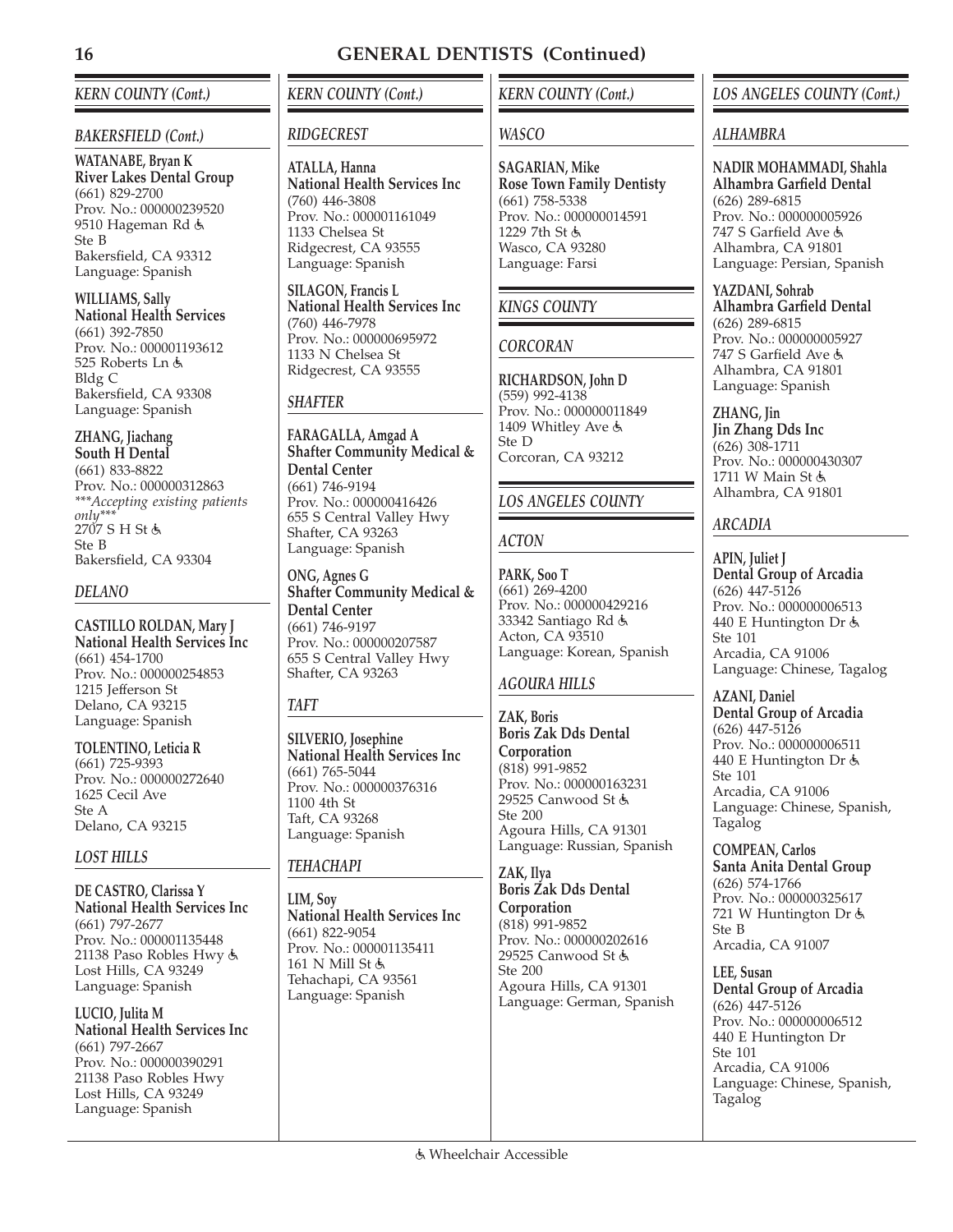### *ARCADIA (Cont.)*

**MANAVI, Farhad Dental Group of Arcadia** (626) 447-5126 Prov. No.: 000000006509 440 E Huntington Dr Ste 101 Arcadia, CA 91006 Language: Chinese, Spanish

**OKTANYAN, Hambik Santa Anita Dental Group** (626) 574-1766 Prov. No.: 000000333592 721 W Huntington Dr Ste B Arcadia, CA 91007

**REYES, Martin G Dental Group of Arcadia** (626) 447-5126 Prov. No.: 000000173274 440 E Huntington Dr Ste 101 Arcadia, CA 91006 Language: Spanish

### *ARLETA*

**AZIZIAN, Shahram B Osborne Dental Office** (818) 890-2426 Prov. No.: 000000007158 13205 Osborne St Ste F Arleta, CA 91331

**HARDER, Corie Woodman Family Dentistry** (818) 891-6670 Prov. No.: 000000021854 8725 Woodman Ave Ste B Arleta, CA 91331 Language: Spanish, Tagalog

### *ARTESIA*

**EGARI, Gazal Egari Dental Office** (562) 402-4492 Prov. No.: 000000007834 18011 Pioneer Blvd Ste C Artesia, CA 90701 Language: Persian, Spanish

**HUANG, Sheng-Hao** (562) 809-3899 Prov. No.: 000000345333 18822 Norwalk Blvd Artesia, CA 90701

### *LOS ANGELES COUNTY (Cont.)*

### *AZUSA*

**AGHCHAY, Maryam Bright Dental Now- Azusa** (626) 804-2144 Prov. No.: 000000737184 810 E Alosta Ave Azusa, CA 91702

**HAKOPYAN, Vahagn Bright Dental Now- Azusa** (866) 898-1355 Prov. No.: 000000721121 810 E Alosta Ave Azusa, CA 91702 Language: Spanish

**HOFFMAN, Angela Angela Hoffman Dds Inc** (626) 966-3400 Prov. No.: 000000233870 483 S Citrus Ave Azusa, CA 91702 Language: Russian, Spanish, Ukranian

**HSIEH, Jason C Bright Dental Now- Azusa** (626) 804-2144 Prov. No.: 000001104913 810 E Alosta Ave Ste 81 Azusa, CA 91702

**LI, Yang Bright Dental Now- Azusa** (866) 898-1355 Prov. No.: 000000718963 810 E Alosta Ave Azusa, CA 91702

**NGUYEN, Julian L Bright Dental Now- Azusa** (626) 804-2144 Prov. No.: 000001214653 810 E Alosta Ave Azusa, CA 91702

**TRIGOSO, Oscar R Cerritos Dental Group** (626) 915-8122 Prov. No.: 000000301106 635 E Arrow Hwy Azusa, CA 91702 Language: Spanish

### *BALDWIN PARK*

**AQUINO, Gina B** (626) 480-8540 Prov. No.: 000000301099 14531 Pacific Ave Baldwin Park, CA 91706

### *LOS ANGELES COUNTY (Cont.)*

### *BALDWIN PARK (Cont.)*

**BUSTOS, Corazon V** (626) 962-3353 Prov. No.: 000000007341 4322 Maine Ave Baldwin Park, CA 91706 Language: Hindi, Spanish, Tagalog

**CHEIN LEE, Ryan S West Coast Dental Group of Baldwin Park** (626) 430-9171 Prov. No.: 000000301367 4000 La Rica Ave Ste D Baldwin Park, CA 91706 Language: Chinese, Persian, Spanish

**CHO, Frank K** (626) 962-9474 Prov. No.: 000000436514 13020 Francisquito Ave Ste 7 Baldwin Park, CA 91706

### *BELL*

**ABAIAN, Michael M St Mary & St George Dental Center** (323) 773-5029 Prov. No.: 000000425394 6905 1 2 S Atlantic Ave Bell, CA 90201 Language: Farsi, Persian, Spanish

**BORNA, Mahshid Bell Dental** (323) 773-1000 Prov. No.: 000000712830 6633 Atlantic Ave Bell, CA 90201

**FATEMI, Mojdeh Bell Plaza Dental Center** (323) 771-7226 Prov. No.: 000000191435 6343 Atlantic Ave Ste C Bell, CA 90201 Language: Farsi, Spanish

**HAKIM, Kamran Kamran Hakim Dds** (323) 560-3646 Prov. No.: 000000255283 6334 Atlantic Blvd Bell, CA 90201 Language: Persian, Spanish

### *LOS ANGELES COUNTY (Cont.)*

*BELL (Cont.)*

**HAKOPYAN, Vahagn Bell Dental** (323) 773-1000 Prov. No.: 000000669378 6633 Atlantic Ave Bell, CA 90201 Language: Spanish

**JULIUS, Helene Bell Dental** (323) 773-1000 Prov. No.: 000000716311 6633 Atlantic Blvd Bell, CA 90201

### **MAI, Michael**

**Bell Dental** (323) 773-1000 Prov. No.: 000001124313 6633 Atlantic Blvd Bell, CA 90201

**MARTEL, Alex**

**Bell Dental** (323) 773-1000 Prov. No.: 000000689992 6633 Atlantic Ave Bell, CA 90201 Language: Spanish

**WILLIAMS, Jack Bell Dental**

(323) 773-1000 Prov. No.: 000000429301 6633 Atlantic Ave Bell, CA 90201 Language: French, Spanish, Tagalog, Vietnamese

**YEBRI, Michael Dr. F. Michael Yebri** (323) 582-2292 Prov. No.: 000000013235 3464 E Gage Ave Bell, CA 90201

**YEBRI, Roya S Dr. F. Michael Yebri** (323) 582-2292 Prov. No.: 000000013234 3464 E Gage Ave Bell, CA 90201

**YEUNG, Helen K Bell Dental** (323) 773-1000 Prov. No.: 000000355844 6633 Atlantic Blvd Bell, CA 90201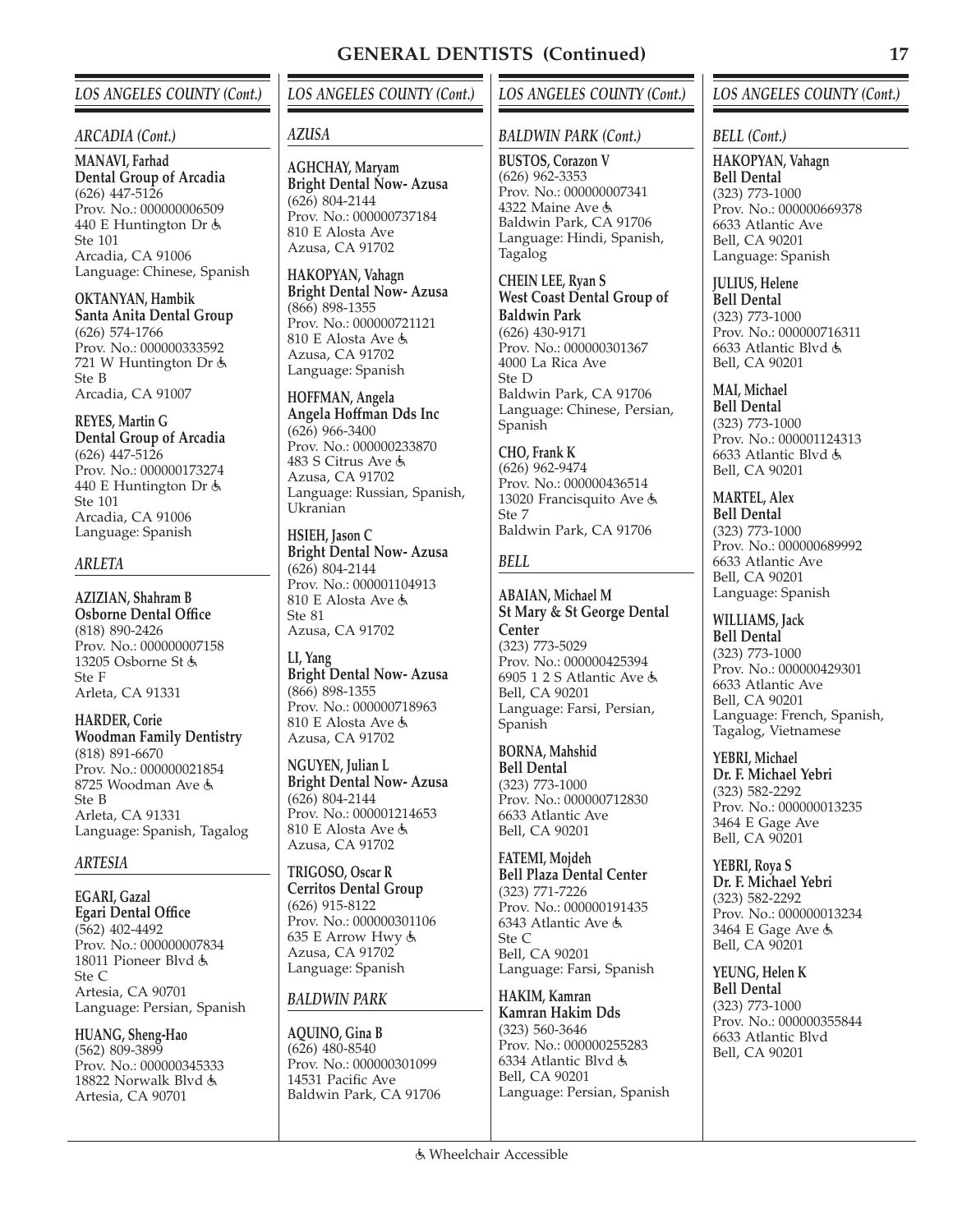### *BELL (Cont.)*

**ZINATI, Ladan St James Dental Group** (323) 771-7254 Prov. No.: 000000289861 7607 9 Atlantic Ave Bell, CA 90201

### *BELL GARDENS*

**HAKIM, Kamran Dr Kamran Hakim** (323) 560-2595 Prov. No.: 000000049156 6815 Eastern Ave Ste A1 Bell Gardens, CA 90201 Language: Persian, Spanish

**JO, Paul K Paul S. Jo Dds** (562) 927-1112 Prov. No.: 000000099633 8209 Eastern Ave Bell Gardens, CA 90201

**KAW, Phillip Z East West Dental Center** (562) 927-4080 Prov. No.: 000000001929 7615 Eastern Ave Bell Gardens, CA 90201 Language: Cantonese, Mandarin, Spanish

### *BELLFLOWER*

**AHN, Michael M** (562) 920-9220 Prov. No.: 000000049183 16106 Bellflower Blvd Bellflower, CA 90706 Language: Korean, Spanish

**BAJARS, Tania Smile Care Dental Group** (562) 531-0221 Prov. No.: 000000422232 17240 Downey Ave Bellflower, CA 90706

**BALA, Manmeet Smile Care Dental Group** (562) 531-0221 Prov. No.: 000000357531 17240 Downey Ave Bellflower, CA 90706

**BOOTEHSAZ, Robert Smile Care Dental Group** (562) 531-0221 Prov. No.: 000001140643 17240 Downey Ave Bellflower, CA 90706

### *LOS ANGELES COUNTY (Cont.)*

### *BELLFLOWER (Cont.)*

**BORNA, Mahshid Bellflower Dental** (562) 408-1447 Prov. No.: 000000712826 17615 Lakewood Blvd Bellflower, CA 90706

**CO, Maria Luisa A Universal Care Corporation** (562) 461-1180 Prov. No.: 000001278734 17660 Lakewood Blvd Bellflower, CA 90706

**DE GUZMAN, Arnel Universal Care Corporation** (562) 461-1180 Prov. No.: 000001135620 17660 Lakewood Blvd Bellflower, CA 90706 Language: Tagalog

**DECILLA, Patricia L Universal Care Corporation** (818) 756-6950 Prov. No.: 000000168117 14600 Sherman Way Ste 100 Bellflower, CA 90706

**DO, Peter(Dung) Smile Care Dental Group** (562) 531-0221 Prov. No.: 000000364884 17240 Downey Ave Bellflower, CA 90706

**DOAN, Lamman Smile Care Dental Group** (562) 531-0221 Prov. No.: 000000347030 17240 Downey Ave Bellflower, CA 90706

**ECHEVERRY, Cesar Smile Care Dental Group** (562) 531-0221 Prov. No.: 000001192145 17240 Downey Ave Bellflower, CA 90706

**ELMASRI, Maha A Universal Care Corporation** (818) 756-6950 Prov. No.: 000000168291 14600 Sherman Way Ste100 Bellflower, CA 90706

### *LOS ANGELES COUNTY (Cont.)*

### *BELLFLOWER (Cont.)*

**FEEKART, Mary E Universal Care Corporation** (818) 756-6950 Prov. No.: 000000371674 14600 Sherman Way Ste 100 Bellflower, CA 90706

**FEEKART, Mary E Universal Care Corporation** (562) 461-1180 Prov. No.: 000000371716 17660 Lakewood Blvd Bellflower, CA 90706

**HADADEEN, Zaidoon M Smile Care Dental Group** (562) 531-0221 Prov. No.: 000000376243 17240 Downey Ave Bellflower, CA 90706

**HAKIMI, Hooman Smile Center Dental Group** (562) 866-7073 Prov. No.: 000000244096 16537 Bellflower Blvd Ste B Bellflower, CA 90706 Language: Farsi, Vietnamese

**HARIRI, Abbas Smile Care Dental Group** (562) 531-0221 Prov. No.: 000000009390 17240 Downey Ave Bellflower, CA 90706 Language: Chinese, Farsi, French, Italian, Korean, Persian, Spanish, Tagalog, Vietnamese

**JAGADEESAN, Dheepa Smile Care Dental Group** (562) 531-0221 Prov. No.: 000000371688 17240 Downey Ave Bellflower, CA 90706

**KASSEM, Ahmed Y Smile Care Dental Group** (562) 531-0221 Prov. No.: 000000359284 17240 Downey Ave Bellflower, CÁ 90706

### *LOS ANGELES COUNTY (Cont.)*

### *BELLFLOWER (Cont.)*

**KIM, Rick T California Dental Group** (562) 867-5117 Prov. No.: 000000386874 10106 Alondra Blvd  $Sta \Delta$ Bellflower, CA 90706 Language: Korean, Spanish

**KREKIAN, Anifa Smile Care Dental Group** (562) 531-0221 Prov. No.: 000001281636 17240 Downey Ave Bellflower, CA 90706

**LAM, Samson W Bellflower Dental** (562) 408-1447 Prov. No.: 000001135812 17615 Lakewood Blvd Bellflower, CA 90706 Language: Spanish

**LE, Dianne T Universal Care Corporation** (818) 909-9277 Prov. No.: 000000168580 14600 Sherman Way Ste 100 Bellflower, CA 90706

**LE, Van Rosecrans Dental Group** (562) 272-0222 Prov. No.: 000000348016 9222 E Rosecrans Ave Bellflower, CA 90706

**LEE, David S Universal Care Corporation** (818) 909-9277 Prov. No.: 000000168626 14600 Sherman Way Ste 100 Bellflower, CA 90706

**LU, Beatrice Smile Care Dental Group** (562) 531-0221 Prov. No.: 000000458942 17240 Downey Ave Bellflower, CA 90706

**LUNA, Aileen C Universal Care Corporation** (818) 909-9277 Prov. No.: 000000183323 14600 Sherman Way Ste 100 Bellflower, CA 90706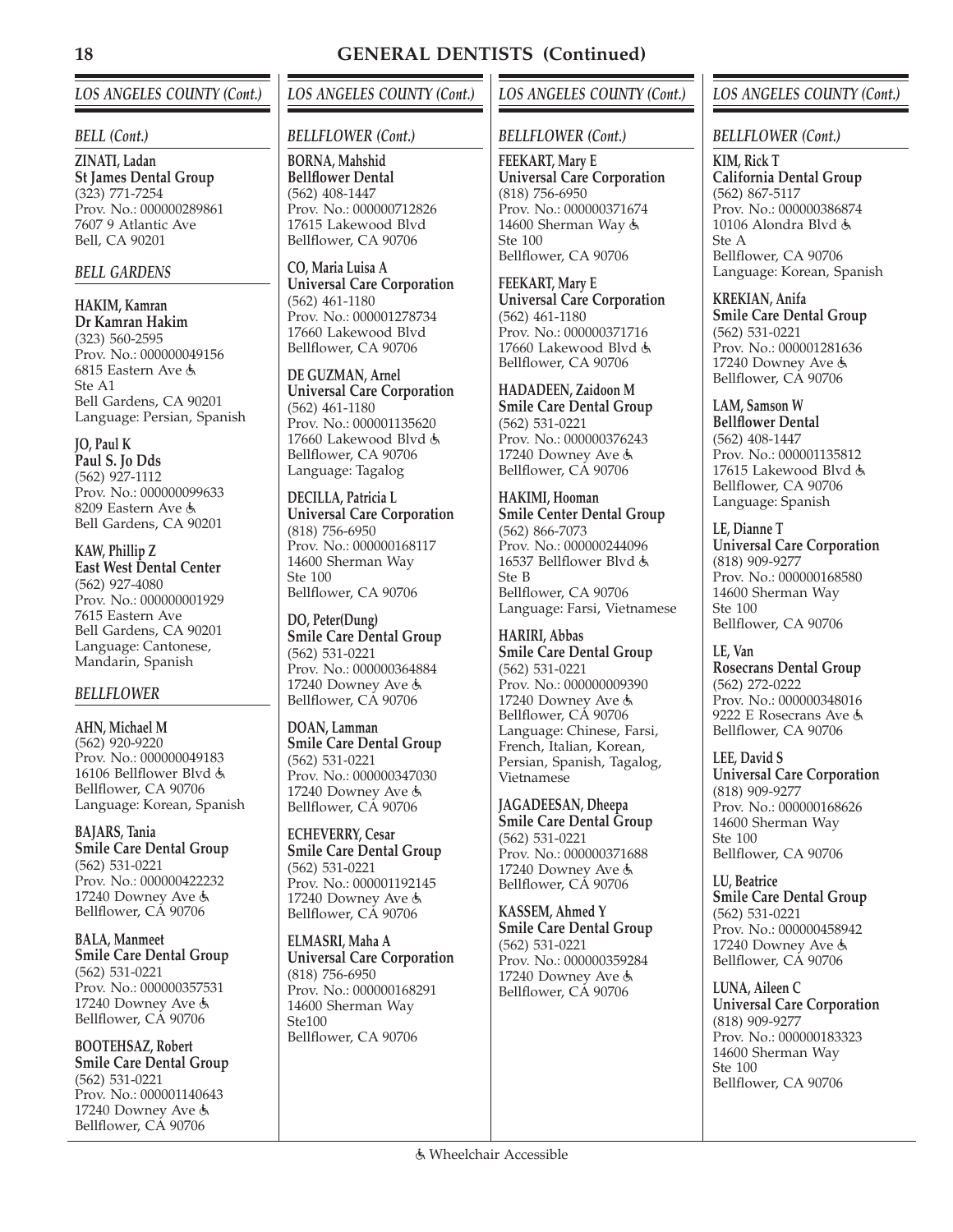### *BELLFLOWER (Cont.)*

**MACHHADANI, Aiham Smile Care Dental Group** (562) 531-0221 Prov. No.: 000000239494 17240 Downey Ave Bellflower, CA 90706 Language: Spanish

**MAI, Michael Bellflower Dental** (562) 408-1447 Prov. No.: 000001122819 17615 Lakewood Blvd Bellflower, CA 90706

**MARATHE, Kaustubh K Universal Care Corporation** (562) 461-1180 Prov. No.: 000000368105 17660 Lakewood Blvd Bellflower, CA 90706 Language: Hindi, Spanish

**MARTEL, Alex Bellflower Dental** (562) 408-1447 Prov. No.: 000000692124 17615 Lakewood Blvd Bellflower, CA 90706 Language: Spanish

**NGUYEN, Andrew T Universal Care Corporation** (818) 909-9277 Prov. No.: 000000188952 14600 Sherman Way Ste 100 Bellflower, CA 90706 Language: Spanish, Vietnamese

**NGUYEN, Dzien V Smile Care Dental Group** (562) 531-0221 Prov. No.: 000000346788 17240 Downey Ave Bellflower, CÁ 90706 Language: Spanish, Vietnamese

**NGUYEN, Thuy-Linh Rosecrans Dental Group** (562) 272-0222 Prov. No.: 000000295589 9222 E Rosecrans Ave Bellflower, CA 90706

### *LOS ANGELES COUNTY (Cont.)*

### *BELLFLOWER (Cont.)*

**OFTADEH, Golam Universal Care Corporation** (818) 756-6950 Prov. No.: 000000372521 14600 Sherman Way Ste 100 Bellflower, CA 90706

**OKAM, Adora Smile Care Dental Group** (562) 531-0221 Prov. No.: 000000373611 17240 Downey Ave Bellflower, CA 90706

**ONUGHA, Ndidi D Bellflower Dental** (562) 408-1447 Prov. No.: 000001250359 17615 Lakewood Blvd & Bellflower, CA 90706

**PATEL-MEHTA, Roshani Universal Care Corporation** (562) 461-1180 Prov. No.: 000000405124 17660 Lakewood Blvd Bellflower, CA 90706 Language: Chinese, Farsi, Hindi, Persian, Spanish, Tagalog, Uganda, Vietnamese

**POBLETE, Editha P Smile Care Dental Group** (562) 531-0221 Prov. No.: 000000242470 17240 Downey Ave & Bellflower, CA 90706

**RAZA, Mehran Smile Care Dental Group** (562) 531-0221 Prov. No.: 000000372028 17240 Downey Ave Bellflower, CA 90706

**SADJADI, Amir Universal Care Corporation** (562) 461-1180 Prov. No.: 000000389627 17660 Lakewood Blvd Bellflower, CA 90706 Language: Farsi, Korean, Spanish

**SAMIMI, Shohreh Bellflower Dental** (562) 408-1447 Prov. No.: 000000428274 17615 Lakewood Blvd Bellflower, CA 90706 Language: Spanish

### *LOS ANGELES COUNTY (Cont.)*

### *BELLFLOWER (Cont.)*

**SANDARG, Gerald Dr Gerald W Sandarg** (562) 925-7436 Prov. No.: 000000006546 17024 S Clark Ave  $Sta C$ Bellflower, CA 90706 Language: Spanish

**SARCHISIAN, Adrian Universal Care Corporation** (562) 461-1180 Prov. No.: 000000168789 14600 Sherman Way Ste 100 Bellflower, CA 90706 Language: Arabic, Armenian, Farsi, French, Romania, Spanish

**SERQUINA, Elmer J Universal Care Corporation** (818) 909-9277 Prov. No.: 000000168863 14600 Sherman Way Ste 100 Bellflower, CA 90706

**SHMARA, Ali Smile Care Dental Group** (562) 531-0221 Prov. No.: 000000464290 17240 Downey Ave Bellflower, CA 90706 Language: Spanish

**TAGHAVI, Mohammad R Smile Care Dental Group** (562) 531-0221 Prov. No.: 000000423148 17240 Downey Ave Bellflower, CA 90706

**TORRES, Alan D Bellflower Dental** (562) 408-1447 Prov. No.: 000001281391 17615 Lakewood Blvd Bellflower, CA 90706 Language: Spanish, Vietnamese

**TRAN, Elizabeth Universal Care Corporation** (818) 756-6950 Prov. No.: 000000168463 14600 Sherman Way Ste 100 Bellflower, CA 90706 Language: Chinese, Farsi, Hindi, Spanish, Tagalog

### *LOS ANGELES COUNTY (Cont.)*

### *BELLFLOWER (Cont.)*

**TRAN, Val H Bellflower Dental** (562) 408-1447 Prov. No.: 000000453668 17615 Lakewood Blvd Bellflower, CA 90706 Language: Spanish

**TSAI, Matthew Universal Care Corporation** (562) 461-1180 Prov. No.: 000001161029 17660 Lakewood Blvd Bellflower, CA 90706 Language: Spanish

**VARGAS, Pablo Smile Care Dental Group** (562) 531-0221 Prov. No.: 000000436593 17240 Downey Ave Bellflower, CA 90706

**VO, Colleen P Smile Care Dental Group** (562) 531-0221 Prov. No.: 000000351075 17240 Downey Ave Bellflower, CA 90706 Language: Chinese

**YAR, Sean Smile Care Dental Group** (562) 531-0221 Prov. No.: 000000350538 17240 Downey Ave Bellflower, CA 90706

**YERMIAN, Nader Smile Care Dental Group** (562) 531-0221 Prov. No.: 000001133720 17240 Downey Ave Bellflower, CA 90706

### *BEVERLY HILLS*

**BALIKYAN, Michael G Pacific Dental Care/Moftakhar, Frashad Dds** (310) 274-7485 Prov. No.: 000000296226 9025 Wilshire Blvd Ste 315 Beverly Hills, CA 90211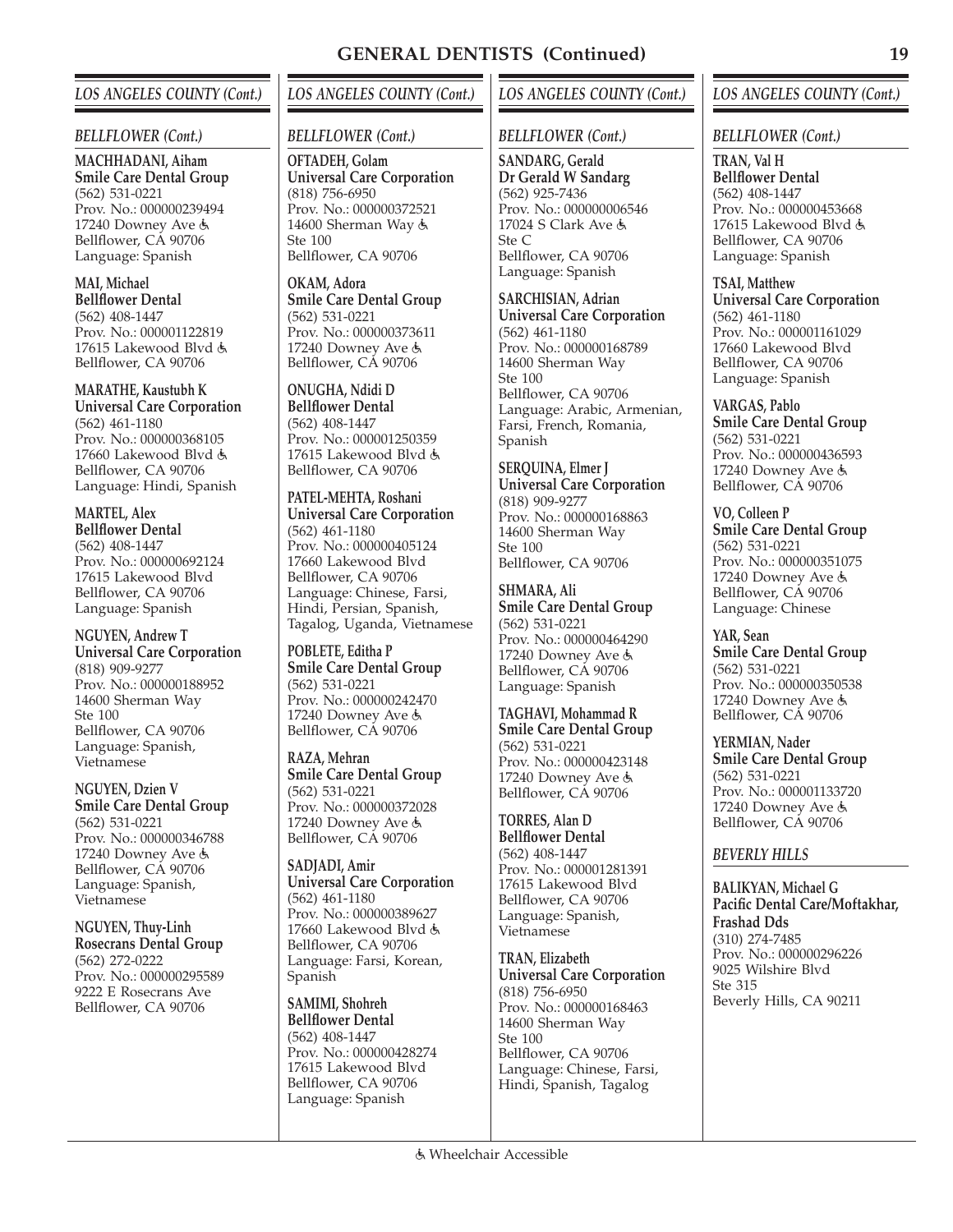### *LOS ANGELES COUNTY (Cont.)*

### *BEVERLY HILLS (Cont.)*

**HOFFMAN, Angela Angela Hoffman Dds Inc** (310) 271-1337 Prov. No.: 000001148090 9735 Wilshire Blvd  $Sta$  325 Beverly Hills, CA 90212 Language: Russian, Spanish, Ukranian

**KASHFIAN, Kambiz American Dental Group** (310) 659-7949 Prov. No.: 000000006999 50 N La Cienega Blvd Ste 206 Beverly Hills, CA 90211 Language: Persian, Spanish

### **MOFTAKHAR, Farshad Pacific Dental Care/Moftakhar, Frashad Dds** (310) 274-7485

Prov. No.: 000000047127 9025 Wilshire Blvd Ste 315 Beverly Hills, CA 90211 Language: Farsi, Persian, Romania, Spanish

### *BURBANK*

**AMINOV, Dimitry G Burbank Village Dentistry** (818) 841-8607 Prov. No.: 000000384486 928 N San Fernando Blvd Ste E Burbank, CA 91504 Language: Russian

**ASATRYAN, Mher Burbank Village Dentistry** (818) 841-8607 Prov. No.: 000001172998 928 N San Fernando Blvd Ste E Burbank, CA 91504 Language: Armenian, Russian

**ELIE, Arash Empire Dental Group** (818) 565-0057 Prov. No.: 000000235321 1635 N Victory Pl Burbank, CA 91502 Language: Spanish

### *LOS ANGELES COUNTY (Cont.)*

### *BURBANK (Cont.)*

**FRATT, Dennis R Castle Dental Centers-Burbank** (818) 841-1634 Prov. No.: 000000281847 140 N Victory Blvd Ste 101 Burbank, CA 91502 Language: Spanish

**GHOTANIAN, Rene Ghotanian, Dds Inc** (818) 846-2600 Prov. No.: 000000012966 500 E Olive Ave Ste 250 Burbank, CA 91501 Language: Persian, Spanish, Tagalog

**HAKOPYAN, Vahagn Bright Now! Dental** (323) 295-5577 Prov. No.: 000000456616 140 N Victory Blvd Ste 101 Burbank, CA 91502 Language: Spanish

**HSIEH, Jason C Bright Now! Dental** (818) 841-1634 Prov. No.: 000001104914 140 N Victory Blvd Ste 101 Burbank, CA 91502

**JULIUS, Helene Bright Now! Dental** (818) 841-1634 Prov. No.: 000000714325 140 N Victory Blvd Ste 101 Burbank, CA 91502

**KHATCHATURIAN, Victor Bright Now! Dental** (818) 841-1634 Prov. No.: 000000700706 140 N Victory Blvd Ste 101 Burbank, CA 91502 Language: Spanish

**LEONOV, Alexander Burbank Village Dentistry** (818) 841-8607 Prov. No.: 000000333641 928 N San Fernando Blvd Ste E Burbank, CA 91504

### *LOS ANGELES COUNTY (Cont.)*

### *BURBANK (Cont.)*

**LI, Yang Bright Now! Dental** (848) 841-1634 Prov. No.: 000000719049 140 N Victory Blvd Ste 101 Burbank, CA 91502

**LUBICK, Harold A.** (818) 848-5591 Prov. No.: 000000008609 500 E Olive Ave Ste 440 Burbank, CA 91501

**MO, Louis** (818) 846-3181 Prov. No.: 000000250752 500 E Olive Ave Ste 460 Burbank, CA 91501

**NAGUIB, Karim Castle Dental Centers-Burbank** (818) 841-1634 Prov. No.: 000000429255 140 N Victory Blvd Ste 101 Burbank, CA 91502 Language: Spanish

**NGUYEN, Julian L Fratt Dental Corporation** (818) 841-1634 Prov. No.: 000001214643 140 N Victory Blvd Ste 101 Burbank, CA 91502

**ORELLANA, Griselda Castle Dental Centers-Burbank** (323) 264-8316 Prov. No.: 000000429826 140 N Victory Blvd Ste 101 Burbank, CA 91502

**SHIRVANI, Michael** (818) 846-2858 Prov. No.: 000000256278 354 E Angeleno Ave Burbank, CA 91502

**TAHGHIGHI, Nasir Castle Dental Centers-Burbank** (818) 841-1634 Prov. No.: 000000408061 140 N Victory Blvd Ste 101 Burbank, CA 91502 Language: Spanish

### *LOS ANGELES COUNTY (Cont.)*

### *BURBANK (Cont.)*

**TATULYAN, Sergey** (951) 735-4969 Prov. No.: 000000353064  $140$  N Victory Blvd  $\dot{\mathbb{G}}$ Ste 101 Burbank, CA 91502

**THORNE, J Michael Empire Dental Group** (818) 565-0057 Prov. No.: 000000226695 1635 N Victory Pl Burbank, CA 91502 Language: Spanish

**VALDEZ, George** (818) 846-7072 Prov. No.: 000000013317 421 E Angeleno Ave Ste 101 Burbank, CA 91501

**VWICH, Tamara B Bright Now! Dental** (818) 841-1634 Prov. No.: 000001073687 140 N Victory Blvd Ste 101 Burbank, CA 91502 Language: Spanish

**ZADORIAN, Vagrik Empire Dental Group** (818) 565-0057 Prov. No.: 000000704086 1635 N Victory Pl Burbank, CA 91502 Language: Spanish

**ZARINNIA, Matt F Bright Now! Dental** (818) 841-1634 Prov. No.: 000000324177 140 N Victory Blvd Burbank, CA 91502 Language: Farsi, Spanish

### *CANOGA PARK*

**AZAULA, Ner H** (818) 348-7297 Prov. No.: 000000013166 20935 Vanowen St Ste 207 Canoga Park, CA 91303 Language: Spanish, Tagalog, Vietnamese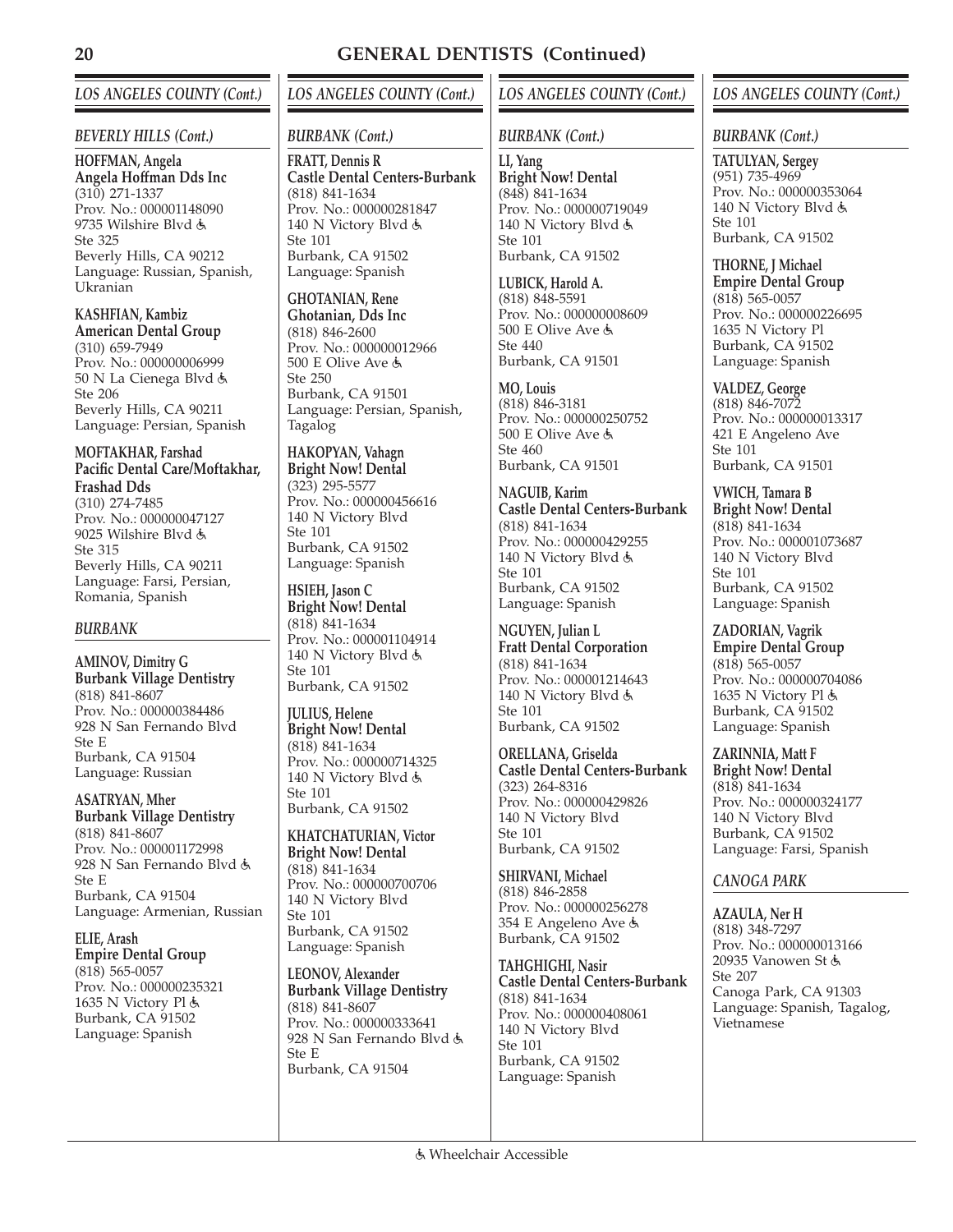### *CANOGA PARK (Cont.)*

**GARMESTANI, Marjan** (818) 610-2007 Prov. No.: 000000049430 22030 Sherman Way Ste 317 Canoga Park, CA 91303

Language: Persian, Spanish

### **HAZANY, Robert Westside Dental Care**

(818) 988-7645 Prov. No.: 000000219614 20832 Roscoe Blvd Ste 101 Canoga Park, CA 91306 Language: Farsi, Spanish

### **RABIZADEH, David**

**White Smiles Dental Group** (818) 887-0260 Prov. No.: 000000024766 22030 Sherman Way Ste 202 Canoga Park, CA 91303 Language: Farsi, Persian, Spanish

**RABIZADEH, Shawn White Smiles Dental Group** (818) 887-0260 Prov. No.: 000000024765 22030 Sherman Way Ste 202 Canoga Park, CA 91303 Language: Farsi, Persian, Spanish

**SCHLANG, Elliot P West Valley Dental Office** (818) 883-7979 Prov. No.: 000000001589 6543 Topanga Canyon Blvd Canoga Park, CA 91303 Language: Spanish, Tagalog

### *CANYON COUNTRY*

**BUI, Thinh Golden Canyon Dentistry** (661) 299-1126 Prov. No.: 000000196541 18832 Soledad Canyon Rd Canyon Country, CA 91351

**CHO, John J Canyon County Family Dentistry**  $(661)$  252-0020 Prov. No.: 000000308873 18507 Soledad Canyon Rd Canyon Country, CA 91351

### *LOS ANGELES COUNTY (Cont.)*

### *CANYON COUNTRY (Cont.)*

**LIBERMAN, Anna Canyon County Family Dentistry** (661) 252-0020 Prov. No.: 000000003945 18507 Soledad Canyon Rd Canyon Country, CA 91351 Language: Spanish, Tagalog

### *CARSON*

**ADOURIAN, Edward A Smile Care Dental Group** (310) 515-5672 Prov. No.: 000000468493 550 E Del Amo Blvd Carson, CA 90746

**BAJARS, Tania Smile Care Dental Group** (310) 515-5672 Prov. No.: 000000422249 550 E Del Amo Blvd Carson, CA 90746

**BALA, Manmeet Smile Care Dental Group** (310) 515-5672 Prov. No.: 000000357555 550 E Del Amo Blvd Carson, CA 90746

**BANASKY, Charles J Smile Care Dental Group** (310) 515-5672 Prov. No.: 000000276270 550 E Del Amo Blvd Carson, CA 90746 Language: Chinese

**DOAN, Lamman Smile Care Dental Group** (310) 515-5672 Prov. No.: 000000347035 550 E Del Amo Blvd Carson, CA 90746

**ECHEVERRY, Cesar Smile Care Dental Group** (310) 515-5672 Prov. No.: 000001192146 550 E Del Amo Blvd Carson, CA 90746

**HADADEEN, Zaidoon M Smile Care Dental Group** (310) 515-5672 Prov. No.: 000000376257 550 E Del Amo Blvd Carson, CA 90746

### *LOS ANGELES COUNTY (Cont.)*

### *CARSON (Cont.)*

**HARIRI, Abbas Smile Care Dental Group** (310) 515-5672 Prov. No.: 000000041623 550 E Del Amo Blvd Carson, CA 90746 Language: Chinese, Farsi, French, Italian, Korean, Persian, Spanish, Tagalog, Vietnamese

**KASSEM, Ahmed Y Smile Care Dental Group** (310) 515-5672 Prov. No.: 000000359298 550 E Del Amo Blvd Carson, CA 90746

**KHANIDEH, Shabnam Smile Care Dental Group** (310) 515-5672 Prov. No.: 000001124111 550 E Del Amo Blvd Carson, CA 90746

**KREKIAN, Anifa Smile Care Dental Group** (310) 515-5672 Prov. No.: 000001248118 550 E Del Amo Blvd Carson, CA 90746

**MENDOZA, Margarita Smile Care Dental Group** (310) 515-5672 Prov. No.: 000001164801 550 E Del Amo Blvd Carson, CA 90746

**NGUYEN, Dzien V Smile Care Dental Group** (310) 515-5672 Prov. No.: 000000346792 550 E Del Amo Blvd Carson, CA 90746 Language: Spanish, Vietnamese

**OKAM, Adora Smile Care Dental Group** (310) 515-5672 Prov. No.: 000000373653 550 E Del Amo Blvd Carson, CA 90746

**PARK, Stephen J Smile Care Dental Group** (310) 515-5672 Prov. No.: 000000290915 550 E Del Amo Blvd Carson, CA 90746 Language: Korean, Spanish

### *LOS ANGELES COUNTY (Cont.)*

### *CARSON (Cont.)*

**POBLETE, Editha P Smile Care Dental Group** (310) 515-5672 Prov. No.: 000000164537 550 E Del Amo Blvd Carson, CA 90746

**RAZA, Mehran Smile Care Dental Group** (310) 515-5672 Prov. No.: 000000372038 550 E Del Amo Blvd Carson, CA 90746

**SAAD, Ahmed Smile Care Dental Group** (310) 515-5672 Prov. No.: 000000469371 550 E Del Amo Blvd Carson, CA 90746 Language: Arabic, Spanish

**SADRI, Pouria Smile Care Dental Group** (310) 515-5672 Prov. No.: 000000195173 550 E Del Amo Blvd Carson, CA 90746

**SALAMEH, Husam H Smile Care Dental Group** (310) 515-5672 Prov. No.: 000000341267 550 E Del Amo Blvd Carson, CA 90746 Language: Farsi, Spanish, **Swedish** 

**SHMARA, Ali Smile Care Dental Group** (310) 515-5672 Prov. No.: 000000464359 550 E Del Amo Blvd Carson, CA 90746 Language: Spanish

**TOLENTINO, Leticia R Dr. Leticia R. Tolentino** (310) 522-9769 Prov. No.: 000000015477 860 E Carson St Ste 106 Carson, CA 90745

**VO, Colleen P Smile Care Dental Group** (310) 515-5672 Prov. No.: 000000351091 550 E Del Amo Blvd Carson, CA 90746 Language: Chinese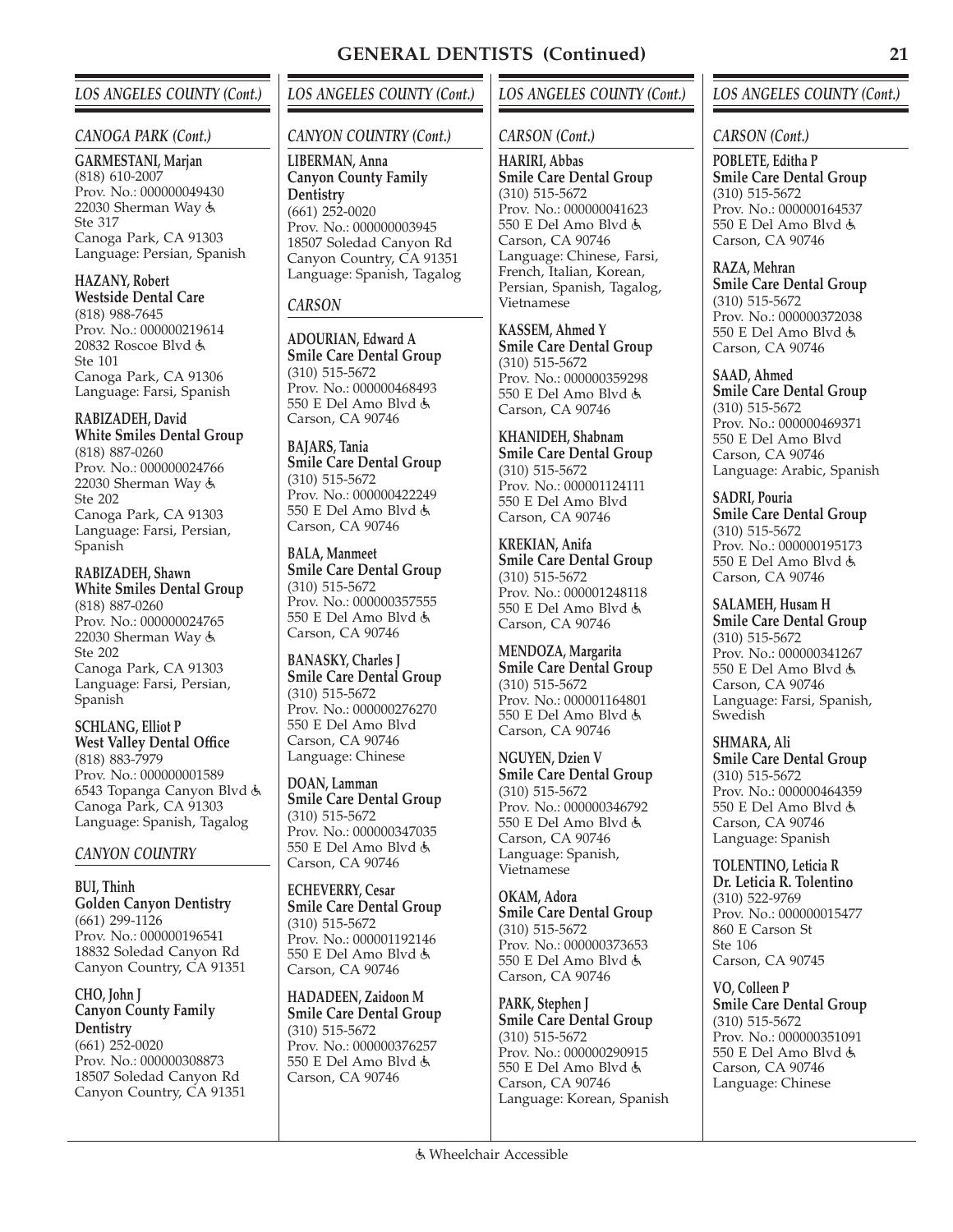### *CARSON (Cont.)*

**YAR, Sean Smile Care Dental Group** (310) 515-5672 Prov. No.: 000000350552 550 E Del Amo Blvd Carson, CA 90746

**YERMIAN, Nader Smile Care Dental Group** (310) 515-5672 Prov. No.: 000001133721 550 E Del Amo Blvd Carson, CA 90746

### *CASTAIC*

**AGGARWAL, Charu Castaic Dental Center** (661) 257-2300 Prov. No.: 000001192274 31886 Castaic Rd Castaic, CA 91384

**BOGHOSIAN, Natasha Hasley Canyon Dental Group** (661) 702-8338 Prov. No.: 000001249401 29655 the Old Rd Castaic, CA 91384

**MICHAEL, Thomas** (661) 702-8338 Prov. No.: 000000250462 29655 the Old Rd Castaic, CA 91384

**RASHTIAN, Rouzita Hasley Canyon Dental Group** (661) 702-8338 Prov. No.: 000000245623 29655 the Old Rd Castaic, CA 91384 Language: Spanish

**SCHATZ, Ryan Hasley Canyon Dental Group** (661) 702-8338 Prov. No.: 000000467649 29655 the Old Rd Castaic, CA 91384 Language: Spanish

**SHNAYDER, Boris Paradise Smile** (661) 257-9909 Prov. No.: 000000247946 29491 the Old Rd Castaic, CA 91384

### *LOS ANGELES COUNTY (Cont.)*

### *CASTAIC (Cont.)*

**THORNE, Michael** (661) 702-8338 Prov. No.: 000000265089 29655 the Old Rd Castaic, CA 91384

**UHRIK, James A Castaic Dental Center** (661) 257-2300 Prov. No.: 000001193683 31886 Castaic Rd Castaic, CA 91384

**WATANABE, Bryan K Hasley Canyon Dental Group** (661) 702-8338 Prov. No.: 000000239121 29655 the Old Rd Castaic, CA 91384 Language: Spanish

### *CERRITOS*

**CHENG, Melissa Y Cerritos Towne Center Dentistry** (562) 809-4464 Prov. No.: 000000713522 17550 Bloomfield Ave Ste C Cerritos, CA 90703 Language: Chinese

**GUERGUIS, Ihaab W Bloomfield Dental Center** (562) 926-6502 Prov. No.: 000000013281 12657 166th St Cerritos, CA 90703

**YONG, Richard J Cerritos Towne Center Dentistry** (562) 809-4464 Prov. No.: 000001076042 17550 Bloomfield Ave Ste C Cerritos, CA 90703 Language: Spanish

### *CHATSWORTH*

**KASHFIAN, Kambiz** (818) 341-8400 Prov. No.: 000000006998 10230 Canoga Ave Chatsworth, CA 91311 Language: Persian, Spanish

### *LOS ANGELES COUNTY (Cont.)*

### *CHATSWORTH (Cont.)*

**RHAYEM, Ziad G Future Dental Care** (818) 882-5252 Prov. No.: 000000156484 10242 Canoga Ave & Chatsworth, CA 91311 Language: French, Spanish

### *CITY OF INDUSTRY*

**ADOURIAN, Edward A Smile Care Dental Group** (626) 965-2500 Prov. No.: 000000468476 18025 E Gale Ave City of Industry, CA 91748

**BAJARS, Tania Smile Care Dental Group** (626) 965-2500 Prov. No.: 000000422233 18025 E Gale Ave City of Industry, CA 91748

**BALA, Manmeet Smile Care Dental Group** (626) 965-2500 Prov. No.: 000000357532 18025 E Gale Ave City of Industry, CA 91748

**CHA, Young H Grace Dental Care** (626) 965-7888 Prov. No.: 000000221207 17827 E Colima Rd City of Industry, CA 91748 Language: Chinese, Korean, Spanish

**CHANG, Daniel E Smile Care Dental Group** (626) 965-2500 Prov. No.: 000001147349 18025 E Gale Ave City of Industry, CA 91748

**CHO, Frank W Grace Dental Care** (626) 965-7888 Prov. No.: 000000221208 17827 E Colima Rd City of Industry, CA 91748 Language: Chinese, Korean

**ECHEVERRY, Cesar Smile Care Dental Group** (626) 965-2500 Prov. No.: 000001192149 18025 E Gale Ave City of Industry, CA 91748

### *LOS ANGELES COUNTY (Cont.)*

### *CITY OF INDUSTRY (Cont.)*

**HADADEEN, Zaidoon M Smile Care Dental Group** (626) 965-2500 Prov. No.: 000000376244 18025 E Gale Ave City of Industry, CA 91748

**KASSEM, Ahmed Y Smile Care Dental Group** (626) 965-2500 Prov. No.: 000000359285 18025 E Gale Ave City of Industry, CA 91748

**KHANIDEH, Shabnam Smile Care Dental Group** (626) 965-2500 Prov. No.: 000001124112 18025 E Gale Ave City of Industry, CA 91748

**LU, Beatrice Smile Care Dental Group** (626) 965-2500 Prov. No.: 000000458955 18025 E Gale Ave City of Industry, CA 91748

**OKAM, Adora Smile Care Dental Group** (626) 965-2500 Prov. No.: 000000373613 18025 E Gale Ave City of Industry, CA 91748

**PANCHAL, Kumudini Smile Care Dental Group** (626) 965-2500 Prov. No.: 000001122639 18025 E Gale Ave City of Industry, CA 91748

**PANDHOH, Sumeet S Walnut Smiles** (909) 595-0807 Prov. No.: 000000400350 21750 Valley Blvd Ste C City of Industry, CA 91789

**RAZA, Mehran Smile Care Dental Group** (626) 965-2500 Prov. No.: 000000372029 18025 E Gale Ave City of Industry, CA 91748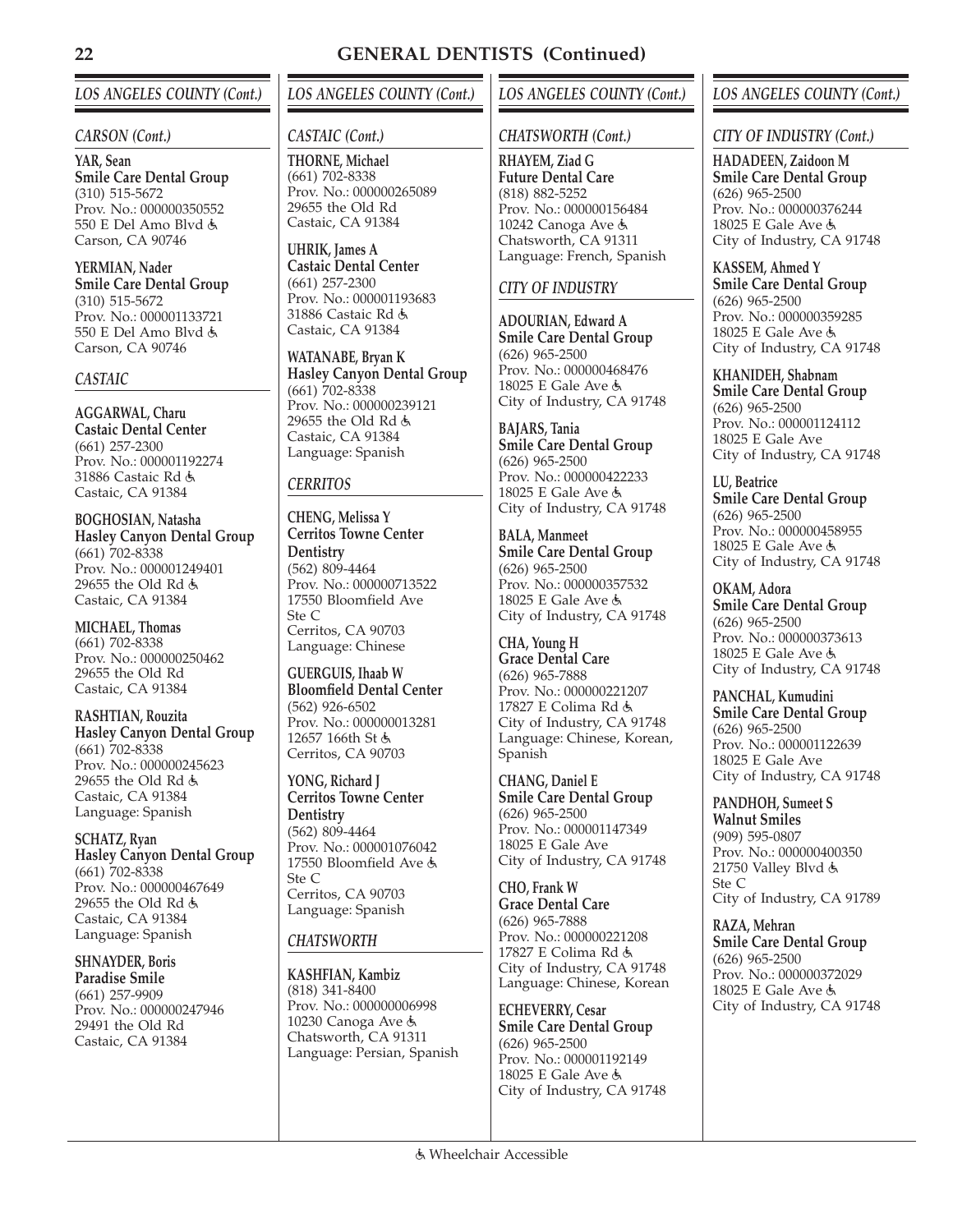### *CITY OF INDUSTRY (Cont.)*

**SALAMEH, Husam H Smile Care Dental Group** (626) 965-2500 Prov. No.: 000000341272 18025 E Gale Ave City of Industry, CA 91748 Language: Farsi, Spanish, Swedish

**TANDYA, Ardini** (626) 912-5676 Prov. No.: 000000018184 18238 Gale Ave City of Industry, CA 91748 Language: Indonesian, Spanish, Tagalog, Vietnamese

**VO, Colleen P Smile Care Dental Group** (626) 965-2500 Prov. No.: 000000351080 18025 E Gale Ave City of Industry, CA 91748 Language: Chinese

**WITKOSKY, Mitchell Smile Care Dental Group** (626) 965-2500 Prov. No.: 000001245586 18025 E Gale Ave City of Industry, CA 91748

**YAR, Sean Smile Care Dental Group** (626) 965-2500 Prov. No.: 000000350540 18025 E Gale Ave City of Industry, CA 91748

### *CLAREMONT*

**ALSAMAAN, Tariq H Newport Dental- Claremont** (909) 624-6199 Prov. No.: 000000736811 406 Auto Center Dr Claremont, CA 91711 Language: Arabic, Persian, Spanish

**AU, Brandon Newport Dental- Claremont** (909) 624-6199 Prov. No.: 000000027109 406 Auto Center Dr Claremont, CA 91711 Language: Spanish, Vietnamese

### *LOS ANGELES COUNTY (Cont.)*

### *CLAREMONT (Cont.)*

**CHANG, Michael Newport Dental- Claremont**  $(909)$ <sub>624-6199</sub> Prov. No.: 000000447794 406 Auto Center Dr Claremont, CA 91711 Language: Chinese, Spanish

**CHEE, Vincent Newport Dental- Claremont**  $(609)$ <sub>624-6199</sub> Prov. No.: 000000701289 406 Auto Center Dr Claremont, CA 91711 Language: Spanish

**CHEUNG, Rennie Newport Dental- Claremont** (909) 624-6199 Prov. No.: 000000169457 406 Auto Center Dr Claremont, CA 91711 Language: Armenian, Spanish

**CLARKE, Jennifer P Newport Dental- Claremont** (909) 624-6199 Prov. No.: 000001104207 406 Auto Center Dr Claremont, CA 91711

**CUEVAS, Edna M Newport Dental- Claremont** (909) 621-6199 Prov. No.: 000000351603 406 Auto Center Dr Claremont, CA 91711 Language: Spanish, Tagalog

**DIMPLE, Desai Newport Dental- Claremont** (909) 624-6199 Prov. No.: 000000437115 406 Auto Center Dr Claremont, CA 91711

**EMETERIO, Thomas M Newport Dental- Claremont** (909) 624-6199 Prov. No.: 000000719536 406 Auto Center Dr Claremont, CA 91711 Language: Farsi, Spanish, Swedish

**ENTABI, Khaled Newport Dental- Claremont** (909) 624-6199 Prov. No.: 000001135071 406 Auto Center Dr Claremont, CA 91711 Language: Spanish

### *LOS ANGELES COUNTY (Cont.)*

### *CLAREMONT (Cont.)*

**KAILA, Prabhpreet S Newport Dental- Claremont**  $(909)$ <sub>624-6199</sub> Prov. No.: 000001190955 406 Auto Center Dr Claremont, CA 91711 Language: Spanish

**KHATCHATURIAN, Victor Newport Dental- Claremont** (909) 624-6199 Prov. No.: 000000700709 406 Auto Center Dr Claremont, CA 91711 Language: Spanish

**KONO-FLORES, Thomas C** (909) 624-9210 Prov. No.: 000000331091 1057 W Foothill Blvd Claremont, CA 91711 Language: Spanish

**KWONG, Owen N Newport Dental- Claremont** (909) 624-6199 Prov. No.: 000000430737 406 Auto Center Dr Claremont, CA 91711 Language: Arabic, Cantonese, French, Japanese, Russian, Spanish, Tagalog

**MOYA, Mark Newport Dental- Claremont** (909) 624-6199 Prov. No.: 000001147480 406 Auto Center Dr Claremont, CA 91711

**NGUY, Derick T Newport Dental- Claremont** (909) 624-6199 Prov. No.: 000000425204 406 Auto Center Dr Claremont, CA 91711 Language: Spanish

**NGUYEN, Dawn L Newport Dental- Claremont** (909) 624-6199 Prov. No.: 000000716622 406 Auto Center Dr Claremont, CA 91711 Language: Spanish, Vietnamese

### *LOS ANGELES COUNTY (Cont.)*

### *CLAREMONT (Cont.)*

**NGUYEN, Duy Newport Dental- Claremont** (909) 624-6199 Prov. No.: 000000094122 406 Auto Center Dr Claremont, CA 91711 Language: Farsi, Spanish, Swedish, Vietnamese

**NOORI, Mojgan Newport Dental- Claremont** (909) 624-6199 Prov. No.: 000001156021 406 Auto Center Dr Claremont, CA 91711

**NOSRATI-JAHROMI, Mahin Newport Dental- Claremont** (909) 624-6199 Prov. No.: 000000684881 406 Auto Center Dr Claremont, CA 91711 Language: Spanish

**ORELLANA, Griselda Newport Dental- Claremont** (909) 624-6199 Prov. No.: 000000429825 406 Auto Center Dr Claremont, CA 91711

**PHAM, Nghia D Newport Dental- Claremont** (909) 624-6199 Prov. No.: 000001249637 406 Auto Center Dr Claremont, CA 91711

**SAUCEDO, Martha V Newport Dental- Claremont**  $(909)$  624-6199 Prov. No.: 000000411142 406 Auto Center Dr Claremont, CA 91711

**SHAH, Aarti T Newport Dental- Claremont** (909) 624-6199 Prov. No.: 000000714085 406 Auto Center Dr Claremont, CA 91711 Language: Spanish

**SHAHINYAN, Irina Puente Family Dental Care/Schneider-Utz, Mabel** (909) 624-6199 Prov. No.: 000000425429 406 Auto Center Dr Claremont, CA 91711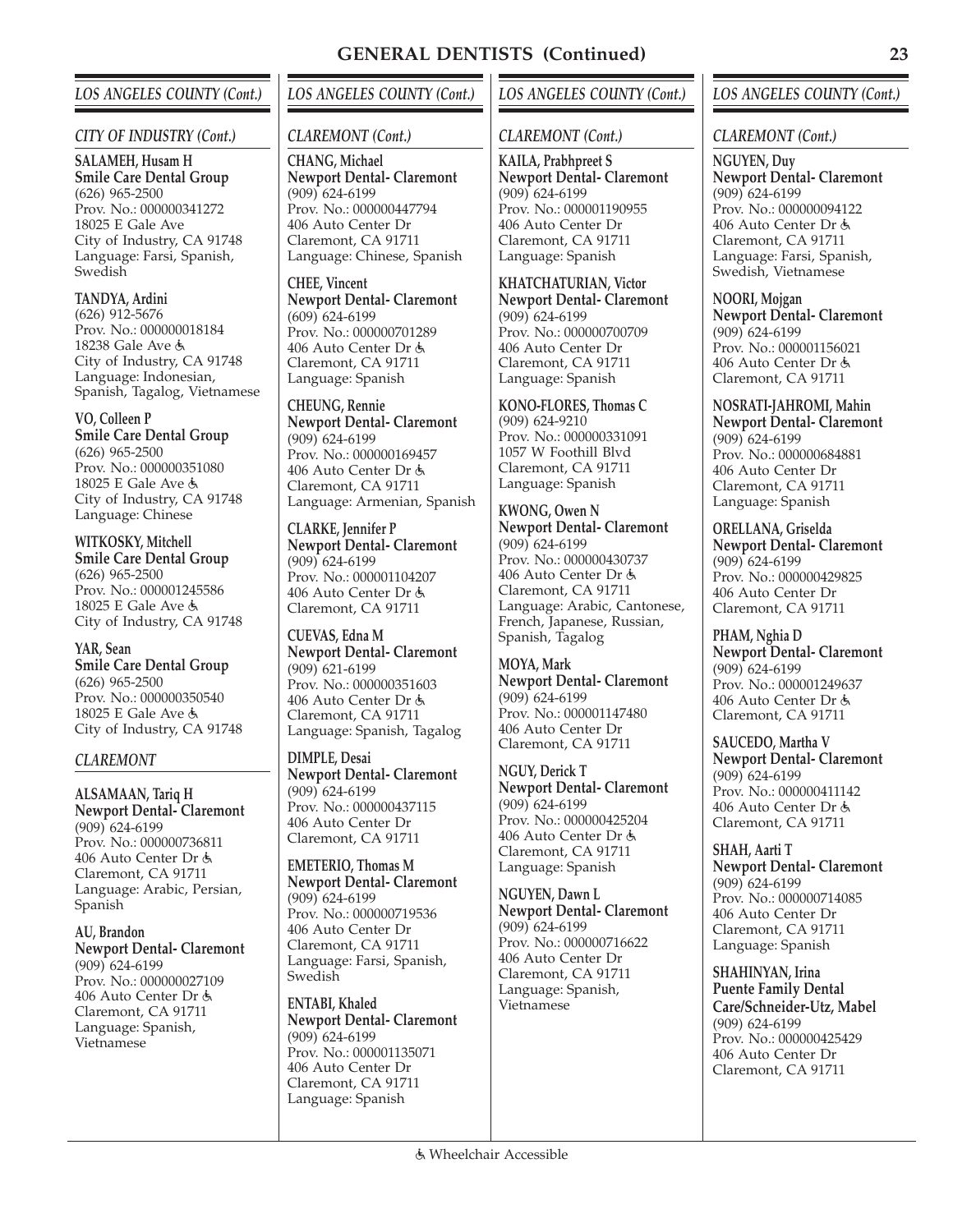### *LOS ANGELES COUNTY (Cont.)*

### *CLAREMONT (Cont.)*

**TA, Jason Newport Dental- Claremont**  $(909)$ <sub>624-6199</sub> Prov. No.: 000000412357 406 Auto Center Dr Claremont, CA 91711

**TAHGHIGHI, Nasir Newport Dental- Claremont** (909) 624-6199 Prov. No.: 000000702036 406 Auto Center Dr Claremont, CA 91711 Language: Spanish

**TEDJAKUSNADI, Yudi Newport Dental- Claremont**  $(909)$ <sub>624-6199</sub> Prov. No.: 000000094119 406 Auto Center Dr Claremont, CA 91711 Language: Farsi, Spanish, Swedish

**TRAN, Justin D Newport Dental- Claremont** (909) 624-6199 Prov. No.: 000000244566 406 Auto Center Dr Claremont, CA 91711

**TUCKER, Brenda L Newport Dental- Claremont** (909) 624-6199 Prov. No.: 000000455767 406 Auto Center Dr Claremont, CA 91711 Language: Spanish

### *COMPTON*

**ONYEADOR, Linda C Linda C Onyeador Dds Inc**  $(310)$  762-9292 Prov. No.: 000000364343 555 W Compton Blvd Ste 103 Compton, CA 90220

**PARIKH, Shailesh S Compton Family Dental** (310) 639-7970 Prov. No.: 000000047112 2001 E Compton Blvd Compton, CA 90221 Language: Spanish

### *LOS ANGELES COUNTY (Cont.)*

### *COMPTON (Cont.)*

**QURESHI, Azeem H Qureshi Dental Corporation** (310) 639-5330 Prov. No.: 000000003929 1315 N Bullis Rd  $Sta 3$ Compton, CA 90221 Language: Indian, Spanish

### *COVINA*

**AZNAVOUR, Sarkis L Rubin Nichols Dds Inc** (626) 331-0506 Prov. No.: 000000413945 558 W Badillo St Covina, CA 91722

**COHEN-SEDGH, Sol Dental Group of Covina** (626) 858-9940 Prov. No.: 000000273563 1406 N Azusa Ave Ste C Covina, CA 91722

**NAJI, Ahmed M Rubin Nichols Dds Inc** (626) 331-0506 Prov. No.: 000000383462 558 W Badillo St Covina, CA 91722 Language: Arabic, German, Spanish

**NICHOLS, Rubin Rubin Nichols Dds Inc** (626) 331-0506 Prov. No.: 000000386400 558 W Badillo St Covina, CA 91722 Language: Farsi, Spanish, Vietnamese

**SAEED, Ahmed Ahmed Saeed Dds Inc** (626) 966-3571 Prov. No.: 000000301420 661 S Second Ave Covina, CA 91723

**YU, Quinn Dental Group of Covina** (626) 858-9940 Prov. No.: 000000193659 1406 N Azusa Ave Ste C Covina, CA 91722 Language: Farsi, Spanish

### *LOS ANGELES COUNTY (Cont.)*

### *CUDAHY*

**LA, Tuan A Cudahy True Smile Dentistry** (323) 562-4604 Prov. No.: 000000439442 8036 Atlantic Ave Cudahy, CA 90201

### *DIAMOND BAR*

**CHU, Peggy Diamond Bar Smiles** (909) 860-6232 Prov. No.: 000001076031 2841 S Diamond Bar Blvd Ste B Diamond Bar, CA 91765 Language: Spanish

**MOUSSALLY, Edward H** (909) 860-9399 Prov. No.: 000000015704 23525 Golden Springs Dr Ste C Diamond Bar, CA 91765

**OH, Jack B Jack B Oh Dds Apc** (909) 860-5788 Prov. No.: 000000008638 1200 S Diamond Bar Blvd Ste 212 Diamond Bar, CA 91765

**RODGERS, Charles F Diamond Bar Smiles** (909) 860-6232 Prov. No.: 000001075073 2841 S Diamond Bar Blvd Ste B Diamond Bar, CA 91765 Language: Spanish

**SAMAAN, W A** (909) 860-3111 Prov. No.: 000000050212 750 N Diamond Bar Blvd Ste 216 Diamond Bar, CA 91765 Language: Arabic, Spanish

### *DOWNEY*

**ABADI, Behzad** (562) 862-8128 Prov. No.: 000000287407 10735 Lakewood Blvd Downey, CA 90241

### *LOS ANGELES COUNTY (Cont.)*

### *DOWNEY (Cont.)*

**ADOURIAN, Edward A Smile Care Dental Group** (562) 803-4224 Prov. No.: 000000468508 9474 Firestone Blvd Downey, CA 90241

**BAJARS, Tania Smile Care Dental Group** (562) 803-4224 Prov. No.: 000000422257 9474 Firestone Blvd Downey, CA 90241

**BALA, Manmeet Smile Care Dental Group** (562) 803-4224 Prov. No.: 000000357572 9474 Firestone Blvd Downey, CA 90241

**BINA, Farhad F** (562) 869-2596 Prov. No.: 000000002344 11849 S Paramount Downey, CA 90241 Language: Farsi, Persian, Spanish, Tagalog

**BOOTEHSAZ, Robert Smile Care Dental Group** (562) 803-4224 Prov. No.: 000001140652 9474 Firestone Blvd Downey, CA 90241

**BRONSTEIN, Robert D Downey Dental Center/Neal A Lascoe Dds** (562) 869-4532 Prov. No.: 000000021836 8515 Florence Ave Ste 200 Downey, CA 90240 Language: Spanish

**ECHEVERRY, Cesar Smile Care Dental Group** (562) 803-4224 Prov. No.: 000001192150 9474 Firestone Blvd Downey, CA 90241

**GHOLDOIAN, George S Family Dental Center** (562) 862-2341 Prov. No.: 000000374503 10501 Lakewood Blvd Ste A Downey, CA 90241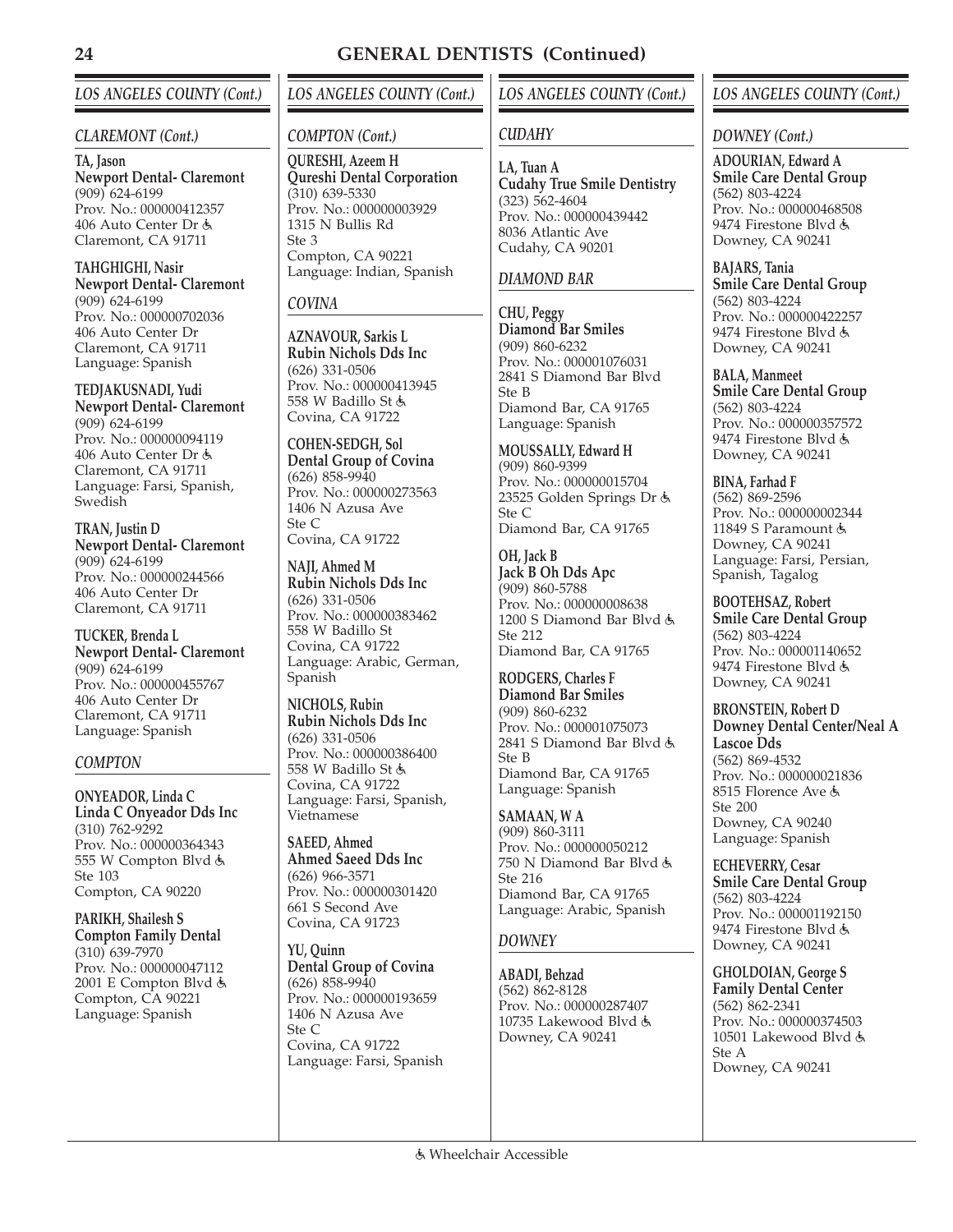### *DOWNEY (Cont.)*

**HADADEEN, Zaidoon M Smile Care Dental Group** (562) 803-4224 Prov. No.: 000000376262 9474 Firestone Blvd Downey, CA 90241

**KASSEM, Ahmed Y Smile Care Dental Group** (562) 803-4224 Prov. No.: 000000359304 9474 Firestone Blvd Downey, CA 90241

**KHANIDEH, Shabnam Smile Care Dental Group** (562) 803-4224 Prov. No.: 000001124113 9474 Firestone Blvd Downey, CA 90241

**KIM, Sookhyun** (562) 862-6979 Prov. No.: 000000715283 8029 Imperial Hwy Downey, CA 90242 Language: Spanish

**KREKIAN, Anifa Smile Care Dental Group** (562) 803-4224 Prov. No.: 000001281642 9474 Firestone Blvd Downey, CA 90241

**LAMIN, Tayar R Smile Care Dental Group** (562) 803-4224 Prov. No.: 000000321735 9474 Firestone Blvd Downey, CA 90241

**LASCOE, Neal A Downey Dental Center/Neal A Lascoe Dds** (562) 869-4532 Prov. No.: 000000021834 8515 Florence Ave Ste 200 Downey, CA 90240 Language: Chinese, Spanish, Tagalog

**LU, Beatrice Smile Care Dental Group** (562) 803-4224 Prov. No.: 000000458957 9474 Firestone Blvd Downey, CA 90241

### *LOS ANGELES COUNTY (Cont.)*

### *DOWNEY (Cont.)*

**MEHREGAN, Sohrab Parvin Karimi** (562) 869-2091 Prov. No.: 000000403347 8485 Florence Ave Downey, CA 90240 Language: Spanish

**OKAM, Adora Smile Care Dental Group** (562) 803-4224 Prov. No.: 000000373666 9474 Firestone Blvd Downey, CA 90241

**RAZA, Mehran Smile Care Dental Group** (562) 803-4224 Prov. No.: 000000372043 9474 Firestone Blvd Downey, CA 90241

**RIAZI, Ali Smile Care Dental Group** (562) 803-4224 Prov. No.: 000000170478 9474 Firestone Blvd Downey, CA 90241

**SALAMEH, Husam H Smile Care Dental Group** (562) 803-4224 Prov. No.: 000000341273 9474 Firestone Blvd Downey, CA 90241 Language: Farsi, Spanish, **Swedish** 

**SHIRAISHI, Ronald G Family Dental Center** (562) 862-2341 Prov. No.: 000000027254 10501 Lakewood Blvd Ste A Downey, CA 90241

**SHMARA, Ali Smile Care Dental Group** (562) 803-4224 Prov. No.: 000000464364 9474 Firestone Blvd Downey, CA 90241 Language: Spanish

**TSOI, Kelvin C Downey Dental Center/Neal A Lascoe Dds** (562) 869-4532 Prov. No.: 000000295846 8515 Florence Ave Ste 200 Downey, CA 90240

### *LOS ANGELES COUNTY (Cont.)*

### *DOWNEY (Cont.)*

**VERDUGO, Richard A Downey Dental Center/Neal A Lascoe Dds** (562) 869-4532 Prov. No.: 000000295885 8515 Florence Ave Ste 200 Downey, CA 90240

**VO, Colleen P Smile Care Dental Group** (562) 803-4224 Prov. No.: 000000351099 9474 Firestone Blvd Downey, CA 90241 Language: Chinese

**YAR, Sean Smile Care Dental Group** (562) 803-4224 Prov. No.: 000000350563 9474 Firestone Blvd Downey, CA 90241

### *DUARTE*

**DALWANI, Pooran B. Duarte Family Dentistry** (626) 357-2254 Prov. No.: 000000372989 1217 Buena Vista Ste 202 Duarte, CA 91010

### *EAST LOS ANGELES*

**BORJIAN, Maryam Dr Namian Family Dentistr** (323) 980-9768 Prov. No.: 000000009528 609 S Atlantic Blvd East Los Angeles, CA 90022 Language: Persian, Spanish

**NAMIAN, Mahmoud Dr Namian Family Dentistr** (323) 980-9768 Prov. No.: 000000009527 609 S Atlantic Blvd East Los Angeles, CA 90022 Language: Persian, Spanish

### *EL MONTE*

**BEHJOU, Shahriyar** (626) 448-2040 Prov. No.: 000000012727 10755 Lower Azusa Rd Ste B El Monte, CA 91731 Language: Chinese, Iranian, Spanish, Tagalog

### *LOS ANGELES COUNTY (Cont.)*

*EL MONTE (Cont.)*

**DO, Ky L Central Dental Group** (626) 527-2200 Prov. No.: 000000011718 12072 E Valley Blvd El Monte, CA 91732 Language: Chinese, French, Spanish

**DU, Linh Atlas Dental Care** (626) 444-2605 Prov. No.: 000000378292 3131 Santa Anita Ave Ste 201 El Monte, CA 91733 Language: Spanish

**GEORGESCU, Ionel** (626) 571-5975 Prov. No.: 000000002538 9060 Telstar Ave Ste 206 El Monte, CA 91731

**KHAN, Mohammad A Khan Dental Corp.** (626) 579-5158 Prov. No.: 000000003716 4900 N Peck Rd El Monte, CA 91732 Language: Spanish, Urdu

**KHAN, Shataj A Khan Dental Corp.** (626) 579-5158 Prov. No.: 000000003715 4900 N Peck Rd El Monte, CA 91732 Language: Spanish, Urdu

**KOLAHI, Javad Peck Rd Dental Care** (626) 350-1111 Prov. No.: 000000015454 3913 N Peck Rd El Monte, CA 91732

**LETRAN, Emily Q** (626) 444-9281 Prov. No.: 000000226079 4639 Peck Rd El Monte, CA 91732 Language: Spanish, Vietnamese

**MARTIN, Victor A** (818) 401-9808 Prov. No.: 000000278969 3564 Santa Anita Ave Ste F El Monte, CA 91731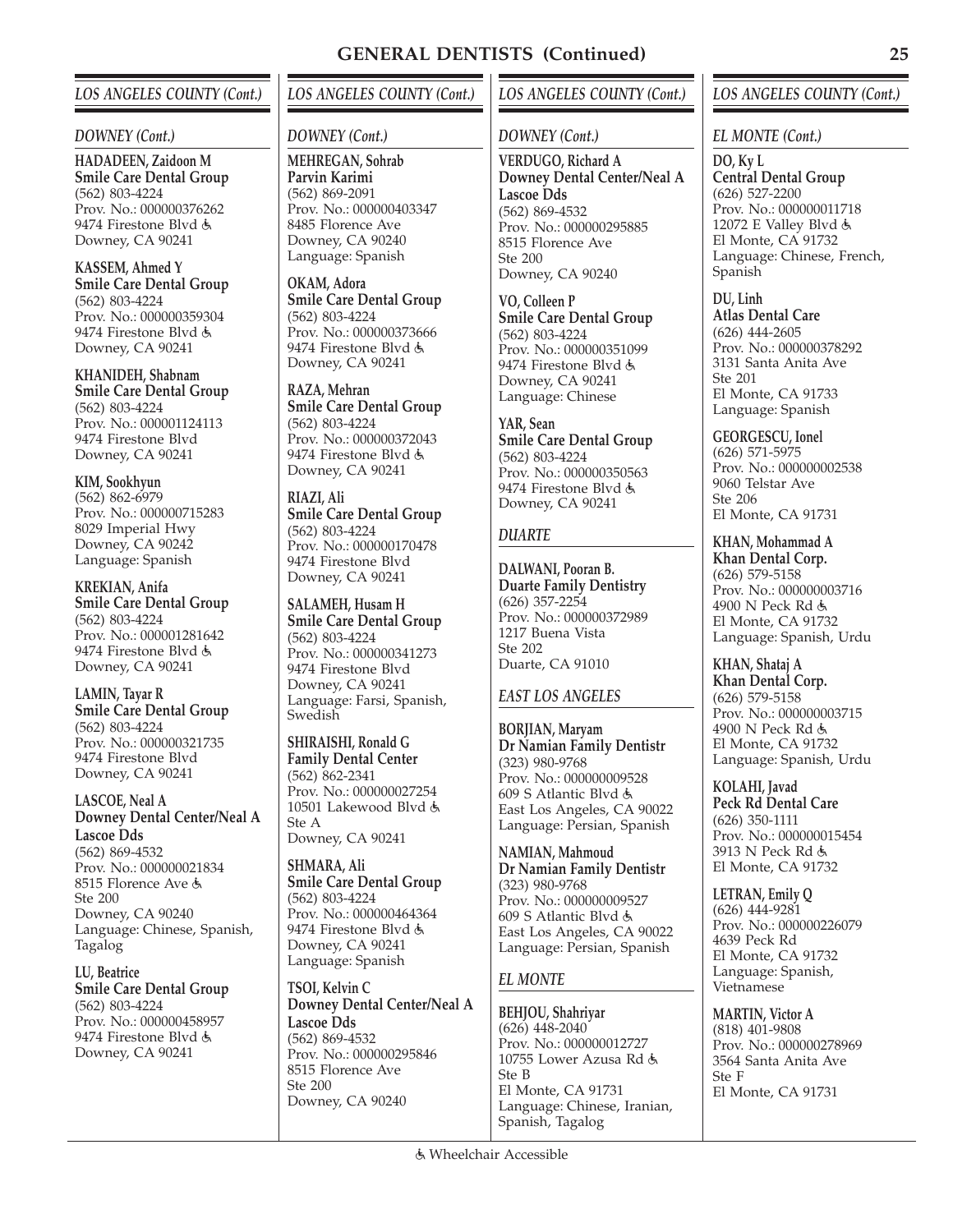### *EL MONTE (Cont.)*

**NAING, Ma May-Thet May Valley Dental Center** (626) 448-5000 Prov. No.: 000000160944 11766 Valley Blvd El Monte, CA 91732 Language: Spanish

**VILLASENOR, Jorge Sunshine Dental Group** (626) 579-4274 Prov. No.: 000000326432 4161 N Tyler Ave El Monte, CA 91731

### **YANG, Gary**

**East La Dental** (626) 454-1888 Prov. No.: 000000635603 12015 E Garvey Ave Ste A El Monte, CA 91732

### *ENCINO*

**GHOTANIAN, Rene** (818) 990-3551 Prov. No.: 000000012968 5363 Balboa Blvd Ste 346 Encino, CA 91316 Language: Persian, Spanish, Tagalog

**GOEL, Soheil** (818) 907-9900 Prov. No.: 000000006620 16101 Ventura Blvd Ste 329 Encino, CA 91436 Language: Farsi, Persian, Spanish

### **ROSEN, Dan**

**Dr Dan Rosen** (818) 907-6736 Prov. No.: 000000006996 16542 Ventura Blvd & Ste 505 Encino, CA 91436 Language: Hebrew, Persian, Spanish

**ZARINNIA, Matt F Encino Cosmetic Dental Group** (818) 906-2222 Prov. No.: 000000380688 16133 Ventura Blvd & Ste 1100 Encino, CA 91436 Language: Farsi, Spanish

### *LOS ANGELES COUNTY (Cont.)*

### *GLENDALE*

**ARAKELIAN, Melineh** (818) 956-7137 Prov. No.: 000000006343 411 N Central Ave Unit 120 Glendale, CA 91203 Language: Farsi, Persian, Russian, Spanish

**BAGHOOMIAN, Zareh (Chris) Yvette Gulesserian Dds Inc**

(818) 548-0752 Prov. No.: 000000212056 1010 N Glendale Ave Ste 206 Glendale, CA 91206 Language: Chinese, Farsi, French, Italian, Persian, Spanish, Tagalog, Vietnamese

**COHEN, Catreen** (818) 241-1160 Prov. No.: 000000193130 814 E Broadway Ste 4

Glendale, CA 91205 Language: Farsi, Spanish

**DAVARI, Hamlet** (818) 242-4781 Prov. No.: 000000265714 1110 N Brand Blvd Ste 202 Glendale, CA 91202

**GAZARIAN, John Glendale Dental Arts/Gazarian John Dds Inc** (818) 502-9990 Prov. No.: 000000274655 230 N Maryland Ave Ste 205 Glendale, CA 91206 Language: French, Persian, Russian, Spanish

**GULESSERIAN, Yvette M Yvette Gulesserian Dds Inc** (818) 548-0752 Prov. No.: 000001297291 1010 N Glendale Ave Ste 206 Glendale, CA 91206 Language: Armenian, Farsi, Spanish

**MATEVOSIAN, Edward Normandie Dental Clinic** (818) 500-0363 Prov. No.: 000000309042 633 N Central Ave Ste 203 Glendale, CA 91203

### *LOS ANGELES COUNTY (Cont.)*

### *GLENDALE (Cont.)*

**MATOSSIAN, Nishan W** (818) 240-1760 Prov. No.: 000000374870 819 N Pacific Ave Glendale, CA 91203 Language: Armenian, Spanish

**POGHOSSIAN, Vartan** (818) 246-3736 Prov. No.: 000000385416 *\*\*\*Accepting existing patients only\*\*\**  $1128$  N Brand Blvd  $\dot{\xi}$ Ste B Glendale, CA 91202

**SADEGHI, Pira** (818) 240-5888 Prov. No.: 000000009020 727 E Broadway Glendale, CA 91205 Language: Persian, Spanish

**SARADJIAN, Artemis Saradjian Dental Clinic** (818) 244-4949 Prov. No.: 000000006932 205 S Verdugo Rd Glendale, CA 91205 Language: Arabic, Persian, Russian, Spanish

### *GLENDORA*

**ASSAF, Jafar Glendora Dental Center** (626) 335-7727 Prov. No.: 000000006623 130 W Rte 66 Ste 316 Glendora, CA 91740 Language: Arabic, French, Persian, Portuguese, Spanish

**COMPEAN, Carlos Glendora Smiles** (626) 771-1320 Prov. No.: 000000347154 605 W Rte 66 Glendora, CA 91741

**DARBRO, Matthew P Glendora Smiles** (626) 771-1320 Prov. No.: 000000352765 605 W Rte 66 Glendora, CA 91741

**KHAN, Iftikhar A** (626) 335-7989 Prov. No.: 000000042359 1434 S Grand Ave Glendora, CA 91740

### *LOS ANGELES COUNTY (Cont.)*

### *GLENDORA (Cont.)*

**SALEM, Sylvia** (626) 335-7727 Prov. No.: 000000399448 130 W Rte 66 Ste 316 Glendora, CA 91740

**SOLIMAN, Shawky A Dr Soliman Dentist** (626) 914-3150 Prov. No.: 000000237776 150 S Grand Ave Ste F Glendora, CA 91741

### *GRANADA HILLS*

**BOSAK, John E John E Bosak Jr Dds** (818) 368-5676 Prov. No.: 000000007703 10727 White Oak Ave Ste 213 Granada Hills, CA 91344

**EKIZIAN, Aline Balboa Dental Group** (818) 360-1946 Prov. No.: 000001266178 11850 1 2 Balboa Blvd Granada Hills, CA 91344

**ELIE, Arash Balboa Dental Group** (818) 360-1946 Prov. No.: 000000332364 11850 1 2 Balboa Blvd Granada Hills, CA 91344 Language: Spanish

### *HACIENDA HEIGHTS*

**BHATIA, Priyadarshini Tri City Smile** (626) 581-7878 Prov. No.: 000000389251 17188 E Colima Rd Ste B Hacienda Heights, CA 91745

**DAYRIT, Luzviminda V** (626) 961-8878 Prov. No.: 000000411151 15618 W Gale Ave Ste B Hacienda Heights, CA 91745

**ISKAROUS, Viola** (626) 968-0052 Prov. No.: 000000133109 2440 S Hacienda Blvd Ste 233 Hacienda Heights, CA 91745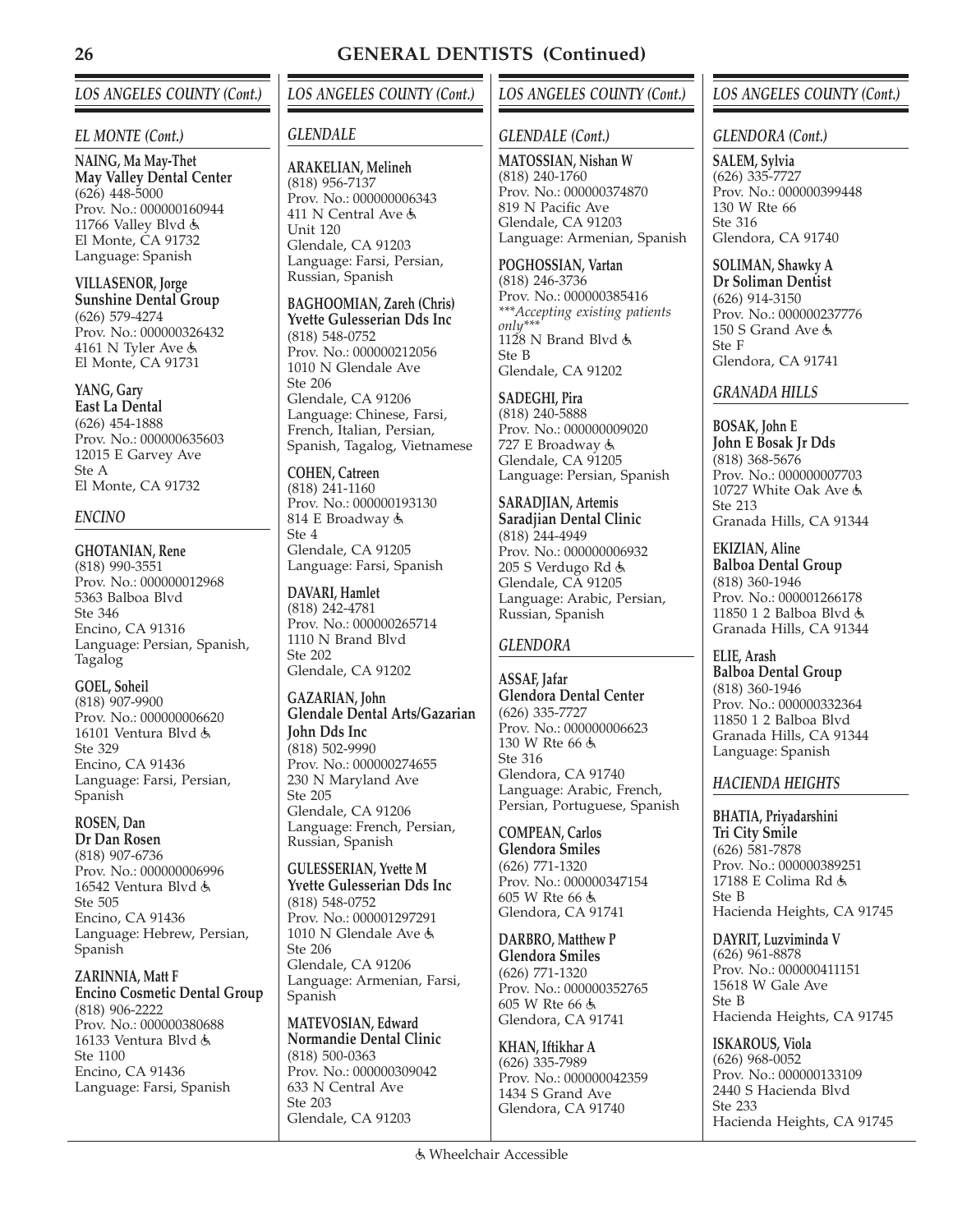### *HACIENDA HEIGHTS (Cont.)*

**NICHOLS, Ron W** (626) 912-9394 Prov. No.: 000000043079 1850 S Azusa Ave Ste 108 Hacienda Heights, CA 91745

**SHETTY, Swati Tri City Smile** (626) 581-7878 Prov. No.: 000000266463 17188 E Colima Rd Ste B Hacienda Heights, CA 91745

### *HARBOR CITY*

**ROMANO, Claudia Bay Harbor Dental Office** (310) 530-5252 Prov. No.: 000000039426 1537 W Lomita Blvd Harbor City, CA 90710 Language: Spanish

### *HAWAIIAN GARDENS*

**DO, Thu S Newport Dental-Hawaiian Gardens** (562) 421-3737 Prov. No.: 000001279526 21714 Pioneer Blvd Hawaiian Gardens, CA 90716 Language: Spanish, Vietnamese

### **HALEY, Parker J Newport Dental-Hawaiian Gardens**

(562) 421-3737 Prov. No.: 000000735264 21714 Pioneer Blvd Hawaiian Gardens, CA 90716

**HAN, Jong C Carson Dentistry** (562) 860-8544 Prov. No.: 000000008388 11846 E Carson St Hawaiian Gardens, CA 90716 Language: Korean, Spanish

**LE, Kathy Newport Dental-Hawaiian Gardens** (562) 421-3737 Prov. No.: 000001135217 21714 Pioneer Blvd Hawaiian Gardens, CA 90716 Language: Armenian

### *LOS ANGELES COUNTY (Cont.)*

### *HAWAIIAN GARDENS (Cont.)*

**LUU, Mathew T Newport Dental-Hawaiian Gardens** (562) 421-3737 Prov. No.: 000000223900 21714 Pioneer Blvd Hawaiian Gardens, CA 90716

**NGUYEN, Pauline Newport Dental-Hawaiian Gardens**

(562) 421-3737 Prov. No.: 000000277043 21714 Pioneer Blvd Hawaiian Gardens, CA 90716 Language: Spanish

**SAHAWNEH, Shorouq Newport Dental-Hawaiian Gardens** (562) 421-3737 Prov. No.: 000000429381 21714 Pioneer Blvd Hawaiian Gardens, CA 90716

**SHI, Andrew Newport Dental-Hawaiian Gardens** (562) 421-3737 Prov. No.: 000001123855 21714 Pioneer Blvd Hawaiian Gardens, CA 90716

**SHIRAZI, Reza Newport Dental-Hawaiian Gardens** (562) 421-3737 Prov. No.: 000000464121 21714 Pioneer Blvd Hawaiian Gardens, CA 90716 Language: Spanish

### *HAWTHORNE*

**ADAMS, Tammie Castle Dental Centers - Hawthorne** (310) 679-9019 Prov. No.: 000000418527 13220 S Hawthorne Blvd Hawthorne, CA 90250

**AHDOOT, Maurice Castle Dental Centers - Hawthorne** (310) 679-9019 Prov. No.: 000000686310 13220 S Hawthorne Blvd Hawthorne, CA 90250

### *LOS ANGELES COUNTY (Cont.)*

### *HAWTHORNE (Cont.)*

**AL-SHAWE, Hala A Daily Dental Group** (310) 644-4464 Prov. No.: 000000415350 11633 Hawthorne Blvd Ste 502 Hawthorne, CA 90250 Language: Arabic, Farsi, Korean, Persian, Spanish

**ANGELO, Huang** (310) 679-0919 Prov. No.: 000000183637 13220 S Hawthorne Blvd Hawthorne, CA 90250

**AZARBAL, Arash** (310) 644-4000 Prov. No.: 000000175763 12730D Hawthorne Blvd Hawthorne, CA 90250

**BORNA, Mahshid Castle Dental Centers - Hawthorne** (310) 679-9019 Prov. No.: 000000718309 13220 S Hawthorne Blvd Hawthorne, CA 90250

**BUENDIA, Javier R Castle Dental Centers - Hawthorne** (310) 679-9019 Prov. No.: 000000173297 13220 S Hawthorne Blvd Hawthorne, CA 90250 Language: Spanish

**DOMINGUEZ, Ma Angel Castle Dental Centers - Hawthorne** (310) 679-9019 Prov. No.: 000000178950 13220 S Hawthorne Blvd Hawthorne, CA 90250

**DURGHINESCU, Cris N Cris Durghinescu Dds Inc** (310) 970-0433 Prov. No.: 000000701226 12950 Hawthorne Blvd Hawthorne, CA 90250 Language: Spanish

**DUVAL, Courtland Castle Dental Centers - Hawthorne** (310) 679-9019 Prov. No.: 000000420081 13220 S Hawthorne Blvd Hawthorne, CA 90250

### *LOS ANGELES COUNTY (Cont.)*

*HAWTHORNE (Cont.)*

**FRATT, Dennis R Castle Dental Centers - Hawthorne** (310) 679-9019 Prov. No.: 000000281825 13220 S Hawthorne Blvd Hawthorne, CA 90250 Language: Spanish

**GEE, Gary C** (310) 644-0474 Prov. No.: 000000013645 14115 Crenshaw Blvd & Ste 1 Hawthorne, CA 90250 Language: Spanish

**GUTIERREZ, Martha Castle Dental Centers - Hawthorne** (310) 679-9019 Prov. No.: 000000035383 13220 Hawthorne Blvd Hawthorne, CA 90250 Language: Spanish

**HUANG, Angela Castle Dental Centers - Hawthorne**

(310) 679-9019 Prov. No.: 000000185001 13220 Hawthorne Blvd Hawthorne, CA 90250

**KASHANI, Isaac K Castle Dental Centers - Hawthorne** (310) 679-9019 Prov. No.: 000000466776 13220 S Hawthorne Blvd Hawthorne, CA 90250

**LAM, Samson W Castle Dental Centers - Hawthorne** (310) 679-9019 Prov. No.: 000001135808 13220 S Hawthorne Blvd Hawthorne, CA 90250 Language: Spanish

**MAANAVI, Susan Associated Dental Specialty Group** (310) 644-4000 Prov. No.: 000000024733 12730 D Hawthorne Blvd Hawthorne, CA 90250 Language: Chinese, Persian, Spanish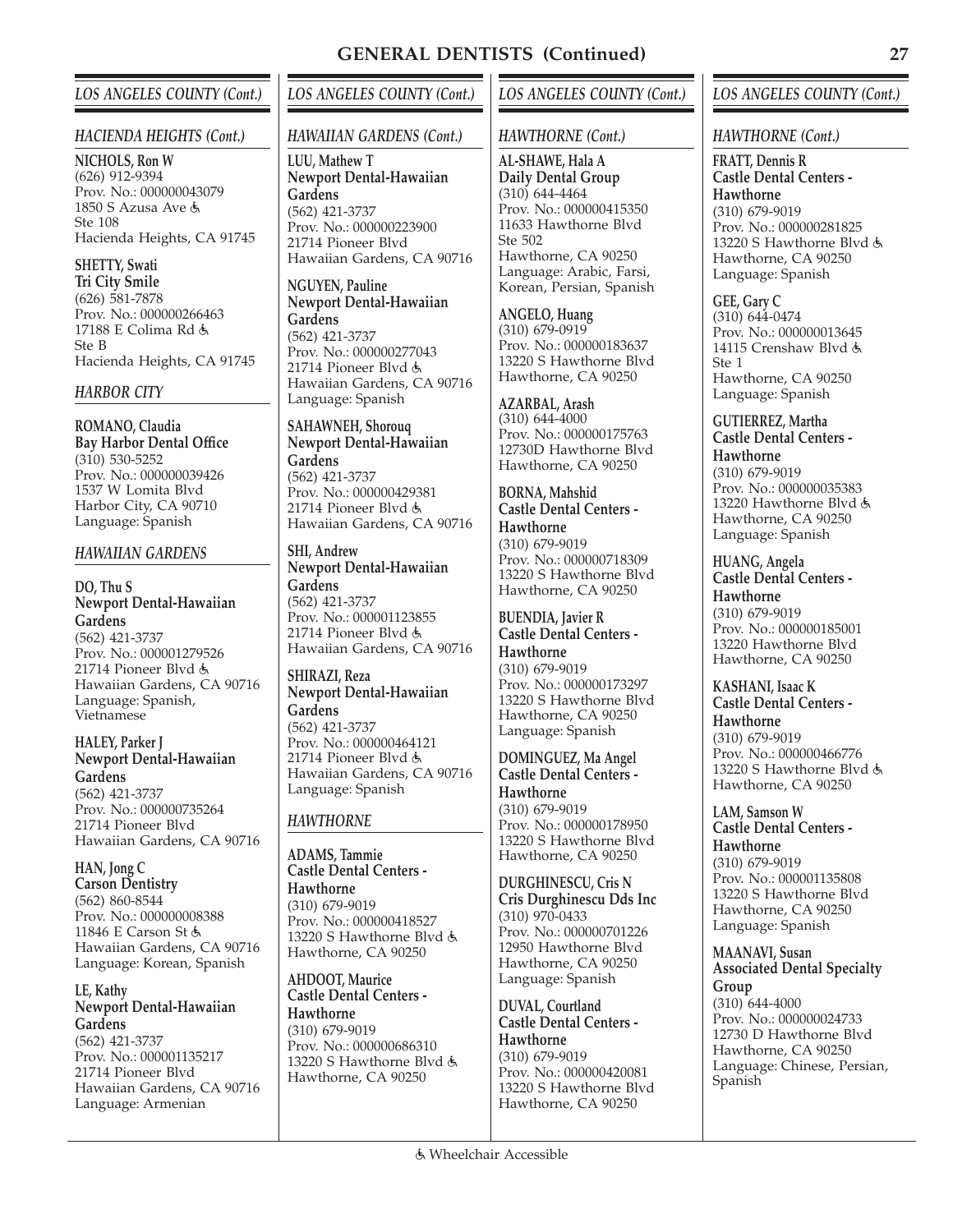### *HAWTHORNE (Cont.)*

**MONIRI, Nahid B Comfort Dental Center** (310) 970-0900 Prov. No.: 000000686010 4277 W El Segundo Blvd Hawthorne, CA 90250 Language: Farsi

### **NAFFAS, Shahriar S Associated Dental Specialty Group**

 $(310)$  644-4000 Prov. No.: 000000254987 12730-D Hawthorne Blvd Hawthorne, CA 90250 Language: Farsi, Hebrew, Spanish

### **NGUYEN, Ylang Castle Dental Centers - Hawthorne**

(310) 679-9019 Prov. No.: 000000080206 13220 S Hawthorne Blvd Hawthorne, CA 90250 Language: Spanish, Tagalog

**ONUGHA, Ndidi D Castle Dental Centers - Hawthorne** (310) 679-9019 Prov. No.: 000001213724 13220 S Hawthorne Blvd Hawthorne, CA 90250

**POURATI, Dalia Comfort Dental Center** (310) 970-0900 Prov. No.: 000000686235 4277 W El Segundo Blvd Hawthorne, CA 90250 Language: Farsi, Spanish

**RAFIZADEH, Dorit** (310) 644-4000 Prov. No.: 000000176818 12730 D Hawthorne Blvd Hawthorne, CA 90250

**REDDY, Shailaja B Associated Dental Specialty Group**

(310) 644-4000 Prov. No.: 000000173289 12730-D Hawthome Blvd Hawthorne, CA 90250

### *LOS ANGELES COUNTY (Cont.)*

### *HAWTHORNE (Cont.)*

**SABBAGHZADEH, Ali Castle Dental Centers - Hawthorne** (310) 679-9019 Prov. No.: 000000339464 13220 S Hawthorne Blvd & Hawthorne, CA 90250

**SAMIMI, Shohreh Castle Dental Centers -**

**Hawthorne** (310) 679-9019 Prov. No.: 000000420866 13220 S Hawthorne Blvd Hawthorne, CA 90250 Language: Spanish

**SCHNIEROW, Burton D Burton D Schnierow Dds** (310) 679-0106 Prov. No.: 000000047057 *\*\*\*Accepting existing patients only\*\*\** 13450 S Hawthorne Blvd Hawthorne, CA 90250 Language: Chinese, French, Spanish, Tagalog

**SHAHROKH, Heydar M Comfort Dental Center** (310) 970-0900 Prov. No.: 000000007046 4277 W El Segundo Blvd Hawthorne, CA 90250 Language: Persian, Spanish

**TORRES, Alan D Castle Dental Centers -**

**Hawthorne** (301) 679-9019 Prov. No.: 000001263543 13220 S Hawthorne Blvd Hawthorne, CA 90250 Language: Spanish, Vietnamese

**TRAN, Val H Castle Dental Centers - Hawthorne** (310) 679-9019 Prov. No.: 000000442652 13220 S Hawthorne Blvd Hawthorne, CA 90250 Language: Spanish

**VERNY, Timothy D Hawthorne Dental** (310) 973-6428 Prov. No.: 000000050348 13935 Hawthorne Blvd Hawthorne, CA 90250 Language: Russian, Spanish

### *LOS ANGELES COUNTY (Cont.)*

### *HOLLYWOOD*

**NGUYEN, Julian L Newport Dental - Hollywood** (323) 660-8111 Prov. No.: 000001214656 1155 N Vermont Ave Hollywood, CA 90028

**WILLIAMS, Jack Newport Dental - Westminster** (323) 660-8111 Prov. No.: 000000377408 1155 N Vermont Hollywood, CA 90029 Language: French, Spanish, Tagalog, Vietnamese

### *HUNTINGTON PARK*

**AMIN, Daksha A** (323) 581-9486 Prov. No.: 000000013615 2670 E Gage Ave Ste 3 Huntington Park, CA 90255

**BARZALLO, Edwin D Century Dental Plan** (323) 588-4869 Prov. No.: 000000171784 6318 Pacific Blvd Huntington Park, CA 90255

**BINAFARD, Behzad D** (323) 585-1000 Prov. No.: 000000134849 7136 Pacific Blvd Ste 210 Huntington Park, CA 90255 Language: Persian, Russian, Spanish, Ukranian

**CAMPBELL, David Century Dental Plan** (323) 588-4869 Prov. No.: 000000015411 6318 Pacific Blvd Huntington Park, CA 90255 Language: Spanish

**CORTEZ, Frank B** (323) 581-3011 Prov. No.: 000000014589 3174 E Gage Ave & Huntington Park, CA 90255

**FAYNGOR, Naum Naum Fayngor Dental Corp** (323) 588-6480 Prov. No.: 000000046962 6416 Santa Fe Ave Huntington Park, CA 90255 Language: Russian, Spanish

### *LOS ANGELES COUNTY (Cont.)*

### *HUNTINGTON PARK (Cont.)*

**FRANCO CASTELLANOS, Luis R Century Dental Plan** (323) 588-4869 Prov. No.: 000000315525 6318 Pacific Blvd Huntington Park, CA 90255 Language: Spanish

**MOJAB, Payam Huntington Family Dental** (323) 582-0755 Prov. No.: 000000046992 2542 E Florence Ave Ste A Huntington Park, CA 90255 Language: Farsi, Persian

**NGO, Binh T Century Dental Plan** (323) 588-4869 Prov. No.: 000000171692 6318 Pacific Blvd Huntington Park, CA 90255 Language: Spanish, Vietnamese

**SERVAN-DIAZ, Eduardo W Clinica Dental Familiar Seville** (323) 581-1010 Prov. No.: 000000704197 6615 Seville Ave Huntington Park, CA 90255 Language: Spanish

**SHIEH, Andrew C Chang E. Shieh Dds** (323) 588-6384 Prov. No.: 000000007669 2563 Zoe Ave Huntington Park, CA 90255 Language: Portuguese, Spanish, Taiwanese

**STEPP, Cauleen Century Dental Plan** (323) 588-4869 Prov. No.: 000000229550 6318 Pacific Blvd Huntington Park, CA 90255 Language: Japanese, Mandarin, Spanish

**YI, Jang K.** (323) 581-0100 Prov. No.: 000000171130 5914 Pacific Blvd Huntington Park, CA 90255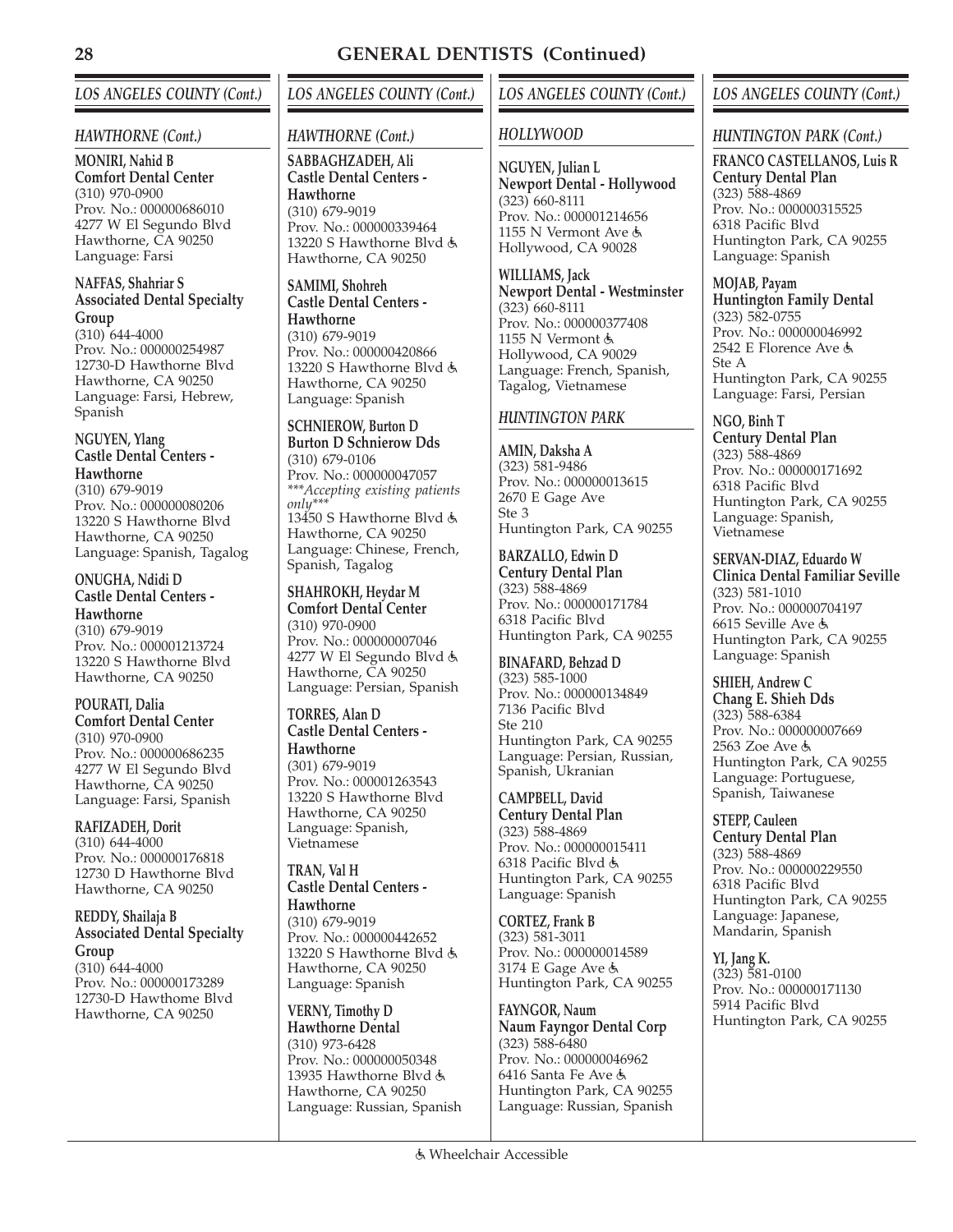### *INGLEWOOD*

**BENLAVI, John Aaa Dentistry at Imperial** (323) 418-8888 Prov. No.: 000000038892 2798 W Imperial Hwy Inglewood, CA 90303 Language: Farsi, Spanish, Tagalog

**KHAKSHOOY, Siamak Aesthetica Dental Inc** (310) 330-9000 Prov. No.: 000000343703 3451 W Century Blvd Ste B1 Inglewood, CA 90303

**MAZLOOMDOOST, Habibollah Comprehensive Dental Care** (310) 330-0080 Prov. No.: 000000266283 141 N Prairie Ave Inglewood, CA 90301 Language: Arabic, Farsi, French, Spanish

**VAHEDI, Soheil Aesthetica Dental Inc** (310) 330-9000 Prov. No.: 000000349209 3451 W Century Blvd Ste B1 Inglewood, CA 90303

### *LA CRESCENTA*

**HAKIMI, Sohail S Crescenta Family Dental** (818) 248-9988 Prov. No.: 000000156881 2644 Foothill Blvd La Crescenta, CA 91214 Language: Armenian, Mandarin, Persian, Russian, Spanish, Tagalog

**MEHRABIAN, Vahag Family Dentistry** (818) 541-9724 Prov. No.: 000000301482 3157 Foothill Blvd & Ste A La Crescenta, CA 91214

### *LOS ANGELES COUNTY (Cont.)*

### *LA MIRADA*

**DUARTE, Eynald Eynald A Duarte Dds Inc** (562) 944-8244 Prov. No.: 000000170143 13960 Valley View Ave La Mirada, CA 90638 Language: Spanish, Tagalog

**GAD, Alina W Gad Prof Dntl Corp** (562) 943-0151 Prov. No.: 000000006380 12252 La Mirada Blvd La Mirada, CA 90638 Language: Arabic, Mandarin

**GAD, Magdy W Gad Prof Dntl Corp** (562) 943-0151 Prov. No.: 000000006381 12252 La Mirada Blvd La Mirada, CA 90638 Language: Arabic, Spanish

### **LAY, Gilbert K Gilbert Khin Lay**

(562) 926-7025 Prov. No.: 000000002749 13922 Imperial Hwy La Mirada, CA 90638 Language: Chinese, Farsi, Hindi, Persian, Spanish, Tagalog, Uganda, Vietnamese

**OCAMPO, Sergio Imperial Dental/Ocampo, Sergio Dds** (562) 902-9898 Prov. No.: 000000006528 15769 E Imperial Hwy La Mirada, CA 90638

Language: Persian, Spanish **WESTERMEYER, John R John R Westermeyer Dds** (562) 947-3761 Prov. No.: 000000025768 *\*\*\*Accepting existing patients only\*\*\** 11900 La Mirada Blvd & Ste 7 La Mirada, CA 90638 Language: Spanish

**YADEGAR, Naghmeh Naghmeh Yadegar, Dds Inc.** (562) 777-1188 Prov. No.: 000000018362 14545 E Telegraph Rd La Mirada, CA 90638 Language: Persian, Spanish, Tagalog

### *LOS ANGELES COUNTY (Cont.)*

### *LA PUENTE*

**DEIRMENJIAN, Barouir A Smileswest** (626) 810-8222 Prov. No.: 000000318689 *\*\*\*Accepting existing patients only\*\*\** 15448 E Amar Rd La Puente, CA 91744 Language: Romania, Spanish

**LUU, Peter Fairgrove Dental Center** (626) 968-4733 Prov. No.: 000000684846 15260 E Fairgrove Ave La Puente, CA 91744 Language: Spanish, Vietnamese

### *LA VERNE*

**ISKAQ, Dyanadewi La Verne Dental Group** (909) 392-3899 Prov. No.: 000000469646 2216 Foothill Blvd La Verne, CA 91750

**LIU, Paul C** (909) 596-1861 Prov. No.: 000000008687 2323 Foothill Blvd La Verne, CA 91750 Language: Chinese, Spanish

**STROMBERG, Louis Z La Verne Dental Group** (909) 392-3899 Prov. No.: 000000281046 2216 Foothill Blvd La Verne, CA 91750 Language: Spanish

### *LAKEWOOD*

**ANGELUS, Themosthenes P Candlewood Smile Dental Group** (562) 634-5042 Prov. No.: 000001281846 4443 Candlewood St Lakewood, CA 90712

**BADEA, Michael M Lakewood Plaza Dental Group** (562) 408-3500 Prov. No.: 000000203813 4346 South St & Lakewood, CA 90712

### *LOS ANGELES COUNTY (Cont.)*

### *LAKEWOOD (Cont.)*

**DO, Hieu V Lakewood Plaza Dental Group** (562) 408-3500 Prov. No.: 000000348225 4346 South St Lakewood, CA 90712

**GOODIS, Robert N Lakewood Dental Arts/Goodis & Weiner** (562) 866-1735 Prov. No.: 000000045199 5555 Del Amo Blvd Lakewood, CA 90713

### **GOREN, David**

**Goren David Dds** (562) 531-7373 Prov. No.: 000000047268 5203 Lakewood Blvd Lakewood, CA 90712 Language: Spanish, Tagalog

**KIM, Rick T New Smile Dental Care** (562) 860-8828 Prov. No.: 000000158083 21012 Norwalk Blvd Lakewood, CA 90715 Language: Korean, Spanish

**LE, Van Lakewood Plaza Dental Group** (562) 408-3500 Prov. No.: 000000348239 4346 South St Lakewood, CA 90712

**NGUYEN, Bach X Candlewood Smile Dental Group** (562) 634-5042

Prov. No.: 000001122092 4443 Candlewood St Lakewood, CA 90712 Language: Spanish

**PESSAH, Ariella H Candlewood Smile Dental Group** (562) 634-5042 Prov. No.: 000001280894 4443 Candlewood St Lakewood, CA 90712

**SADIGHI, Robert R Lakewood Plaza Dental Group** (562) 408-3500 Prov. No.: 000000203814 4346 South St Lakewood, CA 90712 Language: Farsi, Romania, Spanish, Tagalog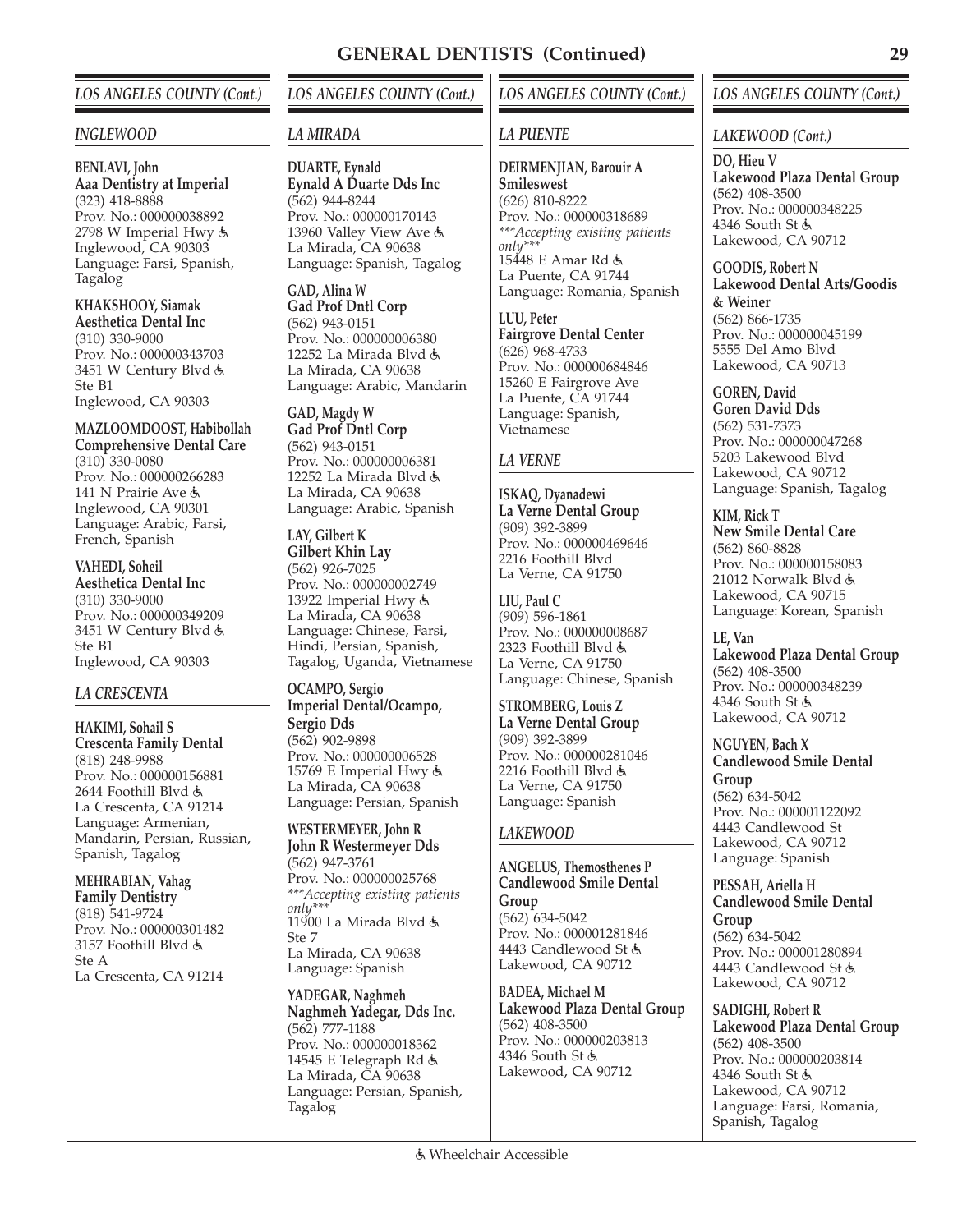### *LOS ANGELES COUNTY (Cont.)*

### *LAKEWOOD (Cont.)*

**TURLEY, Jerrid F Goren David Dds** (562) 531-7373 Prov. No.: 000000296014 5203 Lakewood Blvd Lakewood, CA 90712

**VASA, Jitendra M Lakewood Family Dental** (562) 860-7116 Prov. No.: 000000007381 11455 E Carson St Ste E Lakewood, CA 90715 Language: Spanish

**WEINER, Nathaniel I Lakewood Dental Arts/Goodis & Weiner** (562) 866-1735 Prov. No.: 000000167950 5555 Del Amo Blvd Lakewood, CA 90713

### *LANCASTER*

**BABAKHANOF, Paul Smile Care Dental Group** (661) 949-1970 Prov. No.: 000000435082 1228 W Ave K Lancaster, CA 93534 Language: Assyrian

**BAJARS, Tania Smile Care Dental Group** (661) 949-1970 Prov. No.: 000000422221 1228 W Ave K Lancaster, CA 93534

**BALA, Manmeet Smile Care Dental Group** (661) 949-1970 Prov. No.: 000000357513 1228 W Ave K Lancaster, CA 93534

**BISHOP, John G Bright Now Dental** (661) 949-7276 Prov. No.: 000000444248 43456 10th St W Lancaster, CA 93534 Language: Spanish

**DOAN, Lamman Smile Care Dental Group** (661) 949-1970 Prov. No.: 000000347051 1228 W Ave K Lancaster, CA 93534

### *LOS ANGELES COUNTY (Cont.)*

### *LANCASTER (Cont.)*

**ECHEVERRY, Cesar Smile Care Dental Group** (661) 949-1970 Prov. No.: 000001192155 1228 W Ave K Lancaster, CA 93534

**FLEURINORD, Ducrepin Smile Care Dental Group** (561) 949-1970 Prov. No.: 000001241439 1228 W Ave K Lancaster, CA 93534

**GUZMAN, Jesse Bright Now Dental** (661) 949-1333 Prov. No.: 000000460245 43456 10th St W Lancaster, CA 93534 Language: Spanish

**HADADEEN, Zaidoon M Smile Care Dental Group** (661) 949-1970 Prov. No.: 000000376232 1228 W Ave K & Lancaster, CA 93534

**HAKOPYAN, Vahagn Bright Now Dental** (661) 945-2900 Prov. No.: 000000711386 43456 10th St W Lancaster, CA 93534 Language: Spanish

**HATTAR, Elaine Bright Now Dental** (661) 945-2900 Prov. No.: 000000429330 43456 10th St W Lancaster, CA 93534

**HSIEH, Jason C Bright Now Dental** (661) 945-2900 Prov. No.: 000001104916 43456 10th St W Lancaster, CA 93534

**JOSHI, Birva B Smile Care Dental Group** (661) 949-1970 Prov. No.: 000001149051 1228 W Ave K Lancaster, CA 93534 Language: Spanish

### *LOS ANGELES COUNTY (Cont.)*

### *LANCASTER (Cont.)*

**JU, Kevin Elite Dental Care Kevin Ju Dds** (661) 723-1461 Prov. No.: 000000409687 44439 N 17th St W Ste 201 Lancaster, CA 93534

**KASSEM, Ahmed Y Smile Care Dental Group** (661) 949-1970 Prov. No.: 000000359271 1228 W Ave K Lancaster, CA 93534

**KHATCHATURIAN, Victor Bright Now Dental** (661) 945-2900 Prov. No.: 000000700705 43456 10th St W Lancaster, CA 93534 Language: Spanish

**LI, Yang Bright Now Dental** (661) 945-2900 Prov. No.: 000000376103 43456 10th St W Lancaster, CA 93534

**MASSOUMI, Sayeh Smile Care Dental Group** (661) 949-1970 Prov. No.: 000000422479 1228 W Ave K Lancaster, CA 93534

**MURADYAN, Liana Smile Care Dental Group** (661) 949-1970 Prov. No.: 000000442978 1228 W Ave K Lancaster, CA 93534

**NAGUIB, Karim Bright Now Dental** (661) 949-1333 Prov. No.: 000000429296 43456 10th St W Lancaster, CA 93534 Language: Spanish

**NARVAEZ, Arelvis Bright Now Dental** (661) 945-2900 Prov. No.: 000000463372 43456 10th St W Lancaster, CA 93534 Language: Spanish

### *LOS ANGELES COUNTY (Cont.)*

### *LANCASTER (Cont.)*

**NGUYEN, Dzien V Smile Care Dental Group** (661) 949-1970 Prov. No.: 000000346808 1228 W Ave K Lancaster, CA 93534 Language: Spanish, Vietnamese

**NGUYEN, Michelle Smile Care Dental Group** (661) 949-1970 Prov. No.: 000000322043 1228 W Ave K Lancaster, CA 93534

**OKAM, Adora Smile Care Dental Group** (661) 949-1970 Prov. No.: 000000373583 1228 W Ave K Lancaster, CA 93534

**PAKRAVAN, Farid Family Dental Practice Lancaster** (661) 723-1111 Prov. No.: 000000379213 44558 10th St W Lancaster, CA 93534 Language: Chinese, Persian, Spanish

**RAZA, Mehran Smile Care Dental Group** (661) 949-1970 Prov. No.: 000000372019 1228 W Ave K Lancaster, CA 93534

**ROUHANI, Morvarid Smile Care Dental Group** (661) 949-1970 Prov. No.: 000000276189 1228 W Ave K Lancaster, CA 93534

**SAGHIZADEH, Parham Bright Now Dental** (661) 949-1333 Prov. No.: 000000453478 43456 10th St W Lancaster, CA 93534 Language: Spanish

**SAIDARA, Kamran R K Ron Saidara Dds** (661) 949-6757 Prov. No.: 000000008619 2030 W Ave J Lancaster, CA 93536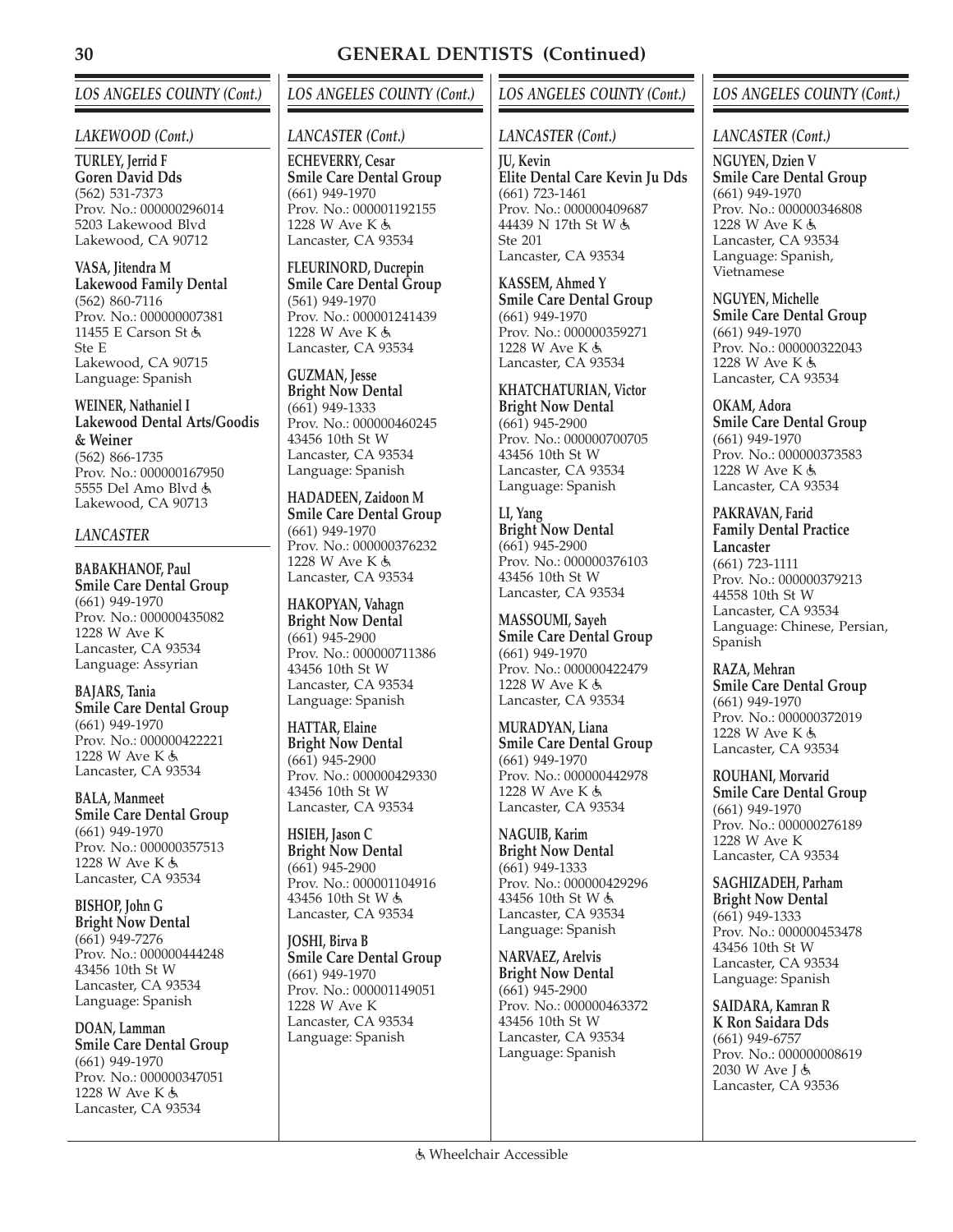### *LANCASTER (Cont.)*

**SALAMEH, Husam H Smile Care Dental Group** (661) 949-1970 Prov. No.: 000000341278 1228 W Ave K Lancaster, CA 93534 Language: Farsi, Spanish, Swedish

**SAZGAR, Negar Bright Now Dental** (661) 945-2900 Prov. No.: 000000702251 43456 10th St W Lancaster, CA 93534 Language: Spanish

**SHAHRESTANY, Prosaht K Ron Saidara Dds** (661) 949-6757 Prov. No.: 000000236187 2030 W Ave J Lancaster, CA 93536

**SOOD, Shikka Bright Now Dental** (661) 945-2900 Prov. No.: 000000467331 43456 10th St W & Lancaster, CA 93534

**SZPOGANICZ, Rafaela P Smile Care Dental Group** (661) 949-1970 Prov. No.: 000000701715 1228 W Ave K Lancaster, CA 93534

**USUDE, Tederhi T First Premier Dental** (661) 951-1925 Prov. No.: 000000302953 42220 10th St W Ste 105 Lancaster, CA 93534

**VO, Colleen P Smile Care Dental Group** (661) 949-1970 Prov. No.: 000000351054 1228 W Ave K Lancaster, CA 93534 Language: Chinese

**VWICH, Tamara B Bright Now Dental** (661) 945-2900 Prov. No.: 000001073679 43456 10th St W Lancaster, CA 93534 Language: Spanish

### *LOS ANGELES COUNTY (Cont.)*

### *LANCASTER (Cont.)*

**YAR, Sean Smile Care Dental Group** (661) 949-1970 Prov. No.: 000000350526 1228 W Ave K Lancaster, CA 93534

**YOUSEFZADEH, Kourosh Smile Care Dental Group** (661) 949-1970 Prov. No.: 000001165823 1228 W Ave K Lancaster, CA 93534

**ZHANG, Rong Bright Now Dental** (661) 945-2900 Prov. No.: 000000400962 43456 10th St W Lancaster, CA 93534

### *LAWNDALE*

**AHDOOT, Maurice Lawndale Dental** (310) 370-4511 Prov. No.: 000000686306 16128 Hawthorne Blvd Lawndale, CA 90260

**BEZIMYANSKY, Nelly Lawndale Dental** (310) 730-4511 Prov. No.: 000000421654 16128 Hawthorne Blvd Lawndale, CA 90260

**BORNA, Mahshid Lawndale Dental** (310) 370-4511 Prov. No.: 000000712824 16128 Hawthorne Blvd Lawndale, CA 90260

**KASHANI, Isaac K Lawndale Dental** (310) 370-4511 Prov. No.: 000000694015 16128 Hawthorne Blvd Lawndale, CA 90260

**LAM, Samson W Lawndale Dental** (310) 370-4511 Prov. No.: 000001135819 16128 Hawthorne Blvd Lawndale, CA 90260 Language: Spanish

### *LOS ANGELES COUNTY (Cont.)*

### *LAWNDALE (Cont.)*

**MAI, Michael Lawndale Dental** (310) 370-4511 Prov. No.: 000001124309 16128 Hawthorne Blvd Lawndale, CA 90260

**MARTEL, Alex Lawndale Dental** (310) 370-4511 Prov. No.: 000000692132 16128 Hawthorne Blvd Lawndale, CA 90260 Language: Spanish

**ONUGHA, Ndidi D Lawndale Dental** (310) 370-4511 Prov. No.: 000001213727 16128 Hawthorne Blvd Lawndale, CA 90260

**PANDYA, Sunen G Sunen G Pandya Dds** (310) 542-4333 Prov. No.: 000000244931 16910 S Hawthorne Blvd Lawndale, CA 90260

**SAMIMI, Shohreh Lawndale Dental** (310) 370-4511 Prov. No.: 000000428192 16128 Hawthorne Blvd Lawndale, CA 90260 Language: Spanish

**TRAN, Val H Lawndale Dental** (310) 370-4511 Prov. No.: 000000443763 16128 Hawthorne Blvd Lawndale, CA 90260 Language: Spanish

### *LOMITA*

**HANNA, Maha M Pch Dental** (310) 534-2633 Prov. No.: 000000015752 2207 Pacific Coast Hwy Lomita, CA 90717 Language: Spanish, Tagalog

### *LOS ANGELES COUNTY (Cont.)*

### *LONG BEACH*

**BONDADE, Deepak Dr Bondade's Family Dental Office** (562) 531-9711 Prov. No.: 000000047264 6950 Paramount Blvd Long Beach, CA 90805

**CALIMA, Donna C** (562) 621-9796 Prov. No.: 000000016411 389 Redondo Ave Long Beach, CA 90814

**CAMPBELL, David Century Dental Plan** (562) 439-6562 Prov. No.: 000000015398 2211 E 7th St Long Beach, CA 90804 Language: Spanish

**CHAN, Ted G Omega Family Dental** (562) 595-7077 Prov. No.: 000000241005 816 W Willow St Long Beach, CA 90806 Language: Chinese, Spanish, Vietnamese

**CO, Maria Luisa A Universal Care Corporation** (562) 429-1642 Prov. No.: 000001278753 3325 Palo Verde Ave Ste 208 Long Beach, CA 90808

**CO, Maria Luisa A Universal Care Corporation** (562) 595-0731 Prov. No.: 000001278728 2360 Pacific Ave Long Beach, CA 90806

**CRUZ, Cesar Z Newport Dental-Long Beach** (562) 424-1600 Prov. No.: 000000452010 3383 Long Beach Blvd Long Beach, CA 90807 Language: Spanish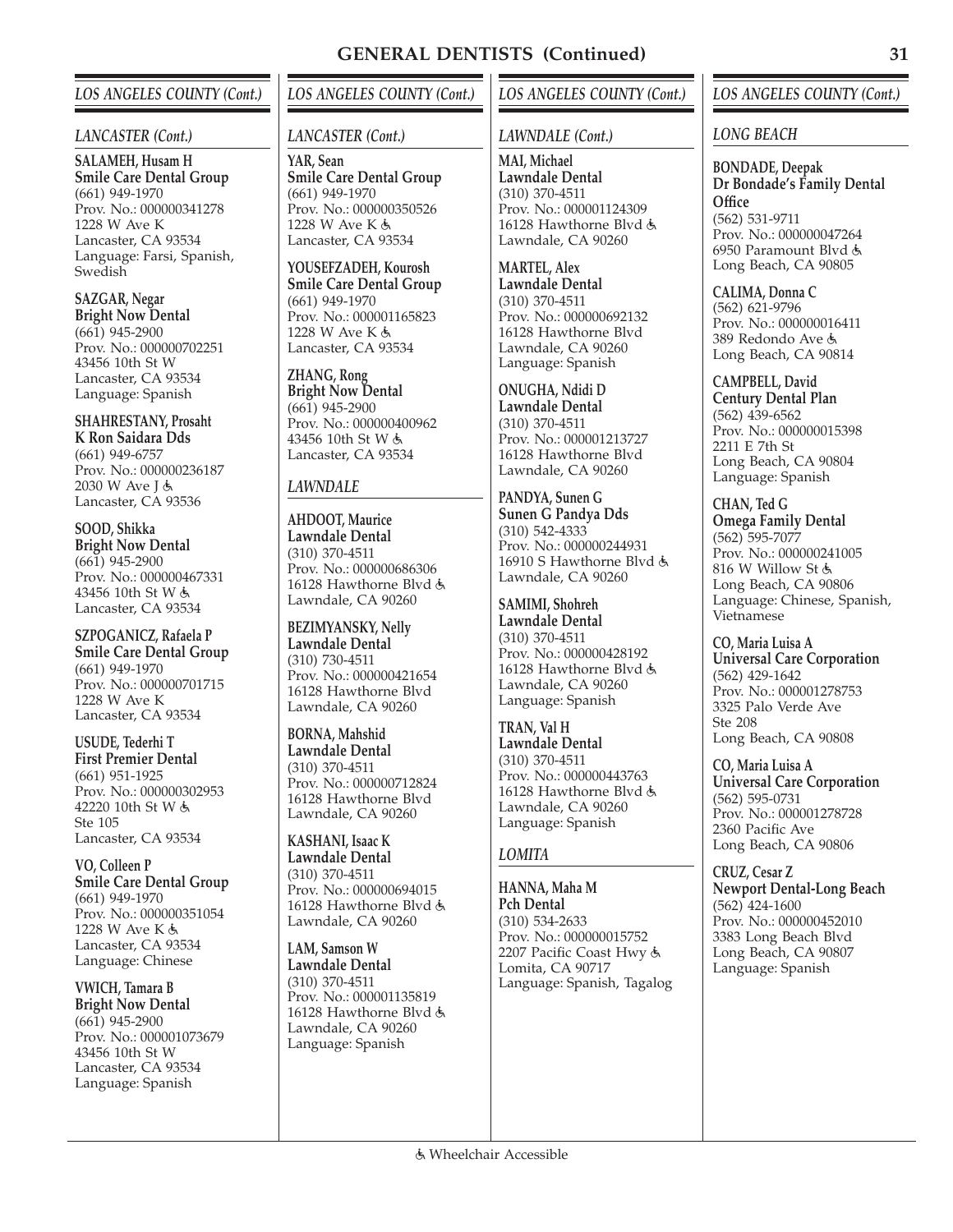### *LONG BEACH (Cont.)*

**DAO, Tu (Cathrine) T Universal Care Corporation** (562) 429-1642 Prov. No.: 000000168064 3325 Palo Verde Ave Ste 208 Long Beach, CA 90809 Language: Chinese, Farsi, Hindi, Persian, Spanish, Tagalog, Uganda, Vietnamese

**DAY, Ross D Long Beach Dental Arts** (562) 421-3336 Prov. No.: 000000037638 6226 E Spring St Ste 200 Long Beach, CA 90815 Language: French, Spanish, Tagalog, Vietnamese

**DE GUZMAN, Arnel Universal Care Corporation** (562) 429-1642 Prov. No.: 000001135631 3325 Palo Verde Ave Ste 208 Long Beach, CA 90808 Language: Tagalog

**DE GUZMAN, Arnel T Universal Care Corporation** (562) 595-0731 Prov. No.: 000001135619 2360 Pacific Ave Long Beach, CA 90806 Language: Spanish

**DECILLA, Patricia L Universal Care Corporation** (562) 429-1642 Prov. No.: 000000168131 3325 N Palo Verde Ave Ste 208 Long Beach, CA 90808

**DUONG, Vicky A Universal Care Corporation** (562) 595-0731 Prov. No.: 000000287236 2360 Pacific Ave Long Beach, CA 90806

**ELMASRI, Maha A Universal Care Corporation** (562) 429-1642 Prov. No.: 000000168325 3325 Palo Verde St Ste 208 Long Beach, CA 90809

### *LOS ANGELES COUNTY (Cont.)*

### *LONG BEACH (Cont.)*

**FEEKART, Mary E Universal Care Corporation** (562) 595-0731 Prov. No.: 000000371686 2360 Pacific Ave Long Beach, CA 90806

**GARABEDIAN, James V Universal Care Corporation** (562) 429-1642 Prov. No.: 000000168384 3325 Palo Verde Ave Ste 208 Long Beach, CA 90809 Language: Chinese, Hindi, Mandarin, Spanish, Tagalog, Vietnamese

**JAGADEESAN, Dheepa Universal Care Corporation** (562) 429-1642 Prov. No.: 000000371706 3325 Palo Verde St Ste 208 Long Beach, CA 90808

**JAGADEESAN, Dheepa Universal Care Corporation** (562) 595-0731 Prov. No.: 000000371705 2360 Pacific Ave Long Beach, CA 90806

**KHANZADEH, Albert** (562) 426-3125 Prov. No.: 000000015321 532 E 29th St Long Beach, CA 90806

**LAURENTE, Rex Universal Care Corporation** (562) 595-0731 Prov. No.: 000000376207 2360 Pacific Ave Long Beach, CA 90806

**LUU, Brianne (Tram) Universal Care Corporation** (562) 595-0731 Prov. No.: 000000287237 2360 Pacific Ave Long Beach, CA 90806

**LY, Hoa Y Universal Care Corporation** (562) 429-1642 Prov. No.: 000000168799 3325 N Palo Verde Ave Ste 208 Long Beach, CA 90815 Language: Spanish, Tagalog

### *LOS ANGELES COUNTY (Cont.)*

### *LONG BEACH (Cont.)*

**MARATHE, Kaustubh K Universal Care Corporation** (562) 429-1642 Prov. No.: 000000368100 3325 Palo Verde St Ste 208 Long Beach, CA 90809 Language: Hindi, Spanish

**MEHTA, Asha Dr Bondade's Family Dental Office** (562) 531-9711 Prov. No.: 000000714208 6950 Paramount Blvd Long Beach, CA 90805 Language: Arabic, Hindi, Spanish

**MIRANDA, Norma A Beautiful Smiles Dental Care** (562) 494-8400 Prov. No.: 000000238567 1729 Termino Ave Long Beach, CA 90804 Language: Spanish

**MOAWAD, Emad Newport Dental-Long Beach** (562) 424-1600 Prov. No.: 000000164858 3383 Long Beach Blvd Long Beach, CA 90807

**NGO, Binh T Century Dental Plan** (562) 439-6562 Prov. No.: 000000171698 2211 E 7th St Long Beach, CA 90804 Language: Spanish, Vietnamese

**NGO, Jimmy**  $(562)$  424-1600 Prov. No.: 000000156609 3383 Long Beach Blvd Long Beach, CA 90807

**NGUYEN, Binh T Universal Care Corporation** (562) 595-0731 Prov. No.: 000000367963 2360 Pacific Ave Long Beach, CA 90806 Language: Spanish, Vietnamese

### *LOS ANGELES COUNTY (Cont.)*

### *LONG BEACH (Cont.)*

**NGUYEN, Canai T** (562) 433-1966 Prov. No.: 000000002421 2136 E Anaheim St Long Beach, CA 90804 Language: Cambodian, French, Spanish, Vietnamese

**NGUYEN, Minh Tri H Universal Care Corporation** (562) 595-0731 Prov. No.: 000000372902 2360 Pacific Ave Long Beach, CA 90806

### **OFTADEH, Golam**

**Universal Care Corporation** (562) 595-0731 Prov. No.: 000000372577 2360 Pacific Ave Long Beach, CA 90806

**PANNU, Manreet Newport Dental-Long Beach** (562) 424-1600 Prov. No.: 000001104944 3383 Long Beach Blvd Long Beach, CA 90807 Language: Spanish

**PAPADOPOULOS, Michael Long Beach Dental Group** (562) 439-0494 Prov. No.: 000000039019 659 Redondo Ave Long Beach, CA 90814 Language: Spanish, Tagalog

**PARK, Stephen J Newport Dental-Long Beach** (562) 424-1600 Prov. No.: 000000355617 3383 Long Beach Blvd Long Beach, CA 90807 Language: Korean, Spanish

**PATEL-MEHTA, Roshani Universal Care Corporation** (562) 429-1642 Prov. No.: 000000405115 3325 Palo Verde St Ste 208 Long Beach, CA 90808 Language: Chinese, Farsi, Hindi, Persian, Spanish, Tagalog, Uganda, Vietnamese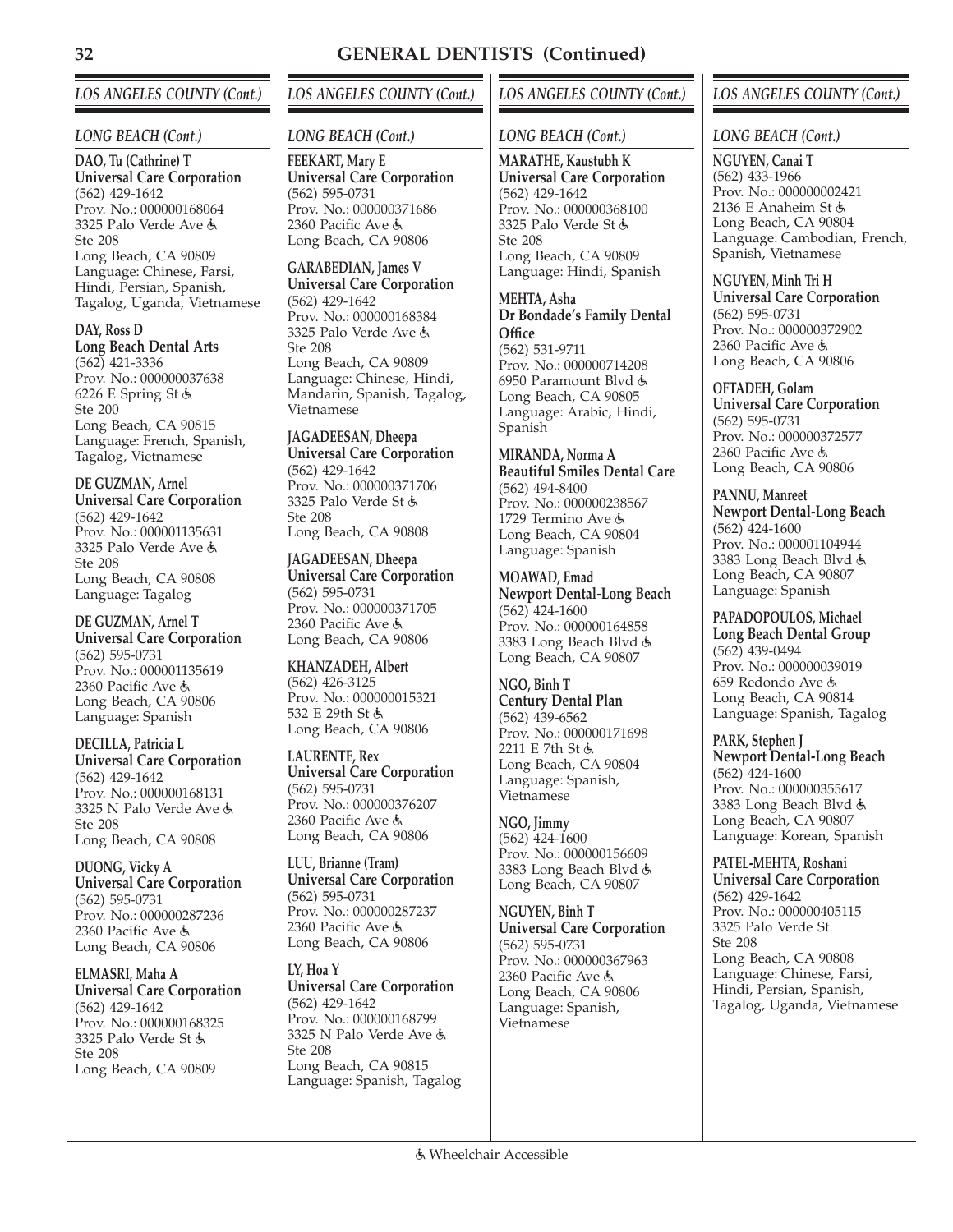### *LONG BEACH (Cont.)*

**PHAM, Kimberly T Universal Care Corporation** (562) 595-0731 Prov. No.: 000000368436 2360 Pacific Ave Long Beach, CA 90806 Language: Spanish, Vietnamese

**PHAM, Lanchi**

**Universal Care Corporation** (562) 595-0731 Prov. No.: 000001135404 2360 Pacific Ave Long Beach, CA 90806 Language: Russian, Vietnamese

**RODAS, Melissa M Newport Dental-Long Beach** (562) 424-1600 Prov. No.: 000001139781 3383 Long Beach Blvd Long Beach, CA 90807

**RUIZ, Adrian R Beautiful Smiles Dental Care** (562) 494-8400 Prov. No.: 000000238570 1729 Termino Ave Long Beach, CA 90804 Language: French, Spanish, Tagalog, Vietnamese

**SADJADI, Amir Universal Care Corporation** (562) 595-0731 Prov. No.: 000000389610 2360 Pacific Ave Long Beach, CA 90806 Language: Farsi, Korean, Spanish

**SADJADI, Amir Universal Care Corporation** (562) 429-1642 Prov. No.: 000000389630 3325 Palo Verde Ave Ste 208 Long Beach, CA 90808 Language: Farsi, Korean, Spanish

**SADRI, Iman Newport Dental-Long Beach** (562) 424-1600 Prov. No.: 000000705398 3383 Long Beach Blvd Long Beach, CA 90807 Language: Spanish

# *LOS ANGELES COUNTY (Cont.)*

### *LONG BEACH (Cont.)*

**SARCHISIAN, Adrian Universal Care Corporation** (562) 429-1642 Prov. No.: 000000168840 3325 N Palo Verde Ave Ste 208 Long Beach, CA 90815 Language: Arabic, Armenian, Farsi, French, Romania, Spanish

**SCAMURRA, Michael Universal Care Corporation** (562) 595-0731 Prov. No.: 000000375586 2360 Pacific Ave Long Beach, CA 90806

**SHI, Andrew Newport Dental-Long Beach** (562) 424-1600 Prov. No.: 000001123856 3383 Long Beach Blvd Long Beach, CA 90807

**SHIRAZI, Reza Newport Dental-Long Beach** (562) 424-1600 Prov. No.: 000000464118 3383 Long Beach Blvd Long Beach, CA 90807 Language: Spanish

**SUTHERLAND, Steven J Long Beach Dental Arts** (562) 421-3336 Prov. No.: 000000037640 6226 E Spring St Ste 200 Long Beach, CA 90815 Language: Farsi, Spanish

**TALE-YAZDI, Foroud Carson Dental & Cosmetic Centre**

(562) 988-7788 Prov. No.: 000000456593 1200 E Carson St Ste 300 Long Beach, CA 90807 Language: Farsi, Hebrew, Korean, Spanish, Tagalog, Vietnamese

# *LOS ANGELES COUNTY (Cont.)*

## *LONG BEACH (Cont.)*

**TEE, Peter A Universal Care Corporation** (562) 429-1642 Prov. No.: 000000169642 3325 N Palo Verde Ave Ste 208 Long Beach, CA 90808 Language: Chinese, Farsi, Hindi, Persian, Spanish, Tagalog, Uganda, Vietnamese

**TRAN, Elizabeth Universal Care Corporation** (562) 595-0731 Prov. No.: 000000168474 2360 Pacific Ave Long Beach, CA 90806 Language: Chinese, Farsi, Hindi, Spanish, Tagalog

**TRAN, Elizabeth Universal Care Corporation** (562) 429-1642 Prov. No.: 000000168689 3325 N Palo Verde Ave Ste 208 Long Beach, CA 90808 Language: Chinese, Farsi, Hindi, Spanish, Tagalog

**TRAN, Mai P Universal Care Corporation** (562) 595-0731 Prov. No.: 000000372817 2360 Pacific Ave Long Beach, CA 90806

**TRAN, Newport** (562) 424-1600 Prov. No.: 000000202342 3383 Long Beach Blvd Long Beach, CA 90807

**TRAN, Ngoc K Newport Dental-Long Beach** (562) 424-1600 Prov. No.: 000000183362 3383 Long Beach Blvd Long Beach, CA 90807 Language: Spanish

**TRAN, Rosa Newport Dental-Long Beach** (562) 424-1600 Prov. No.: 000000432834 3383 Long Beach Blvd Long Beach, CA 90807 Language: Spanish, Vietnamese

## *LOS ANGELES COUNTY (Cont.)*

### *LONG BEACH (Cont.)*

**TRAN, The-Hao Universal Care Corporation** (562) 595-0731 Prov. No.: 000000368032 2360 Pacific Ave Long Beach, CA 90806 Language: Chinese, Farsi, French, Italian, Persian, Spanish, Tagalog, Vietnamese

**TSAI, Matthew Universal Care Corporation** (562) 595-0731 Prov. No.: 000001161027 2360 Pacific Ave Long Beach, CA 90806 Language: Spanish

**TSAI, Matthew Universal Care Corporation** (562) 429-1642 Prov. No.: 000001161039 3325 Palo Verde Ave Ste 208 Long Beach, CA 90808 Language: Spanish

**VINH, Nina** (562) 424-1600 Prov. No.: 000000094127 3383 Long Beach Blvd Long Beach, CA 90807

**VO, Hanh N Universal Care Corporation** (562) 595-0731 Prov. No.: 000000368111 2360 Pacific Ave Long Beach, CA 90806

**VO, Hanhgoc N Universal Care Corporation** (562) 595-0731 Prov. No.: 000000375800 2360 Pacific Ave Long Beach, CA 90806

**VU, Don** (562) 424-1600 Prov. No.: 000000369185 3383 Long Beach Blvd Long Beach, CA 90807

**VU, Frederick H Nguyen, Canai** (562) 433-1966 Prov. No.: 000000309128 2136 E Anaheim St Long Beach, CA 90804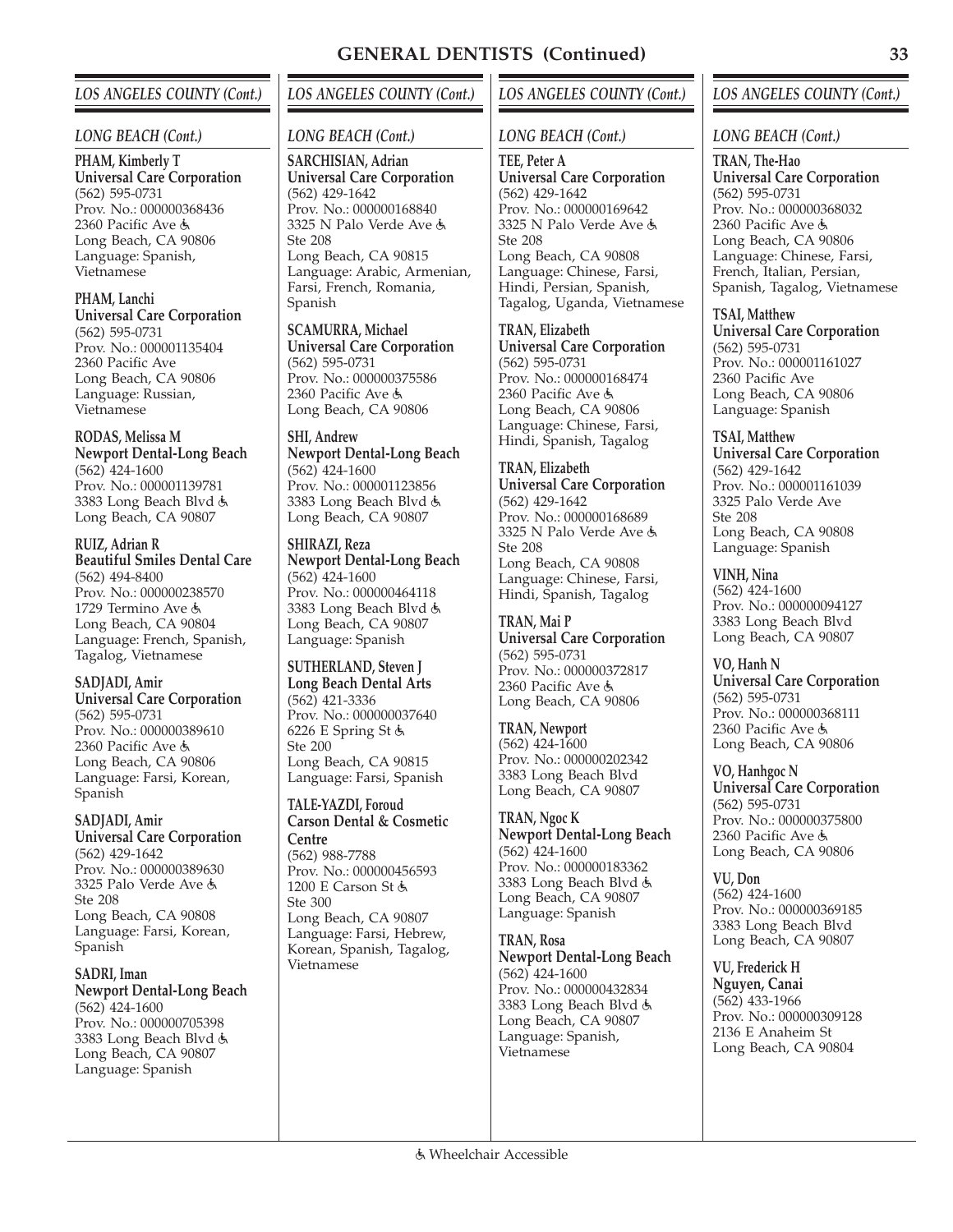### *LONG BEACH (Cont.)*

**VU, Hong T** (562) 438-9437 Prov. No.: 000000038953 3000 E Anaheim St Long Beach, CA 90804 Language: Chinese, Farsi, Hindi, Persian, Spanish, Tagalog, Uganda, Vietnamese

## *LOS ANGELES*

**ACHHNANI, Dipti D Cypress Dental Clinic** (323) 223-0731 Prov. No.: 000000006415 2135 Cypress Ave Los Angeles, CA 90065 Language: Hindi, Spanish

## **AHDOOT, Maurice Castle Dental Centers -**

**Crenshaw** (323) 295-5577 Prov. No.: 000000686307 4251 Crenshaw Blvd Los Angeles, CA 90008

**AMADOR, Annabelle Wilshire Center Dental Group** (213) 386-3336 Prov. No.: 000000296223 3932 Wilshire Blvd Ste 100 Los Angeles, CA 90010

**ANARAKI, Hengameh Hengameh Anaraki Dds Inc** (213) 383-2700 Prov. No.: 000000367868 3875 Wilshire Blvd Ste 901 Los Angeles, CA 90010 Language: Farsi

**ASSAD, Bassem L Newport Dental-East Los Angeles** (323) 269-7367 Prov. No.: 000000170945 3635 E 1st St Los Angeles, CA 90063 Language: Spanish

**ASSAD, Bassem L Castle Dental Centers - Crenshaw** (323) 295-5577 Prov. No.: 000000427480 4251 Crenshaw Blvd Los Angeles, CA 90008 Language: Spanish

# *LOS ANGELES COUNTY (Cont.)*

*LOS ANGELES (Cont.)*

**BAJARS, Tania Smile Care Dental Group** (323) 753-1141 Prov. No.: 000000422225 1440 W Manchester Ave Los Angeles, CA 90047

**BALA, Manmeet Smile Care Dental Group** (323) 753-1141 Prov. No.: 000000357520 1440 W Manchester Ave Los Angeles, CA 90047

**BALLENGER, Debbie James T Black's Crenshaw Prof Dental Ctr** (323) 731-0801 Prov. No.: 000000202091 3015 Crenshaw Blvd Los Angeles, CA 90016

**BARZALLO, Edwin D** (323) 263-3300 Prov. No.: 000000168046 741 S Atlantic Blvd Los Angeles, CA 90022

**BEHROOZAN, Ehteram B** (323) 463-7262 Prov. No.: 000000008692 5255 W Sunset Blvd Los Angeles, CA 90027 Language: Persian, Spanish

**BEHROOZAN, Yosi P** (323) 463-7252 Prov. No.: 000000189664 5255 W Sunset Blvd Los Angeles, CA 90027

**BENYAMINI, Dan P Dr Dan Benyamini** (213) 484-6660 Prov. No.: 000000039745 1826 W 7th St Los Angeles, CA 90057 Language: Persian, Spanish

**BINGHAM, Cheryl D Dr Cheryl Bingham** (323) 564-7504 Prov. No.: 000000046918 11905 S Central Ave Ste 203 Los Angeles, CA 90059 Language: Spanish

# *LOS ANGELES COUNTY (Cont.)*

## *LOS ANGELES (Cont.)*

**BISHOP, John L Newport Dental - Hollywood** (323) 660-8111 Prov. No.: 000000453473 1155 N Vermont Ave Los Angeles, CA 90029 Language: Spanish

**BLACK, James T James T Black's Crenshaw Prof Dental Ctr** (323) 731-0801 Prov. No.: 000000014054 3015 Crenshaw Blvd Los Angeles, CA 90016

**BOREL, John R Wilshire Center Dental Group** (213) 386-3336 Prov. No.: 000000004008 3932 Wilshire Blvd Ste 100 Los Angeles, CA 90010 Language: Spanish

**BORNA, Mahshid Newport Dental-East Los Angeles** (323) 269-7367 Prov. No.: 000000712519 3635 E 1st St Los Angeles, CA 90063

**BORNA, Mahshid Castle Dental Centers - Crenshaw** (323) 295-5577 Prov. No.: 000000712829 4251 Crenshaw Blvd Los Angeles, CA 90008

**BOUTROS, Atef Atef Boutros Dds Inc** (323) 269-0266 Prov. No.: 000000282708 5207 E Whittier Blvd Los Angeles, CA 90022

**BRAND, Michael J Culver Del Rey Dental/Dr Palmer** (310) 915-9797 Prov. No.: 000000046979 12202 W Washington Blvd Los Angeles, CA 90066 Language: French, German, Spanish, Tagalog, Vietnamese

# *LOS ANGELES COUNTY (Cont.)*

*LOS ANGELES (Cont.)*

**CADALSO JR, Robert T West Coast Dental Group** (323) 731-3333 Prov. No.: 000000156562 2604 S Vermont Ave Ste F Los Angeles, CA 90007 Language: Spanish

**CAI, Xiao Pang Choice Dental Center** (213) 680-2808 Prov. No.: 000000252408 733 New High St Ste A Los Angeles, CA 90012 Language: Cantonese, Chinese, Vietnamese

**CHANG, Jin-Lai** (323) 269-7367 Prov. No.: 000000298505 3635 E 1st St Los Angeles, CA 90063 Language: Chinese, Mandarin, Russian, Taiwanese

**CHEIN LEE, Ryan S West Coast Dental Group** (323) 731-3333 Prov. No.: 000000006921 2604 S Vermont Ave Ste F Los Angeles, CA 90007 Language: Chinese, Persian, Spanish

**CHEIN LEE, Ryan S West Coast Dental Group of Gage** (323) 983-4000 Prov. No.: 000000203051 1423 E Gage Ave Ste A Los Angeles, CA 90001 Language: Chinese, Persian, Spanish

**CHEN, Isaac** (323) 881-0881 Prov. No.: 000000319287 4410 E Whiter Blvd Los Angeles, CA 90022

**CHEUNG, Rennie Newport Dental-East Los Angeles** (323) 269-7367 Prov. No.: 000000156723 3635 E 1st St Los Angeles, CA 90063 Language: Armenian, Spanish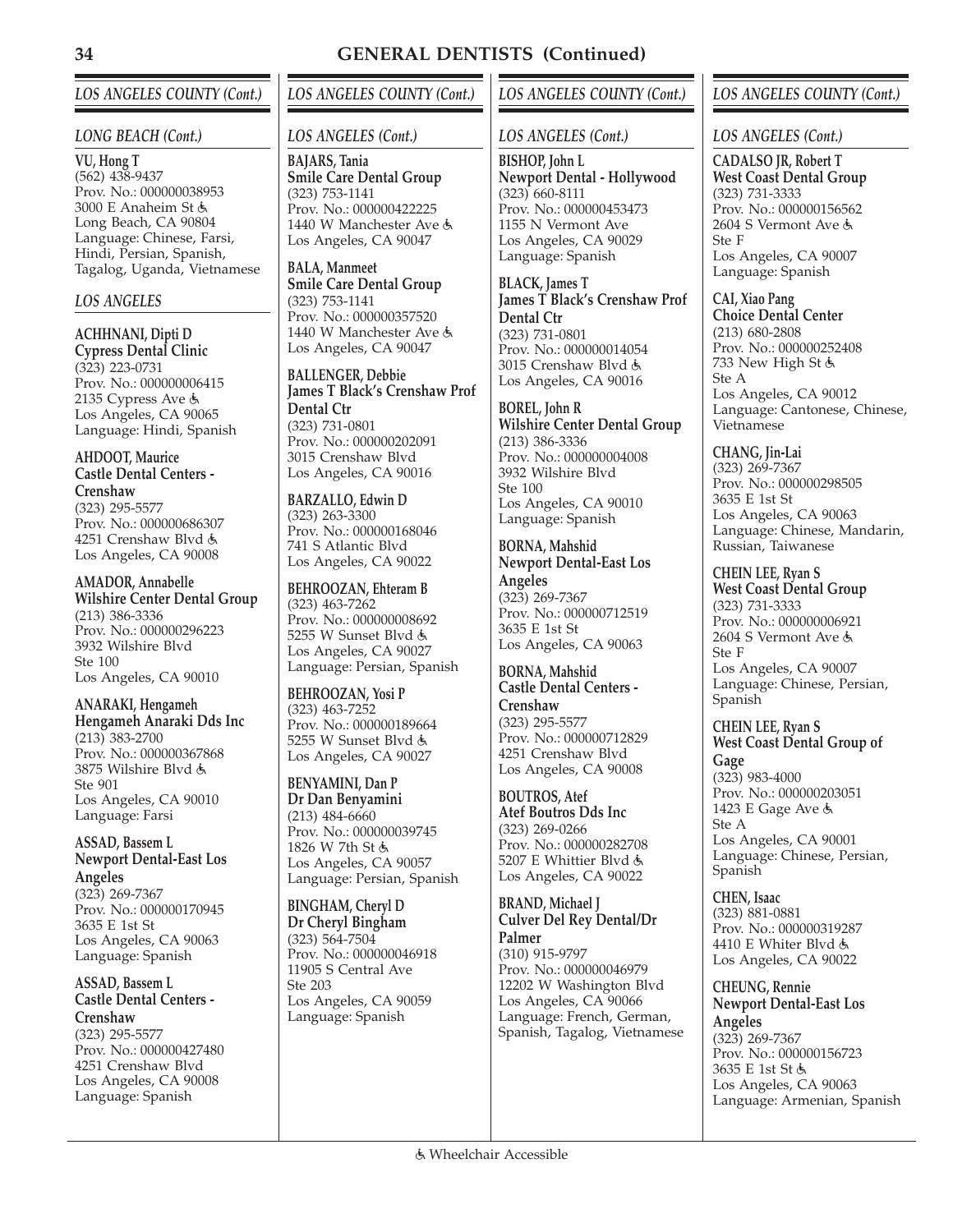### *LOS ANGELES (Cont.)*

**CHUNG, Jong H Boyle Heights Family Dentistry** (323) 268-8308 Prov. No.: 000000012755 2110 E Cesar E Chavez Ave Los Angeles, CA 90033

**CINCO-SIRON, June Wilshire Center Dental Group** (213) 386-3336 Prov. No.: 000000171828 3932 Wilshire Blvd Ste 100 Los Angeles, CA 90010 Language: Spanish

**CO, Maria Luisa A Universal Care Corporation** (323) 987-1020 Prov. No.: 000001278755 2839 N Eastern Ave Los Angeles, CA 90032

**CO, Maria Luisa A Universal Care Dental** (213) 895-0009 Prov. No.: 000001278739 1111 W 6th St Ste 120 Los Angeles, CA 90017

**COHEN, Catreen** (310) 276-9966 Prov. No.: 000000306228 9188 W Pico Blvd Los Angeles, CA 90035 Language: Farsi, Spanish

**COHEN, Catreen Cohen Dental** (323) 730-7200 Prov. No.: 000000200718 3009 S Vermont Los Angeles, CA 90007 Language: Farsi, Spanish

**COLLINS, Erna R Culver Del Rey Dental/Dr Palmer**

(310) 915-9797 Prov. No.: 000000046980 12202 W Washington Blvd Los Angeles, CA 90066 Language: French, German, Spanish, Tagalog, Vietnamese

# *LOS ANGELES COUNTY (Cont.)*

*LOS ANGELES (Cont.)*

**DAO, Tu (Cathrine) T Universal Care Dental** (213) 895-0009 Prov. No.: 000000006786 1111 W 6th St Ste 120 Los Angeles, CA 90017 Language: Chinese, Farsi, Hindi, Persian, Spanish, Tagalog, Uganda, Vietnamese

**DAROUEI, Shahnaz Westchester Dental Care/Moghaddas David R** (310) 641-8890 Prov. No.: 000000007067 8930 Sepulveda Blvd Ste 117 Los Angeles, CA 90045 Language: Persian, Spanish, Vietnamese

**DE GUZMAN, Arnel Universal Care Dental** (213) 895-0009 Prov. No.: 000001135623 1111 W 6th St & Ste 120 Los Angeles, CA 90017 Language: Tagalog

**DE GUZMAN, Arnel Universal Care Corporation** (323) 987-1020 Prov. No.: 000001135632 2839 N Eastern Ave Los Angeles, CA 90032 Language: Tagalog

**DE HERNANDEZ, Ana Ruth P San Jose Dental Clinic** (213) 483-8222 Prov. No.: 000000133435 2161 W 6th St Los Angeles, CA 90057 Language: Spanish

**DO, Min C Smile Care Dental Group** (323) 753-1141 Prov. No.: 000000289950 1440 W Manchester Ave Los Angeles, CA 90047

**ECHEVERRY, Cesar Smile Care Dental Group** (323) 753-1141 Prov. No.: 000001192156 1440 W Manchester Ave & Los Angeles, CA 90047

## *LOS ANGELES COUNTY (Cont.)*

### *LOS ANGELES (Cont.)*

**ELYASSI, Igal** (323) 937-5773 Prov. No.: 000000049016 6200 Wilshire Blvd Ste 1609 Los Angeles, CA 90048 Language: Farsi, Hebrew, Spanish

**EMANUEL, Donny Dental Pros** (323) 953-7700 Prov. No.: 000000263207 906 N Vermont Ave Los Angeles, CA 90029 Language: Farsi, Spanish

**FARZAM, Farshad Florence Dental Group** (323) 537-4121 Prov. No.: 000000737022 1575 E Florence Ave Ste A Los Angeles, CA 90001 Language: Farsi, Hebrew, Spanish

**FEEKART, Mary E Universal Care Dental** (213) 895-0009 Prov. No.: 000000371670 1111 W 6th St & Ste 120 Los Angeles, CA 90017

**FRATT, Dennis R Castle Dental Centers - Crenshaw** (323) 295-5577 Prov. No.: 000000281864 4251 Crenshaw Blvd Los Angeles, CA 90008 Language: Spanish

**GALVAN, Adriana** (323) 478-1515 Prov. No.: 000000013348 4901 York Blvd & Los Angeles, CA 90042 Language: Spanish

**GALVEZ, Gilberta L Santa Clara Dental** (323) 753-2361 Prov. No.: 000000443604 600 W Manchester Ave Ste 1 Los Angeles, CA 90044

## *LOS ANGELES COUNTY (Cont.)*

*LOS ANGELES (Cont.)*

**GANDHI, Devang M** (323) 750-2082 Prov. No.: 000000002478 2500 W Florence Ave Los Angeles, CA 90043 Language: Indian, Spanish

**GHARIBIAN, Derick** (310) 854-6107 Prov. No.: 000000171442 8530 W Pico Blvd Los Angeles, CA 90035 Language: Arabic, Farsi, Spanish

#### **GHASRI, Poneh Bijan Afar Dental Corp** (323) 938-6137 Prov. No.: 000000272414  $6200$  Wilshire Blvd $\dot{\mathbb{G}}$ Ste 1508 Los Angeles, CA 90048 Language: Armenian, Farsi,

Spanish **GINZBURG, William La Dental Group** (310) 268-0646 Prov. No.: 000000315948 3130 S Sepulveda Blvd

Ste D Los Angeles, CA 90034 Language: French, Russian, Spanish

**GUZMAN, Jesse Newport Dental - Hollywood** (323) 660-8111 Prov. No.: 000000458879 1155 N Vermont Ave Ste 100 Los Angeles, CA 90029 Language: Spanish

**HADADEEN, Zaidoon M Smile Care Dental Group** (323) 753-1141 Prov. No.: 000000376235 1440 W Manchester Ave & Los Angeles, CA 90047

**HAKOPYAN, Vahagn Newport Dental East Los Angeles** (323) 269-7367 Prov. No.: 000000691509 3635 E 1st St Los Angeles, CA 90063 Language: Spanish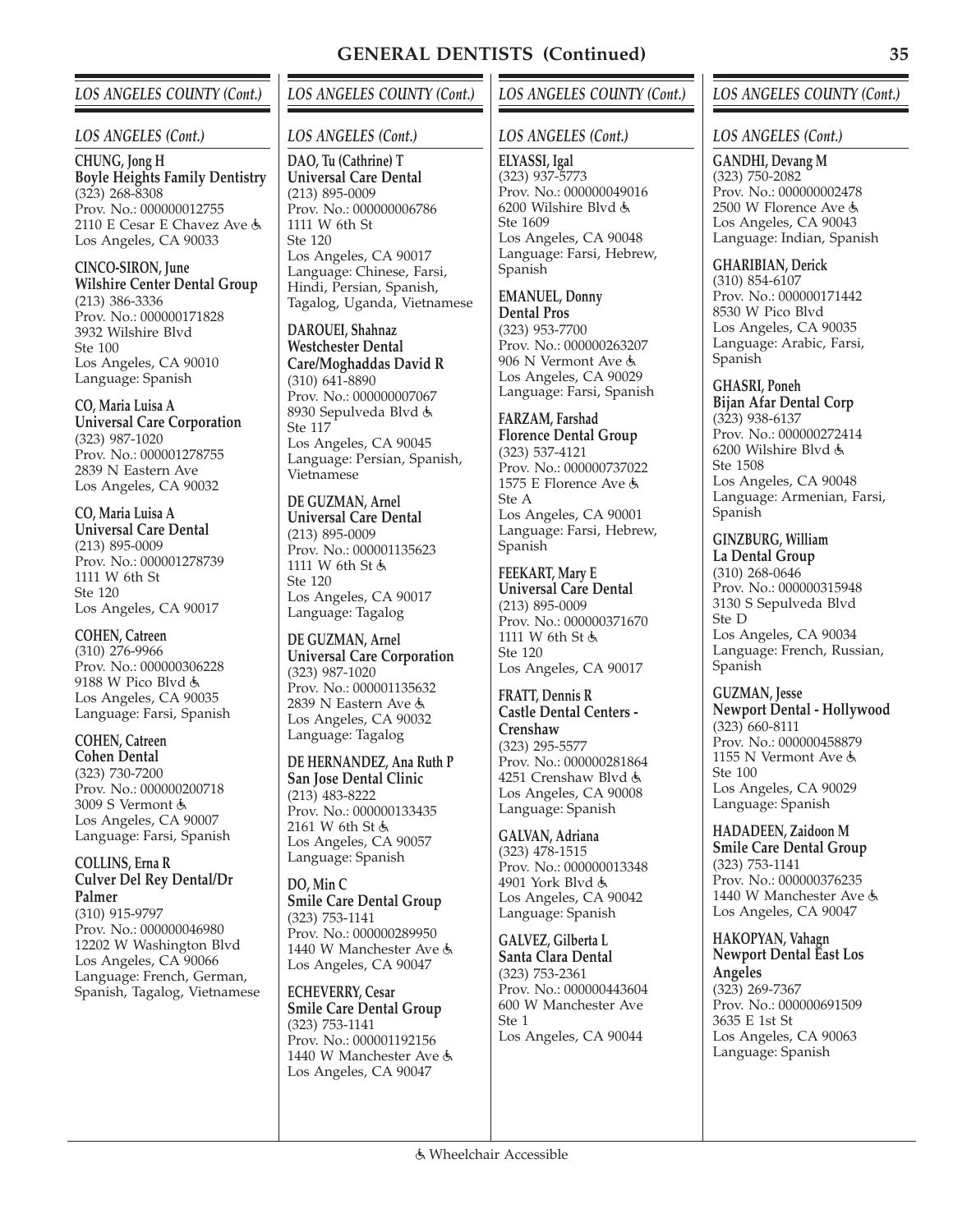# *LOS ANGELES COUNTY (Cont.)*

### *LOS ANGELES (Cont.)*

**HAKOPYAN, Vahagn Castle Dental Centers - Crenshaw** (323) 295-5577 Prov. No.: 000000657375 4251 Crenshaw Blvd Los Angeles, CA 90008 Language: Spanish

**HAKOPYAN, Vahagn Newport Dental - Hollywood** (323) 660-8111 Prov. No.: 000000711387 1155 N Vermont Ave Los Angeles, CA 90029 Language: Spanish

**HANNANI, Bahram Newport Dental - Hollywood** (323) 660-8111 Prov. No.: 000000270696 1155 N Vermont Ave Ste 100 Los Angeles, CA 90029

**HSIEH, Jason C Newport Dental - Hollywood** (323) 660-8111 Prov. No.: 000001104917 1155 N Vermont Ave Los Angeles, CA 90029

**JAGADEESAN, Dheepa Universal Care Dental** (213) 895-0009 Prov. No.: 000000371695 1111 W 6th St & Ste 120 Los Angeles, CA 90017

**JAVDAN, David Beverly Hills Family Dental Group** (310) 286-7447 Prov. No.: 000000208097 1125 S Beverly Dr Ste 400 Los Angeles, CA 90035 Language: Farsi, Polish, Spanish, Tagalog

#### **JULIUS, Helene Newport Dental East Los Angeles**

(323) 269-7367 Prov. No.: 000000716318 3635 E 1st St Los Angeles, CA 90063

# *LOS ANGELES COUNTY (Cont.)*

### *LOS ANGELES (Cont.)*

**JULIUS, Helene Castle Dental Centers - Crenshaw** (323) 295-5577 Prov. No.: 000000716314 4251 Crenshaw Blvd & Los Angeles, CA 90008

**KAISER, Arthur G** (213) 381-7400 Prov. No.: 000000167538 2228 W 7th St Los Angeles, CA 90057 Language: Persian, Spanish

**KAPLAN, Gregory D Wilshire Center Dental Group** (213) 386-3336 Prov. No.: 000000004003 3932 Wilshire Blvd Ste 100 Los Angeles, CA 90010 Language: Spanish

**KASHANI, Isaac K Castle Dental Centers - Crenshaw** (323) 295-5577 Prov. No.: 000000694016 4251 Crenshaw Blvd Los Angeles, CA 90008

**KASSEM, Ahmed Y Smile Care Dental Group** (323) 753-1141 Prov. No.: 000000359275 1440 W Manchester Ave & Los Angeles, CA 90047

**KHATCHATURIAN, Victor Newport Dental - Hollywood** (323) 660-8111 Prov. No.: 000000700707 1155 N Vermont Ave Ste 100 Los Angeles, CA 90029 Language: Spanish

**KOHANBASH, Farzad** (323) 733-0570 Prov. No.: 000000127320 1720 S Western Ave Los Angeles, CA 90006

**KREKIAN, Anifa Smile Care Dental Group** (323) 753-1141 Prov. No.: 000001281652 1440 W Manchester Ave Los Angeles, CA 90047

# *LOS ANGELES COUNTY (Cont.)*

## *LOS ANGELES (Cont.)*

**LAM, Samson W Castle Dental Centers - Crenshaw** (323) 295-5577 Prov. No.: 000001135815 4251 Crenshaw Blvd & Los Angeles, CA 90008 Language: Spanish

**LAURENTE, Rex Universal Care Dental** (213) 895-0009 Prov. No.: 000000375819 1111 W 6th St & Ste 120 Los Angeles, CA 90017

**LEE, Jeffrey Smile Care Dental Group** (323) 753-1141 Prov. No.: 000000312742 1440 W Manchester Ave Los Angeles, CA 90047

**LEE, Mia West Coast Dental Group** (323) 731-3333 Prov. No.: 000000164622 2604 S Vermont Ave Ste F Los Angeles, CA 90007

**LI, Yang Newport Dental - Hollywood** (323) 660-8111 Prov. No.: 000000718952 1155 N Vermont Ave Los Angeles, CA 90029

**LOTFY, Lilian L** (323) 268-3395 Prov. No.: 000000206777 4777 Fisher St & Los Angeles, CA 90022 Language: Arabic, Spanish

**MAASOUMI, Kathy** (213) 486-0006 Prov. No.: 000000255105 404 S Figueroa St Ste 207 Los Angeles, CA 90071 Language: Farsi, Spanish

**MANAVI, Farhad** (323) 415-6161 Prov. No.: 000000290528 5162 Whittier Blvd Los Angeles, CA 90022 Language: Chinese, Spanish

# *LOS ANGELES COUNTY (Cont.)*

*LOS ANGELES (Cont.)*

**MAPARA, Mohammed N Ladera Dental Grp** (310) 836-7200 Prov. No.: 000000318020 5814 Rodeo Rd Los Angeles, CA 90016

**MARATHE, Kaustubh K Universal Care Dental**

(213) 895-0009 Prov. No.: 000000368129 1111 W 6th St Ste 120 Los Angeles, CA 90017 Language: Hindi, Spanish

**MARTEL, Alex Newport Dental-East Los Angeles** (269) 736-7367 Prov. No.: 000000692134 3635 E 1st St Los Angeles, CA 90063 Language: Spanish

**MARTEL, Alex Castle Dental Centers - Crenshaw** (323) 295-5577 Prov. No.: 000000692125 4251 Crenshaw Blvd Los Angeles, CA 90008 Language: Spanish

**MATEVOSIAN, Edward Normandie Dental Clinic** (323) 730-0924 Prov. No.: 000000239020 1690 W Adams Blvd Los Angeles, CA 90007

**MATIAN, Shahrooz Smile Care Dental Group** (323) 753-1141 Prov. No.: 000000464410 1440 W Manchester Ave Los Angeles, CA 90047

**MEHTA, Mahendrakumar Dr. Mehta's Family Dntry** (323) 261-0369 Prov. No.: 000000008069 4576 Whittier Blvd & Los Angeles, CA 90022 Language: Arabic, Hindi, Spanish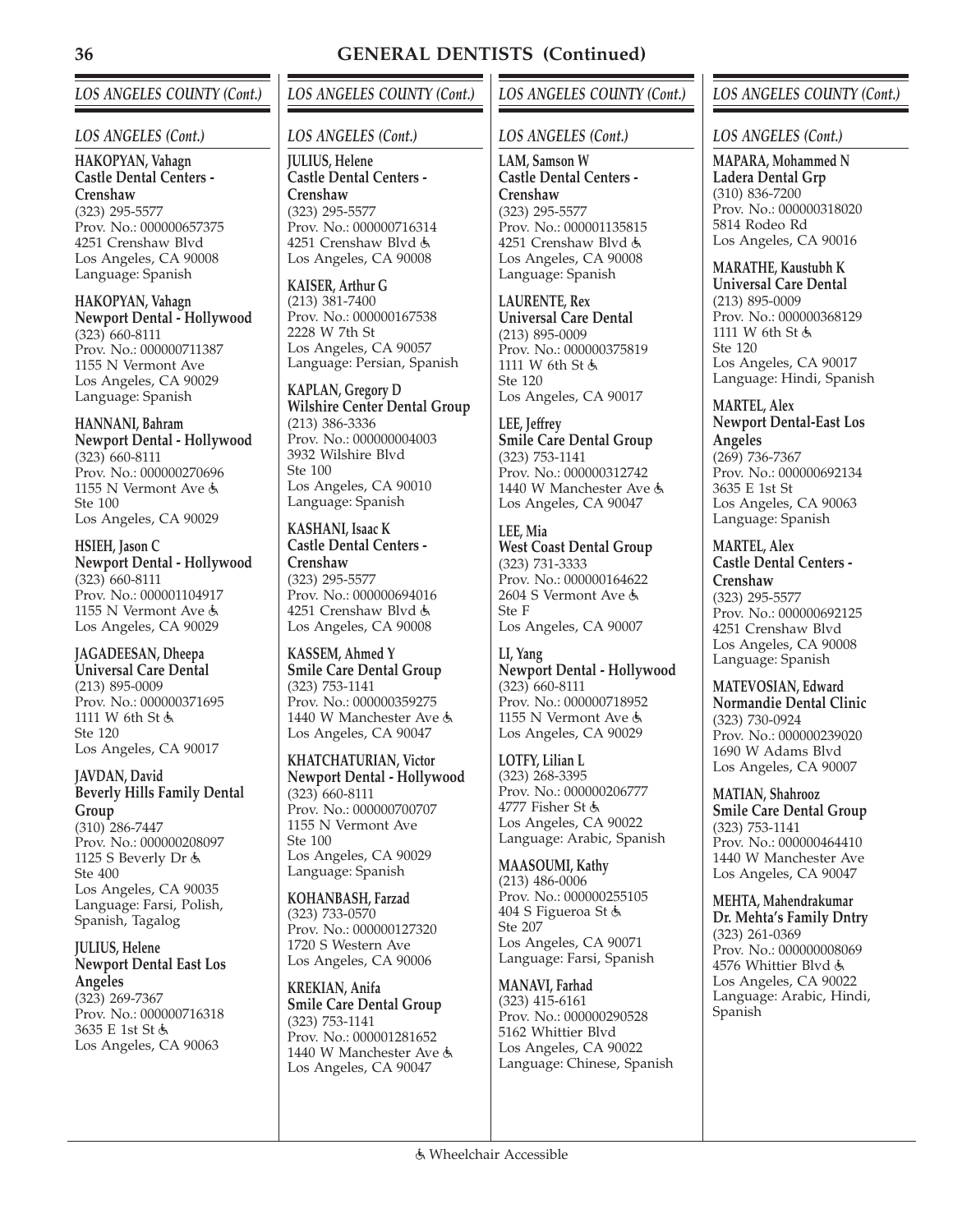### *LOS ANGELES (Cont.)*

**MIR, Mohsen Mir Dental Group** (323) 223-1517 Prov. No.: 000000347627 4301 N Figueroa St Los Angeles, CA 90065 Language: Farsi, Spanish

**MOGHADDAS, David R Westchester Dental**

**Care/Moghaddas David R** (310) 641-8890 Prov. No.: 000000007065 8930 Sepulveda Blvd Ste 117 Los Angeles, CA 90045 Language: Persian, Spanish, Vietnamese

### **MORIM, Sheila**

**Bijan Afar Dental Corp** (323) 938-6137 Prov. No.: 000000295722 6200 Wilshire Blvd Ste 1508 Los Angeles, CA 90048

**NAGUIB, Karim Newport Dental - Hollywood** (323) 660-8111 Prov. No.: 000000430160 1155 N Vermont Ave Los Angeles, CA 90029 Language: Spanish

**NARVAEZ, Arelvis Newport Dental - Hollywood** (323) 660-8111 Prov. No.: 000000453327 1155 N Vermont Ave Ste 100 Los Angeles, CA 90029 Language: Spanish

**NAVIZADEH, Naghmeh** (310) 446-4410 Prov. No.: 000000156825 10884 Santa Monica Blvd Los Angeles, CA 90025

**NGUYEN, Binh T Universal Care Dental** (213) 895-0009 Prov. No.: 000000367948 1111 W 6th St Ste 120 Los Angeles, CA 90017 Language: Spanish, Vietnamese

# *LOS ANGELES COUNTY (Cont.)*

#### *LOS ANGELES (Cont.)*

**NGUYEN, Minh Tri H Universal Care Dental** (213) 895-0009 Prov. No.: 000000372891 1111 W 6th St Ste 120 Los Angeles, CA 90017

**NOLES, John Smile Care Dental Group** (323) 753-1141 Prov. No.: 000000364879 1440 W Manchester Ave Los Angeles, CA 90047

**NOUHAD, Sami Y** (323) 466-3541 Prov. No.: 000000011815 7080 Hollywood Blvd Ste 817 Los Angeles, CA 90028 Language: Arabic, French, Persian, Spanish

**NYKOLAYCHUK, Ivanna Y Centro Medico & Dntl Fmlr** (213) 749-3934 Prov. No.: 000000172953 514 E Washington Blvd Los Angeles, CA 90015 Language: Spanish

**OFTADEH, Golam Universal Care Dental** (213) 895-0009 Prov. No.: 000000372518 1111 W 6th St Ste 120 Los Angeles, CA 90017

**OKAM, Adora Smile Care Dental Group** (323) 753-1141 Prov. No.: 000000373590 1440 W Manchester Ave & Los Angeles, CA 90047

**ONUGHA, Ndidi D Castle Dental Centers - Crenshaw** (323) 295-5577 Prov. No.: 000001213723 4251 Crenshaw Blvd Los Angeles, CA 90008

**ORELLANA, Griselda Newport Dental - Hollywood** (323) 660-8111 Prov. No.: 000000429827 1155 N Vermont Ave Ste 100 Los Angeles, CA 90029

## *LOS ANGELES COUNTY (Cont.)*

### *LOS ANGELES (Cont.)*

**PAKRAVAN, Farid Dental Center of Highland Park (Hlp)** (323) 982-0999 Prov. No.: 000000017896 5807 N Figueroa Ave Los Angeles, CA 90042 Language: Chinese, Persian, Spanish

**PAKRAVAN, Farid West Coast Dental Group** (323) 731-3333 Prov. No.: 000000006922 2604 S Vermont Ave Ste F Los Angeles, CA 90007 Language: Chinese, Persian, Spanish

**PAKRAVAN, Farid West Coast Dental Group of 6th St**

(213) 413-5151 Prov. No.: 000001203178 1725 W 6th St Los Angeles, CA 90017 Language: Chinese, Persian, Spanish

**PALMER, Paul Culver Del Rey Dental/Dr Palmer** (310) 915-9797 Prov. No.: 000000046977 12202 W Washington Blvd Los Angeles, CA 90066

Language: French, German,

Spanish, Tagalog, Vietnamese **PAN, Simon S** (323) 227-1800 Prov. No.: 000000143986 3346 N Eastern Ave Los Angeles, CA 90032

**PARK, Charles C La Brea Dental** (323) 734-2284 Prov. No.: 000001123344 3400 S La Brea Ave Los Angeles, CA 90016 Language: Spanish

**PARRA, Roberto** (323) 266-0899 Prov. No.: 000000335358 279 S Atlantic Blvd Ste B Los Angeles, CA 90022

## *LOS ANGELES COUNTY (Cont.)*

#### *LOS ANGELES (Cont.)*

**PATEL, Niyati** (323) 269-7367 Prov. No.: 000000094105 3635 E First St Los Angeles, CA 90063

**PATEL-MEHTA, Roshani Universal Care Dental** (213) 895-0009 Prov. No.: 000000405127 1111 W 6th St Ste 120 Los Angeles, CA 90017 Language: Chinese, Farsi, Hindi, Persian, Spanish, Tagalog, Uganda, Vietnamese

**PAUL, Margaret A King's Fam Dntl Practice** (213) 383-7878 Prov. No.: 000000036900 2655 W Olympic Blvd Ste 201 Los Angeles, CA 90006 Language: Spanish

**PHAM, Kimberly T Universal Care Dental** (213) 895-0009 Prov. No.: 000000368426 1111 W 6th St Ste 120 Los Angeles, CA 90017 Language: Spanish, Vietnamese

**QUINGCO, Adelaida T** (213) 250-3998 Prov. No.: 000000015279 1127 Wilshire Blvd & Ste 1103 Los Angeles, CA 90017

**RABIZADEH, David Whittier Dental Group** (323) 526-1992 Prov. No.: 000000024764 2901 E Whittier Blvd Ste D Los Angeles, CA 90023 Language: Farsi, Persian, Spanish

**RABIZADEH, Shawn Whittier Dental Group** (323) 526-1992 Prov. No.: 000000024763 2901 E Whittier Blvd Ste D Los Angeles, CA 90023 Language: Farsi, Persian, Spanish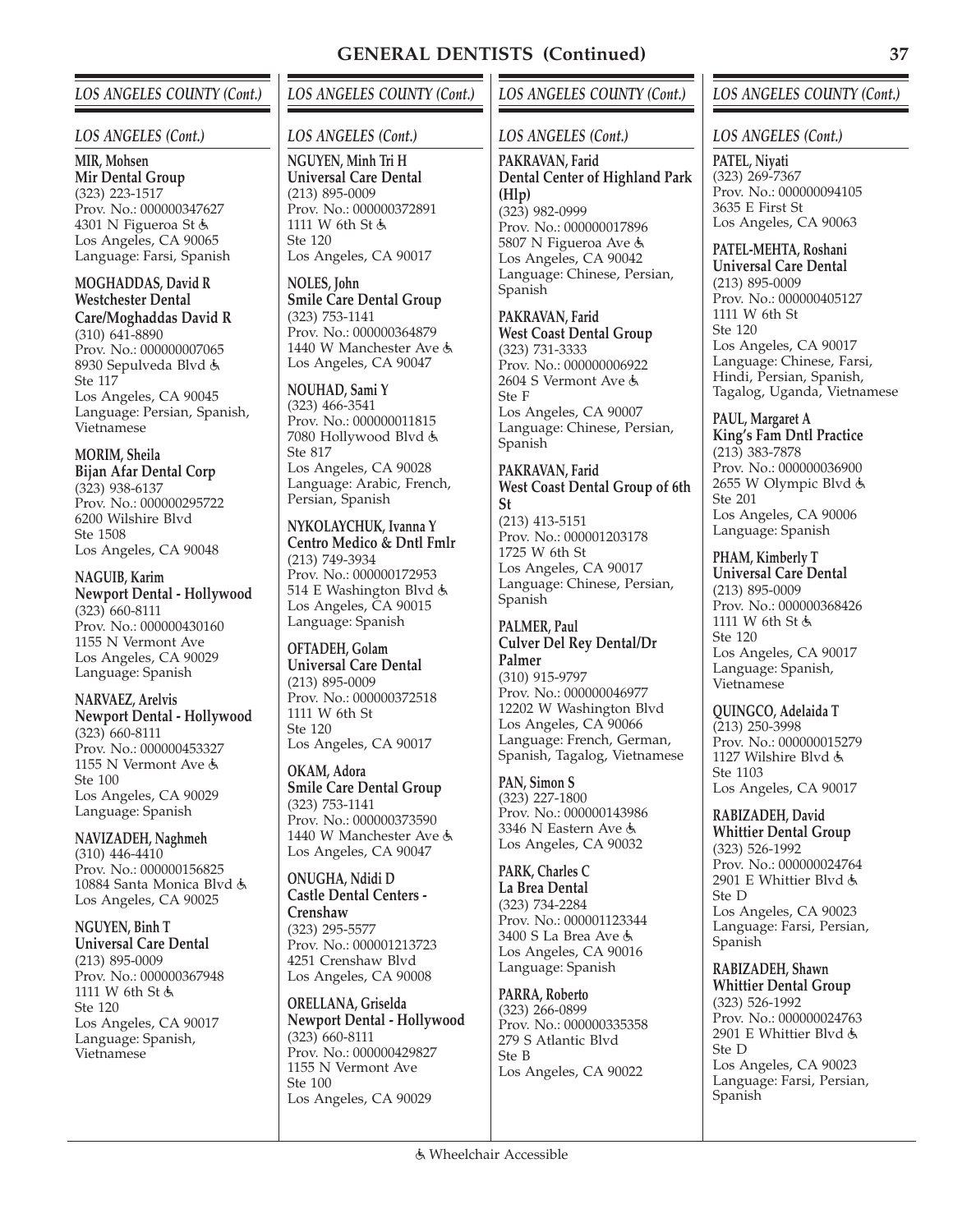### *LOS ANGELES (Cont.)*

# **RABIZADEH, Shawn**

**Dental Pros** (323) 953-7700 Prov. No.: 000000263698 906 N Vermont Ave Los Angeles, CA 90029 Language: Farsi, Persian, Spanish

**RAHNAMA, Sasha** (323) 269-7367 Prov. No.: 000000258359 3635 E First St Los Angeles, CA 90063

## **RAVAEI, Ramin**

**Ramin Ravaei Dmd Inc** (310) 836-0300 Prov. No.: 000000045689 1835 S La Cienega Blvd Ste 200 Los Angeles, CA 90035 Language: Farsi, Hebrew, Spanish, Tagalog

**RAZA, Mehran Smile Care Dental Group** (323) 753-1141 Prov. No.: 000000372023 1440 W Manchester Ave Los Angeles, CA 90047

**REGALA, Adonis M Adonis Regala Family Dentistry** (323) 268-3877 Prov. No.: 000000252916 4065 Whittier Blvd Ste 201 Los Angeles, CA 90023 Language: Spanish, Tagalog

**ROH, Seon Seon Roh's Dental Office** (323) 962-2828 Prov. No.: 000000111091 5520 Santa Monica Blvd Ste 104 Los Angeles, CA 90038

**ROUHANI, Morvarid Smile Care Dental Group** (323) 753-1141 Prov. No.: 000000276200 1440 W Manchester Ave Los Angeles, CA 90047

**SAAD, Ahmed Smile Care Dental Group** (323) 753-1141 Prov. No.: 000000469423 1440 W Manchester Ave Los Angeles, CA 90047 Language: Arabic, Spanish

# *LOS ANGELES COUNTY (Cont.)*

### *LOS ANGELES (Cont.)*

**SABET, Joseph Airport Center Family Dental**  $(310)$  215-1455 Prov. No.: 000000167572 5304 W Century Blvd Los Angeles, CA 90045 Language: Persian, Spanish

**SABOUNJIAN, Jack Newport Dental-East Los**

**Angeles** (323) 269-7367 Prov. No.: 000000255766 3635 E First St Los Angeles, CA 90063 Language: Armenian

**SADJADI, Amir Universal Care Dental** (213) 895-0009 Prov. No.: 000000389620 1111 W 6th St & Ste 120 Los Angeles, CA 90017 Language: Farsi, Korean, Spanish

**SAGHIZADEH, Parham Newport Dental - Hollywood** (323) 660-8111 Prov. No.: 000000463771 1155 N Vermont Ave Ste 100 Los Angeles, CA 90029 Language: Spanish

**SALAMEH, Husam H Smile Care Dental Group** (323) 753-1141 Prov. No.: 000000341280 1440 W Manchester Ave Los Angeles, CA 90047 Language: Farsi, Spanish, **Swedish** 

**SALO, Dean Vadim Personal Dental Specialty Group** (323) 933-4444 Prov. No.: 000000274587 6222 Wilshire Blvd Ste 103 Los Angeles, CA 90048

**SAZGAR, Negar Newport Dental - Hollywood** (323) 660-8111 Prov. No.: 000000702257 1155 N Vermont Ave Ste 100 Los Angeles, CA 90029 Language: Spanish

## *LOS ANGELES COUNTY (Cont.)*

### *LOS ANGELES (Cont.)*

**SCAMURRA, Michael Universal Care Dental** (213) 895-0009 Prov. No.: 000000375574 1111 W 6th St Ste 120 Los Angeles, CA 90017

**SCHULTZ, Michael Airport Center Family Dental** (310) 215-1455 Prov. No.: 000001266307 5304 W Century Blvd Los Angeles, CA 90045

**SCHWARTZ, Marc J Wilshire Center Dental Group** (213) 386-3336 Prov. No.: 000000004004 3932 Wilshire Blvd Ste 100 Los Angeles, CA 90010 Language: Spanish

**SHEILY, Aaron Smiles R Us Dental Care** (310) 574-8574 Prov. No.: 000000253020 12756 Washington Blvd Los Angeles, CA 90066 Language: Farsi, Spanish

**SHELYAN, Mehrshad** (323) 634-9004 Prov. No.: 000000354512 6200 Wilshire Blvd Ste 1604 Los Angeles, CA 90048

**SILVERIO, Willy Wilshire Center Dental Group** (213) 386-3336 Prov. No.: 000000245961 3932 Wilshire Blvd Ste 100 Los Angeles, CA 90010

**SLAVEN, Joel Dental Center of Highland Park (Hlp)** (323) 982-0999 Prov. No.: 000000254986 5807 N Figueroa Ave Los Angeles, CA 90042 Language: Armenian, Farsi, Spanish

## *LOS ANGELES COUNTY (Cont.)*

*LOS ANGELES (Cont.)*

**SLUTSKY, Jacob J Dental Center of W Los Angeles** (310) 474-5575 Prov. No.: 000000275075 1964 Westwood Blvd Ste 145 Los Angeles, CA 90025 Language: Farsi, Russian, Spanish, Tagalog

**SOOD, Shikka Newport Dental - Hollywood** (323) 660-8111 Prov. No.: 000000467323 1155 N Vermont Ave Ste 100 Los Angeles, CA 90029

**SOUCHITSKI, Andrei Centro Medico & Dntl Fmlr** (213) 749-3934 Prov. No.: 000000005714 514 E Washington Blvd Los Angeles, CA 90015 Language: Russian, Spanish, Ukranian

**STOMEL, Theodore D** (323) 653-1300 Prov. No.: 000000214491 6333 Wilshire Blvd Ste 208 Los Angeles, CA 90048

**TCHABOUKIAN, Ohannes Smile Care Dental Group** (323) 753-1141 Prov. No.: 000000413733 1440 W Manchester Ave Los Angeles, CA 90047

**TOUR, Ramin Ramin Tour Dds, Inc** (323) 661-8384 Prov. No.: 000000156883 907 N Virgil Ave Los Angeles, CA 90029 Language: Farsi, Spanish, Tagalog

**TRAN, Mai P Universal Care Dental** (213) 895-0009 Prov. No.: 000000372806 1111 W 6th St Ste 120 Los Angeles, CA 90017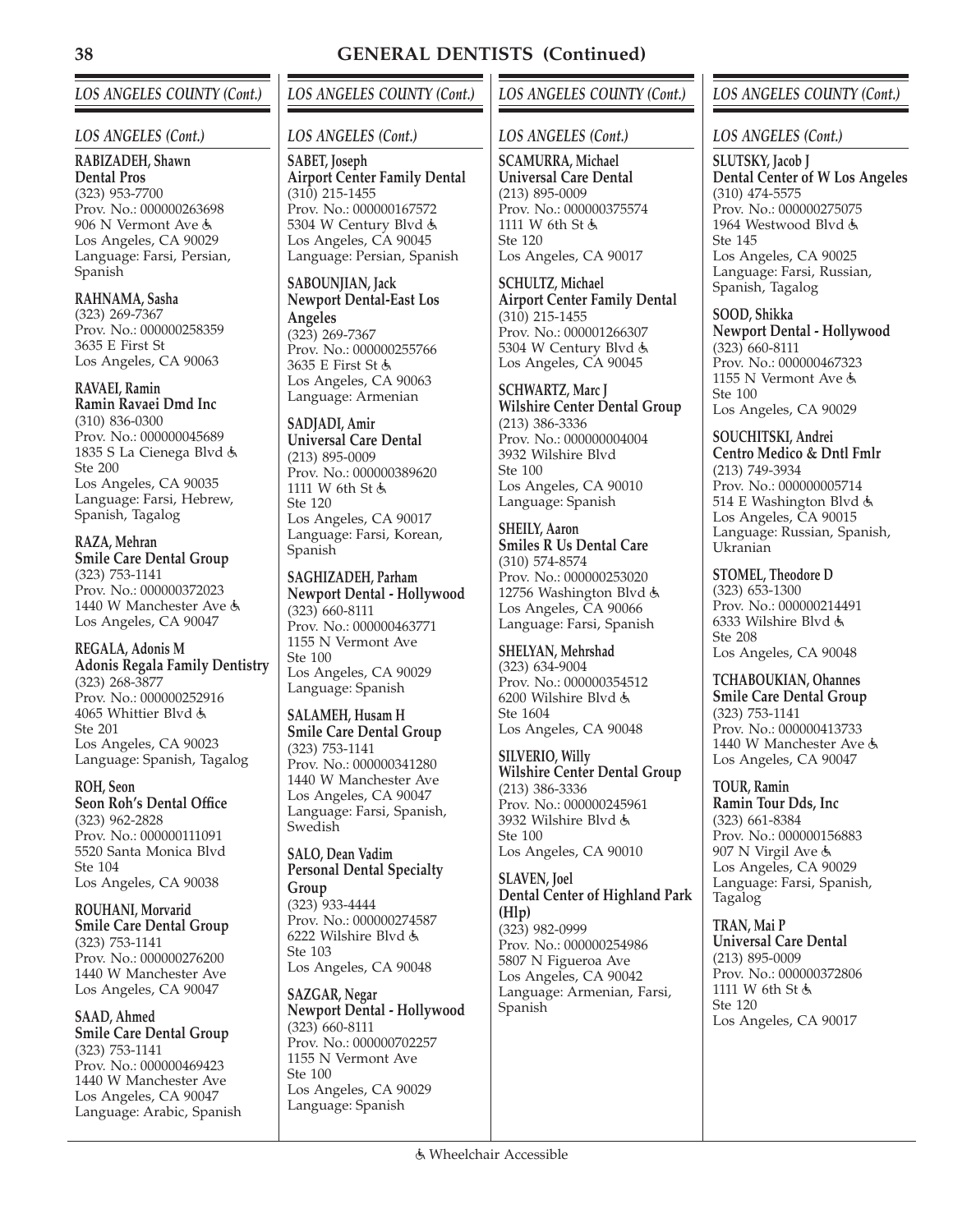### *LOS ANGELES (Cont.)*

**TRAN, The-Hao Universal Care Dental** (213) 895-0009 Prov. No.: 000000368022 1111 W 6th St & Ste 120 Los Angeles, CA 90017 Language: Chinese, Farsi, French, Italian, Persian, Spanish, Tagalog, Vietnamese

**TRAN, Val H Castle Dental Centers - Crenshaw**

(323) 295-5577 Prov. No.: 000000443764 4251 Crenshaw Blvd Los Angeles, CA 90008 Language: Spanish

### **TSAI, Matthew**

**Universal Care Corporation** (323) 987-1020 Prov. No.: 000001161040 2839 N Eastern Ave Los Angeles, CA 90032 Language: Spanish

**TSAI, Matthew Universal Care Corporation** (213) 748-8810 Prov. No.: 000001161028 1000 Venice Blvd Los Angeles, CA 90015 Language: Spanish

**TSAI, Matthew Universal Care Dental** (213) 895-0009 Prov. No.: 000001161032 1111 W 6th St Ste 120 Los Angeles, CA 90017 Language: Spanish

**TSOLAKYAN, Aram Tsolakyan's Dental Office** (323) 663-2606 Prov. No.: 000000016253 3161 Los Feliz Blvd Los Angeles, CA 90039

**VALDEZ, Mario G Dental Center of Highland Park (Hlp)** (323) 982-0999 Prov. No.: 000000181335 5807 N Figueroa Ave Los Angeles, CA 90042

Language: Spanish

# *LOS ANGELES COUNTY (Cont.)*

### *LOS ANGELES (Cont.)*

**VILLACIS, Saskia Villacis Dental Corporation** (310) 313-5150 Prov. No.: 000000002541 12027 Venice Blvd & Ste A Los Angeles, CA 90066 Language: Sign Language, Spanish

**VINH, Nina** (323) 269-7367 Prov. No.: 000000094100 3635 E First St Los Angeles, CA 90063

**VO, Colleen P Smile Care Dental Group** (323) 753-1141 Prov. No.: 000000351061 1440 W Manchester Ave Los Angeles, CA 90047 Language: Chinese

**VO, Hanh N Universal Care Dental** (213) 895-0009 Prov. No.: 000000368099 1111 W 6th St & Ste 120 Los Angeles, CA 90017

**VO, Hanhgoc N Universal Care Dental** (213) 895-0009 Prov. No.: 000000375792 1111 W 6th St & Ste 120 Los Angeles, CA 90017

**VU, Anh T West Coast Dental Group** (323) 731-3333 Prov. No.: 000000006923 2604 S Vermont Ave Ste F Los Angeles, CA 90007 Language: Chinese, Persian, Spanish

**VWICH, Tamara B Newport Dental - Hollywood** (323) 660-8111 Prov. No.: 000001073752 1155 N Vermont Ave Los Angeles, CA 90029 Language: Spanish

## Wheelchair Accessible

## *LOS ANGELES COUNTY (Cont.)*

### *LOS ANGELES (Cont.)*

**WALKER III, Nelson E** (323) 290-5340 Prov. No.: 000000009078 3756 Santa Rosalia Dr Ste 317 Los Angeles, CA 90008 Language: Spanish

**WANG, Wen-Sheng West Coast Dental Group of 6th St** (213) 413-5151 Prov. No.: 000000309259 1725 W 6th St Los Angeles, CA 90017

**WANG, Wen-Sheng West Coast Dental Group** (323) 731-3333 Prov. No.: 000000178509 2604 S Vermont Ave Ste F Los Angeles, CA 90007

**WANG, Wen-Sheng West Coast Dental Group of Gage** (323) 983-4000 Prov. No.: 000000244366 1423 E Gage Ave Ste A Los Angeles, CA 90001

**WIN, Myo West Coast Dental Group** (323) 731-3333 Prov. No.: 000000172328 2604 S Vermont Ave Ste #F Los Angeles, CA 90007

**WINER, Martin J Wilshire Center Dental Group** (213) 386-3336 Prov. No.: 000000004005 3932 Wilshire Blvd Ste 100 Los Angeles, CA 90010 Language: Spanish

**YAR, Sean Smile Care Dental Group** (323) 753-1141 Prov. No.: 000000350531 1440 W Manchester Ave Los Angeles, CA 90047

**YEBRI, Michael Dr F Michael Yebri** (213) 380-2426 Prov. No.: 000000013233 2527 W Pico Blvd Los Angeles, CA 90006

## *LOS ANGELES COUNTY (Cont.)*

#### *LOS ANGELES (Cont.)*

**YEBRI, Roya S Dr F Michael Yebri** (213) 380-2426 Prov. No.: 000000013232 2527 W Pico Blvd Los Angeles, CA 90006

**YERMIAN, Nader Smile Care Dental Group** (323) 753-1141 Prov. No.: 000001133719 1440 W Manchester Ave Los Angeles, CA 90047

**YETENEKIAN-GETTAS, Araxie Araxie Yetenekain-Gettas** (323) 871-9191 Prov. No.: 000000011280 5828 Santa Monica Blvd Los Angeles, CA 90038 Language: Arabic, Armenian, Russian, Spanish

**YETENEKIAN-GETTAS, Araxie Dr Araxie Yetenekan-Gettas Dmd Inc** (213) 380-5506 Prov. No.: 000000280747

2028 W Pico Blvd Los Angeles, CA 90006 Language: Arabic, Armenian, Russian, Spanish

**ZHANG, Chu Smile Care Dental Group** (323) 753-1141 Prov. No.: 000000309177 1440 W Manchester Ave Los Angeles, CA 90047

## *LYNWOOD*

**AMINIAN, Leyli H Universal Care Corporation** (310) 761-8100 Prov. No.: 000000179735 3680 E Imperial Hwy Ste 100 Lynwood, CA 90262

**CO, Maria Luisa A Universal Care Corporation** (310) 761-8100 Prov. No.: 000001278746 3680 E Imperial Hwy Ste 100 Lynwood, CA 90262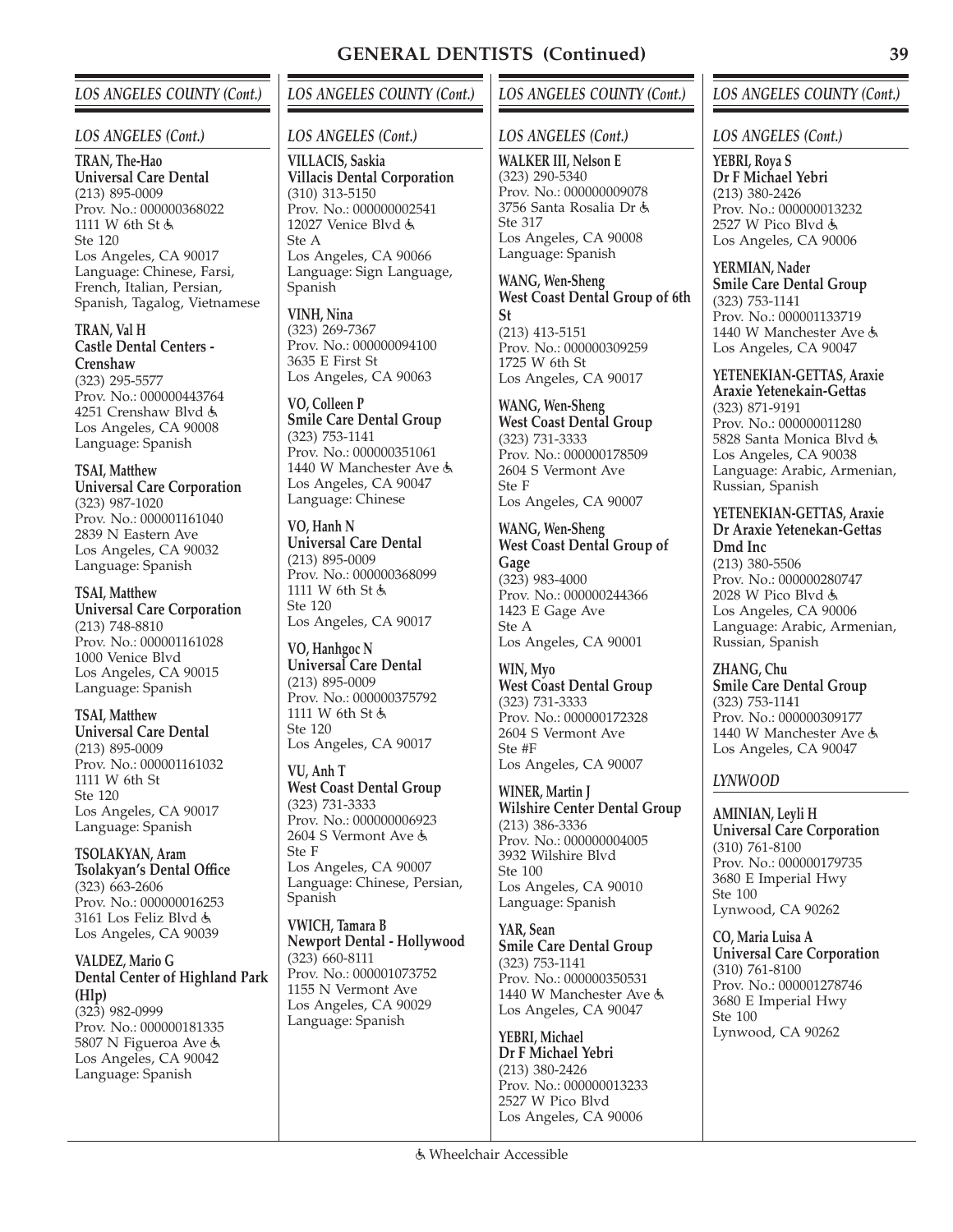# *LOS ANGELES COUNTY (Cont.)*

### *LYNWOOD (Cont.)*

**DAM, Rosemarie M Universal Care Corporation** (310) 761-8100 Prov. No.: 000000168038 3680 E Imperial Hwy Ste 100 Lynwood, CA 90262

**DAO, Tu (Cathrine) T Universal Care Corporation** (310) 761-8100 Prov. No.: 000000006861 3680 E Imperial Hwy Ste 100 Lynwood, CA 90262 Language: Chinese, Farsi, Hindi, Persian, Spanish, Tagalog, Uganda, Vietnamese

**DE GUZMAN, Arnel Universal Care Corporation** (310) 761-8100 Prov. No.: 000001135629 3680 E Imperial Hwy Ste 100 Lynwood, CA 90262 Language: Tagalog

**DECILLA, Patricia L** (310) 761-8100 Prov. No.: 000000168127 3680 E Imperial Hwy Ste 100 Lynwood, CA 90262

**DEIRMENJIAN, Barouir A Smileswest** (310) 608-7777 Prov. No.: 000000277073 3150 E Imperial Hwy Ste 200 Lynwood, CA 90262 Language: Romania, Spanish

**ELMASRI, Maha A Universal Care Corporation** (310) 761-8100 Prov. No.: 000000168306 3680 E Imperial Hwy Ste 100 Lynwood, CA 90262

**FAHIT, Maria F Universal Care Corporation** (310) 761-8100 Prov. No.: 000000006859 3680 E Imperial Hwy Ste 100 Lynwood, CA 90262 Language: Chinese, Farsi, Hindi, Persian, Spanish, Tagalog, Uganda, Vietnamese

# *LOS ANGELES COUNTY (Cont.)*

### *LYNWOOD (Cont.)*

**FEEKART, Mary E Universal Care Corporation** (310) 761-8100 Prov. No.: 000000371681 3680 E Imperial Hwy Ste 100 Lynwood, CA 90262

**GARABEDIAN, James V Universal Care Corporation** (310) 761-8100 Prov. No.: 000000168375 3680 E Imperial Hwy Ste 100 Lynwood, CA 90262 Language: Chinese, Hindi, Mandarin, Spanish, Tagalog, Vietnamese

**HERRERA, Luis A Smileswest** (310) 608-7777 Prov. No.: 000000253516 3150 E Imperial Hwy Ste 200 Lynwood, CA 90262

**JAGADEESAN, Dheepa Universal Care Corporation** (310) 761-8100 Prov. No.: 000000371702 3680 E Imperial Hwy Ste 100 Lynwood, CA 90262

**LAURENTE, Rex Universal Care Corporation** (310) 761-8100 Prov. No.: 000000376205 3680 E Imperial Hwy Ste 100 Lynwood, CA 90262

**LE, Dianne T Universal Care Corporation** (310) 761-8100 Prov. No.: 000000168508 3680 E Imperial Hwy Ste100 Lynwood, CA 90262

**LE, Vinh B Universal Care Corporation** (310) 761-8100 Prov. No.: 000000168451 3680 E Imperial Hwy Ste 100 Lynwood, CA 90262 Language: Chinese, Hindi, Spanish, Tagalog, Vietnamese

## *LOS ANGELES COUNTY (Cont.)*

### *LYNWOOD (Cont.)*

**LEE, David S Universal Care Corporation** (310) 761-8100 Prov. No.: 000000168591 3680 E Imperial Hwy Ste 100 Lynwood, CA 90262

**LEE, Mia West Coast Dental Group** (323) 563-8900 Prov. No.: 000000324321 9910 Long Beach Blvd Ste A Lynwood, CA 90262

**LENA, David A Universal Care Corporation** (310) 761-8100 Prov. No.: 000000168674 3680 E Imperial Hwy Ste 100 Lynwood, CA 90262 Language: Chinese, Japanese, Spanish

**LUNA, Aileen C Universal Care Corporation** (310) 761-8100 Prov. No.: 000000295913 3680 E Imperial Hwy Ste 100 Lynwood, CA 90262

**LUNA, Cellini Universal Care Corporation** (310) 761-8100 Prov. No.: 000000168768 3680 E Imperial Hwy Ste 100 Lynwood, CA 90262 Language: Spanish

**LY, Hoa Y Universal Care Corporation** (310) 761-8100 Prov. No.: 000000168795 3680 E Imperial Hwy Ste 100 Lynwood, CA 90262 Language: Spanish, Tagalog

**MARATHE, Kaustubh K Universal Care Corporation** (310) 761-8100 Prov. No.: 000000368137 3680 E Imperial Hwy Ste 100 Lynwood, CA 90262 Language: Hindi, Spanish

## *LOS ANGELES COUNTY (Cont.)*

### *LYNWOOD (Cont.)*

**MOFTAKHAR, Farshad Smileswest** (310) 668-7777 Prov. No.: 000000313477 3150 E Imperial Hwy Ste 200 Lynwood, CA 90262 Language: Farsi, Persian, Romania, Spanish

**NERI, Lorraine Universal Care Corporation** (310) 761-8100 Prov. No.: 000000006858 3680 E Imperial Hwy Ste 100 Lynwood, CA 90262 Language: Chinese, Farsi, Hindi, Persian, Spanish, Tagalog, Uganda, Vietnamese

**NGUYEN, Andrew T Universal Care Corporation** (310) 761-8100 Prov. No.: 000000188960 3680 E Imperial Hwy Ste 100 Lynwood, CA 90262 Language: Spanish, Vietnamese

**NGUYEN, Binh T Universal Care Corporation** (310) 761-8100 Prov. No.: 000000367958 3680 E Imperial Hwy Ste 100 Lynwood, CA 90262 Language: Spanish, Vietnamese

**NGUYEN, Dung T Universal Care Corporation** (310) 761-8100 Prov. No.: 000000298827 3680 E Imperial Hwy Ste 100 Lynwood, CA 90262

**OFTADEH, Golam Universal Care Corporation** (310) 761-8100 Prov. No.: 000000372511 3680 E Imperial Hwy Ste 100 Lynwood, CA 90262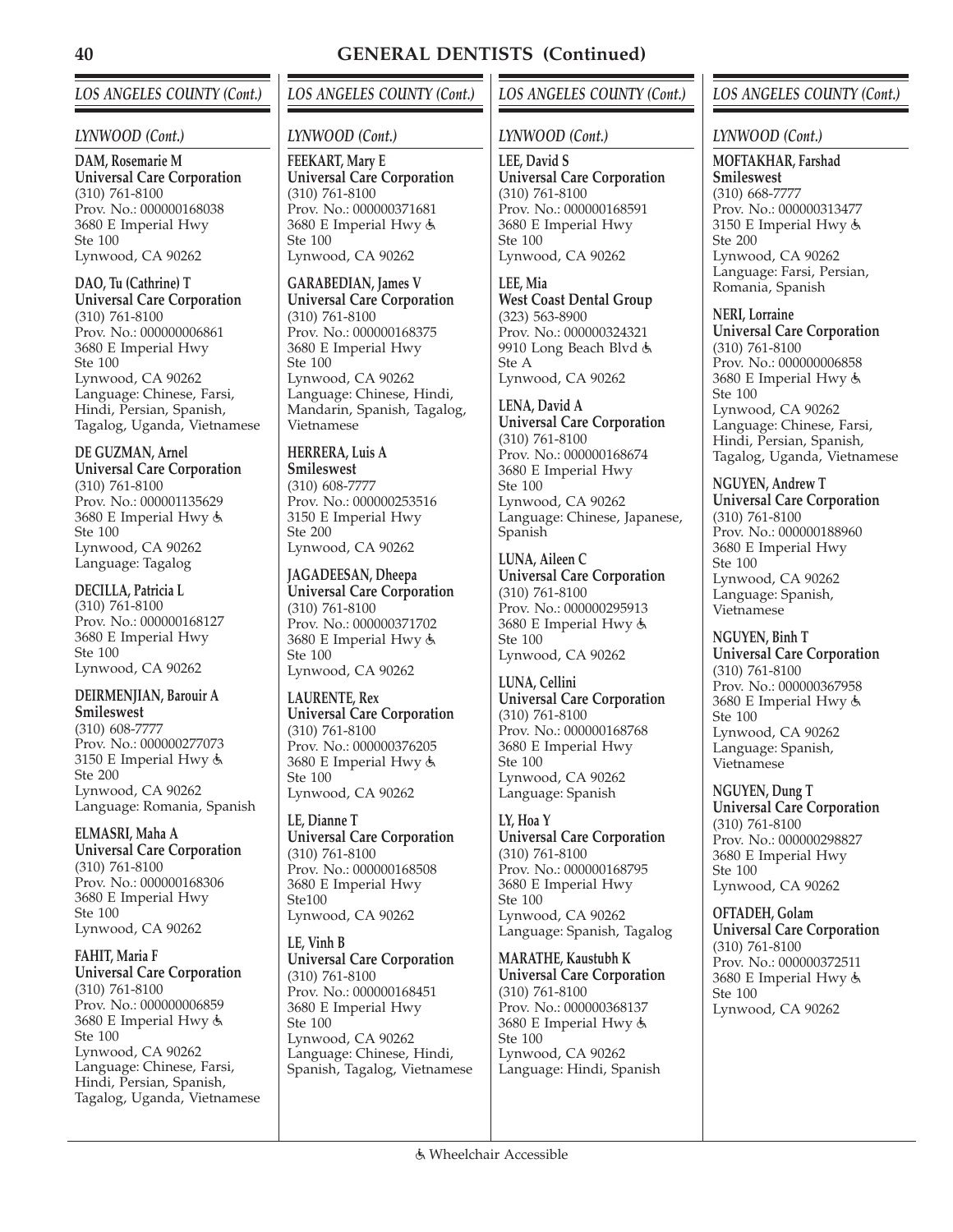### *LYNWOOD (Cont.)*

#### **PAJAND, Azita Universal Care Corporation** (310) 761-8100 Prov. No.: 000000006855

3680 E Imperial Hwy Ste 100 Lynwood, CA 90262 Language: Chinese, Farsi, Hindi, Persian, Spanish, Tagalog, Uganda, Vietnamese

## **PAKRAVAN, Farid West Coast Dental Group**

(323) 563-3434 Prov. No.: 000000167281 9910 Long Beach Blvd Ste A Lynwood, CA 90262 Language: Chinese, Persian, Spanish

## **PARTOVI, Ladan**

**Universal Care Corporation** (310) 761-8100 Prov. No.: 000000168498 3680 E Imperial Hwy Ste 100 Lynwood, CA 90262

#### **PATEL-MEHTA, Roshani Universal Care Corporation** (310) 761-8100 Prov. No.: 000000405302 3680 E Imperial Hwy Ste 100 Lynwood, CA 90262

Language: Chinese, Farsi, Hindi, Persian, Spanish, Tagalog, Uganda, Vietnamese

**RODRIGUEZ, Cristina A** (310) 639-9191 Prov. No.: 000000012899 3737 Martin Luther King J Ste 375 Lynwood, CA 90262

**SADJADI, Amir Universal Care Corporation** (310) 761-8100 Prov. No.: 000000389628 3680 E Imperial Hwy Ste 100 Lynwood, CA 90262 Language: Farsi, Korean, Spanish

# *LOS ANGELES COUNTY (Cont.)*

### *LYNWOOD (Cont.)*

**SARCHISIAN, Adrian Universal Care Corporation** (310) 761-8100 Prov. No.: 000000168838 3680 E Imperial Hwy Ste 100 Lynwood, CA 90262 Language: Arabic, Armenian, Farsi, French, Romania, Spanish

**SCAMURRA, Michael Universal Care Corporation** (310) 761-8100 Prov. No.: 000000375582 3680 E Imperial Hwy Ste 100 Lynwood, CA 90262

**SERQUINA, Elmer J Universal Care Corporation** (310) 761-8100 Prov. No.: 000000168883 3680 E Imperial Hwy Ste 100 Lynwood, CA 90262

**TABARYAEI, Neda D Universal Care Corporation** (310) 761-8100 Prov. No.: 000000169030 3680 E Imperial Hwy Ste 100 Lynwood, CA 90262

**TEE, Peter A Universal Care Corporation** (310) 761-8100 Prov. No.: 000000006848 3680 E Imperial Hwy Ste 100 Lynwood, CA 90262 Language: Chinese, Farsi, Hindi, Persian, Spanish, Tagalog, Uganda, Vietnamese

**TRAN, Cindy M Universal Care Corporation** (310) 761-8100 Prov. No.: 000000179752 3680 E Imperial Hwy Ste 100 Lynwood, CA 90262

**TRAN, Elizabeth Universal Care Corporation** (310) 761-8100 Prov. No.: 000000168676 3680 E Imperial Hwy Ste 100 Lynwood, CA 90262 Language: Chinese, Farsi, Hindi, Spanish, Tagalog

# *LOS ANGELES COUNTY (Cont.)*

## *LYNWOOD (Cont.)*

**TRAN, Mai P Universal Care Corporation** (310) 761-8100 Prov. No.: 000000372814 3680 E Imperial Hwy Ste 100 Lynwood, CA 90262

**TRAN, The-Hao Universal Care Corporation** (310) 761-8100 Prov. No.: 000000368028 3680 E Imperial Hwy Ste 100 Lynwood, CA 90262 Language: Chinese, Farsi, French, Italian, Persian, Spanish, Tagalog, Vietnamese

**TSAI, Matthew Universal Care Corporation** (310) 761-8100 Prov. No.: 000001161037 3680 E Imperial Hwy Ste 100 Lynwood, CA 90262 Language: Spanish

**VO, Hanh N Universal Care Corporation** (310) 761-8100 Prov. No.: 000000368109 3680 E Imperial Hwy Ste 100 Lynwood, CA 90262

**WARJABEDIAN, Sandra Smileswest** (310) 608-7777 Prov. No.: 000000226798 3150 E Imperial Hwy Ste 200 Lynwood, CA 90262 Language: Spanish

**WIN, Myo West Coast Dental Group** (323) 563-8900 Prov. No.: 000000324324 9910 Long Beach Blvd Ste A Lynwood, CA 90262

**ZARRINNAM-FATTAHI, Shahrzad Universal Care Corporation** (310) 761-8100 Prov. No.: 000000006852 3680 E Imperial Hwy Ste 100 Lynwood, CA 90262 Language: Farsi, French, Persian, Spanish

## *LOS ANGELES COUNTY (Cont.)*

## *MALIBU*

**NGUYEN, Minh Tri H Universal Care Corporation** (310) 761-8100 Prov. No.: 000000372899 3680 E Imperial Hwy Ste 100 Malibu, CA 90263

**PHAM, Kimberly T Universal Care Corporation** (310) 761-8100 Prov. No.: 000000368433 3680 E Imperial Hwy Ste 100 Malibu, CA 90263 Language: Spanish, Vietnamese

**VO, Hanhgoc N Universal Care Corporation** (310) 761-8100 Prov. No.: 000000375798 3680 E Imperial Hwy Ste 100 Malibu, CA 90263

### *MARINA DEL REY*

**ALJANEDI, Mohdsameer Marina Dentistry** (310) 578-5000 Prov. No.: 000000385119 4292 Lincoln Blvd Marina Del Rey, CA 90292

### *MAYWOOD*

**FELD, Leonard Southeast Dental Center** (323) 771-7777 Prov. No.: 000000048138 4332 E Slauson Ave Maywood, CA 90270 Language: Farsi, German, Spanish

**GAROIAN, Daniel A Gary Garoian Dds Inc** (323) 560-4658 Prov. No.: 000000013389 4201 E Slauson Ave Maywood, CA 90270

**GAROIAN, Gary G Gary Garoian Dds Inc** (323) 560-4658 Prov. No.: 000000701831 4201 Slauson Ave Maywood, CA 90270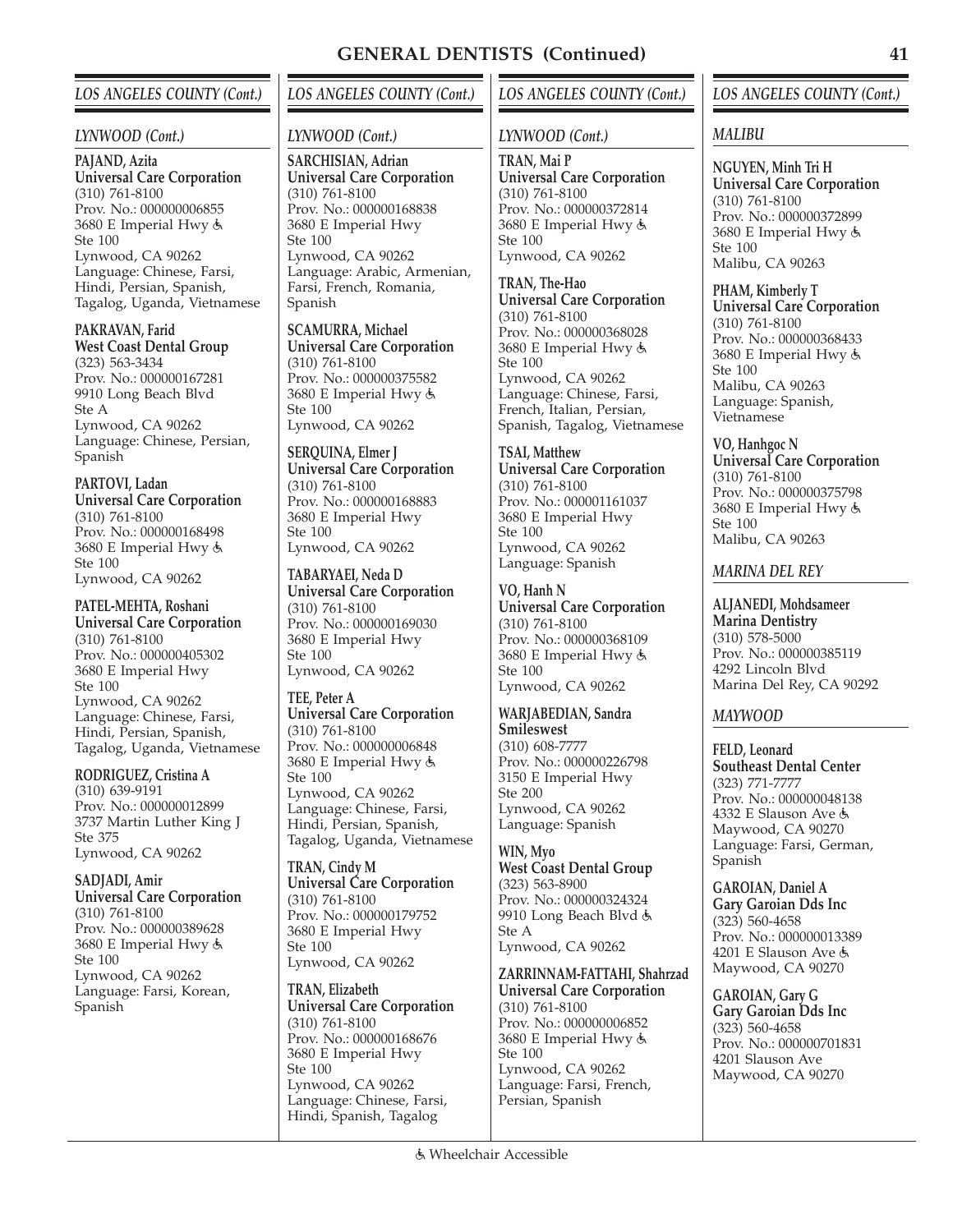## *LOS ANGELES COUNTY (Cont.)*

### *MISSION HILLS*

#### **BABAKHANOF, Paul Smile Care Dental Group** (818) 360-2216 Prov. No.: 000000435647

10331 Sepulveda Blvd Mission Hills, CA 91345 Language: Assyrian

**BAJARS, Tania Smile Care Dental Group** (818) 360-2216 Prov. No.: 000000422229 10331 Sepulveda Blvd Mission Hills, CA 91345

**BALA, Manmeet Smile Care Dental Group** (818) 360-2216 Prov. No.: 000000357528 10331 Sepulveda Blvd Mission Hills, CA 91345

**DOAN, Lamman Smile Care Dental Group** (818) 360-2216 Prov. No.: 000000347065 10331 Sepulveda Blvd Mission Hills, CA 91345

**ECHEVERRY, Cesar Smile Care Dental Group** (818) 360-2216 Prov. No.: 000001192159 10331 Sepulveda Blvd Mission Hills, CA 91345

**FLEURINORD, Ducrepin Smile Care Dental Group** (818) 360-2216 Prov. No.: 000001241443 10331 Sepulveda Blvd Mission Hills, CA 91345

**GOBRIAL, David Smile Care Dental Group** (818) 360-2216 Prov. No.: 000001133831 10331 Sepulveda Blvd Mission Hills, CA 91345

**HADADEEN, Zaidoon M Smile Care Dental Group** (818) 360-2216 Prov. No.: 000000376241 10331 Sepulveda Blvd Mission Hills, CA 91345

# *LOS ANGELES COUNTY (Cont.)*

### *MISSION HILLS (Cont.)*

**JOSHI, Birva B Smile Care Dental Group** (818) 360-2216 Prov. No.: 000001149060 10331 Sepulveda Blvd Mission Hills, CA 91345 Language: Spanish

**KASSEM, Ahmed Y Smile Care Dental Group** (818) 360-2216 Prov. No.: 000000359278 10331 Sepulveda Blvd Mission Hills, CA 91345

**KHABBAZ, Liliana G Smile Care Dental Group** (818) 360-2216 Prov. No.: 000000036573 10331 Sepulveda Blvd Mission Hills, CA 91345 Language: Chinese, Farsi, French, Italian, Persian, Spanish, Tagalog, Vietnamese

**KHAVARAN, Sima Smile Care Dental Group** (818) 360-2216 Prov. No.: 000000421284 10331 Sepulveda Blvd Mission Hills, CA 91345

**MASSOUMI, Sayeh Smile Care Dental Group** (818) 360-2216 Prov. No.: 000000422483 10331 Sepulveda Blvd Mission Hills, CA 91345

**MATIAN, Shahrooz Smile Care Dental Group** (818) 360-2216 Prov. No.: 000000464407 10331 Sepulveda Blvd Mission Hills, CA 91345

**MURADYAN, Liana Smile Care Dental Group** (818) 360-2216 Prov. No.: 000000442992 10331 Sepulveda Blvd Mission Hills, CA 91345

**NG, Seran Smile Care Dental Group** (818) 360-2216 Prov. No.: 000001191472 10331 Sepulveda Blvd Mission Hills, CA 91345

## *LOS ANGELES COUNTY (Cont.)*

### *MISSION HILLS (Cont.)*

**NGUYEN, Dzien V Smile Care Dental Group** (818) 360-2216 Prov. No.: 000000346814 10331 Sepulveda Blvd Mission Hills, CA 91345 Language: Spanish, Vietnamese

**NGUYEN, Michelle Smile Care Dental Group** (818) 360-2216 Prov. No.: 000000322049 10331 Sepulveda Blvd Mission Hills, CA 91345

**NOLES, John Smile Care Dental Group** (818) 360-2216 Prov. No.: 000000364882 10331 Sepulveda Blvd Mission Hills, CA 91345

**OKAM, Adora Smile Care Dental Group** (818) 360-2216 Prov. No.: 000000373607 10331 Sepulveda Blvd Mission Hills, CA 91345

**POBLETE, Editha P Smile Care Dental Group** (818) 360-2216 Prov. No.: 000000244150 10331 Sepulveda Blvd Mission Hills, CA 91345

**RAZA, Mehran Smile Care Dental Group** (818) 360-2216 Prov. No.: 000000372026 10331 Sepulveda Blvd Mission Hills, CA 91345

**ROUHANI, Morvarid Smile Care Dental Group** (818) 360-2216 Prov. No.: 000000270620 10331 Sepulveda Blvd Mission Hills, CA 91345

**SALAMEH, Husam H Smile Care Dental Group** (818) 360-2216 Prov. No.: 000000341283 10331 Sepulveda Blvd Mission Hills, CA 91345 Language: Farsi, Spanish, Swedish

## *LOS ANGELES COUNTY (Cont.)*

#### *MISSION HILLS (Cont.)*

**SZPOGANICZ, Rafaela P Smile Care Dental Group** (818) 360-2216 Prov. No.: 000000701716 10331 Sepulveda Blvd Mission Hills, CA 91345

**TCHABOUKIAN, Ohannes Smile Care Dental Group** (818) 360-2216 Prov. No.: 000000413735 10331 Sepulveda Blvd Mission Hills, CA 91345

**VO, Colleen P Smile Care Dental Group** (818) 360-2216 Prov. No.: 000000351073 10331 Sepulveda Blvd Mission Hills, CA 91345 Language: Chinese

**YAR, Sean Smile Care Dental Group** (818) 360-2216 Prov. No.: 000000350535 10331 Sepulveda Blvd Mission Hills, CA 91345

**YOUSEFZADEH, Kourosh Smile Care Dental Group** (818) 360-2216 Prov. No.: 000001165827 10331 Sepulveda Blvd Mission Hills, CA 91345

### *MONROVIA*

**LETRAN, Emily Q Foothill Dental Center** (626) 305-5722 Prov. No.: 000000008768 154-A W Foothill Blvd Monrovia, CA 91016 Language: Spanish, Vietnamese

### *MONTEBELLO*

**ASATRYAN, Mher Smile Care Dental Group** (323) 724-9955 Prov. No.: 000000407629 1451 N Montebello Blvd Montebello, CA 90640 Language: Armenian, Russian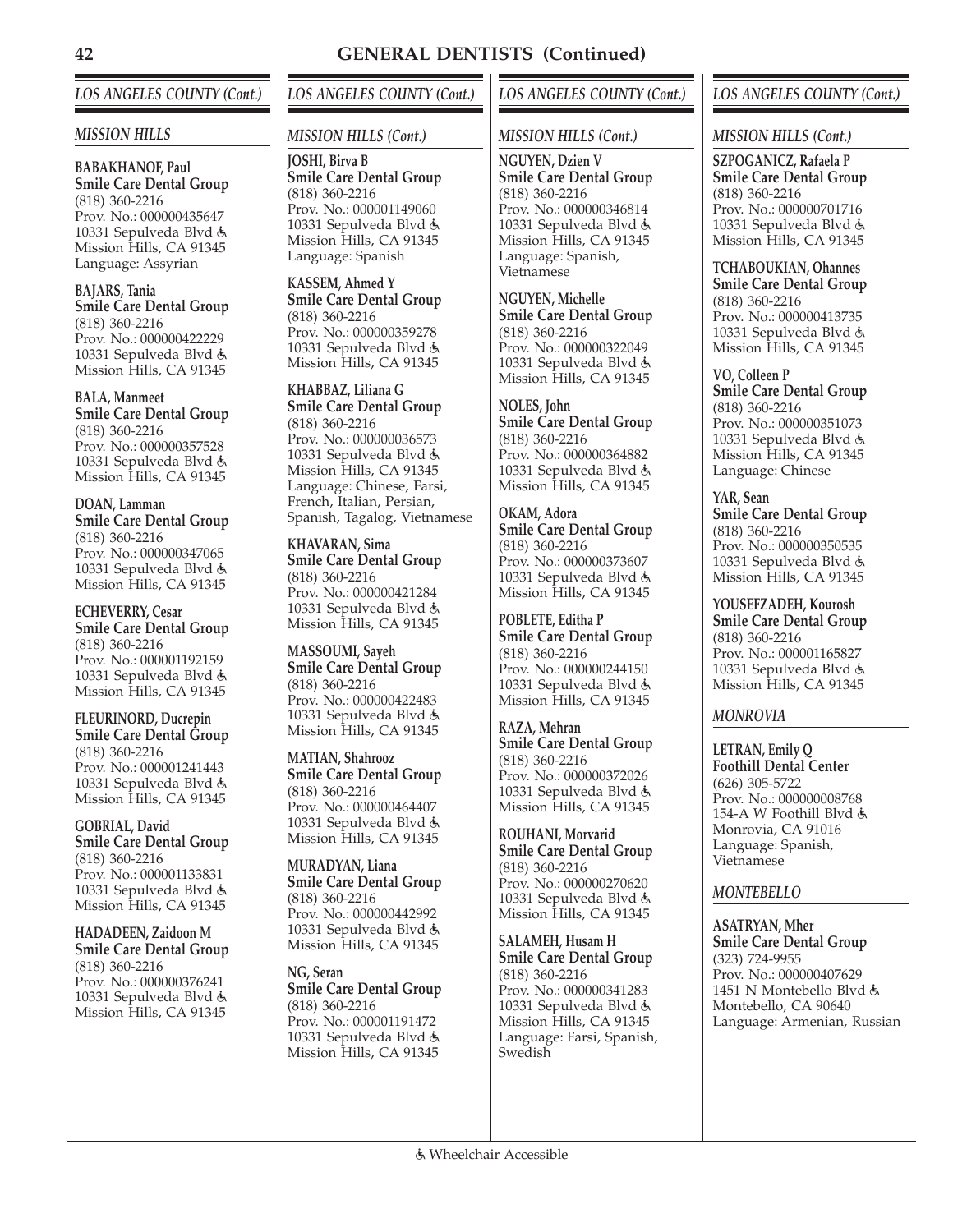#### *MONTEBELLO (Cont.)*

**BAJARS, Tania Smile Care Dental Group** (323) 724-9955 Prov. No.: 000000422226 1451 N Montebello Blvd Montebello, CA 90640

**BALA, Manmeet Smile Care Dental Group** (323) 724-9955 Prov. No.: 000000357521 1451 N Montebello Blvd Montebello, CA 90640

**BOOTEHSAZ, Robert Smile Care Dental Group** (323) 724-9955 Prov. No.: 000001140660 1451 N Montebello Blvd & Montebello, CA 90640

**DO, Min C Smile Care Dental Group** (323) 724-9955 Prov. No.: 000000290163 1451 N Montebello Blvd Montebello, CA 90640

**DOAN, Lamman Smile Care Dental Group** (323) 724-9955 Prov. No.: 000000347054 1451 N Montebello Blvd Montebello, CA 90640

**ECHEVERRY, Cesar Smile Care Dental Group** (323) 724-9955 Prov. No.: 000001192157 1451 N Montebello Blvd Montebello, CA 90640

**GLOSMAN, Leonid Dentalville-Montebello** (323) 890-1721 Prov. No.: 000000014117 833 W Whittier Blvd Montebello, CA 90640

**HADADEEN, Zaidoon M Smile Care Dental Group** (323) 724-9955 Prov. No.: 000000376236 1451 N Montebello Blvd Montebello, CA 90640

# *LOS ANGELES COUNTY (Cont.)*

*MONTEBELLO (Cont.)*

**JOE, Jeffrey Dr Gregory Robins Family Dentist** (323) 721-0799 Prov. No.: 000000047086 604 N Montbello Blvd Ste B Montebello, CA 90640 Language: Cantonese, German, Spanish, Tagalog

**KASSEM, Ahmed Y Smile Care Dental Group** (323) 724-9955 Prov. No.: 000000359276 1451 N Montebello Blvd Montebello, CA 90640

**KWON, Jae Smile Care Dental Group** (323) 724-9955 Prov. No.: 000000420224 1451 N Montebello Blvd Montebello, CA 90640

**LEE, Jeffrey Smile Care Dental Group** (323) 724-9955 Prov. No.: 000000312749 1451 N Montebello Blvd Montebello, CA 90640

**MATIAN, Shahrooz Smile Care Dental Group** (323) 724-9955 Prov. No.: 000000464409 1451 N Montebello Blvd Montebello, CA 90640

**MOGHIMI, David Dr Davids Family Dentistry** (323) 724-9536 Prov. No.: 000000047261 2100 W Beverly Blvd Montebello, CA 90640 Language: Chinese, Farsi, Korean, Spanish, Tagalog

**NGUYEN, Dzien V Smile Care Dental Group** (323) 724-9955 Prov. No.: 000000346811 1451 N Montebello Blvd Montebello, CA 90640 Language: Spanish, Vietnamese

**OKAM, Adora Smile Care Dental Group** (323) 724-9955 Prov. No.: 000000373591 1451 N Montebello Blvd Montebello, CA 90640

## *LOS ANGELES COUNTY (Cont.)*

#### *MONTEBELLO (Cont.)*

**PANCHAL, Kumudini Smile Care Dental Group** (323) 724-9955 Prov. No.: 000001136372 1451 N Montebello Blvd Montebello, CA 90640

**RAZA, Mehran Smile Care Dental Group** (323) 724-9955 Prov. No.: 000000372024 1451 N Montebello Blvd Montebello, CA 90640

**ROBINS, Gregory E Dr Gregory Robins Family Dentist** (323) 721-0799 Prov. No.: 000000047085 604 N Montbello Blvd Ste B Montebello, CA 90640 Language: Cantonese, German, Spanish, Tagalog

**SAAD, Ahmed Smile Care Dental Group** (323) 724-9955 Prov. No.: 000000469427 1451 N Montebello Blvd Montebello, CA 90640 Language: Arabic, Spanish

**SALAMEH, Husam H Smile Care Dental Group** (323) 724-9955 Prov. No.: 000000341281 1451 N Montebello Blvd Montebello, CA 90640 Language: Farsi, Spanish, Swedish

**THAI, Michael D Smile Care Dental Group** (323) 724-9955 Prov. No.: 000000201436 1451 N Montebello Blvd Montebello, CA 90640

**TUTUNDZHYAN, Yeranui E Smile Care Dental Group** (323) 724-9955 Prov. No.: 000000214881 1451 N Montebello Blvd Montebello, CA 90640 Language: Chinese, Hindi, Spanish

## *LOS ANGELES COUNTY (Cont.)*

#### *MONTEBELLO (Cont.)*

**VO, Colleen P Smile Care Dental Group** (323) 724-9955 Prov. No.: 000000351066 1451 N Montebello Blvd Montebello, CA 90640 Language: Chinese

**WITKOSKY, Mitchell Smile Care Dental Group** (323) 724-9955 Prov. No.: 000001241896 1451 N Montebello Blvd Montebello, CA 90640

**YAR, Sean Smile Care Dental Group** (323) 724-9955 Prov. No.: 000000350532 1451 N Montebello Blvd Montebello, CA 90640

### *MONTEREY PARK*

**CHEN, Isaac Dr. Isaac Chen & Assoc** (323) 260-7878 Prov. No.: 000000008628 2071 S Atlantic Blvd Ste F G Monterey Park, CA 91754

**DERHARTOUNIAN, Harmik** (323) 725-6797 Prov. No.: 000000018157 2016 S Atlantic Blvd Monterey Park, CA 91754 Language: Persian, Spanish

**KELLEYAN, Antranig Antranig Gary Kelleyan Dds Inc** (626) 280-1702 Prov. No.: 000000353551 616 N Garfield Ave Ste 404 Monterey Park, CA 91754

**LEE, Carrol S** (323) 260-7878 Prov. No.: 000000257208 2071 S Atlantic Blvd Ste F Monterey Park, CA 91754

### *N HOLLYWOOD*

**PETCHPUD, Apirada Santo Tomas Dental Group** (818) 759-1001 Prov. No.: 000001297650 12115 Saticoy St N Hollywood, CA 91605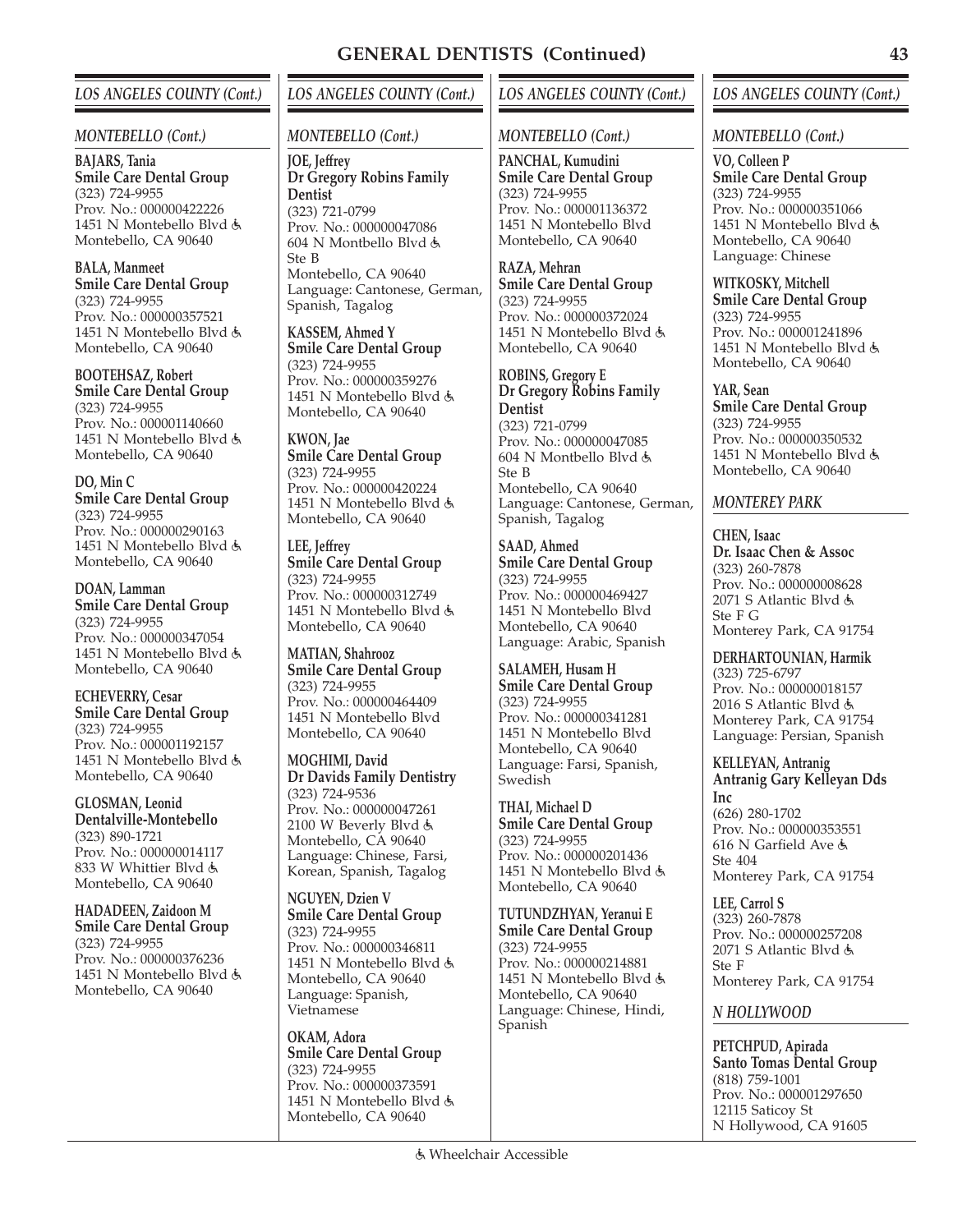### *N HOLLYWOOD (Cont.)*

**POSSO, Claudia Santo Tomas Dental Group** (818) 759-1001 Prov. No.: 000000704359 12115 Saticoy St N Hollywood, CA 91605 Language: Farsi, Spanish

### *NEWHALL*

**SIMANIAN, Mitra E Santa Clarita Dental Group** (661) 255-7338 Prov. No.: 000000285817 23206 Lyons Ave Ste 212 Newhall, CA 91321 Language: Spanish

## *NORTH HILLS*

**COHEN-SEDGH, Soleyman (Sol) West Coast Dental of North Hills** (818) 672-8228 Prov. No.: 000000321007 15350 Nordhoff St North Hills, CA 91343

# *NORTH HOLLYWOOD*

Language: Spanish

**ADORABLE, Rica Celina G Santo Tomas Dental Group** (818) 759-1001 Prov. No.: 000001134821 12155 Saticoy St North Hollywood, CA 91605 Language: Tagalog

**BOUDAIE, Daniel Daniel Boudaie Fam Dent** (818) 509-1967 Prov. No.: 000000046963 10933 Victory Blvd North Hollywood, CA 91606 Language: Farsi, Persian, Russian, Spanish

**DUONG, Steve N Hamlin Dental Group** (818) 285-5757 Prov. No.: 000000296412 12509 Oxnard St Ste 201 North Hollywood, CA 91606 Language: Farsi, Spanish, Swedish

## *LOS ANGELES COUNTY (Cont.)*

## *NORTH HOLLYWOOD (Cont.)*

**ELYASPOOR, Sevak Sevak Elyaspoor Dds Prof Corp** (818) 764-4679 Prov. No.: 000000345365 12125 Vanowen St  $Sta 2$ North Hollywood, CA 91605 Language: Armenian, Farsi, Spanish

**ELYASPOOR, Sevak Canyon Family Dentisty** (818) 765-4422 Prov. No.: 000001076588 12926 Sherman Way & North Hollywood, CA 91605 Language: Armenian, Farsi, Spanish

**FARR, Evan A Santo Tomas Dental Group** (818) 759-1001 Prov. No.: A00000022408 12115 Saticoy St North Hollywood, CA 91605 Language: Farsi

**GANDHI, Ashok R Ashok R Gandhi, Dds** (818) 985-7477 Prov. No.: 000000011352 5942 Lankershim Blvd North Hollywood, CA 91601

**GHASRI, Poneh Dr Afar Dental Group** (818) 432-8300 Prov. No.: 000000717283 11126 Chandler Blvd North Hollywood, CA 91601 Language: Armenian, Farsi, Spanish

**HANASAB, Hersel Canyon Family Dentisty** (818) 765-4422 Prov. No.: 000000006462 12926 Sherman Wy North Hollywood, CA 91605 Language: Persian, Spanish

**LEONOV, Alexander Spectrum Dental Care and Ortho**

(818) 982-6162 Prov. No.: 000000361673 13112 Sherman Wy North Hollywood, CA 91605

## *LOS ANGELES COUNTY (Cont.)*

## *NORTH HOLLYWOOD (Cont.)*

**REZA, Hamid Hamlin Dental Group** (818) 285-5757 Prov. No.: 000000003943 12509 Oxnard St Ste 201 North Hollywood, CA 91606 Language: Farsi, Spanish, Tagalog

# *NORTHRIDGE*

**BARSAM, Raffi R Northridge Dental Group** (818) 831-9990 Prov. No.: 000000436064 18519 Devonshire St Northridge, CA 91324

**DESAI, Bharati Bharati B Desai Dds** (818) 701-3010 Prov. No.: 000000045620 8954 Reseda Blvd Ste 100 Northridge, CA 91324 Language: Spanish, Tagalog

**DUONG, Steve N Hamlin Dental Grp** (818) 701-6667 Prov. No.: 000000309132 8540 Reseda Blvd Ste 101 Northridge, CA 91324 Language: Farsi, Spanish, Swedish

**GHAZAL, Carolyn G Northridge Dental Group** (818) 831-9990 Prov. No.: 000000217541 18519 Devonshire St Northridge, CA 91324

**NAJARIAN, Raffi G** (818) 363-7469 Prov. No.: 000000196478 17022 Devonshire St Northridge, CA 91325 Language: Arabic, French, Persian, Spanish

**REZA, Hamid Hamlin Dental Group** (818) 701-6667 Prov. No.: 000000003940 8540 Reseda Blvd Ste 101 Northridge, CA 91324 Language: Farsi, Spanish, Tagalog

## *LOS ANGELES COUNTY (Cont.)*

*NORTHRIDGE (Cont.)*

**RODGERS, Charles F Northridge Dental Group** (818) 831-9990 Prov. No.: 000000202050 18519 Devonshire St Northridge, CA 91324 Language: Spanish

## *NORWALK*

**BINAFARD, Behzad D Pioneer Dental Inc** (562) 863-8779 Prov. No.: 000000006636 14034 S Pioneer Blvd Norwalk, CA 90650 Language: Persian, Russian, Spanish, Ukranian

**BORNA, Mahshid Newport Dental** (562) 863-3457 Prov. No.: 000000712831 11481 Rosecrans Ave Norwalk, CA 90650

**BORNA, Mahshid Norwalk Dental** (562) 863-4775 Prov. No.: 000000712827 12052 E Imperial Hwy Ste 101 Norwalk, CA 90650

**EZE, Kenechukwu O Newport Dental** (562) 863-3457 Prov. No.: 000000405495 11481 Rosecrans Ave Norwalk, CA 90650

**HAJ-YOUSEF, Hazem M Norwalk Dental** (562) 863-4775 Prov. No.: 000000435605 12052 E Imperial Hwy Ste 101 Norwalk, CA 90650 Language: Farsi, Spanish, Swedish

**HIVAND, Houman Newport Dental**

(562) 863-3457 Prov. No.: 000000424775 11481 Rosecrans Ave Norwalk, CA 90650 Language: Spanish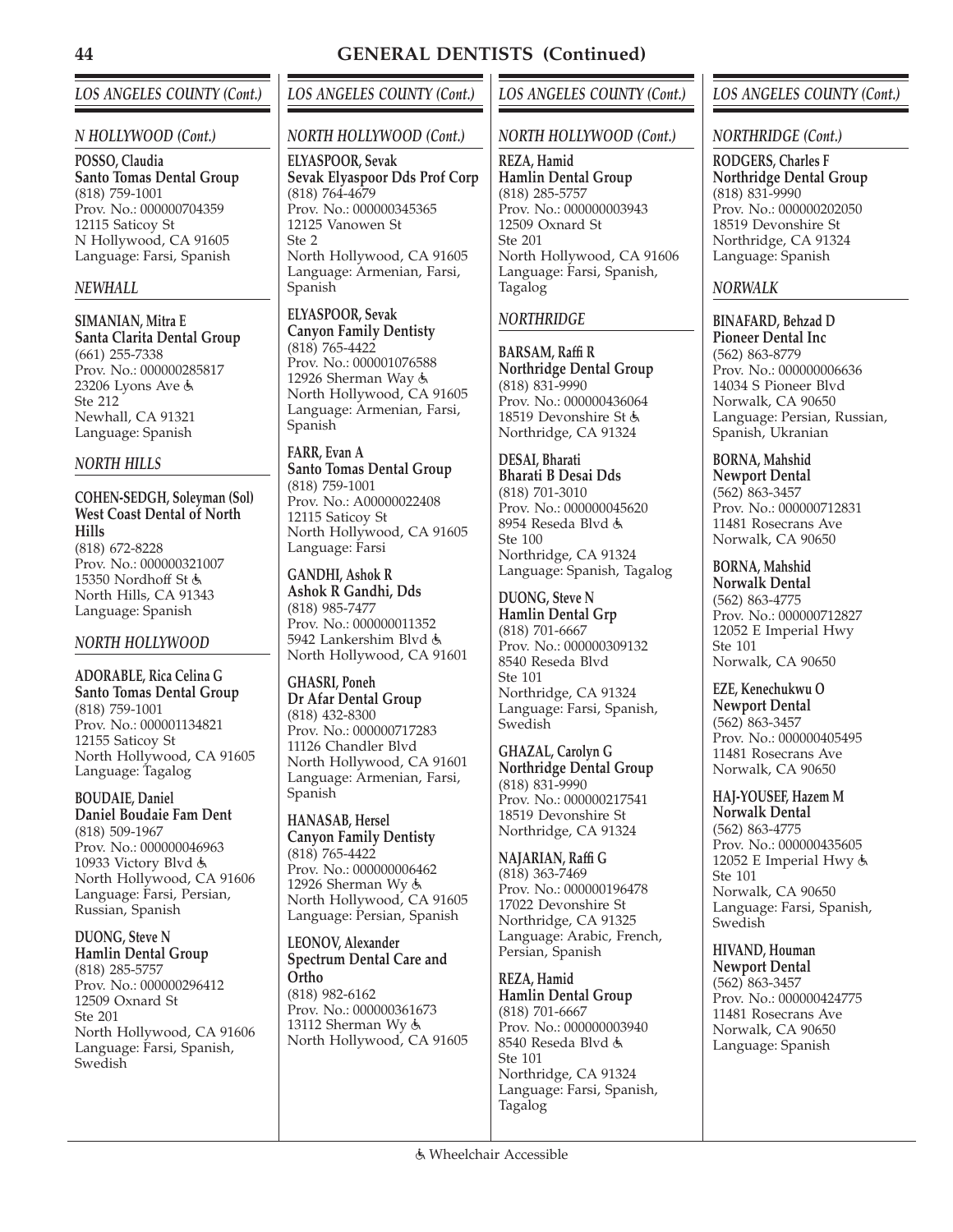#### *NORWALK (Cont.)*

**LAY, Gilbert K Gilbert Khin Lay** (562) 868-7955 Prov. No.: 000000171880 12319 E Imperial Hwy Norwalk, CA 90650 Language: Chinese, Farsi, Hindi, Persian, Spanish, Tagalog, Uganda, Vietnamese

**LE, Kathy Newport Dental** (562) 863-3457 Prov. No.: 000001135219 11481 Rosecrans Ave Norwalk, CA 90650 Language: Armenian

**MARTEL, Alex Norwalk Dental** (562) 863-4775 Prov. No.: 000000692136 12052 E Imperial Hwy Ste 101 Norwalk, CA 90650 Language: Spanish

**MARTEL, Alex Newport Dental** (562) 863-3457 Prov. No.: 000001243062 11481 Rosecrans Ave Norwalk, CA 90650 Language: Spanish

**POURTEMOUR, Renee Scott T Jacks Dds** (562) 929-2383 Prov. No.: 000001156937 14119 Pioneer Blvd Norwalk, CA 90650

**SADDI, Supriya A Newport Dental** (562) 863-3457 Prov. No.: 000000366569 11481 Rosecrans Ave Norwalk, CA 90650

**SHIRAZI, Reza Norwalk Dental** (562) 863-4775 Prov. No.: 000000464119 12052 E Imperial Hwy Ste 101 Norwalk, CA 90650 Language: Spanish

# *LOS ANGELES COUNTY (Cont.)*

### *NORWALK (Cont.)*

**SIANGIO, Roanna Norwalk Dental** (562) 863-4775 Prov. No.: 000000425249 12052 E Imperial Hwy Ste 101 Norwalk, CA 90650 Language: Spanish

**SINGH, Amarpreet Family Dentistry** (562) 863-9396 Prov. No.: 000000046959 13300 San Antonio Dr Norwalk, CA 90650 Language: Arabic, Chinese, Indian, Spanish

**TORRES, Alan D Norwalk Dental** (562) 863-4775 Prov. No.: 000001281386 12052 E Imperial Hwy Ste 101 Norwalk, CA 90650 Language: Spanish, Vietnamese

**VU, Don** (562) 863-3457 Prov. No.: 000000330831 11481 Rosecrans Ave Norwalk, CA 90650

## *PACOIMA*

**FAKHERI, Mehran Pacoima Family Dental** (818) 897-1234 Prov. No.: 000000307616 9722 Laurel Canyon Rd Pacoima, CA 91331

**PATEL, Ashok San Fernando Pacoima Dntl** (818) 890-1000 Prov. No.: 000000006560 11208 Glenoaks Blvd Pacoima, CA 91331 Language: Hindi, Iranian, Spanish

**URIZAR, Ricardo I Urizar Dental Clinic** (818) 890-6442 Prov. No.: 000000019120 13215 Van Nuys Blvd Pacoima, CA 91331

## *LOS ANGELES COUNTY (Cont.)*

## *PALMDALE*

**BABAKHANOF, Paul Smile Care Dental Group** (661) 272-9091 Prov. No.: 000000435649 38745 Tierra Subida Ave  $Sta 150$ Palmdale, CA 93551 Language: Assyrian

**BAJARS, Tania Smile Care Dental Group** (661) 272-9091 Prov. No.: 000000422243 38745 Tierra Subida Ave Ste 150 Palmdale, CA 93551

**BALA, Manmeet Smile Care Dental Group** (661) 272-9091 Prov. No.: 000000357544 38745 Tierra Subida Ave Ste 150 Palmdale, CA 93551

**BISHOP, John G Bright Now Dental** (661) 274-8065 Prov. No.: 000000443991 39345 10th St W Bldg B Palmdale, CA 93551 Language: Spanish

**DIZON, Merlyn N Andre Y Yanarki Dds Inc** (661) 274-1866 Prov. No.: 000000018175 1543 E Palmdale Blvd Ste B Palmdale, CA 93550 Language: French Canadian, Mandarin, Spanish, Tagalog

**EASLEY, Yasmin Sierra Commons Dental Group** (661) 265-7800 Prov. No.: 000000306385 755 W Rancho Vista Blvd Palmdale, CA 93551 Language: Spanish

**EASLEY, Yasmin Gateway Dental Group** (661) 236-0046 Prov. No.: 000000421146 38209 47th St E Ste E Palmdale, CA 93552 Language: Spanish

## *LOS ANGELES COUNTY (Cont.)*

#### *PALMDALE (Cont.)*

**ECHEVERRY, Cesar Smile Care Dental Group** (661) 272-9091 Prov. No.: 000001192160 38745 Tierra Subida Ave Ste 150 Palmdale, CA 93551

**FLEURINORD, Ducrepin Smile Care Dental Group** (661) 272-9091 Prov. No.: 000001241444 38745 Tierra Subida Ave Ste 150 Palmdale, CA 93551

**GILL, Rittu Sierra Commons Dental Group** (661) 265-7800 Prov. No.: 000000306387 755 W Rancho Vista Blvd Palmdale, CA 93551 Language: Spanish

**GUZMAN, Jesse Bright Now Dental** (661) 274-8065 Prov. No.: 000000460256 39345 10th St W Bldg B Palmdale, CA 93551 Language: Spanish

**HADADEEN, Zaidoon M Smile Care Dental Group** (661) 272-9091 Prov. No.: 000000376250 38745 Tierra Subida Ave Ste 150 Palmdale, CA 93551

**HAKOPYAN, Vahagn Bright Now Dental** (661) 274-8065 Prov. No.: 000000706124 39345 10th St W Ste B Palmdale, CA 93551 Language: Spanish

**JOSHI, Birva B Smile Care Dental Group** (661) 272-9091 Prov. No.: 000001149062 38745 Tierra Subida Ave Ste 150 Palmdale, CA 93551 Language: Spanish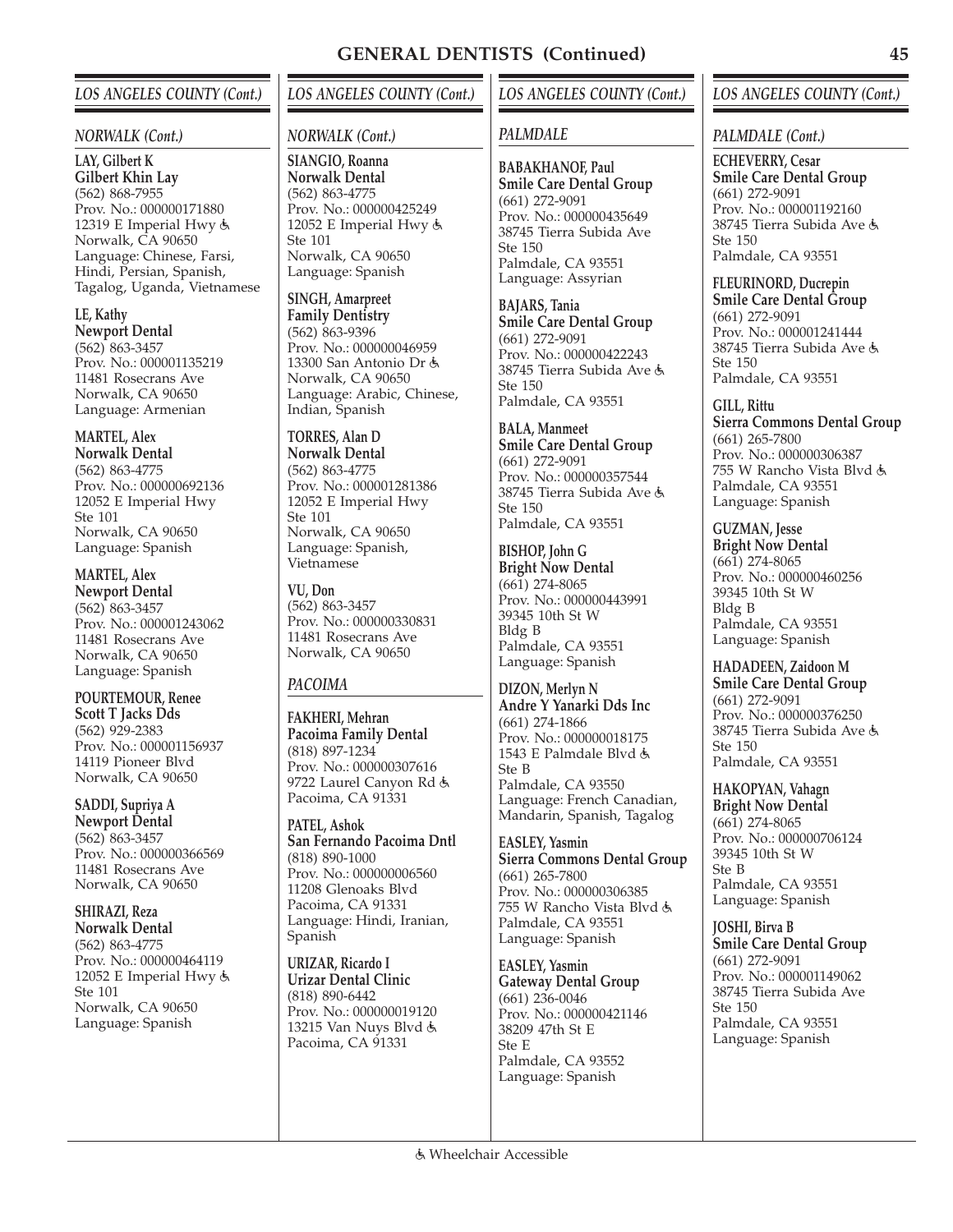# *LOS ANGELES COUNTY (Cont.)*

### *PALMDALE (Cont.)*

**KANARKI, Andre Y Andre Y Yanarki Dds Inc** (661) 274-1866 Prov. No.: 000000018174 1543 E Palmdale Blvd Ste B Palmdale, CA 93550 Language: Armenian, French, Persian, Russian, Spanish, Tagalog

**KASSEM, Ahmed Y Smile Care Dental Group** (661) 272-9091 Prov. No.: 000000359293 38745 Tierra Subida Ave Ste 150 Palmdale, CA 93551

**KHATCHATURIAN, Victor Bright Now Dental** (661) 274-8065 Prov. No.: 000000700704 39345 10th St W Bldg B Palmdale, CA 93551 Language: Spanish

**KIM, Dennis D Smile Care Dental Group** (661) 272-9091 Prov. No.: 000000367204 38745 Tierra Subida Ave Ste 150 Palmdale, CA 93551 Language: Assyrian, Hindi, Korean, Spanish, Vietnamese

**LI, Yang Bright Now Dental** (661) 274-8065 Prov. No.: 000000718959 39345 10th St W Bldg B Palmdale, CA 93551

**MASSOUMI, Sayeh Smile Care Dental Group** (661) 272-9091 Prov. No.: 000000422484 38745 Tierra Subida Ave Ste 150 Palmdale, CA 93551

**MATOSSIAN, Nishan W Palmdale Premier Dental** (661) 273-5221 Prov. No.: 000000045242 3005 E Palmdale Blvd Ste 22 Palmdale, CA 93550 Language: Armenian, Spanish

# *LOS ANGELES COUNTY (Cont.)*

### *PALMDALE (Cont.)*

**MURADYAN, Liana Smile Care Dental Group** (661) 272-9091 Prov. No.: 000000442994 38745 Tierra Subida Ave Ste 150 Palmdale, CA 93551

**NAGUIB, Karim Bright Now Dental** (661) 274-8065 Prov. No.: 000000430168 39345 10th St W Bldg B Palmdale, CA 93551 Language: Spanish

**NARVAEZ, Arelvis Bright Now Dental** (661) 274-8065 Prov. No.: 000000463747 39345 10th St W Bldg B Palmdale, CA 93551 Language: Spanish

**NGUYEN, Michelle Smile Care Dental Group** (661) 272-9091 Prov. No.: 000001148745 38745 Tierra Subida Ave Ste 150 Palmdale, CA 93551

**OKAM, Adora Smile Care Dental Group** (661) 272-9091 Prov. No.: 000000373565 38745 Tierra Subida Ave Ste 150 Palmdale, CA 93551

**RAZA, Mehran Smile Care Dental Group** (661) 272-9091 Prov. No.: 000000372034 38745 Tierra Subida Ave Ste 150 Palmdale, CA 93551

**ROUHANI, Morvarid Smile Care Dental Group** (661) 272-9091 Prov. No.: 000000276249 38745 Tierra Subida Ave Ste 150 Palmdale, CA 93551

## *LOS ANGELES COUNTY (Cont.)*

## *PALMDALE (Cont.)*

**SAGHIZADEH, Parham Bright Now Dental** (661) 274-8065 Prov. No.: 000000454828 39345 10th St W Bldg B Palmdale, CA 93551 Language: Spanish

**SALAMEH, Husam H Smile Care Dental Group** (661) 272-9091 Prov. No.: 000000341284 38745 Tierra Subida Ave Ste 150 Palmdale, CA 93551 Language: Farsi, Spanish, Swedish

**SAZGAR, Negar Bright Now Dental** (661) 274-8065 Prov. No.: 000000702255 39345 10th St W Bldg B Palmdale, CA 93551 Language: Spanish

**SOOD, Shikka Bright Now Dental** (661) 274-8065 Prov. No.: 000000467334 39345 10th St W Bldg B Palmdale, CA 93551

**SZPOGANICZ, Rafaela P Smile Care Dental Group** (661) 272-9091 Prov. No.: 000000701717 38745 Tierra Subida Ave Ste 150 Palmdale, CA 93551

**VO, Colleen P Smile Care Dental Group** (661) 272-9091 Prov. No.: 000000351087 38745 Tierra Subida Ave Ste 150 Palmdale, CA 93551 Language: Chinese

**VWICH, Tamara B Bright Now Dental** (661) 274-8065 Prov. No.: 000001073676 39345 1Oth St W Bldg B Palmdale, CA 93551 Language: Spanish

## *LOS ANGELES COUNTY (Cont.)*

### *PALMDALE (Cont.)*

**YAR, Sean Smile Care Dental Group** (661) 272-9091 Prov. No.: 000000350546 38745 Tierra Subida Ave Ste 150 Palmdale, CA 93551

**YOUSEFZADEH, Kourosh Smile Care Dental Group** (661) 272-9091 Prov. No.: 000001165828 38745 Tierra Subida Ave Ste 150 Palmdale, CA 93551

## *PANORAMA CITY*

**DEIRMENJIAN, Barouir A Dental Wonderland** (818) 891-1600 Prov. No.: 000000347361 8761 Van Nuys Blvd Panorama City, CA 91402 Language: Romania, Spanish

**DEIRMENJIAN, Sandra Dental Wonderland** (818) 891-1600 Prov. No.: 000000310983 8761 Van Nuys Blvd Panorama City, CA 91402

**GEREIS, Mahfouz M Van Nuys Panorama Dental Center** (818) 989-3074 Prov. No.: 000000011347 8227 Van Nuys Blvd Panorama City, CA 91402 Language: Arabic, Armenian, Russian, Spanish

**GRAY, Nina Dental Plus** (818) 830-9050 Prov. No.: 000000207591 14415 Chase St & Panorama City, CA 91402 Language: Farsi, Spanish

**KARSH, Gary** (818) 895-1321 Prov. No.: 000000058591 8614 Van Nuys Blvd Panorama City, CA 91402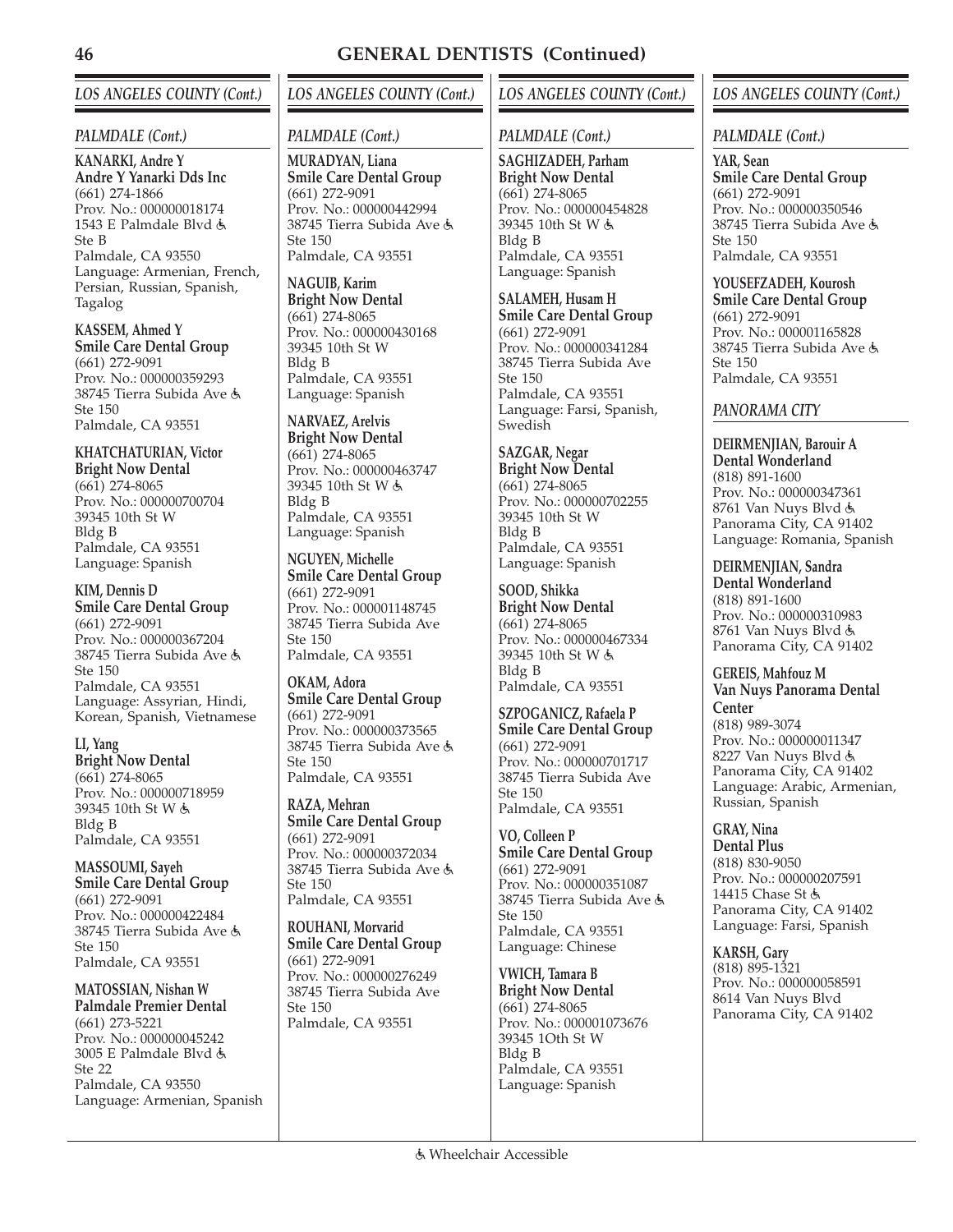### *PANORAMA CITY (Cont.)*

**OLGHI, Sami O Gentle Dental Center** (818) 893-7858 Prov. No.: 000000235802 14526 Roscoe Blvd & Panorama City, CA 91402 Language: Spanish

**ORTEGA, Rodrigo A Gentle Dental Center** (818) 893-7858 Prov. No.: 000000235805 14526 Roscoe Blvd & Panorama City, CA 91402

**PARTOVI, Ladan Gentle Dental Center** (818) 893-7858 Prov. No.: 000000235806 14526 Roscoe Blvd & Panorama City, CA 91402

### *PARAMOUNT*

**COHEN-SEDGH, Soleyman (Sol) West Coast Dental Group** (562) 272-0000 Prov. No.: 000000002536 14525 Lakewood Blvd Ste A Paramount, CA 90723 Language: Spanish

**LEE, Mia West Coast Dental Group** (562) 272-0000 Prov. No.: 000000254922 14525 Lakewood Blvd Ste A Paramount, CA 90723

**MANAVI, Farhad** (562) 272-0000 Prov. No.: 000000330559 14525 Lakewood Blvd Ste A Paramount, CA 90723 Language: Chinese, Spanish

**PATEL, Jayantilal G Paramount Family Dental** (562) 634-2984 Prov. No.: 000000047090 8131 E Rosecrans Ave Ste 101 Paramount, CA 90723

# *LOS ANGELES COUNTY (Cont.)*

### *PARAMOUNT (Cont.)*

**RAHADIA, Mekarsari West Coast Dental Group** (562) 272-0000 Prov. No.: 000000171904 14525 Lakewood Blvd  $Sta \Delta$ Paramount, CA 90723

**REDDY, Naga R** (562) 602-0144 Prov. No.: 000000348208 8311 Alondra Blvd Paramount, CA 90723

**RODEF, Fariborz West Coast Dental Group** (562) 272-0000 Prov. No.: 000000156542 14525 Lakewood Blvd Suite A Paramount, CA 90723 Language: Chinese, Farsi, Hindi, Korean, Persian, Russian, Spanish, Urdu

**SOLEYMANI, Peiman** (562) 272-0000 Prov. No.: 000000231918 14525 Lakewood Blvd Ste A Paramount, CA 90723 Language: Spanish

## *PASADENA*

**BAAG, Ji H Newport Dental- Pasadena** (626) 440-0240 Prov. No.: 000000336289 81 N Lake Ave Pasadena, CA 91101

**BAKHTAMIAN, Alen** (626) 431-2654 Prov. No.: 000000008766 301 S Fair Oaks Ave Ste 208 Pasadena, CA 91105 Language: Farsi, Spanish, Tagalog

**BALIKYAN, Michael G South Lake Dental** (626) 844-6674 Prov. No.: 000000308268 600 S Lake Ave Ste 206 Pasadena, CA 91106

# *LOS ANGELES COUNTY (Cont.)*

## *PASADENA (Cont.)*

**BISHOP, John L Newport Dental- Pasadena**  $(626)$  440-0240 Prov. No.: 000000453494 81 N Lake Ave Pasadena, CA 91101 Language: Spanish

**BUI, Vuong V Newport Dental- Pasadena** (626) 440-0240 Prov. No.: 000000223504 81 N Lake Ave Pasadena, CA 91101 Language: Spanish

**CHEUNG, Rennie Newport Dental- Pasadena** (626) 440-0240 Prov. No.: 000000156721 81 N Lake Ave Pasadena, CA 91101 Language: Armenian, Spanish

**FRIEDMAN, Marvin L Leon D Roisman Dmd, Inc** (626) 795-6855 Prov. No.: 000000047142 310 S Lake Ave Pasadena, CA 91101 Language: Arabic, Farsi, French, German, Greek, Hebrew, Japanese, Mandarin, Spanish, Tagalog, Vietnamese

**GUZMAN, Jesse Newport Dental- Pasadena** (626) 440-0240 Prov. No.: 000000457958 81 N Lake Ave Pasadena, CA 91101 Language: Spanish

**HAKOPYAN, Vahagn Newport Dental- Pasadena** (626) 440-0240 Prov. No.: 000000711388 81 N Lake Ave Pasadena, CA 91101 Language: Spanish

**HAQ, Yasmeen Leon D Roisman Dmd, Inc** (626) 795-6855 Prov. No.: 000000047145 310 S Lake Ave Pasadena, CA 91101 Language: Arabic, French, German, Greek, Hebrew, Japanese, Mandarin, Spanish, Tagalog, Vietnamese

## *LOS ANGELES COUNTY (Cont.)*

*PASADENA (Cont.)*

**HSIEH, Jason C Newport Dental- Pasadena**  $(626)$  440-0240 Prov. No.: 000001104918 81 N Lake Ave Pasadena, CA 91101

**ISKANDER, Afaf E Lakeview Dental** (626) 797-8900 Prov. No.: 000000355616 709 N Lake Ave Pasadena, CA 91104 Language: Farsi, Spanish, **Swedish** 

**KHATCHATURIAN, Victor Newport Dental- Pasadena** (626) 440-0240 Prov. No.: 000000700708 81 N Lake Ave Pasadena, CA 91101 Language: Spanish

**KIM, Michael D Dental Care of Pasadena** (626) 795-9328 Prov. No.: 000000005626 1092 E Green St Ste 203 Pasadena, CA 91106 Language: French, Korean, Persian, Spanish

**KWONG, Owen N Newport Dental- Pasadena** (626) 440-0240 Prov. No.: 000000383521 81 N Lake Ave Pasadena, CA 91101 Language: Arabic, Cantonese, French, Japanese, Russian, Spanish, Tagalog

**LI, Yang Newport Dental- Pasadena**  $(626)$  440-0240 Prov. No.: 000000719055 81 N Lake Ave Pasadena, CA 91101

**MALEK, Shaun** (626) 405-1445 Prov. No.: 000000184806 465 N Lake Ave Pasadena, CA 91101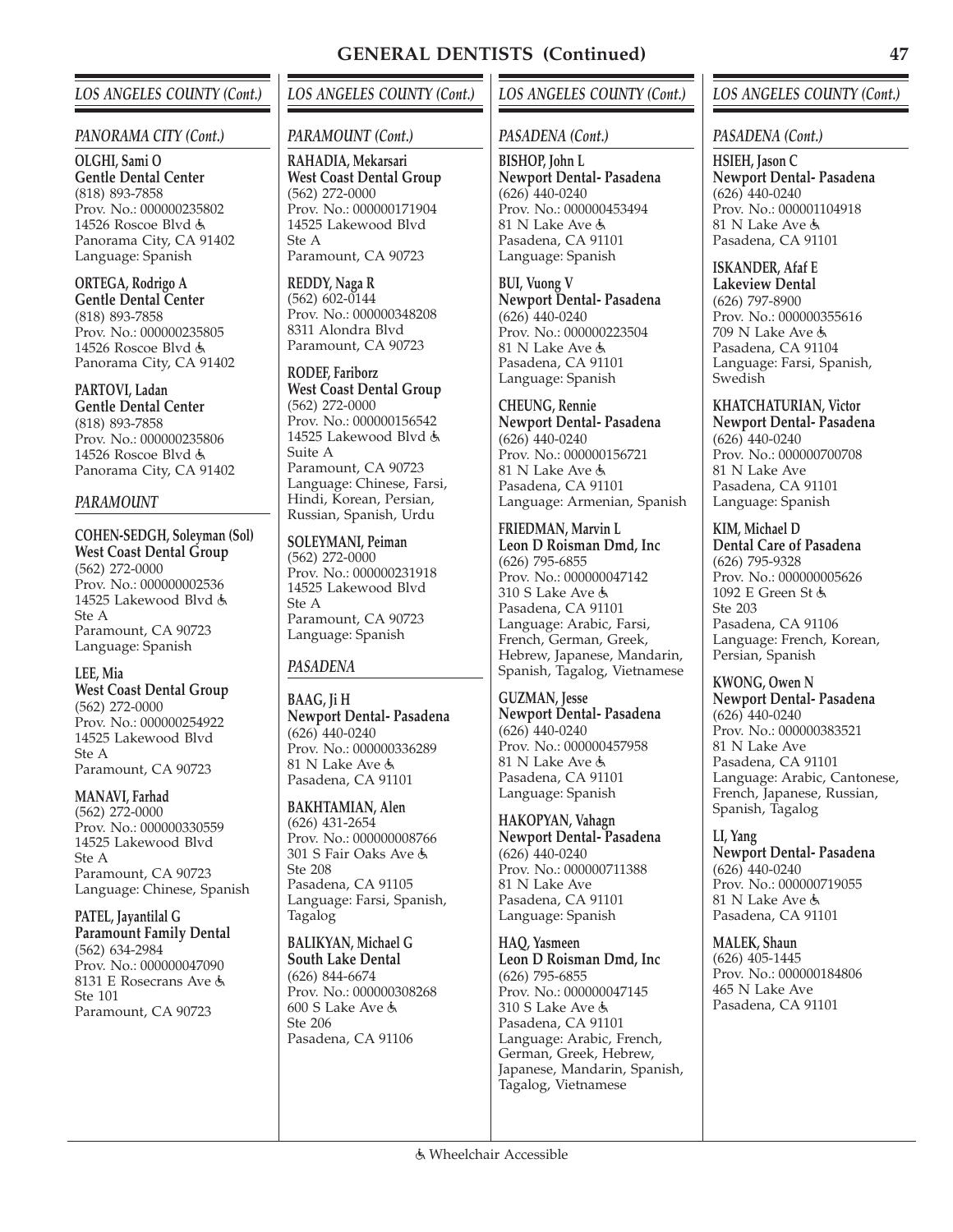## *LOS ANGELES COUNTY (Cont.)*

### *PASADENA (Cont.)*

**MASHHOOD, Naomeh Newport Dental- Pasadena**  $(626)$  440-0240 Prov. No.: 000000252752 81 N Lake Ave Pasadena, CA 91101 Language: Farsi, Spanish

**NADIR MOHAMMADI, Shahla Washington Dental Group** (626) 296-0056 Prov. No.: 000000005930 2554 E Washington Blvd Pasadena, CA 91107 Language: Persian, Spanish

**NAGUIB, Karim Newport Dental- Pasadena** (626) 440-0240 Prov. No.: 000000430180 81 N Lake Ave Pasadena, CA 91101 Language: Spanish

**NARVAEZ, Arelvis Newport Dental- Pasadena** (626) 440-0240 Prov. No.: 000000463652 81 N Lake Ave Pasadena, CA 91101 Language: Spanish

**NATH, Ranjivendra Pasadena Dental Center** (626) 808-1717 Prov. No.: 000000045281  $766$  N Lake Ave  $\dot{\mathbf{z}}$ Pasadena, CA 91104 Language: Farsi, Spanish, Swedish

**NATH, Ranjivendra Ranjivendra Nath Dds Inc** (626) 440-0801 Prov. No.: 000000325927 1855 E Colorado Blvd Pasadena, CA 91107 Language: Farsi, Spanish, Swedish

**NGUYEN, Julian L Newport Dental- Pasadena** (626) 440-0240 Prov. No.: 000001214644 81 N Lake Ave Pasadena, CA 91101

**ORELLANA, Griselda Newport Dental- Pasadena** (626) 440-0240 Prov. No.: 000000429824 81 N Lake Ave Pasadena, CA 91101

# *LOS ANGELES COUNTY (Cont.)*

### *PASADENA (Cont.)*

**PARK, Jintae Newport Dental- Pasadena**  $(626)$  440-0240 Prov. No.: 000000347184 81 N Lake Ave Pasadena, CA 91101

**RAHIMI, Noor J Hastings Ranch Dental Group** (626) 351-0195 Prov. No.: 000000299756 255 N Rosemead Blvd Pasadena, CA 91107

**ROISMAN, Leon Leon D Roisman Dmd, Inc** (626) 795-6855 Prov. No.: 000000047141 310 S Lake Ave Pasadena, CA 91101 Language: Arabic, French, German, Greek, Hebrew, Japanese, Mandarin, Spanish, Tagalog, Vietnamese

**SAGHIZADEH, Parham Newport Dental- Pasadena** (626) 440-0240 Prov. No.: 000000463769 81 N Lake Ave Pasadena, CA 91101 Language: Spanish

**SAZGAR, Negar Newport Dental- Pasadena** (626) 440-0240 Prov. No.: 000000702241 81 N Lake Ave Pasadena, CA 91101 Language: Spanish

**SHABTAIE, Ramin Newport Dental- Pasadena** (626) 440-0240 Prov. No.: 000000156438 81 N Lake Ave Pasadena, CA 91101 Language: Farsi, Spanish, Taiwanese, Thai

**SHAHINYAN, Irina Newport Dental- Pasadena** (626) 440-0240 Prov. No.: 000000406746 81 N Lake Ave Pasadena, CA 91101

**SOOD, Shikka Newport Dental- Pasadena**  $(626)$  440-0240 Prov. No.: 000000467319 81 N Lake Ave Pasadena, CA 91101

## *LOS ANGELES COUNTY (Cont.)*

### *PASADENA (Cont.)*

**SYCAMORE, Michael J Hastings Ranch Dental Group** (626) 351-0195 Prov. No.: 000001246219 255 N Rosemead Blvd Pasadena, CA 91107

**TATULYAN, Sergey** (626) 440-0240 Prov. No.: 000000375317 81 N Lake Ave Pasadena, CA 91101

**TATULYAN, Sergey Newport Dental- Pasadena** (626) 440-0240 Prov. No.: 000000328592 81 N Lake Ave Pasadena, CA 91101

**TOTTEN, Gary C Newport Dental- Pasadena** (626) 440-0240 Prov. No.: 000000001571 81 N Lake Ave Pasadena, CA 91101

**TRAN, Justin D Newport Dental- Pasadena**  $(626)$  440-0240 Prov. No.: 000000714242 81 N Lake Ave Pasadena, CA 91101

**TROUNG, Minh Newport Dental- Pasadena** (626) 440-0240 Prov. No.: 000000171372 81 N Lake Ave Pasadena, CA 91101

**VWICH, Tamara B Newport Dental- Pasadena** (626) 440-0240 Prov. No.: 000001073756 81 N Lake Ave Pasadena, CA 91101 Language: Spanish

**WYNDHAMSMITH, David R Dental Care of Pasadena** (626) 795-9328 Prov. No.: 000000005625 1092 E Green St Pasadena, CA 91106 Language: Korean, Spanish

**YAZDANI, Sohrab Washington Dental Group** (626) 296-0056 Prov. No.: 000000189004 2554 E Washinton Blvd Pasadena, CA 91107 Language: Spanish

Wheelchair Accessible

## *LOS ANGELES COUNTY (Cont.)*

### *PICO RIVERA*

**GANDIPURWO, Fiona J Muditajaya Dental Corp** (562) 949-0177 Prov. No.: 000000296255 9123 Slauson Ave Pico Rivera, CA 90660

**MEHTA, Ashok S Dr. Ashok S. Mehta** (562) 942-2345 Prov. No.: 000000008987 9514 Whittier Blvd Pico Rivera, CA 90660 Language: Farsi, Hindi, Spanish

**MUDITAJAYA, Danny S Muditajaya Dental Corp** (562) 949-0177 Prov. No.: 000000006364 9123 Slauson Ave Pico Rivera, CA 90660 Language: Spanish

**MUDITAJAYA, Winston Muditajaya Dental Corp** (562) 949-0177 Prov. No.: 000000296250 9123 Slauson Ave Pico Rivera, CA 90660

**RANGNATH, Adinarayanappa D A D Rangnath Dds** (562) 695-5251 Prov. No.: 000000006490 4400 Rosemead Blvd Ste 2 Pico Rivera, CA 90660 Language: Chinese, French, Indian, Spanish, Vietnamese

**TRIGOSO, Oscar R Dr Trigoso Dental Center** (562) 801-1284 Prov. No.: 000000003927 9309 Telegraph Rd Pico Rivera, CA 90660 Language: Spanish

### *POMONA*

**BONDADE, Deepak Grove Family Dental Office** (909) 596-7700 Prov. No.: 000000400362 3167 N Garey Ave Pomona, CA 91767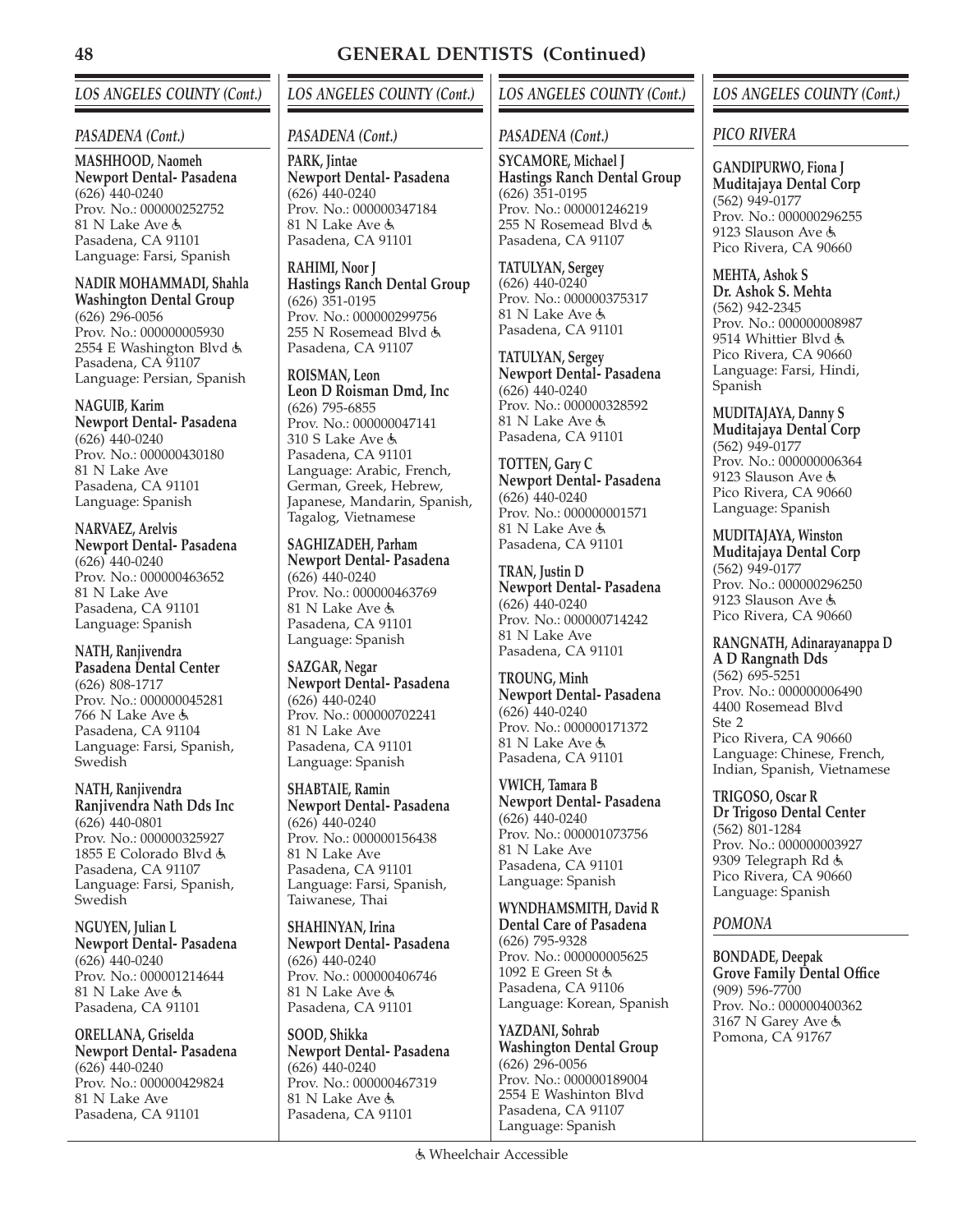#### *POMONA (Cont.)*

**CAMBERO, Luis R Family Dental Group** (909) 364-0633 Prov. No.: 000000158131 2280 S Garey Ave Pomona, CÁ 91766 Language: Spanish

**CHANGELA, Bhavin Pearl Dental Care** (909) 839-1004 Prov. No.: 000000234318 2407 Valley Blvd Ste C Pomona, CA 91768

**GILL, Harpreet S Dr. Gill's Family Dentistry** (909) 621-9177 Prov. No.: 000000058655 722 E Arrow Hwy Pomona, CA 91767

**HADI, Nada Sahara Dental** (909) 623-9590 Prov. No.: 000000301416 2005 W Holt Ave Pomona, CA 91768

**JAMAL, Manar Sahara Dental** (909) 623-9590 Prov. No.: 000000013796 2005 W Holt Ave Pomona, CA 91768

**LEE, Steve S. Pomona Dental Group** (909) 626-3541 Prov. No.: 000000008545 850 N Indian Hill Blvd Pomona, CA 91767

**MANCHANDIA, Bella C** (909) 622-8600 Prov. No.: 000000045418 551 E Holt Blvd Pomona, CA 91767 Language: Hindi, Spanish

**MEHTA, Mahendrakumar Grove Family Dental Office** (909) 596-7700 Prov. No.: 000000225967 3167 N Garey Ave Pomona, CA 91767 Language: Arabic, Hindi, Spanish

# *LOS ANGELES COUNTY (Cont.)*

#### *POMONA (Cont.)*

**MUSTAFA, Abrahim A Family Dental Group** (909) 364-0633 Prov. No.: 000000006193 2280 S Garey Ave Pomona, CA 91766 Language: Spanish

**PHAM, Minh-Duc Dr. Gill's Family Dentistry** (909) 621-9177 Prov. No.: 000000191473 722 E Arrow Hwy Pomona, CA 91767

**SUAREZ, Hernando Family Dental Group** (909) 364-0633 Prov. No.: 000000309127 2280 S Garey Ave Pomona, CA 91766 Language: Farsi, Spanish, **Swedish** 

## *REDONDO BEACH*

**RASTEGAR-PANAH, Arash Redondo Beach Dental Arts** (310) 643-0880 Prov. No.: 000000050192 2731 Manhattan Beach Blvd Redondo Beach, CA 90278 Language: Farsi, Spanish

**RASTEGAR-PANAH, Sormeh** (310) 643-0880 Prov. No.: 000000208463 2731 Manhattan Beach Blvd Redondo Beach, CA 90278

## *RESEDA*

**DLUGATCH, Harvey** (818) 345-1343 Prov. No.: 000000046956 18909 Sherman Way Reseda, CA 91335 Language: Spanish

**FOROUTAN, John H John Foroutan Dds Inc** (818) 881-0404 Prov. No.: 000000007036 18308 Sherman Way Blvd Ste 1 Reseda, CA 91335 Language: Farsi, Spanish

## *LOS ANGELES COUNTY (Cont.)*

### *RESEDA (Cont.)*

**RASCHKOVSKY, Alessandra Astethic Smile** (818) 344-4929 Prov. No.: 000001104730 19231 Victory Blvd Ste 216 Reseda, CA 91335 Language: Persian, Portuguese, Spanish

**SHNAYDER, Boris Astethic Smile** (818) 344-0257 Prov. No.: 000000403143 19231 Victory Blvd Ste 216 Reseda, CA 91335

## *RLLNG HLS EST*

**SUTHERLAND, Steven J Peninsula Dental Arts** (310) 377-9575 Prov. No.: 000000043199 550 Deep Valley Dr Ste 347 Rllng Hls Est, CA 90274 Language: Farsi, Spanish

### *ROSEMEAD*

**BAJARS, Tania Smile Care Dental Group** (626) 575-1161 Prov. No.: 000000422247 4100 Rosemead Blvd & Rosemead, CA 91770

**BANASKY, Charles J Smile Care Dental Group** (626) 575-1161 Prov. No.: 000000276263 4100 Rosemead Blvd Rosemead, CA 91770 Language: Chinese

**BOOTEHSAZ, Robert Smile Care Dental Group** (626) 575-1161 Prov. No.: 000001140668 4100 Rosemead Blvd & Rosemead, CA 91770

**DO, Min C Smile Care Dental Group** (626) 575-1161 Prov. No.: 000000290165 4100 Rosemead Blvd Rosemead, CA 91770

### *LOS ANGELES COUNTY (Cont.)*

#### *ROSEMEAD (Cont.)*

**DOAN, Lamman Smile Care Dental Group** (626) 575-1161 Prov. No.: 000000347071 4100 Rosemead Blvd Rosemead, CA 91770

**ECHEVERRY, Cesar Smile Care Dental Group** (626) 575-1161 Prov. No.: 000001192163 4100 Rosemead Blvd Rosemead, CA 91770

**HADADEEN, Zaidoon M Smile Care Dental Group** (626) 575-1161 Prov. No.: 000000376253 4100 Rosemead Blvd Rosemead, CA 91770

**HOU, Steven Y** (626) 288-8357 Prov. No.: 000000012881 2240 San Gabriel Blvd Rosemead, CA 91770 Language: Cantonese, Spanish

**HTWE, Tin Min Lwin Dds** (626) 571-7000 Prov. No.: 000000244083 8038 E Garvey Ave Ste B Rosemead, CA 91770

**KASSEM, Ahmed Y Smile Care Dental Group** (626) 575-1161 Prov. No.: 000000359296 4100 Rosemead Blvd Rosemead, CA 91770

**KHANIDEH, Shabnam Smile Care Dental Group** (626) 575-1161 Prov. No.: 000001124115 4100 Rosemead Blvd Rosemead, CA 91770

**LAMIN, Tayar R Smile Care Dental Group** (626) 575-1161 Prov. No.: 000000326445 4100 Rosemead Blvd Rosemead, CA 91770

**LASCOE, Neal A** (626) 288-7667 Prov. No.: 000000160429 8951 Glendon Way Rosemead, CA 91770 Language: Chinese, Spanish, Tagalog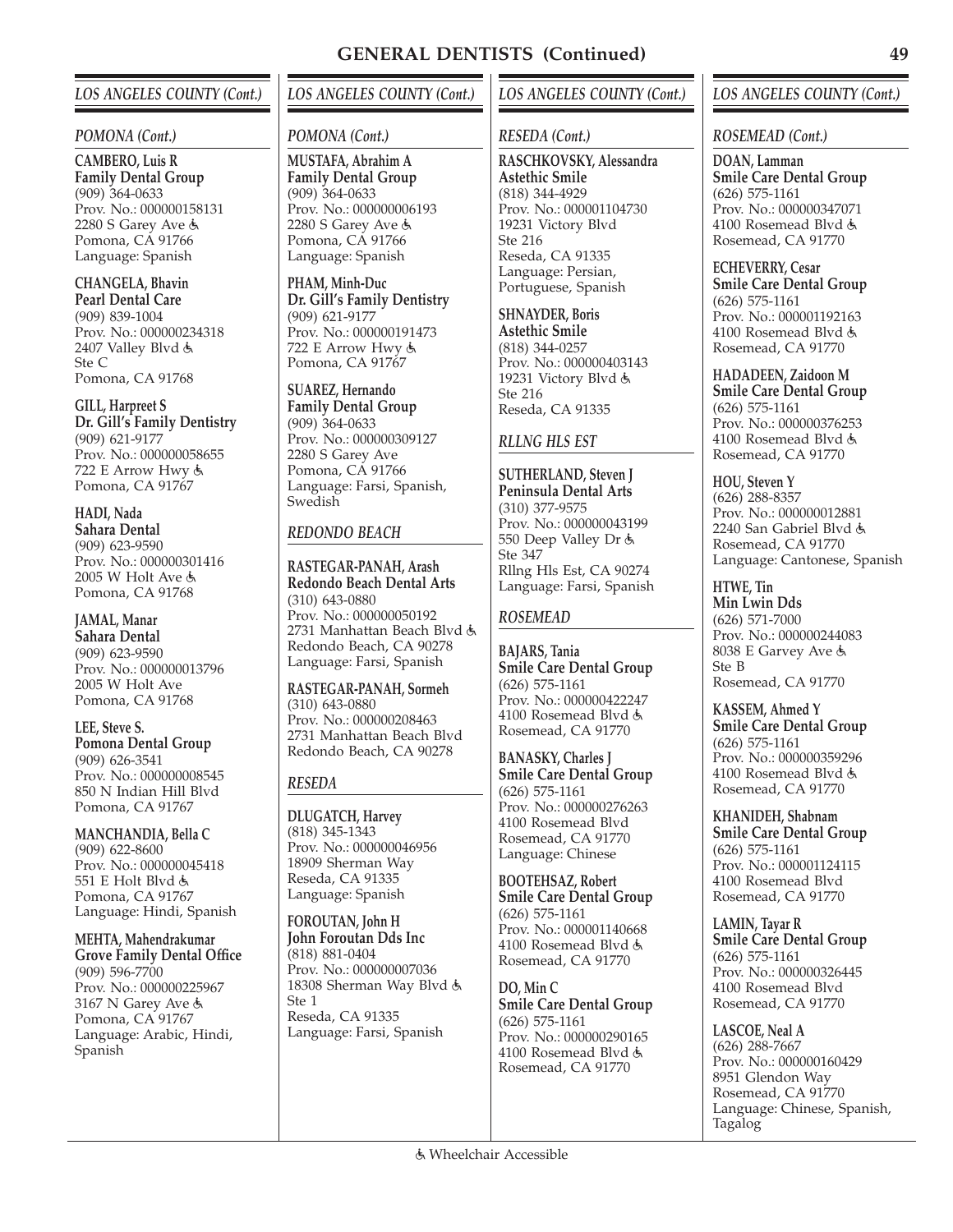# *LOS ANGELES COUNTY (Cont.)*

### *ROSEMEAD (Cont.)*

**LEE, Jeffrey Smile Care Dental Group** (626) 575-1161 Prov. No.: 000000312752 4100 Rosemead Blvd Rosemead, CA 91770

**LU, Beatrice Smile Care Dental Group** (626) 575-1161 Prov. No.: 000000458977 4100 Rosemead Blvd Rosemead, CA 91770

**LWIN, Min Min Lwin Dds** (626) 571-7000 Prov. No.: 000000173206 8038 E Garvey Ave Ste B Rosemead, CA 91770

**LWIN, Min** (626) 571-7000 Prov. No.: 000000362812 8115 E Garvey Ave Rosemead, CA 91770

**NGUYEN, Dzien V Smile Care Dental Group** (626) 575-1161 Prov. No.: 000000346821 4100 Rosemead Blvd Rosemead, CA 91770 Language: Spanish, Vietnamese

**OKAM, Adora Smile Care Dental Group** (626) 575-1161 Prov. No.: 000000373648 4100 Rosemead Blvd Rosemead, CA 91770

**ORTIZ-LUIS, Maricelle R Smile Care Dental Group** (626) 575-1161 Prov. No.: 000000736813 4100 Rosemead Blvd Rosemead, CA 91770

**RAZA, Mehran Smile Care Dental Group** (626) 575-1161 Prov. No.: 000000372036 4100 Rosemead Blvd Rosemead, CA 91770

**ROUHANI, Morvarid Smile Care Dental Group** (626) 575-1161 Prov. No.: 000000276265 4100 Rosemead Blvd Rosemead, CA 91770

# *LOS ANGELES COUNTY (Cont.)*

### *ROSEMEAD (Cont.)*

**SAAD, Ahmed Smile Care Dental Group** (626) 575-1161 Prov. No.: 000000469450 4100 Rosemead Blvd Rosemead, CA 91770 Language: Arabic, Spanish

**SALAMEH, Husam H Smile Care Dental Group** (626) 575-1161 Prov. No.: 000000341290 4100 Rosemead Blvd Rosemead, CA 91770 Language: Farsi, Spanish, **Swedish** 

**SETHI, Harindar S H S Sethi Dental Center** (626) 280-4976 Prov. No.: 000000014445 2111 N San Gabriel Blvd Ste 1 Rosemead, CA 91770

**TCHABOUKIAN, Ohannes Smile Care Dental Group** (626) 575-1161 Prov. No.: 000000413868 4100 Rosemead Blvd Rosemead, CA 91770

**THAI, Michael D Smile Care Dental Group** (626) 575-1161 Prov. No.: 000000201442 4100 Rosemead Blvd & Rosemead, CA 91770

**TSOI, Kelvin C Glenrose Dental Group** (626) 288-7667 Prov. No.: 000000295935 8951 Glendon Way Rosemead, CA 91770

**VO, Colleen P Smile Care Dental Group** (626) 575-1161 Prov. No.: 000000351089 4100 Rosemead Blvd Rosemead, CA 91770 Language: Chinese

**WITKOSKY, Mitchell Smile Care Dental Group** (626) 575-1161 Prov. No.: 000001245601 4100 Rosemead Blvd Rosemead, CA 91770

## *LOS ANGELES COUNTY (Cont.)*

#### *ROSEMEAD (Cont.)*

**YAR, Sean Smile Care Dental Group** (626) 575-1161 Prov. No.: 000000350549 4100 Rosemead Blvd Rosemead, CA 91770

## *ROWLAND HEIGHTS*

**KNOBLAUCH, Clyde D** (626) 912-5676 Prov. No.: 000000309248 18238 Gale Ave Rowland Heights, CA 91748

**LEE, Kerry Plaza Dental Group** (626) 965-0971 Prov. No.: 000000309064 18156 E Colima Rd Rowland Heights, CA 91748

**LEE, Young H Plaza Dental Group** (626) 965-0971 Prov. No.: 000000006522 *\*\*\*Accepting existing patients only\*\*\** 18156 E Colima Rd Rowland Heights, CA 91748

### *SAN DIMAS*

**AL-BOUZ, Maher Dr. Al-Bouz Dental Care** (909) 599-2029 Prov. No.: 000000021825 639 E Foothill Blvd Ste A San Dimas, CA 91773

**COMPEAN, Carlos San Dimas Dental Office** (909) 592-5599 Prov. No.: 000000169303 923 W Arrow Hwy San Dimas, CA 91773

**NGUYEN, Anthony San Dimas Dental Office** (909) 592-5599 Prov. No.: 000001250626 923 W Arrow Hwy San Dimas, CA 91773 Language: Spanish

## *LOS ANGELES COUNTY (Cont.)*

### *SAN FERNANDO*

**MALLEUS, Jerry Jerry B Malleus Dds** (818) 365-6321 Prov. No.: 000000047073 125 S Brand Blvd San Fernando, CA 91340 Language: Farsi, Persian, Spanish

**NAFFAS, Shahriar S Heavenly Dental** (818) 837-9744 Prov. No.: 000000365343

321 N Maclay Ave Ste A San Fernando, CA 91340 Language: Farsi, Hebrew, Spanish

**PARTOVI, Elham Heavenly Dental** (818) 837-9744 Prov. No.: 000000358489 321 N Maclay Ave Ste A San Fernando, CA 91340 Language: Farsi, Vietnamese

**PETCHPUD, Apirada Santo Tomas Dental Group** (818) 361-1500 Prov. No.: 000001297651 608 N Maclay St San Fernando, CA 91340

**PETROSYAN, Arman California Dental Assoc/Arman Petrosyan Dds Inc** (818) 361-3889 Prov. No.: 000000336604 2040 Glenoaks Blvd Ste F San Fernando, CA 91340

*SAN GABRIEL*

**CHEN, Isaac I.J Chen Dds Dental Corporation** (626) 285-0031 Prov. No.: 000000008626 1107 E Las Tunas Dr San Gabriel, CA 91776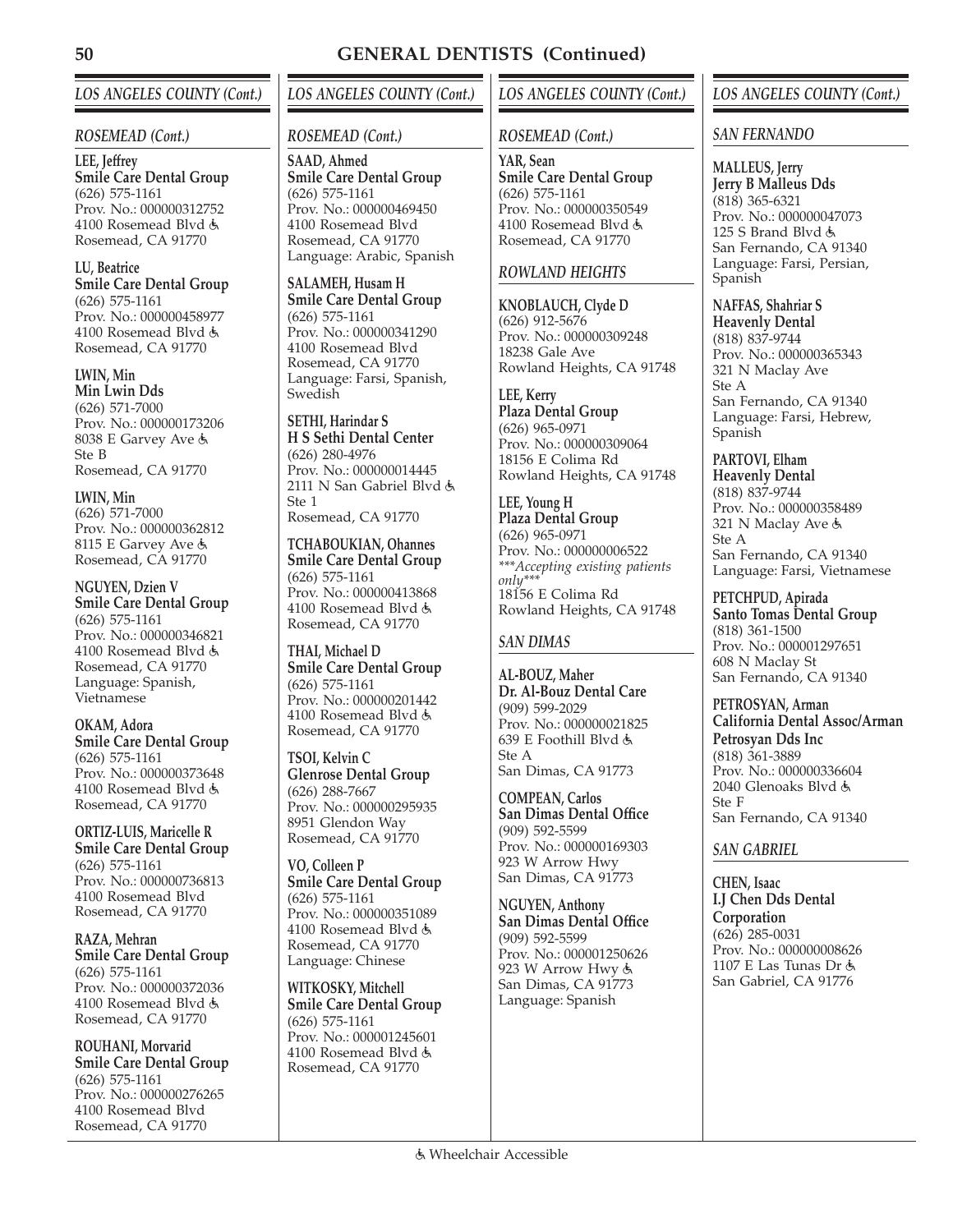### *SAN GABRIEL (Cont.)*

**FELD, Leonard San Gabriel Valley Dental Group** (626) 286-2156 Prov. No.: 000000171090 6503 N Rosemead Blvd San Gabriel, CA 91775 Language: Farsi, German, Spanish

**HTWE, Tin Dr. Min Lwin** (626) 288-5777 Prov. No.: 000000016944 1739 S San Gabriel Blvd San Gabriel, CA 91776

**KOR, Joseph Sun Dental Corporation** (626) 288-9055 Prov. No.: 000000047066 1720 S San Gabriel Blvd Ste 101 San Gabriel, CA 91776 Language: Cantonese, Chinese, Spanish

**LWIN, Min Dr. Min Lwin** (626) 288-5777 Prov. No.: 000000016945 1739 S San Gabriel Blvd San Gabriel, CA 91776

**ROSENBERG, Joseph San Gabriel Valley Dental Group** (626) 286-2156 Prov. No.: 000000048132 6503 N Rosemead Blvd San Gabriel, CA 91775 Language: Spanish, Tagalog

**TAYAB, Gamal Del Mar Family Dental Cen** (626) 287-9781 Prov. No.: 000000008440 702 S Del Mar Ave Ste A San Gabriel, CA 91776

#### **WONG, Henry San Gabriel Valley Dental Group**

(626) 286-2156 Prov. No.: 000000048137 6503 N Rosemead Blvd San Gabriel, CA 91775 Language: Spanish, Tagalog

# *LOS ANGELES COUNTY (Cont.)*

## *SAN PEDRO*

**AHDOOT, Maurice San Pedro Dental** (310) 835-3131 Prov. No.: 000000686302 697 S Gaffey St San Pedro, CA 90731

**BORNA, Mahshid San Pedro Dental** (714) 891-6623 Prov. No.: 000000712825 697 S Gaffey St San Pedro, CA 90731

**COHEN KHERADYAR, Hamid Dr Hamid C Kheradyar** (310) 514-9100 Prov. No.: 000000007567 138 S Gaffey St San Pedro, CA 90731

**KAISER, Arthur G Western Avenue Dentistry** (310) 831-0735 Prov. No.: 000000007325 946 N Western Ave San Pedro, CA 90732 Language: Persian, Spanish

**KASHANI, Isaac K San Pedro Dental** (310) 548-1273 Prov. No.: 000000694014 697 S Gaffey St San Pedro, CA 90731

**LAM, Samson W San Pedro Dental** (714) 891-6623 Prov. No.: 000001135824 697 S Gaffey St San Pedro, CA 90731 Language: Spanish

**MAI, Michael San Pedro Dental** (714) 891-6623 Prov. No.: 000001124312 697 S Gaffey St San Pedro, CA 90731

**MARTEL, Alex San Pedro Dental** (310) 548-1273 Prov. No.: 000000692147 697 S Gaffey St San Pedro, CA 90731 Language: Spanish

# *LOS ANGELES COUNTY (Cont.)*

# *SAN PEDRO (Cont.)*

**ORENDAIN, Alejandro San Pedro Dental** (310) 548-1273 Prov. No.: 000000372991 697 S Gaffey St San Pedro, CA 90731

**RAMI, Girishchandra H San Pedro Dental** (310) 548-1273 Prov. No.: 000000372078 697 S Gaffey St San Pedro, CA 90731

**SAMIMI, Shohreh San Pedro Dental** (310) 548-1273 Prov. No.: 000000429299 697 S Gaffey St San Pedro, CA 90731 Language: Spanish

**TAHGHIGHI, Nasir San Pedro Dental** (310) 548-1273 Prov. No.: 000000425595 697 S Gaffey St San Pedro, CA 90731 Language: Spanish

## *SANTA CLARITA*

**BISHOP, John G** (661) 253-1010 Prov. No.: 000000444251 26477 Golden Valley Rd Ste 81 Santa Clarita, CA 91350 Language: Spanish

**FERNANDEZ JR, Joseph R Canyon Country Dental Group** (661) 251-2002 Prov. No.: 000000691543 26877 Sierra Hwy Santa Clarita, CA 91321 Language: Spanish

**GUZMAN, Jesse Bright Now Dental** (661) 253-1010 Prov. No.: 000000460259 26477 Golden Valley Rd Ste 81 Santa Clarita, CA 91350 Language: Spanish

## *LOS ANGELES COUNTY (Cont.)*

### *SANTA CLARITA (Cont.)*

**HAKOPYAN, Vahagn Bright Now Dental** (661) 253-1010 Prov. No.: 000000711383 26477 Golden Valley Rd Ste 81 Santa Clarita, CA 91350 Language: Spanish

**HATTAR, Elaine Bright Now Dental** (661) 253-1010 Prov. No.: 000000421392 26477 Golden Valley Rd Santa Clarita, CA 91350

**HSIEH, Jason C Bright Now Dental** (661) 253-1010 Prov. No.: 000001104912 26477 Golden Valley Rd Ste 81 Santa Clarita, CA 91350

**KHATCHATURIAN, Victor Bright Now Dental** (661) 253-1010 Prov. No.: 000000704173 26477 Golden Valley Rd Ste 81 Santa Clarita, CA 91350 Language: Spanish

**LI, Yang Bright Now Dental** (661) 253-1010 Prov. No.: 000000718956 26477 Golden Valley Rd Ste 81 Santa Clarita, CA 91350

**LIBERMAN, Daniel V Daniel Liberman** (661) 290-3355 Prov. No.: 000000266555 23501 Cinema Dr Ste 112 Santa Clarita, CA 91355

**LIBERMAN, Daniel V Daniel Liberman Dds** (661) 252-0505 Prov. No.: 000000720224 18500 Via Princessa  $Ste 1$ Santa Clarita, CA 91387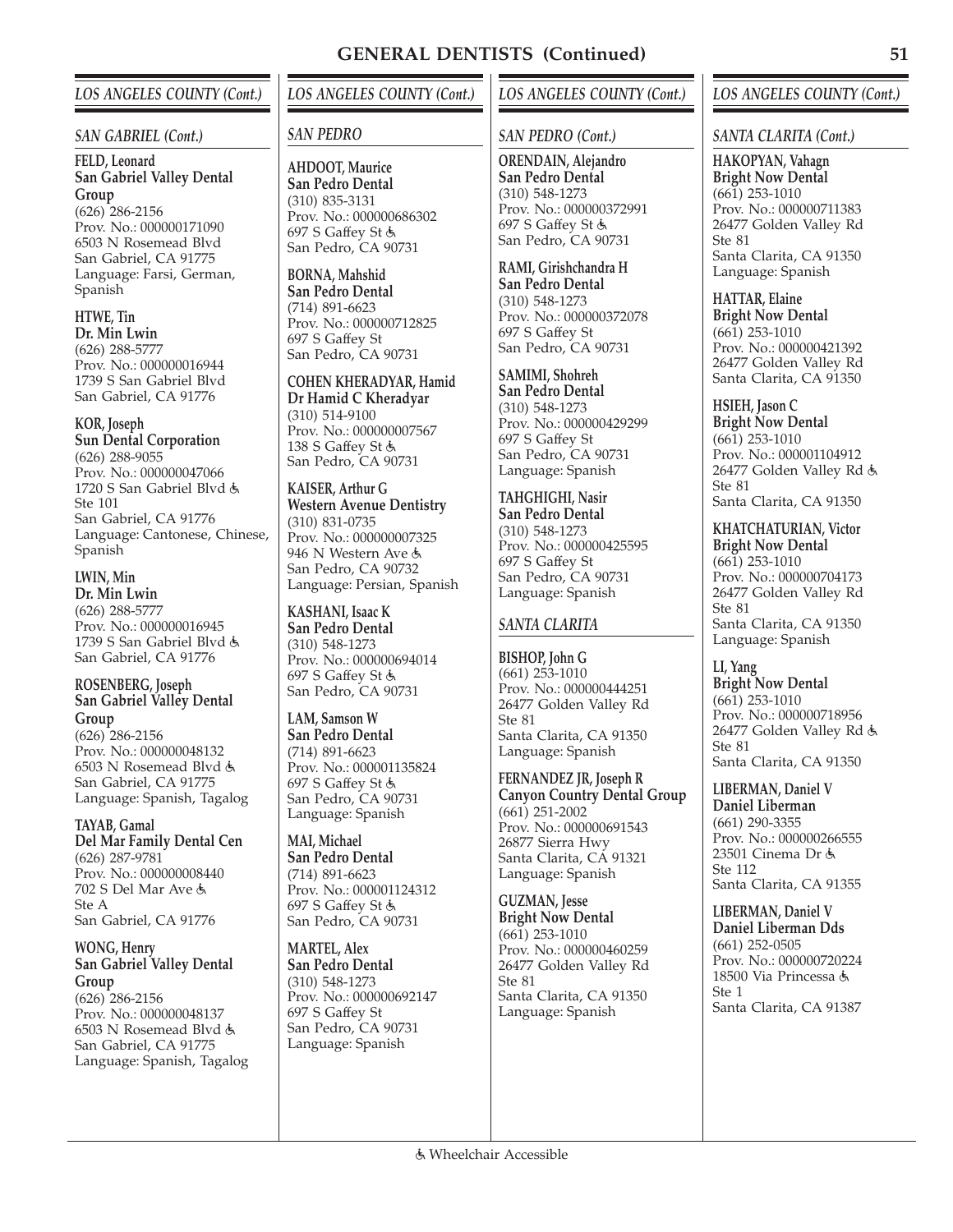## *SANTA CLARITA (Cont.)*

**NAGUIB, Karim Santa Clarita Dental** (661) 253-1010 Prov. No.: 000000430374 26477 Golden Valley Rd Ste 81 Santa Clarita, CA 91350 Language: Spanish

**NARVAEZ, Arelvis Bright Now Dental** (661) 253-1010 Prov. No.: 000000463395 26477 Golden Valley Rd Ste 81 Santa Clarita, CA 91350 Language: Spanish

**NGUYEN, Terri T Canyon Country Dental Group** (661) 251-2002 Prov. No.: 000000234996 26877 Sierra Hwy Santa Clarita, CÁ 91321 Language: Cambodian, Spanish, Vietnamese

# **SAGHIZADEH, Parham**

**Bright Now Dental** (661) 253-1010 Prov. No.: 000000455490 26477 Golden Valley Rd Ste 81 Santa Clarita, CA 91350 Language: Spanish

**SAZGAR, Negar Bright Now Dental** (661) 253-1010 Prov. No.: 000000702245 26477 Golden Valley Rd Ste 81 Santa Clarita, CA 91350 Language: Spanish

**SOOD, Shikka Bright Now Dental** (611) 253-1010 Prov. No.: 000000467325 26477 Golden Valley Rd Ste 81 Santa Clarita, CA 91350

**VWICH, Tamara B** (661) 253-1010 Prov. No.: 000001073699 26477 Golden Valley Rd Ste 81 Santa Clarita, CA 91350 Language: Spanish

# *LOS ANGELES COUNTY (Cont.)*

## *SANTA CLARITA (Cont.)*

**ZAK, Ilya Zak Dental Care** (661) 253-4000 Prov. No.: 000000013333 26324 Bouquet Canyon Rd Santa Clarita, CA 91350 Language: German, Spanish

**ZHANG, Rong Bright Now Dental** (661) 253-1010 Prov. No.: 000000400963 26477 Golden Valley Rd Ste 81 Santa Clarita, CA 91350

## *SANTA MONICA*

**BEHROOZAN, Yosi P** (310) 399-1100 Prov. No.: 000000189663 2221 Lincoln Blvd Ste 200 Santa Monica, CA 90405

**DANG, Hung H Dr Douglas Oswell** (310) 828-7429 Prov. No.: 000000463574 3231 Pico Blvd Santa Monica, CA 90405

**DEKANOSIDZE, Lela Dr Douglas Oswell** (310) 828-7429 Prov. No.: 000000464184 3231 Pico Blvd Santa Monica, CA 90405 Language: Russian

**MAHBOOB, Jamal Super Dental Care** (310) 453-8907 Prov. No.: 000000234086 3200 Santa Monica Blvd Ste 204 Santa Monica, CA 90404

**OSWELL, Douglas Dr Douglas Oswell** (310) 828-7429 Prov. No.: 000000046993 3231 Pico Blvd Santa Monica, CA 90405 Language: Farsi, Hebrew, Mandarin, Spanish, Tagalog

# *LOS ANGELES COUNTY (Cont.)*

## *SANTA MONICA (Cont.)*

**SABET, Joseph Santa Monica Dental** (310) 393-0743 Prov. No.: 000000004487 1244 7th St Ste 101 Santa Monica, CA 90401 Language: Persian, Spanish

## *SHERMAN OAKS*

**CHENG, Kenneth W Kw Cheng Dds and V Thay Dds Inc** (818) 907-9533 Prov. No.: 000000221339 13732 Ventura Blvd Sherman Oaks, CA 91423

**THAY, Vicheth Kw Cheng Dds and V Thay Dds Inc** (818) 907-9533 Prov. No.: 000000295744 13732 Ventura Blvd Sherman Oaks, CA 91423

## *SOUTH EL MONTE*

**CHOI, Kyung H Tyler Dental Care** (626) 443-7922 Prov. No.: 000000318270 1928 Tyler Ave Ste D168 South El Monte, CA 91733 Language: Korean, Spanish

**PAN, Simon S Simon Pan Dds A Professional Corp** (626) 350-0588 Prov. No.: 000000239176 9328 Garvey Ave Ste A South El Monte, CA 91733

# *SOUTH GATE*

**ABRAHAM, Pamela Childrens Dental Group** (323) 564-2444 Prov. No.: 000000704120 4444 Tweedy Blvd South Gate, CA 90280 Language: Spanish

# *LOS ANGELES COUNTY (Cont.)*

## *SOUTH GATE (Cont.)*

**AHDOOT, Maurice Castle Dental South Gate** (323) 567-1227 Prov. No.: 000000686304 4433 Tweedy Blvd South Gate, CA 90280

**BARBU, Ovidiu Childrens Dental Group** (323) 564-2444 Prov. No.: 000000229442 4444 Tweedy Blvd South Gate, CA 90280 Language: Chinese, Farsi, Romania, Spanish

**BORNA, Mahshid Castle Dental South Gate** (323) 567-1227 Prov. No.: 000000712828 4433 Tweedy Blvd South Gate, CA 90280

**CHAPELLIN, Carolina Childrens Dental Group** (323) 564-2444 Prov. No.: 000000407792 4444 Tweedy Blvd & South Gate, CA 90280

**CHO, James K Childrens Dental Group** (323) 564-2444 Prov. No.: 000000371800 4444 Tweedy Blvd & South Gate, CA 90280 Language: Cantonese, French, Korean, Spanish, Vietnamese

**DAVIDIAN, Rafi Castle Dental South Gate** (323) 567-1227 Prov. No.: 000000352813 4433 Tweedy Blvd South Gate, CA 90280

**DROSDIK, Karen A Childrens Dental Group** (323) 564-2444 Prov. No.: 000000272844 4444 Tweedy Blvd South Gate, CA 90280 Language: Spanish

**FRATT, Dennis R Castle Dental South Gate** (323) 567-1227 Prov. No.: 000000281854 4433 Tweedy Blvd South Gate, CA 90280 Language: Spanish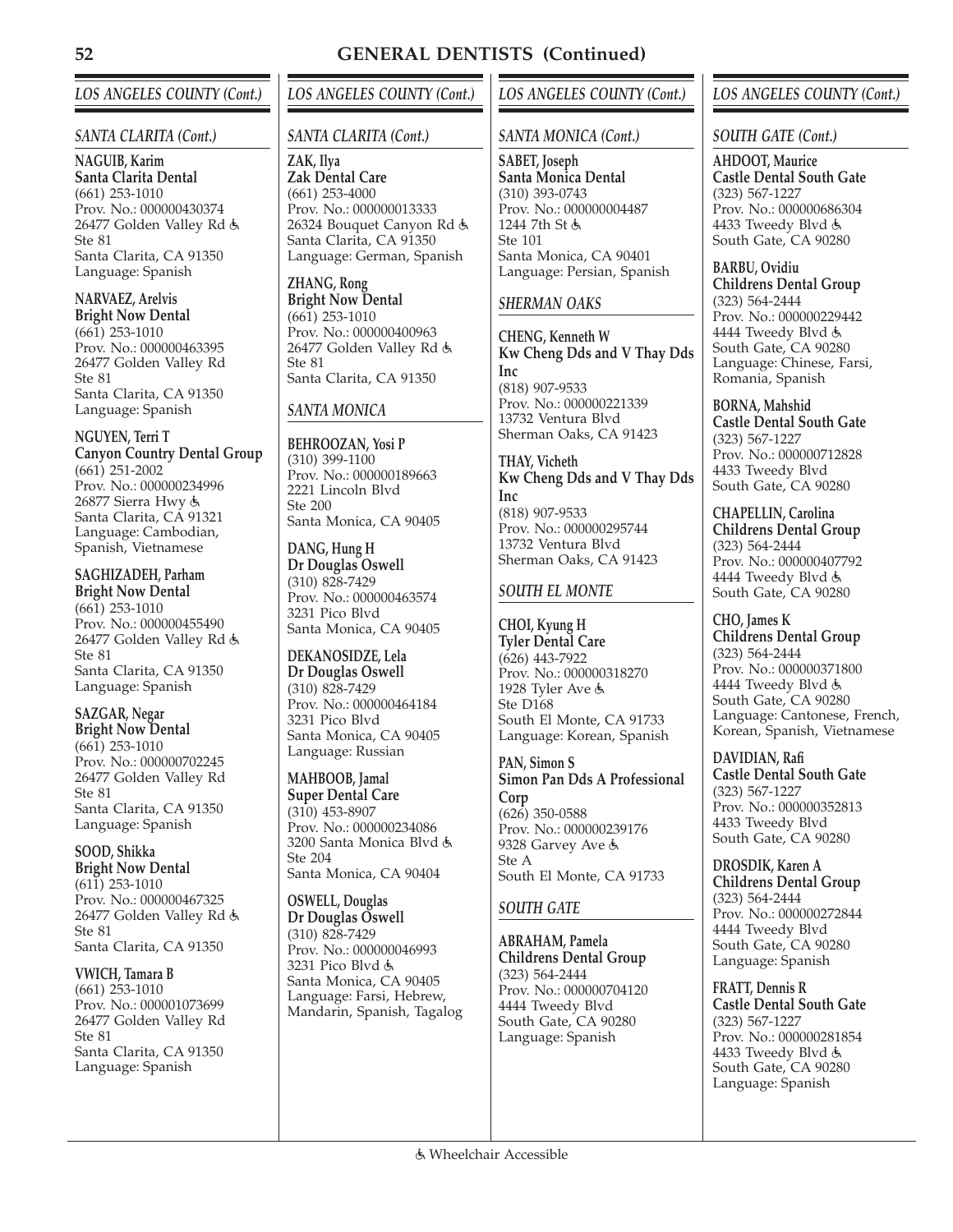#### *SOUTH GATE (Cont.)*

**GUERRERO, Jose N Childrens Dental Group** (323) 564-2444 Prov. No.: 000000040010 4444 Tweedy Blvd South Gate, CA 90280 Language: Spanish

**HAERI, Ashkan Childrens Dental Group** (323) 564-2444 Prov. No.: 000000351142 4444 Tweedy Blvd South Gate, CA 90280

**JULIUS, Helene Castle Dental South Gate** (323) 567-1227 Prov. No.: 000000716317 4433 Tweedy Blvd South Gate, CA 90280

**KASHANI, Isaac K Castle Dental South Gate** (323) 567-1227 Prov. No.: 000000694013 4433 Tweedy Blvd South Gate, CA 90280

**KASPARIAN, Eduardo Childrens Dental Group** (323) 564-2444 Prov. No.: 000000039996 4444 Tweedy Blvd & South Gate, CA 90280 Language: Chinese, Czechoslovakian, Farsi, French, Japanese, Spanish

**KWONG, Owen N Castle Dental South Gate** (323) 567-1227 Prov. No.: 000000320410 4433 Tweedy Blvd South Gate, CA 90280 Language: Arabic, Cantonese, French, Japanese, Russian, Spanish, Tagalog

**LAZO, Julie M Childrens Dental Group** (323) 564-2444 Prov. No.: 000000040000 4444 Tweedy Blvd South Gate, CA 90280 Language: Spanish

# *LOS ANGELES COUNTY (Cont.)*

#### *SOUTH GATE (Cont.)*

**LIMA, Maria H Childrens Dental Group** (323) 564-2444 Prov. No.: 000000395863 4444 Tweedy Blvd South Gate, CA 90280 Language: Farsi, Spanish, Vietnamese

**LUIS, Modesto Childrens Dental Group** (323) 564-2444 Prov. No.: 000000039994 4444 Tweedy Blvd South Gate, CA 90280 Language: Spanish

**LUTSKY, Jay Childrens Dental Group** (323) 564-2444 Prov. No.: 000000039995 4444 Tweedy Blvd & South Gate, CA 90280 Language: Spanish

**MAI, Michael Castle Dental South Gate** (323) 567-1227 Prov. No.: 000001124310 4433 Tweedy Blvd South Gate, CA 90280

**MANAVI, Farhad** (323) 567-3333 Prov. No.: 000000048152 4149 Tweedy Blvd Ste G South Gate, CA 90280 Language: Chinese, Spanish

**MATIN, Mani Childrens Dental Group** (323) 564-2444 Prov. No.: 000001194636 4444 Tweedy Blvd & South Gate, CA 90280

**MOLAYEM, Nina R Castle Dental South Gate** (323) 567-1227 Prov. No.: 000000402098 4433 Tweedy Blvd South Gate, CA 90280

**NAZIRI, Aman Naziri's Dental Clinic Inc** (323) 569-7131 Prov. No.: 000000012730 4186 Tweedy Blvd South Gate, CA 90280

## *LOS ANGELES COUNTY (Cont.)*

### *SOUTH GATE (Cont.)*

**NGUYEN, Anh P Childrens Dental Group** (323) 564-2444 Prov. No.: 000000404649 4444 Tweedy Blvd South Gate, CA 90280 Language: Farsi, Spanish, Vietnamese

**NGUYEN, Lisa V Childrens Dental Group** (323) 564-2444 Prov. No.: 000000245331 4444 Tweedy Blvd & South Gate, CA 90280 Language: Chinese, Farsi, Spanish, Vietnamese

**NOORI, Mojgan Castle Dental South Gate** (323) 567-1227 Prov. No.: 000000367790 4433 Tweedy Blvd South Gate, CA 90280

**ORELLANA, Griselda Castle Dental South Gate** (323) 567-1227 Prov. No.: 000000415715 4433 Tweedy Blvd South Gate, CA 90280

**PASION, Alice Childrens Dental Group** (323) 564-2444 Prov. No.: 000000039998 4444 Tweedy Blvd & South Gate, CA 90280 Language: Spanish

**PATEL, Charu** (323) 567-1821 Prov. No.: 000000202631 8116 California Ave Ste C South Gate, CA 90280 Language: Chinese, Hindi, Spanish

**PHAM, Peter H Castle Dental South Gate** (323) 567-1227 Prov. No.: 000000326291 4433 Tweedy Blvd South Gate, CA 90280

## *LOS ANGELES COUNTY (Cont.)*

#### *SOUTH GATE (Cont.)*

**RAHIMI, Ramon Perfect Smile** (562) 862-1345 Prov. No.: 000000253914 5863 Imperial Hwy Ste 2A South Gate, CA 90280 Language: Chinese, Farsi, Persian, Spanish, Tagalog

**SALCEDO, Gabriela Childrens Dental Group** (323) 564-2444 Prov. No.: 000000718148 4444 Tweedy Blvd South Gate, CA 90280 Language: Spanish

**SALWAN, Ranjeev** (323) 581-0754 Prov. No.: 000000257791 8536 Long Beach Blvd Ste B South Gate, CA 90280 Language: Spanish

**SAMIMI, Shohreh Castle Dental South Gate** (323) 567-1227 Prov. No.: 000000429297 4433 Tweedy Blvd South Gate, CA 90280 Language: Spanish

**SANCHEZ, Deyanira Childrens Dental Group** (323) 564-2444 Prov. No.: 000000367761 4444 Tweedy Blvd South Gate, CA 90280 Language: Farsi, Spanish, Vietnamese

**SHAFAJOO, Henry** (323) 583-1481 Prov. No.: 000000311996 2639 Santa Ana St South Gate, CA 90280 Language: Spanish

**SIAZON, Eleanor Childrens Dental Group** (323) 564-2444 Prov. No.: 000000039999 4444 Tweedy Blvd South Gate, CA 90280 Language: Spanish

**SISSON, Lloyd E Childrens Dental Group** (323) 564-2444 Prov. No.: 000000702125 4444 Tweedy Blvd South Gate, CA 90280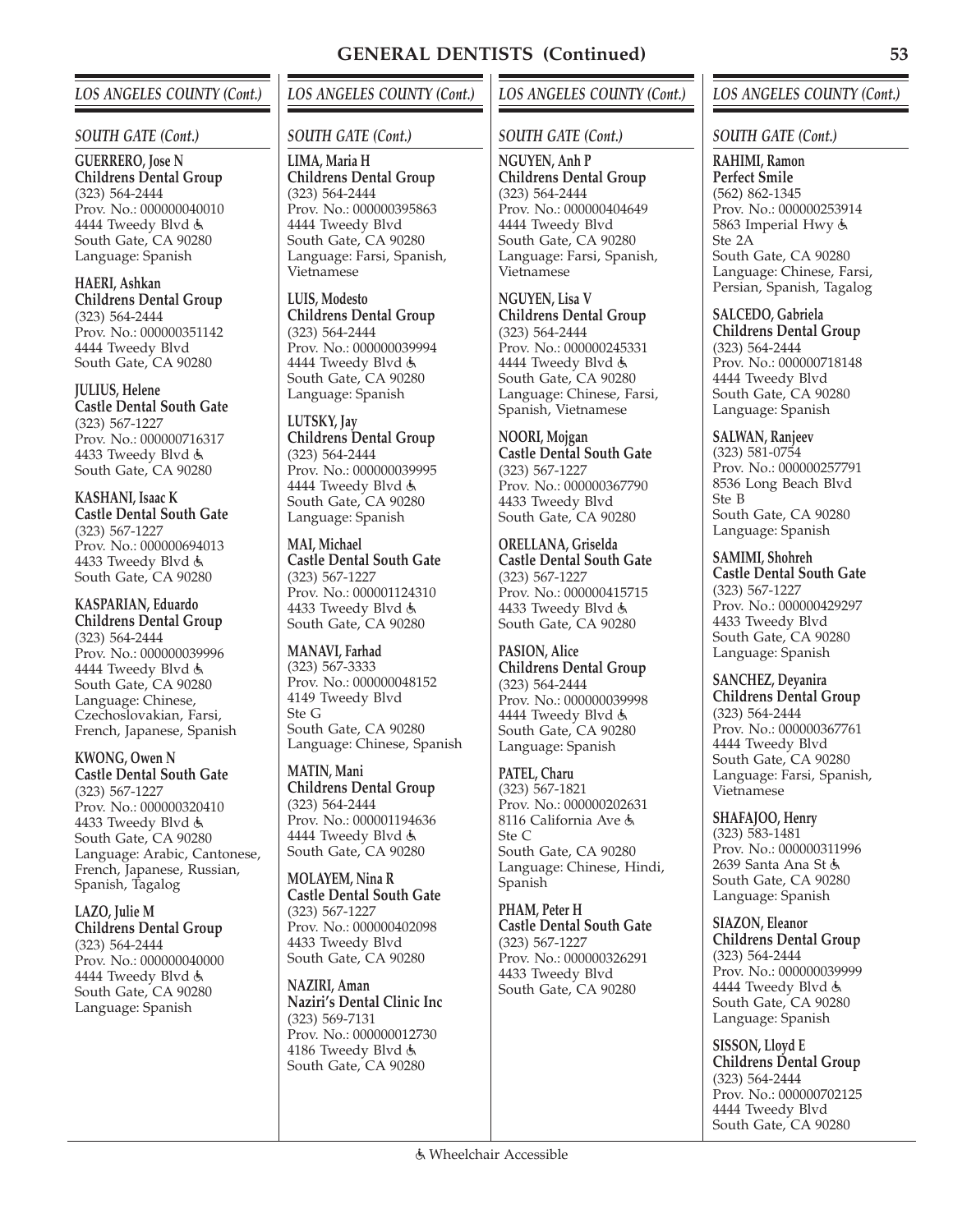### *SOUTH GATE (Cont.)*

**TAMAYO, Enrique Childrens Dental Group** (323) 564-2444 Prov. No.: 000000214484 4444 Tweedy Blvd South Gate, CA 90280 Language: Chinese, Farsi, Persian, Spanish, Vietnamese

**TARNAVSCHI, Irina Childrens Dental Group** (323) 564-2444 Prov. No.: 000000039997 4444 Tweedy Blvd South Gate, CA 90280 Language: Spanish

**TELLO, Jorge A Childrens Dental Group** (323) 564-2444 Prov. No.: 000000422741

4444 Tweedy Blvd South Gate, CA 90280 Language: Farsi, Spanish, Vietnamese

**TORRES, Alan D Castle Dental South Gate** (323) 567-1227 Prov. No.: 000001282714 4433 Tweety Blvd South Gate, CA 90280 Language: Spanish, Vietnamese

**WIEDERKEHR, Sabina Childrens Dental Group** (323) 564-2444 Prov. No.: 000000315165 4444 Tweedy Blvd South Gate, CA 90280 Language: Farsi, Spanish, Vietnamese

**YAGHMAI, Vida Childrens Dental Group** (323) 564-2444 Prov. No.: 000000040007 4444 Tweedy Blvd South Gate, CA 90280 Language: Farsi, Spanish, Vietnamese

**ZARGARPOUR, Siavash Childrens Dental Group** (323) 564-2444 Prov. No.: 000000170971 4444 Tweedy Blvd South Gate, CA 90280

# *LOS ANGELES COUNTY (Cont.)*

### *SOUTH PASADENA*

**LEUNG, Susan** (626) 799-2888 Prov. No.: 000000050140 1506 Huntington Dr & South Pasadena, CA 91030 Language: Spanish

## *STUDIO CITY*

**IYENGAR, Suresh** (818) 762-0307 Prov. No.: 000000047130 3959 Laurel Canyon Blvd Ste M Studio City, CA 91604 Language: Hindi, Indian, Spanish

**LIPKIN, Artur Royal Dental Spa** (818) 505-1211 Prov. No.: 000000282299 11711 Moorpark St Studio City, CA 91604 Language: Persian, Spanish

# *SUN VALLEY*

**CO, Maria Luisa A Universal Care Corporation** (818) 504-9876 Prov. No.: 000001278745 9375 San Fernando Rd Ste 602 Sun Valley, CA 91352

**DAM, Rosemarie M Universal Care Corporation** (818) 504-9876 Prov. No.: 000000168032 9375 San Fernando Rd Ste602 Sun Valley, CA 91352

**DAO, Tu (Cathrine) T Universal Care Corporation** (818) 504-9876 Prov. No.: 000000006805 9375 San Fernando Rd Ste 602 Sun Valley, CA 91352 Language: Chinese, Farsi, Hindi, Persian, Spanish, Tagalog, Uganda, Vietnamese

# *LOS ANGELES COUNTY (Cont.)*

## *SUN VALLEY (Cont.)*

**DE GUZMAN, Arnel Universal Care Corporation** (818) 504-9876 Prov. No.: 000001135628 9375 San Fernando Rd  $Sta 602$ Sun Valley, CA 91352 Language: Tagalog

**DECILLA, Patricia L Universal Care Corporation** (818) 504-9876 Prov. No.: 000000168125 9375 San Fernando Rd Ste 602 Sun Valley, CA 91352

**ELMASRI, Maha A Universal Care Corporation** (818) 504-9876 Prov. No.: 000000168302 9375 San Fernando Rd Ste 602 Sun Valley, CA 91352

**FAHIT, Maria F Universal Care Corporation** (818) 504-9876 Prov. No.: 000000006803 9375 San Fernando Rd Ste 602 Sun Valley, CA 91352 Language: Chinese, Farsi, Hindi, Persian, Spanish, Tagalog, Uganda, Vietnamese

**FEEKART, Mary E Universal Care Corporation** (818) 504-9876 Prov. No.: 000000371679 9375 San Fernando Rd Ste 602 Sun Valley, CA 91352

**GARABEDIAN, James V Universal Care Corporation** (818) 504-9876 Prov. No.: 000000168371 9375 San Fernando Rd Ste 602 Sun Valley, CA 91352 Language: Chinese, Hindi, Mandarin, Spanish, Tagalog, Vietnamese

**JAGADEESAN, Dheepa Universal Care Corporation** (818) 504-9876 Prov. No.: 000000371701 9375 San Fernando Rd Ste 602 Sun Valley, CA 91352

# *LOS ANGELES COUNTY (Cont.)*

### *SUN VALLEY (Cont.)*

**LAURENTE, Rex Universal Care Corporation** (818) 504-9876 Prov. No.: 000000375828 9375 San Fernando Rd Ste 602 Sun Valley, CA 91352

**LE, Vinh B Universal Care Corporation** (818) 504-9876 Prov. No.: 000000168460 9375 San Fernando Rd Ste 602 Sun Valley, CA 91352 Language: Chinese, Hindi, Spanish, Tagalog, Vietnamese

**MARATHE, Kaustubh K Universal Care Corporation** (818) 504-9876 Prov. No.: 000000368134 9375 San Fernando Rd Ste 602 Sun Valley, CA 91352 Language: Hindi, Spanish

# **NERI, Lorraine**

**Universal Care Corporation** (818) 504-9876 Prov. No.: 000000006802 9375 San Fernando Rd Ste 602 Sun Valley, CA 91352 Language: Chinese, Farsi, Hindi, Persian, Spanish, Tagalog, Uganda, Vietnamese

**NGUYEN, Binh T Universal Care Corporation** (818) 504-9876 Prov. No.: 000000367956 9375 San Fernando Rd Ste 602 Sun Valley, CA 91352 Language: Spanish, Vietnamese

**NGUYEN, Minh Tri H Universal Care Corporation** (818) 504-9876 Prov. No.: 000000372898 9375 San Fernando Rd Ste 602 Sun Valley, CA 91352

**OFTADEH, Golam Universal Care Corporation** (818) 504-9876 Prov. No.: 000000372509 9375 San Fernando Rd Ste 602 Sun Valley, CA 91352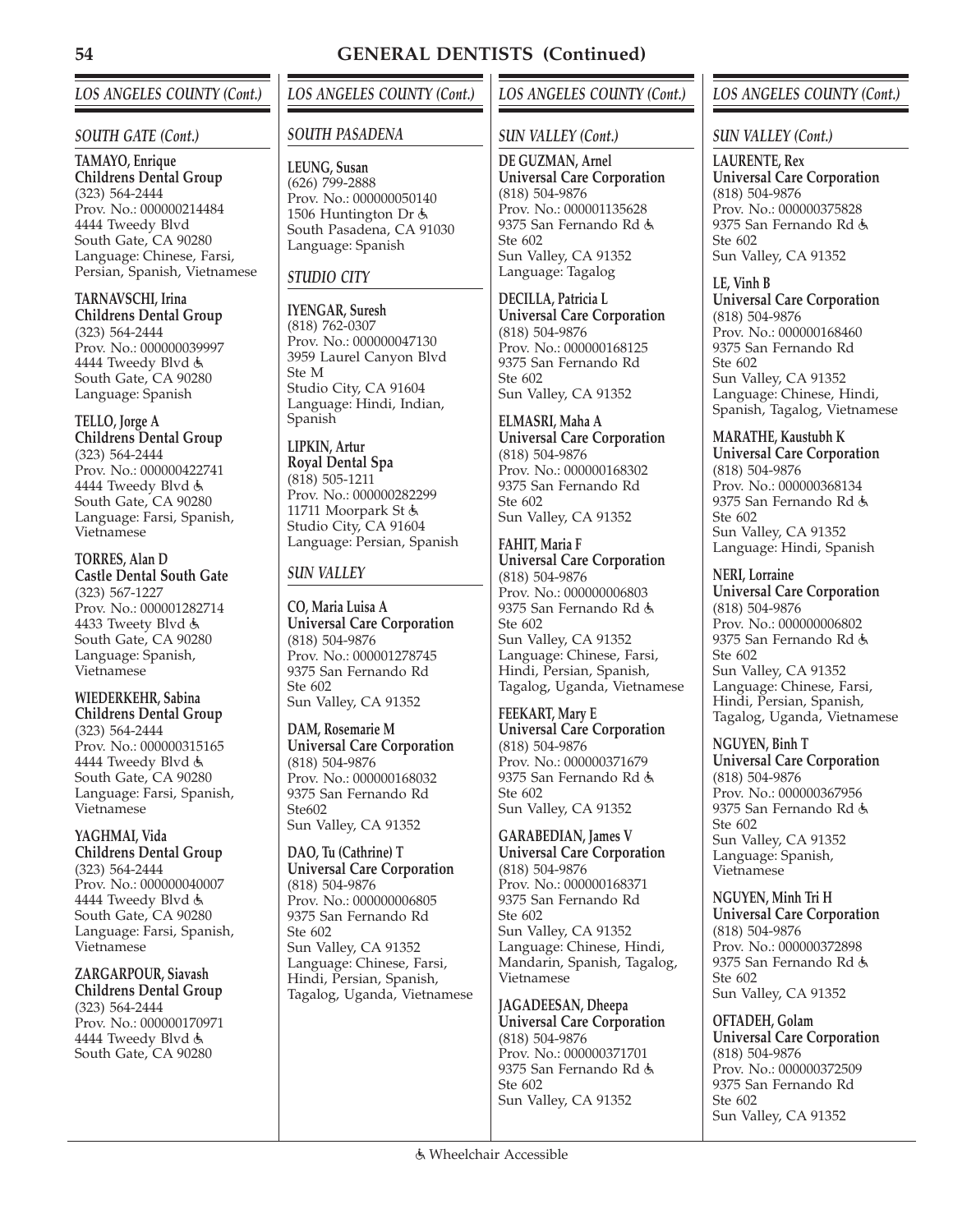### *SUN VALLEY (Cont.)*

#### **PAJAND, Azita Universal Care Corporation** (818) 504-9876 Prov. No.: 000000006799 9375 San Fernando Rd Ste 602 Sun Valley, CA 91352 Language: Chinese, Farsi, Hindi, Persian, Spanish, Tagalog, Uganda, Vietnamese

**PARTOVI, Ladan Universal Care Corporation** (818) 504-9876 Prov. No.: 000000168492 9375 San Fernando Rd Ste 602 Sun Valley, CA 91352

**PATEL-MEHTA, Roshani Universal Care Corporation** (818) 504-9876 Prov. No.: 000000405298 9375 San Fernando Rd Ste 602 Sun Valley, CA 91352 Language: Chinese, Farsi, Hindi, Persian, Spanish, Tagalog, Uganda, Vietnamese

**PHAM, Kimberly T Universal Care Corporation** (818) 504-9876 Prov. No.: 000000368431 9375 San Fernando Rd Ste 602 Sun Valley, CA 91352 Language: Spanish, Vietnamese

**SADJADI, Amir Universal Care Corporation** (818) 504-9876 Prov. No.: 000000389624 9375 San Fernando Rd Ste 602 Sun Valley, CA 91352 Language: Farsi, Korean, Spanish

**SCAMURRA, Michael Universal Care Corporation** (818) 504-9876 Prov. No.: 000000375580 9375 San Fernando Rd Ste 602 Sun Valley, CA 91352

# *LOS ANGELES COUNTY (Cont.)*

### *SUN VALLEY (Cont.)*

**TEE, Peter A Universal Care Corporation** (818) 504-9876 Prov. No.: 000000006792 9375 San Fernando Rd Ste 602 Sun Valley, CA 91352 Language: Chinese, Farsi, Hindi, Persian, Spanish, Tagalog, Uganda, Vietnamese

**TRAN, Mai P Universal Care Corporation** (818) 504-9876 Prov. No.: 000000372812 9375 San Fernando Rd Ste 602 Sun Valley, CA 91352

**TRAN, The-Hao Universal Care Corporation** (818) 504-9876 Prov. No.: 000000368017 9375 San Fernando Rd Ste 602 Sun Valley, CA 91352 Language: Chinese, Farsi, French, Italian, Persian, Spanish, Tagalog, Vietnamese

**TSAI, Matthew Universal Care Corporation** (818) 504-9876 Prov. No.: 000001161036 9375 San Fernando Rd Ste 602 Sun Valley, CA 91352 Language: Spanish

**VO, Hanh N Universal Care Corporation** (818) 504-9876 Prov. No.: 000000368107 9375 San Fernando Rd Ste 602 Sun Valley, CA 91352

**VO, Hanhgoc N Universal Care Corporation** (818) 504-9876 Prov. No.: 000000375797 9375 San Fernando Rd Ste 602 Sun Valley, CA 91352

# *LOS ANGELES COUNTY (Cont.)*

## *SUN VALLEY (Cont.)*

**ZARRINNAM-FATTAHI, Shahrzad Universal Care Corporation** (818) 504-9876 Prov. No.: 000000006796 9375 San Fernando Rd Ste 602 Sun Valley, CA 91352 Language: Farsi, French, Persian, Spanish

## *SUNLAND*

**EMAMI-SADR, Mahvash Sunland Dental Care** (818) 353-5520 Prov. No.: 000000008686 7902 Foothill Blvd Sunland, CA 91040 Language: Farsi, Persian, Russian, Spanish

**FIROOZEH, Homeira Sunland Dental Care** (818) 353-5520 Prov. No.: 000000008685 7902 Foothill Blvd Sunland, CA 91040 Language: Farsi, Persian, Russian, Spanish

**SHIRVANI, Michael Hi Care Dental Inc** (818) 951-7299 Prov. No.: 000000739026 8654 Foothill Blvd Ste B Sunland, CA 91040

# *SYLMAR*

**SARAFIAN, Norman Brite Smile Family Dent** (818) 362-6267 Prov. No.: 000000037610 12653 Glen Oaks Blvd Sylmar, CA 91342 Language: Hebrew, Persian, Spanish

**TADROS, Fawzy F Saint Mina Family Dental** (818) 364-1991 Prov. No.: 000000167539 12601 San Fernando Rd Ste H Sylmar, CA 91342

## *LOS ANGELES COUNTY (Cont.)*

## *TARZANA*

**ELYSON, Michel H** (818) 708-1112 Prov. No.: 000000015475 19642 Ventura Blvd & Ste B Tarzana, CA 91356 Language: Spanish

### **HOFFMAN, Angela**

(818) 345-7720 Prov. No.: 000000300243 5620 Wilbur Ave Ste 316 Tarzana, CA 91356 Language: Russian, Spanish, Ukranian

**PARTOVY, Ramin Tarzana Dental Group** (818) 774-2121 Prov. No.: 000000230580 18607 Ventura Blvd Ste 209 Tarzana, CA 91356

**STOMEL, Theodore D** (818) 708-7101 Prov. No.: 000000015647 19525 Ventura Blvd & Tarzana, CA 91356

**TOOVY, Samuel A. Tarzana Dental Group** (818) 774-2121 Prov. No.: 000000006348 18607 Ventura Blvd Ste 209 Tarzana, CA 91356

## *TOLUCA LAKE*

**GHOTANIAN, Rene Tina Ghotanian Dds Pc** (818) 762-9966 Prov. No.: 000000045581 10916 Riverside Dr Toluca Lake, CA 91602 Language: Persian, Spanish, Tagalog

**GHOTANIAN, Tina Tina Ghotanian Dds Pc** (818) 762-9966 Prov. No.: 000000045582 10916 Riverside Dr Toluca Lake, CA 91602 Language: Persian, Spanish, Tagalog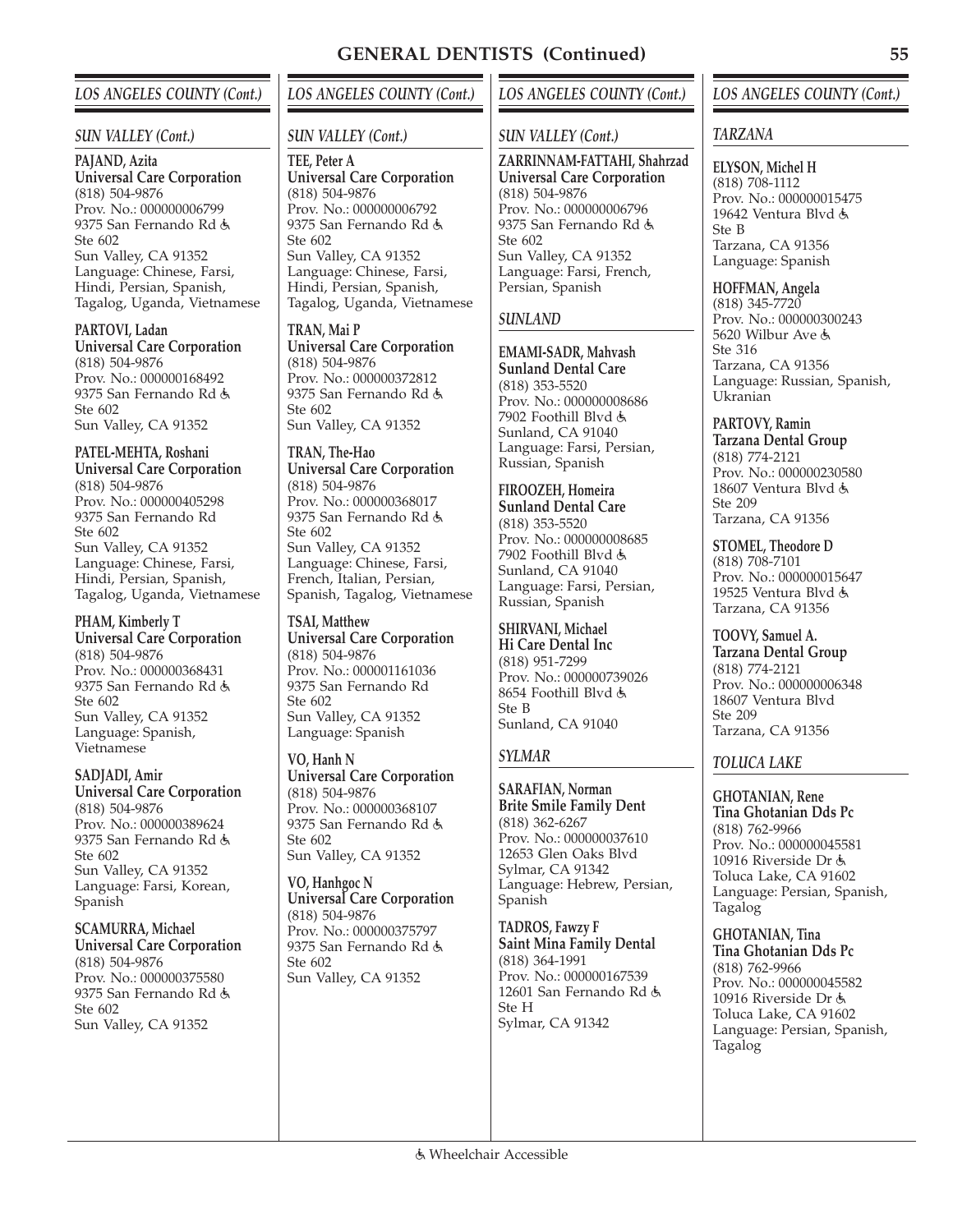# *LOS ANGELES COUNTY (Cont.)*

### *TORRANCE*

**BAJARS, Tania Smile Care Dental Group** (310) 533-1300 Prov. No.: 000000422255 923 W Carson St Torrance, CA 90502

**BALA, Manmeet Smile Care Dental Group** (310) 533-1300 Prov. No.: 000000357564 923 W Carson St Torrance, CA 90502

**BANASKY, Charles J Smile Care Dental Group** (310) 533-1300 Prov. No.: 000000041655 923 W Carson St Torrance, CA 90502 Language: Chinese

**CATALAN, Beaverly Beaverly Grace M. Catalan Dmd Inc** (310) 373-9522 Prov. No.: 000000326612

22759 Hawthorne Blvd Torrance, CA 90505 Language: Chinese, Spanish, Tagalog

**CO, Maria Luisa A Universal Care Corporation** (310) 618-1522 Prov. No.: 000001278744 1001 W Carson St Ste H Torrance, CA 90502

**COHEN-SEDGH, Soleyman (Sol) West Coast Dental Group** (310) 325-8888 Prov. No.: 000000002531 1730 W Sepulveda Blvd Ste 1 Torrance, CA 90501 Language: Spanish

**COHEN-SEDGH, Soleyman (Sol) Dental Associates of Torrance** (310) 792-5600 Prov. No.: 000000203434 21229 Hawthorne Blvd Ste A Torrance, CA 90503 Language: Spanish

# *LOS ANGELES COUNTY (Cont.)*

## *TORRANCE (Cont.)*

**CRAVATT, Benjamin F Torrance Dental Arts** (310) 378-8209 Prov. No.: 000000004494 23326 Hawthorne Blvd  $Sta$  190 Torrance, CA 90505 Language: Chinese, Spanish

**DE GUZMAN, Arnel Universal Care Corporation** (310) 618-1522 Prov. No.: 000001135627 1001 W Carson St Ste H Torrance, CA 90502 Language: Tagalog

**ECHEVERRY, Cesar Smile Care Dental Group** (310) 533-1300 Prov. No.: 000001192170 923 W Carson St Torrance, CA 90502

**ELIE, Arash Dental Associates of Torrance** (310) 792-5600 Prov. No.: 000000309098 21229 Hawthorne Blvd Torrance, CA 90503 Language: Spanish

**FAHR, Joseph Joseph P Fahr Dds Inc** (310) 320-1180 Prov. No.: 000001072758 1431 W Knox St Ste 800 Torrance, CA 90501 Language: Farsi

**FEEKART, Mary E Universal Care Corporation** (310) 618-1522 Prov. No.: 000000371678 1001 W Carson St Unit H Torrance, CA 90502

**GANGEL, Renate I Downtown Family Dental** (310) 320-0707 Prov. No.: 000001133890 2055 Torrance Blvd Torrance, CA 90501 Language: Spanish

# *LOS ANGELES COUNTY (Cont.)*

## *TORRANCE (Cont.)*

**GOBRIAL, David Smile Care Dental Group** (310) 533-1300 Prov. No.: 000001133847 923 W Carson St Torrance, CA 90502

**HADADEEN, Zaidoon M Smile Care Dental Group** (310) 533-1300 Prov. No.: 000000376260 923 W Carson St Torrance, CA 90502

**JAGADEESAN, Dheepa Universal Care Corporation** (310) 618-1522 Prov. No.: 000000371699 1001 W Carson St Unit H Torrance, CA 90502

**KASSEM, Ahmed Y Smile Care Dental Group** (310) 533-1300 Prov. No.: 000000359302 923 W Carson St Torrance, CA 90502

**KREKIAN, Anifa Smile Care Dental Group** (310) 533-1300 Prov. No.: 000001281670 923 W Carson St Torrance, CA 90502

**LAURENTE, Rex Universal Care Corporation** (310) 618-1522 Prov. No.: 000000375825 1001 W Carson St Unit H Torrance, CA 90502

**LEE, Danny I Danny I Lee Dmd A Professional Corp** (310) 371-0113 Prov. No.: 000000445642 19019 Hawthorne Blvd Ste 100B Torrance, CA 90503 Language: Korean, Mandarin, Spanish, Tagalog

**LUU, Brianne (Tram) Universal Care Corporation** (310) 618-1522 Prov. No.: 000000339977 1001 W Carson St Unit E F G H Torrance, CA 90502

## *LOS ANGELES COUNTY (Cont.)*

### *TORRANCE (Cont.)*

**MARATHE, Kaustubh K Universal Care Corporation** (310) 618-1522 Prov. No.: 000000368133 1001 W Carson St Unit E F G H Torrance, CA 90502 Language: Hindi, Spanish

**MATIAN, Shahrooz Smile Care Dental Group** (310) 533-1300 Prov. No.: 000000464402 923 W Carson St Torrance, CA 90502

**MONDAVI, Robert Robert Mondavi Dds Inc** (310) 324-3333 Prov. No.: 000000336061 17311 Yukon Ave Torrance, CA 90504

**NAVI, Naghmeh Dental Associates of Torrance** (310) 792-5600 Prov. No.: 000000169294 21229 Hawthome Blvd Torrance, CA 90503

**NGUYEN, Binh T Universal Care Corporation** (310) 618-1522 Prov. No.: 000000367955 1001 W Carson St Unit H Torrance, CA 90502 Language: Spanish, Vietnamese

**NGUYEN, Minh Tri H Universal Care Corporation** (310) 618-1522 Prov. No.: 000000372895 1001 W Carson St Unit H Torrance, CA 90502

**OFTADEH, Golam Universal Care Corporation** (310) 618-1522 Prov. No.: 000000372505 1001 W Carson St Unit H Torrance, CA 90502

**OKAM, Adora Smile Care Dental Group** (310) 533-1300 Prov. No.: 000000373661 923 W Carson St Torrance, CA 90502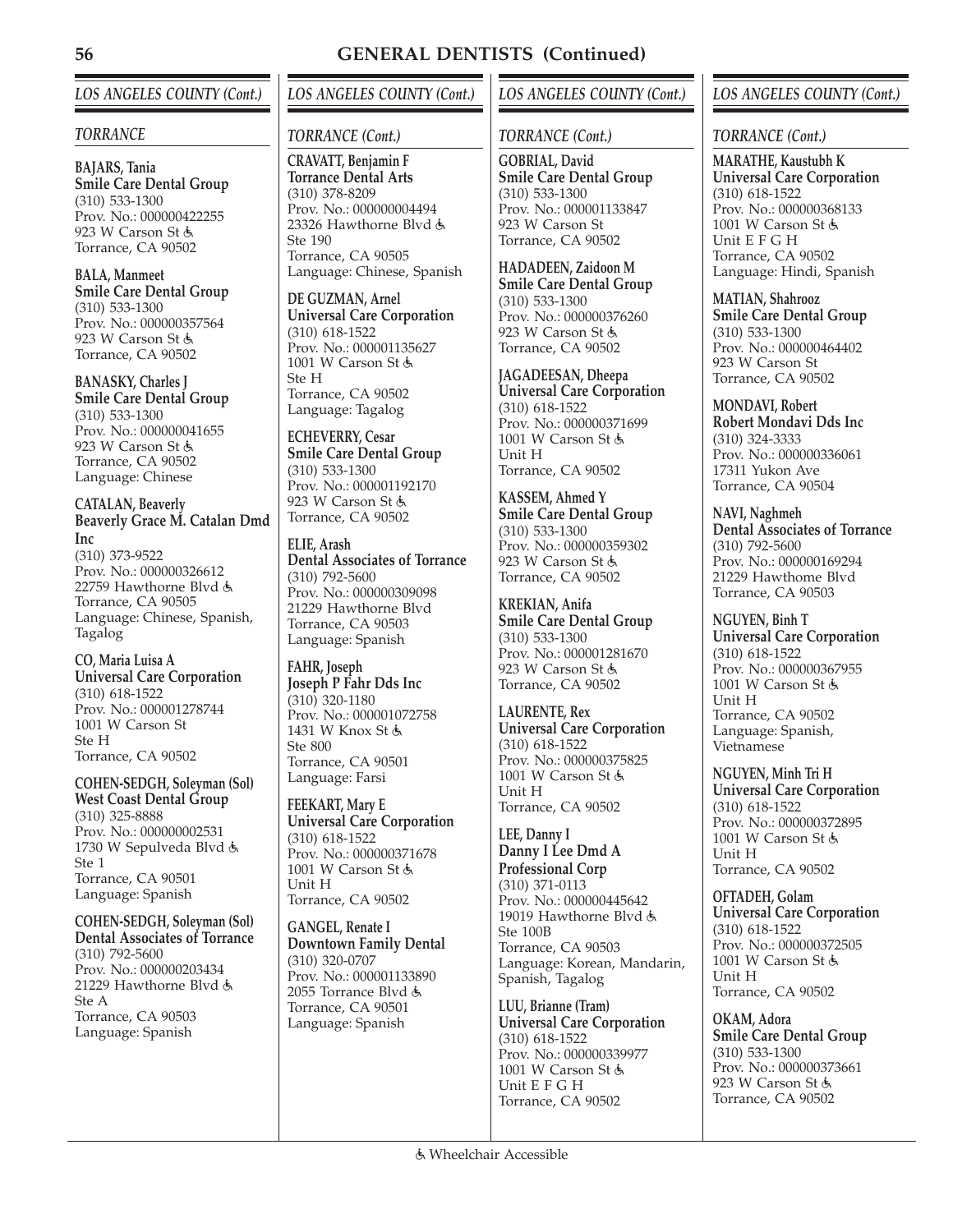#### *TORRANCE (Cont.)*

**OMID, Shawna** (310) 543-5113 Prov. No.: 000000009068 4305 Torrance Blvd Ste 103 Torrance, CA 90503

**ORTIZ-LUIS, Maricelle R Smile Care Dental Group** (310) 533-1300 Prov. No.: 000000736819 923 W Carson St Torrance, CA 90502

**PAPADOPOULOS, Michael Village Family Dental** (310) 530-9656 Prov. No.: 000000047103 1235 W Sepulveda Blvd Torrance, CA 90502 Language: Spanish, Tagalog

**PARK, Stephen J Smile Care Dental Group** (310) 533-1300 Prov. No.: 000000290893 923 W Carson St Torrance, CA 90502 Language: Korean, Spanish

**PATEL-MEHTA, Roshani Universal Care Corporation** (310) 618-1522 Prov. No.: 000000405123 1001 W Carson St Unit H Torrance, CA 90502 Language: Chinese, Farsi, Hindi, Persian, Spanish, Tagalog, Uganda, Vietnamese

**PHAM, Kimberly T Universal Care Corporation** (310) 618-1522 Prov. No.: 000000368430 1001 W Carson St Unit H Torrance, CA 90502 Language: Spanish, Vietnamese

**POBLETE, Editha P Smile Care Dental Group** (310) 533-1300 Prov. No.: 000000164539 923 W Carson St Torrance, CA 90502

# *LOS ANGELES COUNTY (Cont.)*

#### *TORRANCE (Cont.)*

**POBLETE, Editha P Universal Care Corporation** (310) 618-1522 Prov. No.: 000000429263 1001 W Carson St Ste H Torrance, CA 90502

**QUAN, Cherine K Redondo Beach Family Dental Clinic** (310) 768-8281 Prov. No.: 000000280976 2130 Redondo Beach Blvd Ste F Torrance, CA 90504

Language: Cantonese, Mandarin, Spanish

**RAZA, Mehran Smile Care Dental Group** (310) 533-1300 Prov. No.: 000000372041 923 W Carson St Torrance, CA 90502

**ROUHANI, Morvarid Smile Care Dental Group** (310) 533-1300 Prov. No.: 000000276298 923 W Carson St Torrance, CA 90502

**SAAD, Ahmed Smile Care Dental Group** (310) 533-1300 Prov. No.: 000000469463 923 W Carson St Torrance, CA 90502 Language: Arabic, Spanish

**SADJADI, Amir Universal Care Corporation** (310) 618-1522 Prov. No.: 000000389622 1001 W Carson St Unit H Torrance, CA 90502 Language: Farsi, Korean, Spanish

**SALO, Dean Vadim Downtown Family Dental** (310) 320-0707 Prov. No.: 000000228556 2055 Torrance Blvd Torrance, CA 90501

## *LOS ANGELES COUNTY (Cont.)*

### *TORRANCE (Cont.)*

**SCAMURRA, Michael Universal Care Corporation** (310) 618-1522 Prov. No.: 000000375579 1001 W Carson St Unit H Torrance, CA 90502

**SHMARA, Ali Smile Care Dental Group** (310) 533-1300 Prov. No.: 000000464310 923 W Carson St Torrance, CA 90502 Language: Spanish

**SUTHERLAND, Steven J Torrance Dental Arts** (310) 378-8209 Prov. No.: 000000004495 23326 Hawthorne Blvd Ste 190 Bldg 10 Torrance, CA 90505 Language: Farsi, Spanish

**TRAN, Mai P Universal Care Corporation** (310) 618-1522 Prov. No.: 000000372811 1001 W Carson St Unit H Torrance, CA 90502

**TRAN, The-Hao Universal Care Corporation** (310) 618-1522 Prov. No.: 000000368025 1001 W Carson St Unit H Torrance, CA 90502 Language: Chinese, Farsi, French, Italian, Persian, Spanish, Tagalog, Vietnamese

**TRAN-VIET, Thuc** (310) 530-9656 Prov. No.: 000000246515 1235 W Sepulveda Blvd Torrance, CA 90502

**TSAI, Matthew Universal Care Corporation** (310) 618-1522 Prov. No.: 000001161035 1001 W Carson St Unit H Torrance, CA 90502 Language: Spanish

## *LOS ANGELES COUNTY (Cont.)*

#### *TORRANCE (Cont.)*

**VO, Colleen P Smile Care Dental Group** (310) 533-1300 Prov. No.: 000000351097 923 W Carson St Torrance, CA 90502 Language: Chinese

**VO, Hanh N Universal Care Corporation** (310) 618-1522 Prov. No.: 000000368106 1001 W Carson St Unit H Torrance, CA 90502

**VO, Hanhgoc N Universal Care Corporation** (310) 618-1522 Prov. No.: 000000375796 1001 W Carson St Unit H Torrance, CA 90502

**YAR, Sean Smile Care Dental Group** (310) 533-1300 Prov. No.: 000000350556 923 W Carson St Torrance, CA 90502

**YERMIAN, Nader Smile Care Dental Group** (310) 533-1300 Prov. No.: 000001133717 923 W Carson St Torrance, CA 90502

### *UNIVERSAL CITY*

**GASPARIAN, Jirair Universal City Dental Center** (323) 874-5855 Prov. No.: 000000176338 3535 W Cahuenga Blvd Ste 115 Universal City, CA 90068

### *VALENCIA*

**ELIE, Arash Valencia Dental Group** (661) 799-0886 Prov. No.: 000000235015 26938 the Old Rd Ste P Valencia, CA 91355 Language: Spanish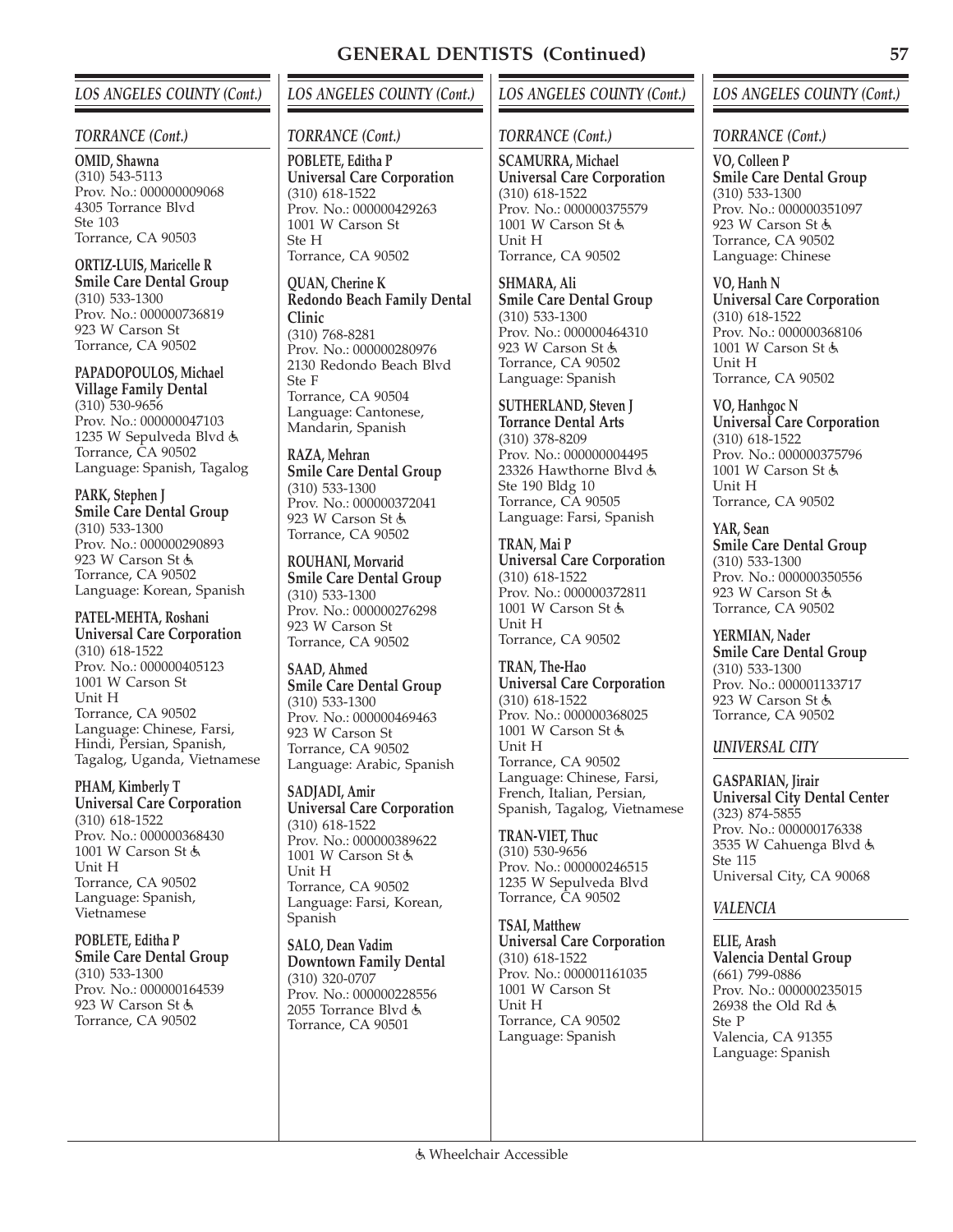# *LOS ANGELES COUNTY (Cont.)*

### *VALENCIA (Cont.)*

**ELIE, Arash Valencia Dental Group at Copper Hill** (661) 607-0202 Prov. No.: 000000287224 28134 Newhall Ranch Rd Valencia, CA 91355 Language: Spanish

**ELIE, Arash**

**Valencia Dental Group** (661) 288-0288 Prov. No.: 000000235072 24218 Valencia Blvd & Valencia, CA 91355 Language: Spanish

# **HAKIMI, Sohail S**

**Vista Village Dental** (661) 259-5001 Prov. No.: 000000013002 25864 Tournament Rd Ste F Valencia, CA 91355 Language: Armenian, Mandarin, Persian, Russian, Spanish, Tagalog

**KIM, Michael D Wyndhamsmith and Kim** (661) 291-1412 Prov. No.: 000000005621 23838 Valencia Blvd Ste 301 Valencia, CA 91355 Language: French, Korean, Persian, Spanish

#### **MANAVI, Farhad Canyon Dental Group**

(661) 257-4242 Prov. No.: 000001195326 28237 Newhall Ranch Rd Valencia, CA 91355 Language: Chinese, Spanish

**PARK, Luke Valencia Dental Group** (661) 799-0886 Prov. No.: 000001135698 26938 the Old Rd Valencia, CA 91355

**PHAM, David H Valencia Dental Group at Copper Hill** (661) 607-0202 Prov. No.: 000000299464 28134 Newhall Ranch Rd Valencia, CA 91355 Language: Spanish

# *LOS ANGELES COUNTY (Cont.)*

## *VALENCIA (Cont.)*

**SLAVEN, Joel Canyon Dental Group** (661) 257-4242 Prov. No.: 000000278769 28237 Newhall Ranch Rd Ste 101 Valencia, CA 91355 Language: Armenian, Farsi, Spanish

**WYNDHAMSMITH, David R Wyndhamsmith and Kim** (661) 799-0925

Prov. No.: 000000005620 28097 Smyth Dr Ste A Valencia, CA 91355 Language: Korean, Spanish

# *VALLEY VILLAGE*

**CHANDLER, Laurel Laurel Chandler Dent Grp** (818) 508-2250 Prov. No.: 000000338500 4717 Laurel Canyon Blvd Ste 200 Valley Village, CA 91607

**LALA, Sanjay Laurel Chandler Dent Grp** (818) 508-2250 Prov. No.: 000000049443 4717 Laurel Canyon Blvd & Ste 200 Valley Village, CA 91607 Language: Farsi, Spanish, Tagalog

**LASCOE, Neal A Laurel Chandler Dent Grp** (818) 508-2250 Prov. No.: 000000049441 4717 Laurel Canyon Blvd Ste 200 Valley Village, CA 91607 Language: Chinese, Spanish, Tagalog

## *VAN NUYS*

**ABDI, Behzad Care Plus Dental** (818) 994-1200 Prov. No.: 000000308875 14520 Archwood St Van Nuys, CA 91405

## *LOS ANGELES COUNTY (Cont.)*

## *VAN NUYS (Cont.)*

**AHMADZADEH, Fariba Plaza Dental Clinic** (818) 780-8555 Prov. No.: 000000158039 7028 1/2 Van Nuys Blvd Van Nuys, CA 91405 Language: Farsi, Romania, Spanish

**AMINIAN TABRIZI, Leyli Universal Care Corporation** (818) 909-9277 Prov. No.: 000000179728 14600 Sherman Way Ste 100 Van Nuys, CA 91405 Language: Chinese, Farsi, French, Italian, Spanish, Vietnamese

**BABAKHANOF, Paul Royal Dental Inc** (818) 781-7020 Prov. No.: 000000701601 6819 Sepulveda Blvd Ste 104 Van Nuys, CA 91405 Language: Assyrian

**BABAKHANOF, Paul Smile Care Dental Group** (818) 786-2209 Prov. No.: 000000435665 15643 Sherman Wy Ste 300 Van Nuys, CA 91406 Language: Assyrian

**BAJARS, Tania Smile Care Dental Group** (818) 786-2209 Prov. No.: 000000422228 15643 Sherman Wy Ste 300 Van Nuys, CA 91406

**BALA, Manmeet Smile Care Dental Group** (818) 786-2209 Prov. No.: 000000357524 15643 Sherman Wy Ste 300 Van Nuys, CA 91406

**BARZIVAND, Payam Affordable Gentle Dental** (818) 782-5020 Prov. No.: 000001212353 6600 Van Nuys Blvd Ste A Van Nuys, CA 91405 Language: Spanish

## *LOS ANGELES COUNTY (Cont.)*

### *VAN NUYS (Cont.)*

**BOYADJIAN, Aline N Valley Dental Center** (818) 785-5445 Prov. No.: 000000345626 16440 Vanowen St Van Nuys, CA 91406 Language: Arabic, Hebrew, Russian, Spanish

**CO, Maria Luisa A Universal Care Corporation** (818) 756-6950 Prov. No.: 000001278743 14600 Sherman Way Ste 100 Van Nuys, CA 91405

**DAO, Tu (Cathrine) T Universal Care Corporation** (818) 756-6950 Prov. No.: 000000006842 14600 Sherman Way Ste 100 Van Nuys, CA 91405 Language: Chinese, Farsi, Hindi, Persian, Spanish, Tagalog, Uganda, Vietnamese

**DE GUZMAN, Arnel Universal Care Corporation** (818) 756-6950 Prov. No.: 000001135625 14600 Sherman Way Ste 100 Van Nuys, CA 91405 Language: Tagalog

**ECHEVERRY, Cesar Smile Care Dental Group** (818) 786-2209 Prov. No.: 000001192171 15643 Sherman Wy Ste 300 Van Nuys, CA 91406

#### **FAHIT, Maria F Universal Care Corporation** (818) 909-9277 Prov. No.: 000000006840 14600 Sherman Way Ste 100 Van Nuys, CA 91405 Language: Chinese, Farsi, Hindi, Persian, Spanish, Tagalog, Uganda, Vietnamese

**FLEURINORD, Ducrepin Smile Care Dental Group** (818) 786-2209 Prov. No.: 000001241455 15643 Sherman Wy Ste 300 Van Nuys, CA 91406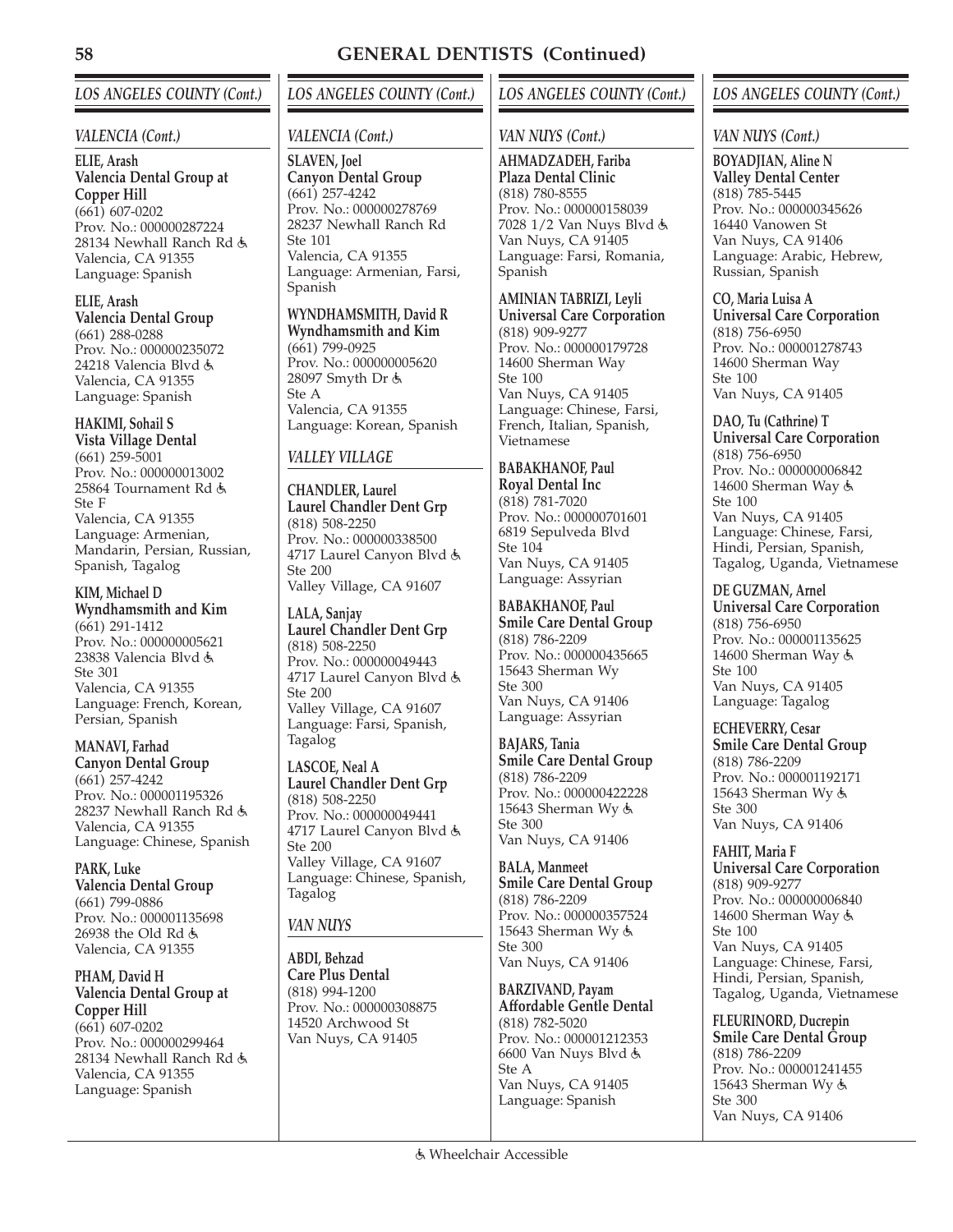### *VAN NUYS (Cont.)*

**GARABEDIAN, James V Universal Care Corporation** (818) 756-6950 Prov. No.: 000000168414 14600 Sherman Way Ste 100 Van Nuys, CA 91405 Language: Chinese, Hindi, Mandarin, Spanish, Tagalog, Vietnamese

**HADADEEN, Zaidoon M Smile Care Dental Group** (818) 786-2209 Prov. No.: 000000376240 15643 Sherman Wy Ste 300 Van Nuys, CA 91406

**HANASAB, Hersel Hanasab Dental Corp** (818) 785-2424 Prov. No.: 000000038795 7239 Van Nuys Blvd Ste 6 Van Nuys, CA 91405 Language: Persian, Spanish

**HOVSEPYAN, Gohar** (818) 909-0200 Prov. No.: 000000208239 15333 Sherman Way Ste M Van Nuys, CA 91406 Language: Arabic, Armenian, Russian, Spanish

**JAGADEESAN, Dheepa Universal Care Corporation** (818) 756-6950 Prov. No.: 000000371698 14600 Sherman Way & Ste 100 Van Nuys, CA 91405

**JOSHI, Birva B Smile Care Dental Group** (818) 786-2209 Prov. No.: 000001149091 15643 Sherman Wy Ste 300 Van Nuys, CA 91406 Language: Spanish

**KASSEM, Ahmed Y Smile Care Dental Group** (818) 786-2209 Prov. No.: 000000359277 15643 Sherman Wy Ste 300 Van Nuys, CA 91406

# *LOS ANGELES COUNTY (Cont.)*

### *VAN NUYS (Cont.)*

**KHANIDEH, Shabnam Smile Care Dental Group** (818) 786-2209 Prov. No.: 000001124114 15643 Sherman Way Ste 300 Van Nuys, CA 91406

**KHAVARAN, Sima Smile Care Dental Group** (818) 786-2209 Prov. No.: 000000421285 15643 Sherman Wy Ste 300 Van Nuys, CA 91406

**KOSHKERIAN, Housep S Hamlin Dental Group** (818) 701-6667 Prov. No.: 000000369217 14401 Hamlin St Ste D Van Nuys, CA 91401

**LAURENTE, Rex Universal Care Corporation** (818) 756-6950 Prov. No.: 000000375823 14600 Sherman Way Ste 100 Van Nuys, CA 91405

**LE, Vinh B Universal Care Corporation** (818) 756-6950 Prov. No.: 000000168472 14600 Sherman Way Ste 100 Van Nuys, CA 91405 Language: Chinese, Hindi, Spanish, Tagalog, Vietnamese

**LU, Beatrice Smile Care Dental Group** (818) 786-2209 Prov. No.: 000000458987 15643 Sherman Wy Ste 300 Van Nuys, CA 91406

**LUNA, Cellini Universal Care Corporation** (818) 909-9277 Prov. No.: 000000168749 14600 Sherman Way Ste 100 Van Nuys, CA 91405 Language: Spanish

## *LOS ANGELES COUNTY (Cont.)*

### *VAN NUYS (Cont.)*

**LY, Hoa Y Universal Care Corporation** (818) 909-9277 Prov. No.: 000000168272 14600 Sherman Way Ste 100 Van Nuys, CA 91405 Language: Spanish, Tagalog

**MANAVI, Farhad West Coast Dental/Van Nuys** (818) 988-2020 Prov. No.: 000000260940 13716 Sherman Way Van Nuys, CA 91405 Language: Chinese, Spanish

**MARATHE, Kaustubh K Universal Care Corporation** (818) 909-9277 Prov. No.: 000000368132 14600 Sherman Way Ste 100 Van Nuys, CA 91405 Language: Hindi, Spanish

**MASSOUMI, Sayeh Smile Care Dental Group** (818) 786-2209 Prov. No.: 000000422485 15643 Sherman Wy Ste 300 Van Nuys, CA 91406

**MATIAN, Shahrooz Smile Care Dental Group** (818) 786-2209 Prov. No.: 000000464403 15643 Sherman Wy Ste 300 Van Nuys, CA 91406

**MURADYAN, Liana Smile Care Dental Group** (818) 786-2209 Prov. No.: 000000443010 15643 Sherman Way Ste 300 Van Nuys, CA 91406

**NERI, Lorraine Universal Care Corporation** (818) 909-9277 Prov. No.: 000000006839 14600 Sherman Way Ste 100 Van Nuys, CA 91405 Language: Chinese, Farsi, Hindi, Persian, Spanish, Tagalog, Uganda, Vietnamese

## *LOS ANGELES COUNTY (Cont.)*

#### *VAN NUYS (Cont.)*

**NG, Seran Smile Care Dental Group** (818) 786-2209 Prov. No.: 000001166378 15643 Sherman Way Ste 300 Van Nuys, CA 91406

**NGUYEN, Binh T Universal Care Corporation** (818) 756-6950 Prov. No.: 000000367953 14600 Sherman Way Ste 100 Van Nuys, CA 91405 Language: Spanish, Vietnamese

**NGUYEN, Michelle** (818) 786-2209 Prov. No.: 000000322047 15643 Sherman Way Ste 300 Van Nuys, CA 91406

**NGUYEN, Minh Tri H Universal Care Corporation** (818) 756-6950 Prov. No.: 000000372893 14600 Sherman Way Ste 100 Van Nuys, CA 91405

**OBOH, Philomena** (818) 781-5180 Prov. No.: 000000262295 14434 Hamlin St Ste 2 Van Nuys, CA 91401

**OKAM, Adora Smile Care Dental Group** (818) 786-2209 Prov. No.: 000000373605 15643 Sherman Wy Ste 300 Van Nuys, CA 91406

**PAJAND, Azita Universal Care Corporation** (818) 909-9277 Prov. No.: 000000006836 14600 Sherman Way & Ste 100 Van Nuys, CA 91405 Language: Chinese, Farsi, Hindi, Persian, Spanish, Tagalog, Uganda, Vietnamese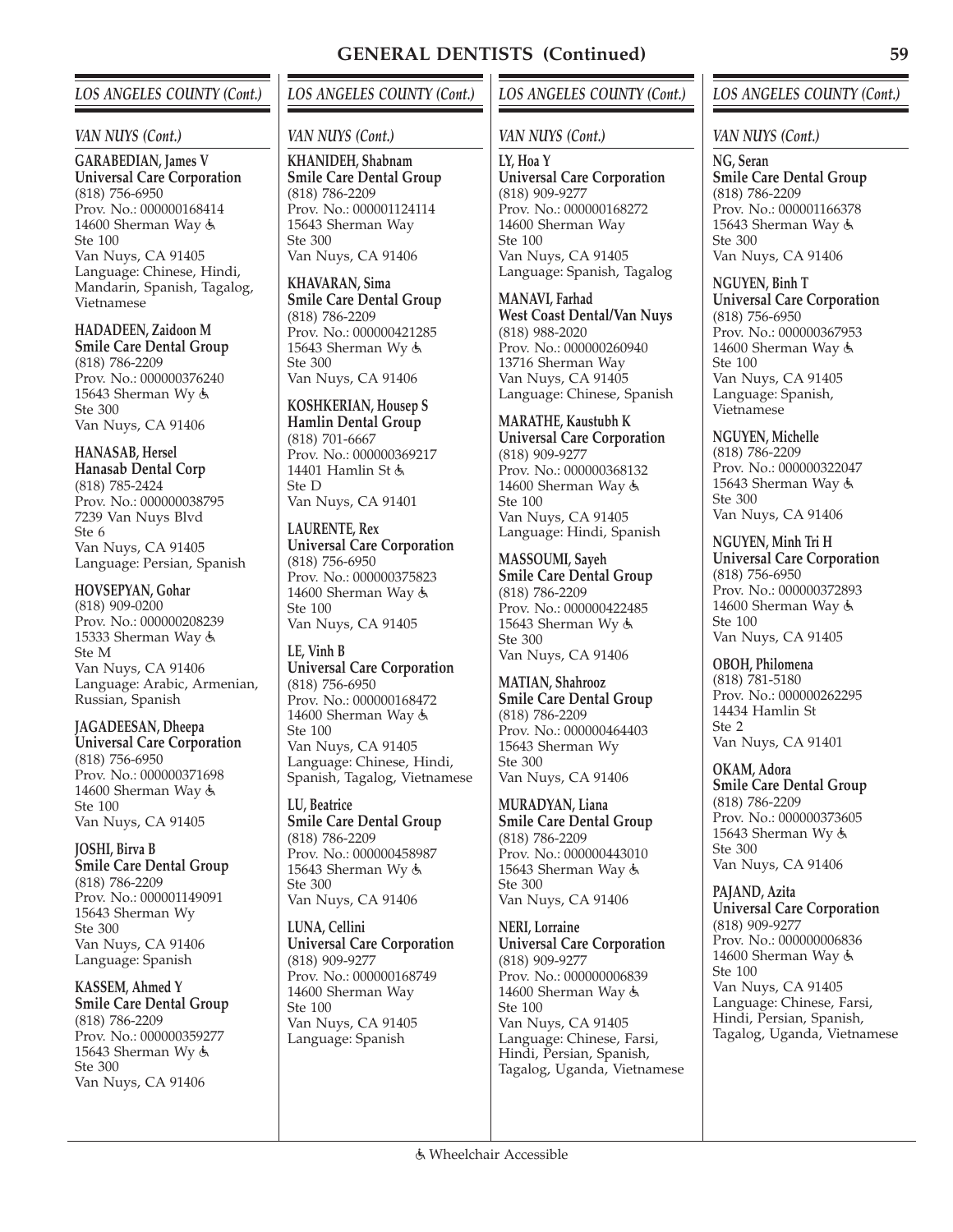# *LOS ANGELES COUNTY (Cont.)*

### *VAN NUYS (Cont.)*

**PARTOVI, Ladan Universal Care Corporation** (818) 909-9277 Prov. No.: 000000168438 14600 Sherman Way Ste 100 Van Nuys, CA 91405

**PATEL-MEHTA, Roshani Universal Care Corporation** (818) 756-6950 Prov. No.: 000000006828 14600 Sherman Way Ste 100 Van Nuys, CA 91405 Language: Chinese, Farsi, Hindi, Persian, Spanish, Tagalog, Uganda, Vietnamese

**PHAM, Kimberly T Universal Care Corporation** (818) 756-6950 Prov. No.: 000000368429 14600 Sherman Way Ste 100 Van Nuys, CA 91405 Language: Spanish, Vietnamese

**RAZA, Mehran Smile Care Dental Group** (818) 786-2209 Prov. No.: 000000372025 15643 Sherman Wy Ste 300 Van Nuys, CA 91406

**REZA, Hamid Hamlin Dental Group** (818) 782-6919 Prov. No.: 000000003938 14401 Hamlin St Ste D Van Nuys, CA 91401 Language: Farsi, Spanish, Tagalog

**ROUHANI, Morvarid Smile Care Dental Group** (818) 786-2209 Prov. No.: 000000041769 15643 Sherman Way Ste 300 Van Nuys, CA 91406

# *LOS ANGELES COUNTY (Cont.)*

### *VAN NUYS (Cont.)*

**SADJADI, Amir Universal Care Corporation** (818) 756-6950 Prov. No.: 000000389621 14600 Sherman Way & Ste 100 Van Nuys, CA 91405 Language: Farsi, Korean, Spanish

**SAKR, Shaaban Universal Care Corporation** (818) 909-9277 Prov. No.: 000000168741 14600 Sherman Way Ste 100 Van Nuys, CA 91405 Language: Arabic

**SCAMURRA, Michael Universal Care Corporation** (818) 756-6950 Prov. No.: 000000375577 14600 Sherman Way & Ste 100 Van Nuys, CA 91405

**SUH, Peter H The Dental Care Center** (818) 781-1533 Prov. No.: 000001141954 7068 Sepulveda Blvd Van Nuys, CA 91405

**TCHABOUKIAN, Ohannes Smile Care Dental Group** (818) 786-2209 Prov. No.: 000000413884 15643 Sherman Wy Ste 300 Van Nuys, CA 91406

**TEE, Peter A Universal Care Corporation** (818) 909-9277 Prov. No.: 000000006830 14600 Sherman Way Ste 100 Van Nuys, CA 91405 Language: Chinese, Farsi, Hindi, Persian, Spanish, Tagalog, Uganda, Vietnamese

**TRAN, Mai P Universal Care Corporation** (818) 756-6950 Prov. No.: 000000372809 14600 Sherman Way Ste 100 Van Nuys, CA 91405

## *LOS ANGELES COUNTY (Cont.)*

## *VAN NUYS (Cont.)*

**TRAN, The-Hao Universal Care Corporation** (818) 756-6950 Prov. No.: 000000368024 14600 Sherman Way Ste 100 Van Nuys, CA 91405 Language: Chinese, Farsi, French, Italian, Persian, Spanish, Tagalog, Vietnamese

**TSAI, Matthew Universal Care Corporation** (818) 756-6950 Prov. No.: 000001161034 14600 Sherman Way Ste 100 Van Nuys, CA 91405 Language: Spanish

**VO, Colleen P Smile Care Dental Group** (818) 786-2209 Prov. No.: 000000351069 15643 Sherman Way Ste 300 Van Nuys, CA 91406 Language: Chinese

**VO, Hanh N Universal Care Corporation** (818) 756-6950 Prov. No.: 000000368104 14600 Sherman Way & Ste 100 Van Nuys, CA 91405

**VO, Hanhgoc N Universal Care Corporation** (818) 756-6950 Prov. No.: 000000375794 14600 Sherman Way Ste 100 Van Nuys, CA 91405

**WAHBA, Maged F Wahba Dental Corp** (818) 988-1642 Prov. No.: 000000015430 7120 Hayvenhurst Ave Ste 205 Van Nuys, CA 91406

**YAR, Sean Smile Care Dental Group** (818) 786-2209 Prov. No.: 000000350534 15643 Sherman Wy Ste 300 Van Nuys, CA 91406

## *LOS ANGELES COUNTY (Cont.)*

#### *VAN NUYS (Cont.)*

**YESSAIAN, Anoush Hamlin Dental Group** (818) 782-6919 Prov. No.: 000000379334 14401 Hamlin St Ste D Van Nuys, CA 91401

**YOUSEFZADEH, Kourosh Smile Care Dental Group** (818) 786-2209 Prov. No.: 000001165844 15643 Sherman Wy Ste 300 Van Nuys, CA 91406

**ZAKER, Meysam Smile Care Dental Group** (818) 786-2209 Prov. No.: 000000694978 15643 Sherman Wy Ste 300 Van Nuys, CA 91406

**ZARRINNAM-FATTAHI, Shahrzad Universal Care Corporation** (818) 909-9277 Prov. No.: 000000006833 14600 Sherman Way Ste 100 Van Nuys, CA 91405 Language: Farsi, French, Persian, Spanish

## *VENICE*

**AHDOOT, Maurice Castle Dental Centers- Venice** (310) 399-9900 Prov. No.: 000000686308 1440 Lincoln Blvd & Venice, CA 90291

**FRATT, Dennis R Castle Dental Centers- Venice** (310) 399-9900 Prov. No.: 000000281861 1440 Lincoln Blvd & Venice, CA 90291 Language: Spanish

**HAKOPYAN, Vahagn Castle Dental Centers- Venice** (310) 399-9900 Prov. No.: 000000657420 1440 Lincoln Blvd Venice, CA 90291 Language: Spanish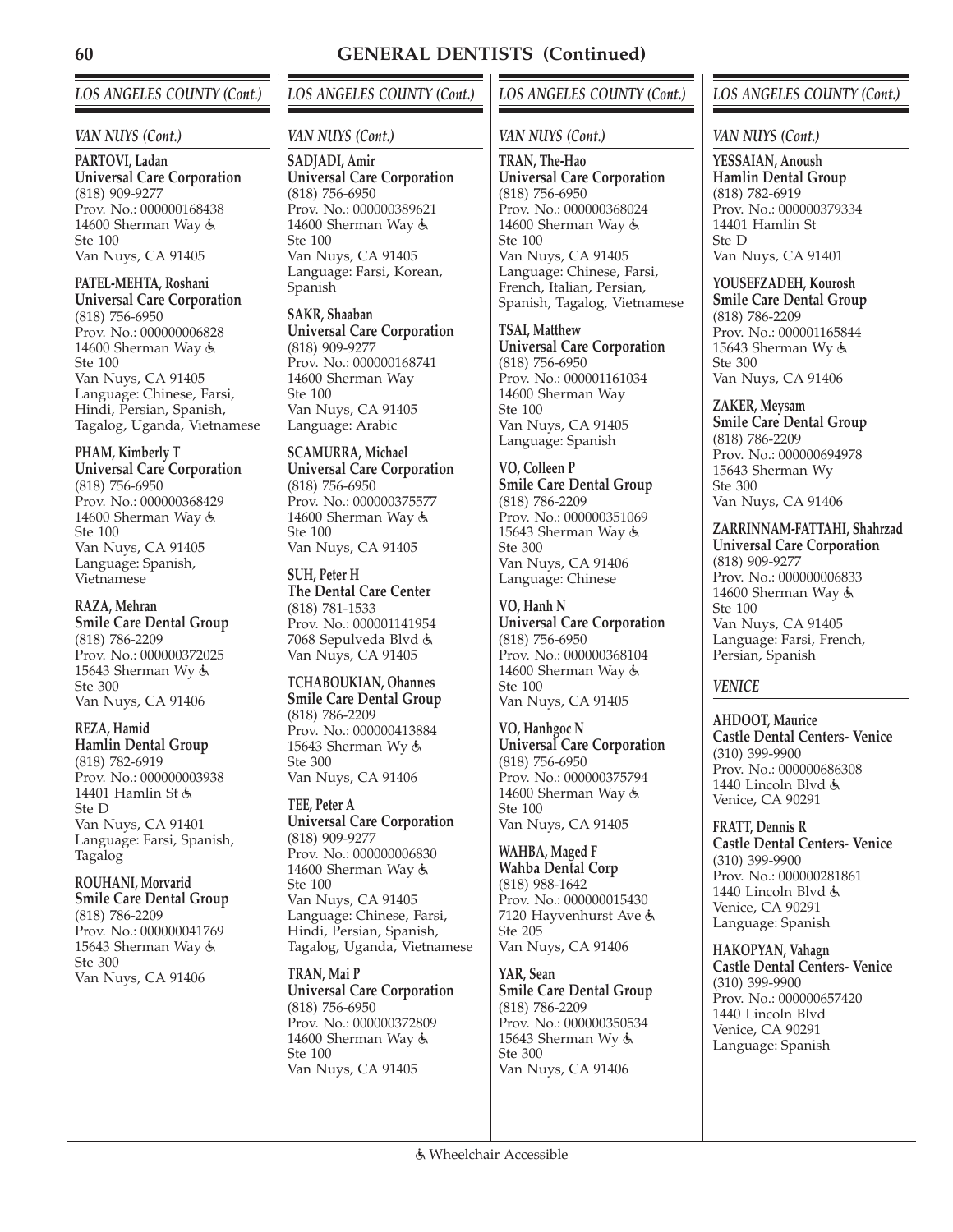### *VENICE (Cont.)*

**HSIEH, Jason C Castle Dental Centers- Venice** (310) 399-9900 Prov. No.: 000001104915 1440 Lincoln Blvd & Venice, CA 90291

**JULIUS, Helene Castle Dental Centers- Venice** (310) 399-9900 Prov. No.: 000000716310 1440 Lincoln Blvd & Venice, CA 90291

**KASHANI, Isaac K Castle Dental Centers- Venice** (310) 399-9900 Prov. No.: 000000694012 1440 Lincoln Blvd Venice, CA 90291

**KHATCHATURIAN, Victor Castle Dental Centers- Venice** (310) 399-9900 Prov. No.: 000000697448 1440 Lincoln Blvd Venice, CA 90291 Language: Spanish

**LI, Yang Castle Dental Centers- Venice** (310) 399-9900 Prov. No.: 000000719052 1440 Lincoln Blvd & Venice, CA 90291

**PHAM, Peter H Castle Dental Centers- Venice** (310) 399-9900 Prov. No.: 000000317139 1440 Lincoln Blvd & Venice, CA 90291

**SAZGAR, Negar Castle Dental Centers- Venice** (310) 399-9900 Prov. No.: 000000702256 1440 Lincoln Blvd Venice, CA 90291 Language: Spanish

**VWICH, Tamara B** (310) 399-9900 Prov. No.: 000001073720 1440 Lincoln Blvd Venice, CA 90291 Language: Spanish

**YEUNG, Helen K Castle Dental Centers- Venice** (310) 399-9900 Prov. No.: 000000364736 1440 Lincoln Blvd & Venice, CA 90291

# *LOS ANGELES COUNTY (Cont.)*

#### *WALNUT*

**FAHMY, Emad S Walnut Hill Family Dentistry** (626) 912-5599 Prov. No.: 000000008632 18758 E Amar Rd & Walnut, CA 91789 Language: Arabic, Farsi, French, Persian, Spanish

**JIMENEZ-PACE, Linda David Pace Dds, Inc** (626) 913-7359 Prov. No.: 000000012756 18800 E Amar Ste C3 Walnut, CA 91789 Language: Spanish, Tagalog

**PACE, David David Pace Dds, Inc** (626) 913-7359 Prov. No.: 000000012757 18800 E Amar Ste C-3 Walnut, CA 91789

**WANG, Tien Chun Wang, Tein Chun D Dmd Inc** (909) 594-7899 Prov. No.: 000000046971 1309 N Grand Ave Walnut, CA 91789 Language: Cantonese, Chinese, Mandarin, Persian, Spanish, Swahili

## *WEST COVINA*

**ADOURIAN, Edward A Smile Care Dental Group** (626) 962-8911 Prov. No.: 000000468492 1215 W Covina Pkwy West Covina, CA 91790

**BAJARS, Tania Smile Care Dental Group** (626) 962-8911 Prov. No.: 000000422217 1215 W Covina Pkwy & West Covina, CA 91790

**BALA, Manmeet Smile Care Dental Group** (626) 962-8911 Prov. No.: 000000357507 1215 W Covina Pkwy West Covina, CA 91790

## *LOS ANGELES COUNTY (Cont.)*

### *WEST COVINA (Cont.)*

**BANASKY, Charles J Smile Care Dental Group** (626) 962-8911 Prov. No.: 000000276179 1215 W Covina Pkwy West Covina, CA 91790 Language: Chinese

**BHATT, Shaileshkumar M West Covina Family Dentistry** (626) 856-3317 Prov. No.: 000000203653 450 S Glendora Ave Ste 106 West Covina, CA 91790

**CHANG, Daniel E Smile Care Dental Group** (626) 962-8911 Prov. No.: 000001147387 1215 W Covina Pkwy West Covina, CA 91790

**DANKO, Ronald West Covina Family Dentistry** (626) 856-3317 Prov. No.: 000000413864 450 S Glendora Ave Ste 106 West Covina, CA 91790

**DO, Min C Smile Care Dental Group** (626) 962-8911 Prov. No.: 000000290166 1215 W Covina Pkwy West Covina, CA 91790

**DOAN, Lamman Smile Care Dental Group** (626) 962-8911 Prov. No.: 000000347085 1215 W Covina Pkwy West Covina, CA 91790

**ECHEVERRY, Cesar Smile Care Dental Group** (626) 962-8911 Prov. No.: 000001192173 1215 W Covina Pkwy & West Covina, CA 91790

**ETON, Barry Newport Dental - West Covina - Azusa** (626) 331-0076 Prov. No.: 000000361271 151 N Azusa Ave West Covina, CA 91791

## *LOS ANGELES COUNTY (Cont.)*

#### *WEST COVINA (Cont.)*

**FISCH, Gerald W West Covina Family Dentistry** (626) 856-3317 Prov. No.: 000000254788 450 S Glendora Ave Ste 106 West Covina, CA 91790 Language: Spanish

**GROSLEIB, James W West Covina Family Dentistry** (626) 856-3317 Prov. No.: 000000417384 450 S Glendora Ave Ste 106 West Covina, CA 91790 Language: Hindi, Russian, Spanish

**GUZMAN, Jesse Bright Now Dental** (661) 274-8065 Prov. No.: 000000460258 1400 W Covina Pkwy Ste 100 West Covina, CA 91790 Language: Spanish

**GUZMAN, Jesse Newport Dental - West Covina - Azusa** (661) 949-1333 Prov. No.: 000000460247 151 N Azusa Ave West Covina, CA 91791 Language: Spanish

**HADADEEN, Zaidoon M Smile Care Dental Group** (626) 962-8911 Prov. No.: 000000376230 1215 W Covina Pkwy West Covina, CA 91790

**HAKOPYAN, Vahagn Newport Dental - West Covina - Azusa** (626) 331-0076 Prov. No.: 000000711393 151 N Azusa Ave West Covina, CA 91791 Language: Spanish

**HAKOPYAN, Vahagn West Covina Dental** (626) 338-4848 Prov. No.: 000000711391 1400 W Covina Pkwy Ste 100 West Covina, CA 91790 Language: Spanish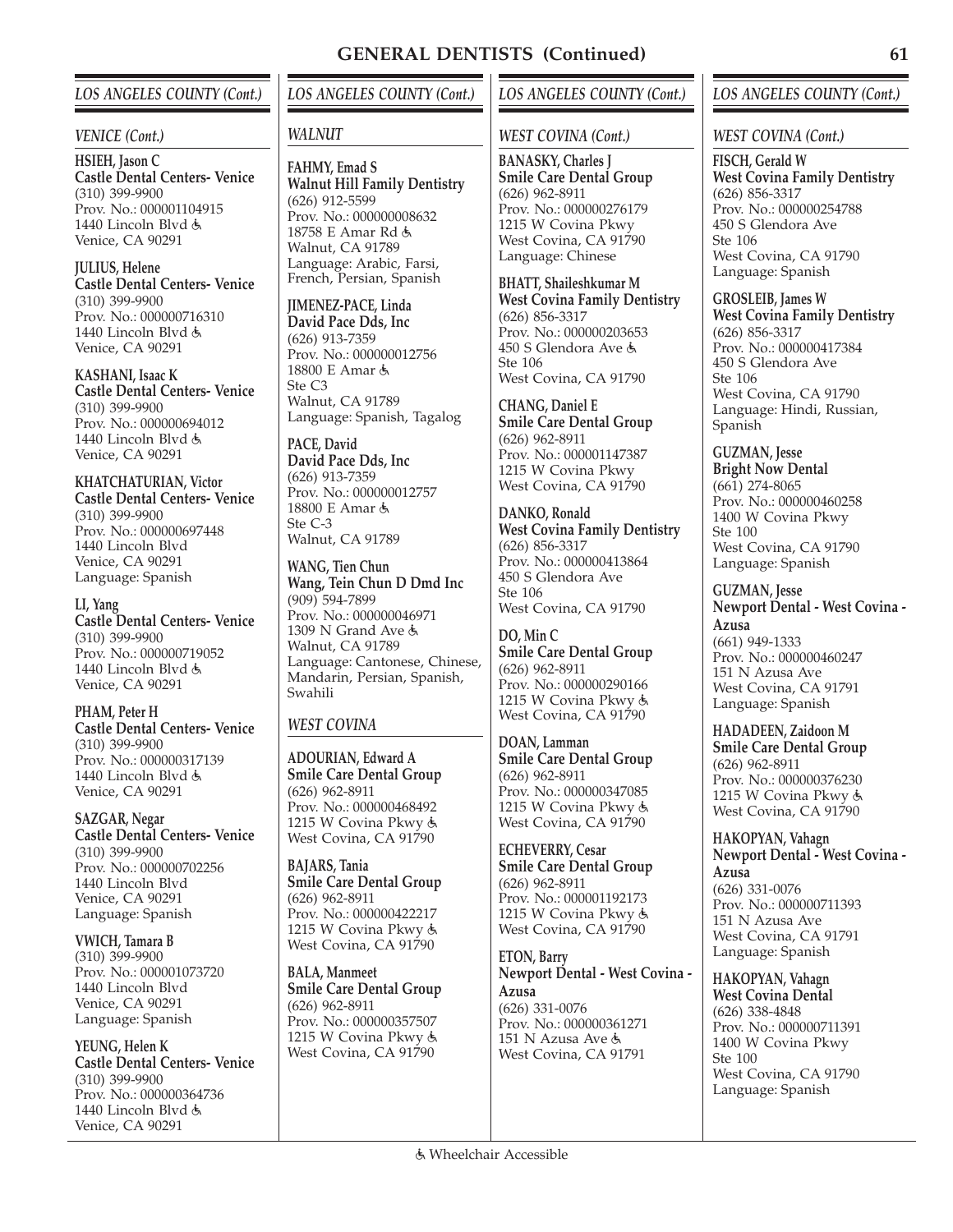# *LOS ANGELES COUNTY (Cont.)*

### *WEST COVINA (Cont.)*

**HASHIMI, Haris S Newport Dental - West Covina - Azusa** (626) 332-4145 Prov. No.: 000000669300 151 N Azusa Ave West Covina, CA 91791

**HASHIMI, Haris S West Covina Dental** (626) 338-4848 Prov. No.: 000000657366 1400 W Covina Pkwy Ste 100 West Covina, CA 91790

**HORWITZ, Fredrick Drs Robins & Horowitz** (626) 919-7707 Prov. No.: 000000047084 1129 S Glendora Ave West Covina, CA 91790 Language: Spanish, Tagalog

**HSIEH, Jason C Newport Dental - West Covina - Azusa** (626) 331-0076 Prov. No.: 000001104919 151 N Azusa Ave West Covina, CA 91791

**HSIEH, Jason C Bright Now Dental** (626) 338-4848 Prov. No.: 000001104911 1400 W Covina Pkwy Ste 100 West Covina, CA 91790

**JOE, Jeffrey Drs Robins & Horowitz** (626) 919-7707 Prov. No.: 000000047083 1129 S Glendora Ave West Covina, CA 91790 Language: Cantonese, German, Spanish, Tagalog

**KASSEM, Ahmed Y Smile Care Dental Group** (626) 962-8911 Prov. No.: 000000359269 1215 W Covina Pkwy West Covina, CA 91790

**KHATCHATURIAN, Victor Bright Now Dental** (626) 338-4848 Prov. No.: 000000700703 1400 W Covina Pkwy West Covina, CA 91790 Language: Spanish

*LOS ANGELES COUNTY (Cont.)*

### *WEST COVINA (Cont.)*

**KIM, Louis M Newport Dental - West Covina - Azusa** (626) 331-0076 Prov. No.: 000000324664 151 N Azusa Ave West Covina, CA 91791 Language: Korean

**LEE, Jeffrey Smile Care Dental Group** (626) 962-8911 Prov. No.: 000000309167 1215 W Covina Pkwy West Covina, CA 91790

**LI, Yang Bright Now Dental** (626) 338-4848 Prov. No.: 000000718961 1400 W Covina Pkwy Ste 100 West Covina, CA 91790

**LI, Yang Newport Dental - West Covina - Azusa** (626) 331-0076 Prov. No.: 000000718953 151 N Azusa Ave West Covina, CA 91791

**LIU, Joseph H Southern Calif. Den Srvs** (626) 918-2886 Prov. No.: 000000011105 1014 S Glendora Ave West Covina, CA 91790

**MAGALONG, Emmanuel** (626) 851-0020 Prov. No.: 000000208125 1415 W Garvey Ave Ste 101 West Covina, CA 91790 Language: Spanish

**MOYA, Mark Newport Dental- Claremont** (626) 331-0076 Prov. No.: 000001147481 151 N Azusa West Covina, CA 91791

**NARVAEZ, Arelvis Bright Now Dental** (626) 338-4848 Prov. No.: 000000463402 1400 W Covina Pkwy Ste 100 West Covina, CA 91790 Language: Spanish

## *LOS ANGELES COUNTY (Cont.)*

### *WEST COVINA (Cont.)*

**NARVAEZ, Arelvis Newport Dental - West Covina - Azusa** (626) 331-0076 Prov. No.: 000000463405 151 N Azusa Ave West Covina, CA 91791 Language: Spanish

**NGOW, Kenvis West Covina Family Dentistry** (626) 856-3317 Prov. No.: 000000250148 450 S Glendora Ave Ste 106 West Covina, CA 91790 Language: Arabic, Chinese, Hindi, Korean, Spanish

**NGUYEN, Dzien V Smile Care Dental Group** (626) 962-8911 Prov. No.: 000000346838 1215 W Covina Pkwy West Covina, CA 91790 Language: Spanish, Vietnamese

**NGUYEN, Julian L Newport Dental - West Covina - Azusa** (626) 331-0076 Prov. No.: 000001214659

151 N Azusa Ave West Covina, CA 91791

**OKAM, Adora Smile Care Dental Group** (626) 962-8911 Prov. No.: 000000373580 1215 W Covina Pkwy & West Covina, CA 91790

**PANCHAL, Kumudini Smile Care Dental Group** (626) 962-8911 Prov. No.: 000001132845 1215 W Covina Pkwy West Covina, CA 91790

**PARK, Sean K Newport Dental - West Covina - Azusa** (626) 331-0076 Prov. No.: 000000364863 151 N Azusa Ave West Covina, CA 91791 Language: Korean

# *LOS ANGELES COUNTY (Cont.)*

#### *WEST COVINA (Cont.)*

**PATEL, Nirav West Covina Family Dentistry** (626) 856-3317 Prov. No.: 000000448735 450 S Glendora Ave Ste 106 West Covina, CA 91790

**PATEL, Niyati** (626) 331-0076 Prov. No.: 000000094093 151 N Azusa West Covina, CA 91791

**PHAN, Dieu West Covina Family Dentistry** (626) 856-3317 Prov. No.: 000000451028 450 S Glendora Ave Ste 106 West Covina, CA 91790

**RAZA, Mehran Smile Care Dental Group** (626) 962-8911 Prov. No.: 000000372017 1215 W Covina Pkwy West Covina, CA 91790

**ROBINS, Gregory E Drs Robins & Horowitz** (626) 919-7707 Prov. No.: 000000047082 1129 S Glendora Ave West Covina, CA 91790 Language: Cantonese, German, Spanish, Tagalog

**RUIDERA, Violette** (626) 918-8338 Prov. No.: 000000214412 415 S Glendora Ave Ste A West Covina, CA 91790 Language: Spanish, Vietnamese

**RUIDERA, Violette West Covina Dental** (626) 338-4848 Prov. No.: 000000417294 1400 W Covina Dental Ste 100 West Covina, CA 91790 Language: Spanish, Vietnamese

**SAMAAN, Ehab Smile Care Dental Group** (626) 962-8911 Prov. No.: 000000156646 1215 W Covina Pkwy West Covina, CA 91790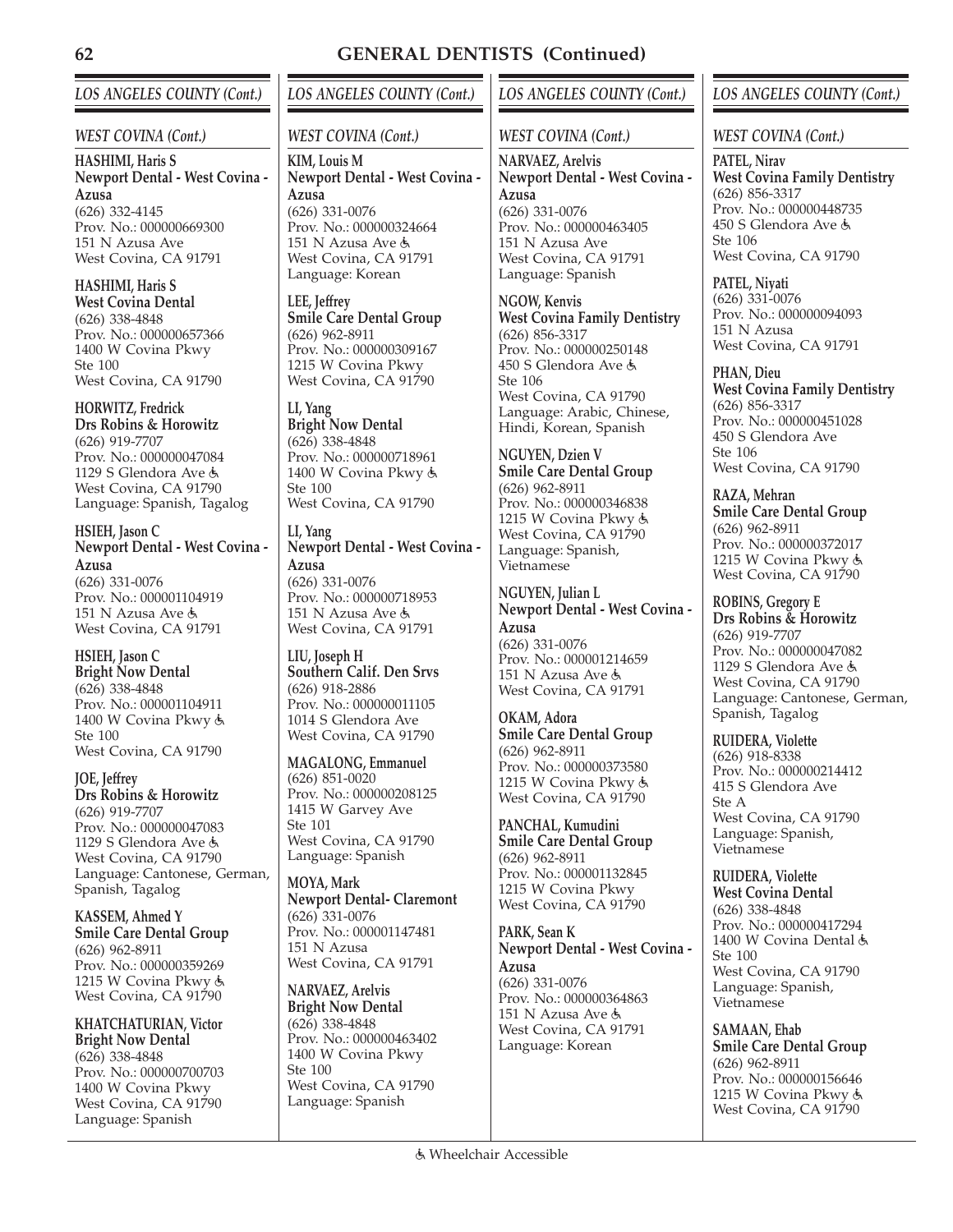### *WEST COVINA (Cont.)*

**SHIRAZI, Reza Bright Now Dental** (626) 338-4848 Prov. No.: 000001245916 1400 W Covina Pkwy West Covina, CA 91790 Language: Spanish

**SINGH, Maninder** (626) 918-0171 Prov. No.: 000000006486 1312 Francisquito Ave Ste D4 West Covina, CA 91790 Language: Indian, Spanish

**SOOD, Shikka Newport Dental - West Covina - Azusa** (626) 331-0076 Prov. No.: 000000467322 151 N Azusa Ave West Covina, CA 91791

**SOOD, Shikka Bright Now Dental** (626) 338-4848 Prov. No.: 000000467333 1400 W Covina Pkwy Ste 100 West Covina, CA 91790

**SUHARDJO, Didik S Newport Dental - West Covina - Azusa** (626) 331-0076 Prov. No.: 000000410012 151 N Azusa Ave West Covina, CA 91791 Language: Farsi, Spanish, **Swedish** 

**TA, Jason Newport Dental - West Covina - Azusa**

(626) 331-0076 Prov. No.: 000000417048 151 N Azusa Ave West Covina, CA 91791

**THAI, Michael D Smile Care Dental Group** (626) 962-8911 Prov. No.: 000000201452 1215 W Covina Pkwy & West Covina, CA 91790

# *LOS ANGELES COUNTY (Cont.)*

### *WEST COVINA (Cont.)*

**TRAN, Justin D Bright Now Dental** (626) 338-4848 Prov. No.: 000000390251 1400 W Covina Pkwy Ste 100 West Covina, CA 91790

**TRAN, Justin D Newport Dental - West Covina - Azusa** (626) 331-0076 Prov. No.: 000000714240 151 N Azusa Ave West Covina, CA 91791

**VINH, Nina** (626) 331-0076 Prov. No.: 000000094088 151 N Azusa West Covina, CA 91791

**WITKOSKY, Mitchell Smile Care Dental Group** (626) 962-8911 Prov. No.: 000001241152 1215 W Covina Pkwy & West Covina, CA 91790

**YAR, Sean Smile Care Dental Group** (626) 962-8911 Prov. No.: 000000350522 1215 W Covina Pkwy & West Covina, CA 91790

**ZAKER, Meysam Smile Care Dental Group** (626) 962-8911 Prov. No.: 000000694186 1215 W Covina Pkwy West Covina, CA 91790

# *WEST HILLS*

**SADAGHIANI, Keyvan A Fallbrook Dental Group** (818) 592-6060 Prov. No.: 000000386250 6739 3 4 Fallbrook Ave West Hills, CA 91307

**SIMONIAN, Belinda Platt Village Dental Group** (818) 716-7001 Prov. No.: 000000279597  $6446$  Platt Ave  $\dot{\xi}$ West Hills, CA 91307

# *LOS ANGELES COUNTY (Cont.)*

## *WEST HOLLYWOOD*

**GHASRI, Poneh Sunset Plaza Dental** (310) 855-2434 Prov. No.: 000000232622 8539 Sunset Blvd Ste 16 West Hollywood, CA 90069 Language: Armenian, Farsi, Spanish

# *WHITTIER*

**ABRAMOVICI, Moshe Whittier Dental Group** (562) 693-8202 Prov. No.: 000000047091 14564 E Whittier Blvd & Whittier, CA 90605 Language: Farsi, Hebrew, Persian, Romania, Spanish

**BAEK, Sherry Darrel Dagdigian Dds Inc** (562) 694-0396 Prov. No.: 000001088913 16406 E Whittier Blvd Whittier, CA 90603 Language: Korean

**BURQUEZ, Rodolfo R** (562) 699-3838 Prov. No.: 000000040194 11574 Hadley St Whittier, CA 90606 Language: Spanish

**DADGAR-MOLLAMOHAMMED, Arezoukhanom Beverly Family Dental** (562) 692-7870 Prov. No.: 000000257571 11822 E Floral Dr Ste D Whittier, CA 90601 Language: Farsi, Spanish

**DAGDIGIAN, Darrel Darrel Dagdigian Dds Inc** (562) 694-0396 Prov. No.: 000000046915 16406 E Whittier Blvd Whittier, CA 90603 Language: Chinese, Spanish, Vietnamese

# *LOS ANGELES COUNTY (Cont.)*

## *WHITTIER (Cont.)*

**HWANG, Chih-We Whittier Square Dentistry** (562) 696-2862 Prov. No.: 000001297278 13215 E Penn St  $Sta 200$ Whittier, CA 90602 Language: Mandarin

**MUDITAJAYA, Winston Whittier Square Dentistry** (562) 696-2862 Prov. No.: 000001266177 13215 E Penn St Ste 200 Whittier, CA 90602

**NGUYEN, Christopher D Uptown Dental Group** (562) 698-0054 Prov. No.: 000000404308 6711 S Greenleaf Ave Whittier, CA 90601 Language: Spanish, Vietnamese

**NGUYEN, Thomas T Washington Dental Group** (562) 463-1111 Prov. No.: 000000203957 11408 E Washington Blvd Whittier, CA 90606 Language: Farsi, Spanish, **Swedish** 

**NOURIAN, Shahram Ron Whittier Dental Group** (562) 693-8202 Prov. No.: 000000047092 14564 E Whittier Blvd & Whittier, CA 90605 Language: Farsi, Hebrew, Korean, Persian, Spanish

**PATEL, Charu Uptown Dental Group** (562) 698-0054 Prov. No.: 000000006537 6711 S Greenleaf Ave Whittier, CA 90601 Language: Chinese, Hindi, Spanish

**PEREZ, Marcela I Uptown Dental Group** (562) 698-0054 Prov. No.: 000000006536 6711 S Greenleaf Ave Whittier, CA 90601 Language: Chinese, Hindi, Spanish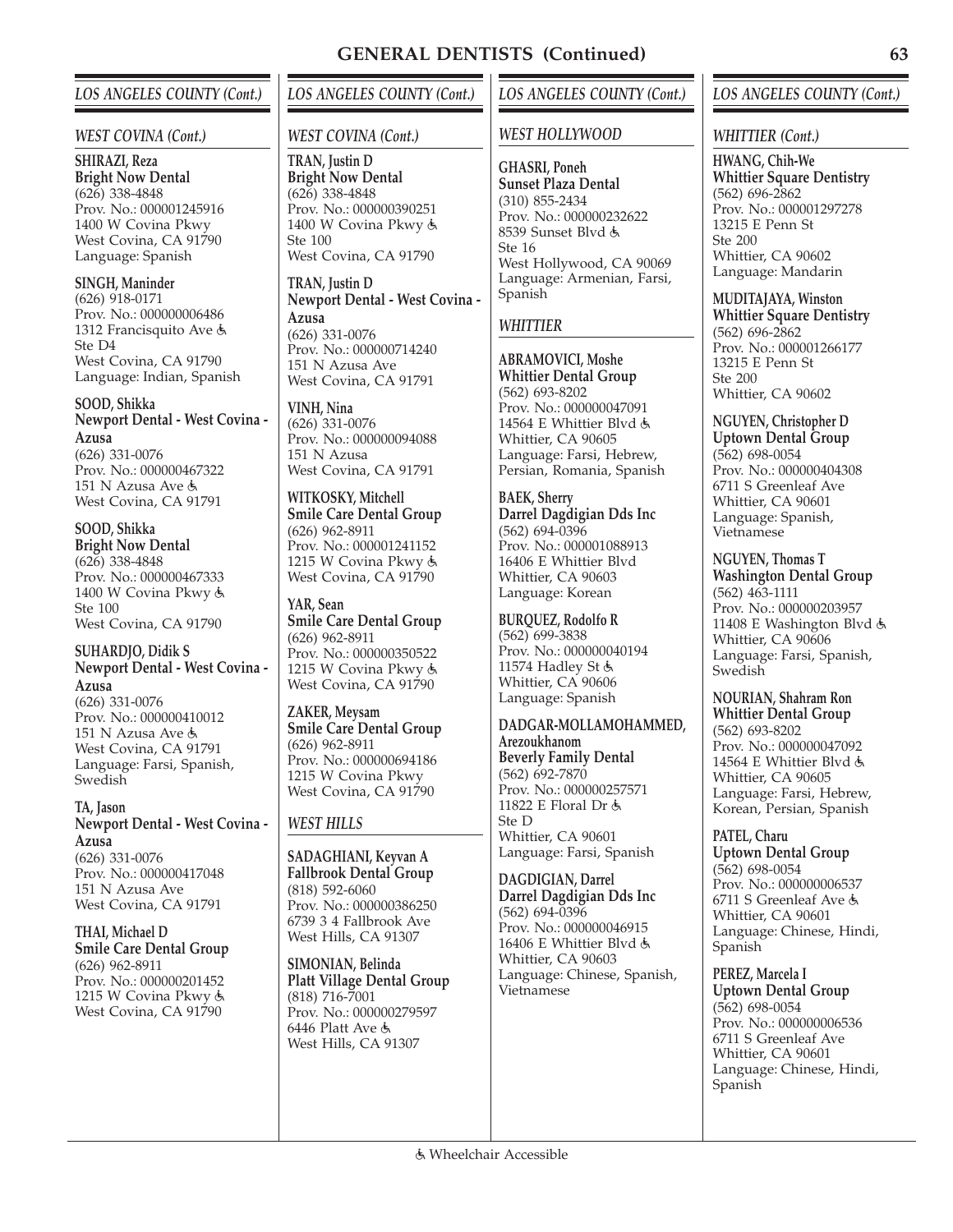### *WHITTIER (Cont.)*

**REDDY, Krishna M** (562) 699-0343 Prov. No.: 000000011303 7910 Norwalk Blvd Whittier, CA 90606

**TAMIR, Alfred B Atlantic Dental Group** (562) 696-5544 Prov. No.: 000000157114 6716 Greenleaf Ave Whittier, CA 90601

### *WILMINGTON*

**AHDOOT, Maurice Wilmington Dental** (310) 835-3131 Prov. No.: 000000685939 1610 N Avalon Blvd Wilmington, CA 90744

**KASHANI, Isaac K Wilmington Dental** (310) 835-3131 Prov. No.: 000000694011 1610 N Avalon Blvd Wilmington, CA 90744

**LAM, Samson W Wilmington Dental** (310) 835-3131 Prov. No.: 000001135829 1610 N Avalon Blvd Wilmington, CA 90744 Language: Spanish

**MAI, Michael Wilmington Dental** (310) 835-3131 Prov. No.: 000001124315 1610 N Avalon Blvd Wilmington, CA 90744

**MARTEL, Alex Wilmington Dental** (310) 835-3131 Prov. No.: 000000692148 1610 N Avalon Blvd Wilmington, CA 90744 Language: Spanish

**ONUGHA, Ndidi D Wilmington Dental** (310) 835-3131 Prov. No.: 000001213726 1610 N Avalon Blvd Wilmington, CA 90744

*LOS ANGELES COUNTY (Cont.)*

## *WILMINGTON (Cont.)*

**SAMIMI, Shohreh Wilmington Dental** (310) 835-3131 Prov. No.: 000000428221 1610 N Avalon Blvd Wilmington, CA 90744 Language: Spanish

# *WINNETKA*

**PAPAZIAN, Edwin Edwin Papazian Dds Inc** (818) 772-6222 Prov. No.: 000000261831 7616 Winnetka Ave Ste 1 Winnetka, CA 91306 Language: Armenian, Farsi, Spanish

# *WOODLAND HILLS*

**AL-BOUZ, Maher Cosmetic Laser Dentistry II** (818) 676-1485 Prov. No.: 000000298733 22062 Ventura Blvd Woodland Hills, CA 91364

**RAFI, Kevin K Warner Village Dental** (818) 884-2700 Prov. No.: 000000686855 21516 Victory Blvd Woodland Hills, CA 91367 Language: Farsi, Spanish

# *MADERA COUNTY*

## *CHOWCHILLA*

**MURNI, Irwan H** (559) 665-7227 Prov. No.: 000000173548 1020 Ventura Ave Ste B Chowchilla, CA 93610 Language: Spanish

# *MADERA*

**LOWE, Lester Lester Lowe Dds** (559) 673-5944 Prov. No.: 000000193732 *\*\*\*Accepting existing patients only\*\*\** 312 W Olive Ave Madera, CA 93637 Language: Spanish

# *MADERA COUNTY (Cont.)*

## *MADERA (Cont.)*

**YOUNG, Kimmer E Dr Young Dental Office** (559) 673-4075 Prov. No.: 000000228248 2401 W Cleveland Ave Madera, CA 93637 Language: Spanish

# *MARIN COUNTY*

# *SAN RAFAEL*

**CHASE, Steven S Marin Dental Care** (415) 499-7700 Prov. No.: 000000039076 *\*\*\*Accepting existing patients only\*\*\** 4050 Redwood Hwy Ste A San Rafael, CA 94903 Language: Spanish

**FONG, Clark L Pacific Dental Group** (415) 453-6277 Prov. No.: 000000166855 1523 5th Ave San Rafael, CA 94901

**ZAHEDI, Peter San Rafael Dentistry** (415) 453-1241 Prov. No.: 000000046184 905 Lincoln Ave San Rafael, CA 94901 Language: Farsi, Spanish

# *MERCED COUNTY*

## *GUSTINE*

**LE, Thong B Horisons Unlimited Healthcare** (209) 854-3854 Prov. No.: 000000281009 554 5th St & Gustine, CA 95322

# *LIVINGSTON*

**GREWAL, Jaskiran K Smile Shine Dental** (209) 394-5000 Prov. No.: 000000466763 1472 B St Ste E Livingston, CA 95334 Language: Spanish

*MERCED COUNTY (Cont.)*

## *MERCED*

**MURNI, Irwan H** (209) 722-7847 Prov. No.: 000000173547 1176 Olivewood Dr Merced, CA 95348 Language: Spanish

## *MONTEREY COUNTY*

## *CASTROVILLE*

**GARDEZY, Najia Clinica De Salud Del Valle De Salinas** (831) 633-1514 Prov. No.: 000000355194 10561 Merritt St Castroville, CA 95012

**TRAN, Duc M Clinica De Salud Del Valle De Salinas** (831) 633-1514 Prov. No.: 000000345833

10561 Merritt St Castroville, CA 95012

### *GREENFIELD*

**KHAMIS, Rafid I** (831) 674-0235 Prov. No.: 000000196488 329 El Camino Real Greenfield, CA 93927

**KHAMIS, Wathig Wathing I Khamis Dds** (831) 674-0235 Prov. No.: 000001199267 329 El Camino Real Greenfield, CA 93927

#### **MEZENTSEV, Svetlana Y Community Oral Health Services**

(831) 674-1570 Prov. No.: 000000714174 801 Walnut Ave Greenfield, CA 93927 Language: Spanish

**PHAN, Tinh T Clinica De Salud Del Valle De Salinas** (831) 674-5344 Prov. No.: 000000339694 808 Oak St Greenfield, CA 93927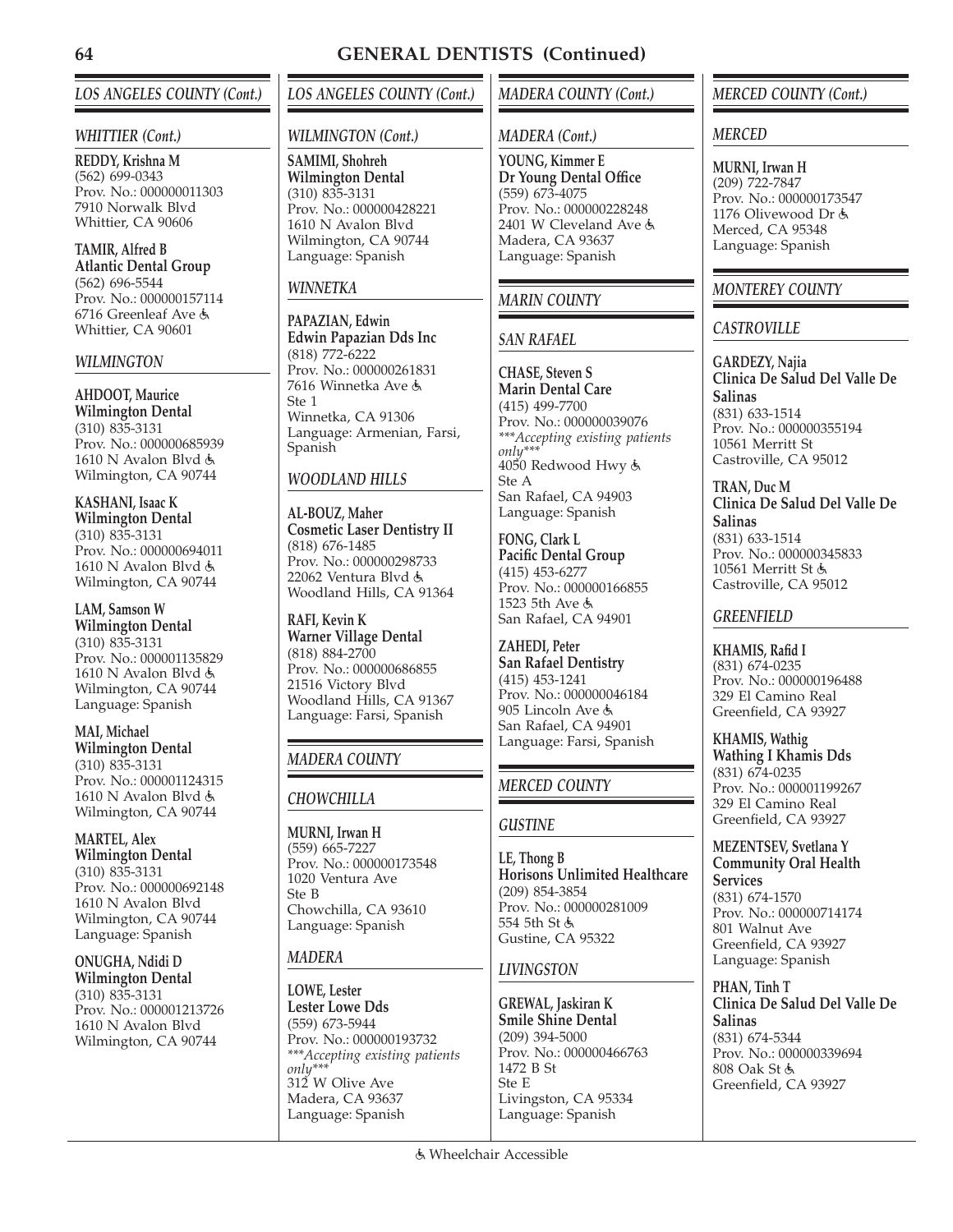## *MONTEREY COUNTY (Cont.)*

#### *GREENFIELD (Cont.)*

**ZHANG, Ding H Clinica De Salud Del Valle De Salinas** (831) 674-5344 Prov. No.: 000000335857 808 Oak Ave Greenfield, CA 93927

### *KING CITY*

**WILLIAMS, Bruce Clinica De Salud Del Valle De Salinas** (831) 385-3641 Prov. No.: 000000305854 223 Bassett St King City, CA 93930

### *MONTEREY*

**ALEXANDER, Sasha M** (831) 333-9111 Prov. No.: 000000030193 1010 Cass St Ste C 1 Monterey, CA 93940 Language: Spanish

### *SALINAS*

**CARDENAS, Jose Clinica De Salud Del Valle De Salinas** (831) 444-9722 Prov. No.: 000000429524 620 E Alvin Dr Ste G Salinas, CA 93906

**CHEN, Joey Clinica De Salud Del Valle De Salinas** (831) 444-9722 Prov. No.: 000000466724 620 E Alvin Dr Ste 6 Salinas, CA 93906

**FROST, John M Clinica De Salud Del Valle De Salinas** (831) 444-9722 Prov. No.: 000000686181 620 E Alvin Dr Ste G

Salinas, CA 93906 Language: Spanish

# *MONTEREY COUNTY (Cont.)*

### *SALINAS (Cont.)*

**MEZENTSEV, Svetlana Y Community Oral Health Services** (831) 422-6889 Prov. No.: 000000467692 128 E Alisal St Salinas, CA 93901 Language: Spanish

**PATEL, Harshita** (831) 443-2700 Prov. No.: 000000170072 *\*\*\*Accepting existing patients only\*\*\**  $640$  E Alvin Dr & Ste A Salinas, CA 93906 Language: Hindi, Spanish

**PHAN, Tinh T Clinica De Salud Del Valle De Salinas** (831) 444-9722 Prov. No.: 000000409760 620 E Alvin Dr Ste G Salinas, CA 93906

**RAMAKUMAR, Suman Accu Dental** (831) 772-0559 Prov. No.: 000001157889 668 E Romie Way Salinas, CA 93901 Language: Hindi, Spanish

**ROSS, Steven T Clinica De Salud Del Valle De Salinas** (831) 444-9722 Prov. No.: 000001247454 620 E Alvin Dr Ste G Salinas, CA 93906

**TRUONG, Chuong N Clinica De Salud Del Valle De Salinas** (831) 444-9722 Prov. No.: 000001244081 620 E Alvin Dr Ste G Salinas, CA 93906 Language: Spanish

**YANG, Peter T** (831) 753-6598 Prov. No.: 000000253435 11 Maple St Ste E Salinas, CA 93901 Language: Chinese, Spanish

## *MONTEREY COUNTY (Cont.)*

## *SOLEDAD*

**DAAS, Talal Gabilan Dental Center** (831) 678-0434 Prov. No.: 000000241064 327 Gabilan Dr Soledad, CA 93960

**NGUYEN, Ngoctrinh Clinica De Salud Del Valle De Salinas** (831) 678-0881 Prov. No.: 000000305865 799 Front St Soledad, CA 93960

# *NAPA COUNTY*

## *AMERICAN CANYON*

**RIVERA, Joanne P Canyon Ranch Dental Care** (707) 557-9080 Prov. No.: 000000320357 120 W American Canyon Rd Ste M8 American Canyon, CA 94503

## *ORANGE COUNTY*

## *ANAHEIM*

**AU, Brandon Newport Dental- Anaheim** (714) 491-8441 Prov. No.: 000000265773 1959 E Lincoln Ave Anaheim, CA 92805 Language: Spanish, Vietnamese

**BADEA, Michael M State College Dental Group** (714) 772-5005 Prov. No.: 000000169748 330 N State College Blvd Ste 105 Anaheim, CA 92806

**BAILEY, Michael C Anaheim 7 Days Dental** (714) 772-2893 Prov. No.: 000000005395 637 N Euclid St Anaheim, CA 92801 Language: Japanese, Spanish, Tagalog, Urdu

## *ORANGE COUNTY (Cont.)*

### *ANAHEIM (Cont.)*

**BAJARS, Tania Smile Care Dental Group** (714) 828-1211 Prov. No.: 000000422214 1112 N Magnolia Ave Anaheim, CA 92801

**BALA, Manmeet Smile Care Dental Group** (714) 828-1211 Prov. No.: 000000357503 1112 N Magnolia Ave Anaheim, CA 92801

**BANASKY, Charles J Smile Care Dental Group** (714) 828-1211 Prov. No.: 000000276172 1112 N Magnolia Ave Anaheim, CA 92801 Language: Chinese

**BENDER, Jinny Bright Now Dental Anaheim** (714) 491-8441 Prov. No.: 000000704809 150 N State College Blvd & Anaheim, CA 92806 Language: Korean, Spanish, Vietnamese

**BILAL, Mustafa** (714) 535-7500 Prov. No.: 000000423301 1210 S Brookhurst Anaheim, CA 92804 Language: Spanish

**BISHAY, Peter G Bishay Dds Inc** (714) 995-4444 Prov. No.: 000001173424 2601 W Ball Rd Ste 101 Anaheim, CA 92804 Language: Arabic, French, Spanish

**BOOTEHSAZ, Robert Smile Care Dental Group** (714) 828-1211 Prov. No.: 000001140642 1112 N Magnolia Ave Anaheim, CA 92801

**BORQUEZ, Randolph A Charles Kimball Dds Family Dentistry** (714) 828-1415 Prov. No.: 000000712553 522 N Magnolia Ave Anaheim, CA 92801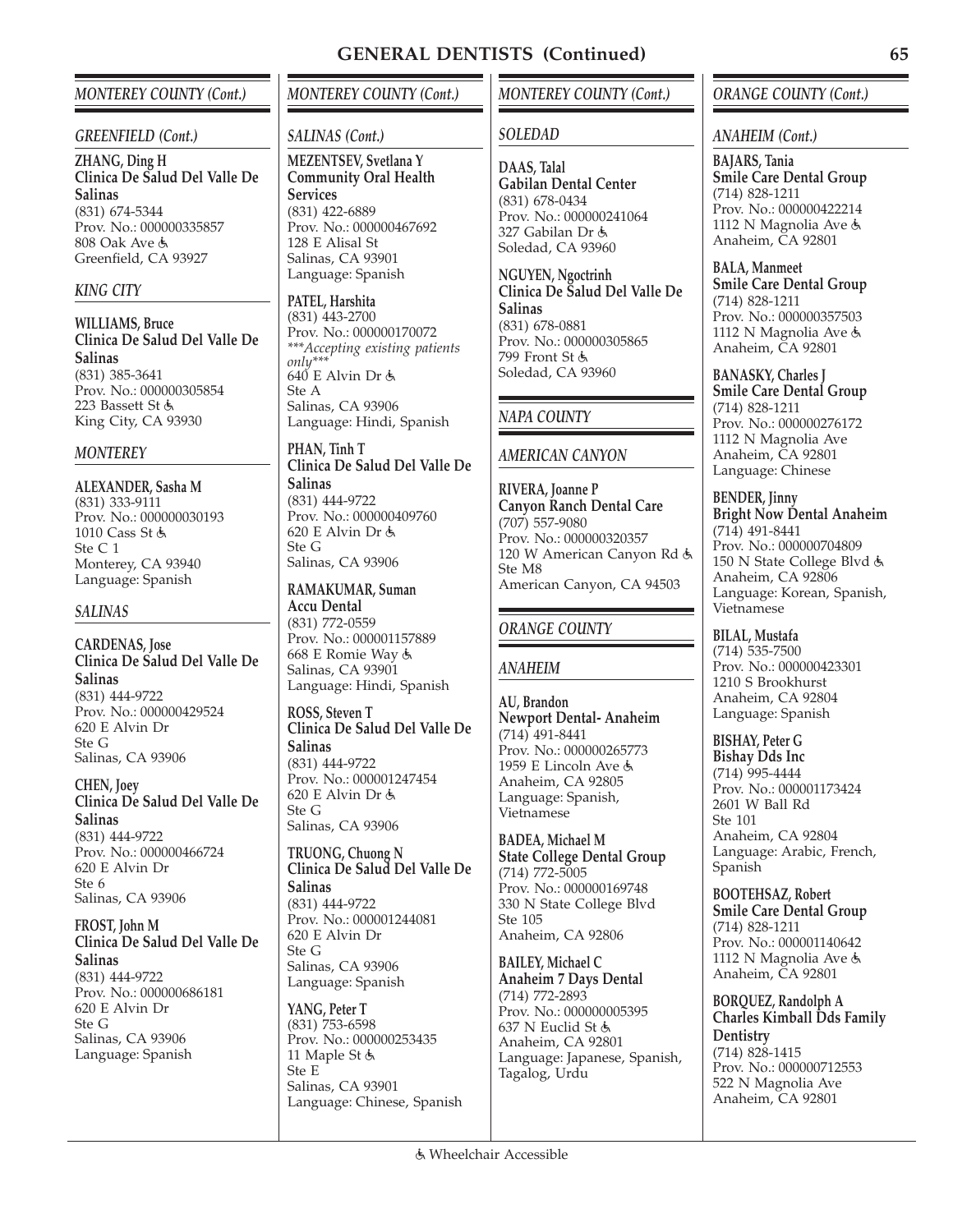## *ORANGE COUNTY (Cont.)*

### *ANAHEIM (Cont.)*

**BUI, Kim Care Dental** (714) 995-3415 Prov. No.: 000000269517 3203 W Ball Rd & Anaheim, CA 92804

**BUI, Thanh-Ha T Care Dental** (714) 995-3415 Prov. No.: 000000262396 3203 W Ball Rd Anaheim, CA 92804 Language: Spanish

**CARDENAS, Jose Bright Now Dental Anaheim** (714) 491-8441 Prov. No.: 000000334356 150 N State College Blvd Anaheim, CA 92806

**CHE, David T** (714) 772-5590 Prov. No.: 000000023561 101 E Lincoln Ave Ste 150 Anaheim, CA 92805

**CO, Maria Luisa A Tsai Loo Hsiao Dental Corporation** (714) 780-5665 Prov. No.: 000001278736 710 S Brookhurst St Ste O Anaheim, CA 92804

**CRUZ, Cesar Z Bright Now Dental Anaheim** (714) 780-0856 Prov. No.: 000000452012 150 N State College Blvd Anaheim, CA 92806 Language: Spanish

**DANG, Reneelyn Anaheim Hills Dental Grp** (714) 998-2956 Prov. No.: 000000454559 5731 Santa Ana Canyon Rd Ste A Anaheim, CA 92807

# *ORANGE COUNTY (Cont.)*

## *ANAHEIM (Cont.)*

**DAO, Tu (Cathrine) T Universal Care Dental** (714) 490-1585 Prov. No.: 000000006824 710 S Brookhurst Ste O-P Anaheim, CA 92801 Language: Chinese, Farsi, Hindi, Persian, Spanish, Tagalog, Uganda, Vietnamese

**DE GUZMAN, Arnel Tsai Loo Hsiao Dental**

**Corporation** (714) 780-5665 Prov. No.: 000001135621 710 S Brookhurst St Ste O Anaheim, CA 92804 Language: Tagalog

**DECILLA, Patricia L** (714) 780-5665 Prov. No.: 000000168076 1808 Lincoln Ave Ste 201 Anaheim, CA 92801

**DELANEY, John M Anaheim First Family Dental** (714) 999-5050 Prov. No.: 000000046999 1161 N Euclid St & Anaheim, CA 92801 Language: Chinese, Spanish

**DHOLAKIYA, Pragnesh J Dental Care of Anaheim** (714) 758-0791 Prov. No.: 000000008429 815 N Euclid St Anaheim, CA 92801 Language: Spanish

**DO, Hieu V State College Dental Group** (714) 772-5005 Prov. No.: 000000348011 330 N State College Blvd Ste 105 Anaheim, CA 92806

**DOBRESCU, Narcisa Oc Dental Specialist** (714) 776-7015 Prov. No.: 000000295624 922 S Euclid & Anaheim, CA 92802

## *ORANGE COUNTY (Cont.)*

## *ANAHEIM (Cont.)*

**ECHEVERRY, Cesar Smile Care Dental Group** (714) 828-1211 Prov. No.: 000001192143 1112 N Magnolia Ave Anaheim, CA 92801

**EINOLLAHI, Vahid Anaheim Community Dentistry** (714) 635-0855 Prov. No.: 000000156023 435 N State College Blvd Anaheim, CA 92806 Language: Farsi, Spanish

**ELMASRI, Maha A Universal Care Dental** (714) 490-1585 Prov. No.: 000000168329 710 S Brookhurst Ste O-P Anaheim, CA 92801

**EMETERIO, Thomas M Bright Now Dental Anaheim** (714) 780-0856 Prov. No.: 000000719514 150 N State College Blvd Anaheim, CA 92806 Language: Farsi, Spanish, Swedish

**EZE, Kenechukwu O Bright Now Dental Anaheim** (714) 780-0856 Prov. No.: 000000419597 150 N State College Blvd Anaheim, CA 92806

**FEEKART, Mary E Universal Care Dental** (714) 490-1585 Prov. No.: 000000371658 710 S Brookhurst Ste O-P Anaheim, CA 92801

**GARABEDIAN, James V Universal Care Dental** (714) 490-1585 Prov. No.: 000000168387 710 S Brookhurst Ste O-P Anaheim, CA 92801 Language: Chinese, Hindi, Mandarin, Spanish, Tagalog, Vietnamese

## *ORANGE COUNTY (Cont.)*

### *ANAHEIM (Cont.)*

**GO, Robert Y Go Family Dental** (714) 638-0018 Prov. No.: 000000382958 2060 S Euclid St Ste G Anaheim, CA 92802

**GUDINO, Aaron D Bright Now Dental Anaheim** (714) 780-0856 Prov. No.: 000000446781 150 N State College Blvd Anaheim, CA 92806 Language: Spanish

**HADADEEN, Zaidoon M Smile Care Dental Group** (714) 828-1211 Prov. No.: 000000376228 1112 N Magnolia Ave Anaheim, CA 92801

**HADADEEN, Zaidoon M Bright Now Dental Anaheim** (714) 780-0856 Prov. No.: 000000418491 150 N State College Blvd Anaheim, CA 92806

**HAJ-YOUSEF, Hazem M Smile Care Dental Group** (714) 828-1211 Prov. No.: 000000343472 1112 N Magnolia Ave Anaheim, CA 92801 Language: Farsi, Spanish, **Swedish** 

**HAJ-YOUSEF, Hazem M Bright Now Dental Anaheim** (714) 491-8441 Prov. No.: 000000435609 150 N State College Blvd Anaheim, CA 92806 Language: Farsi, Spanish, Swedish

**HALEY, Parker J Bright Now Dental Anaheim** (714) 817-0500 Prov. No.: 000000735261 150 N State College Blvd Anaheim, CA 92806

**HOANG, Richard Newport Dental- Anaheim** (714) 491-8441 Prov. No.: 000000027089 1959 E Linclon Ave Anaheim, CA 92805 Language: Spanish, Vietnamese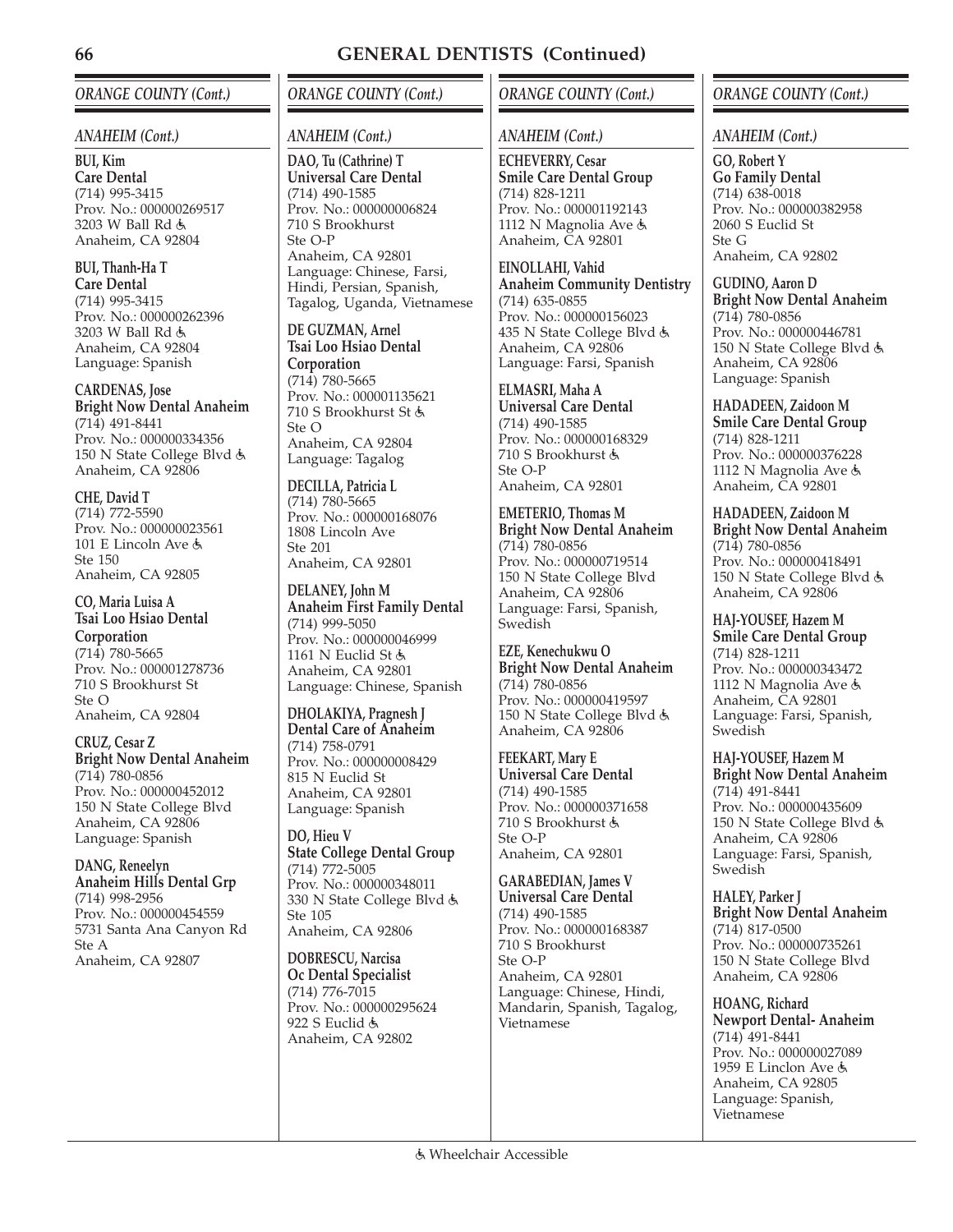## *ORANGE COUNTY (Cont.)*

### *ANAHEIM (Cont.)*

**JAGADEESAN, Dheepa Universal Care Dental** (714) 490-1585 Prov. No.: 000000371691 710 S Brookhurst Ste O-P Anaheim, CA 92801

**KASSEM, Ahmed Y Smile Care Dental Group** (714) 828-1211 Prov. No.: 000000359267 1112 N Magnolia Ave & Anaheim, CA 92801

**KIM, Chanyul Hayan Dental Group** (714) 828-8275 Prov. No.: 000000301103 3006 W Lincoln Ave Anaheim, CA 92801

**KIM, James S Smile Care Dental Group** (714) 828-1211 Prov. No.: 000001194350 1112 N Magnolia Ave Anaheim, CA 92801

**KIMBALL, Charles F Charles Kimball Dds Family Dentistry** (714) 828-1415 Prov. No.: 000000694416 522 N Magnolia Ave Anaheim, CA 92801

**LAMIN, Tayar R Smile Care Dental Group** (714) 828-1211 Prov. No.: 000000309159 1112 N Magnolia Ave Anaheim, CA 92801

**LAURENTE, Rex Universal Care Dental** (714) 490-1585 Prov. No.: 000000375807 710 S Brookhurst Ste O-P Anaheim, CA 92801

**LAY, Gilbert K Universal Care Dental** (714) 780-5665 Prov. No.: 000000168424 710 S Brookhurst Ste O P Anaheim, CA 92801 Language: Chinese, Farsi, Hindi, Persian, Spanish, Tagalog, Uganda, Vietnamese *ORANGE COUNTY (Cont.)*

### *ANAHEIM (Cont.)*

**LAZARO, Pablo Smile Care Dental Group** (714) 828-1211 Prov. No.: 000001172886 1112 N Magnolia Ave Anaheim, CA 92801

**LE, Kathy Bright Now Dental Anaheim** (714) 780-0856 Prov. No.: 000001135215 150 N State College Blvd Anaheim, CA 92806 Language: Armenian

**LE, Truc T Anaheim 7 Days Dental** (714) 772-2893 Prov. No.: 000000005396 637 N Euclid St Anaheim, CA 92801 Language: Chinese, Farsi, Japanese, Spanish, Tagalog, Urdu, Vietnamese

**LE, Truc T 7 Day Dental Office of Dr Le** (714) 491-8600 Prov. No.: 000000188049 2265 W Lincoln Ave Anaheim, CA 92801 Language: Chinese, Farsi, Japanese, Spanish, Tagalog, Urdu, Vietnamese

**LE, Van State College Dental Group** (714) 772-5005 Prov. No.: 000000348130 330 N State College Blvd Ste 105 Anaheim, CA 92806

**LE, Vinh B Universal Care Dental** (714) 490-1585 Prov. No.: 000000168433 710 S Brookhurst Ste O-P Anaheim, CA 92801 Language: Chinese, Hindi, Spanish, Tagalog, Vietnamese

**LENA, David A Universal Care Dental** (714) 490-1585 Prov. No.: 000000168681 710 S Brookhurst Ste O P Anaheim, CA 92801 Language: Chinese, Japanese, Spanish

## *ORANGE COUNTY (Cont.)*

## *ANAHEIM (Cont.)*

**LUNA, Aileen C Universal Care Dental** (714) 490-1585 Prov. No.: 000000183348 710 S Brookhurst Ste O P Anaheim, CA 92801

**LUNA, Cellini Universal Care Dental** (714) 490-1585 Prov. No.: 000000168785 710 S Brookhurst Ste O P Anaheim, CA 92801 Language: Spanish

**LY, Hoa Y** (714) 780-5665 Prov. No.: 000000168263 1808 W Lincoln Ave Ste 201 Anaheim, CA 92801 Language: Spanish, Tagalog

**LY, Kiet Bright Now Dental Anaheim** (714) 491-8441 Prov. No.: 000000342110 150 N State College Blvd Anaheim, CA 92806 Language: Chinese, Farsi, French, Italian, Persian, Spanish, Tagalog, Vietnamese

**MARATHE, Kaustubh K Universal Care Dental** (714) 490-1585

Prov. No.: 000000368120 710 S Brookhurst Ste O P Anaheim, CA 92801 Language: Hindi, Spanish

**MORGAN, Brooks T Oc Dental Specialist** (714) 776-7015 Prov. No.: 000000183615 922 S Euclid St Anaheim, CA 92802 Language: Spanish

**MORGAN, Jason H Morgan Dental Corp** (714) 491-2732 Prov. No.: 000000239559 1221 N Euclid St & Anaheim, CA 92801 Language: Spanish, Vietnamese

### *ORANGE COUNTY (Cont.)*

*ANAHEIM (Cont.)*

**MORGAN, Jason H California Dental Group of South Anaheim** (714) 750-3030 Prov. No.: 000000700728 2300 S Harbor Blvd Anaheim, CA 92802 Language: Spanish, Vietnamese

**MURTHY, Nandini R**

(714) 774-2638 Prov. No.: 000000005619 1801 W Romneya Dr Ste 201 Anaheim, CA 92801

**NGO, Chau T Bright Now Dental Anaheim** (714) 491-8441 Prov. No.: 000000717831 150 N State College Blvd Anaheim, CA 92806

**NGO, Tung S Bright Now Dental Anaheim** (714) 780-0856 Prov. No.: 000000324121 150 N State College Blvd Anaheim, CA 92806 Language: Spanish, Vietnamese

**NGUYEN, Andrew T Universal Care Dental** (714) 490-1585 Prov. No.: 000000188937 710 S Brookhurst Ste O P Anaheim, CA 92801 Language: Spanish, Vietnamese

**NGUYEN, Anthony Anaheim 7 Days Dental** (714) 772-2893 Prov. No.: 000000283950 637 N Euclid St Anaheim, CA 92801

**NGUYEN, Binh T Universal Care Dental** (714) 490-1585 Prov. No.: 000000367933 710 S Brookhurst Ste O-P Anaheim, CA 92801 Language: Spanish, Vietnamese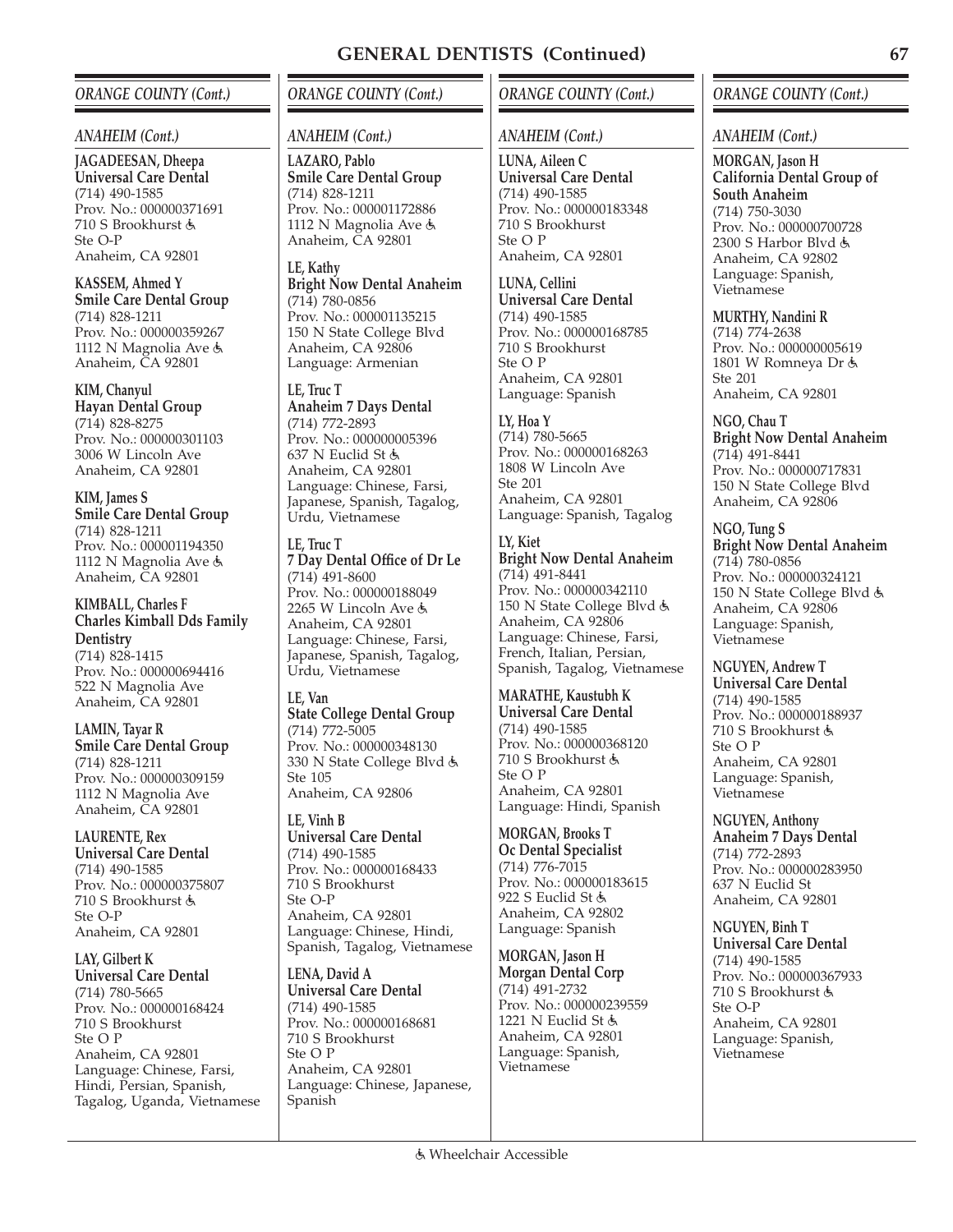## *ORANGE COUNTY (Cont.)*

### *ANAHEIM (Cont.)*

**NGUYEN, Minh Tri H Universal Care Dental** (714) 490-1585 Prov. No.: 000000372887 710 S Brookhurst Ste O-P Anaheim, CA 92801

**NGUYEN, Thomas T Anaheim 7 Days Dental** (714) 772-2893 Prov. No.: 000000005403 637 N Euclid St Anaheim, CA 92801 Language: Japanese, Spanish, Tagalog, Urdu

**NGUYEN, Thuan H 7 Day Dental Office of Dr Le** (714) 491-8600 Prov. No.: 000000336280 2265 W Lincoln Ave Anaheim, CA 92801

**NGUYEN, Thuan H Anaheim 7 Days Dental** (714) 772-2893 Prov. No.: 000000295519 637 N Euclid St Anaheim, CA 92801

**NGUYEN, Thuy-Linh State College Dental Group** (714) 772-5005 Prov. No.: 000000348304 330 N State College Blvd Ste 105 Anaheim, CA 92806

**OFTADEH, Golam Universal Care Dental** (714) 490-1585 Prov. No.: 000000372514 710 S Brookhurst Ste O-P Anaheim, CA 92801

**OKAM, Adora Smile Care Dental Group** (714) 828-1211 Prov. No.: 000000373576 1112 N Magnolia Ave Anaheim, CA 92801

**PANNU, Manreet Bright Now Dental Anaheim** (714) 817-0500 Prov. No.: 000001104945 150 N State College Blvd Anaheim, CA 92806 Language: Spanish

*ORANGE COUNTY (Cont.)*

### *ANAHEIM (Cont.)*

**PARTOVI, Ladan Universal Care Dental** (714) 490-1585 Prov. No.: 000000168502 710 S Brookhurst Ste O P Anaheim, CA 92801

**PATEL, Payal J Smile Care Dental Group** (714) 828-1211 Prov. No.: 000001149343 1112 N Magnolia Ave Anaheim, CA 92801 Language: Spanish

**PATEL-MEHTA, Roshani Universal Care Dental** (714) 490-1585 Prov. No.: 000000405125 710 S Brookhurst Ste O-P Anaheim, CA 92801 Language: Chinese, Farsi, Hindi, Persian, Spanish, Tagalog, Uganda, Vietnamese

**PEMA, Salvatore F Newport Dental- Anaheim** (714) 491-8441 Prov. No.: 000000171362 1959 E Lincoln Ave Anaheim, CA 92805

**PHAM, Kimberly T Universal Care Dental** (714) 490-1585 Prov. No.: 000000368415 710 S Brookhurst Ste O-P Anaheim, CA 92801 Language: Spanish, Vietnamese

**QUAN, Norman Dental Care of Anaheim** (714) 758-0791 Prov. No.: 000000296330 815 N Euclid Anaheim, CA 92801

**RAZA, Mehran Smile Care Dental Group** (714) 828-1211 Prov. No.: 000000372015 1112 N Magnolia Ave Anaheim, CA 92801

## *ORANGE COUNTY (Cont.)*

### *ANAHEIM (Cont.)*

**REYHANI, Hadis Smile Care Dental Group** (714) 828-1211 Prov. No.: 000000445582 1112 N Magnolia Ave Anaheim, CA 92801

**RODAS, Melissa M Bright Now Dental Anaheim** (714) 817-0500 Prov. No.: 000001132496 150 N State College Blvd Anaheim, CA 92806

**RODGERS, Charles F Anaheim Hills Dental Grp** (714) 998-2956 Prov. No.: 000000036261 5731 Santa Ana Canyon Rd Ste A Anaheim, CA 92807 Language: Spanish

**SADJADI, Amir Universal Care Dental** (714) 490-1585 Prov. No.: 000000389617 710 S Brookhurst Ste O-P Anaheim, CA 92801 Language: Farsi, Korean, Spanish

**SADRI, Iman Bright Now Dental Anaheim** (714) 491-8441 Prov. No.: 000000694850 150 N State College Blvd & Anaheim, CA 92806 Language: Spanish

**SAHAWNEH, Shorouq Bright Now Dental Anaheim** (714) 780-0856 Prov. No.: 000000416897 150 N State College Blvd & Anaheim, CA 92806

**SAKR, Shaaban Universal Care Dental** (714) 780-5665 Prov. No.: 000000168696 710 S Brookhurst Ste O P Anaheim, CA 92801 Language: Arabic

## *ORANGE COUNTY (Cont.)*

*ANAHEIM (Cont.)*

**SARCHISIAN, Adrian Universal Care Dental** (714) 490-1585 Prov. No.: 000000168842 710 S Brookhurst Ste O P Anaheim, CA 92801 Language: Arabic, Armenian, Farsi, French, Romania, Spanish

**SCAMURRA, Michael Universal Care Dental** (714) 490-1585 Prov. No.: 000000375570 710 S Brookhurst Ste O-P Anaheim, CA 92801

**SERQUINA, Elmer J Universal Care Dental** (714) 490-1585 Prov. No.: 000000168890 710 S Brookhurst Ste O P Anaheim, CA 92801

**SHAHBAZIAN, Amir** (714) 780-0856 Prov. No.: 000000416900 150 N State College Blvd Anaheim, CA 92806 Language: Italian, Spanish

**SHEN, Ching M Anaheim 7 Days Dental** (714) 772-2893 Prov. No.: 000000168638 637 N Euclid St Anaheim, CA 92801

**SHEN, Ching M 7 Day Dental Office of Dr Le** (714) 491-8600 Prov. No.: 000000189648 2265 W Lincoln Ave Anaheim, CA 92801

**SHI, Andrew Bright Now Dental Anaheim** (714) 780-0856 Prov. No.: 000001123854 150 N State College Blvd Anaheim, CA 92806

**SHMARA, Ali Smile Care Dental Group** (714) 828-1211 Prov. No.: 000000464289 1112 N Magnolia Ave Anaheim, CA 92801 Language: Spanish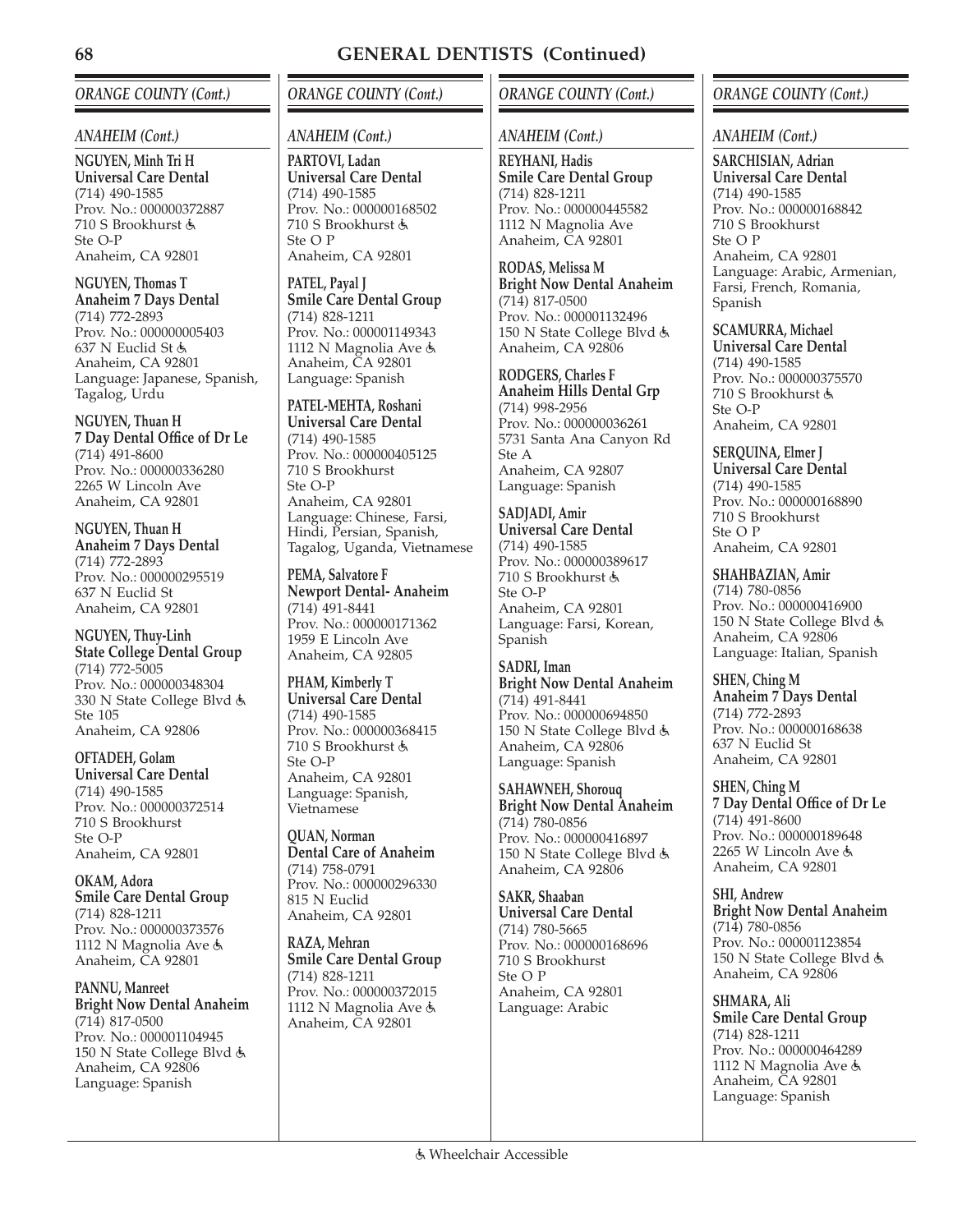## *ORANGE COUNTY (Cont.)*

#### *ANAHEIM (Cont.)*

**SINGH, Harprabh Smile Care Dental Group** (714) 828-1211 Prov. No.: 000001089558 1112 N Magnolia Ave Anaheim, CA 92801

**SONG, Eugene Smile Care Dental Group** (714) 828-1211 Prov. No.: 000001193288 1112 N Magnolia Ave Anaheim, CA 92801

**STEVENS, Donna Bright Now Dental Anaheim** (714) 817-0500 Prov. No.: 000000716499 150 N State College Blvd Anaheim, CA 92806 Language: Spanish

**TAGHAVI, Mohammad R Smile Care Dental Group** (714) 828-1211 Prov. No.: 000000423147 1112 N Magnolia Ave Anaheim, CA 92801

**TAJBAKHSH, Mojdeh Smile Care Dental Group** (714) 828-1211 Prov. No.: 000001249514 1112 N Magnolia Ave Anaheim, CA 92801

**TEE, Peter A Universal Care Dental** (714) 490-1585 Prov. No.: 000000006811 710 S Brookhurst Ste O-P Anaheim, CA 92801 Language: Chinese, Farsi, Hindi, Persian, Spanish, Tagalog, Uganda, Vietnamese

**TRAN, Elizabeth Universal Care Dental** (714) 490-1585 Prov. No.: 000000168679 710 S Brookhurst Ste O-P Anaheim, CA 92801 Language: Chinese, Farsi, Hindi, Spanish, Tagalog

*ORANGE COUNTY (Cont.)*

### *ANAHEIM (Cont.)*

**TRAN, Elizabeth** (714) 828-1211 Prov. No.: 000000341288 1112 N Magnolia Ave & Anaheim, CA 92801 Language: Chinese, Farsi, Hindi, Spanish, Tagalog

**TRAN, Justin D** (714) 491-8441 Prov. No.: 000000175869 1959 E Lincoiln Ave Anaheim, CA 92805

**TRAN, Lisa T Truc Trong Le, D.D.S** (714) 491-8600 Prov. No.: 000000255763 2265 W Lincoln Ave Anaheim, CA 92801 Language: Spanish, Vietnamese

**TRAN, Lisa T Anaheim 7 Days Dental** (714) 772-2893 Prov. No.: 000000266718 637 N Euclid St Anaheim, CA 92801 Language: Spanish, Vietnamese

**TRAN, Mai P Universal Care Dental** (714) 490-1585 Prov. No.: 000000372795 710 S Brookhurst Ste O-P Anaheim, CA 92801

**TRAN, The-Hao Universal Care Dental** (714) 490-1585 Prov. No.: 000000368019 710 S Brookhurst Ste O-P Anaheim, CA 92801 Language: Chinese, Farsi, French, Italian, Persian, Spanish, Tagalog, Vietnamese

**TRAN, Val H Bright Now Dental Anaheim** (714) 491-8441 Prov. No.: 000001173585 150 N State College Blvd & Ste 100 Cbo Anaheim, CA 92806 Language: Spanish

## *ORANGE COUNTY (Cont.)*

## *ANAHEIM (Cont.)*

**TRENT, Jannette F Dental Aesthetics Professionals Euclid Center** (714) 772-3538 Prov. No.: 000000456916 1751 W Romneya Dr Ste D Anaheim, CA 92801

**TSAI, Matthew Tsai Loo Hsiao Dental Corporation** (714) 780-5665 Prov. No.: 000001161030 710 S Brookhurst St Ste O Anaheim, CA 92804 Language: Spanish

**VARGAS, Pablo Smile Care Dental Group** (714) 828-1211 Prov. No.: 000000436592 1112 N Magnolia Ave & Anaheim, CA 92801

**VO, Hanh N Universal Care Dental** (714) 490-1585 Prov. No.: 000000368094 710 S Brookhurst Ste O-P Anaheim, CA 92801

**VO, Hanhgoc N Universal Care Dental** (714) 490-1585 Prov. No.: 000000375788 710 S Brookhurst Ste O-P Anaheim, CA 92801

**VORA, Jayang M Smiles For Orange County/Vora Jayang M Dds** (714) 772-4378 Prov. No.: 000000006544 9672 Ball Rd Anaheim, CA 92804

**VU, Don Bright Now Dental Anaheim** (714) 780-0856 Prov. No.: 000000423013 150 N State College Blvd & Anaheim, CA 92806

**YAR, Sean Smile Care Dental Group** (714) 828-1211 Prov. No.: 000000302895 1112 N Magnolia Ave Anaheim, CA 92801

## *ORANGE COUNTY (Cont.)*

### *ANAHEIM HILLS*

**MORGAN, Jason H California Dental Group of Ana** (714) 974-0054 Prov. No.: 000001156214 140 S Fairmont Blvd Anaheim Hills, CA 92807 Language: Spanish, Vietnamese

**OHANESIAN, Sako Dental Artistry In Anaheim** (714) 998-1646 Prov. No.: 000000006397 145 Chaparral Ct Ste 201 Anaheim Hills, CA 92808 Language: Armenian, Farsi, Tagalog

#### *BREA*

**GUDINO, Aaron D Bright Now Dental Brea** (866) 898-1355 Prov. No.: 000001106581 101 W Imperial Hwy Ste E Brea, CA 92821 Language: Spanish

**KAPOOR, Angeli Bright Now Dental Brea** (866) 898-1355 Prov. No.: 000001172296 101 W Imperial Hwy Ste E Brea, CA 92821 Language: Spanish

**NGO, Chau T Bright Now Dental Brea** (866) 898-1355 Prov. No.: 000001123477 101 W Imperial Hwy Ste Brea, CA 92821

**NGUYEN, Trinh T Cosmetic and Dental Implant Center** (714) 257-0330 Prov. No.: 000001265481 782 N Brea Blvd Brea, CA 92821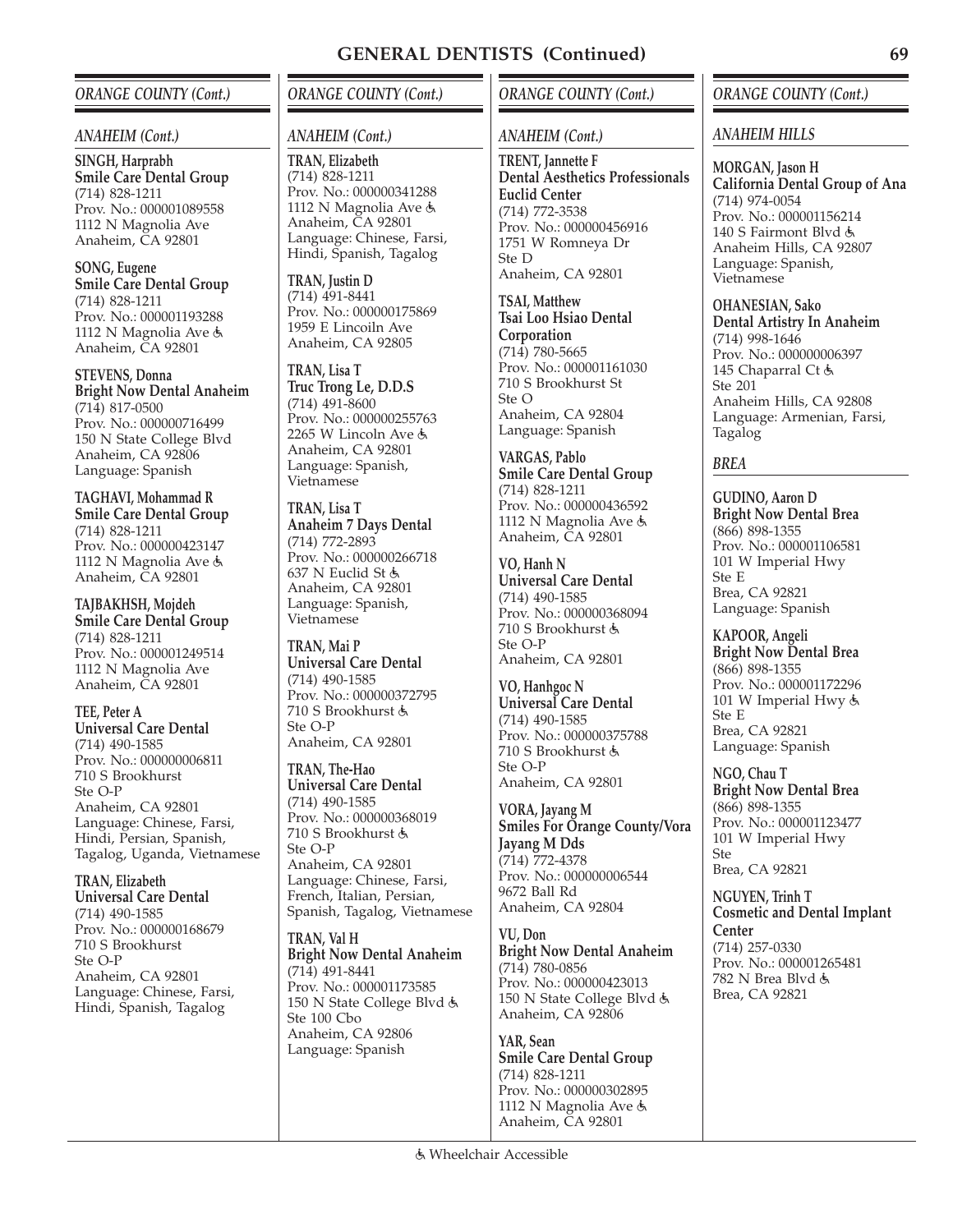# *ORANGE COUNTY (Cont.)*

## *BREA (Cont.)*

**PEMA, Nilesh Cosmetic and Dental Implant Center** (714) 257-0330 Prov. No.: 000000371001 782 N Brea Blvd Brea, CA 92821 Language: Hindi, Spanish

**RODAS, Melissa M Bright Now Dental Brea** (866) 898-1355 Prov. No.: 000001139784 101 W Imperial Hwy Brea, CA 92821

# **SADRI, Iman**

**Bright Now Dental Brea** (866) 898-1355 Prov. No.: 000001104842 101 W Imperial Hwy Ste E Brea, CA 92821 Language: Spanish

**SAHYAN, Abraham Smile Design Advanced Dental** (714) 529-2626 Prov. No.: 000000217163 210 W Birch St Ste 203 Brea, CA 92821

**SHI, Andrew Bright Now Dental Brea** (866) 898-1355 Prov. No.: 000001132454 101 W Imperial Hwy Brea, CA 92821

**YANG, Wendy T Berry Imperial Dental Group** (714) 529-1232 Prov. No.: 000000169279 649 W Imperial Hwy Ste H Brea, CA 92821

## *BUENA PARK*

**MANAVI, Farhad West Coast Dental Group of Buena Park** (714) 288-9990 Prov. No.: 000000266137 8381 La Palma Ave Ste B & C Buena Park, CA 90620 Language: Chinese, Spanish *ORANGE COUNTY (Cont.)*

# *BUENA PARK (Cont.)*

**SWE, Thet Valley View Dental** (714) 229-4898 Prov. No.: 000000380685 10102 Valley View St Buena Park, CA 90620 Language: Spanish

# *COSTA MESA*

**ALKHATEEB, Hisham M Mesa Dental Center** (949) 646-2411 Prov. No.: 000000011231 267 E 17th St Costa Mesa, CA 92627 Language: Arabic, Farsi, French, Spanish, Vietnamese

**BASSIRI, Koroush** (714) 546-7595 Prov. No.: 000000019122 320 Bristol St Ste H Costa Mesa, CA 92626 Language: French, Iranian, Mandarin, Spanish

**BEHROOZI, Parisa Bright Dental Care** (714) 546-7595 Prov. No.: 000000364630 320 Bristol St Ste H Costa Mesa, CA 92626

**BENDER, Jinny Bright Now Dental -Costa Mesa** (866) 898-1355 Prov. No.: 000000719178 2300 Harbor Blvd Ste H5 Costa Mesa, CA 92626

**BONIADI, Faramarz R Costa Mesa Square Family Dental Care** (714) 435-1971 Prov. No.: 000000219879 1450 Baker St Ste B Costa Mesa, CA 92626 Language: Farsi, Spanish

**DUONG, Derek D Coastal Dental Group** (949) 575-9280 Prov. No.: 000000161327 2263 Fairview Rd & Ste K Costa Mesa, CA 92627

# *ORANGE COUNTY (Cont.)*

## *COSTA MESA (Cont.)*

**EMETERIO, Thomas M Bright Now Dental -Costa Mesa** (949) 610-0146 Prov. No.: 000000719507 2300 Harbor Blvd Ste H5 Costa Mesa, CA 92626 Language: Farsi, Spanish, Swedish

**GANATRA, Rinesh R** (949) 645-0045 Prov. No.: 000000417222 230 E 17th St Ste 208 Costa Mesa, CA 92627

**GUDINO, Aaron D Bright Now Dental -Costa Mesa** (866) 898-1355 Prov. No.: 000000713862 2300 Harbor Blvd Ste 1 5 Costa Mesa, CA 92626 Language: Spanish

**HETATA, Maha I Mesa Dental Center** (949) 646-2411 Prov. No.: 000000011229 267 E 17th St Costa Mesa, CA 92627 Language: Arabic

**HUYNH, Tam T Bright Now Dental -Costa Mesa** (949) 610-0146 Prov. No.: 000001194268 2300 Harbor Blvd Ste H 5 Costa Mesa, CA 92626 Language: Farsi, Spanish, Swedish

**KAPOOR, Angeli Bright Now Dental -Costa Mesa** (949) 610-0146 Prov. No.: 000001249908 2300 Harbor Blvd Ste H5 Costa Mesa, CA 92626 Language: Spanish

**LY, Kiet Bay Mesa Dental Office** (949) 646-9000 Prov. No.: 000000695338 2023 Harbor Blvd Ste D Costa Mesa, CA 92627 Language: Chinese, Farsi, French, Italian, Persian, Spanish, Tagalog, Vietnamese

# *ORANGE COUNTY (Cont.)*

## *COSTA MESA (Cont.)*

**NGO, Chau T Bright Now Dental -Costa Mesa** (866) 898-1355 Prov. No.: 000000717860 2300 Harbor Blvd Ste I 5 Costa Mesa, CA 92626

**PANNU, Manreet Bright Now Dental -Costa Mesa** (949) 610-0146 Prov. No.: 000000737044 2300 Harbor Blvd Ste H5 Costa Mesa, CA 92626 Language: Spanish

**REAGAN, Darin S Pacific Harbor Dental Group** (714) 546-6100 Prov. No.: 000000277594 3030 Harbor Blvd Ste G1 Costa Mesa, CA 92626 Language: Slovak, Spanish

**SADRI, Iman Bright Now Dental -Costa Mesa** (866) 898-1355 Prov. No.: 000000713894 2300 Harbor Blvd Ste 1 5 Costa Mesa, CA 92626 Language: Spanish

**SAHAWNEH, Shorouq Bright Now Dental -Costa Mesa** (714) 491-8441 Prov. No.: 000000731761 2300 Harbor Blvd Ste H5 Costa Mesa, CA 92626

**SHI, Andrew Bright Now Dental -Costa Mesa** (949) 610-0146 Prov. No.: 000001123852 2300 Harbor Blvd Ste H5 Costa Mesa, CA 92626

**ZAKHARY, Maged G The Dental Plaza** (949) 200-3150 Prov. No.: 000000206576 1640 Newport Blvd Ste 300 Costa Mesa, CA 92627 Language: Arabic, Spanish, Vietnamese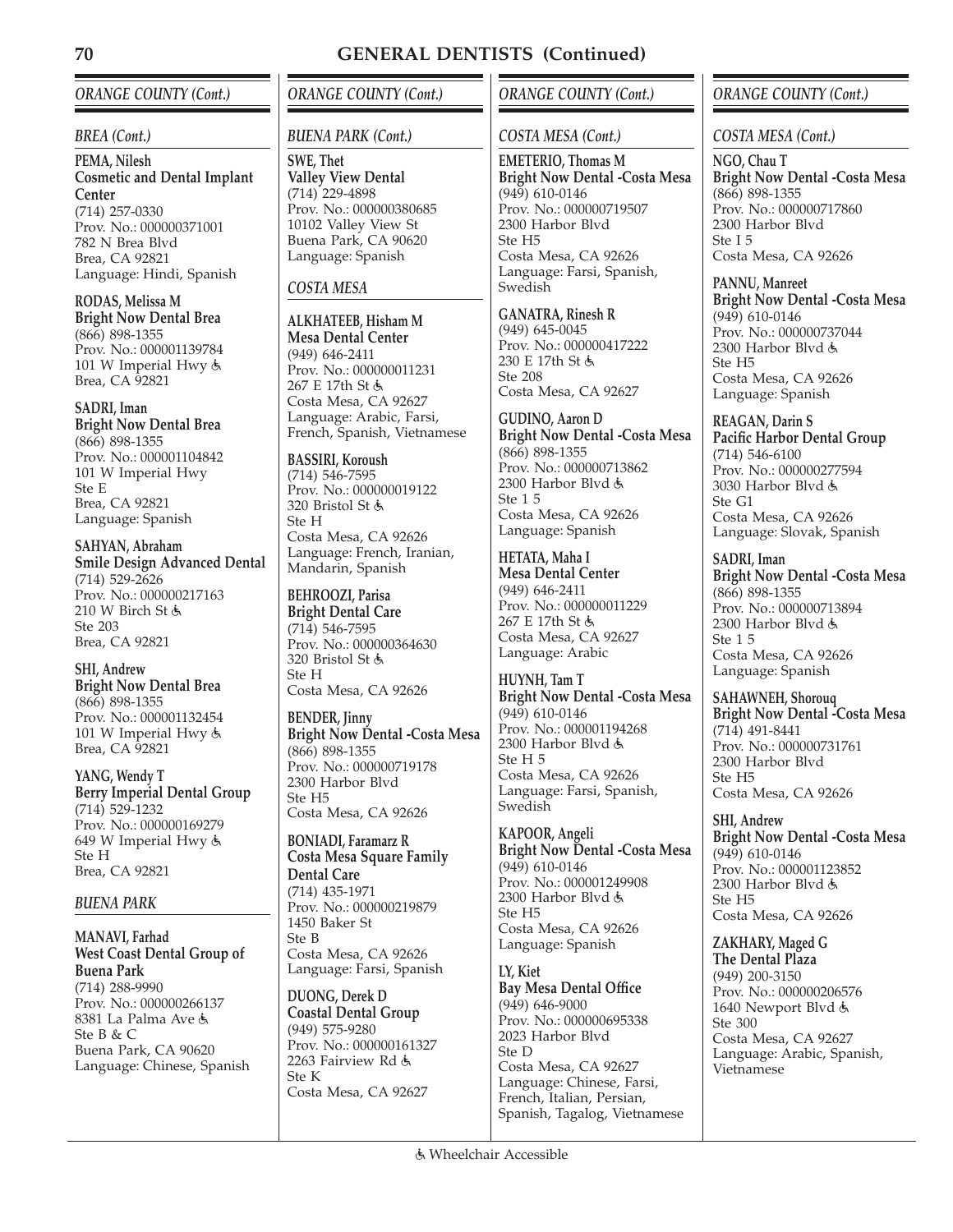## *ORANGE COUNTY (Cont.)*

#### *CYPRESS*

**DOAN, Thanh X Katella Dental Center** (714) 952-3044 Prov. No.: 000000462003 6929 Katella Ave Cypress, CA 90630 Language: Spanish

**MISTRY, Umesh J Happy Family Dentistry** (714) 952-3119 Prov. No.: 000000004196 4470 Lincoln Ave Ste 4 Cypress, CA 90630

# **MORGAN, Jason H**

**Morgan Dental Corp**  $(714)$  826-3000 Prov. No.: 000000218026 11741 Valley View St Ste E Cypress, CA 90630 Language: Spanish, Vietnamese

#### **TRAN, Kim-Thanh Katella Dental Center**

(714) 952-3044 Prov. No.: 000000134657 6929 Katella Ave Cypress, CA 90630

### *FOOTHILL RANCH*

**NGUYEN, Tri N Towne Centre Dental Group** (949) 588-5906 Prov. No.: 000000719905 45 Auto Center Dr Ste 110 Foothill Ranch, CA 92610 Language: Spanish, Vietnamese

**PANDHOH, Sumeet S Towne Centre Dental Group** (949) 588-5906 Prov. No.: 000000297041 45 Auto Center Dr Ste 110 Foothill Ranch, CA 92610

## *ORANGE COUNTY (Cont.)*

## *FOUNTAIN VALLEY*

**COHEN, David** (714) 444-4428 Prov. No.: 000000048731 *\*\*\*Accepting existing patients only\*\*\** 11180 Warner St & Ste 451 Fountain Valley, CA 92708 Language: Farsi, Hebrew, Spanish, Tagalog, Vietnamese

#### **FATTOUCH, Wadid A** (714) 557-8492 Prov. No.: 000000023001 11180 Warner Ave Ste 251

Fountain Valley, CA 92708

**GUDINO, Aaron D Bright Now Dental - Fountain Valley** (714) 274-4222 Prov. No.: 000001166570 18633 Brookhurst St & Fountain Valley, CA 92708 Language: Spanish

**HUYNH, Tam T Bright Now Dental - Fountain Valley** (866) 898-1355 Prov. No.: 000001194273 18633 Brookhurst St Fountain Valley, CA 92708 Language: Farsi, Spanish, Swedish

#### **MARTEL, Alex Bright Now Dental - Fountain Valley** (714) 274-4222 Prov. No.: 000001166563 18633 Brookhurst St Fountain Valley, CA 92708 Language: Spanish

**PHAN, Pauline L** (714) 775-1934 Prov. No.: 000000050359 11703 Edinger Ave & Fountain Valley, CA 92708 Language: Farsi, Spanish, Swedish

**ROFAEL, Medhat M Quality Dental Care** (714) 444-4224 Prov. No.: 000000013093 17150 Euclid St & Ste 311 Fountain Valley, CA 92708 Language: Arabic, Spanish

## *ORANGE COUNTY (Cont.)*

### *FOUNTAIN VALLEY (Cont.)*

**SHIRAZI, Reza Bright Now Dental - Fountain Valley** (714) 274-4222 Prov. No.: 000001166568 18633 Brookhurst St Fountain Valley, CA 92708 Language: Spanish

**TADYCH, Robert V Bright Now Dental - Fountain Valley** (714) 274-4222 Prov. No.: 000001194030 18633 Brookhurst St Fountain Valley, CA 92708 Language: Spanish

**THANKACHEN, Pavithra S Bright Now Dental - Fountain Valley** (714) 274-4222 Prov. No.: 000001166572 18633 Brookhurst St Fountain Valley, CA 92708

#### **TRAN, Val H Bright Now Dental - Fountain Valley** (714) 274-4222 Prov. No.: 000001193585

18633 Brookhurst St Fountain Valley, CA 92708 Language: Spanish

## *FULLERTON*

**BENDER, Jinny Newport Dental-Fullerton** (714) 525-3855 Prov. No.: 000000704808 1718 W Orangethorpe Ave Fullerton, CA 92833 Language: Korean, Spanish, Vietnamese

**CHANGELA, Bhavin Valencia Family Dental Care** (714) 773-9300 Prov. No.: 000000272161 345 S Euclid St Ste A Fullerton, CA 92832

**CRUZ, Cesar Z Newport Dental-Fullerton** (714) 525-3855 Prov. No.: 000000452008 1718 W Orangethorpe Ave Fullerton, CA 92833 Language: Spanish

# *ORANGE COUNTY (Cont.)*

### *FULLERTON (Cont.)*

**DO, Thu S Newport Dental-Fullerton** (714) 525-3855 Prov. No.: 000001279527 1718 W Orangethorpe Ave Fullerton, CA 92833 Language: Spanish, Vietnamese

**EMETERIO, Thomas M Newport Dental-Fullerton** (714) 525-3855 Prov. No.: 000000719526 1718 W Orangethorpe Ave Fullerton, CA 92833 Language: Farsi, Spanish, **Swedish** 

**ENG, Eric K** (714) 525-3855 Prov. No.: 000000027100 1718 W Orangethorpe Ave Fullerton, CA 92833 Language: Chinese, Farsi, French, Iranian, Italian, Persian, Spanish, Tagalog, Vietnamese

**GUDINO, Aaron D Newport Dental-Fullerton** (714) 525-3855 Prov. No.: 000000445990 1718 W Orangethorpe Ave Fullerton, CA 92833 Language: Spanish

**HALEY, Parker J Newport Dental-Fullerton** (714) 525-3855 Prov. No.: 000000735259 1718 W Orangethorpe Ave Fullerton, CA 92833

**HONG, Susie Y Fullerton Dental Center** (714) 680-6767 Prov. No.: 000000224683 446 E Commonwealth Ave Fullerton, CA 92832 Language: Korean

**HUYNH, Tam T Newport Dental-Fullerton** (714) 525-3855 Prov. No.: 000001194271 1718 W Orangethorpe Ave Fullerton, CA 92833 Language: Farsi, Spanish, **Swedish**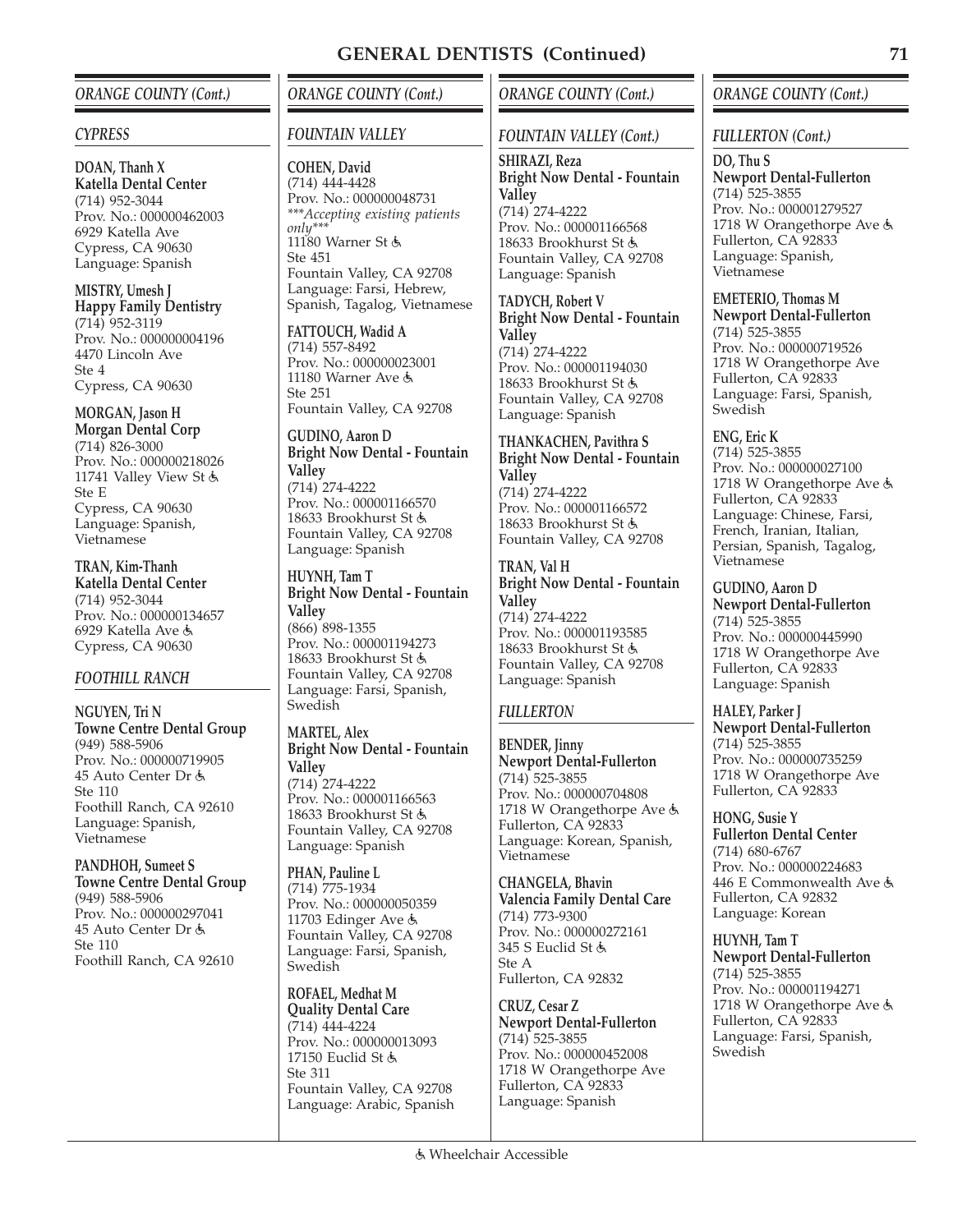# *ORANGE COUNTY (Cont.)*

## *FULLERTON (Cont.)*

**IBARGUEN, Cecilia J Fullerton Dental Associates** (714) 671-0300 Prov. No.: 000000718161 2949 Brea Blvd Fullerton, CA 92835 Language: Spanish

**ISTERABADI, Yasir A Newport Dental-Fullerton** (714) 525-3855 Prov. No.: 000000232137 1718 W Orangethorpe Ave & Fullerton, CA 92833

**KOHANDEL-SHIRAZI, Asal S Fullerton Dental Care** (714) 870-2000 Prov. No.: 000001156402 170 N Raymond Ave Fullerton, CA 92831 Language: Farsi

**LE, Kathy Newport Dental-Fullerton** (714) 525-3855 Prov. No.: 000001135216 1718 W Orangethorpe Ave Fullerton, CA 92833 Language: Armenian

**NGO, Chau T Newport Dental-Fullerton** (714) 525-3855 Prov. No.: 000000717833 1718 W Orangethorpe Ave Fullerton, CA 92833

#### **NGO, Tung S Newport Dental-Fullerton** (714) 525-3855 Prov. No.: 000000342103 1718 W Orangethorpe Ave & Fullerton, CA 92833 Language: Spanish, Vietnamese

**OH, Michael C** (714) 526-5577 Prov. No.: 000000252896 1321 N Harbor Blvd Ste 201 Fullerton, CA 92835 Language: Spanish

**PANNU, Manreet Newport Dental-Fullerton** (714) 525-3855 Prov. No.: 000000737051 1718 W Orangethorpe Ave Fullerton, CA 92833 Language: Spanish

# *ORANGE COUNTY (Cont.)*

# *FULLERTON (Cont.)*

**REAL, Hercules J Real Dentistry** (714) 525-2888 Prov. No.: 000000167565 100 Laguna Rd Ste 202 Fullerton, CA 92835 Language: Spanish

**RODAS, Melissa M Newport Dental-Fullerton** (714) 525-3855 Prov. No.: 000001135898 1718 W Orangethorpe Ave & Fullerton, CA 92833

**SADRI, Iman Newport Dental-Fullerton** (714) 525-3855 Prov. No.: 000000694852 1718 W Orangethorpe Ave Fullerton, CA 92833 Language: Spanish

**SAHAWNEH, Shorouq Newport Dental-Fullerton** (714) 525-3855 Prov. No.: 000000429379 1718 W Orangethorpe Ave & Fullerton, CA 92833

**SHAH, Amit L Creative Smile** (714) 738-6001 Prov. No.: 000000239764 137 W Chapman Ave Ste A Fullerton, CA 92832 Language: Spanish

**SHI, Andrew Newport Dental-Fullerton** (714) 525-3855 Prov. No.: 000001123269 1718 W Orangethorpe Ave Fullerton, CA 92833

**SKUBEN, Jane** (714) 528-0600 Prov. No.: 000000254337 1690 N Placentia Ave Unit A Fullerton, CA 92831 Language: Slovak, Spanish

**SOE, Pyi Nilar Thein Dds A Professional Corp** (714) 557-0105 Prov. No.: 000000307807 717 Placentia Ave Fullerton, CA 92831

# *ORANGE COUNTY (Cont.)*

## *FULLERTON (Cont.)*

**STEVENS, Donna Newport Dental-Fullerton** (714) 525-3855 Prov. No.: 000000716498 1718 W Orangethorpe Ave Fullerton, CA 92833 Language: Spanish

**TALMOOD, Anna K** (714) 992-0300 Prov. No.: 000000047010 1019 N Harbor Blvd & Fullerton, CA 92832 Language: Persian, Spanish

**TAVAKOLI, Ali Brite Dental Group** (714) 224-5255 Prov. No.: 000000311171 1573 S Harbor Blvd Fullerton, CA 92832 Language: Farsi, Spanish, **Swedish** 

**THEIN, Nilar Nilar Thein Dds A Professional Corp** (714) 577-0105 Prov. No.: 000000313692 717 N Placentia Ave Fullerton, CA 92831 Language: Spanish

**TRAN, Rosa Newport Dental-Fullerton** (714) 525-3855 Prov. No.: 000000432833 1718 W Orangethorpe Ave Fullerton, CA 92833 Language: Spanish, Vietnamese

**TRAN, Val H Newport Dental-Fullerton** (714) 525-3855 Prov. No.: 000001190772 1718 W Orangethorpe Ave Fullerton, CA 92833 Language: Spanish

**VINH, Bao Quoc Fullerton Dental Associates** (714) 671-0300 Prov. No.: 000000718251 2949 Brea Blvd Fullerton, CA 92835 Language: Korean, Spanish, Vietnamese

# *ORANGE COUNTY (Cont.)*

## *GARDEN GROVE*

**AMINIAN TABRIZI, Leyli Universal Care Corporation** (714) 530-9801 Prov. No.: 000000290281 12828 Harbor Blvd Ste 340 Garden Grove, CA 92840 Language: Chinese, Farsi, French, Italian, Spanish, Vietnamese

**BAKER, Allen R Garden Grove Dental Care** (714) 530-4920 Prov. No.: 000000046904 12630 Brookhurst St Ste B Garden Grove, CA 92840 Language: Farsi, Hebrew, Spanish, Tagalog, Vietnamese

**CO, Maria Luisa A Universal Care Corporation** (714) 530-9801 Prov. No.: 000001278737 12828 Harbor Blvd Ste 340 Garden Grove, CA 92840

**DAM, Rosemarie M Universal Care Corporation** (714) 530-9801 Prov. No.: 000000290290 12828 Harbor Blvd Ste 340 Garden Grove, CA 92840

**DAO, Tu (Cathrine) T** (714) 530-9801 Prov. No.: 000000006732 12511 Brookhurst St Ste 340 Garden Grove, CA 92840 Language: Chinese, Farsi, Hindi, Persian, Spanish, Tagalog, Uganda, Vietnamese

**DE GUZMAN, Arnel Universal Care Corporation** (714) 630-9801 Prov. No.: 000001135622 12828 Harbor Blvd Ste 340 Garden Grove, CA 92840 Language: Tagalog

**ELMASRI, Maha A Universal Care Corporation** (714) 530-9801 Prov. No.: 000000290284 12828 Harbor Blvd Ste 340 Garden Grove, CA 92840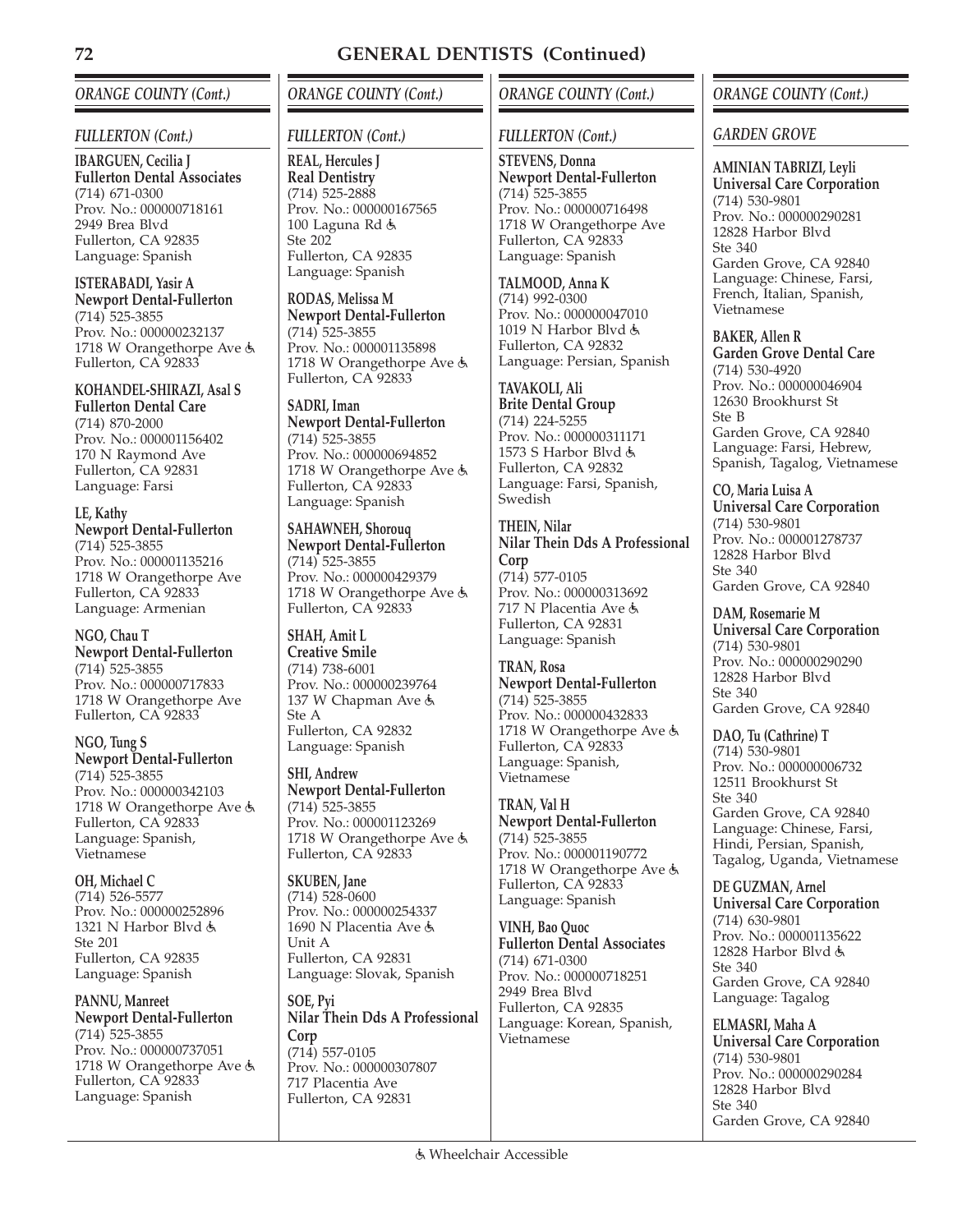## *ORANGE COUNTY (Cont.)*

#### *GARDEN GROVE (Cont.)*

#### **FEEKART, Mary E Universal Care Corporation** (714) 530-9801 Prov. No.: 000000371668 12828 Harbor Blvd  $S_{\text{to}}$  340 Garden Grove, CA 92840

**GARABEDIAN, James V Universal Care Corporation** (714) 530-9801 Prov. No.: 000000168390 12828 Harbor Blvd Ste 340 Garden Grove, CA 92840 Language: Chinese, Hindi, Mandarin, Spanish, Tagalog, Vietnamese

# **GROSS, William**

**Garden Grove Dental Care** (714) 530-4920 Prov. No.: 000000046905 12630 Brookhurst St Ste B Garden Grove, CA 92840 Language: Farsi, French, Hebrew, Spanish, Tagalog, Vietnamese

**JAGADEESAN, Dheepa Universal Care Corporation** (714) 530-9801 Prov. No.: 000000371694 12828 Harbor Blvd Ste 340 Garden Grove, CA 92840

**LAURENTE, Rex Universal Care Corporation** (714) 530-9801 Prov. No.: 000000375814 12828 Harbor Blvd  $Sta$  340 Garden Grove, CA 92840

**LE, Kha D Comfort Dental** (714) 537-8770 Prov. No.: 000000262355 13133 Harbor Blvd & Garden Grove, CA 92843 Language: French, Spanish, Vietnamese

## *ORANGE COUNTY (Cont.)*

#### *GARDEN GROVE (Cont.)*

**LE, Vinh B Universal Care Corporation** (714) 530-9801 Prov. No.: 000000168430 12828 Harbor Blvd  $Sta$  340 Garden Grove, CA 92840 Language: Chinese, Hindi, Spanish, Tagalog, Vietnamese

**LEVY, Yane D Garden Grove Dental Care** (714) 530-4920 Prov. No.: 000000279535 12630 Brookhurst St Ste B Garden Grove, CA 92840 Language: Chinese, French, Spanish, Tagalog

**LUNA, Aileen C Universal Care Corporation** (714) 530-9801 Prov. No.: 000000290274 12828 Harbor Blvd Ste 340 Garden Grove, CA 92840

**LUNA, Cellini Universal Care Corporation** (714) 530-9801 Prov. No.: 000000290275 12828 Harbor Blvd Ste 340 Garden Grove, CA 92840 Language: Spanish

**LY, Hoa Y Universal Care Corporation** (714) 630-9801 Prov. No.: 000000290278 12828 Harbor Blvd Ste 340 Garden Grove, CA 92840 Language: Spanish, Tagalog

**MARATHE, Kaustubh K Universal Care Corporation** (714) 530-9801 Prov. No.: 000000368121 12828 Harbor Blvd Ste 340 Garden Grove, CA 92840 Language: Hindi, Spanish

**MORGAN, Brooks T Coastal Dental** (714) 539-7070 Prov. No.: 000000038936 10044 Westminster Blvd Garden Grove, CA 92843 Language: Spanish

## *ORANGE COUNTY (Cont.)*

### *GARDEN GROVE (Cont.)*

**NGUYEN, Binh T Universal Care Corporation** (714) 530-9801 Prov. No.: 000000367945 12828 Harbor Blvd  $Sta 340$ Garden Grove, CA 92840 Language: Spanish, Vietnamese

**NGUYEN, Minh Tri H Universal Care Corporation** (714) 530-9801 Prov. No.: 000000372890 12828 Harbor Blvd Ste 340 Garden Grove, CA 92840

**NGUYEN, Tracy T** (714) 554-9358 Prov. No.: 000000195133 13872 Harbor Blvd Ste 1A 3 Garden Grove, CA 92843 Language: Spanish, Vietnamese

**OFTADEH, Golam Universal Care Corporation** (714) 530-9801 Prov. No.: 000000372516 12828 Harbor Blvd Ste 340 Garden Grove, CA 92840

**PATEL-MEHTA, Roshani Universal Care Corporation** (714) 530-9801 Prov. No.: 000000405126 12828 Harbor Blvd Ste 340 Garden Grove, CA 92840 Language: Chinese, Farsi, Hindi, Persian, Spanish, Tagalog, Uganda, Vietnamese

**PHAM, Kimberly T Universal Care Corporation** (714) 530-9801 Prov. No.: 000000368424 12828 Harbor Blvd Ste 340 Garden Grove, CA 92840 Language: Spanish, Vietnamese

**RANA, Vinod G Brookhurst Dental Group** (714) 638-7111 Prov. No.: 000000171165 12132 Brookhurst St Garden Grove, CA 92840 Language: Hindi, Spanish

## *ORANGE COUNTY (Cont.)*

#### *GARDEN GROVE (Cont.)*

**SADJADI, Amir Universal Care Corporation** (714) 530-9801 Prov. No.: 000000389625 12828 Harbor Blvd  $S_{\text{to}}$  340 Garden Grove, CA 92840 Language: Farsi, Korean, Spanish

**SCAMURRA, Michael Universal Care Corporation** (714) 530-9801 Prov. No.: 000000375572 12828 Harbor Blvd Ste 340 Garden Grove, CA 92840

**TALE-YAZDI, Foroud Coastal Dental** (714) 539-7070 Prov. No.: 000000457950 10044 Westminster Blvd Garden Grove, CA 92843 Language: Farsi, Hebrew, Korean, Spanish, Tagalog, Vietnamese

**TANG, Alyssa Brentwood Dental** (714) 537-1600 Prov. No.: 000000270396 12400 Euclid St & Garden Grove, CA 92840

**TEE, Peter A Universal Care Corporation** (714) 530-9801 Prov. No.: 000000048473 12828 Harbor Blvd Ste 340 Garden Grove, CA 92840 Language: Chinese, Farsi, Hindi, Persian, Spanish, Tagalog, Uganda, Vietnamese

**TRAN, Elizabeth Universal Care Corporation** (714) 530-9801 Prov. No.: 000000156727 12828 Harbor Blvd Ste 340 Garden Grove, CA 92840 Language: Chinese, Farsi, Hindi, Spanish, Tagalog

**TRAN, Lynn P** (714) 638-7940 Prov. No.: 000000013729 10272 Westminster Ave Garden Grove, CA 92843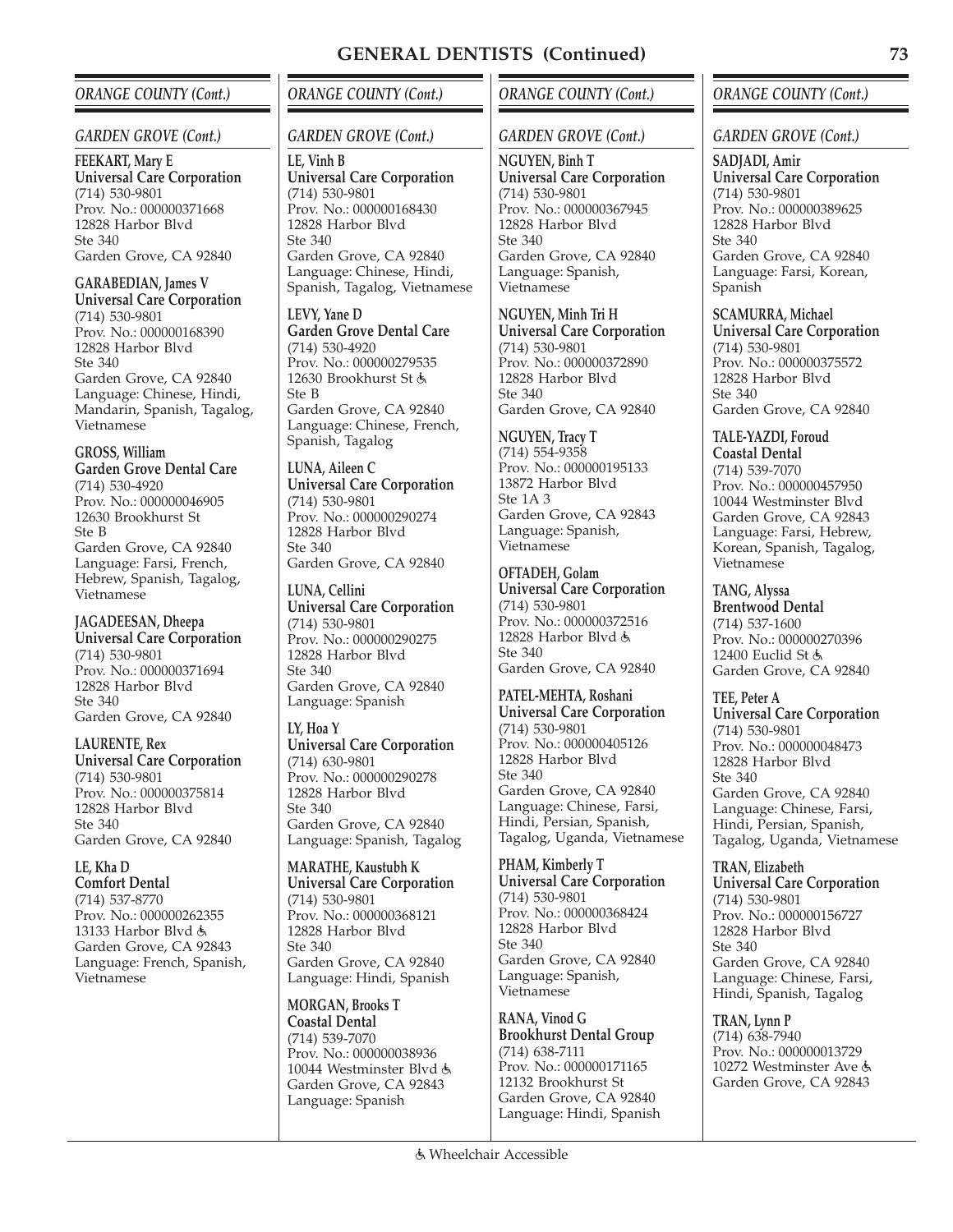# *ORANGE COUNTY (Cont.)*

## *GARDEN GROVE (Cont.)*

**TRAN, Mai P Universal Care Corporation** (714) 530-9801 Prov. No.: 000000372803 12828 Harbor Blvd  $Sta$  340 Garden Grove, CA 92840

**TRAN, The-Hao Universal Care Corporation** (714) 530-9801 Prov. No.: 000000368020 12828 Harbor Blvd Ste 340 Garden Grove, CA 92840 Language: Chinese, Farsi, French, Italian, Persian, Spanish, Tagalog, Vietnamese

## **TSAI, Matthew**

**Universal Care Corporation** (714) 630-9801 Prov. No.: 000001161031 12828 Harbor Blvd  $Sta$  340 Garden Grove, CA 92840 Language: Spanish

**VO, Hanh N Universal Care Corporation** (714) 530-9801 Prov. No.: 000000368097 12828 Harbor Blvd Ste 340 Garden Grove, CA 92840

**VO, Hanhgoc N Universal Care Corporation** (714) 530-9801 Prov. No.: 000000375791 12828 Harbor Blvd Ste 340 Garden Grove, CA 92840

## *HUNTINGTON BEACH*

**ALJANEDI, Mohdsameer Beachside Dental Group** (714) 842-6151 Prov. No.: 000000254722 18800 Main St & Ste 110 Huntington Beach, CA 92648 Language: Chinese, Farsi, French, Italian, Persian, Spanish, Tagalog, Vietnamese

## *ORANGE COUNTY (Cont.)*

## *HUNTINGTON BEACH (Cont.)*

**ALJANEDI, Mohdsameer Pacifica Dental Group** (714) 848-8211 Prov. No.: 000000315041 18821 Delaware St Ste 101 Huntington Beach, CA 92648 Language: Chinese, Farsi, French, Italian, Persian, Spanish, Tagalog, Vietnamese

**ALJANEDI, Mohdsameer Dental Associates of**

**Huntington Beach** (714) 377-4449 Prov. No.: 000000246353 5942 Edinger Ave Ste 101 Huntington Beach, CA 92649 Language: Chinese, Farsi, French, Italian, Persian, Spanish, Tagalog, Vietnamese

**CABALLERO, Nora**

**Nora Caballero Dds** (714) 848-9200 Prov. No.: 000000046968 16511 Goldenwest St Ste 101 Huntington Beach, CA 92647 Language: Arabic, Farsi, Persian, Spanish, Tagalog

**DANG, Titi D Pearly White Dental** (714) 377-3736 Prov. No.: 000000225048 16474 Bolsa Chica & Huntington Beach, CA 92649 Language: Spanish, Vietnamese

**EFTEKHARI, Tandis Dental Associates of Huntington Beach** (714) 377-4449 Prov. No.: 000000252456 5942 Edinger Ave Ste 101 Huntington Beach, CA 92649

**HUSTON, Patrick Beach Dental Group** (714) 593-1010 Prov. No.: 000000198260 19720 Beach Blvd Ste B Huntington Beach, CA 92648 Language: Spanish

# *ORANGE COUNTY (Cont.)*

## *HUNTINGTON BEACH (Cont.)*

**KHAIRA, Aaron Beachside Dental Group** (714) 842-6151 Prov. No.: 000000463147 18800 Main St Ste 110 Huntington Beach, CA 92648 Language: Spanish

**LEE, Tamlyn S Huntington Family Dentistry** (714) 962-9984 Prov. No.: 000000178859 18700 Beach Blvd & Ste 130 Huntington Beach, CA 92648 Language: Korean, Vietnamese

**MIELE, Franco Beachside Dental Group** (714) 842-6151 Prov. No.: 000000039006 18800 Main St Ste 110 Huntington Beach, CA 92648 Language: Farsi, Spanish, Vietnamese

**MIRMARASHI, Babak Dental Associates of Huntington Beach** (714) 377-4449 Prov. No.: 000000428720 5942 Edinger Ave Ste 101 Huntington Beach, CA 92649 Language: Farsi, Korean, Spanish

**MUSLEH, Lina Huntington Bch Dent, Inc** (714) 964-8830 Prov. No.: 000000017498 19754 Beach Blvd & Huntington Beach, CA 92648 Language: Spanish

**NGUYEN, Trinh T Cosmetic and Dental Implant Center** (714) 968-2527 Prov. No.: 000000415346 19080 Brookhurst St Huntington Beach, CA 92646

**SAKABE, Mark Huntington Beach Dental** (714) 842-5035 Prov. No.: 000000274595 17692 Beach Blvd & Ste 310 Huntington Beach, CA 92647

# *ORANGE COUNTY (Cont.)*

## *HUNTINGTON BEACH (Cont.)*

**SAVEDRA, Manuel A Dental Associates of Huntington Beach** (714) 377-4449 Prov. No.: 000000243780 5942 Edinger Ave Ste 101 Huntington Beach, CA 92649 Language: Arabic, Farsi, German, Korean, Spanish, Tagalog

**SHAPIRO, Jonathan L Beach Dental Group** (714) 593-1010 Prov. No.: 000000441730 19720 Beach Blvd Ste A Huntington Beach, CA 92648 Language: Spanish

**SHARIFIAN, Alex R Beach Dental Group** (714) 968-4907 Prov. No.: 000000308687 9842 Adams Ave Ste 106 Huntington Beach, CA 92646 Language: Farsi, Spanish

**SMITH, Nicole E Beach Dental Group** (714) 968-4907 Prov. No.: 000001278748 9842 Adams Ave Ste 106 Huntington Beach, CA 92646

**TRINH, Linh Yorktown Dental Practice of Trinh Dds** (714) 963-9809 Prov. No.: 000000048848 9931 Yorktown Ave Huntington Beach, CA 92646 Language: Spanish

**YOUNG, Maryann Huntington Beach Dental** (714) 842-5035 Prov. No.: 000000274594 17692 Beach Blvd & Ste 310 Huntington Beach, CA 92647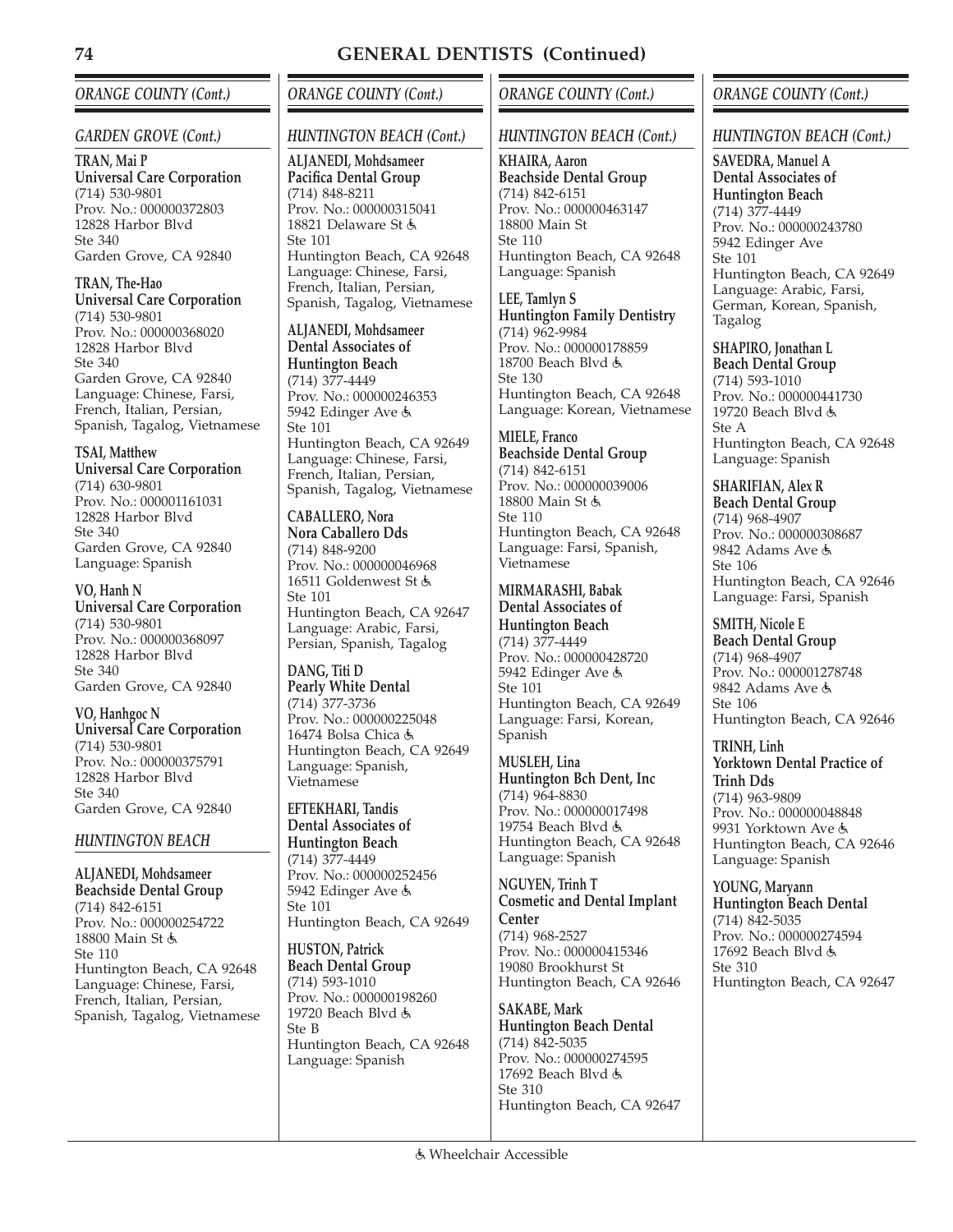## *ORANGE COUNTY (Cont.)*

#### *IRVINE*

**ABDEL MALEK, Ashraf S Ash Dental** (949) 453-9800 Prov. No.: 000000037084 16100 Sand Canyon Ave Ste 300 Irvine, CA 92618

**ARIAEE, Dean F Dean F Ariaee Dds Inc** (949) 552-7988 Prov. No.: 000000005392 5405 Alton Pkwy Ste F Irvine, CA 92604 Language: German, Persian, Spanish

**DANG, Nam D Walnut Dental Group** (949) 733-0486 Prov. No.: 000000280209 14427 Culver Dr Irvine, CA 92604

**EFTEKHARI, Tandis South Coast Dentistry** (949) 727-4377 Prov. No.: 000000280760 15362 Alton Pkwy & Irvine, CA 92618

**LEE, Jee S Dental Care of Irvine** (949) 786-1234 Prov. No.: 000000201171 4330 Barranca Pkwy Ste 230 Irvine, CA 92604

**PARSANGI, Negah University Park Dental** (949) 653-2244 Prov. No.: 000001061893 5321 University Dr Ste A Irvine, CA 92612 Language: Spanish

**SHAYGAN, Farzad Irvine Implant & Rest Dnt** (949) 559-7300 Prov. No.: 000000014219 4040 Barranca Pkwy Ste 140 Irvine, CA 92604

# *ORANGE COUNTY (Cont.)*

#### *IRVINE (Cont.)*

**TOOMARIAN, Roya** (949) 786-0640 Prov. No.: 000000045197 33 Creek Rd Ste 130 Irvine, CA 92604 Language: Chinese, Farsi, Hindi, Persian, Spanish, Tagalog, Uganda, Vietnamese

## *LA HABRA*

**DIANATYAZDI, Kourosh** (562) 266-9277 Prov. No.: 000000432460 1250 W Whittier Blvd La Habra, CA 90631

**JENG, Chester C** (562) 691-0738 Prov. No.: 000000345950 744 W La Habra Blvd La Habra, CA 90631 Language: Mandarin, Spanish

**LEE, Suk-Joong Harbor Dental Care** (714) 992-2200 Prov. No.: 000000201936 1150 E Imperial Hwy La Habra, CA 90631 Language: Korean, Spanish

**LEW, Edward W Edward W Lew Dmd** (562) 266-0033 Prov. No.: 000001246930 1875 W La Habra Blvd La Habra, CA 90631 Language: Cantonese

**MORGAN, Brooks T Oc Dental Specialist** (714) 447-8200 Prov. No.: 000000183616 1216 S Idaho St Ste 3C La Habra, CA 90631 Language: Spanish

**RAHIMI, Noor J La Habra Modern Dentistry** (562) 690-5729 Prov. No.: 000001138857 1701 W Imperial Hwy Ste B La Habra, CA 90631

**REDDEN, Valentina** (562) 697-1229 Prov. No.: 000001104434 111 N Euclid St La Habra, CA 90631

## *ORANGE COUNTY (Cont.)*

### *LA HABRA (Cont.)*

**SYCAMORE, Michael J La Habra Modern Dentistry** (562) 690-5729 Prov. No.: 000001246222 1701 W Imperial Hwy Ste B La Habra, CA 90631

### *LAGUNA BEACH*

**BUEHLER, Brian D Bulaguna Beach Dental Group** (949) 415-1020 Prov. No.: 000000276150 31796 Coast & Ste 80 1690 Laguna Beach, CA 92651 Language: Spanish

## *LAGUNA HILLS*

**FARHOUMAND, Mahshid Brilliant Smile Dental Group** (949) 716-7166 Prov. No.: 000000273069 23024 Lake Forest Dr Ste A Laguna Hills, CA 92653

**GHIBU, Ruxanda** (949) 588-2112 Prov. No.: 000000011624 24401 Ridge Route Dr Ste 107A Laguna Hills, CA 92653

**SOLIMAN, Ashraf L Royal Dental** (949) 587-3010 Prov. No.: 000001164465 25401 Alicia Pkwy Ste J Laguna Hills, CA 92653

## *LAGUNA NIGUEL*

**FARZIN, Matt Choice Dental Care** (949) 363-0018 Prov. No.: 000000285917 30262 Crown Valley Pkwy Ste E Laguna Niguel, CA 92677 Language: Spanish, Turkish

**KAVANAGH, Jack Laguna Niguel Dental Group** (949) 389-8195 Prov. No.: 000000279457 27901 La Paz Rd Ste D Laguna Niguel, CA 92677

# *ORANGE COUNTY (Cont.)*

## *LAGUNA NIGUEL (Cont.)*

**LEE, Tamlyn S Laguna Niguel Dental Group** (949) 389-9195 Prov. No.: 000000295621 27901 La Paz Rd Ste D Laguna Niguel, CA 92677 Language: Korean, Vietnamese

**RAHNAMA, Houman Laguna Niguel Dent Office** (949) 363-2010 Prov. No.: 000000038224 28940 Golden Lantern Ste H Laguna Niguel, CA 92677 Language: Spanish

**SHARIFIAN, Alex R Laguna Niguel Dental Group** (949) 389-9195 Prov. No.: 000000201843 27901 La Paz Rd Ste D Laguna Niguel, CA 92677 Language: Farsi, Spanish

# *LAGUNA WOODS*

**BORQUEZ, Randolph A 7 Days Dent of Dr C Chung** (949) 859-3988 Prov. No.: 000000169273 24310 Moulton Pkwy Ste C1 Laguna Woods, CA 92637

**CHUNG, Christine H 7 Days Dent of Dr C Chung** (949) 859-3988 Prov. No.: 000000027930 24310 Moulton Pkwy Ste C1 Laguna Woods, CA 92637 Language: Japanese, Spanish, Tagalog, Urdu, Vietnamese

**LE, Truc T 7 Days Dent of Dr C Chung** (949) 859-3988 Prov. No.: 000000027929 24310 Moulton Pkwy Ste C1 Laguna Woods, CA 92637 Language: Chinese, Farsi, Japanese, Spanish, Tagalog, Urdu, Vietnamese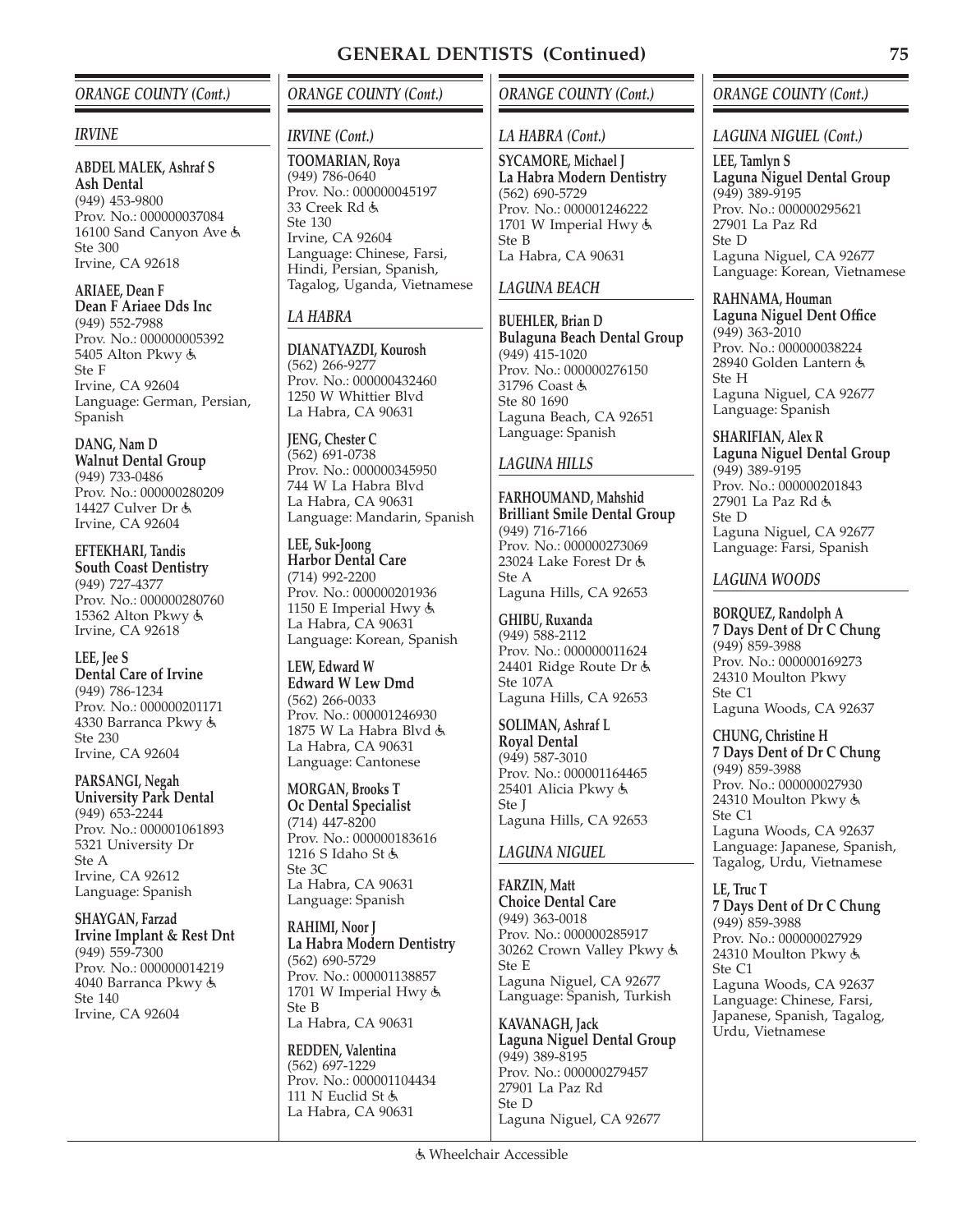# *ORANGE COUNTY (Cont.)*

## *LAKE FOREST*

**BAJARS, Tania Smile Care Dental Group** (949) 837-2766 Prov. No.: 000000422234 23622 Rockfield Blvd Lake Forest, CA 92630

**BALA, Manmeet Smile Care Dental Group** (949) 837-2766 Prov. No.: 000000357534 23622 Rockfield Blvd Lake Forest, CA 92630

**DO, Min C Smile Care Dental Group** (949) 837-2766 Prov. No.: 000000290125 23622 Rockfield Blvd Lake Forest, CA 92630

**DOAN, Lamman Smile Care Dental Group** (949) 837-2766 Prov. No.: 000000347048 23622 Rockfield Blvd Lake Forest, CA 92630

**ECHEVERRY, Cesar Smile Care Dental Group** (949) 837-2766 Prov. No.: 000001192154 23622 Rockfield Blvd Lake Forest, CA 92630

**EDWARDS, Steven J Smile Care Dental Group** (949) 837-2766 Prov. No.: 000000276228 23622 Rockfield Blvd Lake Forest, CA 92630 Language: Farsi, Persian, Romania, Spanish, Vietnamese

**GOBRIAL, David Smile Care Dental Group** (949) 837-2766 Prov. No.: 000001133826 23622 Rockfield Blvd Lake Forest, CA 92630

**HADADEEN, Zaidoon M Smile Care Dental Group** (949) 837-2766 Prov. No.: 000000376246 23622 Rockfield Blvd Lake Forest, CA 92630

*ORANGE COUNTY (Cont.)*

# *LAKE FOREST (Cont.)*

**HTOO, Myat Smile Care Dental Group** (949) 837-2766 Prov. No.: 000000167610 23622 Rockfield Blvd Lake Forest, CA 92630 Language: Farsi, Spanish, **Swedish** 

**KANSAGRA, Bindu B Lake Forest Dental Group** (949) 770-9355 Prov. No.: 000000703969 23704 El Toro Rd Ste A Lake Forest, CA 92630 Language: Spanish

**KASSEM, Ahmed Y Smile Care Dental Group** (949) 837-2766 Prov. No.: 000000359287 23622 Rockfield Blvd Lake Forest, CA 92630

**KIM, James S Smile Care Dental Group** (949) 837-2766 Prov. No.: 000001194352 23622 Rockfield Blvd Lake Forest, CA 92630

**LAZARO, Pablo Smile Care Dental Group** (949) 837-2766 Prov. No.: 000001172900 23622 Rockfield Blvd & Lake Forest, CA 92630

**LU, Beatrice Smile Care Dental Group** (949) 837-2766 Prov. No.: 000000416635 23622 Rockfield Blvd Lake Forest, CA 92630

**MCMURRAY, Elham K Lake Forest Dental Group** (949) 770-9355 Prov. No.: 000000305438 23704 El Toro Rd Ste A Lake Forest, CA 92630

**NGUYEN, Duy Brightcare Dental** (949) 581-8108 Prov. No.: 000000340659 23731 El Toro Rd Ste D Lake Forest, CA 92630 Language: Farsi, Spanish, Swedish, Vietnamese

# *ORANGE COUNTY (Cont.)*

## *LAKE FOREST (Cont.)*

**NGUYEN, Dzien V Smile Care Dental Group** (949) 837-2766 Prov. No.: 000000346806 23622 Rockfield Blvd Lake Forest, CA 92630 Language: Spanish, Vietnamese

**OKAM, Adora Smile Care Dental Group** (949) 837-2766 Prov. No.: 000000373635 23622 Rockfield Blvd Lake Forest, CA 92630

**PATEL, Payal J Smile Care Dental Group** (949) 837-2766 Prov. No.: 000001149346 23622 Rockfield Blvd Lake Forest, CA 92630 Language: Spanish

**RAZA, Mehran Smile Care Dental Group** (949) 837-2766 Prov. No.: 000000372030 23622 Rockfield Blvd Lake Forest, CA 92630

**REYHANI, Hadis Smile Care Dental Group** (949) 837-2766 Prov. No.: 000000445612 23622 Rockfield Blvd Lake Forest, CA 92630

**SALAMEH, Husam H Smile Care Dental Group** (949) 837-2766 Prov. No.: 000000341277 23622 Rockfield Blvd Lake Forest, CA 92630 Language: Farsi, Spanish, Swedish

**TAJBAKHSH, Mojdeh Smile Care Dental Group** (949) 837-2766 Prov. No.: 000001249512 23622 Rockfield Blvd Lake Forest, CA 92630

**VARGAS, Pablo Smile Care Dental Group** (949) 837-2766 Prov. No.: 000000436602 23622 Rockfield Blvd Lake Forest, CA 92630

# *ORANGE COUNTY (Cont.)*

### *LAKE FOREST (Cont.)*

**VO, Colleen P Smile Care Dental Group** (949) 837-2766 Prov. No.: 000000351082 23622 Rockfield Blvd Lake Forest, CA 92630 Language: Chinese

**YAR, Sean Smile Care Dental Group** (949) 837-2766 Prov. No.: 000000350541 23622 Rockfield Blvd Lake Forest, CA 92630

## *LOS ALAMITOS*

**GOODIS, Robert Los Alamitos Dental Arts** (562) 936-0071 Prov. No.: 000000014513 3724 Katella Ave Los Alamitos, CA 90720

**MCWALTERS, Michael C Michael Mcwalters Dds Inc** (562) 598-7914 Prov. No.: 000000247457 *\*\*\*Accepting existing patients only\*\*\** 3662 Katella Ave Ste 206 Los Alamitos, CA 90720 Language: Spanish

**MEHTA, Ashok S Ashok S. Mehta Dds** (562) 596-8888 Prov. No.: 000000008984 10900 Los Alamitos Blvd Ste 133 Los Alamitos, CA 90720 Language: Farsi, Hindi, Spanish

**WEINER, Nathaniel I Los Alamitos Dental Arts** (562) 936-0071 Prov. No.: 000000014514 3724 Katella Ave Los Alamitos, CA 90720

### *MISSION VIEJO*

**ABUZALAN, Taher Saddleback Dental Center** (949) 457-0223 Prov. No.: 000000350700 23166 Los Alisos Blvd Ste 230 Mission Viejo, CA 92691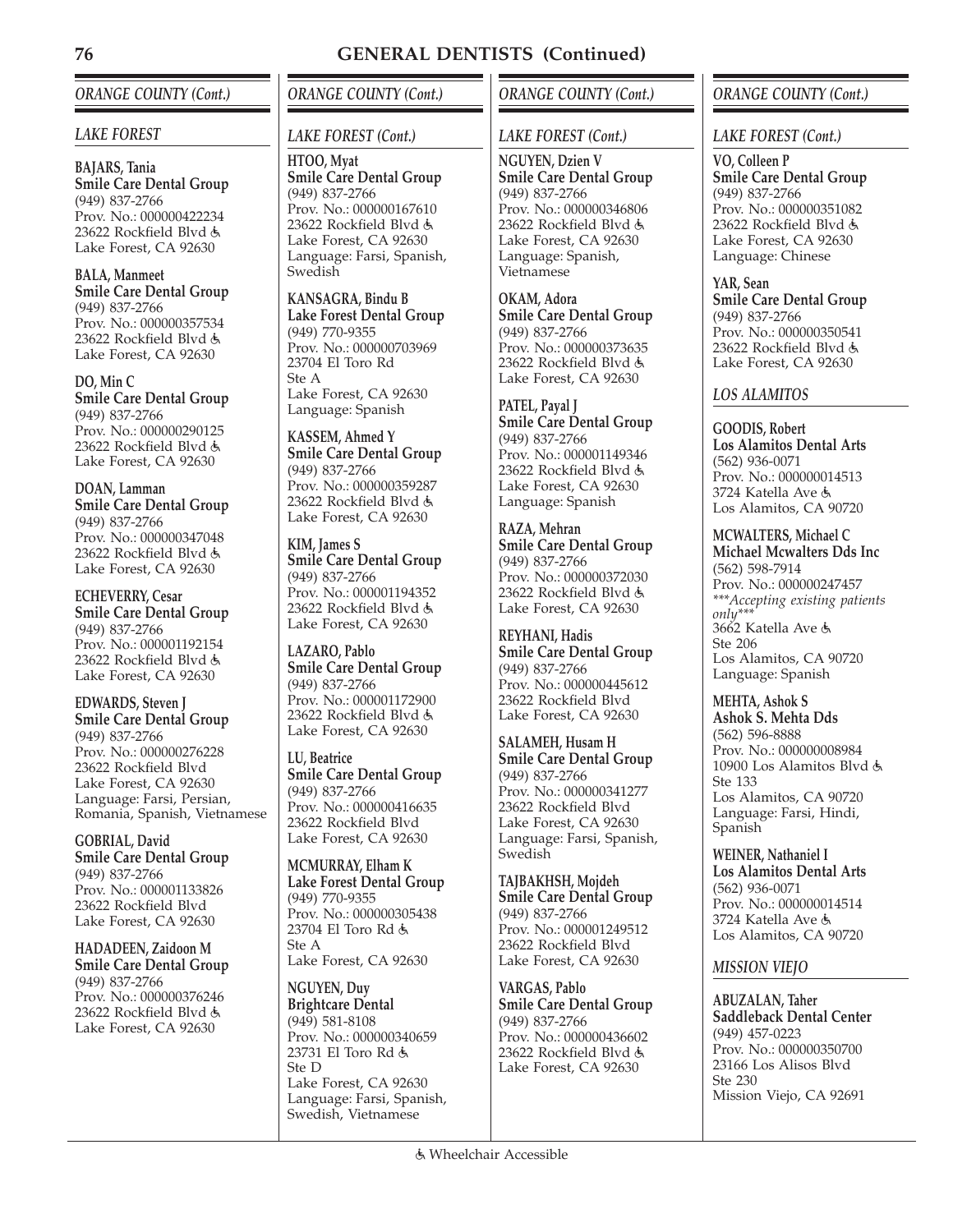## *ORANGE COUNTY (Cont.)*

### *MISSION VIEJO (Cont.)*

**BALLARD, Rebekah R Mission Dental Group** (949) 582-8400 Prov. No.: 000000394765 26032 Marguerite Pkwy Ste A1 Mission Viejo, CA 92692

**BENDER, Jinny Mission Viejo Dental** (949) 581-0090 Prov. No.: 000000704811 23482 Alicia Pkwy Mission Viejo, CA 92691 Language: Korean, Spanish, Vietnamese

**BUEHLER, Brian D Mission Dental Group** (949) 582-8400 Prov. No.: 000000265522 26032 Marguerite Pkwy Ste A1 Mission Viejo, CA 92692 Language: Spanish

**BUI, Kim Gateway Dental** (949) 707-7000 Prov. No.: 000000269514 24000 Alicia Pkwy Ste 34 Mission Viejo, CA 92691

**DELCAMPO, Shellaine A Avalon Dentistry** (949) 951-0951 Prov. No.: 000000295757 27725 Santa Margarita Pkw Ste 270 Mission Viejo, CA 92691

**GHAEM-MAGHAMI, Rama Marguerite Dental Care** (949) 364-2529 Prov. No.: 000000336689 27871 Medical Center Rd Ste 165 Mission Viejo, CA 92691

**GUDINO, Aaron D Mission Viejo Dental** (949) 581-0090 Prov. No.: 000000453884 23482 Alicia Pkwy Mission Viejo, CA 92691 Language: Spanish

## *ORANGE COUNTY (Cont.)*

## *MISSION VIEJO (Cont.)*

**LE, Kathy Mission Viejo Dental** (949) 581-0090 Prov. No.: 000001135214 23482 Alicia Pkwy Mission Viejo, CA 92691 Language: Armenian

**NGO, Chau T Mission Viejo Dental** (949) 581-0090 Prov. No.: 000000703752 23482 Alicia Pkwy Mission Viejo, CA 92691

**NGO, Tung S Mission Viejo Dental** (949) 581-0090 Prov. No.: 000000711801 23482 Alicia Pkwy Mission Viejo, CÁ 92691 Language: Spanish, Vietnamese

**PANNU, Manreet Mission Viejo Dental** (949) 581-0090 Prov. No.: 000000737049 23482 Alicia Pkwy Mission Viejo, CÁ 92691 Language: Spanish

**PARSANGI, Negah Marguerite Dental Care** (949) 364-2529 Prov. No.: 000000005278 27871 Medical Center Rd Ste 165 Mission Viejo, CA 92691 Language: Spanish

**RAD, Shadi Gateway Dental** (949) 707-7000 Prov. No.: 000000227040 24000 Alicia Pkwy Ste 34 Mission Viejo, CA 92691 Language: Farsi, Spanish

**RODAS, Melissa M Mission Viejo Dental** (949) 581-0090 Prov. No.: 000001135933 23482 Alicia Pkwy Mission Viejo, CA 92691

# *ORANGE COUNTY (Cont.)*

## *MISSION VIEJO (Cont.)*

**SADRI, Iman Mission Viejo Dental**  $(949)$  581-0900 Prov. No.: 000000694848 23482 Alicia Pkwy Mission Viejo, CA 92691 Language: Spanish

**SAHAWNEH, Shorouq Mission Viejo Dental** (949) 581-0090 Prov. No.: 000000429371 23482 Alicia Pkwy Mission Viejo, CA 92691

**SHI, Andrew Mission Viejo Dental**  $(949)$  581-0090 Prov. No.: 000001123853 23482 Alicia Pkwy Mission Viejo, CÁ 92691

**STEVENS, Donna Mission Viejo Dental** (949) 581-0090 Prov. No.: 000000716500 23482 Alicia Pkwy Mission Viejo, CA 92691 Language: Spanish

**TRAN, Val H Mission Viejo Dental** (949) 581-0090 Prov. No.: 000001190771 23482 Alicia Pkwy Mission Viejo, CÁ 92691 Language: Spanish

## *NEWPORT BEACH*

**GOLD, Liviu Newport Beach Dental Associates** (949) 650-6772 Prov. No.: 000000211242 1501 Superior Ave Ste 100 Newport Beach, CA 92663

**GRUITA, Ada M Newport Beach Dental Associates** (949) 650-6772 Prov. No.: 000000218455 1501 Superior Ave Ste 100 Newport Beach, CA 92663 Language: Spanish

## *ORANGE COUNTY (Cont.)*

*NEWPORT BEACH (Cont.)*

**MILLER, Scott J Newport Beach Dental Associates** (949) 650-6772 Prov. No.: 000000203492 1501 Superior Ave Ste 100 Newport Beach, CA 92663 Language: Spanish

**PALMER, Paul Newport Dental Center** (949) 721-1730 Prov. No.: 000000737229 2105 San Joaquin Hills Rd Newport Beach, CA 92660 Language: French, German, Spanish, Tagalog, Vietnamese

**WILSON, Eric S Newport Beach Dental Associates** (949) 650-6772 Prov. No.: 000000246042 1501 Superior Ave Ste 100 Newport Beach, CA 92663

## *ORANGE*

**ABDULJABBAR, Wiam Newport Dental - Orange** (714) 538-2311 Prov. No.: 000000278246 1632 E Katella Ave Ste B Orange, CA 92867

**AHMADRI-KASHANI, Lida Newport Dental - Orange** (714) 538-2311 Prov. No.: 000000376092 1632 E Katella Ave Ste B Orange, CA 92867

**BENDER, Jinny Newport Dental - Orange** (714) 538-2311 Prov. No.: 000000704806 1632 E Katella Ave Ste B Orange, CA 92867 Language: Korean, Spanish, Vietnamese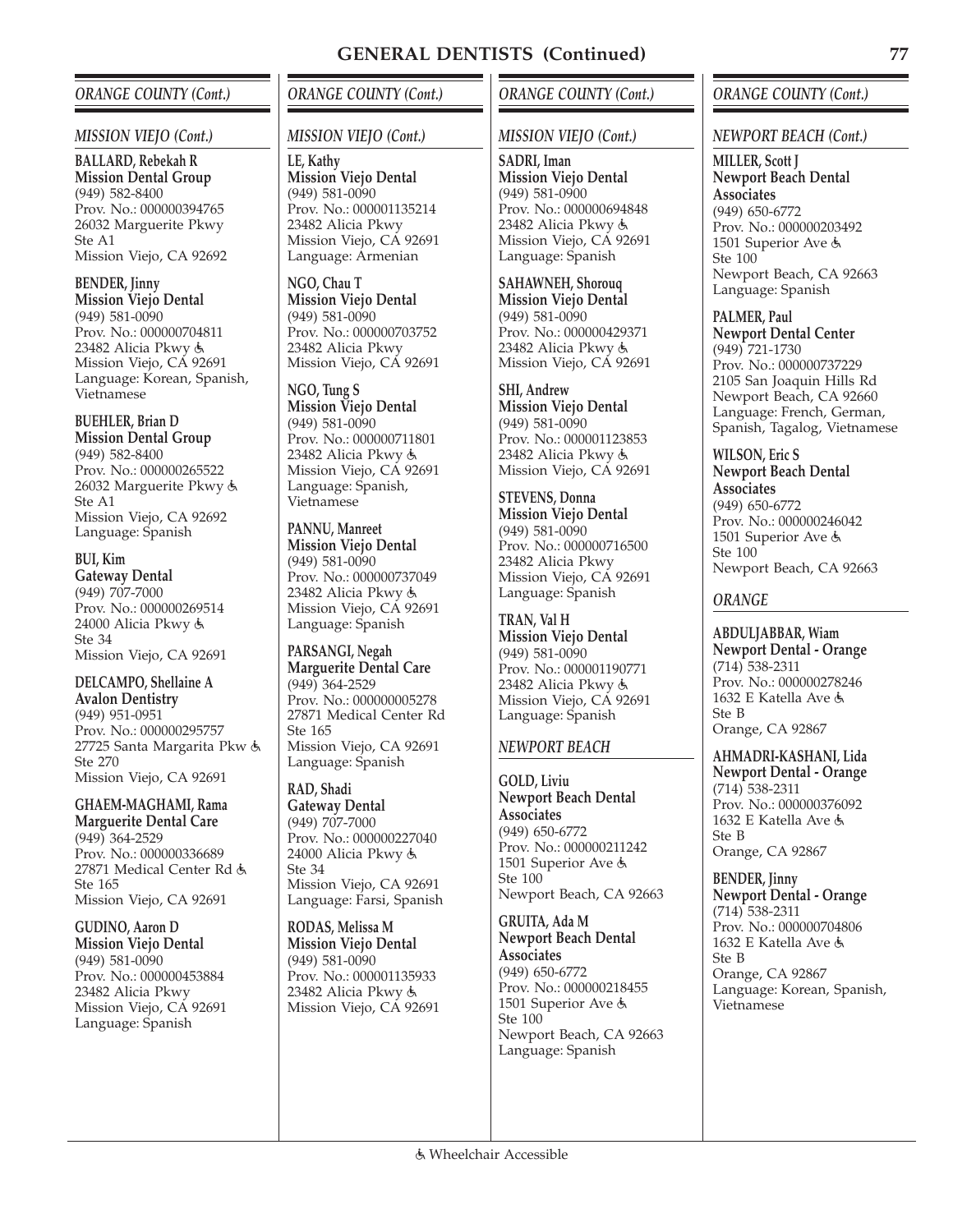# *ORANGE COUNTY (Cont.)*

## *ORANGE (Cont.)*

**BISHAY, Peter G** (714) 639-6666 Prov. No.: 000000231790 805 W La Veta Ave Ste 210 Orange, CA 92868 Language: Arabic, French, Spanish

**CHOW, Alvin Newport Dental - Orange** (714) 538-2311 Prov. No.: 000000027096 1632 E Katella Ave Ste B Orange, CA 92867 Language: Farsi, Iranian, Spanish, Swedish

**CRUZ, Cesar Z Newport Dental - Orange** (714) 538-2311 Prov. No.: 000000452006 1632 E Katella Ave Ste B Orange, CA 92867 Language: Spanish

**DIALANI, Naresh Preferred Dental Care** (714) 978-3333 Prov. No.: 000000208277 2022 W Chapman Ave Orange, CA 92868 Language: Chinese, Farsi, Korean, Spanish, Vietnamese

**DINH, Thanh T Thanh Dinh Dds , Apc** (714) 633-3336 Prov. No.: 000000234719 235 E Katella Ave Orange, CA 92867 Language: Spanish, Vietnamese

**EMETERIO, Thomas M Newport Dental - Orange** (714) 538-2311 Prov. No.: 000000719524 1632 E Katella Ave Ste B Orange, CA 92867 Language: Farsi, Spanish, **Swedish** 

# *ORANGE COUNTY (Cont.)*

## *ORANGE (Cont.)*

**ETEMADI, Abbas A Ocean Dental Care** (714) 771-0190 Prov. No.: 000000039657 648 N Tustin Ave Ste H Orange, CA 92867 Language: Farsi

**HOANG, Richard** (714) 282-2525 Prov. No.: 000000174552 2291 N Tustin St Orange, CA 92865 Language: Spanish, Vietnamese

**HUANG, Phillip Comfort Smile Fam Dent** (714) 997-4133 Prov. No.: 000000002610 1920 E Katella Ave Ste J Orange, CA 92867 Language: Chinese, Spanish

**HUYNH, Tam T Bright Now/Newport Dental** (714) 538-2311 Prov. No.: 000001194274 1632 E Katella Ave Ste B Orange, CA 92867 Language: Farsi, Spanish, **Swedish** 

**KOTHARI, Ramesh** (714) 771-7474 Prov. No.: 000000276093 765 N Tustin Ave Orange, CA 92867 Language: Hindi, Spanish

**LE, Kha D Orange Art of Dentistry** (714) 938-0568 Prov. No.: 000000011918 146 S Main St & Ste M Orange, CA 92868 Language: French, Spanish, Vietnamese

**MORGAN, Jason H Morgan Dental Corp** (714) 288-8464 Prov. No.: 000000218033 1502 E Collins Ave Orange, CA 92867 Language: Spanish, Vietnamese

# *ORANGE COUNTY (Cont.)*

## *ORANGE (Cont.)*

**MOSHARAF, Moni Preferred Dental Care** (714) 978-3333 Prov. No.: 000000157327 2022 W Chapman Ave & Orange, CA 92868

**PAKRAVAN, Farid West Coast Dental of Orange** (714) 288-1035 Prov. No.: 000000630108 179 N Tustin Ave & Orange, CA 92867 Language: Chinese, Persian, Spanish

**PANNU, Manreet Newport Dental - Orange** (714) 538-2311 Prov. No.: 000001141401 1710 E Chapman Ave Orange, CA 92867 Language: Spanish

**PANNU, Manreet Bright Now/Newport Dental** (866) 898-1355 Prov. No.: 000001104946 1632 E Katella Ave Orange, CA 92867 Language: Spanish

**SABET, Joseph Orange Hill Dental** (714) 639-2703 Prov. No.: 000000004484 3138 E Chapman Ave Orange, CA 92869 Language: Persian, Spanish

**SADRI, Iman Newport Dental - Orange** (714) 538-2311 Prov. No.: 000000687244 1632 E Katella Ave Ste B Orange, CA 92867 Language: Spanish

**SAHAWNEH, Shorouq Newport Dental - Orange** (714) 538-2311 Prov. No.: 000000429378 1632 E Katella Ave Ste B Orange, CA 92867

# *ORANGE COUNTY (Cont.)*

## *ORANGE (Cont.)*

**SHI, Andrew Newport Dental - Orange** (714) 538-2311 Prov. No.: 000001132453 1632 E Katella Ave Ste B Orange, CA 92867

**SHIRAZI, Reza Newport Dental - Orange** (714) 538-2311 Prov. No.: 000000464464 1632 E Katella Ave Ste B Orange, CA 92867 Language: Spanish

**VU, Nathan D Newport Dental - Orange** (714) 538-2311 Prov. No.: 000000214489 1632 E Katella Ave Ste B Orange, CA 92867 Language: Hindi, Mandarin, Spanish, Vietnamese

**YUE, Alden Preferred Dental Care** (714) 978-3333 Prov. No.: 000000203427 2022 W Chapman Ave Orange, CA 92868 Language: Chinese, Farsi, Korean, Spanish, Vietnamese

### *PLACENTIA*

**HUANG, Chi-Yu A Oc Dental Specialist** (714) 577-9070 Prov. No.: 000000456913 1858 N Placentia Ave Placentia, CA 92870 Language: Spanish

**LEE, Daniel H Daniel Lee Dds** (714) 577-7575 Prov. No.: 000000295530 1061 E Imperial Hwy Placentia, CA 92870

**MORGAN, Brooks T Oc Dental Specialist** (714) 577-9070 Prov. No.: 000000183614 1858 N Placentia Ave Placentia, CA 92870 Language: Spanish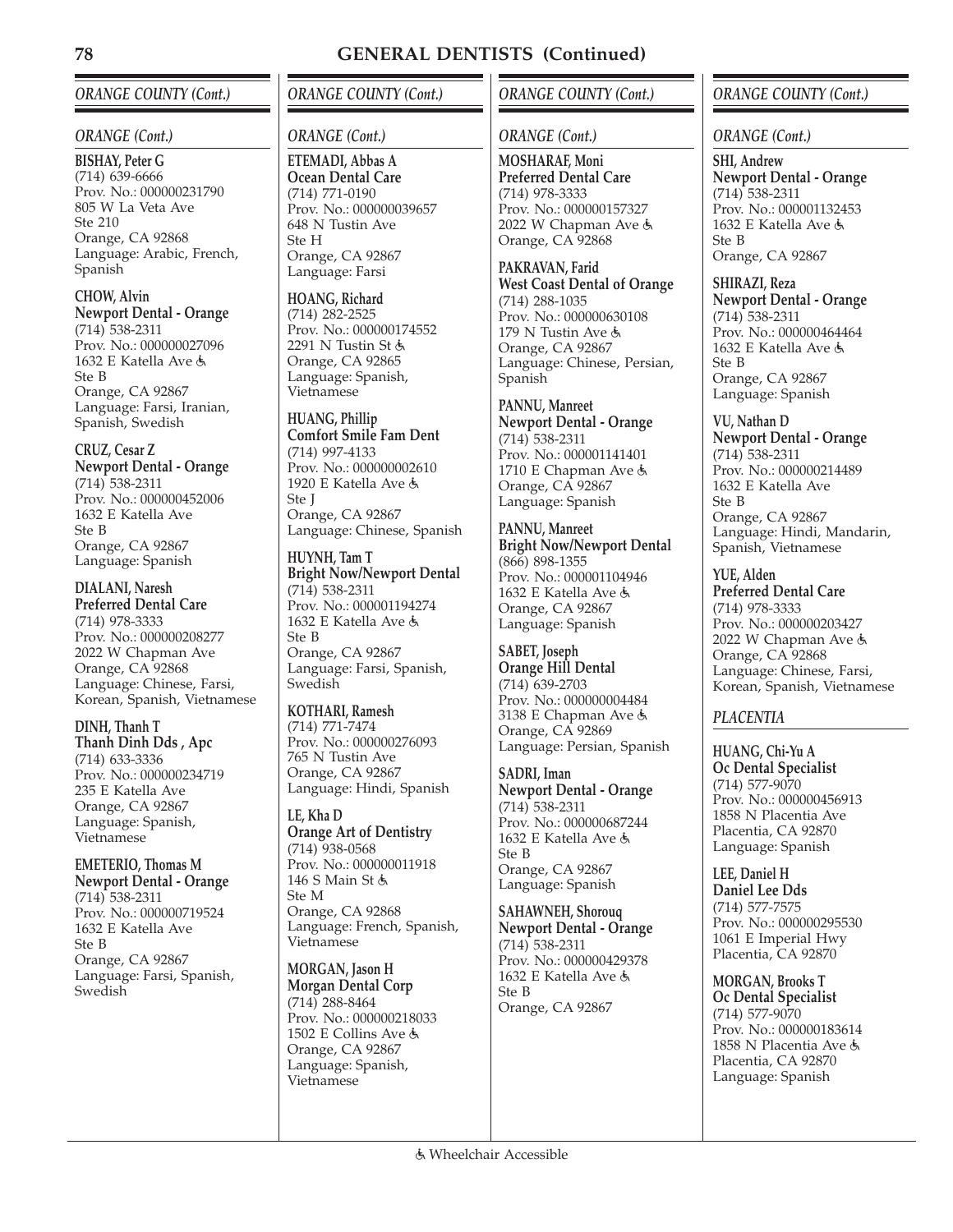## *ORANGE COUNTY (Cont.)*

#### *PLACENTIA (Cont.)*

**MORGAN, Howard M Oc Dental Specialist** (714) 577-9070 Prov. No.: 000000038928 1858 N Placentia Ave Placentia, CA 92870 Language: German, Italian, Spanish, Tagalog, Vietnamese

**NAKAMURA, Erika G F Santacruz Dds Family Denti** (714) 993-6667 Prov. No.: 000000457499 530 W Chapman Ave Placentia, CA 92870 Language: Spanish

**SANTACRUZ, Francisco J F Santacruz Dds Family Denti** (714) 993-6667 Prov. No.: 000000455631 530 W Chapman Ave Placentia, CA 92870

### *RANCHO SANTA MARGAR*

**GAFFINO, Barbara Rancho Dental Group** (949) 766-5740 Prov. No.: 000000694655 30592 Santa Margarita Pkw Ste D Rancho Santa Margar, CA 92688 Language: Spanish

**GANATRA, Rinesh R So Cal Smiles Dentistry** (949) 766-0006 Prov. No.: 000000244438 22195 El Paseo St Ste 220 Rancho Santa Margar, CA 92688

**REAGAN, Darin S Rancho Dental Group** (949) 766-5740 Prov. No.: 000000323799 30592 Santa Margarita Pkw Ste D Rancho Santa Margar, CA 92688 Language: Slovak, Spanish

## *ORANGE COUNTY (Cont.)*

## *RANCHO SANTA MARGAR*

*(Cont.)* **TAITZ, Orly Orly Taitz, Inc** (949) 766-7687 Prov. No.: 000000169861 29839 Santa Margarita Pkw Ste 100 Rancho Santa Margar, CA 92688 Language: Arabic, Hebrew, Indian, Persian, Romania, Russian, Spanish

## *SAN CLEMENTE*

**BUEHLER, Brian D San Clemente Dental Group** (949) 366-9555 Prov. No.: 000000276155 943 Avenida Pico Ste A San Clemente, CA 92673 Language: Spanish

**EDWARDS, Steven J Talega Dental Group** (949) 369-8300 Prov. No.: 000000468604 1151 Puerta Del Sol Ste A San Clemente, CA 92673 Language: Farsi, Persian, Romania, Spanish, Vietnamese

**JAHANGIRI, Hossein San Clemente Dental Associates** (949) 234-0500 Prov. No.: 000001171998 638 Camino De Los Mares Ste C140 San Clemente, CA 92673 Language: Armenian, Farsi, Spanish

**MALLERY, Martina San Clemente Dental Group** (949) 366-9555 Prov. No.: 000000295358 943 Avenoda Pico Ste A San Clemente, CA 92673

**MOZAFARI, Amir A. Talega Dental Group** (949) 369-8300 Prov. No.: 000000175897 1151 Puerta Del Sol Ste A San Clemente, CA 92673

## *ORANGE COUNTY (Cont.)*

#### *SAN CLEMENTE (Cont.)*

**ROZENOVICH, Grigory San Clemente Dental Associates** (949) 234-0500 Prov. No.: 000000265978 638 Camino De Los Mares Ste C140 San Clemente, CA 92673

**YANG, Edmund** (949) 234-0500 Prov. No.: 000000253748 638 Camino De Los Mares Ste C140 San Clemente, CA 92673 Language: Arabic, Hebrew, Romania, Russian, Spanish

## *SAN JUAN CAPISTRANO*

**EKHTIAR, Maryam San Juan Dental Group** (949) 487-0284 Prov. No.: 000001165984 31897 Del Obispo St Ste 100 San Juan Capistrano, CA 92675 Language: Farsi, Spanish

**FAHMY, Diaa Capistrano Dental Group** (949) 487-3273 Prov. No.: 000000425470 31878 Del Obispo St Ste 105 San Juan Capistrano, CA 92675 Language: Arabic, Farsi, French, Persian, Spanish

**MEHRVARZI, Mary Mehrdokotit Mehrvarzi Dtl** (949) 240-6888 Prov. No.: 000000021695 31952 Camino Capistrano Ste C14 San Juan Capistrano, CA 92675

**SOLIMAN, Khaled Capistrano Dental Group** (949) 487-3273 Prov. No.: 000000424533 31878 Del Obispo St Ste 105 San Juan Capistrano, CA 92675

## *ORANGE COUNTY (Cont.)*

*SANTA ANA*

**AMINI, Samira L Farsio & Amini Dds Inc** (714) 549-1248 Prov. No.: 000000257703 31 E Macarthur Crescent Ste 109 Santa Ana, CA 92707

**BAJARS, Tania Smile Care Dental Group** (714) 543-0600 Prov. No.: 000000422231 1718 N Main St & Santa Ana, CA 92706

## **BAJARS, Tania Smile Care Dental Group**

(714) 957-6030 Prov. No.: 000000422237 3500 S Bristol St Ste 100 Santa Ana, CA 92704

**BALA, Manmeet Smile Care Dental Group** (714) 957-6030 Prov. No.: 000000357539 3500 S Bristol St Ste 100 Santa Ana, CA 92704

**BALA, Manmeet Smile Care Dental Group** (714) 543-0600 Prov. No.: 000000357529 1718 N Main St Santa Ana, CA 92706

**BEGINO, Ruben H Ruben H Begino Dds Inc** (714) 540-7101 Prov. No.: 000000296122 2618 S Bristol St Santa Ana, CA 92704

**BENDER, Jinny Santa Ana Dental** (714) 567-9255 Prov. No.: 000000704810 1631 N Bristol St Ste 100 Santa Ana, CA 92706 Language: Korean, Spanish, Vietnamese

**CASHMAN, David M Cashman David M Dds** (714) 835-6616 Prov. No.: 000000008969 715 S Main St Santa Ana, CA 92701 Language: Spanish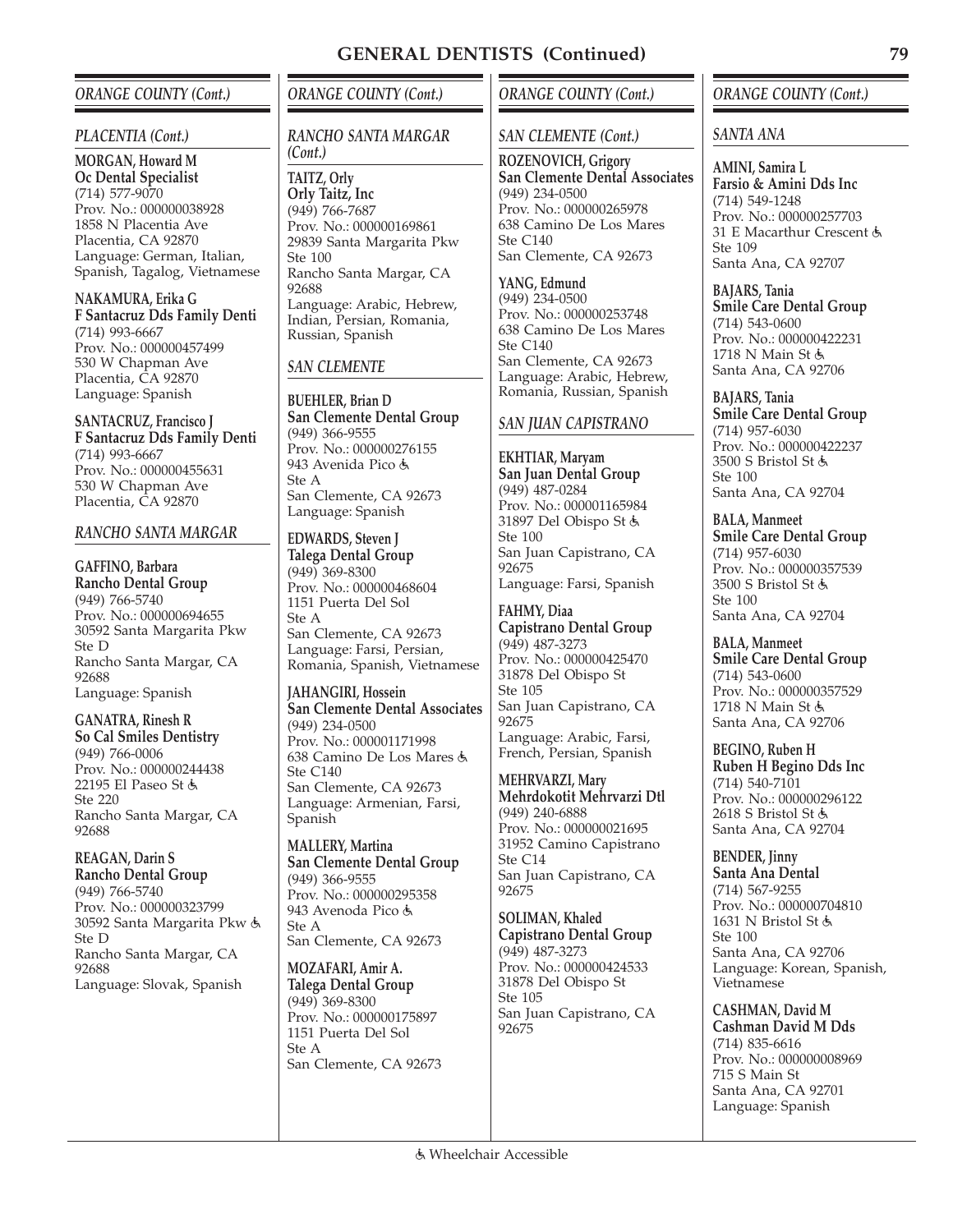# *ORANGE COUNTY (Cont.)*

## *SANTA ANA (Cont.)*

**CO, Maria Luisa A Universal Care Corporation** (714) 541-7928 Prov. No.: 000001278741 1400 N Main St Santa Ana, CA 92701

**COHEN, Louis** (714) 547-9751 Prov. No.: 000000058180 1913 E 17th St Ste 113 Santa Ana, CA 92705

**CRUZ, Cesar Z Santa Ana Dental** (714) 567-9255 Prov. No.: 000000452013 1631 N Bristol St Ste 100 Santa Ana, CA 92706 Language: Spanish

**DAM, Rosemarie M Universal Care Corporation** (714) 480-0434 Prov. No.: 000000168293 1400 N Main St Santa Ana, CA 92701

**DAO, Tu (Cathrine) T Universal Care Corporation** (714) 480-0434 Prov. No.: 000000006727 1400 N Main St Santa Ana, CA 92701 Language: Chinese, Farsi, Hindi, Persian, Spanish, Tagalog, Uganda, Vietnamese

**DE GUZMAN, Arnel Universal Care Corporation** (714) 541-7928 Prov. No.: 000001135624 1400 N Main St Santa Ana, CA 92701 Language: Tagalog

**DECILLA, Patricia L Universal Care Corporation** (714) 480-0434 Prov. No.: 000000168095 1400 N Main St Santa Ana, CA 92701

**ECHEVERRY, Cesar Smile Care Dental Group** (714) 543-0600 Prov. No.: 000001192167 1718 N Main St Santa Ana, CA 92706

# *ORANGE COUNTY (Cont.)*

## *SANTA ANA (Cont.)*

**ECHEVERRY, Cesar Smile Care Dental Group** (714) 957-6030 Prov. No.: 000001192168 3500 S Bristol St Ste 100 Santa Ana, CA 92704

**ELMASRI, Maha A Universal Care Corporation** (714) 480-0434 Prov. No.: 000000168282 1400 N Main St Santa Ana, CA 92701

**FAHIT, Maria F Universal Care Corporation** (714) 480-0434 Prov. No.: 000000006725 1400 N Main St Santa Ana, CA 92701 Language: Chinese, Farsi, Hindi, Persian, Spanish, Tagalog, Uganda, Vietnamese

**FEEKART, Mary E Universal Care Corporation** (714) 480-0434 Prov. No.: 000000371673 1400 N Main St Santa Ana, CA 92701

**FRATT, Dennis R Santa Ana Dental** (714) 567-9255 Prov. No.: 000000341572 1631 N Bristol St & Ste 100 Santa Ana, CA 92706 Language: Spanish

**GARABEDIAN, James V Universal Care Corporation** (714) 480-0434 Prov. No.: 000000168397 1400 N Main St Santa Ana, CA 92701 Language: Chinese, Hindi, Mandarin, Spanish, Tagalog, Vietnamese

**GUDINO, Aaron D Santa Ana Dental** (714) 567-9255 Prov. No.: 000000445004 1631 N Bristol St Ste 100 Santa Ana, CA 92706 Language: Spanish

# *ORANGE COUNTY (Cont.)*

## *SANTA ANA (Cont.)*

**HADADEEN, Zaidoon M Smile Care Dental Group** (714) 957-6030 Prov. No.: 000000376248 3500 S Bristol St Ste 100 Santa Ana, CA 92704

**HADADEEN, Zaidoon M Smile Care Dental Group** (714) 543-0600 Prov. No.: 000000376242 1718 N Main St Santa Ana, CA 92706

**HALEY, Parker J Santa Ana Dental** (714) 567-9255 Prov. No.: 000000735270 1631 N Bristol St Ste 100 Santa Ana, CA 92706

**JAGADEESAN, Dheepa Universal Care Corporation** (714) 480-0434 Prov. No.: 000000371696 1400 N Main St Santa Ana, CA 92701

**KASSEM, Ahmed Y Smile Care Dental Group** (714) 543-0600 Prov. No.: 000000359282 1718 N Main St Santa Ana, CA 92706

**KASSEM, Ahmed Y Smile Care Dental Group** (714) 957-6030 Prov. No.: 000000359290 3500 S Bristol St Ste 100 Santa Ana, CA 92704

**KIM, James S Smile Care Dental Group** (714) 543-0600 Prov. No.: 000001194354 1718 N Main St Santa Ana, CA 92706

**KIM, James S Smile Care Dental Group** (714) 957-6030 Prov. No.: 000001194349 3500 S Bristol St Santa Ana, CA 92704

## *ORANGE COUNTY (Cont.)*

#### *SANTA ANA (Cont.)*

**KIM, Steve S Smile Care Dental Group** (714) 543-0600 Prov. No.: 000000460040 1718 N Main St Santa Ana, CA 92706 Language: Spanish

**KUENNEMANN, Danh Tran Universal Care Corporation** (714) 480-0434 Prov. No.: 000000006714 1400 N Main St Santa Ana, CA 92701 Language: German, Spanish, Vietnamese

**LAMIN, Tayar R Smile Care Dental Group** (714) 957-6030 Prov. No.: 000000334475 3500 S Bristol St Ste 100 Santa Ana, CA 92704

**LAMIN, Tayar R Smile Care Dental Group** (714) 543-0600 Prov. No.: 000000329018 1718 N Main St Santa Ana, CA 92706

**LAURENTE, Rex Universal Care Corporation** (714) 480-0434 Prov. No.: 000000375821 1400 N Main St 点 Santa Ana, CA 92701

**LAZARO, Pablo Smile Care Dental Group** (714) 957-6030 Prov. No.: 000001172927 3500 S Bristol St Ste 100 Santa Ana, CA 92704

**LAZARO, Pablo Smile Care Dental Group** (714) 543-0600 Prov. No.: 000001172926 1718 N Main St 点 Santa Ana, CA 92706

**LE, Dianne T Universal Care Corporation** (714) 480-0434 Prov. No.: 000000168577 1400 N Main St Santa Ana, CA 92701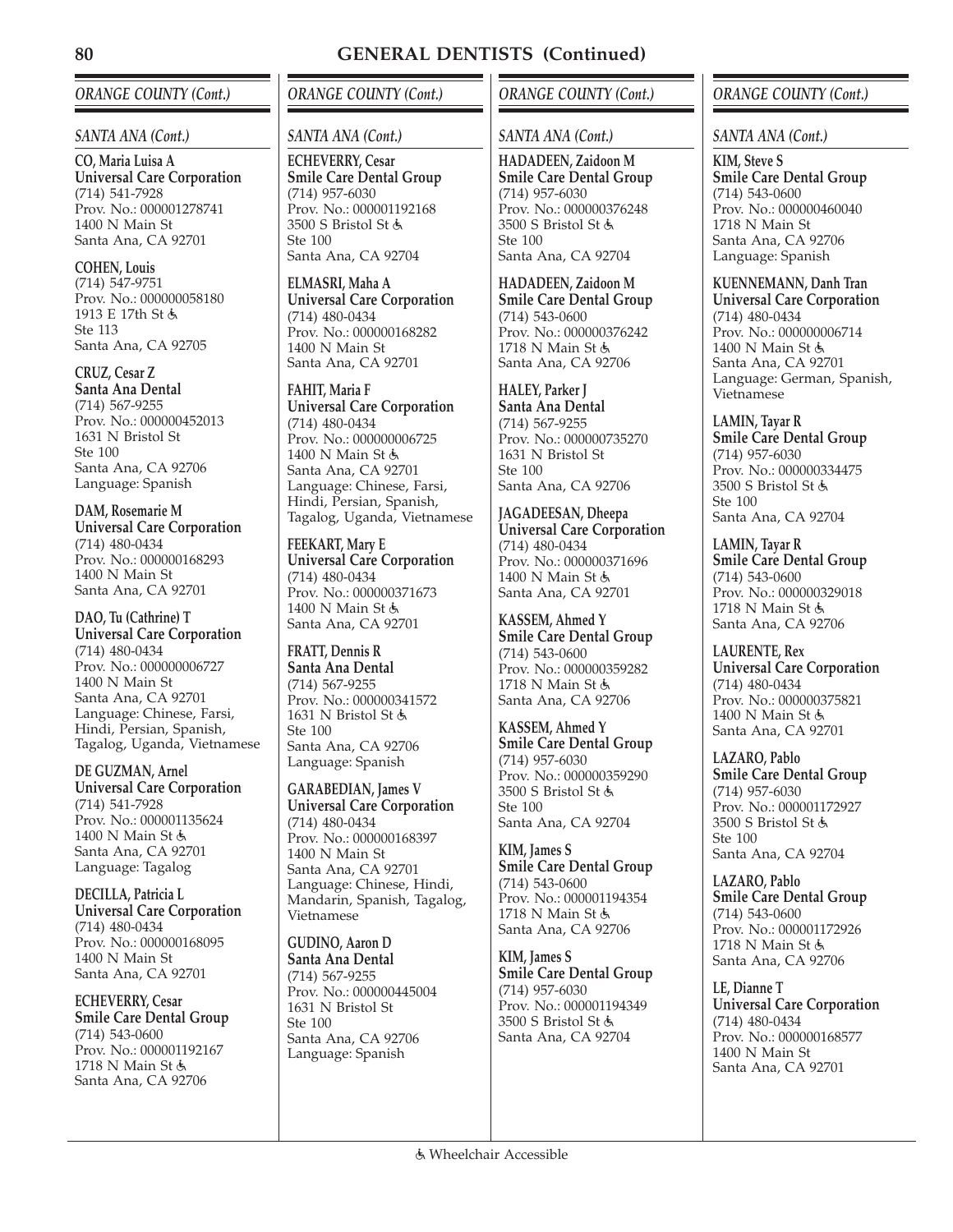## *ORANGE COUNTY (Cont.)*

#### *SANTA ANA (Cont.)*

**LE, Thanh Smile Care Dental Group** (714) 957-6030 Prov. No.: 000000268190 3500 S Bristol St  $Sta 100$ Santa Ana, CA 92704 Language: Spanish

**LE, Vinh B Universal Care Corporation** (714) 541-7928 Prov. No.: 000000168476 1400 N Main St Santa Ana, CA 92701 Language: Chinese, Hindi, Spanish, Tagalog, Vietnamese

**LENA, David A Universal Care Corporation** (714) 480-0434 Prov. No.: 000000168637 1400 N Main St Santa Ana, CA 92701 Language: Chinese, Japanese, Spanish

**LUNA, Aileen C Universal Care Corporation** (714) 480-0434 Prov. No.: 000000295908 1400 N Main St Santa Ana, CA 92701

**LY, Hoa Y Universal Care Corporation** (714) 480-0434 Prov. No.: 000000168268 1400 N Main St Santa Ana, CA 92701 Language: Spanish, Tagalog

**MAHALLATI, Shahin H Mahallati Dental Corp** (714) 540-2836 Prov. No.: 000000412315 3620 S Bristol St Ste 307 Santa Ana, CA 92704

**MANCHANDIA, Chandra R Family Dentistry** (714) 542-2133 Prov. No.: 000000007476 1111 N Bristol St & Ste K Santa Ana, CA 92703

# *ORANGE COUNTY (Cont.)*

### *SANTA ANA (Cont.)*

**MURTHY, Nandini R Nandini R. Murthy Dds Inc** (714) 569-0021 Prov. No.: 000000007500 2723 N Bristol St Ste D7 Santa Ana, CA 92706

**NASIRI-ANSARI, Amitiss Amitiss Nasiri Ansar Dds Inc** (714) 556-7277 Prov. No.: 000000414214 2781 W Macarthur Blvd Ste N Santa Ana, CA 92704

**NERI, Lorraine Universal Care Corporation** (714) 480-0434 Prov. No.: 000000006724 1400 N Main St Santa Ana, CA 92701 Language: Chinese, Farsi, Hindi, Persian, Spanish, Tagalog, Uganda, Vietnamese

**NGO, Chau T Santa Ana Dental** (714) 567-9255 Prov. No.: 000000717856 1631 N Bristol St Ste 100 Santa Ana, CA 92706

**NGO, Tung S Santa Ana Dental** (714) 567-9255 Prov. No.: 000000692400 1631 N Bristol St  $Sta 100$ Santa Ana, CA 92706 Language: Spanish, Vietnamese

**NGUYEN, Andrew T Universal Care Corporation** (714) 480-0434 Prov. No.: 000000188948 1400 N Main St Santa Ana, CA 92701 Language: Spanish, Vietnamese

**NGUYEN, Binh T Universal Care Corporation** (714) 480-0434 Prov. No.: 000000367950 1400 N Main St Santa Ana, CA 92701 Language: Spanish, Vietnamese

## *ORANGE COUNTY (Cont.)*

## *SANTA ANA (Cont.)*

**NGUYEN, Minh Tri H Universal Care Corporation** (714) 480-0434 Prov. No.: 000000372892 1400 N Main St Santa Ana, CA 92701

**NGUYEN, Tung Xuan** (714) 957-0308 Prov. No.: 000000013680 2739 W Edinger Ave Santa Ana, CA 92704

**OFTADEH, Golam Universal Care Corporation** (714) 480-0434 Prov. No.: 000000372520 1400 N Main St Santa Ana, CA 92701

**OKAM, Adora Smile Care Dental Group** (714) 957-6030 Prov. No.: 000000373642 3500 S Bristol St Ste 100 Santa Ana, CA 92704

**OKAM, Adora Smile Care Dental Group** (714) 543-0600 Prov. No.: 000000373608 1718 N Main St Santa Ana, CA 92706

**ORTIZ-LUIS, Maricelle R Smile Care Dental Group** (714) 957-6030 Prov. No.: 000000736818 3500 S Bristol St Ste 100 Santa Ana, CA 92704

**PAJAND, Azita Universal Care Corporation** (714) 480-0434 Prov. No.: 000000006721 1400 N Main St Santa Ana, CA 92701 Language: Chinese, Farsi, Hindi, Persian, Spanish, Tagalog, Uganda, Vietnamese

**PANNU, Manreet Santa Ana Dental** (714) 567-9255 Prov. No.: 000001104942 1631 N Bristol St Ste 100 Santa Ana, CA 92706 Language: Spanish

#### *ORANGE COUNTY (Cont.)*

*SANTA ANA (Cont.)*

**PARTOVI, Ladan Universal Care Corporation** (714) 480-0434 Prov. No.: 000000168458 1400 N Main St Santa Ana, CA 92701

**PATEL, Payal J Smile Care Dental Group** (714) 957-6030 Prov. No.: 000001149349 3500 S Bristol St Ste 100 Santa Ana, CA 92704 Language: Spanish

**PATEL, Payal J Smile Care Dental Group** (714) 543-0600 Prov. No.: 000001149347 1718 N Main St Santa Ana, CA 92706 Language: Spanish

**PATEL-MEHTA, Roshani Universal Care Corporation** (714) 541-7928 Prov. No.: 000000405287 1400 N Main St Santa Ana, CA 92701 Language: Chinese, Farsi, Hindi, Persian, Spanish, Tagalog, Uganda, Vietnamese

**PHAM, Kimberly T Universal Care Corporation** (714) 480-0434 Prov. No.: 000000368427 1400 N Main St Santa Ana, CA 92701 Language: Spanish, Vietnamese

**RAZA, Mehran Smile Care Dental Group** (714) 957-6030 Prov. No.: 000000372032 3500 S Bristol St Ste 100 Santa Ana, CA 92704

**RAZA, Mehran Smile Care Dental Group** (714) 543-0600 Prov. No.: 000000372027 1718 N Main St Santa Ana, CA 92706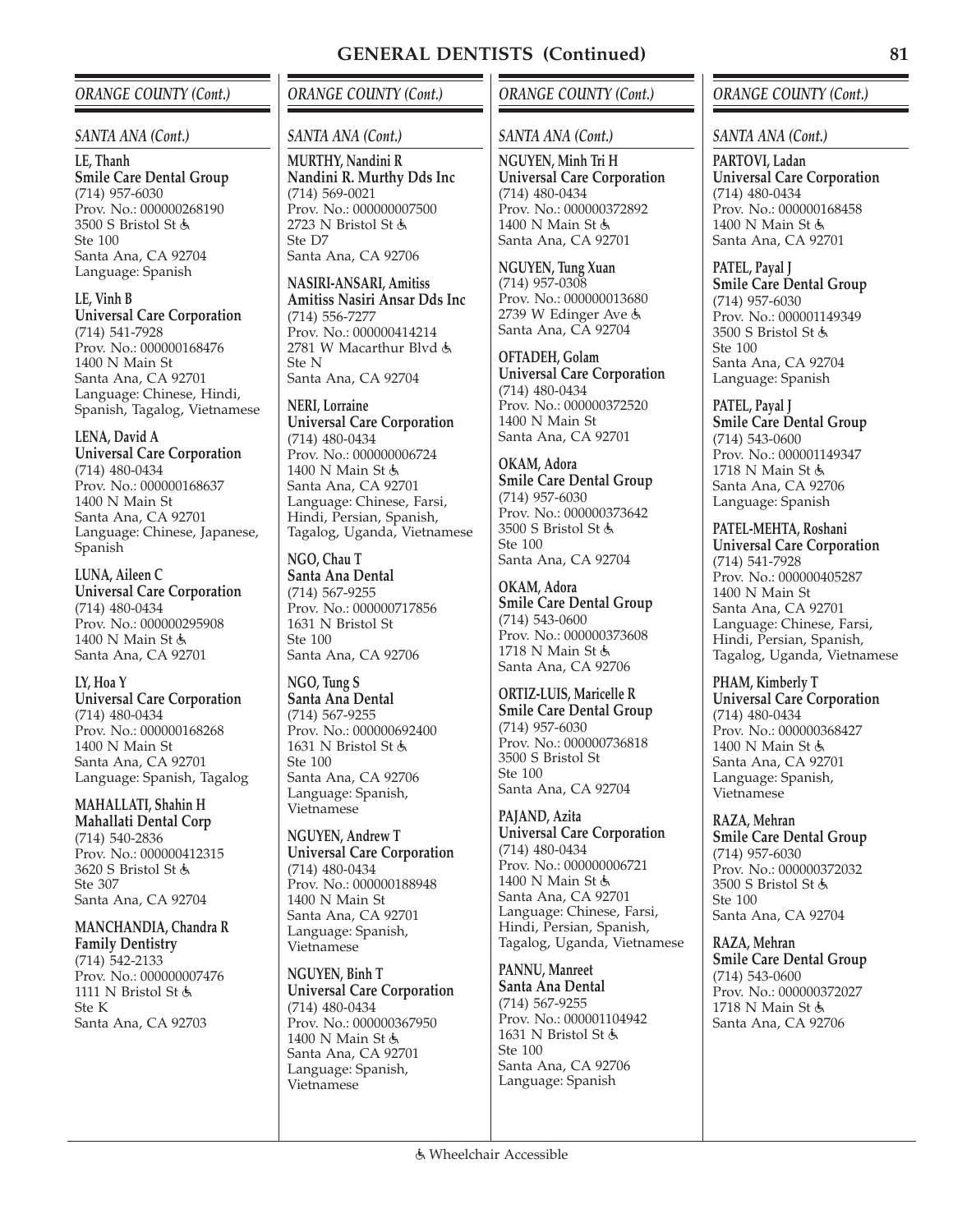# *ORANGE COUNTY (Cont.)*

## *SANTA ANA (Cont.)*

**REYHANI, Hadis Smile Care Dental Group** (714) 543-0600 Prov. No.: 000000445608 1718 N Main St Santa Ana, CA 92706

**REYHANI, Hadis Smile Care Dental Group** (714) 957-6030 Prov. No.: 000000444455 3500 S Bristol St Ste 100 Santa Ana, CA 92704

**RODAS, Melissa M Santa Ana Dental** (714) 567-9255 Prov. No.: 000001135931 1631 N Bristol St Ste 100 Santa Ana, CA 92706

**SADJADI, Amir Santa Ana Dental** (714) 567-9255 Prov. No.: 000000420381 1631 N Bristol St Ste 100 Santa Ana, CA 92706 Language: Farsi, Korean, Spanish

**SADJADI, Amir Universal Care Corporation** (714) 480-0434 Prov. No.: 000000389619 1400 N Main St & Santa Ana, CA 92701 Language: Farsi, Korean, Spanish

**SADRI, Iman Santa Ana Dental** (714) 567-9255 Prov. No.: 000000694849 1631 N Bristol St Ste 100 Santa Ana, CA 92706 Language: Spanish

**SAHAWNEH, Shorouq Santa Ana Dental** (714) 567-9255 Prov. No.: 000000429103 1631 N Bristol St Ste 100 Santa Ana, CA 92706

# *ORANGE COUNTY (Cont.)*

# *SANTA ANA (Cont.)*

**SAKR, Shaaban Universal Care Corporation** (717) 480-0434 Prov. No.: 000000168729 1400 N Main St Santa Ana, CA 92701 Language: Arabic

**SARCHISIAN, Adrian Universal Care Corporation** (714) 480-0434 Prov. No.: 000000168754 1400 N Main St Santa Ana, CA 92701 Language: Arabic, Armenian, Farsi, French, Romania, Spanish

**SCAMURRA, Michael Universal Care Corporation** (714) 480-0434 Prov. No.: 000000375575 1400 N Main St & Santa Ana, CA 92701

**SERQUINA, Elmer J Universal Care Corporation** (714) 480-0434 Prov. No.: 000000168853 1400 N Main St Santa Ana, CA 92701

**SHALABY, Tamer Bristol Dental** (714) 754-1888 Prov. No.: 000000687627 2502 S Bristol St Santa Ana, CA 92704 Language: Arabic

**SHIEH, Andrew C Andrew Shieh Dds Professional Dental Corp** (714) 542-5421 Prov. No.: 000000295684 1028 W First St Ste E Santa Ana, CA 92703

**SINGH, Harprabh Smile Care Dental Group** (714) 957-6030 Prov. No.: 000001122968 3500 S Bristol St Ste 100 Santa Ana, CA 92704

**SINGH, Harprabh Smile Care Dental Group** (714) 543-0600 Prov. No.: 000001122967 1718 N Main St Santa Ana, CA 92706

# *ORANGE COUNTY (Cont.)*

## *SANTA ANA (Cont.)*

**STEVENS, Donna Santa Ana Dental** (714) 567-9255 Prov. No.: 000000716501 1631 N Bristol St Ste 100 Santa Ana, CA 92706 Language: Spanish

**TAGHAVI, Mohammad R Smile Care Dental Group** (714) 957-6030 Prov. No.: 000000423151 3500 S Bristol St & Ste 100 Santa Ana, CA 92704

**TAGHAVI, Mohammad R Smile Care Dental Group** (714) 543-0600 Prov. No.: 000000423150 1718 N Main St Santa Ana, CA 92706

**TAJBAKHSH, Mojdeh Smile Care Dental Group** (714) 957-6030 Prov. No.: 000001245972 3500 S Bristol St Santa Ana, CA 92704

**TAJBAKHSH, Mojdeh Smile Care Dental Group** (714) 543-0600 Prov. No.: 000001249511 1718 N Main St Santa Ana, CA 92706

**TEE, Peter A Universal Care Corporation** (714) 541-7928 Prov. No.: 000000006713 1400 N Main St Santa Ana, CA 92701 Language: Chinese, Farsi, Hindi, Persian, Spanish, Tagalog, Uganda, Vietnamese

**TRAN, Cindy M Universal Care Corporation** (714) 480-0434 Prov. No.: 000000179746 1400 N Main St Santa Ana, CA 92701

**TRAN, Elizabeth Universal Care Corporation** (714) 480-0434 Prov. No.: 000000168260 1400 N Main St Santa Ana, CA 92701 Language: Chinese, Farsi, Hindi, Spanish, Tagalog

## *ORANGE COUNTY (Cont.)*

*SANTA ANA (Cont.)*

**TRAN, Mai P Universal Care Corporation** (714) 480-0434 Prov. No.: 000000372808 1400 N Main St Santa Ana, CA 92701

**TRAN, The-Hao Universal Care Corporation** (714) 480-0434 Prov. No.: 000000368023 1400 N Main St Santa Ana, CA 92701 Language: Chinese, Farsi, French, Italian, Persian, Spanish, Tagalog, Vietnamese

**TRAN, Val H Santa Ana Dental** (714) 567-9255 Prov. No.: 000001190779 1631 N Bristol St & Ste 100 Santa Ana, CA 92706 Language: Spanish

**TSAI, Matthew Universal Care Corporation** (714) 541-7928 Prov. No.: 000001161033 1400 N Main St Santa Ana, CA 92701 Language: Spanish

**TUTUNDZHYAN, Yeranui E Smile Care Dental Group** (714) 957-6030 Prov. No.: 000000214915 3500 S Bristol St Ste 100 Santa Ana, CA 92704 Language: Chinese, Hindi, Spanish

**VARGAS, Pablo Smile Care Dental Group** (714) 957-6030 Prov. No.: 000000436618 3500 S Bristol St Ste 100 Santa Ana, CA 92704

**VARGAS, Pablo Smile Care Dental Group** (714) 543-0600 Prov. No.: 000000436562 1718 N Main St Santa Ana, CA 92706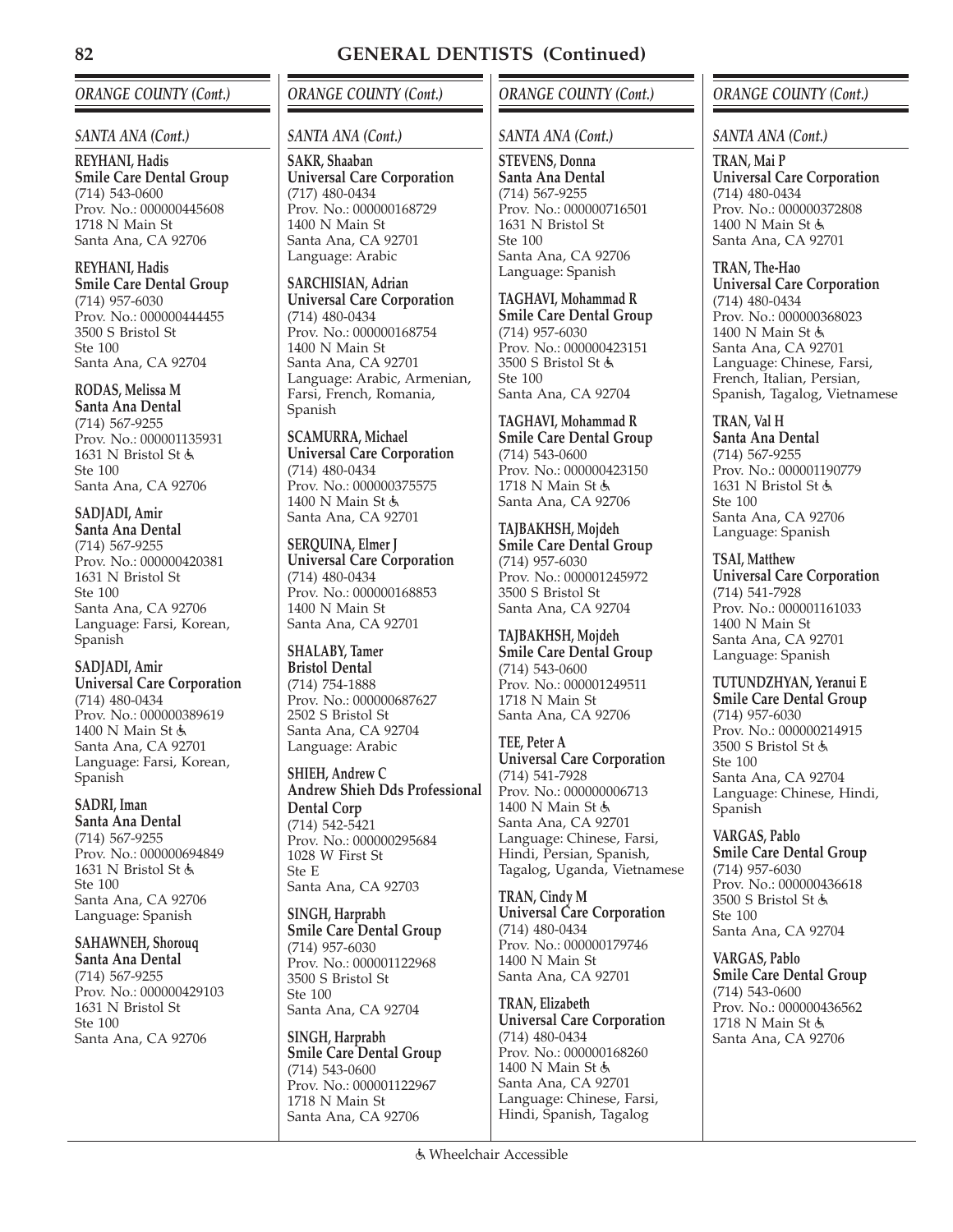## *ORANGE COUNTY (Cont.)*

#### *SANTA ANA (Cont.)*

**VITAL, Jorge Dental 4** (714) 558-1464 Prov. No.: 000000202064 102 E 4th St 2nd Flr Santa Ana, CA 92701

**VO, Colleen P Smile Care Dental Group** (714) 957-6030 Prov. No.: 000000351084 3500 S Bristol St Ste 100 Santa Ana, CA 92704 Language: Chinese

**VO, Colleen P Smile Care Dental Group** (714) 543-0600 Prov. No.: 000000351074 1718 N Main St & Santa Ana, CA 92706 Language: Chinese

**VO, Hanh N Universal Care Corporation** (714) 480-0434 Prov. No.: 000000368101 1400 N Main St Santa Ana, CA 92701

**VO, Hanhgoc N Universal Care Corporation** (714) 480-0434 Prov. No.: 000000375793 1400 N Main St 点 Santa Ana, CA 92701

**VU, Anh T** (714) 541-2723 Prov. No.: 000000037667 1311 N Broadway Ste B Santa Ana, CA 92706 Language: Chinese, Persian, Spanish

**VU, Don Santa Ana Dental** (714) 567-9255 Prov. No.: 000000460492 1631 N Bristol St Ste 100 Santa Ana, CA 92706

**WANG, James H Bristol Dental Care** (714) 953-2198 Prov. No.: 000000016440 410 N Bristol St Ste C Santa Ana, CA 92703

# *ORANGE COUNTY (Cont.)*

## *SANTA ANA (Cont.)*

**YAR, Sean Smile Care Dental Group** (714) 957-6030 Prov. No.: 000000326504 3500 S Bristol St Ste 100 Santa Ana, CA 92704

**YAR, Sean Smile Care Dental Group** (714) 543-0600 Prov. No.: 000000350537 1718 N Main St Santa Ana, CA 92706

**ZARRINNAM-FATTAHI, Shahrzad Universal Care Corporation** (714) 480-0434 Prov. No.: 000000006718 1400 N Main St Santa Ana, CA 92701 Language: Farsi, French, Persian, Spanish

# *STANTON*

**DO, Thu S Fratt Dental Corporation** (714) 891-6623 Prov. No.: 000001279525 11001 Beach Blvd Stanton, CA 90680 Language: Spanish, Vietnamese

**GUDINO, Aaron D Stanton Dental** (714) 891-6623 Prov. No.: 000000700344 11001 Beach Blvd Stanton, CA 90680 Language: Spanish

**HALEY, Parker J Stanton Dental** (714) 891-6623 Prov. No.: 000000735273 11001 Beach Blvd Stanton, CA 90680

**LE, Kathy Fratt Dental Corporation** (714) 891-6623 Prov. No.: 000001135213 11001 Beach Blvd Stanton, CA 90680 Language: Armenian

## *ORANGE COUNTY (Cont.)*

#### *STANTON (Cont.)*

**NGO, Chau T Stanton Dental** (714) 891-6623 Prov. No.: 000000717834 11001 Beach Blvd Stanton, CA 90680

**NGO, Tung S Stanton Dental** (714) 891-6623 Prov. No.: 000000711800 11001 Beach Blvd Stanton, CA 90680 Language: Spanish, Vietnamese

**NGUYEN, Kimberly Stanton Dental** (714) 891-6623 Prov. No.: 000000340444 11001 Beach Blvd Stanton, CA 90680

**PANNU, Manreet Fratt Dental Corporation** (714) 891-6623 Prov. No.: 000001104940 11001 Beach Blvd Stanton, CA 90680 Language: Spanish

**RODAS, Melissa M Stanton Dental** (714) 891-6623 Prov. No.: 000001135535 11001 Beach Blvd Stanton, CA 90680

**SADJADI, Amir Stanton Dental** (714) 891-6623 Prov. No.: 000000306130 11001 Beach Blvd Stanton, CA 90680 Language: Farsi, Korean, Spanish

**SAHAWNEH, Shorouq Stanton Dental** (714) 891-6623 Prov. No.: 000000429374 11001 Beach Blvd & Stanton, CA 90680

**SHI, Andrew Stanton Dental** (714) 891-6623 Prov. No.: 000001123851 11001 Beach Blvd Stanton, CA 90680

## *ORANGE COUNTY (Cont.)*

#### *STANTON (Cont.)*

**STEVENS, Donna Stanton Dental** (714) 891-6623 Prov. No.: 000000716502 11001 Beach Blvd Stanton, CA 90680 Language: Spanish

**TALIM, Darshita Smile Academy**

(714) 903-9963 Prov. No.: 000000322078 12793 Beach Blvd Stanton, CA 90680

## **TRAN, Rosa**

**Stanton Dental** (714) 891-6623 Prov. No.: 000000432830 11001 Beach Blvd Stanton, CA 90680 Language: Spanish, Vietnamese

**TRAN, Val H Fratt Dental Corporation** (714) 891-6623 Prov. No.: 000001190780 11001 Beach Blvd & Stanton, CA 90680 Language: Spanish

## *TUSTIN*

**BRAR, Jasleen K A Family Dental Group** (714) 731-5656 Prov. No.: 000000041056 18102 Irvine Blvd Ste 205 Tustin, CA 92780 Language: Chinese, Farsi, Spanish

**DO, Thang Q Tustin Dental Office** (714) 368-1400 Prov. No.: 000000295645 13721 Newport Ave Ste 1 Tustin, CA 92780 Language: Spanish, Vietnamese

**ELIDO, Marilou D** (714) 838-8881 Prov. No.: 000000039563 13812 Newport Ave Ste 101 Tustin, CA 92780 Language: Spanish, Tagalog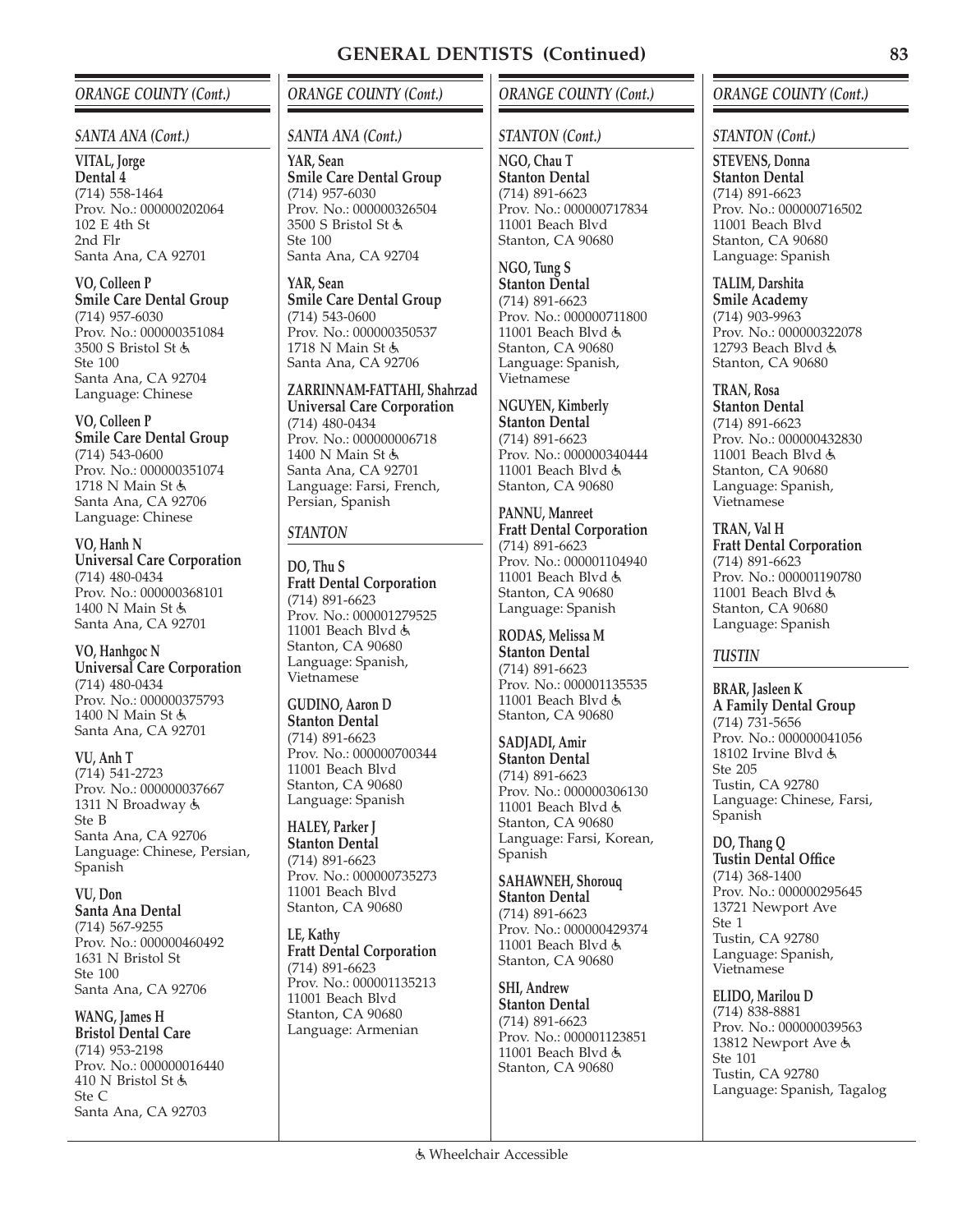# *ORANGE COUNTY (Cont.)*

## *TUSTIN (Cont.)*

**FAHMY, Baher Fahmy Dental Care**  $(714)$  731-6100 Prov. No.: 000000229305 12575 Newport Ave & Ste B Tustin, CA 92780 Language: Farsi, Persian, Spanish

**KHATAMI, Sedigheh Sedigheh Khatami Dds** (714) 731-7358 Prov. No.: 000000309260 177 Yorba St & Tustin, CA 92780

**KISS, Simona D** (714) 730-9656 Prov. No.: 000000634144 18102 Irvine Blvd Ste 201 Tustin, CA 92780 Language: French, Hungarian, Romania, Spanish

**SHAH, Amit L** (714) 544-7511 Prov. No.: 000000265689 17602 17th St Ste 105 Tustin, CA 92780 Language: Spanish

**SHARIFIAN, Alex R Tustin Dental Office** (714) 368-1400 Prov. No.: 000000028921 13721 Newport Ave Ste 1 Tustin, CA 92780 Language: Farsi, Spanish

**YOSHIDA, Elmer O Elmer Yoshida Dds** (714) 730-9900 Prov. No.: 000000273281 137 W 1st St Ste B2 Tustin, CA 92780

**ZAREH, Negar Zareh & Zareh Dental Inc.** (714) 832-1730 Prov. No.: 000000048578 13830 Red Hill Ave Tustin, CA 92780 Language: Farsi, Spanish

*ORANGE COUNTY (Cont.)*

## *WESTMINSTER*

**BENDER, Jinny Newport Dental - Westminster** (714) 898-3220 Prov. No.: 000000704807 15458 Beach Blvd Westminster, CA 92683 Language: Korean, Spanish, Vietnamese

**EMETERIO, Thomas M Newport Dental - Westminster** (714) 898-3220 Prov. No.: 000000719520 15458 Beach Blvd Westminster, CA 92683 Language: Farsi, Spanish, Swedish

**GUDINO, Aaron D Newport Dental - Westminster** (714) 898-3220 Prov. No.: 000000439440 15458 Beach Blvd Westminster, CA 92683 Language: Spanish

**HAJ-YOUSEF, Hazem M Newport Dental - Westminster** (714) 898-3220 Prov. No.: 000000435606 15458 Beach Blvd Westminster, CA 92683 Language: Farsi, Spanish, Swedish

**HALEY, Parker J Newport Dental - Westminster** (714) 898-3220 Prov. No.: 000000735265 15458 Beach Blvd Westminster, CA 92683

**HUYNH, Tam T Newport Dental - Westminster** (714) 898-3220 Prov. No.: 000001172348 15458 Beach Blvd Westminster, CA 92683 Language: Farsi, Spanish, Swedish

**LE, Kathy Newport Dental - Westminster** (714) 898-3220 Prov. No.: 000001135221 15458 Beach Blvd Westminster, CA 92683 Language: Armenian

# *ORANGE COUNTY (Cont.)*

## *WESTMINSTER (Cont.)*

**LE, Kha D Patrick Kha Le** (714) 531-5770 Prov. No.: 000000049187 9900 Mcfadden Ave Ste 101 Westminster, CA 92683 Language: French, Spanish, Vietnamese

**LUU, Mathew T Newport Dental - Westminster** (714) 898-3220 Prov. No.: 000000223942 15458 Beach Blvd Westminster, CA 92683

**MODI, Kishori J Newport Dental - Westminster** (714) 898-3220 Prov. No.: 000000397575 15458 Beach Blvd & Westminster, CA 92683 Language: Spanish

**NGO, Chau T Newport Dental - Westminster** (714) 898-3220 Prov. No.: 000000716968 15458 Beach Blvd Westminster, CA 92683

**NGO, Tung S Newport Dental - Westminster** (714) 898-3220 Prov. No.: 000000437572 15458 Beach Blvd & Westminster, CA 92683 Language: Spanish, Vietnamese

**NGUYEN, Cuong M Star Bright Dental** (714) 373-5999 Prov. No.: 000000463715 5871 Westminster Blvd Ste G Westminster, CA 92683

**PANNU, Manreet Newport Dental - Westminster** (714) 898-3220 Prov. No.: 000001104943 15458 Beach Blvd Westminster, CA 92683 Language: Spanish

**RODAS, Melissa M Newport Dental - Westminster** (714) 898-3220 Prov. No.: 000001104460 15458 Beach Blvd Westminster, CA 92683

#### *WESTMINSTER (Cont.)*

**SADRI, Iman Newport Dental - Westminster**  $(714)$  898-3220 Prov. No.: 000000694855 15458 Beach Blvd Westminster, CA 92683 Language: Spanish

**SAHAWNEH, Shorouq Newport Dental - Westminster** (714) 898-3220 Prov. No.: 000000429377 15458 Beach Blvd Westminster, CA 92683

**SHI, Andrew Newport Dental - Westminster**  $(714)$  898-3220 Prov. No.: 000001123850 15458 Beach Blvd Westminster, CA 92683

**SHIRAZI, Reza Newport Dental - Westminster** (714) 898-3220 Prov. No.: 000000464463 15458 Beach Blvd & Westminster, CA 92683 Language: Spanish

**STEVENS, Donna Newport Dental - Westminster** (714) 898-3220 Prov. No.: 000000716497 15458 Beach Blvd Westminster, CA 92683 Language: Spanish

**SUN, Shihpen** (714) 897-4471 Prov. No.: 000000040988 13861 Beach Blvd Ste 4 Westminster, CA 92683

**TRAN, Michael T** (714) 531-5770 Prov. No.: 000000421245 9900 Mcfadden Ste 101 Westminster, CA 92683

**TROUNG, Newport** (714) 898-3220 Prov. No.: 000000205045 15458 Beach Blvd Westminster, CA 92683

**TRUONG, Hoan M Newport Dental - Westminster** (714) 898-3220 Prov. No.: 000000195858 15458 Beach Blvd Westminster, CA 92683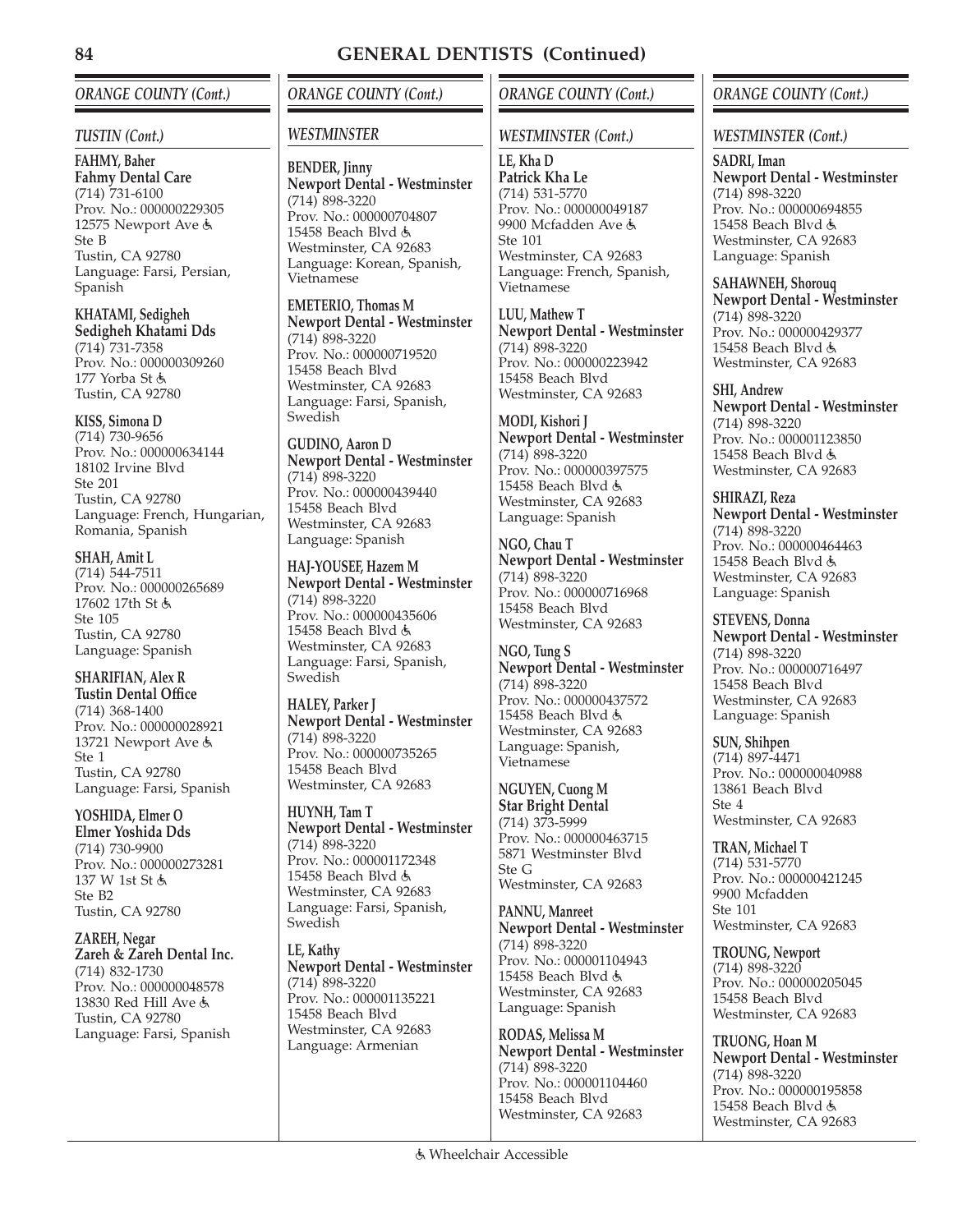## *ORANGE COUNTY (Cont.)*

#### *WESTMINSTER (Cont.)*

**WILLIAMS, Jack Newport Dental - Westminster**  $(714)$  898-3220 Prov. No.: 000000027102 15458 Beach Blvd & Westminster, CA 92683 Language: French, Spanish, Tagalog, Vietnamese

#### *YORBA LINDA*

**ALPEZ, Ricardo A Alpez Family Dentistry** (714) 779-9870 Prov. No.: 000000007596 19751 Esperanza Rd Yorba Linda, CA 92886 Language: Farsi, Korean, Spanish, Tagalog

**DANG, Nam D Yorba Linda Dental Group** (714) 970-2801 Prov. No.: 000000284479 18432 Yorba Linda Blvd Ste D Yorba Linda, CA 92886

**DANG, Nam D Yorba Linda Smiles Dental Group** (714) 854-9920 Prov. No.: 000001244534 16691 Yorba Linda Blvd Yorba Linda, CA 92886

**NADIR MOHAMMADI, Shahla** (714) 695-9530 Prov. No.: 000000237744 20429 Yorba Linda Blvd Yorba Linda, CA 92886 Language: Persian, Spanish

**RODGERS, Charles F Yorba Linda Dental Group** (714) 368-2077 Prov. No.: 000000281990 18432 Yorba Linda Blvd Ste D Yorba Linda, CA 92886 Language: Spanish

**SOE, Pyi Dr. Pyi Soe & Dr Nilar Thein Dds** (714) 996-4057

Prov. No.: 000000180940 17540 Yorbalinda Blvd & Yorba Linda, CA 92886

## *ORANGE COUNTY (Cont.)*

#### *YORBA LINDA (Cont.)*

**THEIN, Nilar** (714) 996-4057 Prov. No.: 000000155978 17540 Yorba Linda Blvd Yorba Linda, CA 92886 Language: Spanish

## *PLACER COUNTY*

## *AUBURN*

**BROWN, Mark J Foulk and Rodgers Dental Corp** (530) 823-3803 Prov. No.: 000001216649 2503 Bell Rd Auburn, CA 95603

**FOULK, Donald M Foulk and Rodgers Dental Corp** (530) 823-3803 Prov. No.: 000000448566 2503 Bell Rd Auburn, CA 95603 Language: Spanish

**MARONI, Gregory G Auburn Dental Care** (530) 889-2828 Prov. No.: 000000467409 70 College Way Auburn, CA 95603

# *LINCOLN*

**GOGANI, Farid Citadel Dental** (916) 408-8585 Prov. No.: 000000371147 941 Sterling Pkwy Ste 100 Lincoln, CA 95648

**RODGERS, Charles F Parkway Dental Group** (916) 543-7880 Prov. No.: 000000281823 781 Sterling Pkwy Lincoln, CA 95648 Language: Spanish

## *ROCKLIN*

**BUEHLER, Brian D** (916) 455-1665 Prov. No.: 000000305473 3291 Stanford Ranch Ste 102 Rocklin, CA 95765 Language: Spanish

# *PLACER COUNTY (Cont.)*

## *ROCKLIN (Cont.)*

**ELLIS, James R Highland Dental Group** (916) 435-1665 Prov. No.: 000000293921 3291 Stanford Ranch Rd Ste 102 Rocklin, CA 95765 Language: Farsi, Spanish, Swedish

**HUGHES, William N Highland Dental Group** (916) 435-1665 Prov. No.: 000000351383 3291 Stanford Ranch Rd Ste 102 Rocklin, CA 95765

**RODGERS, Charles F Highland Dental Group** (916) 435-1665 Prov. No.: 000000289021 3291 Stanford Ranch Rd Ste 102 Rocklin, CA 95765 Language: Spanish

## *ROSEVILLE*

**ALROUSAN, Saba A Roseville Dental** (916) 772-9300 Prov. No.: 000000437688 960 Sunrise Ave Ste 115 Roseville, CA 95661 Language: Arabic, Spanish

**BUEHLER, Brian D Pleasant Grove Dental Group** (916) 782-4500 Prov. No.: 000000265925 10357 Fairway Dr Ste 100 Roseville, CA 95678 Language: Spanish

**BUEHLER, Brian D River City Dental Group** (916) 784-3101 Prov. No.: 000000194123 1079 Sunrise Ave Ste C Roseville, CA 95661 Language: Spanish

## *PLACER COUNTY (Cont.)*

#### *ROSEVILLE (Cont.)*

**BUEHLER, Brian D Dental Corporation of Charles Roger & Carolyn Ghazal** (916) 782-2010 Prov. No.: 000000279580 1259 Pleasant Grove Blvd & Ste 100 Roseville, CA 95678 Language: Spanish

**CHIANG, Esmeralda R River City Dental Group** (916) 784-3101 Prov. No.: 000000711644 1079 Sunrise Ave Ste C Roseville, CA 95661 Language: Spanish

**CUENCA, Erick N Roseville Dental** (916) 772-9300 Prov. No.: 000000266931 960 Sunrise Ave Ste 115 Roseville, CA 95661 Language: Spanish

**DAO, Hieu T Dan Nguyen and Hieu Dao Dental** (916) 783-4888 Prov. No.: 000000384110 729 Sunrise Ave Ste 615 Roseville, CA 95661 Language: Vietnamese

**FREEMAN, Fatemeh Health Impression Dental Group** (916) 797-0868 Prov. No.: 000000356173 730 Sunrise Ave Ste 120 Roseville, CA 95661 Language: Farsi, Spanish

**GUERRA, Wendell T Interdental Care** (916) 787-0631 Prov. No.: 000000033234 106 N Sunrise Ave Ste B10 Roseville, CA 95661 Language: Spanish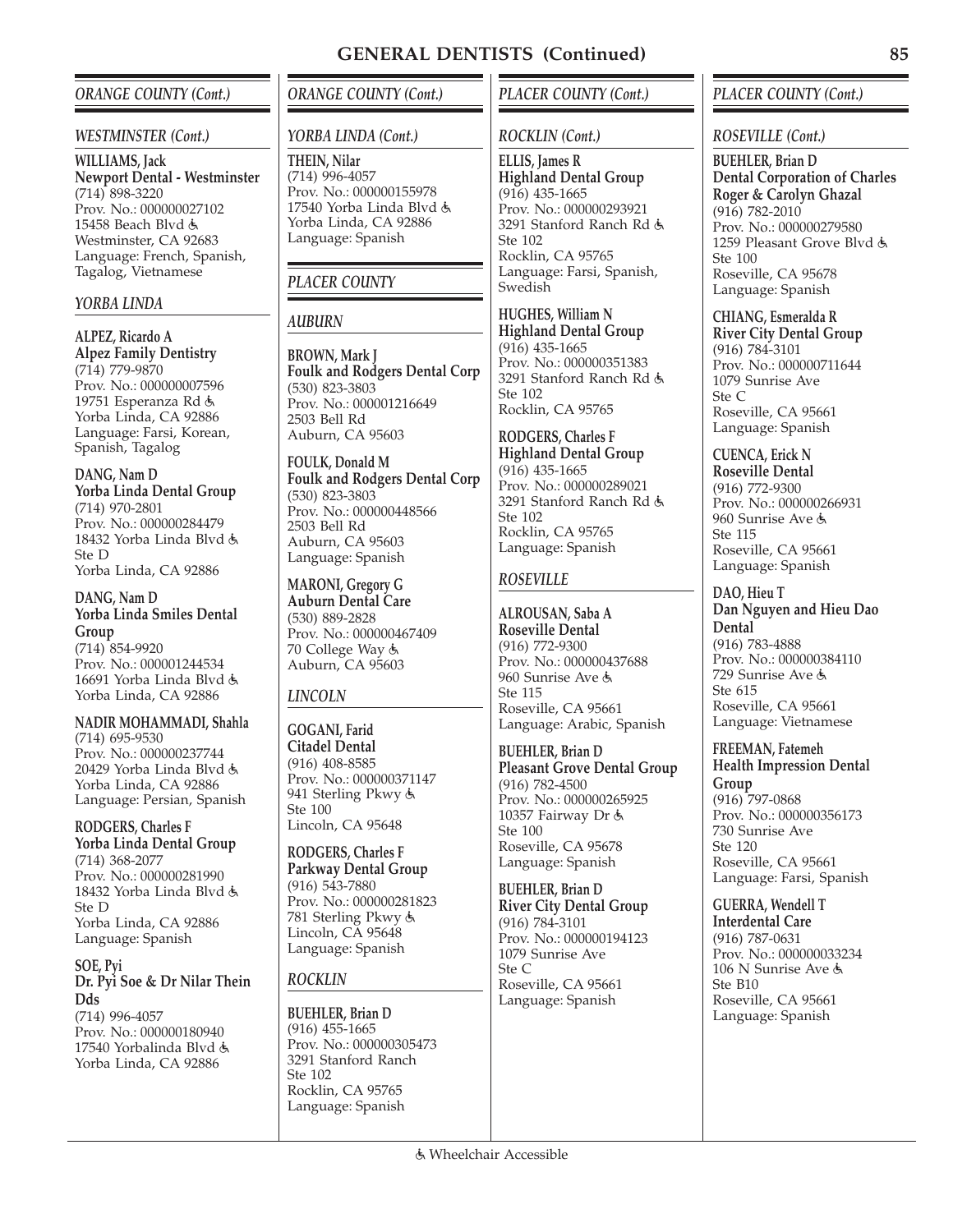# *PLACER COUNTY (Cont.)*

## *ROSEVILLE (Cont.)*

**KING, Charlene P Roseville Dental** (916) 772-9300 Prov. No.: 000000700340 960 Sunrise Ave Ste 115 Roseville, CA 95661

**MEALING, Hala Roseville Dental**

(916) 772-9300 Prov. No.: 000001124317 960 Sunrise Ave Ste 115 Roseville, CA 95661 Language: Spanish

**OKHOVAT, Siamak Siamak Okhovat Dds** (916) 783-5600 Prov. No.: 000000336396 2110 Professional Dr Ste 115 Roseville, CA 95661

**PARK, David J** (916) 772-9300 Prov. No.: 000000687254 960 Sunrise Ave Ste 115 Roseville, CA 95661

**PHAM, Kevin Roseville Dental** (916) 772-9300 Prov. No.: 000000440932 960 Sunrise Ave Ste 115 Roseville, CA 95661 Language: Spanish, Vietnamese

**RODGERS, Charles F Dental Corporation of Charles Roger & Carolyn Ghazal** (916) 782-2010 Prov. No.: 000000353483 1259 Pleasant Grove Blvd & Ste 100 Roseville, CA 95678 Language: Spanish

**SOLANKI, Sameera S Roseville Dental** (916) 772-9300 Prov. No.: 000000425362 960 Sunrise Ave Ste 115 Roseville, CA 95661 Language: Hindi, Punjabi, Spanish, Urdu

*PLACER COUNTY (Cont.)*

## *ROSEVILLE (Cont.)*

**VICUNA, Sergio Dental Corporation of Charles Roger & Carolyn Ghazal** (916) 782-2010 Prov. No.: 000000285961 1259 Pleasant Grove Blvd & Ste 100 Roseville, CA 95678 Language: Spanish

# *RIVERSIDE COUNTY*

## *BANNING*

**DADDIO, Robert Robert M Dadio Dds** (951) 849-4484 Prov. No.: 000000412083 4240 W Ramsey St Banning, CA 92220

**MILLER, Stanley K Dental Works** (951) 769-0466 Prov. No.: 000000013915 6350 W Ramsey St Ste A Banning, CA 92220 Language: Spanish

# *BEAUMONT*

**GHARRAPH, Hussam Beaumont Smiles Dental Grp** (951) 769-9131 Prov. No.: 000001203120 1620 2nd St Marketplace Ste A Beaumont, CA 92223

**MOORE, Andrea C Beaumont Smiles Dental Grp** (951) 769-9131 Prov. No.: 000000416113 1620 2nd St Mark S Etpla Ste A Beaumont, CA 92223

# *CATHEDRAL CITY*

**CROS, Raymond Cathedral City Dental Group** (760) 328-6208 Prov. No.: 000000446374 68 487 E Palm Canyon Dr Bldg 1 Cathedral City, CA 92234 Language: Spanish

# *RIVERSIDE COUNTY (Cont.)*

## *CATHEDRAL CITY (Cont.)*

**CROS, Sheri Cathedral City Dental Group** (760) 328-6208 Prov. No.: 000000445722 68 487 E Palm Canyon Dr Bldg 1 Cathedral City, CA 92234

**KIM, Dong J Gentry Plaza Dental Care** (760) 202-1171 Prov. No.: 000000039431 68 555 Ramon Rd Ste D102 Cathedral City, CA 92234 Language: Spanish

# *COACHELLA*

**KAUL, Bryan W** (760) 398-8108 Prov. No.: 000000105308 51-800 Harrison St Coachella, CA 92236

**TRAN, Cindy M Sunshine Dental Group** (760) 398-3636 Prov. No.: 000000278611 49271 Grapefruit Blvd Ste I Coachella, CA 92236

# *CORONA*

**ABDO, Abdo N Corona Family Dental Group** (951) 734-4620 Prov. No.: 000000420377 1358 W 6th St Ste 101 Corona, CA 92882 Language: Arabic, Spanish

**ALSAMAAN, Tariq H Bright Now Dental** (951) 808-4323 Prov. No.: 000000736796 12636 Limonite Ave & Ste 1A Corona, CA 92880 Language: Arabic, Persian, Spanish

**BISHOP, John G Bright Now Dental** (951) 808-4323 Prov. No.: 000000462208 12636 Limonite Ave Ste 1A Corona, CA 92880 Language: Spanish

## *RIVERSIDE COUNTY (Cont.)*

## *CORONA (Cont.)*

**BLANCO, Nubia Bright Now! Dental** (951) 735-4969 Prov. No.: 000000429343 140 W Ontario Ave Ste 105 Corona, CA 92882

**BLANCO, Nubia Bright Now Dental** (951) 808-4323 Prov. No.: 000000429342 12636 Limonite Ave Ste A Corona, CA 92880

**CADAVID, Fredia I Bright Now! Dental** (951) 735-4969 Prov. No.: 000000444547 140 W Ontario Ave Ste 105 Corona, CA 92882 Language: Spanish

**CHANG, Michael Bright Now! Dental** (951) 735-4969 Prov. No.: 000000446851 140 W Ontario Ave Ste 105 Corona, CA 92882 Language: Chinese, Spanish

**CHEE, Vincent Bright Now Dental** (951) 808-4323 Prov. No.: 000000701288 12636 Limonite Ave Corona, CA 92880 Language: Spanish

**CHEE, Vincent Bright Now! Dental** (951) 735-4969 Prov. No.: 000000701277 140 W Ontario Ave Ste 105 Corona, CA 92882 Language: Spanish

**CLARKE, Jennifer P Bright Now Dental** (951) 808-4323 Prov. No.: 000001104205 12636 Limonite Ave Ste A Corona, CA 92880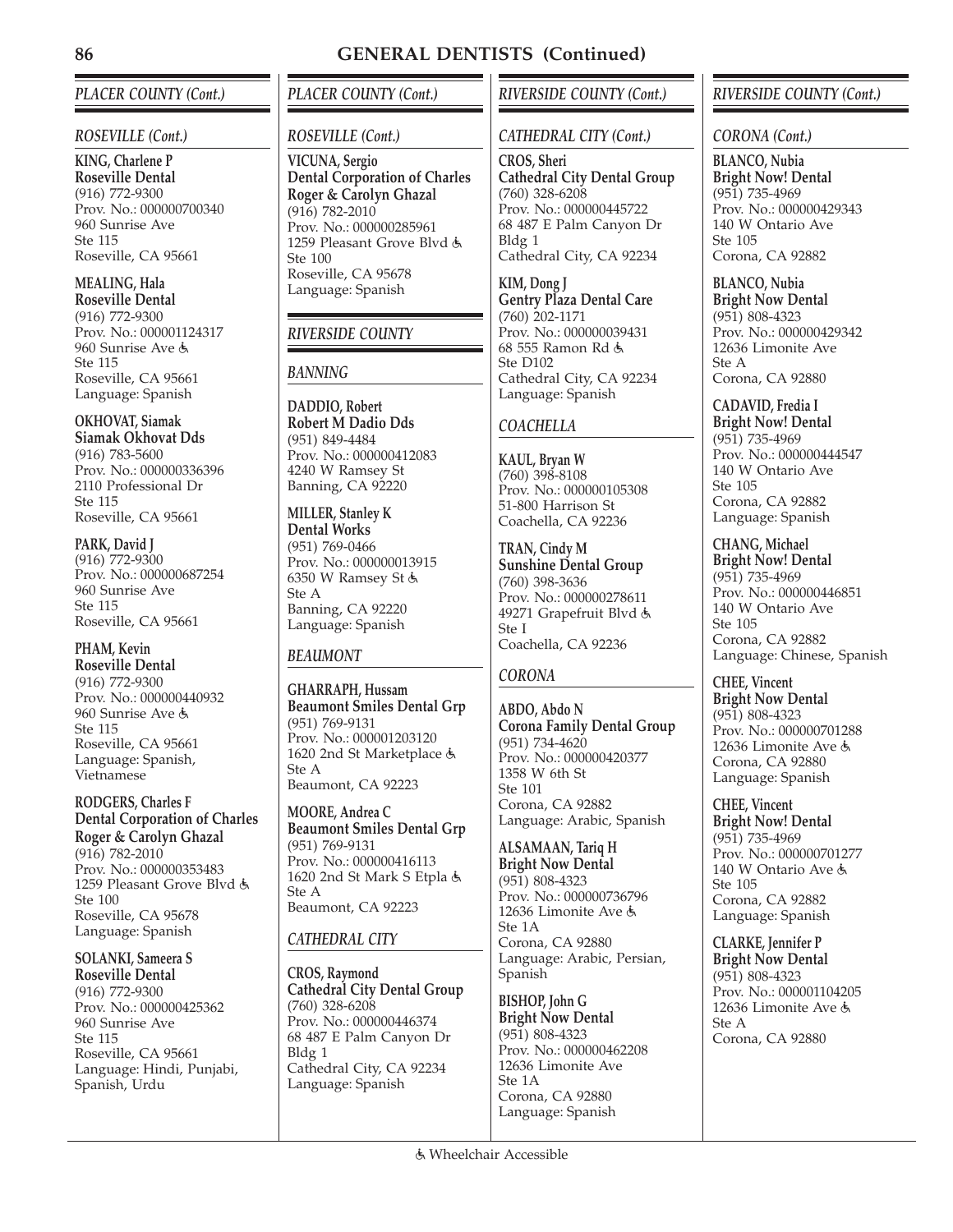## *RIVERSIDE COUNTY (Cont.)*

#### *CORONA (Cont.)*

**CLARKE, Jennifer P Bright Now! Dental** (951) 735-4969 Prov. No.: 000001104204 140 W Ontario Ave Ste 105 Corona, CA 92882

**DOROSHENKO, Alexandr V Bright Now Dental** (951) 808-4323 Prov. No.: 000000374031 12636 Limonite Ave Ste 1A Corona, CA 92880

**DOWAIDARI, Mohamed** (951) 340-0200 Prov. No.: 000000406975 4264 Green River Rd Corona, CA 92880 Language: Spanish

**DUARTE, Eynald Bright Now! Dental** (951) 735-4969 Prov. No.: 000000434423 140 W Ontario Ave Ste 105 Corona, CA 92882 Language: Spanish, Tagalog

**DUARTE, Eynald Bright Now Dental** (951) 808-4323 Prov. No.: 000000434420 12636 Limonite Ave Ste 1 A Corona, CA 92880 Language: Spanish, Tagalog

**ELGENDI, Haitham Corona Family Dental Group** (951) 734-4620 Prov. No.: 000000404335 1358 W 6th St Ste 101 Corona, CA 92882

**EMETERIO, Thomas M Bright Now! Dental** (951) 735-4969 Prov. No.: 000000719379 140 W Ontario Ave Ste 105 Corona, CA 92882 Language: Farsi, Spanish, Swedish

# *RIVERSIDE COUNTY (Cont.)*

## *CORONA (Cont.)*

**EMETERIO, Thomas M Bright Now Dental** (951) 808-4323 Prov. No.: 000000719378 12636 Limonite Ave  $Sta 1A$ Corona, CA 92880 Language: Farsi, Spanish, Swedish

**ENTABI, Khaled Bright Now Dental** (951) 808-4323 Prov. No.: 000001135053 12636 Limonite Ave Ste A Corona, CA 92880 Language: Spanish

**ENTABI, Khaled Bright Now! Dental** (951) 735-4969 Prov. No.: 000001135068 140 W Ontario Ave Ste 105 Corona, CA 92882 Language: Spanish

**FARIA, Wagner Bright Now! Dental** (951) 735-4969 Prov. No.: 000000429474 140 W Ontario Ave Ste 105 Corona, CA 92882

**FARIA, Wagner Bright Now Dental** (951) 808-4323 Prov. No.: 000000429473 12636 Limonite Ave Ste A Corona, CA 92880

**GILL, Harpreet S** (951) 279-1172 Prov. No.: 000000059009 360 W Foothill Pkwy Ste 103 Corona, CA 92882

**GRAMMAS, Dimitri Bright Now! Dental** (951) 735-4969 Prov. No.: 000000422969 140 W Ontario Ave Ste 105 Corona, CA 92882 Language: Spanish, Tagalog

## *RIVERSIDE COUNTY (Cont.)*

## *CORONA (Cont.)*

**HASHIMI, Haris S Bright Now Dental** (951) 808-4323 Prov. No.: 000000457398 12636 Limonite Ave  $St_{\theta}$   $\Delta$ Corona, CA 92880

**INDRA, Angeline Bright Now! Dental** (951) 735-4969 Prov. No.: 000000279189 140 W Ontario Ave Ste 105 Corona, CA 92882 Language: Mandarin, Spanish

**JOU, Tom Bright Now Dental** (951) 808-4323 Prov. No.: 000000454060 12636 Limonite Ave Ste 1A Corona, CA 92880

**KAILA, Prabhpreet S Bright Now Dental** (951) 808-4323 Prov. No.: 000001190936 12636 Limonite Ave Ste A Corona, CA 92880 Language: Spanish

**KAILA, Prabhpreet S Bright Now! Dental** (951) 735-4969 Prov. No.: 000001190934 140 W Ontario Ave Ste 105 Corona, CA 92882 Language: Spanish

**KAPOOR, Angeli Bright Now Dental** (951) 808-4323 Prov. No.: 000000437785 12636 Limonite Ave Ste A Corona, CA 92880 Language: Spanish

**LAHMANI, Jason M** (951) 737-3746 Prov. No.: 000000444832 161 Mckinley St Ste 102 Corona, CA 92879 Language: Armenian, Russian, Spanish

## *RIVERSIDE COUNTY (Cont.)*

#### *CORONA (Cont.)*

**LUU, Peter Bright Now! Dental** (951) 735-4969 Prov. No.: 000000436580 140 W Ontario Ave Ste 105 Corona, CA 92882 Language: Spanish, Vietnamese

**MEJIA, Marta Bright Now! Dental** (951) 735-4969 Prov. No.: 000000421986 140 W Ontario Ave Ste 105 Corona, CA 92882

**MISTRY, Umesh J Happy Family Dentistry** (951) 279-5147 Prov. No.: 000000004197 817 S Main St Ste C Corona, CA 92882

**MOUSA, Nasr M Bright Now Dental** (951) 808-4323 Prov. No.: 000000420077 12636 Limonite Ave  $Ste 1A$ Corona, CA 92880 Language: Spanish

**MOYA, Mark Bright Now! Dental** (818) 841-1634 Prov. No.: 000001147465 140 W Ontario Ave Ste 105 Corona, CA 92882

**MOYA, Mark Bright Now Dental** (951) 888-4323 Prov. No.: 000001106245 12636 Limonite Ave Ste 1A Corona, CA 92880

**NGO, Thao Thi Bright Now! Dental** (951) 735-4969 Prov. No.: 000000420682 140 W Ontario Ave & Ste 105 Corona, CA 92882 Language: Swedish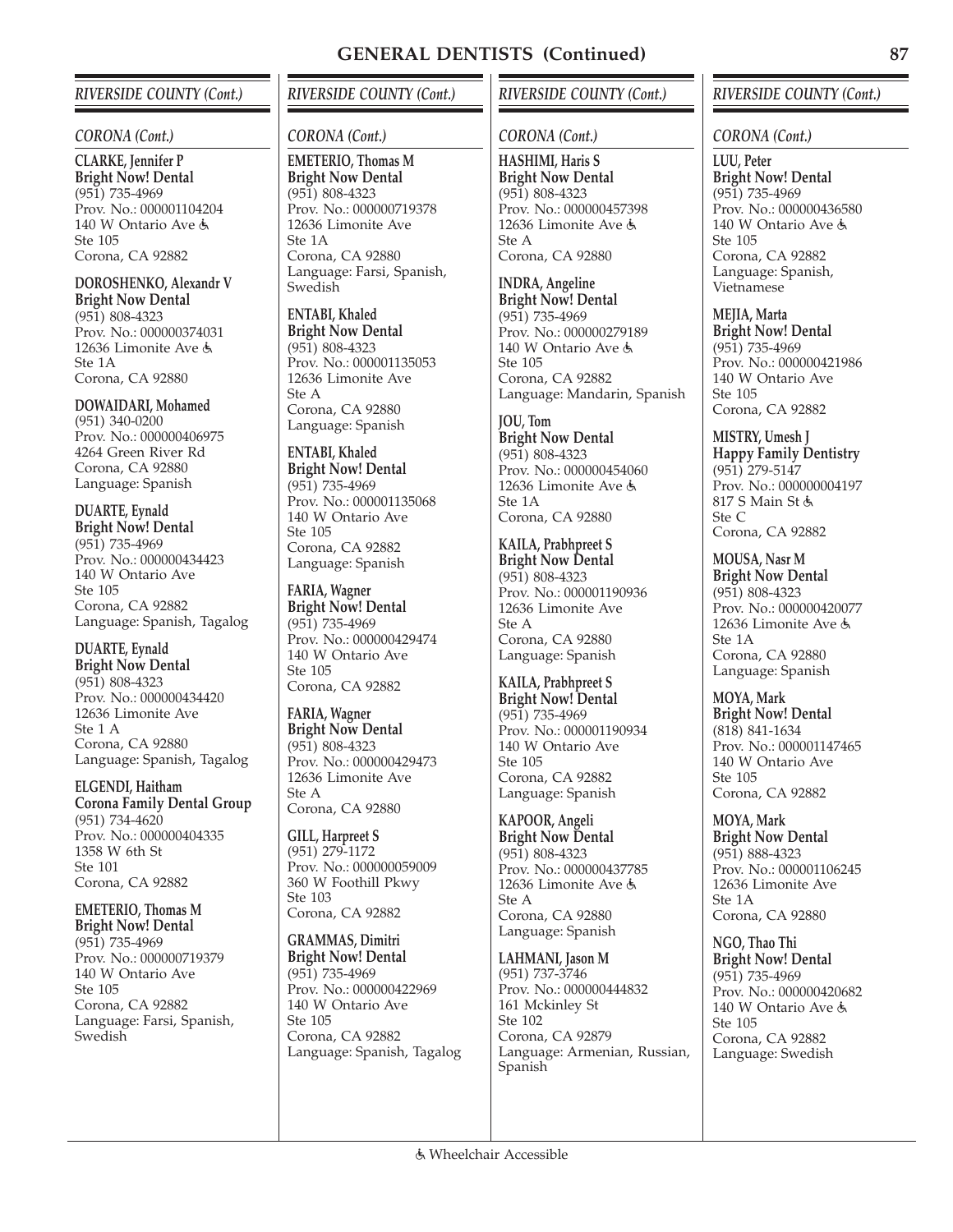# *RIVERSIDE COUNTY (Cont.)*

### *CORONA (Cont.)*

**NGUYEN, Bao L Bright Now! Dental** (951) 735-4969 Prov. No.: 000000421380 140 W Ontario Ave Ste 105 Corona, CA 92882

**NGUYEN, Dawn L Eastvale Dental** (951) 808-4323 Prov. No.: 000000716605 12636 Limonite Ave Ste 1A Corona, CA 92880 Language: Spanish, Vietnamese

**NGUYEN, Dawn L Bright! Now Dental** (951) 735-6949 Prov. No.: 000000716604 140 W Ontario Ave Ste 105 Corona, CA 92882 Language: Spanish, Vietnamese

**NGUYEN, Hoang M Bright Now Dental** (951) 808-4323 Prov. No.: 000001280865 12636 Limonite Ave Ste A Corona, CA 92880 Language: Spanish, Vietnamese

**NGUYEN, Hoang M Bright Now! Dental**

(951) 735-4969 Prov. No.: 000001280864 140 W Ontario Ave Ste 105 Corona, CA 92882 Language: Spanish, Vietnamese

**NGUYEN, Khoi B**

**Bright Now Dental** (951) 808-4323 Prov. No.: 000000435262 12636 Limonite Ave Ste A Corona, CA 92880 Language: Spanish

# *RIVERSIDE COUNTY (Cont.)*

## *CORONA (Cont.)*

**NGUYEN, Sean T Bright Now! Dental** (951) 735-4969 Prov. No.: 000000695408 140 W Ontario Ave Ste 105 Corona, CA 92882 Language: Spanish

**NGUYEN, Sean T Bright Now Dental** (951) 808-4323 Prov. No.: 000000695398 12636 Limonite Ave Ste 1A Corona, CA 92880 Language: Spanish

**NGUYEN, Son (Jason) N** (951) 737-3746 Prov. No.: 000000448492 161 Mckinley St Ste 102 Corona, CA 92879

**NOSRATI-JAHROMI, Mahin Bright Now! Dental** (951) 735-4969 Prov. No.: 000000684880 140 W Ontario Ave Ste 105 Corona, CA 92882 Language: Spanish

**NOSRATI-JAHROMI, Mahin Bright Now Dental** (951) 808-4323 Prov. No.: 000000684883 12636 Limonite Ave Ste A Corona, CA 92880 Language: Spanish

**OGISAKA, James Bright Now! Dental** (951) 735-4969 Prov. No.: 000001241194 140 W Ontario Ave Ste 105 Corona, CA 92882 Language: Farsi, French, Spanish, Tagalog, Vietnamese

**OGISAKA, James Bright Now Dental** (951) 808-4323 Prov. No.: 000001241197 12636 Limonite Ave Ste A Corona, CA 92880 Language: Farsi, French, Spanish, Tagalog, Vietnamese

## *RIVERSIDE COUNTY (Cont.)*

## *CORONA (Cont.)*

**OHANNESSIAN, Manuel Corona Family Dental Group** (951) 734-4620 Prov. No.: 000000420378 1358 W 6th St Ste 101 Corona, CA 92882 Language: Arabic, French, Spanish

**PANCHAL, Nirmala U Bright Now! Dental** (951) 735-4969 Prov. No.: 000001123105 140 W Ontario Ave Ste 105 Corona, CA 92882 Language: Spanish

**PHAM, Nghia D Bright Now! Dental** (951) 735-4969 Prov. No.: 000001249641 140 W Ontario Ave Ste 105 Corona, CA 92882

**PHAM, Nghia D Bright Now Dental** (951) 808-4323 Prov. No.: 000001249639 12636 Limonite Ave Ste A Corona, CA 92880

**RAJABI, Joseph** (951) 734-4170 Prov. No.: 000000014366 900 S Main & Ste 107 Corona, CA 92882 Language: Chinese, Persian, Spanish

**RAMIREZ, Jesus B Main Street Dental Group** (951) 898-9700 Prov. No.: 000001132768 131 W Ontario Ave Ste 102 Corona, CA 92882 Language: Spanish

**RODGERS, Charles F South Corona Dental Group** (951) 273-0370 Prov. No.: 000000134163 1312 E Ontario Ave Ste 102 Corona, CA 92881 Language: Spanish

## *RIVERSIDE COUNTY (Cont.)*

## *CORONA (Cont.)*

**RODGERS, Charles F Main Street Dental Group** (951) 898-9700 Prov. No.: 000000250676 131 W Ontario Ave  $Sta$  102 Corona, CA 92882 Language: Spanish

**ROFAEL, Rafik R Bright Now Dental** (951) 808-4323 Prov. No.: 000001249901 12636 Limonite Ave Ste A Corona, CA 92880

**ROHMER, Robert Bright Now Dental** (951) 808-4323 Prov. No.: 000000700989 12636 Limonite Ave Ste A Corona, CA 92880 Language: Chinese, Farsi, Spanish, Tagalog, Vietnamese

**ROHMER, Robert Bright Now! Dental** (951) 735-4969 Prov. No.: 000000700993 140 W Ontario Ave Ste 105 Corona, CA 92882 Language: Chinese, Farsi, Spanish, Tagalog, Vietnamese

**SAMAAN, Ehab Corona Family Dental Group** (951) 734-4620 Prov. No.: 000000396824 1358 W 6th St Ste 101 Corona, CA 92882

**SEMRIEN, Ziad Bright Now! Dental** (951) 735-4969 Prov. No.: 000001103279 140 W Ontario Ave Ste 105 Corona, CA 92882 Language: Spanish

**SHAH, Aarti T Bright Now! Dental** (951) 735-4969 Prov. No.: 000000714060 140 W Ontario Ave Ste 105 Corona, CA 92882 Language: Spanish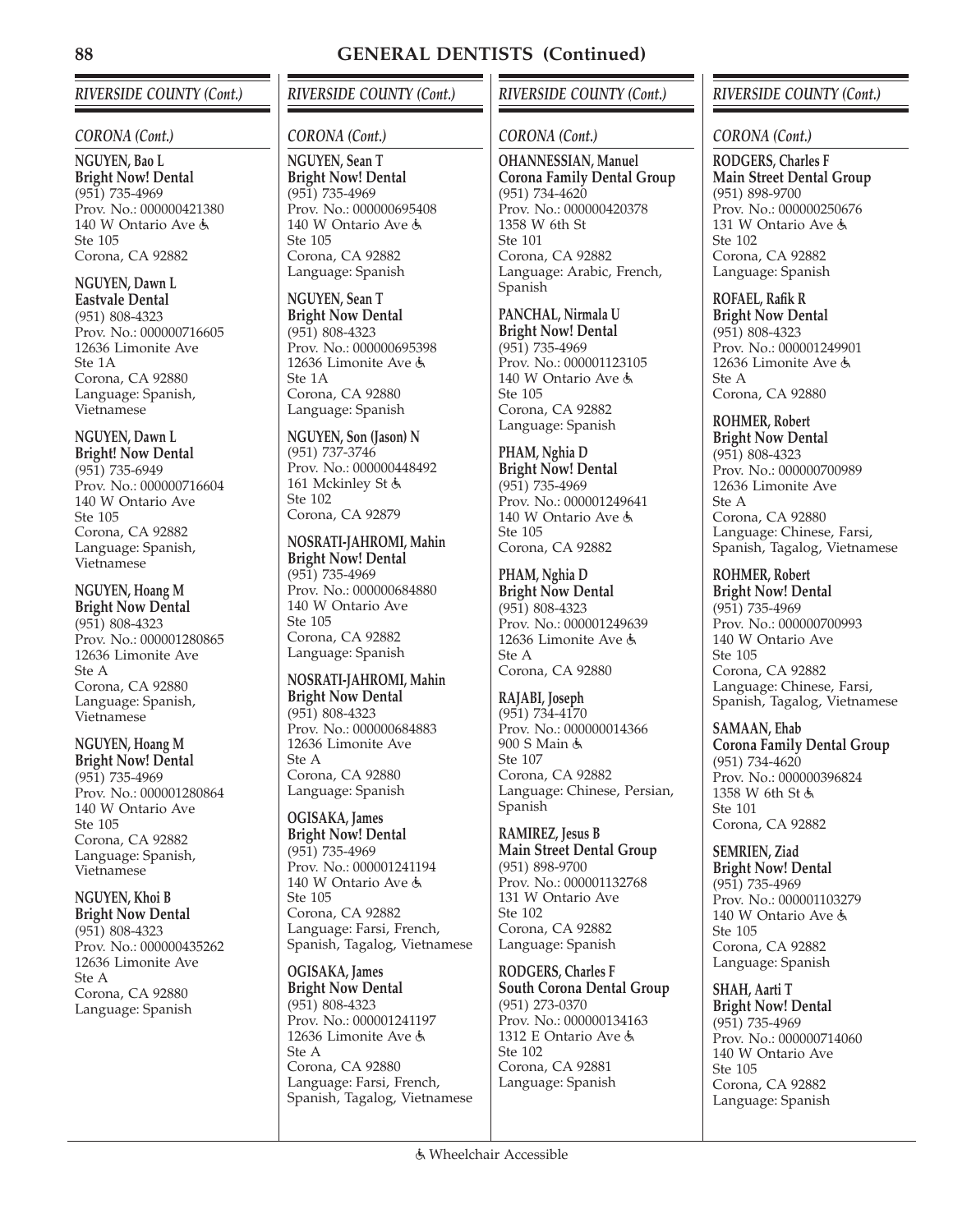## *RIVERSIDE COUNTY (Cont.)*

#### *CORONA (Cont.)*

**SHAH, Aarti T Bright Now Dental** (951) 808-4323 Prov. No.: 000000714054 12636 Limonite Ave  $Sta 1A$ Corona, CA 92880 Language: Spanish

**SHAH, Rajesh McKinley Dentistry** (951) 280-9300 Prov. No.: 000000431473 115 N Mckinley St Ste 105 Corona, CA 92879 Language: Chinese, Farsi, Hindi, Spanish

**TAHGHIGHI, Nasir Bright Now Dental** (951) 808-4323 Prov. No.: 000000429310 12636 Limonite Ave  $Sta$  1 $\Delta$ Corona, CA 92880 Language: Spanish

**THORNE, John M Orchard Dental Group** (951) 279-4333 Prov. No.: 000000354663 2150 California Ave Ste 107 Corona, CA 92881 Language: Spanish

**TRAN, Hanh M Bright Now! Dental** (951) 735-4969 Prov. No.: 000000423660 140 W Ontario Ave Ste 105 Corona, CA 92882

**TUCKER, Brenda L Bright Now! Dental** (951) 735-4969 Prov. No.: 000000455765 140 W Ontario Ave Ste 105 Corona, CA 92882 Language: Spanish

**VILLANUEVA, Mervin S** (951) 737-3746 Prov. No.: 000000444142 161 Mckinley St Ste 102 Corona, CA 92879

# *RIVERSIDE COUNTY (Cont.)*

### *CORONA (Cont.)*

**VIRGIN, Fenny Bright Now! Dental** (951) 735-4969 Prov. No.: 000000425917 140 W Ontario Ave Ste 105 Corona, CA 92882 Language: Spanish

**VIRGIN, Fenny Bright Now Dental** (951) 808-4323 Prov. No.: 000000425916 12636 Limonite Ave Ste A Corona, CA 92880 Language: Spanish

## *HEMET*

**BRYANT, Michael R Hemet Smiles** (951) 658-6100 Prov. No.: 000000363161 1001 S State St Ste B Hemet, CA 92543 Language: Spanish

**CADAVID, Fredia I Bright! Now Dental** (951) 925-2226 Prov. No.: 000000443138 2721 W Florida Ave Hemet, CA 92545 Language: Spanish

**CHEE, Vincent Bright! Now Dental** (951) 925-2226 Prov. No.: 000000701279 2721 W Florida Ave Hemet, CA 92545 Language: Spanish

**DUVAL, Courtland Bright! Now Dental** (951) 925-2226 Prov. No.: 000000403595 2721 W Florida Ave Hemet, CA 92545

**FARIA, Wagner Bright! Now Dental** (951) 925-2226 Prov. No.: 000000429472 2721 W Florida Ave Hemet, CA 92545

## *RIVERSIDE COUNTY (Cont.)*

### *HEMET (Cont.)*

**GEORGEI, Rania Bright! Now Dental** (951) 925-2226 Prov. No.: 000000696998 2721 W Florida Ave Hemet, CA 92546 Language: Spanish

**HASHEM, Ayman A Kirby and Florida Dental Group**

(951) 766-5177 Prov. No.: 000000270178 2585 W Florida Ave Hemet, CA 92545 Language: Spanish

**IBRAHIM, Essam Kirby and Florida Dental Group** (951) 766-5177 Prov. No.: 000000270144 2585 W Florida Ave Hemet, CA 92545 Language: Chinese, Mandarin, Vietnamese

**JANKU, Yvetta Bright! Now Dental** (951) 925-2226 Prov. No.: 000000371672 2721 W Florida Ave Hemet, CA 92546 Language: French, Korean, Spanish

**JAVAHERI, Daniel M Bright! Now Dental** (951) 925-2226 Prov. No.: 000000374011 2721 W Florida Ave Hemet, CA 92545

**KATAFIAS, Albert J Bright! Now Dental** (951) 925-2226 Prov. No.: 000000459980 2721 W Florida Ave Hemet, CA 92545 Language: Spanish

**LE, Thang Q Bright! Now Dental** (951) 925-2226 Prov. No.: 000001211633 2721 W Florida Ave Hemet, CA 92545 Language: Farsi, Spanish, Swedish

## *RIVERSIDE COUNTY (Cont.)*

### *HEMET (Cont.)*

**NGUYEN, Steve H Bright! Now Dental** (951) 925-2226 Prov. No.: 000000340763 2721 W Florida Ave Hemet, CA 92545

**NOSRATI-JAHROMI, Mahin Bright! Now Dental**

(951) 925-2226 Prov. No.: 000000711299 2721 W Florida Ave Hemet, CA 92546 Language: Spanish

#### **ROHMER, Robert**

**Bright! Now Dental** (951) 925-2226 Prov. No.: 000000700996 2721 W Florida Ave Hemet, CA 92545 Language: Chinese, Farsi, Spanish, Tagalog, Vietnamese

**RUBTSOV, Valeriy Bright! Now Dental** (951) 925-2226 Prov. No.: 000000400569 2721 W Florida Ave Hemet, CA 92545

**SALEM, Mahmoud M Kirby and Florida Dental Group** (951) 766-5177 Prov. No.: 000000359544 2585 W Florida Ave Hemet, CA 92545

**SEMRIEN, Ziad Bright! Now Dental** (951) 925-2226 Prov. No.: 000001103280 2721 W Florida Ave Hemet, CA 92545 Language: Spanish

**SHAH, Aarti T Bright! Now Dental** (951) 925-2226 Prov. No.: 000000714066 2721 W Florida Ave Hemet, CA 92546 Language: Spanish

**TRAN, Kristine N Bright! Now Dental** (951) 925-2226 Prov. No.: 000000694010 2721 W Florida Ave Hemet, CA 92545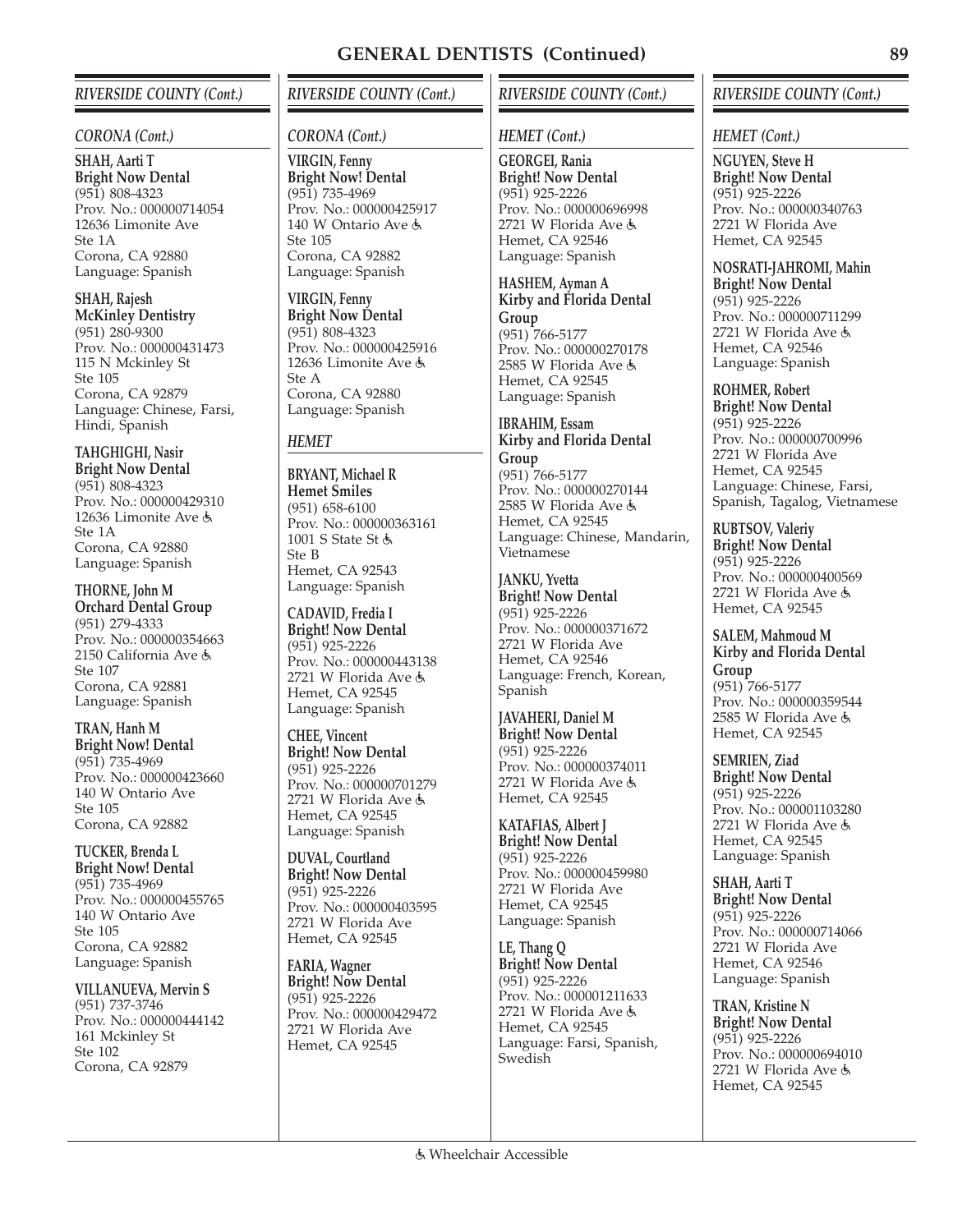# *RIVERSIDE COUNTY (Cont.)*

## *HEMET (Cont.)*

**WATANABE, Bryan K Watanabe & Nosti Dental Corporation** (951) 658-9980 Prov. No.: 000000239328 4000 W Florida Ave & Hemet, CA 92545 Language: Spanish

## *INDIO*

**DASON, Sam D** (760) 347-2331 Prov. No.: 000000045340 81-955 Hwy 111 Ste 102 Indio, CA 92201 Language: Spanish, Vietnamese

**JAM, Matt T Grenada Dental** (760) 347-7505 Prov. No.: 000000333601 81730 Hwy 111 Ste 8 Indio, CA 92201

## *LA QUINTA*

**CABANAS, Carol L La Quinta Dental Group** (760) 771-0300 Prov. No.: 000000695380 78 595 Hwy 111 Ste 300 La Quinta, CA 92253 Language: Romania, Spanish

**CADAVID, Fredia I Bright! Now Dental** (760) 771-1200 Prov. No.: 000000444758 79255 Hwy 111 Ste 1A 1B La Quinta, CA 92253 Language: Spanish

**FARIA, Wagner Bright! Now Dental** (760) 771-1200 Prov. No.: 000000434186 79255 Hwy 111 Ste 1A 1B La Quinta, CA 92253

# *RIVERSIDE COUNTY (Cont.)*

# *LA QUINTA (Cont.)*

**KATAFIAS, Albert J Bright! Now Dental** (760) 771-1200 Prov. No.: 000000455876 79255 Hwy 111 Ste 1A 1B La Quinta, CA 92253 Language: Spanish

**LE, Thang Q Bright! Now Dental** (760) 771-1200 Prov. No.: 000001211634 79255 Hwy 111 Ste 1A 1B La Quinta, CA 92253 Language: Farsi, Spanish, Swedish

**MOWREY, Brian L La Quinta Dental Group** (760) 771-0300 Prov. No.: 000000433342 78 595 Hwy 111 Ste 300 La Quinta, CA 92253 Language: Spanish

**NGUYEN, Steve H Bright! Now Dental** (760) 771-1200 Prov. No.: 000000427368 79255 Hwy 111 & Ste 1A & 1B La Quinta, CA 92253

**REHAK, Joseph Bright! Now Dental** (760) 564-6370 Prov. No.: 000000428092 79255 Hwy 111 & Ste 1A 1B La Quinta, CA 92253

# *LAKE ELSINORE*

**DEIRMENJIAN, Barouir A Smileswest** (951) 471-1628 Prov. No.: 000000201395 31500 Grape St Ste 8 Lake Elsinore, CA 92532 Language: Romania, Spanish

**LYNN, Steven C Marketplace Dental Group** (951) 245-8664 Prov. No.: 000000279594 29273 Central Ave Ste A Lake Elsinore, CA 92532

# *RIVERSIDE COUNTY (Cont.)*

## *LAKE ELSINORE (Cont.)*

**LYNN, Steven C Oak Grove Dental Group** (951) 471-0034 Prov. No.: 000000310457 18285 Collier Ave Ste B Lake Elsinore, CA 92530

**WATANABE, Bryan K Marketplace Dental Group** (951) 245-8664 Prov. No.: 000000269211 29273 Central Ave & Ste A Lake Elsinore, CA 92532 Language: Spanish

**WATANABE, Bryan K Oak Grove Dental Group** (951) 471-0034 Prov. No.: 000000307160 18285 Collier Ave & Ste B Lake Elsinore, CA 92530 Language: Spanish

# *MENIFEE*

**CHOI, Joseph K Menifee Smiles Dentistry** (951) 679-4624 Prov. No.: 000001244393 30406 Haun Rd Ste 740 Menifee, CA 92584 Language: Korean

**GHAZAL, Carolyn G Menifee Smiles Dentistry** (951) 679-4624 Prov. No.: 000000419930 30406 Haun Rd & Ste 740 Menifee, CA 92584

**POURSHIRAZI, Homayoun Menifee Valley Dental Grp** (951) 672-9457 Prov. No.: 000000011728 27192 Newport Rd Ste 2 Menifee, CA 92584

## *MIRA LOMA*

**DHAMA, Deepika S Mira Loma Smiles** (951) 808-5881 Prov. No.: 000000372647 6445 Pat S Ranch Rd Ste G Mira Loma, CA 91752

## *RIVERSIDE COUNTY (Cont.)*

## *MIRA LOMA (Cont.)*

**DIMITRI, Rami G Gateway Dental of Eastvale** (951) 360-3444 Prov. No.: 000000386165 12571 Limonite Ave Ste 230 Mira Loma, CA 91752

**KOURY, Michael E Gateway Dental of Eastvale** (951) 360-3444 Prov. No.: 000000295515 12571 Limonite Ave Ste 230 Mira Loma, CA 91752 Language: Cantonese, Chinese, Farsi, French, Indian, Italian, Mandarin, Persian, Spanish, Swedish, Tagalog, Vietnamese

**RODGERS, Charles F Mira Loma Smiles** (951) 808-5881 Prov. No.: 000000372588 6445 Pats Ranch Rd Ste G Mira Loma, CA 91752 Language: Spanish

**RODGERS, Charles F Gateway Dental of Eastvale** (951) 360-3444 Prov. No.: 000000220617 12571 Limonite Ave Ste 230 Mira Loma, CA 91752 Language: Spanish

# *MORENO VALLEY*

**ABTAHI, Elahe Bright! Now Dental** (951) 656-6538 Prov. No.: 000001141017 12420 Day St Ste B4 Moreno Valley, CA 92553

**ADIB KASSAR, Raeda E Smile Care Dental Group** (951) 222-2000 Prov. No.: 000000294554 12125 Day St Bldg N Ste 211 Moreno Valley, CA 92557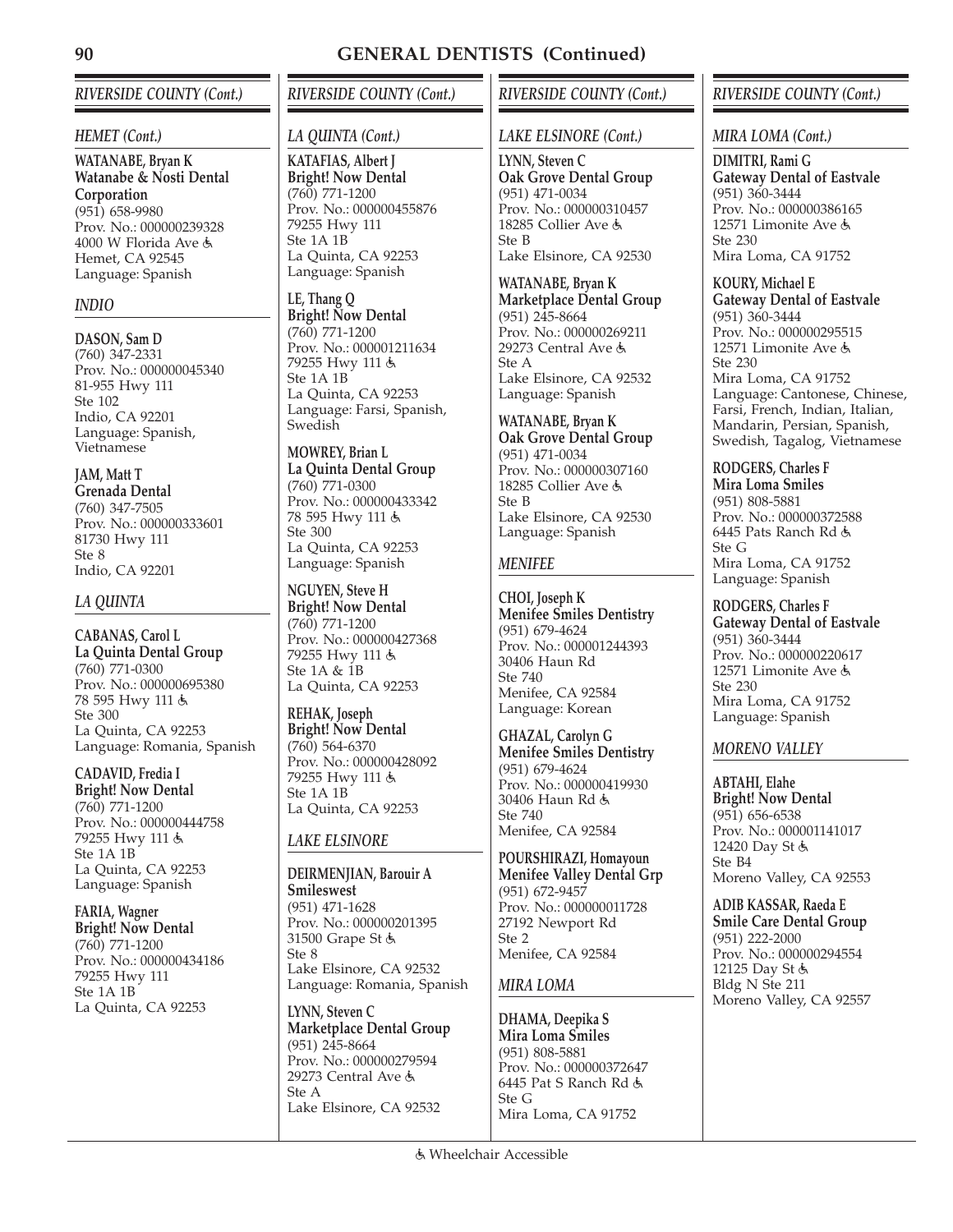## *RIVERSIDE COUNTY (Cont.)*

#### *MORENO VALLEY (Cont.)*

**ALSAMAAN, Tariq H Bright! Now Dental** (951) 656-6538 Prov. No.: 000000736805 12420 Day St Ste B4 Moreno Valley, CA 92553 Language: Arabic, Persian, Spanish

**BAJARS, Tania Smile Care Dental Group** (951) 222-2000 Prov. No.: 000000422216 12125 Day St Bldg N Ste 211 Moreno Valley, CA 92557

**BALA, Manmeet Smile Care Dental Group** (951) 222-2000 Prov. No.: 000000357504 12125 Day St & Bldg N Ste 211 Moreno Valley, CA 92557

**BLANCO, Nubia Bright! Now Dental** (951) 656-6538 Prov. No.: 000001172005 12420 Day St & Ste B4 Moreno Valley, CA 92553

**CADAVID, Fredia I Bright! Now Dental** (951) 656-6538 Prov. No.: 000000444546 12420 Day St Ste B4 Moreno Valley, CA 92553 Language: Spanish

**CHANG, Michael Bright! Now Dental** (951) 656-6538 Prov. No.: 000000447792 12420 Day St Ste B4 Moreno Valley, CA 92553 Language: Chinese, Spanish

**CHEE, Vincent Bright! Now Dental** (951) 656-6538 Prov. No.: 000000701281 12420 Day St & Ste B4 Moreno Valley, CA 92553 Language: Spanish

## *RIVERSIDE COUNTY (Cont.)*

#### *MORENO VALLEY (Cont.)*

**CHI, Ching-Roo Ching-Roo Chi Dds Inc** (951) 488-8688 Prov. No.: 000000008807 11875 Pigeon Pass Rd Ste B9 Moreno Valley, CA 92557 Language: Chinese, Spanish

**CHUNG, Grace Chung and Nosti Dental Corp** (951) 616-1759 Prov. No.: 000001203112 27110 Eucalyptus Ave Ste A Moreno Valley, CA 92555

**DOAN, Lamman Smile Care Dental Group** (951) 222-2000 Prov. No.: 000000347064 12125 Day St & Bldg N Ste 211 Moreno Valley, CA 92557

**DUVAL, Courtland Bright! Now Dental** (951) 656-6538 Prov. No.: 000000427890 12420 Day St Ste B4 Moreno Valley, CA 92553

**ECHEVERRY, Cesar Smile Care Dental Group** (951) 222-2000 Prov. No.: 000001192158 12125 Day St & Bldng N Ste 211 Moreno Valley, CA 92557

**EHSAN, Ali Smile Care Dental Group** (951) 222-2000 Prov. No.: 000001241597 12125 Day St Bldg N Ste 211 Moreno Valley, CA 92557 Language: Spanish

**ENTABI, Khaled Bright! Now Dental** (951) 656-6538 Prov. No.: 000001135063 12420 Day St Ste B4 Moreno Valley, CA 92553 Language: Spanish

## *RIVERSIDE COUNTY (Cont.)*

### *MORENO VALLEY (Cont.)*

**FARIA, Wagner Bright! Now Dental** (951) 656-6538 Prov. No.: 000000429467 12420 Day St Ste B4 Moreno Valley, CA 92553

**GEORGEI, Rania Bright! Now Dental** (951) 656-6538 Prov. No.: 000000696997 12420 Day St Ste B4 Moreno Valley, CA 92553 Language: Spanish

**HADADEEN, Zaidoon M Smile Care Dental Group** (951) 222-2000 Prov. No.: 000000376229 12125 Day St & Bldg N Ste 211 Moreno Valley, CA 92557

**HALEY, Parker J Bright! Now Dental** (951) 656-6538 Prov. No.: 000000735267 12420 Day St Ste B4 Moreno Valley, CA 92553

**HAN, Edison S Bright! Now Dental** (951) 656-6538 Prov. No.: 000000434786 12420 Day St Ste B4 Moreno Valley, CA 92553 Language: Korean, Spanish

**KAILA, Prabhpreet S Bright! Now Dental** (951) 656-6538 Prov. No.: 000001190941 12420 Day St Ste B4 Moreno Valley, CA 92553 Language: Spanish

**KASSEM, Ahmed Y Smile Care Dental Group** (951) 222-2000 Prov. No.: 000000359268 12125 Day St & Bldg N Ste 211 Moreno Valley, CA 92557

### *RIVERSIDE COUNTY (Cont.)*

#### *MORENO VALLEY (Cont.)*

**KATAFIAS, Albert J Bright! Now Dental** (951) 656-6538 Prov. No.: 000000459979 12420 Day St Ste B4 Moreno Valley, CA 92553 Language: Spanish

**KIM, Steve S Smile Care Dental Group** (951) 222-2000 Prov. No.: 000000460031 12125 Day St Bldg N Ste 211 Moreno Valley, CA 92557 Language: Spanish

**LE, Thang Q Bright! Now Dental** (951) 656-6538 Prov. No.: 000001211641 12420 Day St Ste B4 Moreno Valley, CA 92553 Language: Farsi, Spanish, **Swedish** 

**LUU, Peter Bright! Now Dental** (951) 656-6538 Prov. No.: 000000436579 12420 Day St Ste B4 Moreno Valley, CA 92553 Language: Spanish, Vietnamese

**MONTGOMERY, Aimee L Chung and Nosti Dental Corp** (951) 616-1759 Prov. No.: 000001193071 27110 Eucalyptus Ave Ste A Moreno Valley, CA 92555

**NGUYEN, Dzien V Smile Care Dental Group** (951) 222-2000 Prov. No.: 000000346813 12125 Day St & Bldg N Ste 211 Moreno Valley, CA 92557 Language: Spanish, Vietnamese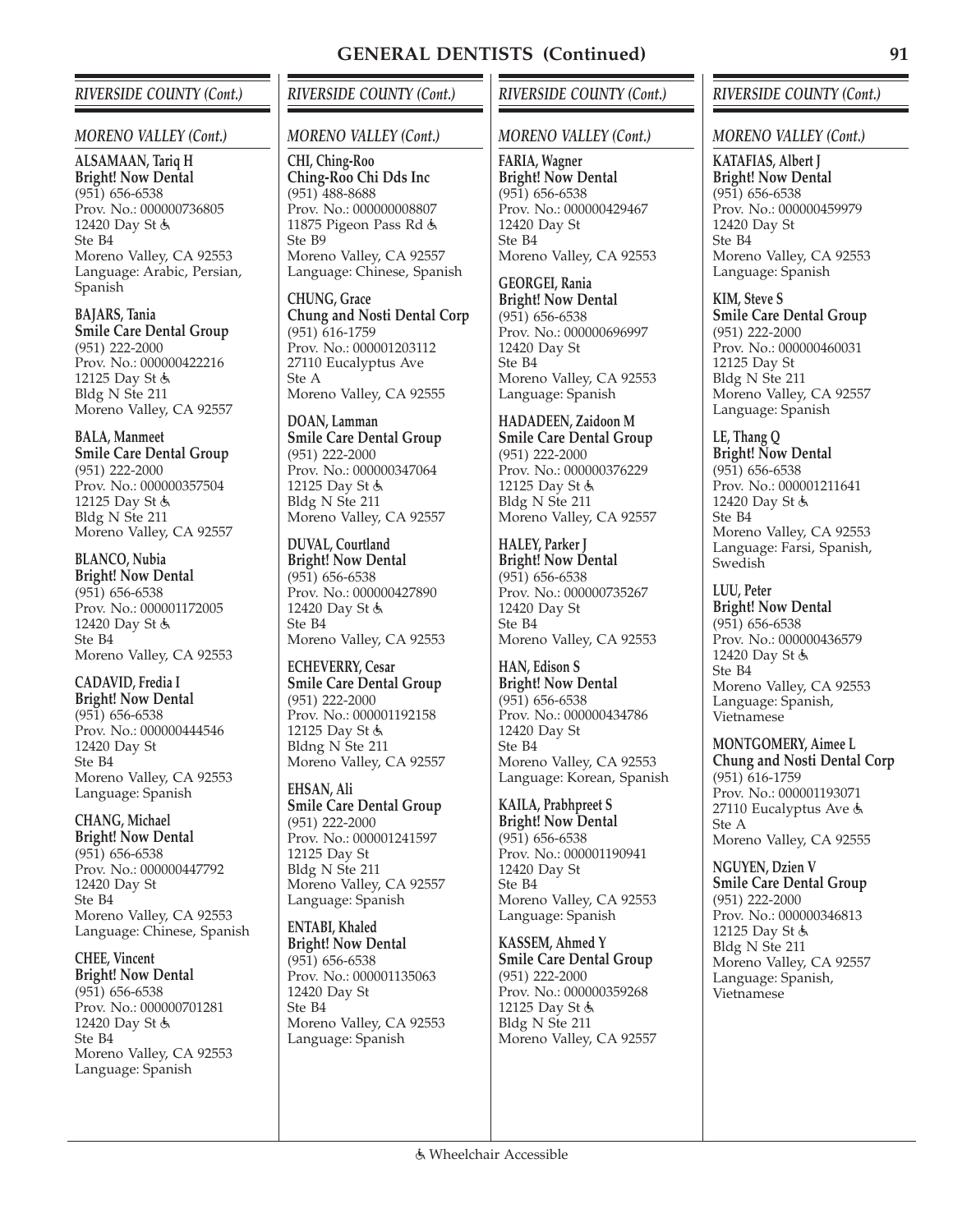# *RIVERSIDE COUNTY (Cont.)*

## *MORENO VALLEY (Cont.)*

**NOSTI, John Chung and Nosti Dental Corp** (951) 616-1759 Prov. No.: 000000364413 27110 Eucalyptus Ave Ste A Moreno Valley, CA 92553 Language: Spanish

**OKAM, Adora Smile Care Dental Group** (951) 222-2000 Prov. No.: 000000373578 12125 Day St Bldg N Ste 211 Moreno Valley, CA 92557

**PANCHAL, Nirmala U Smile Care Dental Group** (951) 222-2000 Prov. No.: 000001139087 12125 Day St & Bldg N Ste 211 Moreno Valley, CA 92557 Language: Spanish

**PANCHAL, Nirmala U Bright! Now Dental** (951) 656-6538 Prov. No.: 000001123104 12420 Day St & Ste B4 Moreno Valley, CA 92553 Language: Spanish

**RAMEAU, Chrissorne Smile Care Dental Group** (951) 222-2000 Prov. No.: 000001281724 12125 Day St Bldg N Ste 211 Moreno Valley, CA 92557

**RAZA, Mehran Smile Care Dental Group** (951) 222-2000 Prov. No.: 000000372016 12125 Day St Bldg N Ste 211 Moreno Valley, CA 92557

**ROFAEL, Rafik R Bright! Now Dental** (951) 656-6538 Prov. No.: 000001249898 12420 Day St Ste B4 Moreno Valley, CA 92553

# *RIVERSIDE COUNTY (Cont.)*

## *MORENO VALLEY (Cont.)*

**ROHMER, Robert Bright! Now Dental** (951) 656-6538 Prov. No.: 000000700991 12420 Day St Ste B4 Moreno Valley, CA 92553 Language: Chinese, Farsi, Spanish, Tagalog, Vietnamese

**SALAMEH, Husam H Smile Care Dental Group** (951) 222-2000 Prov. No.: 000000341282 12125 Day St Bldg N Ste 211 Moreno Valley, CA 92557 Language: Farsi, Spanish, **Swedish** 

**SEMRIEN, Ziad Bright! Now Dental** (951) 656-6538 Prov. No.: 000001103278 12420 Day St Ste B4 Moreno Valley, CA 92553 Language: Spanish

**SHAH, Aarti T Bright! Now Dental** (951) 656-6538 Prov. No.: 000000714050 12420 Day St Ste B4 Moreno Valley, CA 92553 Language: Spanish

**SILVOLA, Robert T** (951) 242-3441 Prov. No.: 000000042229 12810 Heacock St & Ste B103 Moreno Valley, CA 92553 Language: Spanish

**SINGH, Hardev Smile Care Dental Group** (951) 222-2000 Prov. No.: 000001181056 12125 Day St Bldg N Ste 211 Moreno Valley, CA 92557 Language: Spanish

**TAHGHIGHI, Nasir Bright! Now Dental** (951) 656-6538 Prov. No.: 000001139786 12420 Day St Ste B4 Moreno Valley, CA 92553 Language: Spanish

# *RIVERSIDE COUNTY (Cont.)*

## *MORENO VALLEY (Cont.)*

**TRAN, Johnny Smile Care Dental Group** (951) 222-2000 Prov. No.: 000000419517 12125 Day St & Bldg N Ste 211 Moreno Valley, CA 92557

**TRAN, Kristine N Bright! Now Dental** (951) 656-6538 Prov. No.: 000000692786 12420 Day St & Ste B4 Moreno Valley, CA 92553

**UMALI, Ralph E Bright! Now Dental** (951) 656-6538 Prov. No.: 000000701206 12420 Day St Ste B4 Moreno Valley, CA 92553

**VIRGIN, Fenny Bright! Now Dental** (951) 656-6538 Prov. No.: 000000425843 12420 Day St Ste B4 Moreno Valley, CA 92553 Language: Spanish

**VU, Thai Bright! Now Dental** (951) 656-6538 Prov. No.: 000000377342 12420 Day St Ste B4 Moreno Valley, CA 92553

**XAVIER, Ronald J Smile Care Dental Group** (951) 222-2000 Prov. No.: 000001054780 12125 Day St Moreno Valley, CA 92557

**YAR, Sean Smile Care Dental Group** (951) 222-2000 Prov. No.: 000000350517 12125 Day St & Bldg N Ste 211 Moreno Valley, CA 92557

**YWOM, James Bright! Now Dental** (951) 656-6538 Prov. No.: 000000421650 12420 Day St Ste B4 Moreno Valley, CA 92553

## *RIVERSIDE COUNTY (Cont.)*

## *MURRIETA*

**ARIANNEJAD, Babak Plaza Dental Group** (951) 461-4306 Prov. No.: 000001192981 40484 Murrieta Hot Spring Ste 102 Murrieta, CA 92563

**COOKE, Katherine J Madison Springs Dental Group** (951) 698-3585 Prov. No.: 000000006581 25285 Madison Ave Ste 107 Murrieta, CA 92562

**ELYASADEH, Roya Murrieta Dental Group** (951) 677-3078 Prov. No.: 000000295599 40770 California Oaks Rd Murrieta, CA 92562

**ESPELETA, Edwin R East Murrieta Dental Group** (951) 304-1348 Prov. No.: 000000248703 39209 Winchester Rd Ste 100 Murrieta, CA 92563

**JIN, Mi J Watanabe Dental Co** (951) 696-5660 Prov. No.: 000001250447 25395 Madison Ave Ste 103 Murrieta, CA 92562

**KENNEDY, Yenny A Madison Springs Dental Group** (951) 698-3585 Prov. No.: 000000006582 25285 Madison Ave Ste 107 Murrieta, CA 92562

**LOBERG, Leif E Madison Springs Dental Group** (951) 698-3585 Prov. No.: 000000295533 25285 Madison Ave Ste 107 Murrieta, CA 92562

**POURSHIRAZI, Homayoun H Pourshirazi Dmd Inc** (951) 304-7472 Prov. No.: 000000459379 40414 California Oaks Rd Ste A Murrieta, CA 92562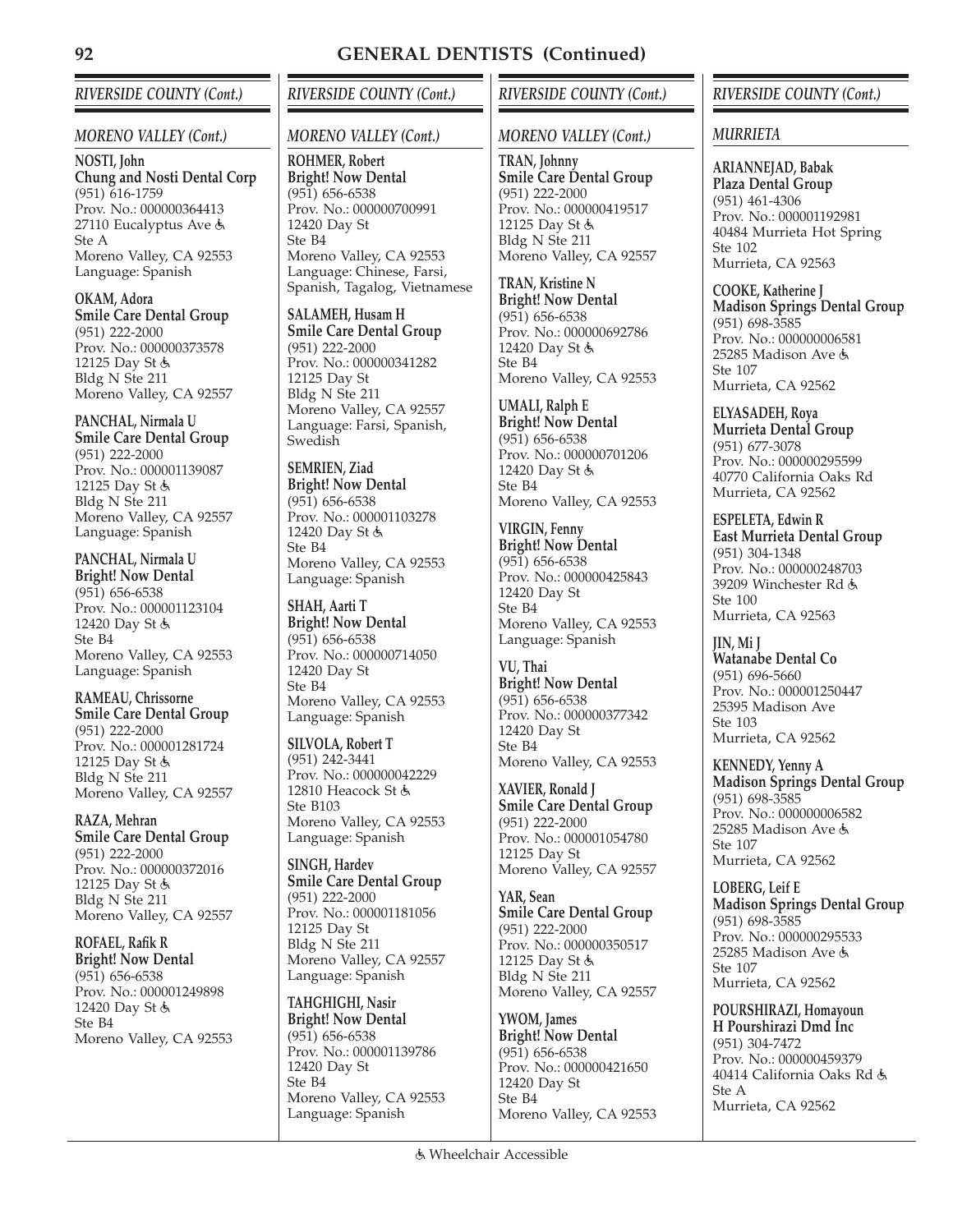## *RIVERSIDE COUNTY (Cont.)*

#### *MURRIETA (Cont.)*

**SCHRAGER, Nicu Sori Madison Springs Dental Group** (951) 698-3581 Prov. No.: 000000006583 25285 Madison Ave Ste 107 Murrieta, CA 92562 Language: German, Romania

**SEWELL, Jeremy J Murrieta Dental Group** (951) 677-3078 Prov. No.: 000001193615 40770 California Oaks Rd Murrieta, CA 92562

**TRAN, Hien G Murrieta Dental Group** (951) 677-3078 Prov. No.: 000001193620 40770 California Oaks Rd Murrieta, CA 92562

**TRAN, Huey Q Margarita Dental** (951) 461-7470 Prov. No.: 000000301355 39400 Murrieta Hot Spring Ste 123B Murrieta, CA 92563

**WATANABE, Bryan K Murrieta Dental Group** (951) 677-3078 Prov. No.: 000000019292 40770 California Oaks Rd Murrieta, CA 92562 Language: Spanish

**WATANABE, Bryan K Plaza Dental Group** (951) 461-4306 Prov. No.: 000000311968 40484 Murrieta Hot Spring Ste 102 Murrieta, CA 92563 Language: Spanish

**WATANABE, Bryan K Watanabe Dental Co** (951) 696-5660 Prov. No.: 000000270494 25395 Madison Ave Ste 103 Murrieta, CA 92562 Language: Spanish

*RIVERSIDE COUNTY (Cont.)*

#### *MURRIETA (Cont.)*

**WATANABE, Bryan K East Murrieta Dental Group** (951) 304-1348 Prov. No.: 000000239490 39209 Winchester Rd  $Sta$  100 Murrieta, CA 92563 Language: Spanish

## *NORCO*

**DHAMA, Deepika S Hamner Dental Group** (951) 898-8673 Prov. No.: 000000280618 140 Hidden Valley Pkwy Ste K Norco, CA 92860

**GHORBANIAN, Hamed Norco Family Dent Group** (951) 372-9094 Prov. No.: 000000013510 2031 River Rd Norco, CA 92860 Language: Farsi, Italian, Spanish

**NGUYEN, Tuan T Hamner Dental Group** (951) 898-8973 Prov. No.: 000000692798 140 Hidden Valley Pkwy Ste K Norco, CA 92860 Language: Spanish

**RODGERS, Charles F Hamner Dental Group** (951) 898-8673 Prov. No.: 000000270998 140 Hidden Valley Pkwy & Ste K Norco, CA 92860 Language: Spanish

## *PALM DESERT*

**GHAZAL, Carolyn G Desert Crossing Dental Group** (760) 674-9666 Prov. No.: 000000329463 72-333 Hwy 111 Ste B Palm Desert, CA 92260

### Wheelchair Accessible

## *RIVERSIDE COUNTY (Cont.)*

#### *PALM DESERT (Cont.)*

**MOYA, Luis A** (760) 341-3009 Prov. No.: 000000214962 36 943 Cook St Ste 101 Palm Desert, CA 92211 Language: Spanish

**RYGG, Lance C Desert Gateway Dental Group** (760) 610-0358 Prov. No.: 000000375640 34 460 Monterey Ave Ste 100 Palm Desert, CA 92211 Language: Spanish, Tagalog

**TUTTLE, Delia Desert Crossing Dental Group** (760) 674-9666 Prov. No.: 000000711235 72333 Hwy 111 & Ste B Palm Desert, CA 92260 Language: Spanish

## *PERRIS*

**GHAZAL, Carolyn G Crossing Dental Group** (951) 345-4386 Prov. No.: 000000372414 3150 Case Rd Bldg C Perris, CA 92570

**PHAM, Minh B Crossing Dental Group** (951) 345-4386 Prov. No.: 000000380423 3150 Case Rd Bldg C Perris, CA 92570

### *RANCHO MIRAGE*

**GHAZAL, Carolyn G Rancho Mirage Dental Group** (760) 340-5155 Prov. No.: 000000376658 72-027 Hwy 111 Ste C Rancho Mirage, CA 92270

**HIVAND, Houman Rancho Mirage Dental Group** (760) 340-5155 Prov. No.: 000000414306 72 027 Hwy 111 Ste C Rancho Mirage, CA 92270 Language: Spanish

## *RIVERSIDE COUNTY (Cont.)*

#### *RANCHO MIRAGE (Cont.)*

**MURO, Emilio Rancho Mirage Dental Group** (760) 340-5155 Prov. No.: 000000376720 72 027 Hwy 111 Ste C Rancho Mirage, CA 92270

**PANGILINAN, Juanito R Rancho Mirage Dental Group** (760) 340-5155 Prov. No.: 000000714492 72 027 Hwy 111 Ste C Rancho Mirage, CA 92270 Language: Spanish

### *RIVERSIDE*

**ABTAHI, Elahe Newport Dental-Riverside-La Sierra** (951) 688-2400 Prov. No.: 000001141012 3724 La Sierra Ave Ste F1 Riverside, CA 92505

**ABTAHI, Elahe Newport Dental-Riverside North** (951) 680-1200 Prov. No.: 000001141014 3560 Arlington Ave & Riverside, CA 92506

**ALDAZ, Judith Grove Dental Group** (951) 776-1330 Prov. No.: 000000706690 8735 Trautwein Rd Riverside, CA 92508 Language: Spanish

**ALSAMAAN, Tariq H Newport Dental-Riverside-La Sierra** (951) 688-2400 Prov. No.: 000000736837 3724 La Sierra Ave Ste F1 Riverside, CA 92505 Language: Arabic, Persian, Spanish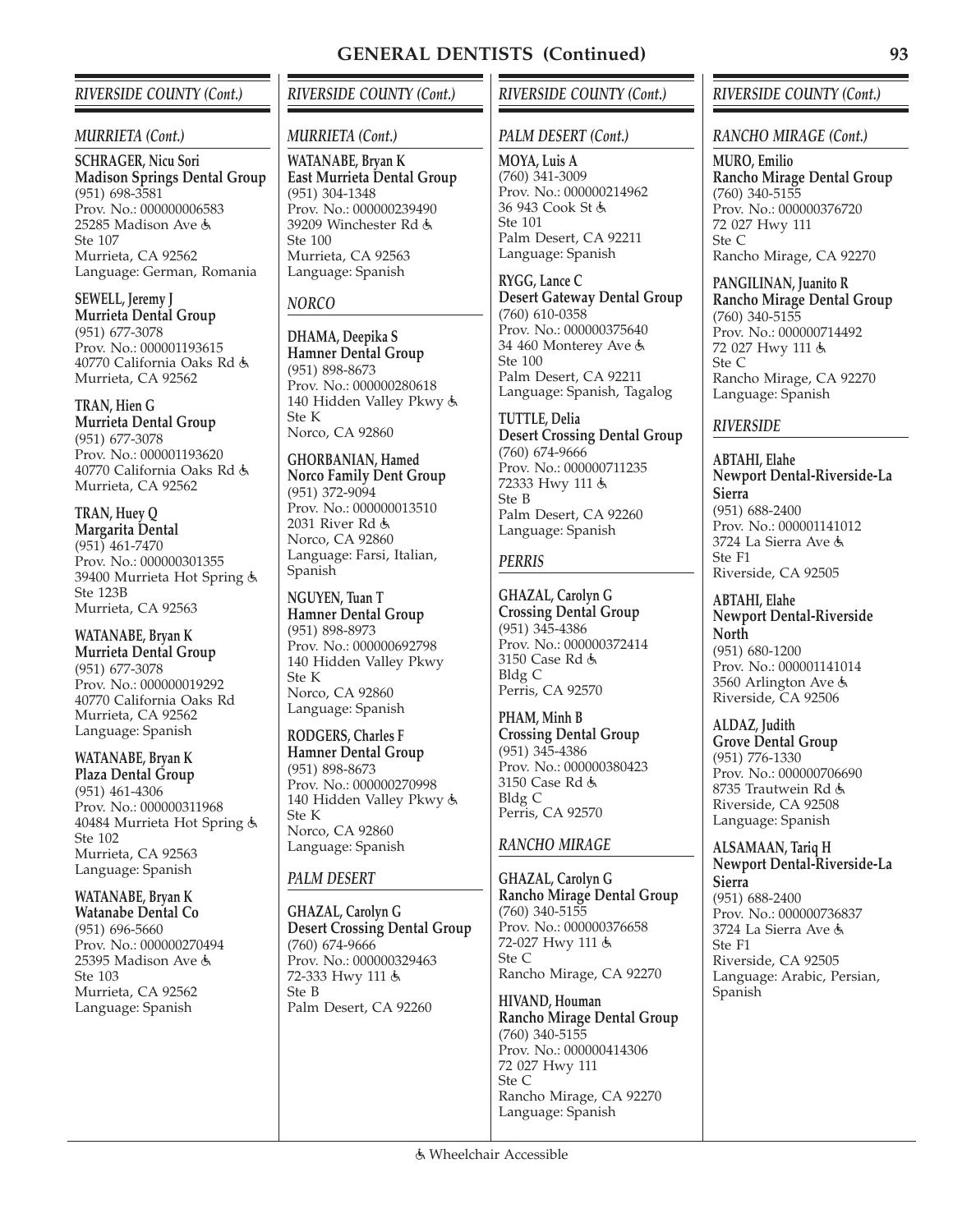## *RIVERSIDE COUNTY (Cont.)*

### *RIVERSIDE (Cont.)*

**ALSAMAAN, Tariq H Newport Dental-Riverside North** (951) 680-1200 Prov. No.: 000000736829 3560 Arlington Ave Riverside, CA 92506 Language: Arabic, Persian, Spanish

**AMINIAN, Leyli H Universal Care Corporation** (909) 784-0636 Prov. No.: 000000179736 4024 12th St Riverside, CA 92501

**ASATRYAN, Mher Smile Care Dental Group** (951) 689-0701 Prov. No.: 000000356348 10001 Indiana Ave Riverside, CA 92503 Language: Armenian, Russian

**BAJARS, Tania Smile Care Dental Group** (951) 689-0701 Prov. No.: 000000356382 10001 Indiana Ave Riverside, CA 92503

**BALA, Manmeet Smile Care Dental Group** (951) 689-0701 Prov. No.: 000000357481 10001 Indiana Ave Riverside, CA 92503

**BLANCO, Nubia Newport Dental-Riverside-La Sierra** (951) 688-2400 Prov. No.: 000000429538 3724 La Sierra Ave Ste F1 Riverside, CA 92505

**BLANCO, Nubia Newport Dental-Riverside North** (951) 680-1200 Prov. No.: 000000429534 3560 Arlington Ave Riverside, CA 92506

**BRAR, Amanbir Gentle Dental, A Dental Office of Cox Dental Corp** (951) 352-9747 Prov. No.: 000000365896 10168 Indiana Ave Riverside, CA 92503

# *RIVERSIDE COUNTY (Cont.)*

## *RIVERSIDE (Cont.)*

**BUCHER, Brian** (714) 368-2077 Prov. No.: 000000301729 1485 University Ave Riverside, CA 92507

**CADAVID, Fredia I Newport Dental-Riverside North**

(951) 680-1200 Prov. No.: 000000444835 3560 Arlington Ave Riverside, CA 92506 Language: Spanish

**CADAVID, Fredia I Newport Dental-Riverside-La Sierra** (951) 688-2400 Prov. No.: 000000444548 3724 La Sierra Ave Ste F1 Riverside, CA 92505 Language: Spanish

**CARLISLE, David Canyon Springs Dental Group of Moreno Valley** (951) 571-0011 Prov. No.: 000000269199 2878 Campus Pkwy Ste C1 Riverside, CA 92507 Language: Spanish

**CHANG, Daniel E Smile Care Dental Group** (951) 689-0701 Prov. No.: 000001147369 10001 Indiana Ave Riverside, CA 92503

**CHANG, Michael Newport Dental-Riverside North** (951) 680-1200 Prov. No.: 000000447800 3560 Arlington Ave Riverside, CA 92506

Language: Chinese, Spanish **CHEE, Vincent Newport Dental-Riverside-La Sierra** (951) 688-2400 Prov. No.: 000000701291 3724 La Sierra Ave Ste F1 Riverside, CA 92505 Language: Spanish

## *RIVERSIDE COUNTY (Cont.)*

## *RIVERSIDE (Cont.)*

**CHEE, Vincent Newport Dental-Riverside North** (951) 680-1200 Prov. No.: 000000701290 3560 Arlington Ave Riverside, CA 92506 Language: Spanish

**CHEUNG, Rennie Newport Dental-Riverside-La Sierra** (909) 688-2400 Prov. No.: 000000156720 3724 La Sierra Ave  $Ste$  F<sub>1</sub> Riverside, CA 92505 Language: Armenian, Spanish

**CHI, Ching-Roo Community Dental** (951) 688-6000 Prov. No.: 000000168775 4595 La Sierra Ave Riverside, CA 92507 Language: Chinese, Spanish

**CHI, Ching-Roo Ching Roo Chi Dds Inc** (951) 789-6886 Prov. No.: 000000344418 473 E Alessandro Blvd  $St_{\theta}$   $\Delta$ Riverside, CA 92508 Language: Chinese, Spanish

**CLARKE, Jennifer P Newport Dental-Riverside North** (951) 680-1200 Prov. No.: 000001104209 3560 Arlington Ave Riverside, CA 92506

**CLARKE, Jennifer P Newport Dental-Riverside-La Sierra** (951) 680-1200 Prov. No.: 000001104211 3724 La Sierra Ave Ste F1 Riverside, CA 92505

**CO, Maria Luisa A Universal Care Corporation** (951) 784-0636 Prov. No.: 000001278749 4024 12th St Riverside, CA 92501

## *RIVERSIDE COUNTY (Cont.)*

#### *RIVERSIDE (Cont.)*

**DAM, Rosemarie M Universal Care Corporation** (909) 784-0636 Prov. No.: 000000168299 4024 12th St Riverside, CA 92501

**DAO, Tu (Cathrine) T Universal Care Corporation** (951) 784-0636 Prov. No.: 000000006880 4024 12th St Riverside, CA 92501 Language: Chinese, Farsi, Hindi, Persian, Spanish, Tagalog, Uganda, Vietnamese

**DE GUZMAN, Arnel Universal Care Corporation** (951) 784-0636 Prov. No.: 000001135630 4024 12th St & Riverside, CA 92501 Language: Tagalog

**DECILLA, Patricia L Universal Care Corporation** (909) 784-0636 Prov. No.: 000000168102 4024 12th St Riverside, CA 92501

**DER BOGHOSSIAN, Carlos** (951) 637-0013 Prov. No.: 000000009483 6160 Arlington Ave Ste D4 Riverside, CA 92504

**DOAN, Lamman Smile Care Dental Group** (951) 689-0701 Prov. No.: 000000347070 10001 Indiana Ave Riverside, CA 92503

**DOWAIDARI, Mohamed Dental Health Riverside** (951) 369-3597 Prov. No.: 000000406978 6339 Brockton Ave Riverside, CA 92506 Language: Spanish

**DUARTE, Eynald Newport Dental-Riverside-La Sierra** (951) 688-2400 Prov. No.: 000000434412 3724 La Sierra Ave Ste F1 Riverside, CA 92505 Language: Spanish, Tagalog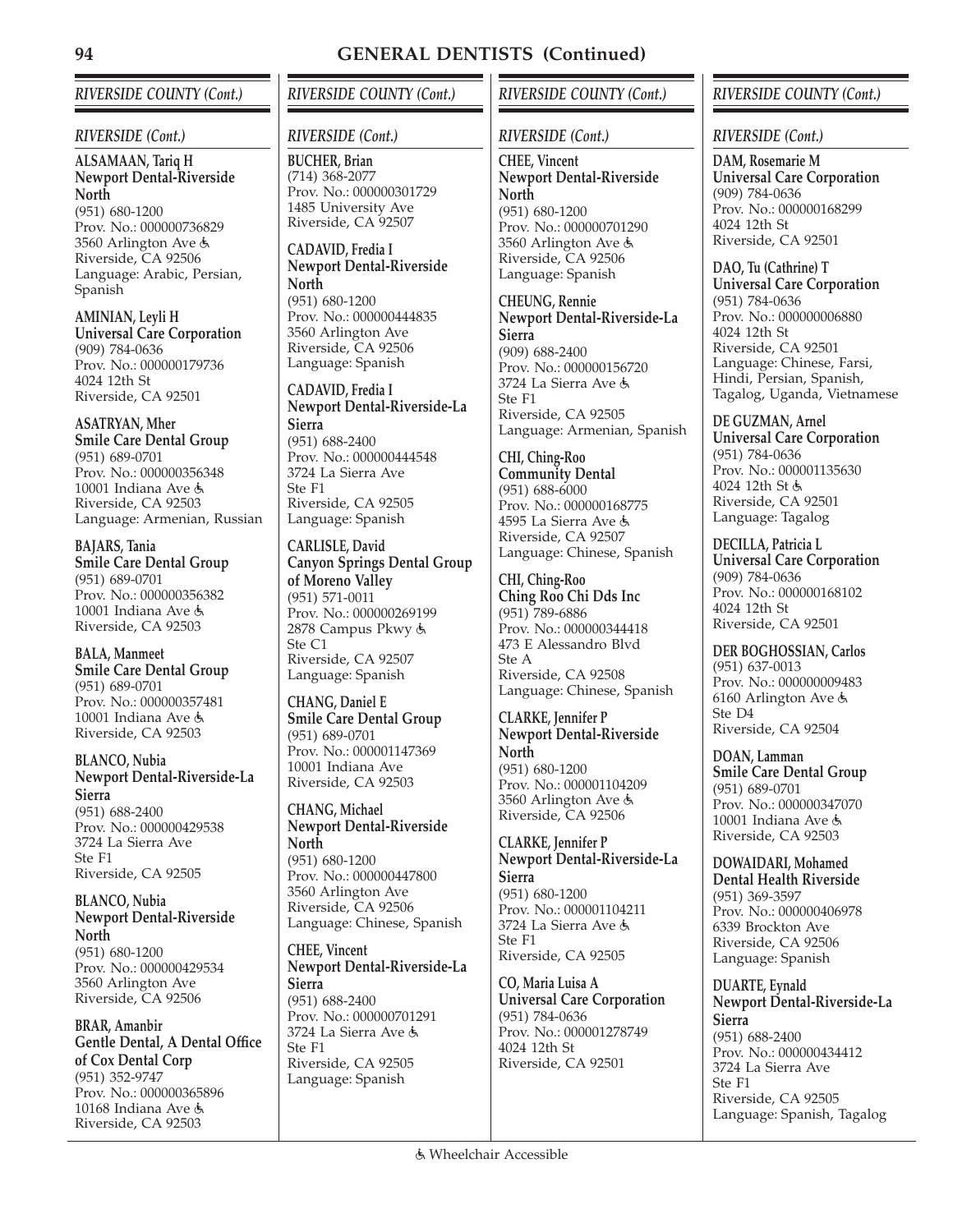## *RIVERSIDE COUNTY (Cont.)*

#### *RIVERSIDE (Cont.)*

**DUVAL, Courtland Newport Dental-Riverside-La Sierra** (951) 688-2400 Prov. No.: 000000429590 3724 La Sierra Ave Ste F1 Riverside, CA 92505

**DUVAL, Courtland Newport Dental-Riverside North** (951) 680-1200 Prov. No.: 000000427844 3560 Arlington Ave

Riverside, CA 92506 **ECHEVERRY, Cesar Smile Care Dental Group** (951) 689-0701 Prov. No.: 000001192162 10001 Indiana Ave &

Riverside, CA 92503

**EHSAN, Ali Smile Care Dental Group** (951) 689-0701 Prov. No.: 000001241601 10001 Indiana Ave Riverside, CA 92503 Language: Spanish

**ELMASRI, Maha A Universal Care Corporation** (909) 784-0636 Prov. No.: 000000168286 4024 12th St Riverside, CA 92501

**EMETERIO, Thomas M Newport Dental-Riverside-La Sierra** (951) 680-1200 Prov. No.: 000000719534 3724 La Sierra Ave Ste F1 Riverside, CA 92505 Language: Farsi, Spanish, Swedish

**EMETERIO, Thomas M Newport Dental-Riverside North**

(951) 680-1200 Prov. No.: 000000719527 3560 Arlington Ave Riverside, CA 92506 Language: Farsi, Spanish, Swedish

# *RIVERSIDE COUNTY (Cont.)*

*RIVERSIDE (Cont.)*

**ENTABI, Khaled Newport Dental-Riverside-La Sierra** (951) 680-1200 Prov. No.: 000001135074 3724 La Sierra Ave Ste F1 Riverside, CA 92505 Language: Spanish

**ETEMADI, Khashayar Allen Star Dental Group** (951) 680-1777 Prov. No.: 000000039416 6071 Magnolia Ave Riverside, CA 92506 Language: Farsi, German, Spanish

**FAHIT, Maria F Universal Care Corporation** (909) 784-0636 Prov. No.: 000000006878 4024 12th St & Riverside, CA 92501 Language: Chinese, Farsi, Hindi, Persian, Spanish, Tagalog, Uganda, Vietnamese

**FEEKART, Mary E Universal Care Corporation** (951) 784-0636 Prov. No.: 000000371682 4024 12th St & Riverside, CA 92501

**GARABEDIAN, James V Universal Care Corporation** (951) 784-0636 Prov. No.: 000000168405 4024 12th St Riverside, CA 92501 Language: Chinese, Hindi, Mandarin, Spanish, Tagalog, Vietnamese

**GEORGEI, Rania Newport Dental-Riverside-La Sierra** (951) 688-2400 Prov. No.: 000000696991 3724 La Sierra Ave Ste F1 Riverside, CA 92505 Language: Spanish

## *RIVERSIDE COUNTY (Cont.)*

### *RIVERSIDE (Cont.)*

**GEORGEI, Rania Newport Dental-Riverside North** (951) 680-1200 Prov. No.: 000000696995 3560 Arlington Ave Riverside, CA 92506 Language: Spanish

**HADADEEN, Zaidoon M Smile Care Dental Group** (951) 689-0701 Prov. No.: 000000376226 10001 Indiana Ave & Riverside, CA 92503

**HARIRI, Abbas Newport Dental-Riverside-La Sierra** (951) 688-2400 Prov. No.: 000000001569 3724 La Sierra Ave Ste F1 Riverside, CA 92505 Language: Chinese, Farsi, French, Italian, Korean, Persian, Spanish, Tagalog, Vietnamese

**HERNANE, Jane Newport Dental-Riverside-La Sierra** (909) 688-2400 Prov. No.: 000000281067 3724 La Sierra Ave Ste F1 Riverside, CA 92505 Language: Spanish

**JAGADEESAN, Dheepa Universal Care Corporation** (951) 784-0636 Prov. No.: 000000371704 4024 12th St & Riverside, CA 92501

**KAILA, Prabhpreet S Newport Dental-Riverside-La Sierra** (951) 680-1200 Prov. No.: 000001190946 3724 La Sierra Ave Ste F1 Riverside, CA 92505 Language: Spanish

## *RIVERSIDE COUNTY (Cont.)*

*RIVERSIDE (Cont.)*

**KAILA, Prabhpreet S Newport Dental-Riverside North** (951) 680-1200 Prov. No.: 000001190944 3560 Arlington Ave Riverside, CA 92506 Language: Spanish

**KASSEM, Ahmed Y Smile Care Dental Group** (951) 689-0701 Prov. No.: 000000359265 10001 Indiana Ave Riverside, CA 92503

**KESHAV, Nilesh Smile Care Dental Group** (951) 689-0701 Prov. No.: 000000407231 10001 Indiana Ave Riverside, CA 92503 Language: Spanish

**KIM, Steve S Smile Care Dental Group** (951) 689-0701 Prov. No.: 000000459713 10001 Indiana Ave Riverside, CA 92503 Language: Spanish

**LAURENTE, Rex Universal Care Corporation** (951) 784-0636 Prov. No.: 000000376206 4024 12th St Riverside, CA 92501

**LE, Dianne T Universal Care Corporation** (909) 784-0636 Prov. No.: 000000168514 4024 12th St Riverside, CA 92501

**LE, Kha D Le Kha D & Le Men Th/Dent Corp** (951) 781-3021 Prov. No.: 000000001877

1857 University Ave Riverside, CA 92507 Language: French, Spanish, Vietnamese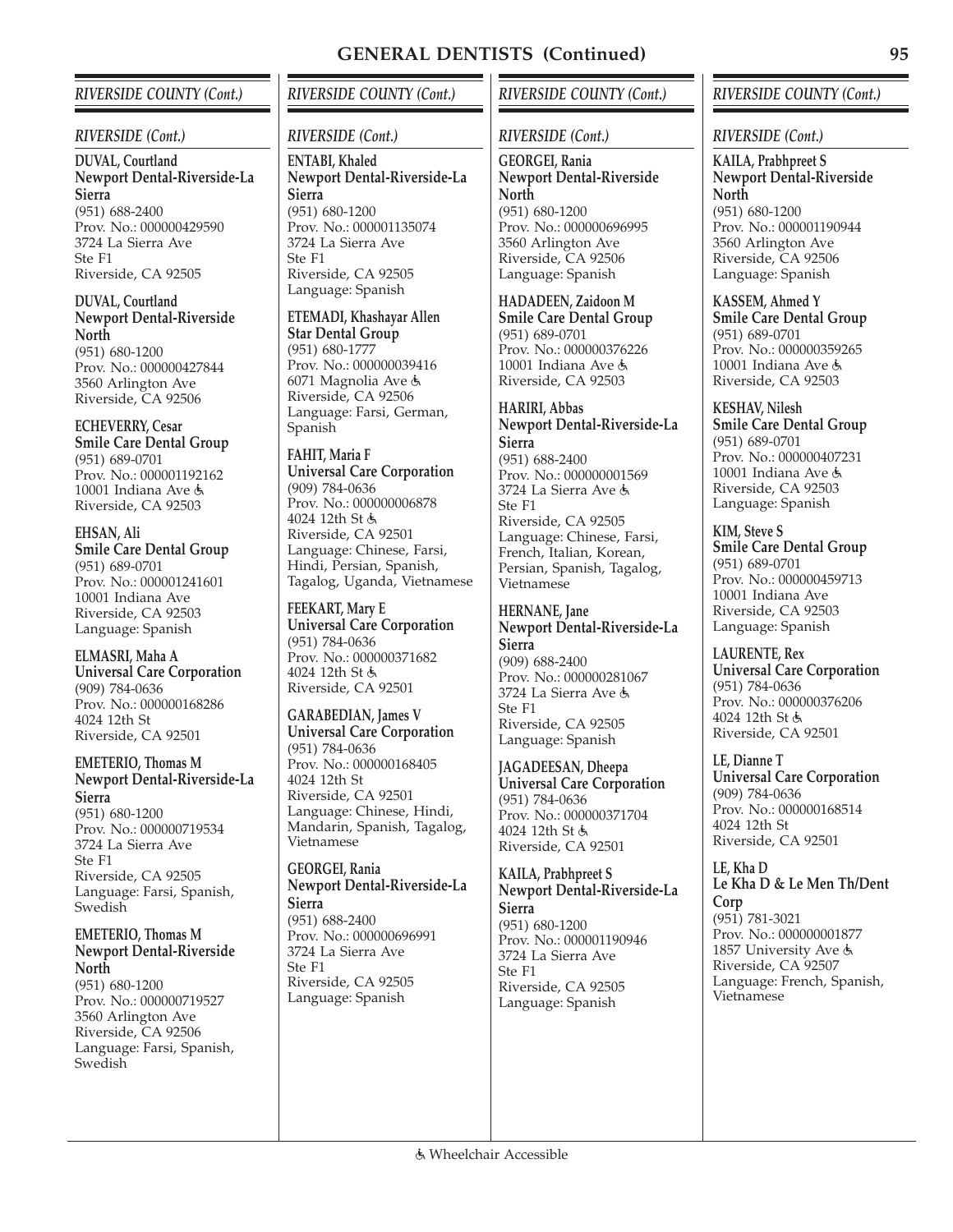# *RIVERSIDE COUNTY (Cont.)*

## *RIVERSIDE (Cont.)*

**LE, Men (Michelle) T Le Kha D & Le Men Th/Dent Corp** (951) 781-3021 Prov. No.: 000000001878 1857 University Ave & Riverside, CA 92507 Language: French, Spanish, Vietnamese

## **LE, Thang Q Newport Dental-Riverside-La Sierra**

(915) 680-1200 Prov. No.: 000001211635 3724 La Sierra Ave Ste F1 Riverside, CA 92505 Language: Farsi, Spanish, Swedish

## **LE, Thang Q Newport Dental-Riverside North**

(951) 680-1200 Prov. No.: 000001211925 3560 Arlington Ave Riverside, CA 92506 Language: Farsi, Spanish, **Swedish** 

# **LE, Vinh B**

**Universal Care Corporation** (951) 784-0636 Prov. No.: 000000168436 4024 12th St Ste A Riverside, CA 92501 Language: Chinese, Hindi, Spanish, Tagalog, Vietnamese

**LEE, David S Universal Care Corporation** (909) 784-0636 Prov. No.: 000000168602 4024 12th St Riverside, CA 92501

**LENA, David A Universal Care Corporation** (909) 784-0636 Prov. No.: 000000168645 4024 12th St Riverside, CA 92501 Language: Chinese, Japanese, Spanish

**LOW, Wayne R Low Family Dentistry** (951) 683-5490 Prov. No.: 000000337407 6862 Palm Ave Riverside, CA 92506

# *RIVERSIDE COUNTY (Cont.)*

## *RIVERSIDE (Cont.)*

**LUCAS, James S Dental Health Riverside** (951) 369-3597 Prov. No.: 000001172818 6339 Brockton Ave Riverside, CA 92506 Language: Russian, Spanish

**LUNA, Aileen C Universal Care Corporation** (909) 784-0636 Prov. No.: 000000295735 4024 12th St Riverside, CA 92501

**LUNA, Cellini Universal Care Corporation** (909) 784-0636 Prov. No.: 000000168736 4024 12th St Riverside, CA 92501 Language: Spanish

**LY, Hoa Y Universal Care Corporation** (951) 784-0636 Prov. No.: 000000168797 4024 12th St Ste A Riverside, CA 92501 Language: Spanish, Tagalog

**MARATHE, Kaustubh K Universal Care Corporation** (866) 492-9361 Prov. No.: 000000298823 4024 12th St & Riverside, CA 92501 Language: Hindi, Spanish

#### **MORGAN, Jason H Morgan Dental Corp** (951) 359-1900 Prov. No.: 000000434046 3845 Pierce St Ste A Riverside, CA 92503 Language: Spanish, Vietnamese

**NASSER, Anwar Z Nasser Happy Dental Practice** (951) 367-1666 Prov. No.: 000000261833 6326-B Mission Blvd Riverside, CA 92509 Language: Arabic, Spanish

# *RIVERSIDE COUNTY (Cont.)*

## *RIVERSIDE (Cont.)*

**NAVAB, Maryam Smile Care Dental Group** (951) 689-0701 Prov. No.: 000000370927 10001 Indiana Ave Riverside, CA 92503 Language: Spanish

**NGUY, Derick T Newport Dental-Riverside North** (951) 680-1200 Prov. No.: 000000347356 3560 Arlington Ave Riverside, CA 92506

Language: Spanish

**NGUYEN, Andrew T Universal Care Corporation** (909) 784-0636 Prov. No.: 000000188949 4024 12th St Riverside, CA 92501 Language: Spanish, Vietnamese

**NGUYEN, Bach X Arlington Dental Group** (951) 683-6055 Prov. No.: 000000425740 3297 Arlington Ave Ste 101 Riverside, CA 92506 Language: Spanish

**NGUYEN, Binh T Universal Care Corporation** (951) 784-0636 Prov. No.: 000000367959 4024 12th St & Riverside, CA 92501 Language: Spanish, Vietnamese

**NGUYEN, Dawn L Newport Dental-Riverside-La Sierra** (951) 688-2400

Prov. No.: 000000712307 3724 La Sierra Ave Ste F1 Riverside, CA 92505 Language: Spanish, Vietnamese

# *RIVERSIDE COUNTY (Cont.)*

## *RIVERSIDE (Cont.)*

**NGUYEN, Dawn L Newport Dental-Riverside North** (951) 680-1200 Prov. No.: 000000716626 3560 Arlington Ave Riverside, CA 92506 Language: Spanish, Vietnamese

**NGUYEN, Dzien V Smile Care Dental Group** (951) 689-0701 Prov. No.: 000000346818 10001 Indiana Ave & Riverside, CA 92503 Language: Spanish, Vietnamese

#### **NGUYEN, Hoang M Newport Dental-Riverside North** (951) 680-1200 Prov. No.: 000001280867 3560 Arlington Ave Riverside, CA 92506 Language: Spanish, Vietnamese

#### **NGUYEN, Hoang M Newport Dental-Riverside-La Sierra** (915) 680-1200 Prov. No.: 000001280869 3724 La Sierra Ave Ste F1 Riverside, CA 92505 Language: Spanish, Vietnamese

**NGUYEN, Hoang-Cam T Newport Dental-Riverside-La Sierra** (909) 688-2400 Prov. No.: 000000171351 3724 La Sierra Ste F1 Riverside, CA 92505

**NGUYEN, Kimberly Newport Dental-Riverside-La Sierra** (951) 688-2400 Prov. No.: 000000369416 3724 La Sierra Ave  $Ste$  F<sub>1</sub>

Riverside, CA 92505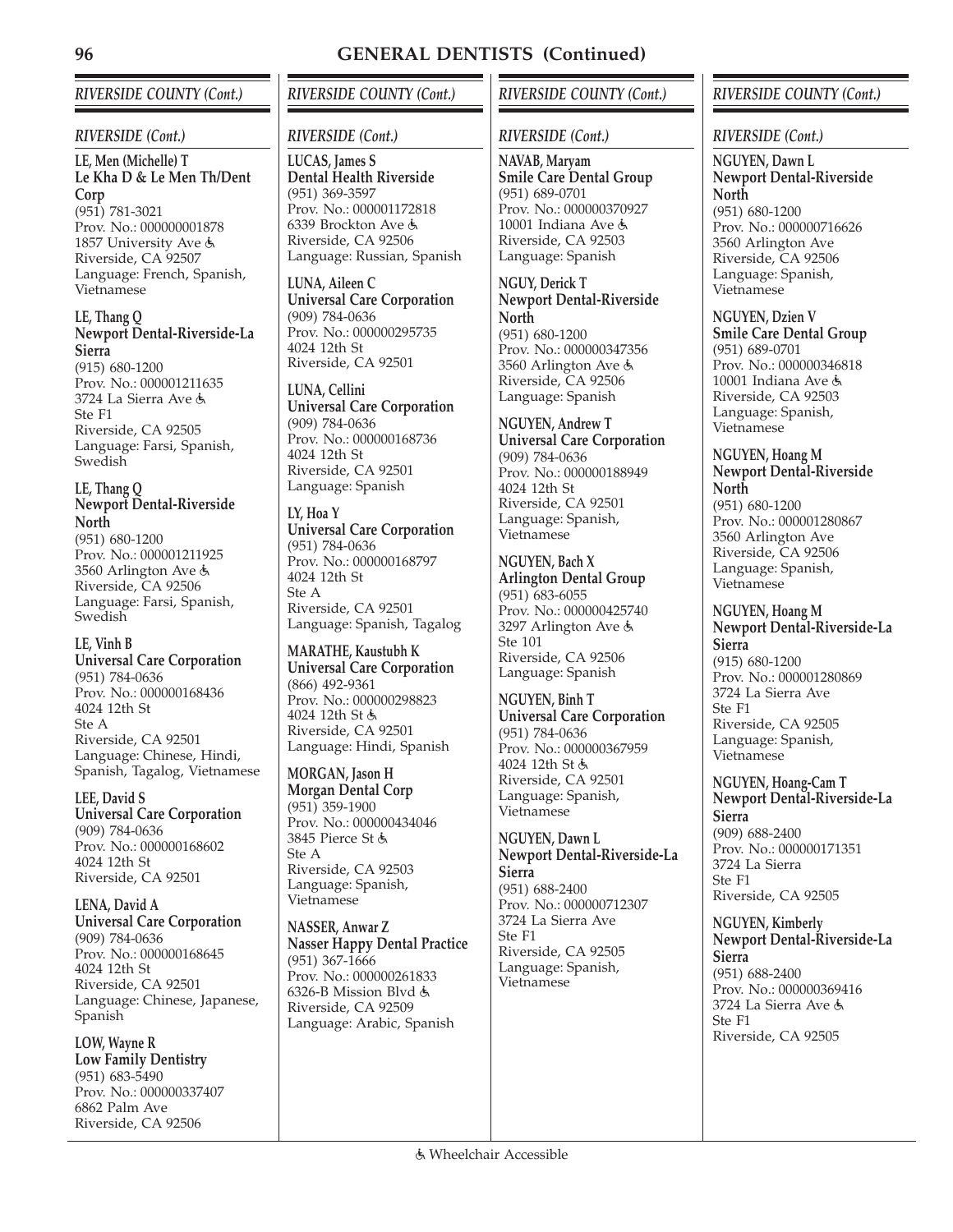## *RIVERSIDE COUNTY (Cont.)*

#### *RIVERSIDE (Cont.)*

**NGUYEN, Minh Tri H Universal Care Corporation** (951) 784-0636 Prov. No.: 000000372900 4024 12th St Riverside, CA 92501

#### **NGUYEN, Sean T Newport Dental-Riverside-La Sierra**

(951) 688-2400 Prov. No.: 000000695412 3724 La Sierra Ave Ste F1 Riverside, CA 92505 Language: Spanish

**NGUYEN, Sean T Newport Dental-Riverside North** (951) 680-1200 Prov. No.: 000000695414

3560 Arlington Ave Riverside, CA 92506 Language: Spanish

#### **NOORI, Mojgan Newport Dental-Riverside-La Sierra** (951) 688-2400

Prov. No.: 000000395323 3724 La Sierra Ave Ste F1 Riverside, CA 92505

## **NOSRATI-JAHROMI, Mahin Newport Dental-Riverside North**

(951) 680-1200 Prov. No.: 000000684882 3560 Arlington Ave Riverside, CA 92506 Language: Spanish

#### **NOSRATI-JAHROMI, Mahin Newport Dental-Riverside-La Sierra**

(951) 688-2400 Prov. No.: 000000405236 3724 La Sierra Ave  $Sta$  F<sub>1</sub> Riverside, CA 92505 Language: Spanish

#### **OFTADEH, Golam Universal Care Corporation** (951) 784-0636 Prov. No.: 000000372475 4024 12th St Riverside, CA 92501

# *RIVERSIDE COUNTY (Cont.)*

## *RIVERSIDE (Cont.)*

**OHGI, Shoichi** (951) 683-4397 Prov. No.: 000000049433 6850 Brockton Ave Ste 104 Riverside, CA 92506 Language: Japanese, Spanish

**OKAM, Adora Smile Care Dental Group** (951) 689-0701 Prov. No.: 000000373570 10001 Indiana Ave & Riverside, CA 92503

**ORTIZ-LUIS, Maricelle R Smile Care Dental Group** (951) 689-0701 Prov. No.: 000000736838 10001 Indiana Ave Riverside, CA 92503

**PAJAND, Azita Universal Care Corporation** (909) 784-0636 Prov. No.: 000000006874 4024 12th St Riverside, CA 92501 Language: Chinese, Farsi, Hindi, Persian, Spanish, Tagalog, Uganda, Vietnamese

### **PANCHAL, Nirmala U Newport Dental-Riverside-La Sierra** (951) 688-2400

Prov. No.: 000001123107 3724 La Seirra Ave Ste F1 Riverside, CA 92505 Language: Spanish

**PANCHAL, Nirmala U Smile Care Dental Group** (951) 689-0701 Prov. No.: 000001139091 10001 Indiana Ave Riverside, CA 92503 Language: Spanish

**PARTOVI, Ladan Universal Care Corporation** (909) 784-0636 Prov. No.: 000000168467 4024 12th St Riverside, CA 92501

**PATEL, Niyati** (909) 688-2400 Prov. No.: 000000094117 3724 La Sierra Ste F1 Riverside, CA 92505

## *RIVERSIDE COUNTY (Cont.)*

## *RIVERSIDE (Cont.)*

**PATEL-MEHTA, Roshani Universal Care Corporation** (951) 784-0636 Prov. No.: 000000405122 4024 12th St Riverside, CA 92501 Language: Chinese, Farsi, Hindi, Persian, Spanish, Tagalog, Uganda, Vietnamese

**PAYDAR, Azita Star Dental Group** (951) 680-1777 Prov. No.: 000000039417 6071 Magnolia Ave Riverside, CA 92506

**PEZESHKIAN, Payam Smile Care Dental Group** (951) 689-0701 Prov. No.: 000000407577 10001 Indiana Ave & Riverside, CA 92503

**PHAM, Kimberly T Universal Care Corporation** (951) 784-0636 Prov. No.: 000000368435 4024 12th St & Riverside, CA 92501 Language: Spanish, Vietnamese

**PHAM, Nghia D Newport Dental-Riverside-La Sierra** (951) 680-1200 Prov. No.: 000001249636 3724 La Sierra Ave Ste F1 Riverside, CA 92505

**RAMEAU, Chrissorne Smile Care Dental Group** (951) 689-0701 Prov. No.: 000001281729 10001 Indiana Ave Riverside, CA 92503

**RAZA, Mehran Smile Care Dental Group** (951) 689-0701 Prov. No.: 000000372013 10001 Indiana Ave Riverside, CA 92503

## *RIVERSIDE COUNTY (Cont.)*

#### *RIVERSIDE (Cont.)*

**RODGERS, Charles F Canyon Springs Dental Group of Moreno Valley** (951) 571-0011 Prov. No.: 000000269193 2878 Campus Pkwy Ste C1 Riverside, CA 92507 Language: Spanish

**ROFAEL, Rafik R Newport Dental-Riverside-La Sierra** (951) 680-1200 Prov. No.: 000001249899 3724 La Sierra Ave Ste F1 Riverside, CA 92505

**ROFAEL, Rafik R Newport Dental-Riverside North** (951) 680-1200 Prov. No.: 000001249900 3560 Arlington Ave Riverside, CA 92506

**SADJADI, Amir Universal Care Corporation** (951) 784-0636 Prov. No.: 000000389629 4024 12th St Riverside, CA 92501 Language: Farsi, Korean, Spanish

**SALAMEH, Husam H Smile Care Dental Group** (951) 689-0701 Prov. No.: 000000341289 10001 Indiana Ave Riverside, CA 92503 Language: Farsi, Spanish, **Swedish** 

**SAMAAN, Ehab Smile Care Dental Group** (951) 689-0701 Prov. No.: 000000276166 10001 Indiana Ave Riverside, CA 92503

**SARCHISIAN, Adrian Universal Care Corporation** (909) 784-0636 Prov. No.: 000000168759 4024 12th St Riverside, CA 92501 Language: Arabic, Armenian, Farsi, French, Romania, Spanish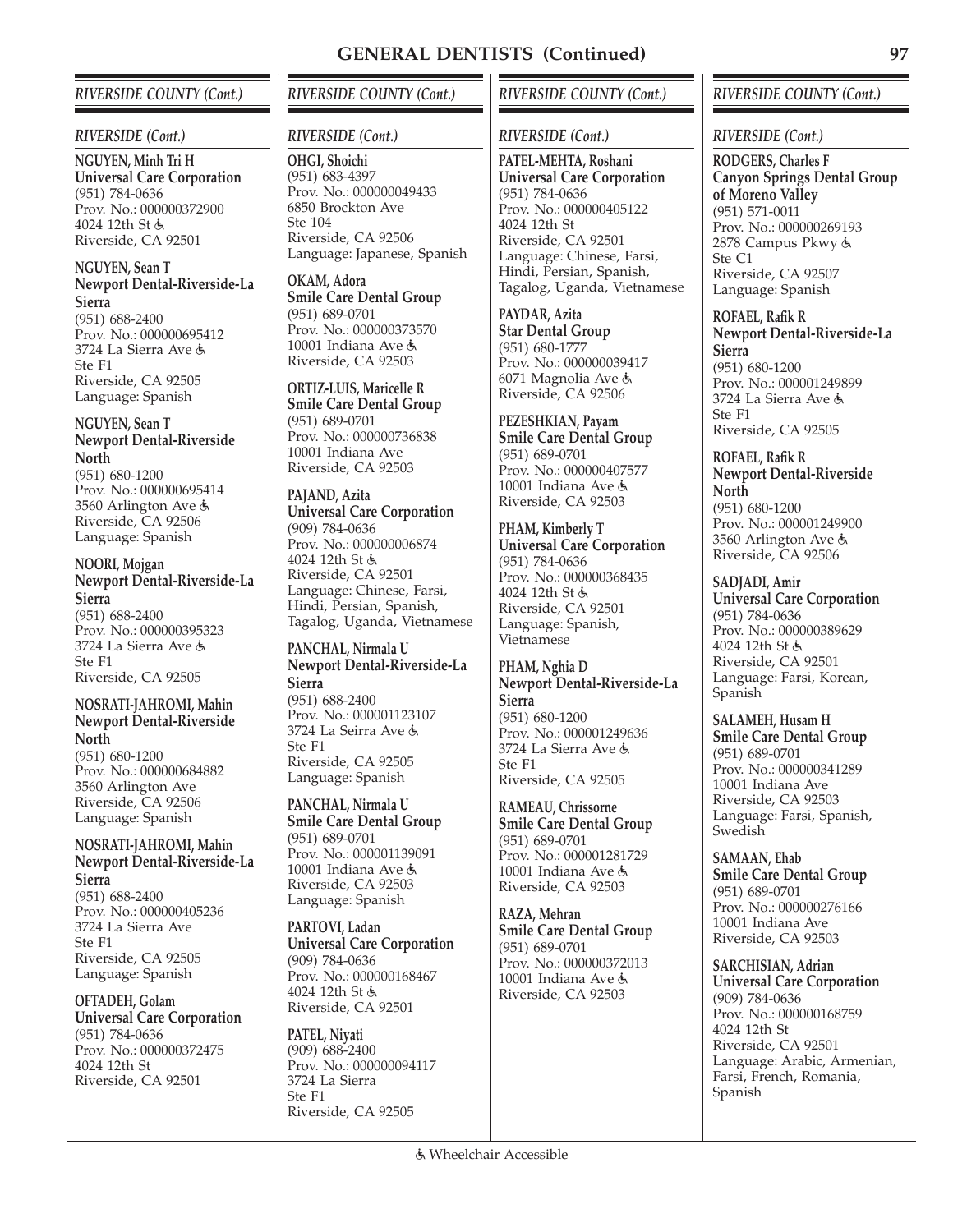# *RIVERSIDE COUNTY (Cont.)*

## *RIVERSIDE (Cont.)*

**SCAMURRA, Michael Universal Care Corporation** (951) 784-0636 Prov. No.: 000000375585 4024 12th St & Riverside, CA 92501

#### **SEMRIEN, Ziad Newport Dental-Riverside North**

(951) 680-1200 Prov. No.: 000001103282 3560 Arlington Ave Riverside, CA 92506 Language: Spanish

#### **SEMRIEN, Ziad Newport Dental-Riverside-La Sierra**

(951) 680-1200 Prov. No.: 000001103281 3724 La Sierra Ave Ste F1 Riverside, CA 92505 Language: Spanish

**SERQUINA, Elmer J Universal Care Corporation** (909) 784-0636 Prov. No.: 000000168855 4024 12th St Riverside, CA 92501

#### **SHAH, Aarti T Newport Dental-Riverside North**

(951) 680-1200 Prov. No.: 000000714077 3560 Arlington Ave Riverside, CA 92506 Language: Spanish

#### **SHAH, Aarti T Newport Dental-Riverside-La Sierra** (951) 688-2400

Prov. No.: 000000714079 3724 La Sierra Ave Ste F1 Riverside, CA 92505 Language: Spanish

**SHAIN, Nat** (951) 788-4500 Prov. No.: 000000002314 4151 Brockton Ave Riverside, CA 92501

# *RIVERSIDE COUNTY (Cont.)*

## *RIVERSIDE (Cont.)*

**SHARMA, Suraj P Vm Dental Group** (951) 352-5838 Prov. No.: 000000253692 5515 Van Buren Blvd Riverside, CA 92503 Language: Hindi, Spanish

**SINGH, Hardev Smile Care Dental Group** (951) 689-0701 Prov. No.: 000001181065 10001 Indiana Ave Riverside, CA 92503 Language: Spanish

**SOPER, Barton Arlington Dental Group** (909) 683-6055 Prov. No.: 000000266360 3297 Arlington Ave Ste 101 Riverside, CA 92506 Language: Farsi, Spanish, **Swedish** 

#### **TAHGHIGHI, Nasir Newport Dental-Riverside North**

(951) 680-1200 Prov. No.: 000000686736 3560 Arlington Ave Riverside, CA 92506 Language: Spanish

#### **TAHGHIGHI, Nasir Newport Dental-Riverside-La Sierra** (951) 680-1200 Prov. No.: 000001139780 3724 La Sierra Ave Ste F1 Riverside, CA 92505 Language: Spanish

**TEE, Peter A Universal Care Corporation** (951) 784-0636 Prov. No.: 000000006868 4024 12th St & Riverside, CA 92501 Language: Chinese, Farsi, Hindi, Persian, Spanish, Tagalog, Uganda, Vietnamese

**THU, Zaw M Ace Dental** (951) 351-8881 Prov. No.: 000000334222 11840 Magnolia Ave Ste A Riverside, CA 92503

# *RIVERSIDE COUNTY (Cont.)*

## *RIVERSIDE (Cont.)*

**TO, Joan T Gateway Dental Group of Riverside** (951) 359-5200 Prov. No.: 000000462476 10286 Indiana Ave Riverside, CA 92503 Language: Spanish

**TRAN, Cindy M Universal Care Corporation** (909) 784-0636 Prov. No.: 000000179753 4024 12th St Riverside, CA 92501

**TRAN, Elizabeth Universal Care Corporation** (951) 784-0636 Prov. No.: 000000168279 4024 12th St Riverside, CA 92501 Language: Chinese, Farsi, Hindi, Spanish, Tagalog

**TRAN, Johnny Smile Care Dental Group** (951) 689-0701 Prov. No.: 000000419520 10001 Indiana Ave Riverside, CA 92503

**TRAN, Kristine N Newport Dental-Riverside-La Sierra** (951) 688-2400 Prov. No.: 000000694003 3724 La Sierra Ave Ste F1 Riverside, CA 92505

**TRAN, Kristine N Newport Dental-Riverside North**

(951) 680-1200 Prov. No.: 000000694005 3560 Arlington Ave Riverside, CA 92506

**TRAN, Mai P Universal Care Corporation** (951) 784-0636 Prov. No.: 000000372816 4024 12th St Riverside, CA 92501

# *RIVERSIDE COUNTY (Cont.)*

## *RIVERSIDE (Cont.)*

**TRAN, The-Hao Universal Care Corporation** (951) 784-0636 Prov. No.: 000000368029 4024 12th St Riverside, CA 92501 Language: Chinese, Farsi, French, Italian, Persian, Spanish, Tagalog, Vietnamese

**TSAI, Matthew Universal Care Corporation** (951) 784-0636 Prov. No.: 000001161038 4024 12th St Riverside, CA 92501 Language: Spanish

**TUCKER, Brenda L Newport Dental-Riverside North** (909) 680-1200 Prov. No.: 000000455855 3560 Arlington Ave Riverside, CA 92506 Language: Spanish

**TUCKER, Brenda L Newport Dental-Riverside-La Sierra** (951) 688-2400 Prov. No.: 000000455766 3724 La Sierra Ave Ste F1 Riverside, CA 92505 Language: Spanish

**VINH, Bao Quoc Newport Dental-Riverside-La Sierra** (951) 688-2400 Prov. No.: 000000001570 3724 La Sierra Ave Ste F1

Riverside, CA 92505 Language: Korean, Spanish, Vietnamese

**VINH, Nina** (951) 680-1200 Prov. No.: 000000094113 3724 La Sierra Ste F1 Riverside, CA 92505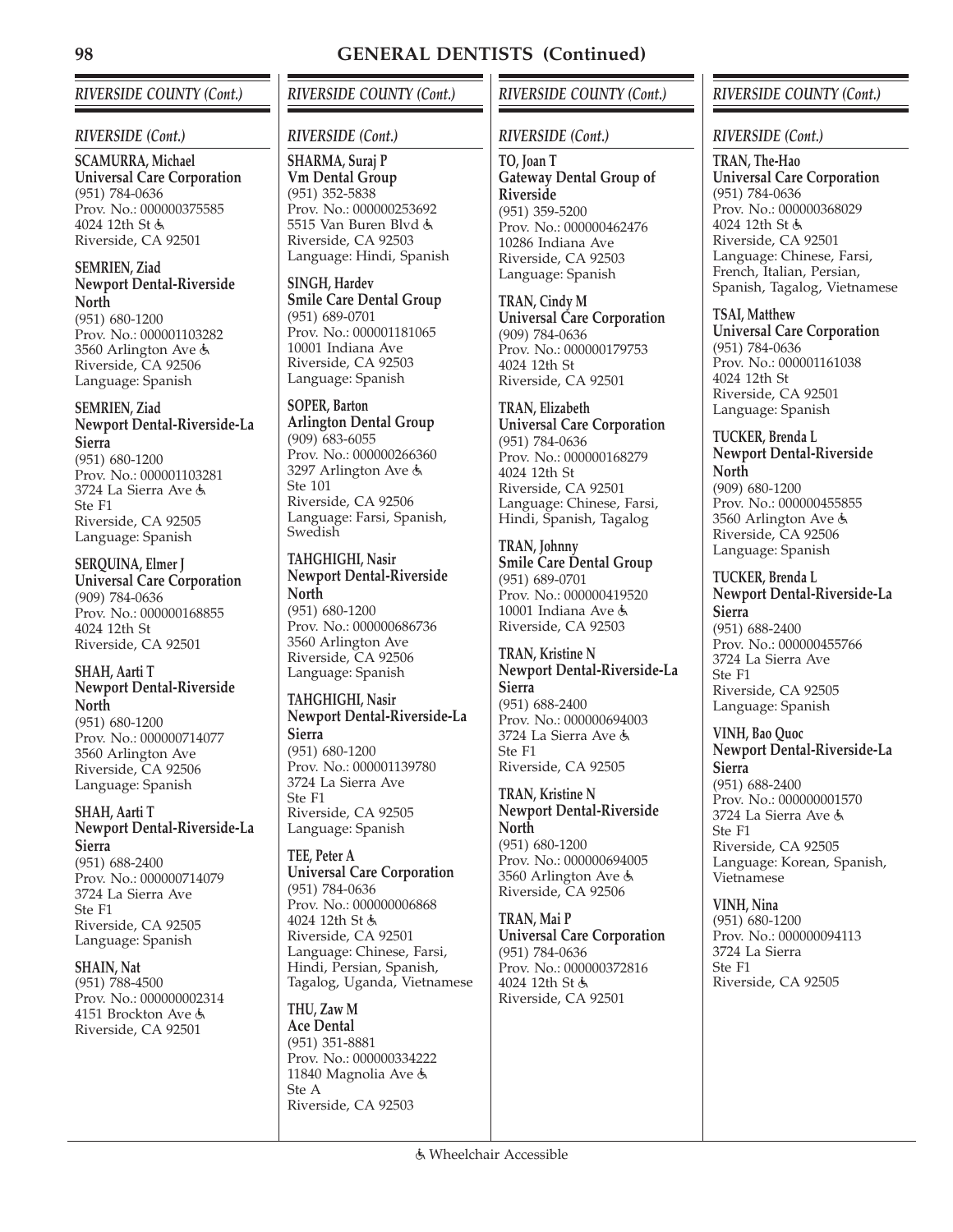## *RIVERSIDE COUNTY (Cont.)*

#### *RIVERSIDE (Cont.)*

**VIRGIN, Fenny Newport Dental-Riverside-La Sierra** (909) 688-2400 Prov. No.: 000000425832 3724 La Sierra Ave Ste F1 Riverside, CA 92505 Language: Spanish

**VIRGIN, Fenny Newport Dental-Riverside North** (951) 680-1200 Prov. No.: 000000425840 3560 Arlington Ave Riverside, CA 92506 Language: Spanish

**VO, Hanh N Universal Care Corporation** (951) 784-0636 Prov. No.: 000000368110 4024 12th St & Riverside, CA 92501

**VO, Hanhgoc N Universal Care Corporation** (951) 784-0636 Prov. No.: 000000375799 4024 12th St & Riverside, CA 92501

**VU, Thai Newport Dental-Riverside-La Sierra** (951) 688-2400 Prov. No.: 000001216303 3724 La Sierra Ave Ste F1 Riverside, CA 92505

**WANG, Jenny V Newport Dental-Riverside-La Sierra** (909) 688-2400 Prov. No.: 000000171375 3724 La Sierra Ste F1 Riverside, CA 92505

**WATANABE, Bryan K Arlington Dental Group** (951) 683-6055 Prov. No.: 000000200652 3297 Arlington Ave Ste 101 Riverside, CA 92506 Language: Spanish

# *RIVERSIDE COUNTY (Cont.)*

#### *RIVERSIDE (Cont.)*

**WATANABE, Bryan K Gateway Dental Group of Riverside** (951) 359-5200 Prov. No.: 000000259769 10286 Indiana Ave Riverside, CA 92503 Language: Spanish

**WATANABE, Lynda S Grove Dental Group** (951) 776-1330 Prov. No.: 000000260302 8735 Trautwein Rd Riverside, CA 92508 Language: Spanish

**XAVIER, Ronald J Smile Care Dental Group** (951) 689-0701 Prov. No.: 000001123429 10001 Indiana Ave Riverside, CA 92503

**YAR, Sean Smile Care Dental Group** (951) 689-0701 Prov. No.: 000000350507 10001 Indiana Ave & Riverside, CA 92503

**YU, Quinn West Coast Dental Group of Riverside** (310) 820-9933 Prov. No.: 000000326403 3380 La Sierra Ave Ste 108 109 110 Riverside, CA 92503

**ZARRINNAM-FATTAHI, Shahrzad Universal Care Corporation** (951) 784-0636 Prov. No.: 000000006871 4024 12th St & Riverside, CA 92501 Language: Farsi, French, Persian, Spanish

### *SAN JACINTO*

**NOSTI, John San Jacinto Smiles** (951) 645-7744 Prov. No.: 000000404219 1821 S San Jacinto Ave Ste D San Jacinto, CA 92583 Language: Spanish

## *RIVERSIDE COUNTY (Cont.)*

## *SUN CITY*

**GHAZAL, Carolyn G Menifee Dental Group** (951) 679-1667 Prov. No.: 000000164493 29950 Haun Rd Ste 302 Sun City, CA 92586

**POURSHIRAZI, Homayoun Sun City Dentistry** (951) 679-0520 Prov. No.: 000000451081 27851 Bradley Rd Ste 155 Sun City, CA 92586

### *TEMECULA*

**ARIANNEJAD, Babak Pacific Dental Group** (951) 694-5255 Prov. No.: 000001282562 31754 Temecula Pkwy Temecula, CA 92592

**ASIL, Arash M** (951) 719-3182 Prov. No.: 000000376571 40620 Winchester Rd Ste B Temecula, CA 92589 Language: Vietnamese

**BAJARS, Tania Smile Care Dental Group** (951) 719-3182 Prov. No.: 000000422244 40620 Winchester Rd Ste B Temecula, CA 92589

**BALA, Manmeet Smile Care Dental Group** (951) 719-3182 Prov. No.: 000000357545 40620 Winchester Rd Ste B Temecula, CA 92589

**BISHAY, Peter G** (951) 695-0310 Prov. No.: 000000436923 28999 Old Town Front St Ste 208 Temecula, CA 92590 Language: Arabic, French, Spanish

## *RIVERSIDE COUNTY (Cont.)*

#### *TEMECULA (Cont.)*

**BRAR, Amanbir Bright! Now Dental** (951) 695-7100 Prov. No.: 000000375864 39804 Winchester Ave  $Sta 1$ Temecula, CA 92591

**CADAVID, Fredia I Bright! Now Dental** (951) 695-7100 Prov. No.: 000000444620 39804 Winchester Rd Ste B Temecula, CA 92591 Language: Spanish

**CADAVID, Fredia I Bright! Now Dental** (951) 693-2079 Prov. No.: 000000444757 30571 Temecula Pkwy Ste D Temecula, CA 92592 Language: Spanish

**COOKE, Katherine J Temecula Dental Group** (951) 296-3366 Prov. No.: 000000006574 41593 Winchester Rd Ste 211 Temecula, CA 92590

**DUVAL, Courtland Bright! Now Dental** (951) 693-2079 Prov. No.: 000000403599 30571 Temecula Pkwy Ste D Temecula, CA 92592

**DUVAL, Courtland Bright! Now Dental** (951) 695-7100 Prov. No.: 000000403598 39804 Winchester Rd Ste B Temecula, CA 92591

**ECHEVERRY, Cesar Smile Care Dental Group** (714) 957-6030 Prov. No.: 000001192169 40620 Winchester Rd  $Sta$  B Temecula, CA 92591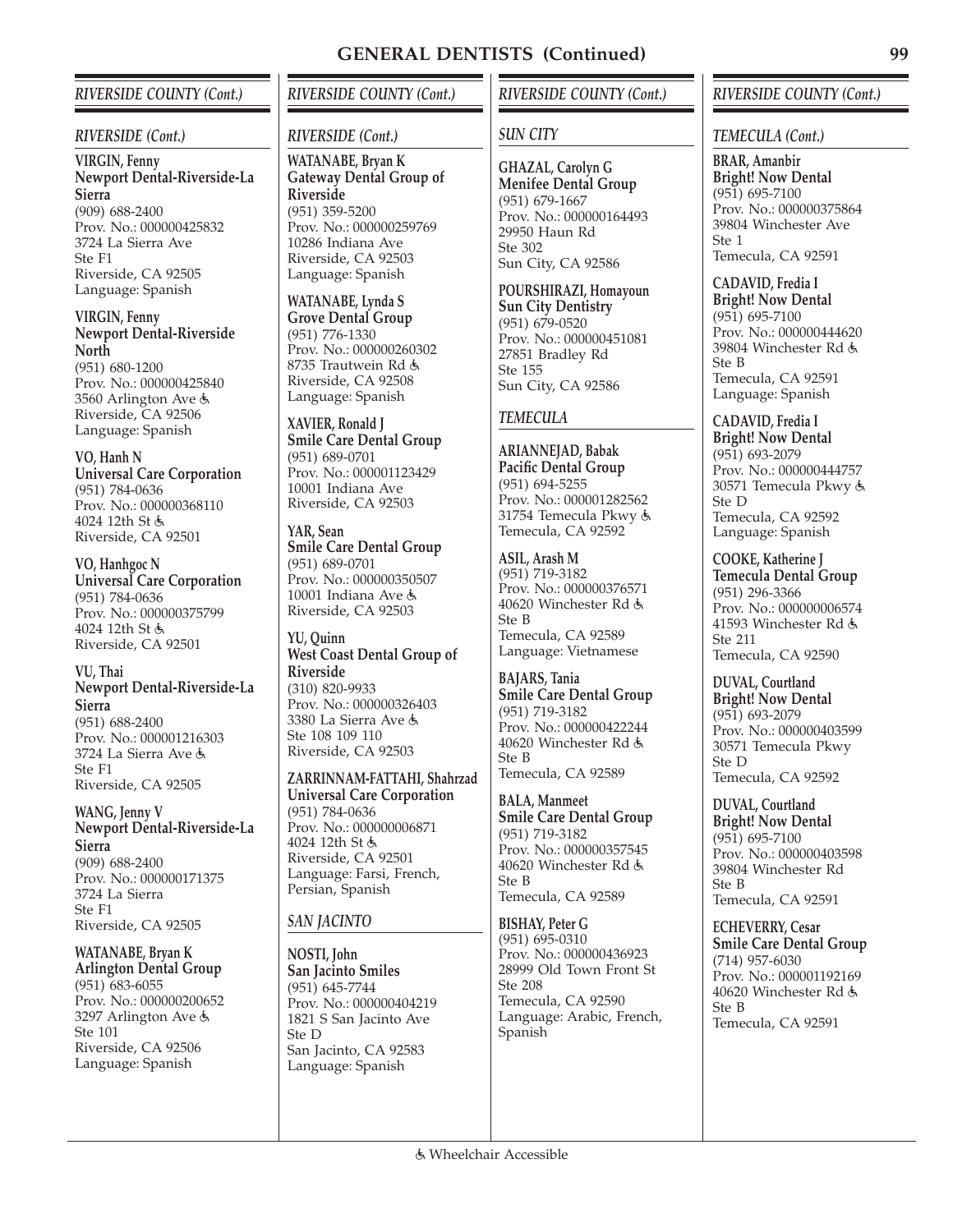# *RIVERSIDE COUNTY (Cont.)*

## *TEMECULA (Cont.)*

**EHSAN, Ali Smile Care Dental Group** (951) 719-3182 Prov. No.: 000001241608 40620 Winchester Rd Ste B Temecula, CA 92591 Language: Spanish

**FARIA, Wagner Bright! Now Dental** (951) 695-7100 Prov. No.: 000000434181 39804 Winchester Rd Ste B Temecula, CA 92591

**FARIA, Wagner Bright! Now Dental** (951) 693-2079 Prov. No.: 000000429470 30571 Temecula Pkwy Ste D Temecula, CA 92592

**GEORGEI, Rania Bright! Now Dental** (951) 695-7100 Prov. No.: 000000697000 39804 Winchester Rd Ste B Temecula, CA 92591 Language: Spanish

**GEORGEI, Rania Bright! Now Dental** (951) 699-6720 Prov. No.: 000000692645 30571 Temecula Pkwy Ste D Temecula, CA 92592 Language: Spanish

**HADADEEN, Zaidoon M Smile Care Dental Group** (951) 719-3182 Prov. No.: 000000376251 40620 Winchester Rd Ste B Temecula, CA 92589

**HEMATABADI, Maryam Temecula Dental Practice** (951) 699-2144 Prov. No.: 000000704431 29560 Rancho California R Ste 100 Temecula, CA 92591 Language: Spanish

# *RIVERSIDE COUNTY (Cont.)*

## *TEMECULA (Cont.)*

**HONG, Stanley S Bright! Now Dental** (951) 693-2079 Prov. No.: 000000421402 30571 Temecula Pkwy Ste D Temecula, CA 92592

**KASSEM, Ahmed Y Smile Care Dental Group** (951) 719-3182 Prov. No.: 000000359294 40620 Winchester Rd Ste B Temecula, CA 92589

**KENNEDY, Yenny A Temecula Dental Group** (951) 296-3366 Prov. No.: 000000006575 41593 Winchester Rd Ste 211 Temecula, CA 92590

**KESHAV, Nilesh Smile Care Dental Group** (951) 719-3182 Prov. No.: 000000407246 40620 Winchester Rd Ste B Temecula, CA 92589 Language: Spanish

**KIM, James S Pacific Dental Group** (951) 694-5255 Prov. No.: 000000462462 31754 Temecula Pkwy Temecula, CA 92592

**LE, Thang Q Bright! Now Dental** (951) 695-7100 Prov. No.: 000001211639 39804 Winchester Ave Ste 1 Temecula, CA 92591 Language: Farsi, Spanish, Swedish

**LE, Thang Q Bright! Now Dental** (951) 693-2079 Prov. No.: 000001211637 30571 Temecula Pkwy Ste D Temecula, CA 92592 Language: Farsi, Spanish, **Swedish** 

# *RIVERSIDE COUNTY (Cont.)*

## *TEMECULA (Cont.)*

**LEONI, Randal J The Oasis Family Dental** (951) 695-2290 Prov. No.: 000000464112 41278 Margarita Rd Ste 101 Temecula, CA 92591

**MODJARRAD, Shideh S Bright! Now Dental** (951) 693-2079 Prov. No.: 000001123308 30571 Temecula Pkwy Ste D Temecula, CA 92592 Language: Spanish

**MODJARRAD, Shideh S Bright! Now Dental** (951) 694-3863 Prov. No.: 000001123309 39804 Winchester Ave  $Ste 1$ Temecula, CA 92591 Language: Spanish

**NAJI, Ahmed M Rubin Nichols Dds Inc** (951) 296-9661 Prov. No.: 000000369849 26475 Ynez Rd Temecula, CA 92591 Language: Arabic, German, Spanish

**NGO, Thao Thi Bright! Now Dental** (951) 695-7100 Prov. No.: 000000405578 39804 Winchester Rd Ste B Temecula, CA 92591 Language: Swedish

**NGUYEN, Chris T Smile Care Dental Group** (951) 719-3182 Prov. No.: 000000734914 40620 Winchester Rd Ste B Temecula, CA 92589 Language: Spanish

**NGUYEN, Steve H Bright! Now Dental** (951) 695-7100 Prov. No.: 000000340655 39804 Winchester Rd Ste B Temecula, CA 92591

# *RIVERSIDE COUNTY (Cont.)*

## *TEMECULA (Cont.)*

**NGUYEN, Steve H Bright! Now Dental** (951) 693-2079 Prov. No.: 000000420137 30571 Temecula Pkwy Ste D Temecula, CA 92592

**NICHOLS, Rubin Rubin Nichols Dds Inc** (951) 296-9661 Prov. No.: 000000412000 26475 Ynez Rd Temecula, CA 92591 Language: Farsi, Spanish, Vietnamese

**OKAM, Adora Smile Care Dental Group** (951) 719-3182 Prov. No.: 000000373646 40620 Winchester Rd Ste B Temecula, CA 92589

**ORTIZ-LUIS, Maricelle R Smile Care Dental Group** (951) 719-3182 Prov. No.: 000000736835 40620 Winchester Rd Ste B Temecula, CA 92589

**PARRAY, Humara R Bright! Now Dental** (951) 695-7100 Prov. No.: 000000719066 39804 Winchester Ave Ste 1 Temecula, CA 92591

**PARRAY, Humara R Bright! Now Dental** (951) 693-2079 Prov. No.: 000000719068 30571 Temecula Pkwy Ste D Temecula, CA 92592

**PHAN, Tuyet Mai Thi Temecula Dental Group** (909) 296-3366 Prov. No.: 000000168693 41593 Winchester Rd Ste 211 Temecula, CA 92590 Language: Vietnamese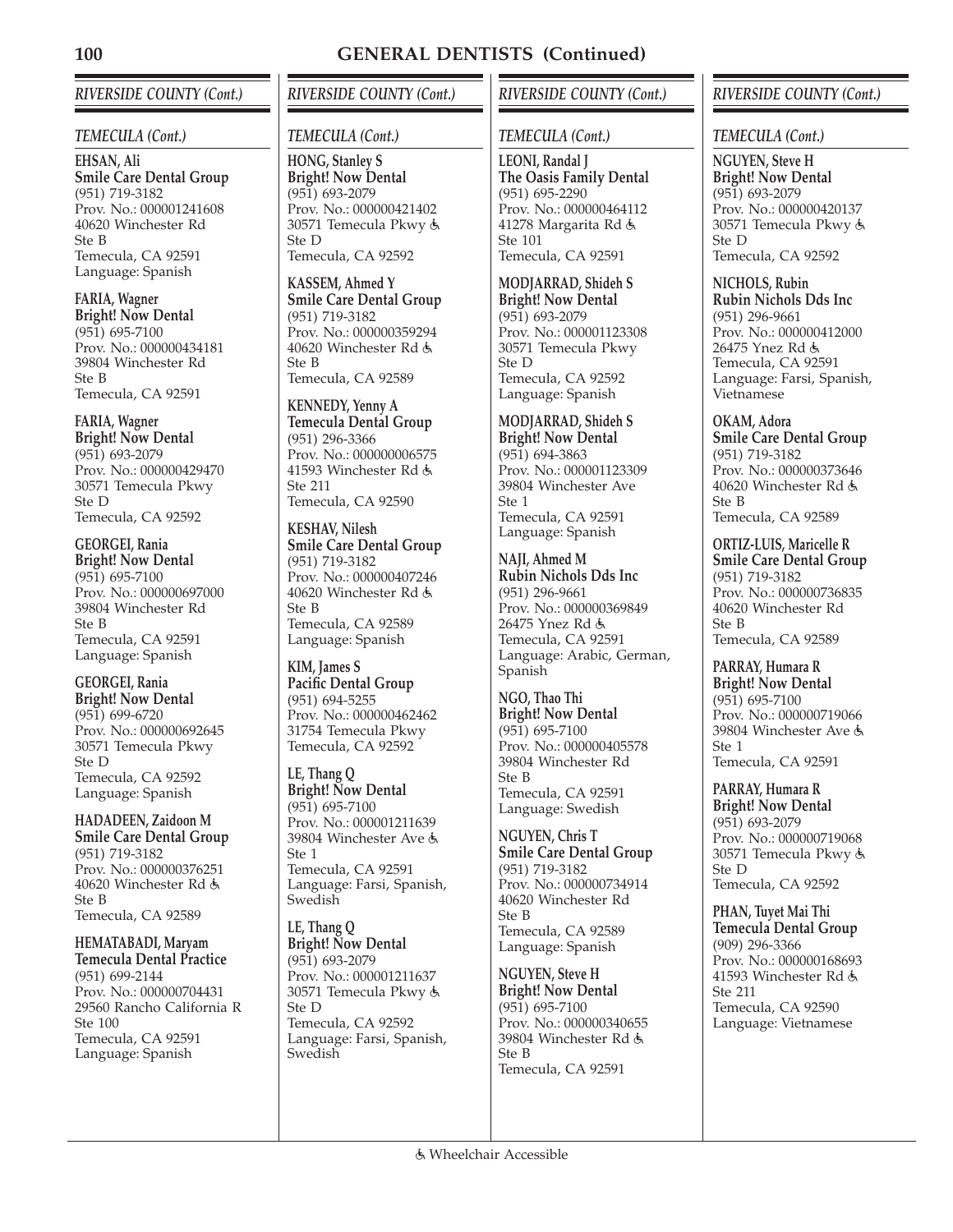## *RIVERSIDE COUNTY (Cont.)*

## *TEMECULA (Cont.)*

**RAMEAU, Chrissorne Smile Care Dental Group** (951) 719-3182 Prov. No.: 000001281741 40620 Winchester Rd Ste B Temecula, CA 92591

**RAZA, Mehran Smile Care Dental Group** (951) 719-3182 Prov. No.: 000000372035 40620 Winchester Rd Ste B Temecula, CA 92589

**SAMAAN, Ehab Smile Care Dental Group** (951) 719-3182 Prov. No.: 000000156633 40620 Winchester Rd Ste B Temecula, CA 92589

**SCHRAGER, Nicu Sori Temecula Dental Group** (951) 296-3366 Prov. No.: 000000006576 41593 Winchester Rd Ste 211 Temecula, CA 92590 Language: German, Romania

**SHAH, Aarti T** (951) 695-7100 Prov. No.: 000000714082 39804 Winchester Rd Ste B Temecula, CA 92591 Language: Spanish

**SHAH, Aarti T Bright! Now Dental** (951) 693-2079 Prov. No.: 000000714070 30571 Temecula Pkwy Ste D Temecula, CA 92592 Language: Spanish

**TRAN, Kristine N Bright! Now Dental** (951) 693-2079 Prov. No.: 000000694007 30571 Temecula Pkwy Ste D Temecula, CA 92592

# *RIVERSIDE COUNTY (Cont.)*

## *TEMECULA (Cont.)*

**TRAN, Kristine N Bright! Now Dental** (951) 695-7100 Prov. No.: 000000694008 39804 Winchester Rd Ste B Temecula, CA 92591

**VALA, Ghazal Meadows Dental Group** (951) 676-2613 Prov. No.: 000000462472 31843 Rancho California R Ste 300 Temecula, CA 92592

**VASANTH, Kamala Bright! Now Dental** (951) 693-2079 Prov. No.: 000001134822 30571 Temecula Pkwy Ste D Temecula, CA 92592 Language: Spanish

**VASANTH, Kamala Bright! Now Dental** (951) 695-7100 Prov. No.: 000001134824 39804 Winchester Ave Ste 1 Temecula, CA 92591 Language: Spanish

**VO, Colleen P Smile Care Dental Group** (951) 719-3182 Prov. No.: 000000351088 40620 Winchester Rd Ste B Temecula, CA 92589 Language: Chinese

**WATANABE, Lynda S Temecula Dental Practice** (951) 699-2144 Prov. No.: 000000282693 29560 Rancho California R Ste 100 Temecula, CA 92591 Language: Spanish

**WATANABE, Lynda S Pacific Dental Group** (951) 694-5255 Prov. No.: 000000201943 31754 Temecula Pkwy Temecula, CA 92592 Language: Spanish

# *RIVERSIDE COUNTY (Cont.)*

## *TEMECULA (Cont.)*

**WATANABE, Lynda S Meadows Dental Group** (951) 676-2613 Prov. No.: 000000304056 31843 Rancho California R  $Sta$  300 Temecula, CA 92591 Language: Spanish

**YAR, Sean Smile Care Dental Group** (951) 719-3182 Prov. No.: 000000350548 40620 Winchester Rd Ste B Temecula, CA 92589

**YAVARI, Mansoureh Smile Care Dental Group** (951) 719-3182 Prov. No.: 000000420124 40620 Winchester Rd & Ste B Temecula, CA 92589

**YAZDANI, Farzad Bright! Now Dental** (951) 695-7100 Prov. No.: 000000418204 39804 Winchester Rd Ste 1 Temecula, CA 92591

## *WILDOMAR*

**DO, Diana S Bear Creek Dental Group** (951) 678-0790 Prov. No.: 000001123303 36068 Hidden Springs Rd Ste H Wildomar, CA 92595 Language: Spanish

**NGUYEN, Bach X Bear Creek Dental Group** (951) 678-0790 Prov. No.: 000000255486 36068 Hidden Springs Rd Ste H Wildomar, CA 92595 Language: Spanish

**WATANABE, Bryan K Clinton Keith Dental Group** (951) 304-9700 Prov. No.: 000000279405 23905 Clinton Keith Rd Ste 108 Wildomar, CA 92595 Language: Spanish

## *RIVERSIDE COUNTY (Cont.)*

## *WILDOMAR (Cont.)*

**WATANABE, Bryan K Bear Creek Dental Group** (951) 678-0790 Prov. No.: 000000222282 36068 Hidden Springs Rd Ste H Wildomar, CA 92595 Language: Spanish

## *SACRAMENTO COUNTY*

## *ANTELOPE*

**BUEHLER, Brian D Walerga Dental Group** (916) 725-4530 Prov. No.: 000000285240 8008 Walerga Rd Ste 100 Antelope, CA 95843 Language: Spanish

**TRINH, Nancy J Walerga Dental Group** (916) 725-4530 Prov. No.: 000001107185 8008 Walegra Rd Ste 100 Antelope, CA 95843 Language: Spanish

## *CARMICHAEL*

**SARCHISIAN, Adrian Adrian A Sarchisian Dds** (916) 965-6250 Prov. No.: 000000280068 6611 Coyle Ave Carmichael, CA 95608 Language: Arabic, Armenian, Farsi, French, Romania, Spanish

## *CITRUS HEIGHTS*

**AMANJEE, Sucheta S Smile Care Dental Group** (916) 727-1880 Prov. No.: 000001073335 6406 Acd Sunrise Blvd Citrus Heights, CA 95610

**AMIRI, Hamid Smile Care Dental Group** (916) 727-1880 Prov. No.: 000000343054 6406 Acd Sunrise Blvd Citrus Heights, CA 95610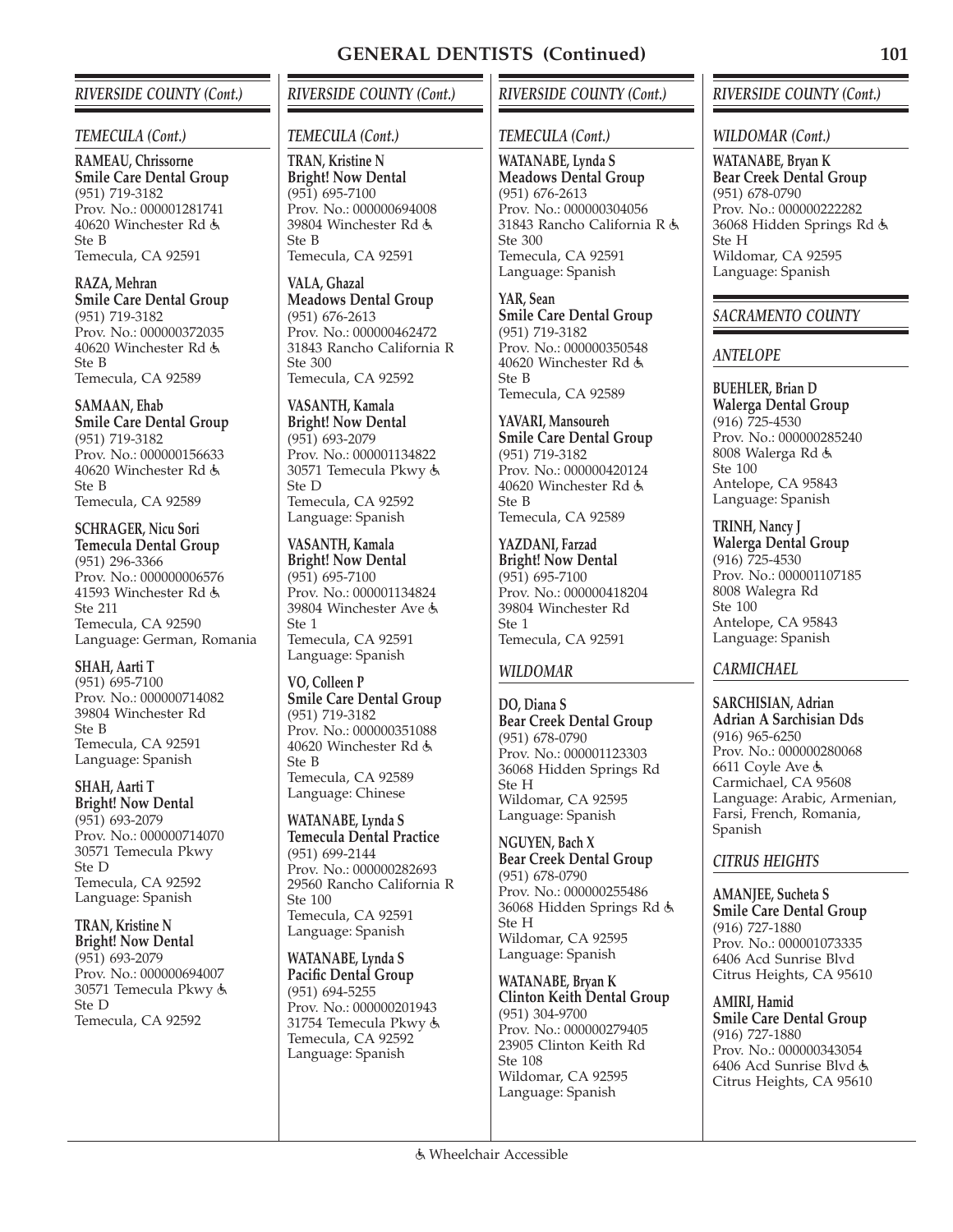# *SACRAMENTO COUNTY (Cont.)*

## *CITRUS HEIGHTS (Cont.)*

**BALUYUT, Gemma F Smile Care Dental Group** (916) 727-1880 Prov. No.: 000000373372 6406 Acd Sunrise Blvd Citrus Heights, CA 95610

**BEHZAD, Poopak Smile Care Dental Group** (916) 727-1880 Prov. No.: 000000690208 6406 Acd Sunrise Blvd Citrus Heights, CA 95610

**CHITRE, Rajas A** (916) 729-5849 Prov. No.: 000000353550 6024 San Juan Ave Ste A Citrus Heights, CA 95610

**DANG, Anthony Smile Care Dental Group** (916) 727-1880 Prov. No.: 000001122374 6406 Acd Sunrise Blvd Citrus Heights, CA 95610

**DANG, Minh-Tam T Madison Square Dental Care** (916) 728-2888 Prov. No.: 000000002222 6024 San Juan Ave Ste C Citrus Heights, CA 95610 Language: French, Vietnamese

**GOLESTAN, Mojtaba Smile Care Dental Group** (916) 727-1880 Prov. No.: 000001072816 6406 Acd Sunrise Blvd Citrus Heights, CA 95610 Language: Spanish

**GORMAN, Jack G Citrus Dental Group** (916) 967-7766 Prov. No.: 000001216586 5899 Sunrise Blvd Citrus Heights, CA 95610

**GOYAL, Vinita Smile Care Dental Group** (916) 727-1880 Prov. No.: 000001142257 6406 Acd Sunrise Blvd Citrus Heights, CA 95610

# *SACRAMENTO COUNTY (Cont.)*

## *CITRUS HEIGHTS (Cont.)*

**GREWAL, Varundeep Smile Care Dental Group** (916) 727-1880 Prov. No.: 000000400761 6406 Acd Sunrise Blvd Citrus Heights, CA 95610

**HEISCHOBER, Donna N Smile Care Dental Group** (916) 727-1880 Prov. No.: 000001132501 6406 Acd Sunrise Blvd Citrus Heights, CA 95610

**HERRERA, Brenda Smile Care Dental Group** (916) 727-1880 Prov. No.: 000000720777 6406 Acd Sunrise Blvd Citrus Heights, CA 95610

**KISSEVICH, Zsolt H Smile Care Dental Group** (916) 727-1880 Prov. No.: 000000684733 6406 Acd Sunrise Blvd Citrus Heights, CA 95610

**LE, An Smile Care Dental Group** (916) 727-1880 Prov. No.: 000001123894 6406 Acd Sunrise Blvd Citrus Heights, CA 95610

**LIM, Sonny S Madison Square Dental Care** (916) 728-2888 Prov. No.: 000000002221 6024 San Juan Ave Ste C Citrus Heights, CA 95610 Language: Chinese, Tagalog

**LIMHENGCO, Gilbert Madison Square Dental Care** (916) 728-2888 Prov. No.: 000000002220 6024 San Juan Ave Ste C Citrus Heights, CA 95610 Language: Chinese, Tagalog

**MAI, Vinh Smile Care Dental Group** (916) 727-1880 Prov. No.: 000000348898 6406 Acd Sunrise Blvd Citrus Heights, CA 95610

# *SACRAMENTO COUNTY (Cont.)*

## *CITRUS HEIGHTS (Cont.)*

**MANIEGO, Ma Cristina E Smile Care Dental Group** (916) 727-1880 Prov. No.: 000000349222 6406 Acd Sunrise Blvd Citrus Heights, CA 95610

**MANTENA, Usha R Smile Care Dental Group** (916) 727-1880 Prov. No.: 000000343135 6406 Acd Sunrise Blvd Citrus Heights, CA 95610

**MCGEE, Erika Smile Care Dental Group** (916) 727-1880 Prov. No.: 000000439131 6406 Acd Sunrise Blvd Citrus Heights, CA 95610

**MINCH, Tom (Thomas) Smile Care Dental Group** (916) 727-1880 Prov. No.: 000001244609 6406 Acd Sunrise Blvd Citrus Heights, CA 95610

**MOJICA-JARA, Marjorie Smile Care Dental Group** (916) 727-1880 Prov. No.: 000000738013 6406 Acd Sunrise Blvd Citrus Heights, CA 95610 Language: Spanish

**NARE, Preeti Smile Care Dental Group** (916) 727-1880 Prov. No.: 000000692011 6406 Acd Sunrise Blvd Citrus Heights, CA 95610

**PARK, Soon-Jin Smile Care Dental Group** (916) 727-1880 Prov. No.: 000000344468 6406 Acd Sunrise Blvd Citrus Heights, CA 95610

**PATEL, Neil Smile Care Dental Group** (916) 727-1880 Prov. No.: 000000461970 6406 Acd Sunrise Blvd Citrus Heights, CA 95610

**PATRICK, Simonne Smile Care Dental Group** (916) 727-1880 Prov. No.: 000001213311 6406 Acd Sunrise Blvd Citrus Heights, CA 95610

# *SACRAMENTO COUNTY (Cont.)*

## *CITRUS HEIGHTS (Cont.)*

**PENDSE, Shraddha M Smile Care Dental Group** (916) 727-1880 Prov. No.: 000000441264 6406 Acd Sunrise Blvd Citrus Heights, CA 95610

**RAJABIAN, Reza Smile Care Dental Group** (916) 727-1880 Prov. No.: 000000449281 6406 Acd Sunrise Blvd Citrus Heights, CA 95610

**RAVON, Shadi Smile Care Dental Group** (916) 727-1880 Prov. No.: 000000342755 6406 Acd Sunrise Blvd Citrus Heights, CA 95610 Language: Farsi

**RODGERS, Charles F Citrus Dental Group** (916) 967-7766 Prov. No.: 000000259134 5899 Sunrise Blvd Citrus Heights, CA 95610 Language: Spanish

**RODRIGUEZ, Paulyn C Smile Care Dental Group** (916) 727-1880 Prov. No.: 000001141507 6406 Acd Sunrise Blvd Citrus Heights, CA 95610

**SEPULVEDA, Jairo Smile Care Dental Group** (916) 727-1880 Prov. No.: 000000346606 6406 Acd Sunrise Blvd Citrus Heights, CA 95610

**TAN, Maristela Smile Care Dental Group** (916) 727-1880 Prov. No.: 000000346793 6406 Acd Sunrise Blvd Citrus Heights, CA 95610

**THAYAPARAN, Jegatri R Smile Care Dental Group** (916) 727-1880 Prov. No.: 000001102921 6406 Acd Sunrise Blvd Citrus Heights, CA 95610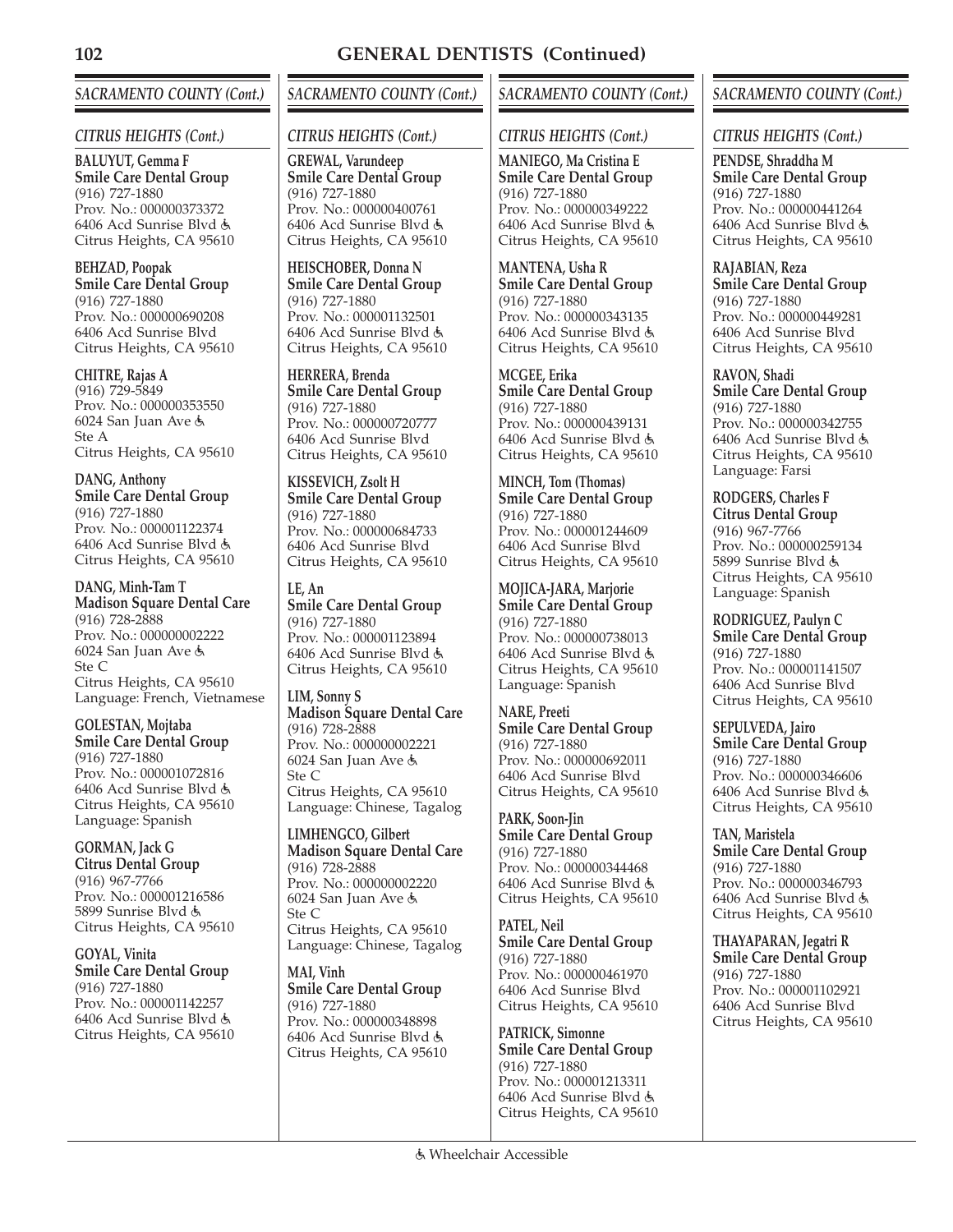# *SACRAMENTO COUNTY (Cont.)*

#### *CITRUS HEIGHTS (Cont.)*

**TRUONG, Hoang Smile Care Dental Group** (916) 727-1880 Prov. No.: 000000359460 6406 Acd Sunrise Blvd Citrus Heights, CA 95610

**VERDER, Marilu Smile Care Dental Group** (916) 727-1880 Prov. No.: 000000335813 6406 Acd Sunrise Blvd Citrus Heights, CA 95610

**WANG, Wen-Li Madison Square Dental Care** (916) 728-2888 Prov. No.: 000000173553 6024 San Juan Ave Ste C Citrus Heights, CA 95610 Language: Chinese, Mandarin

## *ELK GROVE*

**AMANJEE, Sucheta S Smile Care Dental Group** (916) 686-1101 Prov. No.: 000001073342 9184 E Stockton Blvd Elk Grove, CA 95624

**AMIRI, Hamid Smile Care Dental Group** (916) 686-1101 Prov. No.: 000000343061 9184 E Stockton Blvd Elk Grove, CA 95624

**BEHZAD, Poopak Smile Care Dental Group** (916) 686-1101 Prov. No.: 000000690215 9184 E Stockton Blvd Elk Grove, CA 95624

**DANG, Anthony Smile Care Dental Group** (916) 686-1101 Prov. No.: 000001104446 9184 E Stockton Blvd Elk Grove, CA 95624

**GOLESTAN, Mojtaba Smile Care Dental Group** (916) 686-1101 Prov. No.: 000001072824 9184 E Stockton Blvd Elk Grove, CA 95624 Language: Spanish

# *SACRAMENTO COUNTY (Cont.)*

#### *ELK GROVE (Cont.)*

**GOYAL, Vinita Smile Care Dental Group** (916) 686-1101 Prov. No.: 000001142260 9184 E Stockton Blvd Elk Grove, CA 95624

**GREWAL, Deepinder S Smile Care Dental Group** (916) 686-1101 Prov. No.: 000001203382 9184 E Stockton Blvd Elk Grove, CA 95624

**GREWAL, Varundeep Smile Care Dental Group** (916) 686-1101 Prov. No.: 000000400773 9184 E Stockton Blvd Elk Grove, CA 95624

**HEISCHOBER, Donna N Smile Care Dental Group** (916) 686-1101 Prov. No.: 000001141166 9184 E Stockton Blvd Elk Grove, CA 95624

**HERRERA, Brenda Smile Care Dental Group** (916) 688-1101 Prov. No.: 000000720781 9184 E Stockton Blvd Elk Grove, CA 95624

**JOHAL, Inaksh Elk Grove Dental Group** (916) 686-9030 Prov. No.: 000000357991 9640 Bruceville Rd Ste 101 Elk Grove, CA 95757

**KAUR, Bipinjkit Smile Care Dental Group** (916) 686-1101 Prov. No.: 000000444900 9184 E Stockton Blvd Elk Grove, CA 95624

**KHOSRAVIAN, Pedram Smile Care Dental Group** (916) 686-1101 Prov. No.: 000000690060 9184 E Stockton Blvd Elk Grove, CA 95624

**KISSEVICH, Zsolt H Smile Care Dental Group** (916) 686-1101 Prov. No.: 000000470394 9184 E Stockton Blvd Elk Grove, CA 95624

# *SACRAMENTO COUNTY (Cont.)*

#### *ELK GROVE (Cont.)*

**LE, An Smile Care Dental Group** (916) 686-1101 Prov. No.: 000001076587 9184 E Stockton Blvd Elk Grove, CA 95624

**LUU, Thanh** (916) 714-0702 Prov. No.: 000000157768 8647 Elk Grove Blvd Ste A Elk Grove, CA 95624

**MANIEGO, Ma Cristina E Smile Care Dental Group** (916) 686-1101 Prov. No.: 000000349228 9184 E Stockton Blvd Elk Grove, CA 95624

**MANTENA, Usha R Smile Care Dental Group** (916) 686-1101 Prov. No.: 000000343138 9184 E Stockton Blvd Elk Grove, CA 95624

**MCGEE, Erika Smile Care Dental Group** (916) 686-1101 Prov. No.: 000000439137 9184 E Stockton Blvd Elk Grove, CA 95624

**MINCH, Tom (Thomas) Smile Care Dental Group** (916) 686-1101 Prov. No.: 000001244612 9184 E Stockton Blvd Elk Grove, CA 95624

**MOJICA-JARA, Marjorie Smile Care Dental Group** (916) 686-1101 Prov. No.: 000000738016 9184 E Stockton Blvd Elk Grove, CA 95624 Language: Spanish

**NARE, Preeti Smile Care Dental Group** (916) 686-1101 Prov. No.: 000000692012 9184 E Stockton Blvd Elk Grove, CA 95624

## *SACRAMENTO COUNTY (Cont.)*

### *ELK GROVE (Cont.)*

**NGUYEN, Dai C Gentle Care Dental** (916) 691-2226 Prov. No.: 000000167533 8145 Elk Grove Blvd Ste 18 Elk Grove, CA 95758 Language: Vietnamese

**NGUYEN, Linh A Gentle Care Dental** (916) 691-2226 Prov. No.: 000000265888 8145 Elk Grove Blvd Ste 18 Elk Grove, CA 95758

**PATEL, Neil Smile Care Dental Group** (916) 686-1101 Prov. No.: 000000461972 9184 E Stockton Blvd Elk Grove, CA 95624

**PATRICK, Simonne Smile Care Dental Group** (916) 686-1101 Prov. No.: 000001213315 9184 E Stockton Blvd Elk Grove, CA 95624

**PENDSE, Shraddha M Smile Care Dental Group** (916) 686-1101 Prov. No.: 000000441270 9184 E Stockton Blvd Elk Grove, CA 95624

**RAJABIAN, Reza Smile Care Dental Group** (916) 686-1101 Prov. No.: 000000449285 9184 E Stockton Blvd Elk Grove, CA 95624

**RAVON, Shadi Smile Care Dental Group** (916) 686-1101 Prov. No.: 000000342756 9184 E Stockton Blvd Elk Grove, CA 95624 Language: Farsi

**RODRIGUEZ, Paulyn C Smile Care Dental Group** (916) 686-1101 Prov. No.: 000001136016 9184 E Stockton Blvd Elk Grove, CA 95624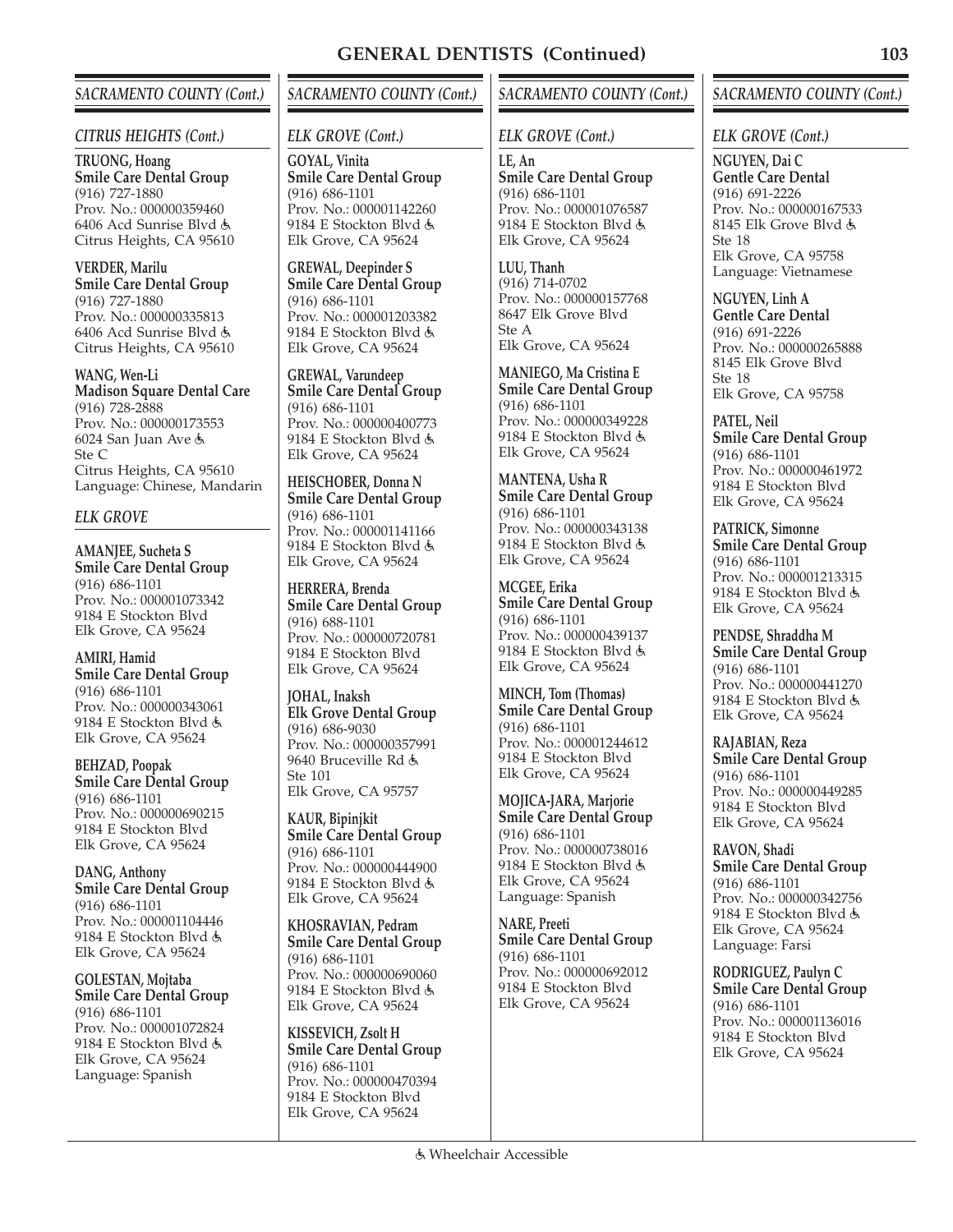# *SACRAMENTO COUNTY (Cont.)*

## *ELK GROVE (Cont.)*

**SCORTIA, Adriane R Adriane Scortia Dental Corp** (916) 714-7771 Prov. No.: 000001075566 9727 Elk Grove Florin Rd Ste 155 Elk Grove, CA 95624 Language: Romania

**SETHU-MADHAVAN, Asha Smile Care Dental Group** (916) 686-1101 Prov. No.: 000001195249 9184 E Stockton Blvd Elk Grove, CA 95624

**TAN, Maristela Smile Care Dental Group** (916) 686-1101 Prov. No.: 000000346801 9184 E Stockton Blvd Elk Grove, CA 95624

**THAYAPARAN, Jegatri R Smile Care Dental Group** (916) 686-1101 Prov. No.: 000001106924 9184 E Stockton Blvd Elk Grove, CA 95624

**TRAN, Nhan Alpha Dental** (916) 683-9080 Prov. No.: 000000254704 8239 Laguna Blvd Ste 100 Elk Grove, CA 95758 Language: Chinese, Farsi, French, Italian, Persian, Spanish, Tagalog, Vietnamese

### *FAIR OAKS*

**ANDONIAN, Christopher W River City Dental Group** (916) 536-5151 Prov. No.: 000001248185 8908 Madison Ave Ste A Fair Oaks, CA 95628

**KIM, Ronald C River City Dental Group** (916) 536-5151 Prov. No.: 000000389769 8908 Madison Ave Ste A Fair Oaks, CA 95628 Language: Korean

# *SACRAMENTO COUNTY (Cont.)*

## *FAIR OAKS (Cont.)*

**RODGERS, Charles F River City Dental Group** (916) 536-5151 Prov. No.: 000000389787 8908 Madison Ave  $Sta \Delta$ Fair Oaks, CA 95628 Language: Spanish

# *FOLSOM*

**AMANJEE, Sucheta S Smile Care Dental Group** (916) 984-4591 Prov. No.: 000001073348 825 E Bidwell St Ste 400 Folsom, CA 95630

**AMIRI, Hamid Smile Care Dental Group** (916) 984-4591 Prov. No.: 000000343064 825 E Bidwell St Ste 400 Folsom, CA 95630

**BALUYUT, Gemma F Smile Care Dental Group** (916) 984-4591 Prov. No.: 000000373377 825 E Bidwell St Ste 400 Folsom, CA 95630

**BEHZAD, Poopak Smile Care Dental Group** (916) 984-4591 Prov. No.: 000000690222 825 E Bidwell St Ste 400 Folsom, CA 95630

**CLARK, Reuben J Gateway Dental Group** (916) 984-9600 Prov. No.: 000001214575 2465 Iron Point Rd Ste 120 Folsom, CA 95630

**DANG, Anthony Smile Care Dental Group** (916) 984-4591 Prov. No.: 000001122375 825 E Bidwell St Ste 400 Folsom, CA 95630

# *SACRAMENTO COUNTY (Cont.)*

## *FOLSOM (Cont.)*

**GOLESTAN, Mojtaba Smile Care Dental Group** (916) 984-4591 Prov. No.: 000001072848 825 E Bidwell St Ste 400 Folsom, CA 95630 Language: Spanish

**GOYAL, Vinita Smile Care Dental Group** (916) 984-4591 Prov. No.: 000001142262 825 E Bidwell St Ste 400 Folsom, CA 95630

**GREWAL, Varundeep Smile Care Dental Group** (916) 984-4591 Prov. No.: 000000400777 825 E Bidwell St Ste 400 Folsom, CA 95630

**HEISCHOBER, Donna N Smile Care Dental Group** (916) 984-4591 Prov. No.: 000001141168 825 E Bidwell St Ste 400 Folsom, CA 95630

**HERRERA, Brenda Smile Care Dental Group** (916) 984-4891 Prov. No.: 000000720783 825 E Bidwell St Ste 400 Folsom, CA 95630

**KISSEVICH, Zsolt H Smile Care Dental Group** (916) 984-4591 Prov. No.: 000000684737 825 E Bidwell St Ste 400 Folsom, CA 95630

**LE, An Smile Care Dental Group** (916) 984-4591 Prov. No.: 000001123906 825 E Bidwell St Ste 400 Folsom, CA 95630

# *SACRAMENTO COUNTY (Cont.)*

## *FOLSOM (Cont.)*

**LU, Kenneth Smile Care Dental Group** (916) 984-4591 Prov. No.: 000000387372 825 E Bidwell St Ste 400 Folsom, CA 95630

**MANIEGO, Ma Cristina E Smile Care Dental Group** (916) 984-4591 Prov. No.: 000000349307 825 E Bidwell St Ste 400 Folsom, CA 95630

**MANTENA, Usha R Smile Care Dental Group** (916) 984-4591 Prov. No.: 000000343139 825 E Bidwell St Ste 400 Folsom, CA 95630

**MCGEE, Erika Smile Care Dental Group** (916) 984-4591 Prov. No.: 000000439141 825 E Bidwell St Ste 400 Folsom, CA 95630

**MINCH, Tom (Thomas) Smile Care Dental Group** (916) 984-4591 Prov. No.: 000001244614 825 E Bidwell St Ste 400 Folsom, CA 95630

**MOJICA-JARA, Marjorie Smile Care Dental Group** (916) 984-4591 Prov. No.: 000000736743 825 E Bidwell St Ste 400 Folsom, CA 95630 Language: Spanish

**NARE, Preeti Smile Care Dental Group** (916) 984-4591 Prov. No.: 000000692013 825 E Bidwell St Ste 400 Folsom, CA 95630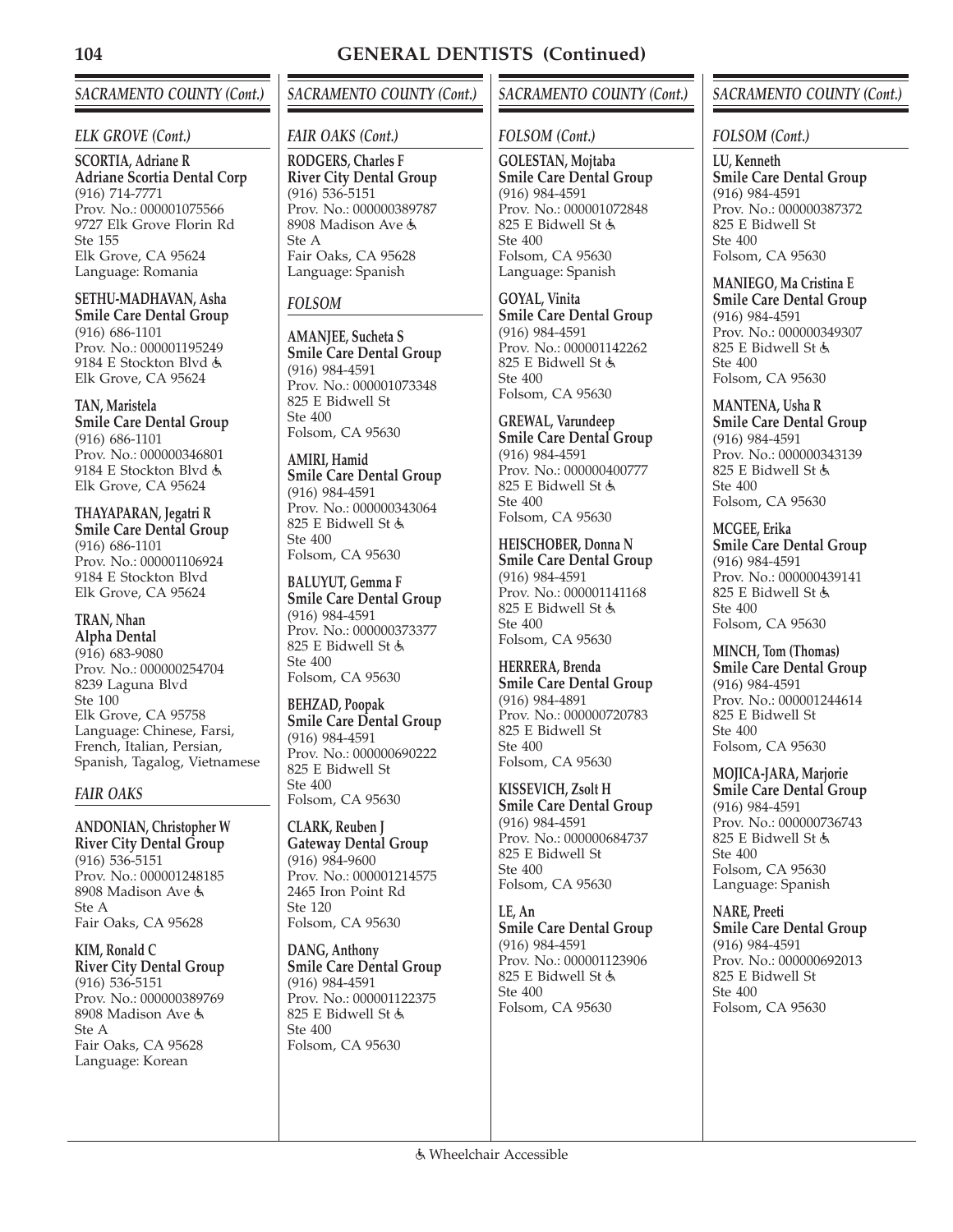## *SACRAMENTO COUNTY (Cont.)*

## *FOLSOM (Cont.)*

**PATEL, Neil Smile Care Dental Group** (916) 984-4591 Prov. No.: 000000460848 825 E Bidwell St Ste 400 Folsom, CA 95630

**PATRICK, Simonne Smile Care Dental Group** (916) 984-4591 Prov. No.: 000001213318 825 E Bidwell St Ste 400 Folsom, CA 95630

**PAWAR, Amar Gateway Dental Group** (916) 984-9600 Prov. No.: 000000395900 2465 Iron Point Rd Ste 120 Folsom, CA 95630

**PENDSE, Shraddha M Smile Care Dental Group** (916) 984-4591 Prov. No.: 000000441273 825 E Bidwell St Ste 400 Folsom, CA 95630

**RAJABIAN, Reza Smile Care Dental Group** (916) 984-4591 Prov. No.: 000000449287 825 E Bidwell St Ste 400 Folsom, CA 95630

**RAVON, Shadi Smile Care Dental Group** (916) 984-4591 Prov. No.: 000000342758 825 E Bidwell St Ste 400 Folsom, CA 95630 Language: Farsi

**RODGERS, Charles F Gateway Dental Group** (916) 984-9600 Prov. No.: 000000255907 2465 Iron Point Rd Ste 120 Folsom, CA 95630 Language: Spanish

# *SACRAMENTO COUNTY (Cont.)*

## *FOLSOM (Cont.)*

**RODRIGUEZ, Paulyn C Smile Care Dental Group** (916) 984-4591 Prov. No.: 000001141522 825 E Bidwell St Ste 400 Folsom, CA 95630

**TAN, Maristela Smile Care Dental Group** (916) 984-4591 Prov. No.: 000000346805 825 E Bidwell St Ste 400 Folsom, CA 95630

**THAYAPARAN, Jegatri R Smile Care Dental Group** (916) 984-4591 Prov. No.: 000001106927 825 E Bidwell St Ste 400 Folsom, CA 95630

**TSOUZMER, Polina Smile Care Dental Group** (916) 984-4591 Prov. No.: 000000301297 825 E Bidwell St Ste 400 Folsom, CA 95630

# *GALT*

**CHANG, Chee C Galt Plaza Dental** (209) 744-0463 Prov. No.: 000000348449 1067 C St Ste 125 Galt, CA 95632

## *NORTH HIGHLANDS*

**AMANJEE, Sucheta S Smile Care Dental Group** (916) 339-9000 Prov. No.: 000001073362 3901 Madison Ave North Highlands, CA 95660

**BALUYUT, Gemma F Smile Care Dental Group** (916) 339-9000 Prov. No.: 000000373386 3901 Madison Ave North Highlands, CA 95660

# *SACRAMENTO COUNTY (Cont.)*

#### *NORTH HIGHLANDS (Cont.)*

**BEHZAD, Poopak Smile Care Dental Group** (916) 339-9000 Prov. No.: 000000690233 3901 Madison Ave North Highlands, CA 95660

**DANG, Anthony Smile Care Dental Group** (916) 339-9000 Prov. No.: 000001122376 3901 Madison Ave North Highlands, CA 95660

**GOLESTAN, Mojtaba Smile Care Dental Group** (916) 339-9000 Prov. No.: 000001072897 3901 Madison Ave North Highlands, CA 95660 Language: Spanish

**GOYAL, Vinita Smile Care Dental Group** (916) 339-9000 Prov. No.: 000001138300 3901 Madison Ave North Highlands, CA 95660

**GREWAL, Varundeep Smile Care Dental Group** (916) 339-9000 Prov. No.: 000000401988 3901 Madison Ave North Highlands, CA 95660

**HEISCHOBER, Donna N Smile Care Dental Group** (916) 339-9000 Prov. No.: 000001141178 3901 Madison Ave North Highlands, CA 95660

**HERRERA, Brenda Smile Care Dental Group** (916) 339-9000 Prov. No.: 000000720791 3901 Madison Ave North Highlands, CA 95660

**KISSEVICH, Zsolt H Smile Care Dental Group** (916) 339-9000 Prov. No.: 000000684746 3901 Madison Ave North Highlands, CA 95660

**LE, An Smile Care Dental Group** (916) 339-9000 Prov. No.: 000001123952 3901 Madison Ave North Highlands, CA 95660

## *SACRAMENTO COUNTY (Cont.)*

#### *NORTH HIGHLANDS (Cont.)*

**LU, Kenneth Smile Care Dental Group** (916) 339-9000 Prov. No.: 000000376989 3901 Madison Ave North Highlands, CA 95660

**MANIEGO, Ma Cristina E Smile Care Dental Group** (916) 339-9000 Prov. No.: 000000349322 3901 Madison Ave North Highlands, CA 95660

**MANTENA, Usha R Smile Care Dental Group** (916) 339-9000 Prov. No.: 000000343153 3901 Madison Ave North Highlands, CA 95660

**MCGEE, Erika Smile Care Dental Group** (916) 339-9000 Prov. No.: 000000439159 3901 Madison Ave North Highlands, CA 95660

**MINCH, Tom (Thomas) Smile Care Dental Group** (916) 339-9000 Prov. No.: 000001244621 3901 Madison Ave North Highlands, CA 95660

**MOJICA-JARA, Marjorie Smile Care Dental Group** (916) 339-9000 Prov. No.: 000000738017 3901 Madison Ave North Highlands, CA 95660 Language: Spanish

**NARE, Preeti Smile Care Dental Group** (916) 339-9000 Prov. No.: 000000692014 3901 Madison Ave North Highlands, CA 95660

**PARK, Soon-Jin Smile Care Dental Group** (916) 339-9000 Prov. No.: 000000344537 3901 Madison Ave North Highlands, CA 95660

**PATEL, Neil Smile Care Dental Group** (916) 339-9000 Prov. No.: 000000461974 3901 Madison Ave North Highlands, CA 95660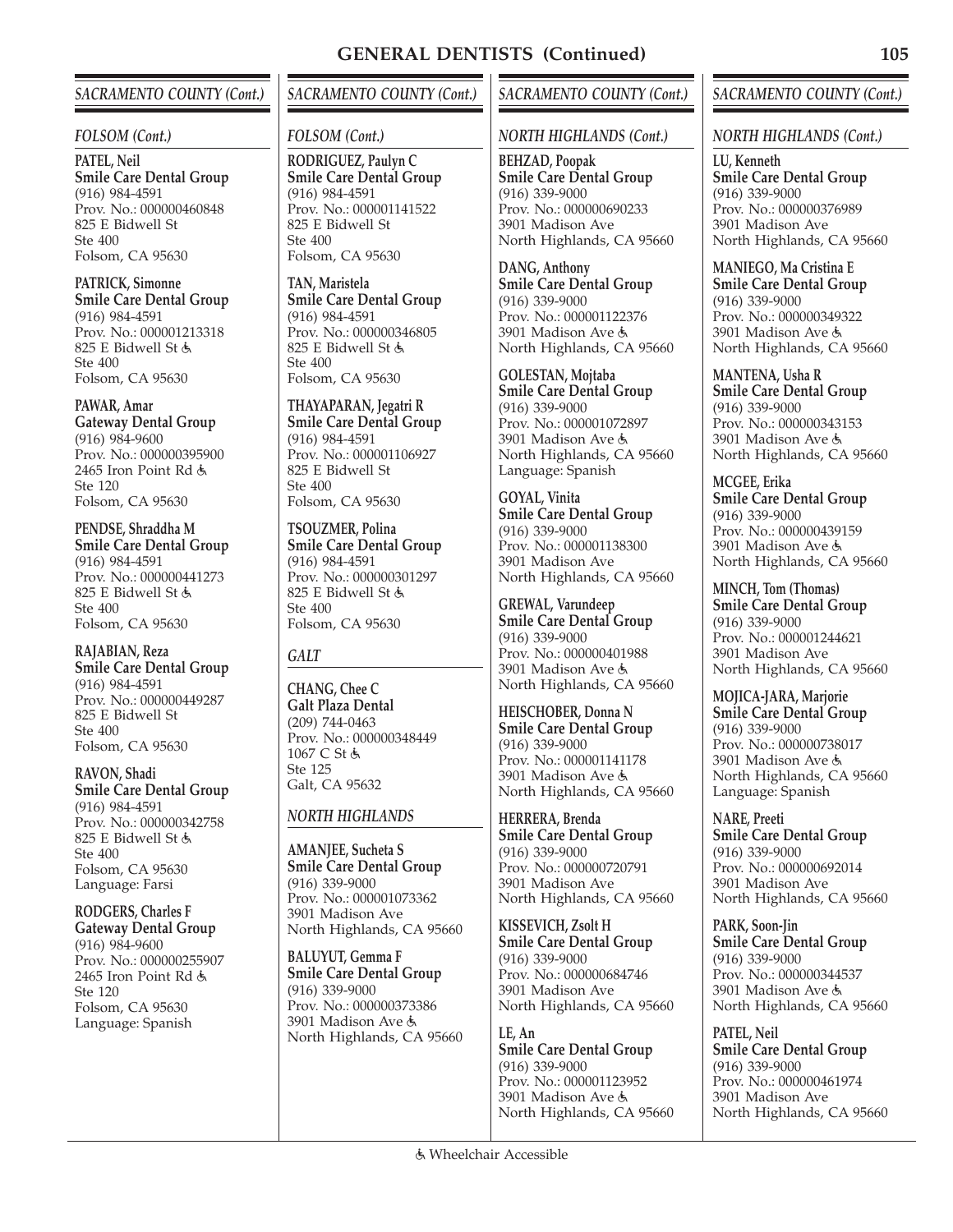# *SACRAMENTO COUNTY (Cont.)*

#### *NORTH HIGHLANDS (Cont.)*

**PATRICK, Simonne Smile Care Dental Group** (916) 339-9000 Prov. No.: 000001213331 3901 Madison Ave North Highlands, CA 95660

**PENDSE, Shraddha M Smile Care Dental Group** (916) 339-9000 Prov. No.: 000000427424 3901 Madison Ave North Highlands, CA 95660

**RAJABIAN, Reza Smile Care Dental Group** (916) 339-9000 Prov. No.: 000000449296 3901 Madison Ave North Highlands, CA 95660

**RAVON, Shadi Smile Care Dental Group** (916) 339-9000 Prov. No.: 000000342759 3901 Madison Ave North Highlands, CA 95660 Language: Farsi

**RODRIGUEZ, Paulyn C Smile Care Dental Group** (916) 339-9000 Prov. No.: 000001141538 3901 Madison Ave North Highlands, CA 95660

**TAN, Maristela Smile Care Dental Group** (916) 339-9000 Prov. No.: 000000346841 3901 Madison Ave North Highlands, CA 95660

**THAYAPARAN, Jegatri R Smile Care Dental Group** (916) 339-9000 Prov. No.: 000001106949 3901 Madison Ave Spaces 5 & 10 North Highlands, CA 95660

**VERDER, Marilu Smile Care Dental Group** (916) 339-9000 Prov. No.: 000000335830 3901 Madison Ave North Highlands, CA 95660 *SACRAMENTO COUNTY (Cont.)*

#### *ORANGEVALE*

**ALASWAD, Samir Orangevale Dental Group** (916) 988-5559 Prov. No.: 000000208412 8851 Greenback Ln Orangevale, CA 95662 Language: Spanish

## *RANCHO CORDOVA*

**BOYTE, Brenda L Rancho Cordova Dental Group and Orthodontics** (916) 638-3780 Prov. No.: 000001279407 10910 Olson Dr Ste 100 Rancho Cordova, CA 95670

**BUEHLER, Brian D Rancho Cordova Dental Group and Orthodontics** (916) 638-3780 Prov. No.: 000000202794 10910 Olson Dr Ste 100 Rancho Cordova, CA 95670 Language: Spanish

**GHAZAL, Carolyn G Rancho Cordova Dental Group and Orthodontics** (916) 638-3780 Prov. No.: 000001278950 10910 Olson Dr Ste 100 Rancho Cordova, CA 95670

**PARK, David S R C Dental** (916) 368-0440 Prov. No.: 000000357056 10390 Coloma Rd Ste A Rancho Cordova, CA 95670 Language: Korean

# *SACRAMENTO*

**ALROUSAN, Saba A Sacramento Dental** (916) 483-1903 Prov. No.: 000000468009 591 Watt Ave Ste 100 Sacramento, CA 95864 Language: Arabic, Spanish

# *SACRAMENTO COUNTY (Cont.)*

## *SACRAMENTO (Cont.)*

**BASHO, Shveta Promenade Dental Group** (916) 285-6691 Prov. No.: 000001297300 3635 N Freeway Blvd Ste 110 Sacramento, CA 95834

**BRAR, Amandeep K Complete Family Dentistry** (916) 421-2424 Prov. No.: 000001244418 930 Florin Rd Ste 104 Sacramento, CA 95831 Language: Hindi

**BRAR, Vir Pratap Complete Family Denistry** (916) 421-2424 Prov. No.: 000000682876 930 Florin Rd Ste 104 Sacramento, CA 95831

**BUEHLER, Brian D Park Place Dental Group** (916) 515-4500 Prov. No.: 000000226083 4690 Natomas Blvd Ste 100 Sacramento, CA 95835 Language: Spanish

**BUI, Mai Pacific Dental** (916) 399-1888 Prov. No.: 000000378216 6880 65th St  $Sta 8$ Sacramento, CA 95828

**CUENCA, Erick N Sacramento Dental** (916) 481-5057 Prov. No.: 000000319934 591 Watt Ave Ste 100 Sacramento, CA 95864 Language: Spanish

**DANG, Van New Dental Images** (916) 688-1990 Prov. No.: 000000458735 6624 Valley Hi Dr Sacramento, CA 95823 Language: Chinese, Farsi, French, Italian, Persian, Spanish, Tagalog, Vietnamese

## *SACRAMENTO COUNTY (Cont.)*

#### *SACRAMENTO (Cont.)*

**DEIRMENJIAN, Barouir A Smileswest** (916) 485-1555 Prov. No.: 000000261969 3428 Watt Ave Ste B Sacramento, CA 95821 Language: Romania, Spanish

**DEUKMEDJIAN, Gary Smileswest** (916) 489-9990 Prov. No.: 000001265211 3428 Watt Ave &

Ste B Sacramento, CA 95824

**DOROSHENKO, Alexandr V Sacramento Dental** (916) 483-1903 Prov. No.: 000000422685 591 Watt Ave Ste 100 Sacramento, CA 95864

**ELHASSANIN, Mohamed Sacramento Dental** (916) 481-5057 Prov. No.: 000000436866 591 Watt Ave Ste 100 Sacramento, CA 95864

**GHAZAL, Carolyn G Park Place Dental Group** (916) 515-4500 Prov. No.: 000000429335 4690 Natomas Blvd Ste 100 Sacramento, CA 95835

**GILL, Amardeep Promenade Dental Group** (916) 285-6691 Prov. No.: 000000387205 3635 N Freeway Blvd Ste 110 Sacramento, CA 95834 Language: Spanish

**HUGHES, William N Market West Dental Group** (916) 574-9400 Prov. No.: 000000296975 3290 Arena Blvd Ste 610 Sacramento, CA 95834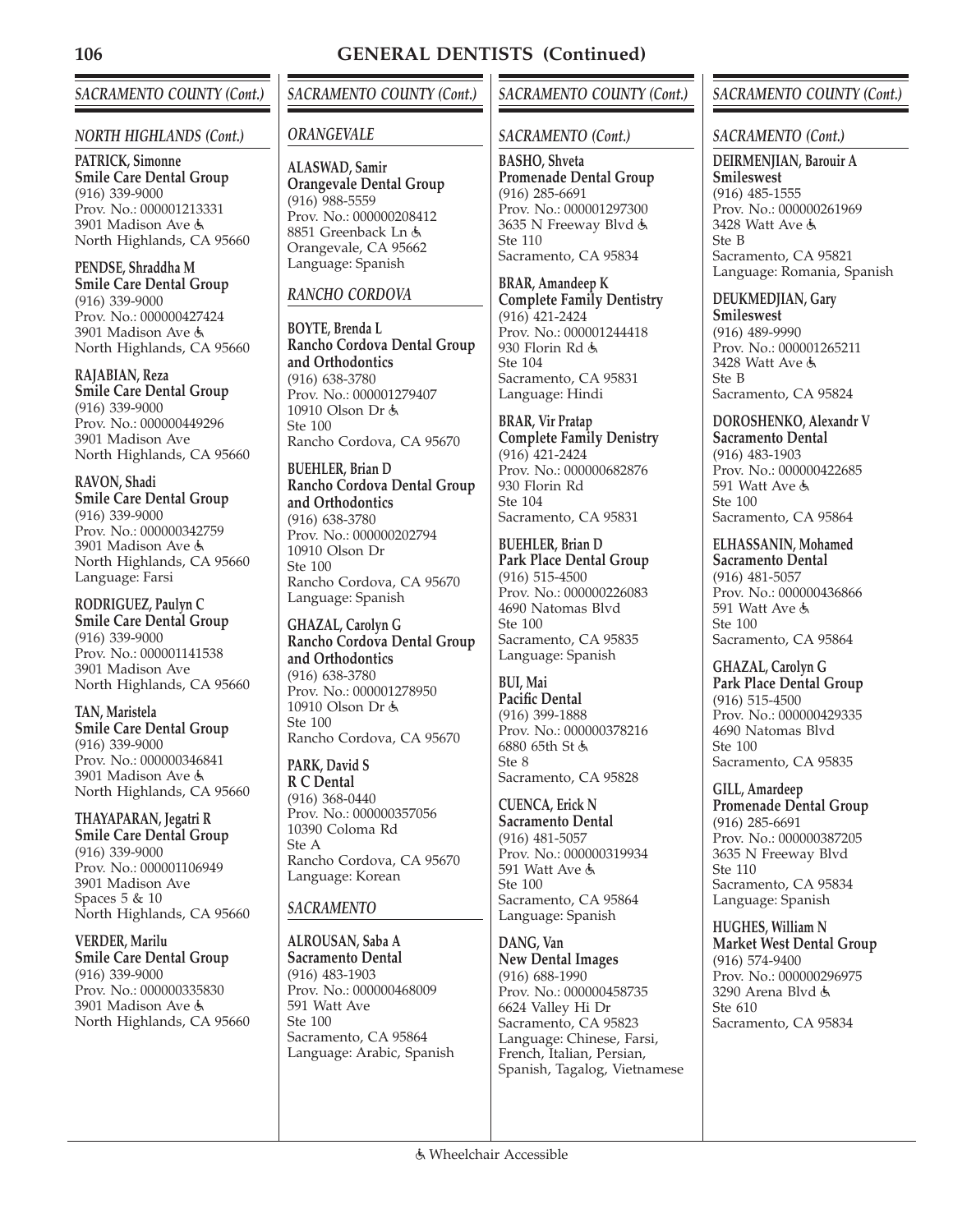## *SACRAMENTO COUNTY (Cont.)*

#### *SACRAMENTO (Cont.)*

**HUGHES, William M Park Place Dental Group** (916) 515-4500 Prov. No.: 000000288734 4690 Natomas Blvd  $Sta 100$ Sacramento, CA 95835

**HUGHES, William N Promenade Dental Group** (916) 285-6691 Prov. No.: 000000395896 3635 N Freeway Blvd Ste 110 Sacramento, CA 95834

**JOHAL, Inaksh Strawberry Creek Dental Group** (916) 525-7635 Prov. No.: 000000358308 8211 Bruceville Rd Ste 155 Sacramento, CA 95823

**KIM, Louis M Elder Creek Dental** (916) 391-0682 Prov. No.: 000000400974 4730 47th Ave Sacramento, CA 95824 Language: Korean

**KING, Charlene P Sacramento Dental** (916) 483-1903 Prov. No.: 000000700341 591 Watt Ave Ste 100 Sacramento, CA 95864

**LIMHENGCO, Gilbert Smile Makers** (916) 263-9888 Prov. No.: 000000368883 1906 Del Paso Rd Sacramento, CA 95834 Language: Chinese, Tagalog

**MEALING, Hala Sacramento Dental** (916) 481-5057 Prov. No.: 000001106835 591 Watt Ave Ste 100 Sacramento, CA 95864 Language: Spanish

# *SACRAMENTO COUNTY (Cont.)*

#### *SACRAMENTO (Cont.)*

**NGHIEM, Chang X Pacific Dental** (916) 399-1888 Prov. No.: 000000376646 6880 65th St  $Sta 8$ Sacramento, CA 95828

**NGO, Phong** (916) 515-1588 Prov. No.: 000000266760 4321 Truxel Rd Ste F 5 Sacramento, CA 95834

**PARK, David J** (916) 481-5057 Prov. No.: 000000688022 591 Watt Ave Ste 100 Sacramento, CA 95864

**PARK, David S Pro Dental Group** (916) 442-5228 Prov. No.: 000000417663 1111 24th St & Ste 201 Sacramento, CA 95816 Language: Korean

**PARK, David S** (916) 565-2570 Prov. No.: 000000705683 79 Scripps Dr & Ste 204 Sacramento, CA 95825 Language: Korean

**PATEL, Priya Market West Dental Group** (916) 574-9400 Prov. No.: 000000714327 3290 Arena Blvd Ste 610 Sacramento, CA 95834 Language: Spanish

**PHAM, Kevin Sacramento Dental** (916) 483-1903 Prov. No.: 000000436447 591 Watt Ave Ste 100 Sacramento, CA 95864 Language: Spanish, Vietnamese

**SANDHU, Navdeep** (916) 392-7020 Prov. No.: 000000361765 3811 Florin Rd Ste 8 Sacramento, CA 95823

# *SACRAMENTO COUNTY (Cont.)*

## *SACRAMENTO (Cont.)*

**VONG, Chang S Vineyard Dental** (916) 525-3200 Prov. No.: 000001224897 8940 Vintage Park Dr Ste 100 Sacramento, CA 95829 Language: Cantonese

**WENDELL, Forrest R** (916) 974-1654 Prov. No.: 000000683059 1701 Watt Ave Sacramento, CA 95825

**WONG, Steven** (916) 737-8383 Prov. No.: 000000279267 4611 Freeport Blvd & Ste 1 Sacramento, CA 95822

**WORKNEH, Sirak Y Unique Dental Care** (916) 428-4325 Prov. No.: 000000013701 7300 Franklin Blvd Ste 104 Sacramento, CA 95823 Language: Russian

**YAMAMOTO, Natsuyo Park Place Dental Group** (916) 515-4500 Prov. No.: 000001216145 4690 Natomas Blvd Ste 100 Sacramento, CA 95835 Language: Spanish

# *SAN BENITO COUNTY*

## *HOLLISTER*

**FERIL, Leo Dan A** (831) 630-0969 Prov. No.: 000000015780 890 Sunset Dr Ste A1A Hollister, CA 95023

**REEVE, Newton** (831) 637-5306 Prov. No.: 000000188126 351 Felice Dr Hollister, CA 95023

## *SAN BERNARDINO COUNTY*

## *ALTA LOMA*

**TAO, George J Carnelian Family Dentistry** (909) 987-4113 Prov. No.: 000000018181 6626 Carnelian St Alta Loma, CA 91701 Language: Chinese

#### *APPLE VALLEY*

**ANGELES, Emmanuel D Desert Dental Group** (760) 242-0796 Prov. No.: 000000359980 19195 Outer Hwy 18 & Ste 201 Apple Valley, CA 92307

**BHATIA, Priyadarshini Apple Valley Smiles** (760) 300-3678 Prov. No.: 000001263319 12218 Apple Valley Rd Bldg 1 Ste 11 Apple Valley, CA 92308

**DE LA FUENTE, Susana G Desert Dental Group** (760) 242-0796 Prov. No.: 000000359985 19195 Outer Hwy 18 & Ste 201 Apple Valley, CA 92307

**FOROOSH, Joseph A Desert Dental Group** (760) 242-0796 Prov. No.: 000000265375 19195 Outer Hwy 18 Ste 201 Apple Valley, CA 92307

**KUMAR, Ritesh Parkway Dental Group** (760) 646-8839 Prov. No.: 000000389604 20258 Us Hwy 18 Ste 400 Apple Valley, CA 92307 Language: Spanish

**LOPEZ, Gerald Parkway Dental Group** (760) 646-8839 Prov. No.: 000001139120 20258 Us Hwy 18 Ste 400 Apple Valley, CA 92307 Language: Spanish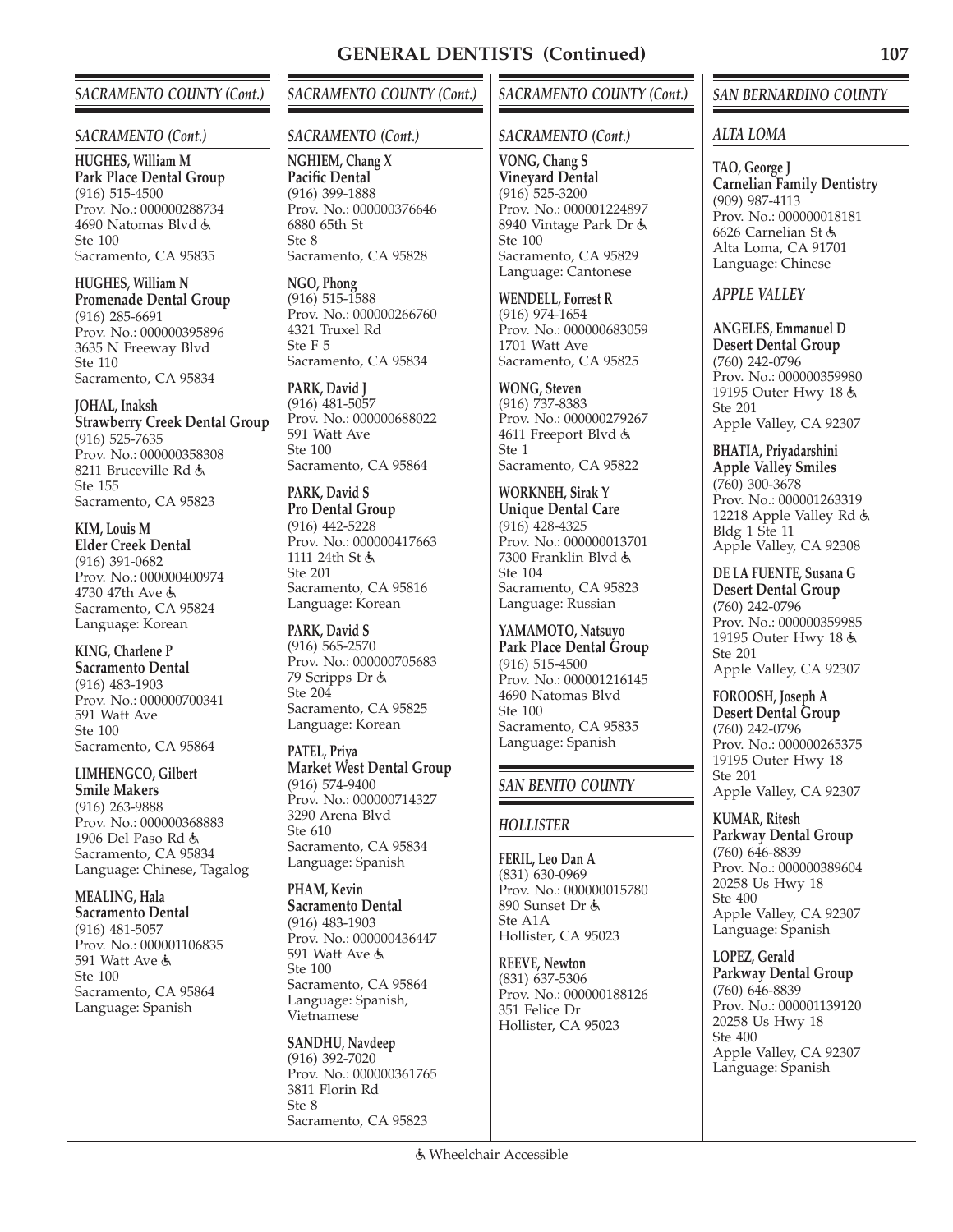*SAN BERNARDINO COUNTY (Cont.)*

#### *APPLE VALLEY (Cont.)*

**SHETTY, Swati Apple Valley Smiles** (760) 300-3678 Prov. No.: 000000366106 12218 Apple Valley Rd Bldg 1 Ste 110 Apple Valley, CA 92308

**SOE, Pyi Gentle Dental Apple Valley** (760) 242-2977 Prov. No.: 000000014462 18245 Hwy 18 Ste 4 Apple Valley, CA 92307

**STROMBERG, Louis Z Parkway Dental Group** (760) 646-8839 Prov. No.: 000000381015 20258 Us Hwy 18 Ste 400 Apple Valley, CA 92307 Language: Spanish

#### *CHINO*

**BABAKHANOF, Paul Smile Care Dental Group** (909) 628-0208 Prov. No.: 000000435655 12233 Central Ave Chino, CA 91710 Language: Assyrian

**BAJARS, Tania Smile Care Dental Group** (909) 628-0208 Prov. No.: 000000422219 12233 Central Ave & Chino, CA 91710

**BALA, Manmeet Smile Care Dental Group** (909) 628-0208 Prov. No.: 000000357510 12233 Central Ave & Chino, CA 91710

**CASTANEDA, Milagros D Firmalino Family Dent.** (909) 393-5501 Prov. No.: 000000015469 14652 Pipeline Ave & Ste A2 Chino, CA 91710

# *SAN BERNARDINO COUNTY (Cont.)*

#### *CHINO (Cont.)*

**CHAN, Yeou-Ren Group Dental Center** (909) 464-2399 Prov. No.: 000000013163 5480 Philadelphia St Ste D Chino, CA 91710

**CHANG, Daniel E Smile Care Dental Group** (909) 628-0208 Prov. No.: 000001139814 12233 Central Ave Chino, CA 91710

**DAYRIT, Luzviminda V** (909) 517-2050 Prov. No.: 000000327518 12920 Central Ave Chino, CA 91710

**DO, Trang L Upland Dental & Ortho** (909) 902-0800 Prov. No.: 000000231919 14335 Pipeline Ave Ste A Chino, CA 91710 Language: Chinese, Vietnamese

**ECHEVERRY, Cesar Smile Care Dental Group** (909) 628-0208 Prov. No.: 000001192147 12233 Central Ave & Chino, CA 91710

**EHSAN, Ali Smile Care Dental Group** (909) 628-0208 Prov. No.: 000001241585 12233 Central Ave Chino, CA 91710 Language: Spanish

**FIRMALINO, Pierre F Firmalino Family Dent.** (909) 393-5501 Prov. No.: 000000015470 14652 Pipeline Ave & Ste A2 Chino, CA 91710

**HADADEEN, Zaidoon M Smile Care Dental Group** (909) 628-0208 Prov. No.: 000000376231 12233 Central Ave & Chino, CA 91710

*SAN BERNARDINO COUNTY (Cont.)*

#### *CHINO (Cont.)*

**HUNG, William Y. S. Upland Dental Implant & Ortodontics** (909) 902-0800 Prov. No.: 000000167086 14335 Pipeline Ave & Ste A Chino, CA 91710

**JENG, Chester C Chester Jeng Dds Inc** (909) 627-7977 Prov. No.: 000000016677 4673 Riverside Dr Ste D Chino, CA 91710 Language: Mandarin, Spanish

**KASSEM, Ahmed Y Smile Care Dental Group** (909) 628-0208 Prov. No.: 000000359270 12233 Central Ave & Chino, CA 91710

**KIM, Steve S Smile Care Dental Group** (909) 628-0208 Prov. No.: 000000460015 12233 Central Ave Chino, CA 91710 Language: Spanish

**MHASKAR, Supriya D Family Dental Center** (909) 465-5551 Prov. No.: 000000007525 5436 Riverside Dr Chino, CA 91710

**NGO, Tracy Proud Smile Dentistry** (909) 591-8895 Prov. No.: 000000169224 12411 Central Ave Chino, CA 91710

**NGUYEN, Chris T Smile Care Dental Group** (909) 628-0208 Prov. No.: 000000734892 12233 Central Ave Chino, CA 91710 Language: Spanish

**OKAM, Adora Smile Care Dental Group** (909) 628-0208 Prov. No.: 000000373581 12233 Central Ave & Chino, CA 91710

*SAN BERNARDINO COUNTY (Cont.)*

*CHINO (Cont.)*

**OU, Su-Hwei Group Dental Center** (909) 464-2399 Prov. No.: 000000013164 5480 Philadelphia St Ste D Chino, CA 91710

**PANCHAL, Kumudini Smile Care Dental Group** (909) 628-0208 Prov. No.: 000001136523 12171 Central Ave Chino, CA 91710

**RAMEAU, Chrissorne Smile Care Dental Group** (909) 628-0208 Prov. No.: 000001281702 12171 Central Ave & Chino, CA 91710

**RAZA, Mehran Smile Care Dental Group** (909) 628-0208 Prov. No.: 000000372018 12233 Central Ave & Chino, CA 91710

**RODGERS, Charles F Chino Smiles Dental Group** (909) 590-0640 Prov. No.: 000000422533 6961 Schaefer Ave Chino, CA 91710 Language: Spanish

**ROUHANI, Morvarid Smile Care Dental Group** (909) 628-0208 Prov. No.: 000000318325 12233 Central Ave & Chino, CA 91710

**SALAMEH, Husam H Smile Care Dental Group** (909) 628-0208 Prov. No.: 000000341270 12233 Central Ave & Chino, CA 91710 Language: Farsi, Spanish, **Swedish** 

**SAMAAN, Ehab Smile Care Dental Group** (909) 628-0208 Prov. No.: 000000202532 12233 Central Ave & Chino, CA 91710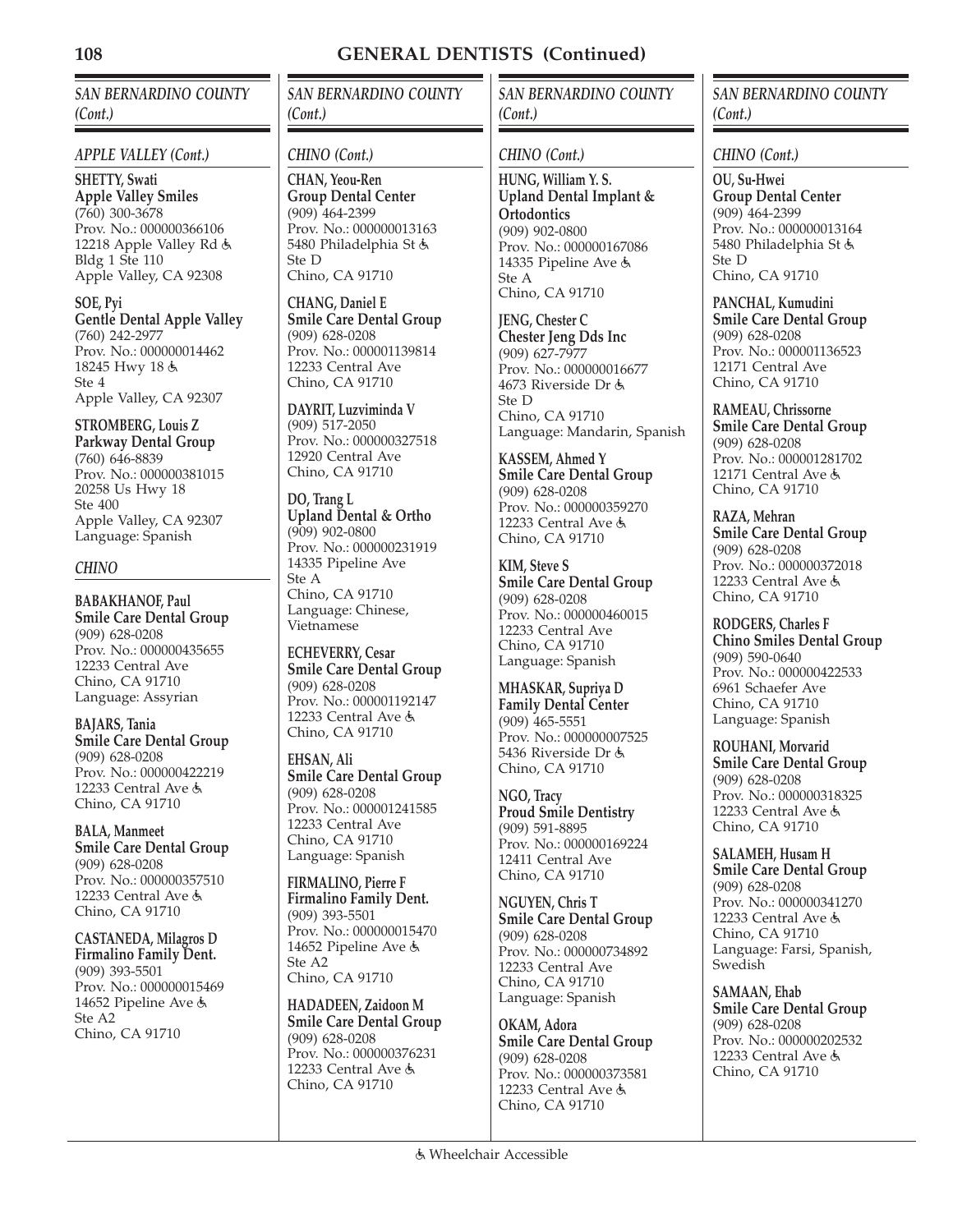*SAN BERNARDINO COUNTY (Cont.)*

#### *CHINO (Cont.)*

**SAMBANGI, Manoranjani Chino Smiles Dental Group** (909) 590-0640 Prov. No.: 000000425306 6961 Schaefer Ave Chino, CA 91710

**THAI, Michael D Smile Care Dental Group** (909) 628-0208 Prov. No.: 000000201425 12233 Central Ave & Chino, CA 91710

**TRAN, Johnny Smile Care Dental Group** (909) 628-0208 Prov. No.: 000000419478 12233 Central Ave & Chino, CA 91710

**TUTUNDZHYAN, Yeranui E Smile Care Dental Group** (909) 628-0208 Prov. No.: 000000214840 12233 Central Ave & Chino, CA 91710 Language: Chinese, Hindi, Spanish

**VO, Colleen P Smile Care Dental Group** (909) 628-0208 Prov. No.: 000000351053 12233 Central Ave & Chino, CA 91710 Language: Chinese

**WITKOSKY, Mitchell Smile Care Dental Group** (909) 628-0208 Prov. No.: 000001245584 12233 Central Ave & Chino, CA 91710

**XAVIER, Ronald J Smile Care Dental Group** (909) 628-0208 Prov. No.: 000000712520 12233 Central Ave Chino, CA 91710

**YAR, Sean Smile Care Dental Group** (909) 628-0208 Prov. No.: 000000350524 12233 Central Ave & Chino, CA 91710

*SAN BERNARDINO COUNTY (Cont.)*

## *CHINO HILLS*

**ABDOLHOSSEINI, Hossein Pine Center Dental Grp** (909) 597-2477 Prov. No.: 000000332286 5771 Pine Ave Ste S Chino Hills, CA 91709

**KADAKIA, Smita S Chino Hills Dental Group** (909) 364-0027 Prov. No.: 000000701354 3410 Grand Ave Ste F Chino Hills, CA 91709

**MIRANDA, Jose F Smile Savvy Dental Care** (909) 393-3180 Prov. No.: 000000009243 14676 Pipeline Ave & Ste Q Chino Hills, CA 91709

**PHAM, Peter H Chino Hills Dental Group** (909) 364-0027 Prov. No.: 000001212354 3410 Grand Ave Ste F Chino Hills, CA 91709

**RODGERS, Charles F Chino Hills Dental Group** (909) 364-0027 Prov. No.: 000000436877 3410 Grand Ave Ste F Chino Hills, CA 91709 Language: Spanish

**SIE, Christine** (909) 364-8424 Prov. No.: 000000184458 2140 Grand Ave Ste 225 Chino Hills, CA 91709 Language: Indonesian, Spanish

**VAHABI, Samyeh Pine Center Dental Grp** (909) 597-2477 Prov. No.: 000000426899 5771 Pine Ave Ste S Chino Hills, CA 91709

Wheelchair Accessible

*SAN BERNARDINO COUNTY (Cont.)*

## *COLTON*

**DASON, Sam D Colton Dental Group** (909) 825-0545 Prov. No.: 000000391886 251 E Valley Blvd Colton, CA 92324 Language: Spanish, Vietnamese

**DHARMAWAN, Jeffrey La Cadena Dental** (909) 825-1155 Prov. No.: 000000008500 190 W H St & Ste 100 Colton, CA 92324 Language: Spanish

**GHALY, Hany** (909) 825-7123 Prov. No.: 000000074533 552 W Valley Blvd Colton, CA 92324 Language: Arabic, Spanish, Tagalog

**SUPRONO, Mavern S Dental Assoc of Colton** (909) 783-9099 Prov. No.: 000000006383 1080 E Washington St Ste B Colton, CA 92324 Language: Spanish

**TIEMPETPAISAL, Panadda Dental Assoc of Colton** (909) 783-9099 Prov. No.: 000000340652 1080 E Washington St Ste B Colton, CA 92324

## *FONTANA*

**ABDOLHOSSEINI, Hossein Dr Gupta's Dental Group** (909) 355-1485 Prov. No.: 000000295495 11623 Cherry Ave Ste B-2 Fontana, CA 92337

**ABTAHI, Elahe Bright! Now Dental** (909) 356-2006 Prov. No.: 000001141016 16135 Sierra Lakes Pkwy Ste 200 Fontana, CA 92336

*SAN BERNARDINO COUNTY (Cont.)*

#### *FONTANA (Cont.)*

**AFSHAR, Siamak Dr Gupta's Dental Group** (909) 355-1485 Prov. No.: 000000688339 11623 Cherry Ave Ste B 2 Fontana, CA 92337 Language: Arabic, Chinese, Farsi, Hindi, Korean, Spanish

**ALSAMAAN, Tariq H Bright! Now Dental** (909) 356-2006 Prov. No.: 000000736755 16135 Sierra Lakes Pkwy Ste 200 Fontana, CA 92336 Language: Arabic, Persian, Spanish

**BANEZ, Feliza Fontana Dental Group** (909) 822-2226 Prov. No.: 000000395673 9193 S Sierra Ave Ste D Fontana, CA 92335

**BLANCO, Nubia Bright! Now Dental** (909) 356-2006 Prov. No.: 000000426320 16135 Sierra Lakes Pkwy Ste 200 Fontana, CA 92336

**CAMBERO, Luis R Juniper Family Dental Practice** (909) 350-2583 Prov. No.: 000000238034 8312 Juniper Ave Fontana, CA 92335 Language: Spanish

**CHANG, Michael Bright! Now Dental** (909) 356-2006 Prov. No.: 000000447805 16135 Sierra Lakes Pkwy Ste 200 Fontana, CA 92336 Language: Chinese, Spanish

**CHEE, Vincent Bright! Now Dental** (909) 356-2006 Prov. No.: 000000701285 16135 Sierra Lakes Pkwy Ste 200 Fontana, CA 92336 Language: Spanish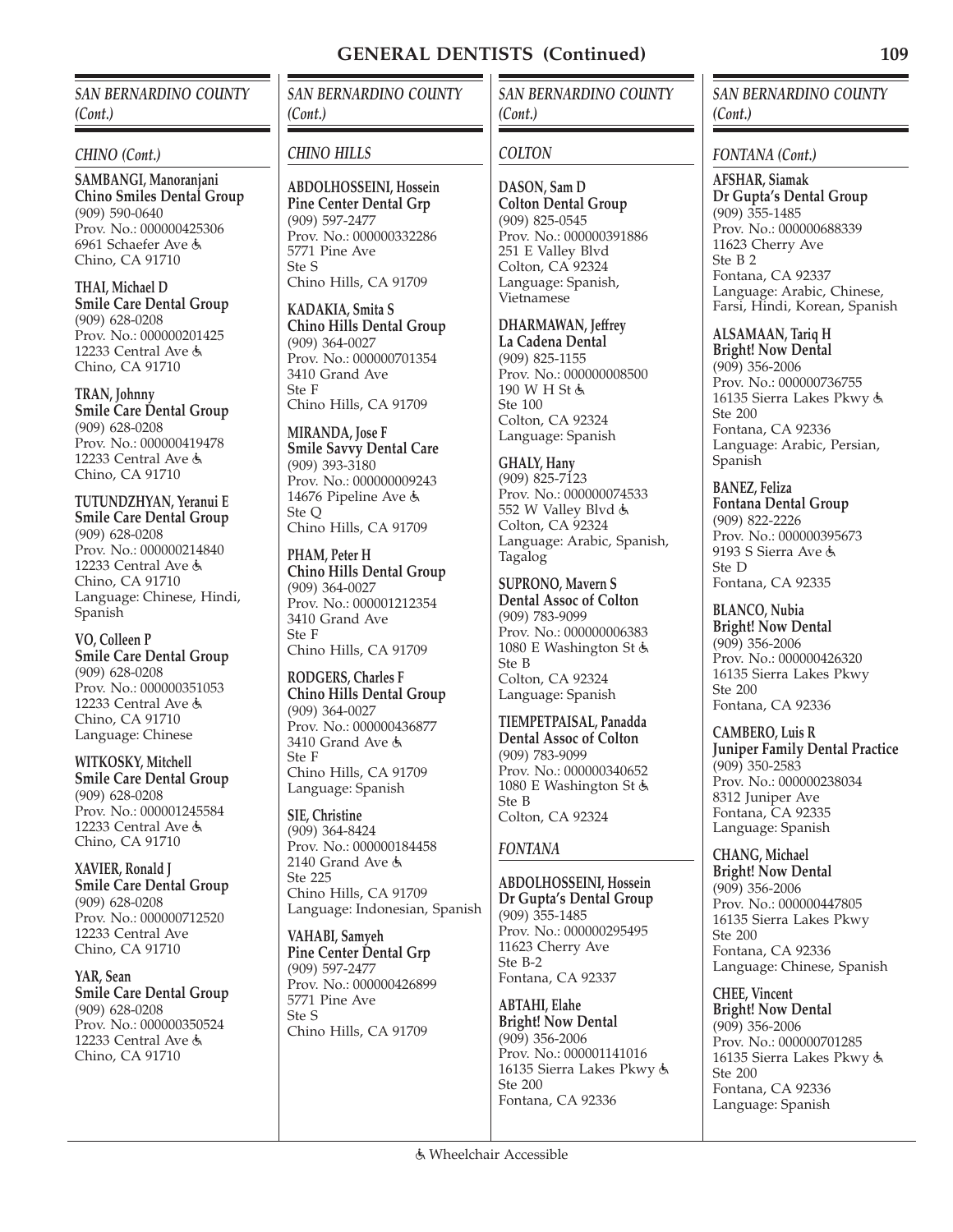*SAN BERNARDINO COUNTY (Cont.)*

#### *FONTANA (Cont.)*

**CHOKKA, Sudhakar (Sonny Sierra Lakes Dental Group** (909) 357-0869 Prov. No.: 000000340375 16475 Sierra Lakes Pkwy & Ste 140 Fontana, CA 92336 Language: Spanish

**COMPEAN, Carlos Triangle Dental Group** (909) 355-1700 Prov. No.: 000000253438 14305 Baseline Ave & Fontana, CA 92336

**EMETERIO, Thomas M Bright! Now Dental** (909) 356-2006 Prov. No.: 000000719381 16135 Sierra Lakes Pkwy Ste 200 Fontana, CA 92336 Language: Farsi, Spanish, **Swedish** 

**ENTABI, Khaled Sierra Lakes Dental Group** (909) 357-0869 Prov. No.: 000001132755 16475 Sierra Lakes Pkwy Ste 140 Fontana, CA 92336 Language: Spanish

**ENTABI, Khaled Bright! Now Dental** (909) 356-2006 Prov. No.: 000001135059 16135 Sierra Lakes Pkwy Ste 200 Fontana, CA 92336 Language: Spanish

**FARIA, Wagner Bright! Now Dental** (909) 356-2006 Prov. No.: 000000429455 16135 Sierra Lakes Pkwy Ste 200 Fontana, CA 92336

**GRIGORYAN, Vahan** (909) 428-5111 Prov. No.: 000000249776 7993 Sierra Ave Ste H Fontana, CA 92336 Language: Russian, Spanish *SAN BERNARDINO COUNTY (Cont.)*

## *FONTANA (Cont.)*

**GUPTA, Arun K Dr Gupta's Dental Group** (909) 355-1485 Prov. No.: 000000688237 11623 Cherry Ave & Ste B 2 Fontana, CA 92337 Language: Hindi, Samoan

**GUPTA, Jugal K** (909) 355-1485 Prov. No.: 000000015538 11623 Cherry Ave & Ste B-2 Fontana, CA 92337 Language: Chinese, Hindi, Spanish

**JAMAL, Manar** (909) 428-8500 Prov. No.: 000000171757 17250 Foothill Blvd & Ste E Fontana, CA 92335

**JEFFERSON, Walter Sierra Lakes Dental Group** (909) 357-0686 Prov. No.: 000000340708 16475 Sierra Lakes Pkwy Ste 140 Fontana, CA 92336

**KAILA, Prabhpreet S Bright! Now Dental** (909) 356-2006 Prov. No.: 000001190939 16135 Sierra Lakes Pkwy Ste 200 Fontana, CA 92336 Language: Spanish

**LEE, Joseph Bright! Now Dental** (909) 356-2006 Prov. No.: 000000310995 16135 Sierra Lakes Pkwy Ste 200 Fontana, CA 92336

**LUBCZUK, Andrzej Fontana Dental Group** (909) 822-2226 Prov. No.: 000000216091 9193 Sierra Ave Ste D Fontana, CA 92335 Language: Spanish

# *SAN BERNARDINO COUNTY (Cont.)*

## *FONTANA (Cont.)*

**MOYA, Mark Bright! Now Dental** (909) 356-2006 Prov. No.: 000001147471 1416135 Sierra Lakes Pkwy Ste 200 Fontana, CA 92336

**NGUYEN, Dawn L Bright! Now Dental** (909) 356-2006 Prov. No.: 000000716618 16135 Sierra Lakes Pkwy Ste 200 Fontana, CA 92336 Language: Spanish, Vietnamese

**NGUYEN, Sean T Bright! Now Dental** (909) 356-2006 Prov. No.: 000000695411 16135 Sierra Lakes Pkwy Ste 200 Fontana, CA 92336 Language: Spanish

**NOSRATI-JAHROMI, Mahin Bright! Now Dental** (909) 356-2006 Prov. No.: 000000684879 16135 Sierra Lakes Pkwy Fontana, CA 92336 Language: Spanish

**PANCHAL, Nirmala U Bright! Now Dental** (909) 356-2006 Prov. No.: 000001123106 16135 Sierra Lakes Pkwy Ste 200 Fontana, CA 92336 Language: Spanish

**ROFAEL, Rafik R Bright! Now Dental** (909) 356-2006 Prov. No.: 000001249903 16135 Sierra Lakes Pkwy Ste 200 Fontana, CA 92336

**ROHMER, Robert Bright! Now Dental** (909) 356-2006 Prov. No.: 000000700986 16135 Sierra Lakes Pkwy Ste 200 Fontana, CA 92336 Language: Chinese, Farsi, Spanish, Tagalog, Vietnamese

## *SAN BERNARDINO COUNTY (Cont.)*

*FONTANA (Cont.)*

**SAHYAN, Abraham Fontana Dental Group** (909) 822-2226 Prov. No.: 000000007875 9193 Sierra Ave Ste D Fontana, CA 92335

**SHAH, Aarti T Bright! Now Dental** (909) 356-2006 Prov. No.: 000000714062 16135 Sierra Lakes Pkwy Ste 200 Fontana, CA 92336 Language: Spanish

**STANLEY, Paul R** (909) 823-4400 Prov. No.: 000000011346 *\*\*\*Accepting existing patients only\*\*\** 9781 Sierra Ave & Ste B Fontana, CA 92335 Language: Spanish

**SUHARDJO, Didik S Bright! Now Dental** (909) 356-2006 Prov. No.: 000000371720 16135 Sierra Lakes Pkwy Ste 200 Fontana, CA 92336 Language: Farsi, Spanish, **Swedish** 

**TAHGHIGHI, Nasir Bright! Now Dental** (909) 356-2006 Prov. No.: 000001135084 16135 Sierra Lakes Pkwy Ste 200 Fontana, CA 92336 Language: Spanish

**VIRGIN, Fenny Bright! Now Dental** (909) 356-2006 Prov. No.: 000000410188 16135 Sierra Lakes Pkwy Ste 200 Fontana, CA 92336 Language: Spanish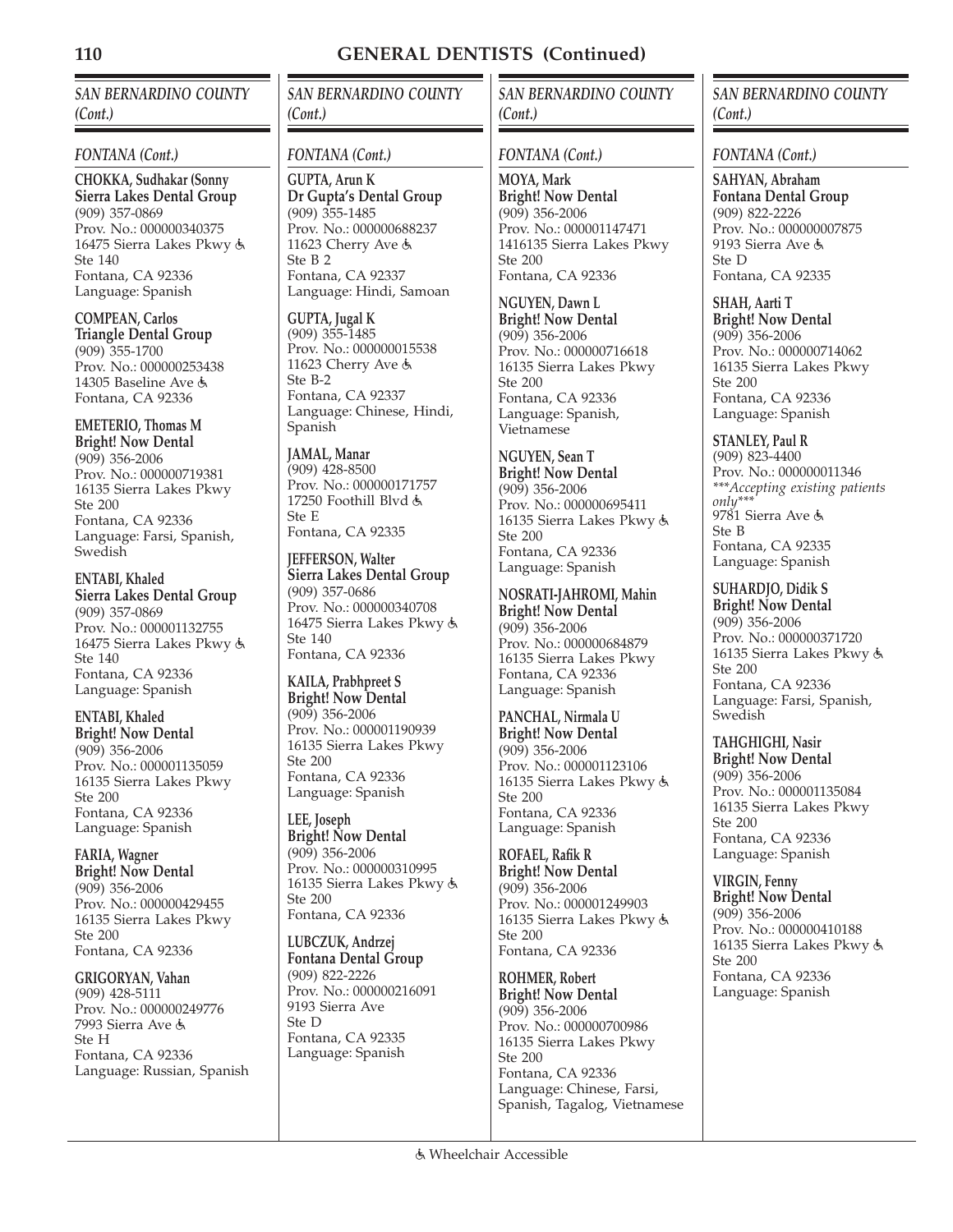*SAN BERNARDINO COUNTY (Cont.)*

#### *HESPERIA*

**AFSHAR, Siamak Family Dentistry** (760) 947-7777 Prov. No.: 000000345639 15550 Main St Ste B7 Hesperia, CA 92345 Language: Arabic, Chinese, Farsi, Hindi, Korean, Spanish

**ANGELES, Emmanuel D Desert Dental Group** (760) 244-1666 Prov. No.: 000000387421 15209 Bear Valley Rd Ste B Hesperia, CA 92345

**BRYANT, Michael R Dental Group of Hesperia** (760) 949-8484 Prov. No.: 000001155447 15776 Main St Ste 18 Hesperia, CA 92345 Language: Spanish

**CALICDAN, Romulo S Desert Dental Group** (760) 244-2535 Prov. No.: 000000014104 15209 Bear Valley Rd Ste A Hesperia, CA 92345 Language: Spanish

**DE LA FUENTE, Susana G Desert Dental Group** (760) 244-2535 Prov. No.: 000000359984 15209 Bear Valley Rd Ste A Hesperia, CA 92345

**ELEPANO, Benedicto L Desert Dental Group** (760) 244-2535 Prov. No.: 000000167257 15209 Bear Valley Rd Ste A Hesperia, CA 92345

**ENRIQUEZ, Miriam A Desert Dental Group** (760) 244-2535 Prov. No.: 000000406965 15209 Bear Valley Rd Stes A B Hesperia, CA 92345

*SAN BERNARDINO COUNTY (Cont.)*

#### *HESPERIA (Cont.)*

**FOROOSH, Joseph A Desert Dental Group** (760) 244-2535 Prov. No.: 000000630410 15209 Bear Valley Rd Ste A Hesperia, CA 92345

**HASHIMI, Haris S Bright Now Dental** (760) 244-4151 Prov. No.: 000000657389 17003 Bear Valley Rd Ste D Hesperia, CA 92345

**HSIEH, Jason C Bright Now Dental** (760) 244-1900 Prov. No.: 000001173026 17003 Bear Valley Rd Ste D Hesperia, CA 92345

**KAPOOR, Angeli Bright Now Dental** (760) 244-1900 Prov. No.: 000000442500 17003 Bear Valley Rd Ste D Hesperia, CA 92345 Language: Spanish

**KUMAR, Ritesh My Kids Dentist Orthodontics Dental Group** (760) 949-2459 Prov. No.: 000000420170 12821 Main St Ste 120 Hesperia, CA 92345 Language: Spanish

**MOYA, Mark Bright Now Dental** (760) 244-1900 Prov. No.: 000001147477 17003 Bear Valley Rd Ste D Hesperia, CA 92345

**NGUYEN, Julian L Bright Now Dental** (626) 804-2144 Prov. No.: 000001214654 17003 Bear Valley Rd Ste D Hesperia, CA 92345

*SAN BERNARDINO COUNTY (Cont.)*

#### *HESPERIA (Cont.)*

**NGUYEN, Sean T Bright Now Dental** (760) 244-1900 Prov. No.: 000000695410 17003 Bear Valley Rd Ste D Hesperia, CA 92345 Language: Spanish

**ROXAS, Sheila C Desert Dental Group** (760) 244-1666 Prov. No.: 000000148330 15209 Bear Valley Rd Ste B Hesperia, CA 92345

**STROMBERG, Louis Z Desert Valley Dental Group** (760) 244-2625 Prov. No.: 000000007235 17247 Main St Hesperia, CA 92345 Language: Spanish

**STROMBERG, Louis Z My Kids Dentist Orthodontics Dental Group** (760) 947-5435 Prov. No.: 000000421916 12821 Main St & Ste 150 Hesperia, CA 92345 Language: Spanish

**TRAN, Justin D Bright Now Dental** (760) 244-1900 Prov. No.: 000000714244 17003 Bear Valley Rd Ste D Hesperia, CA 92345

**YANG, Kyu Daniel Desert Valley Dental Group** (760) 244-2625 Prov. No.: 000001192015 17247 Main St & Hesperia, CA 92345 Language: Spanish

## *HIGHLAND*

**BOYD, Anthony Q Inland Dental Center Highland** (909) 862-2121 Prov. No.: 000000280901 6982 Boulder Ave Highland, CA 92346 Language: Spanish

*SAN BERNARDINO COUNTY (Cont.)*

*HIGHLAND (Cont.)*

**JEFFERSON, Walter Highland Dental Group** (909) 864-6010 Prov. No.: 000000425158 27949 Greenspot Rd Ste H Highland, CA 92346

*LOMA LINDA*

**TABER, Bruce L Bruce L Taber Dds Inc** (909) 796-2299 Prov. No.: 000000078099 25835 Barton Rd Ste 104 Loma Linda, CA 92354

#### *MONTCLAIR*

**LING, Emily L Central Family Dentistry** (909) 398-1107 Prov. No.: 000000006407 9197 Central Ave Ste C Montclair, CA 91763 Language: Chinese, Spanish, Tagalog

## *ONTARIO*

**AL-JIDUI, Abbas H Bright Dental Care** (909) 933-5266 Prov. No.: 000000020069 2543 Euclid Ave Ontario, CA 91762

**CHANG, Maximilian Stanley, William H Dds** (909) 983-9639 Prov. No.: 000000009075 211 N Euclid Ave Ontario, CA 91762 Language: Korean

**FIGUEROA, Manuel G** (909) 933-3524 Prov. No.: 000000013378 802 S Mountain Ave Ontario, CA 91762

**GILL, Rittu Ontario Smiles** (909) 532-8518 Prov. No.: 000000403304 4190 E 4th St Ste C Ontario, CA 91764 Language: Spanish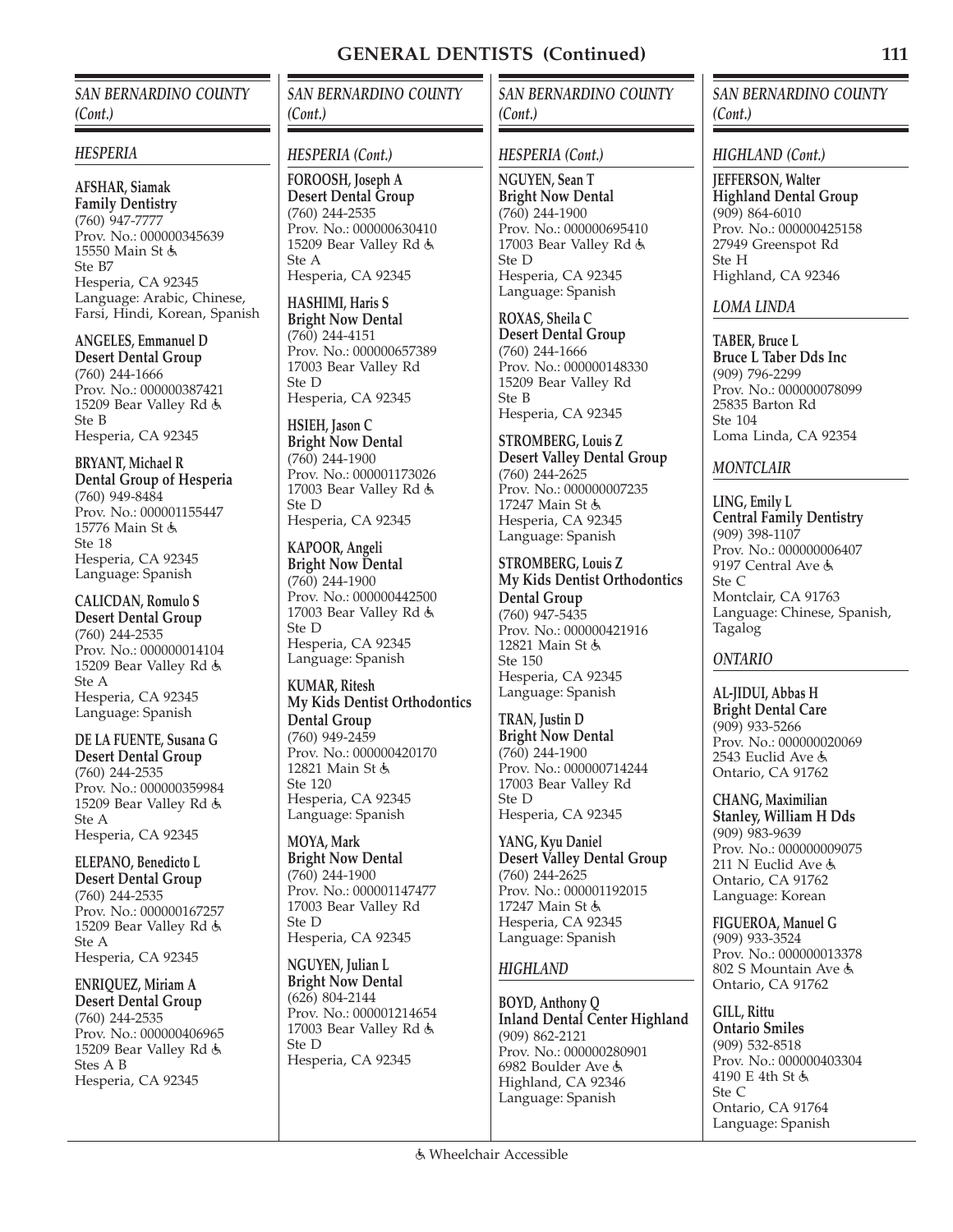*SAN BERNARDINO COUNTY (Cont.)*

#### *ONTARIO (Cont.)*

**HONG, Tsai-Chun Ontario Fam Dentistry** (909) 460-9552 Prov. No.: 000000014137 528 N Fern Ave Ontario, CA 91762

**JUSTIN, Irene M Irene M Justin Dds Inc** (909) 947-9700 Prov. No.: 000000282209 2413 S Grove Ave Ontario, CA 91761 Language: Hindi, Spanish

**LANDEROS, Demetrio Amexus/Happy Dental** (888) 461-5765 Prov. No.: 000000343345 3045 S Archibald Ave Ste H 289 Ontario, CA 91761

**LOOMBA, Dipti Ontario Smiles** (909) 532-8518 Prov. No.: 000001104938 4190 E 4th St Ste C Ontario, CA 91764 Language: Spanish

**MIN, Michael** (909) 989-1556 Prov. No.: 000000302871 1921 E 4th St Ontario, CA 91764

**RAMOS, Esteban Amexus/Happy Dental** (888) 461-5765 Prov. No.: 000000441834 3045 S Archibald Ave Ste H 289 Ontario, CA 91761

**ROMERO, Esther Amexus/Happy Dental** (888) 461-5765 Prov. No.: 000000396817 3045 S Archibald Ave Ste H289 Ontario, CA 91761

**STANLEY, William H Stanley, William H Dds** (909) 983-9639 Prov. No.: 000000009074 211 N Euclid Ave Ontario, CA 91762

# *SAN BERNARDINO COUNTY (Cont.)*

## *ONTARIO (Cont.)*

**SUTHAR, Jaswant Jogi Dental** (909) 391-1549 Prov. No.: 000000013099 2242 S Mountain Ave Ontario, CA 91762

**URIBE, Genaro Amexus/Happy Dental** (888) 461-5765 Prov. No.: 000000396814 3045 S Archibald Ave Ste H289 Ontario, CA 91761

**VALDEZ, George** (909) 983-8322 Prov. No.: 000000171299 1033 E 4th St Ontario, CA 91764

**ZOUBTSOV, Viacheslav S Prime Dental Office** (909) 391-2324 Prov. No.: 000000735956 1049 W Philadelphia St Ontario, CA 91762 Language: Russian

## *RANCHO CUCAMONGA*

**ABTAHI, Elahe Bright! Now Dental** (909) 483-7811 Prov. No.: 000001141018 11561 Foothill Blvd & Ste 104 Rancho Cucamonga, CA 91730

**AGUILAR, Ma Elenor N Rancho Cucamonga Den Gr** (909) 581-0888 Prov. No.: 000000705178 10797 Foothill Blvd Rancho Cucamonga, CA 91730 Language: Spanish

**ALSAMAAN, Tariq H Bright! Now Dental** (909) 483-7811 Prov. No.: 000000718978 11561 Foothill Blvd Ste 104 Rancho Cucamonga, CA 91730 Language: Arabic, Persian, Spanish

*SAN BERNARDINO COUNTY (Cont.)*

## *RANCHO CUCAMONGA (Cont.)*

**APIN, Juliet J Monet Dental Group** (909) 646-3057 Prov. No.: 000000372600 12455 Victoria Gardens Ln Ste 190 Rancho Cucamonga, CA 91739 Language: Chinese, Tagalog

**BAJARS, Tania Smile Care Dental Group** (909) 980-6363 Prov. No.: 000000422256 9349 Foothill Blvd Ste B Rancho Cucamonga, CA 91730

**BALA, Manmeet Smile Care Dental Group** (909) 980-6363 Prov. No.: 000000357568 9349 Foothill Blvd Ste B Rancho Cucamonga, CA 91730

**BLANCO, Nubia Bright! Now Dental** (909) 483-7811 Prov. No.: 000000423387 11561 Foothill Blvd Ste 104 Rancho Cucamonga, CA 91730

**CHANG, Daniel E Smile Care Dental Group** (909) 980-6363 Prov. No.: 000001147367 9349 Foothill Blvd Ste B Rancho Cucamonga, CA 91730

**CHANG, Michael Bright! Now Dental** (909) 483-7811 Prov. No.: 000000447801 11561 Foothill Blvd Ste 104 Rancho Cucamonga, CA 91730 Language: Chinese, Spanish

**CHEE, Vincent Bright! Now Dental** (909) 483-7811 Prov. No.: 000000701287 11561 Foothill Blvd & Ste 104 Rancho Cucamonga, CA 91730 Language: Spanish

## *SAN BERNARDINO COUNTY (Cont.)*

*RANCHO CUCAMONGA (Cont.)*

**CLARKE, Jennifer P Bright! Now Dental** (909) 483-7811 Prov. No.: 000001089544 11561 Foothill Blvd & Ste 104 Rancho Cucamonga, CA 91730

**DOAN, Lamman Smile Care Dental Group** (909) 980-6363 Prov. No.: 000000347067 9349 Foothill Blvd & Ste B Rancho Cucamonga, CA 91730

**ECHEVERRY, Cesar Smile Care Dental Group** (909) 980-6363 Prov. No.: 000001192161 9349 Foothill Blvd Ste B Rancho Cucamonga, CA 91730

**EHSAN, Ali Smile Care Dental Group** (909) 980-6363 Prov. No.: 000001241600 9349 Foothill Blvd Ste B Rancho Cucamonga, CA 91730 Language: Spanish

**EMETERIO, Thomas M Bright! Now Dental** (909) 483-7811 Prov. No.: 000000719377 11561 Foothill Blvd Ste 104 Rancho Cucamonga, CA 91730 Language: Farsi, Spanish, Swedish

**ENTABI, Khaled Bright! Now Dental** (909) 483-7811 Prov. No.: 000001135062 11561 Foothill Blvd Ste 104 Rancho Cucamonga, CA 91730 Language: Spanish

**ERNEY, Warren B Bright! Now Dental** (909) 483-7811 Prov. No.: 000000408475 11561 Foothill Blvd Ste 104 Rancho Cucamonga, CA 91730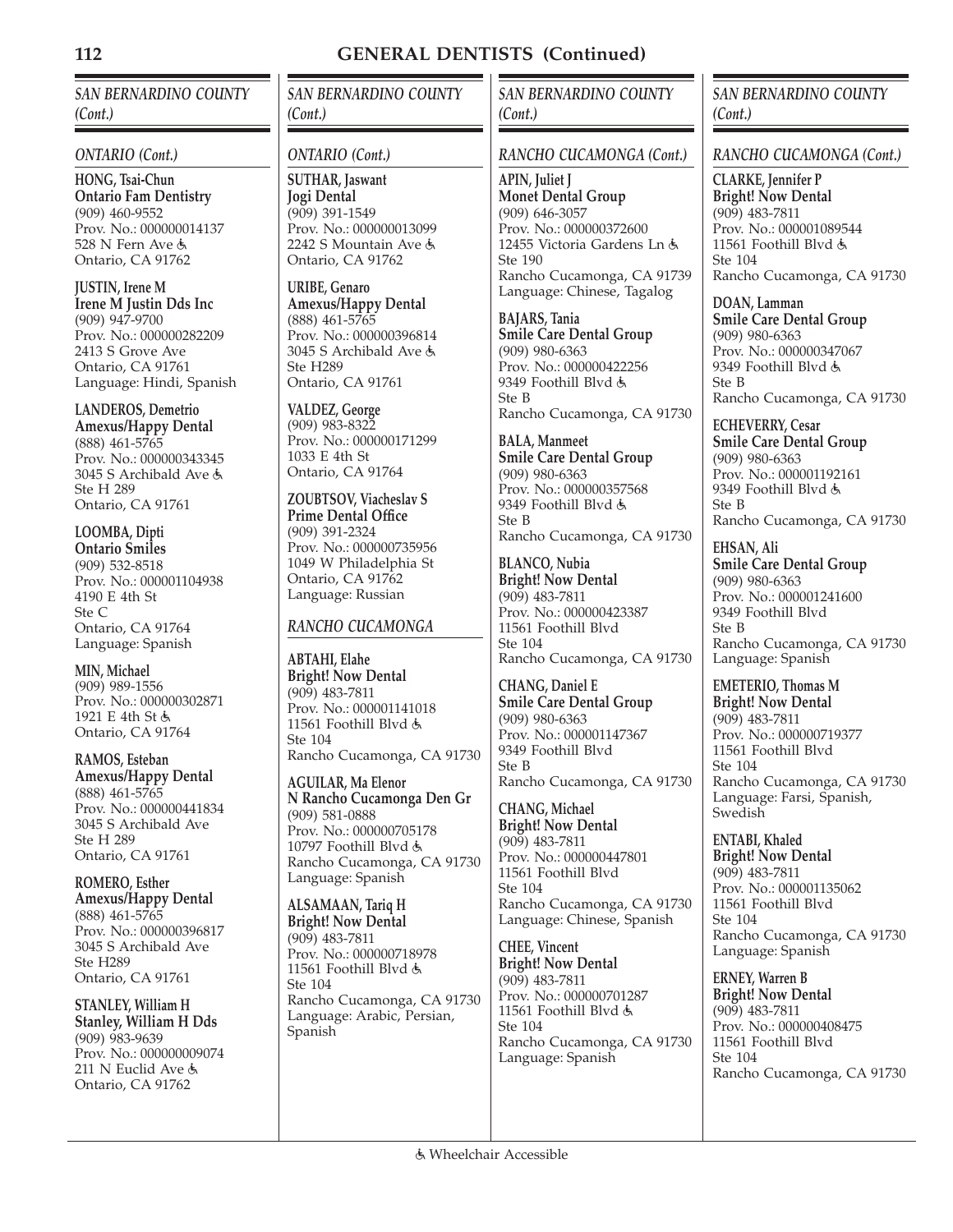## *SAN BERNARDINO COUNTY (Cont.)*

## *RANCHO CUCAMONGA (Cont.)*

**ETEMADI, Khashayar Allen Star Dental Group** (909) 899-8757 Prov. No.: 000000008867 12729 Foothill Blvd & Ste A Rancho Cucamonga, CA 91739 Language: Farsi, German, Spanish

**FARIA, Wagner Bright! Now Dental** (909) 483-7811 Prov. No.: 000000356842 11561 Foothill Blvd Ste 104 Rancho Cucamonga, CA 91730

**FRATT, Dennis R Bright! Now Dental** (909) 483-7811 Prov. No.: 000000262160 11561 Foothill Blvd Ste 104 Rancho Cucamonga, CA 91730 Language: Spanish

**GHAZAL, Carolyn G N Rancho Cucamonga Den Gr** (909) 581-0888 Prov. No.: 000000042683 10797 Foothill Blvd Rancho Cucamonga, CA 91730

**GHAZAL, Carolyn G Monet Dental Group** (909) 646-3057 Prov. No.: 000000372462 12455 Victoria Gardens Ln Ste 190 Rancho Cucamonga, CA 91739

**GHAZAL, Carolyn G Winery Estate Dental Group** (909) 646-7902 Prov. No.: 000000266780 7369 Day Creek Blvd Ste F103 Rancho Cucamonga, CA 91730

**HADADEEN, Zaidoon M Smile Care Dental Group** (909) 980-6363 Prov. No.: 000000376261 9349 Foothill Blvd Ste B Rancho Cucamonga, CA 91730 *SAN BERNARDINO COUNTY (Cont.)*

## *RANCHO CUCAMONGA (Cont.)*

**HAN, Jin S Haven Family Dentistry** (909) 945-2002 Prov. No.: 000000007120 6331 Haven Ave Ste 17 Rancho Cucamonga, CA 91737 Language: Korean, Spanish

**HERNANE, Jane Bright! Now Dental** (909) 483-7811 Prov. No.: 000000385613 11561 Foothill Blvd & Ste 104 Rancho Cucamonga, CA 91730 Language: Spanish

**HSIEH, John T Winery Estate Dental Group** (909) 646-7902 Prov. No.: 000000266772 7369 Day Creek Blvd Ste F103 Rancho Cucamonga, CA 91730 Language: Spanish

**HSIEH, John T Monet Dental Group** (909) 646-3057 Prov. No.: 000000704015 12455 Victoria Gardens Ln Ste 190 Rancho Cucamonga, CA 91739 Language: Spanish

**HUNG, William Y. S. Upland Dental & Ortodontics** (909) 945-5800 Prov. No.: 000000631020 11328 Kenyon Way Rancho Cucamonga, CA 91701

**JOSHI, Megha Smile Care Dental Group** (909) 980-6363 Prov. No.: 000000316324 9349 Foothill Blvd Ste B Rancho Cucamonga, CA 91730

**KADER, Mohammed B Bright! Now Dental** (909) 483-7811 Prov. No.: 000001265400 11561 Foothill Blvd Ste 104 Rancho Cucamonga, CA 91730 Language: Spanish

*SAN BERNARDINO COUNTY (Cont.)*

## *RANCHO CUCAMONGA (Cont.)*

**KAILA, Prabhpreet S Bright! Now Dental** (909) 483-7811 Prov. No.: 000001171329 11561 Foothill Blvd Ste 104 Rancho Cucamonga, CA 91730 Language: Spanish

**KASSEM, Ahmed Y Smile Care Dental Group** (909) 980-6363 Prov. No.: 000000359303 9349 Foothill Blvd Ste B Rancho Cucamonga, CA 91730

**KHABBAZ, Liliana G Smile Care Dental Group** (909) 980-6363 Prov. No.: 000000036509 9349 Foothill Blvd Ste B Rancho Cucamonga, CA 91730 Language: Chinese, Farsi, French, Italian, Persian, Spanish, Tagalog, Vietnamese

**KIM, Steve S Smile Care Dental Group** (909) 980-6363 Prov. No.: 000000460034 9349 Foothill Blvd Ste B Rancho Cucamonga, CA 91730 Language: Spanish

**LIU, Feng Smile Care Dental Group** (909) 980-6363 Prov. No.: 000000254781 9349 Foothill Blvd Ste B Rancho Cucamonga, CA 91730

**MOYA, Mark Bright! Now Dental** (909) 483-7811 Prov. No.: 000001147462 11561 Foothill Blvd Ste 104 Rancho Cucamonga, CA 91730

**NGUYEN, Bao L Bright! Now Dental** (909) 483-7811 Prov. No.: 000000363663 11561 Foothill Blvd Ste 104 Rancho Cucamonga, CA 91730

## *SAN BERNARDINO COUNTY (Cont.)*

# *RANCHO CUCAMONGA (Cont.)*

**NGUYEN, Dawn L Bright! Now Dental** (909) 483-7811 Prov. No.: 000000716615 11561 Foothill Blvd Ste 104 Rancho Cucamonga, CA 91730 Language: Spanish, Vietnamese

**NGUYEN, Dzien V Smile Care Dental Group** (909) 980-6363 Prov. No.: 000000346817 9349 Foothill Blvd & Ste B Rancho Cucamonga, CA 91730 Language: Spanish, Vietnamese

**NOSRATI-JAHROMI, Mahin Bright! Now Dental** (909) 483-7811 Prov. No.: 000000469296 11561 Foothill Blvd Ste 104 Rancho Cucamonga, CA 91730 Language: Spanish

**OKAM, Adora Smile Care Dental Group** (909) 980-6363 Prov. No.: 000000373663 9349 Foothill Blvd & Ste B Rancho Cucamonga, CA 91730

**PANCHAL, Nirmala U Smile Care Dental Group** (909) 980-6363 Prov. No.: 000001139090 9349 Foothill Blvd Ste B Rancho Cucamonga, CA 91730 Language: Spanish

**PANCHAL, Nirmala U Bright! Now Dental** (909) 483-7811 Prov. No.: 000001123102 11561 Foothill Blvd Ste 104 Rancho Cucamonga, CA 91730 Language: Spanish

**PAYDAR, Azadeh Star Dental Group** (909) 899-8757 Prov. No.: 000000008866 12729 Foothill Blvd Ste A Rancho Cucamonga, CA 91739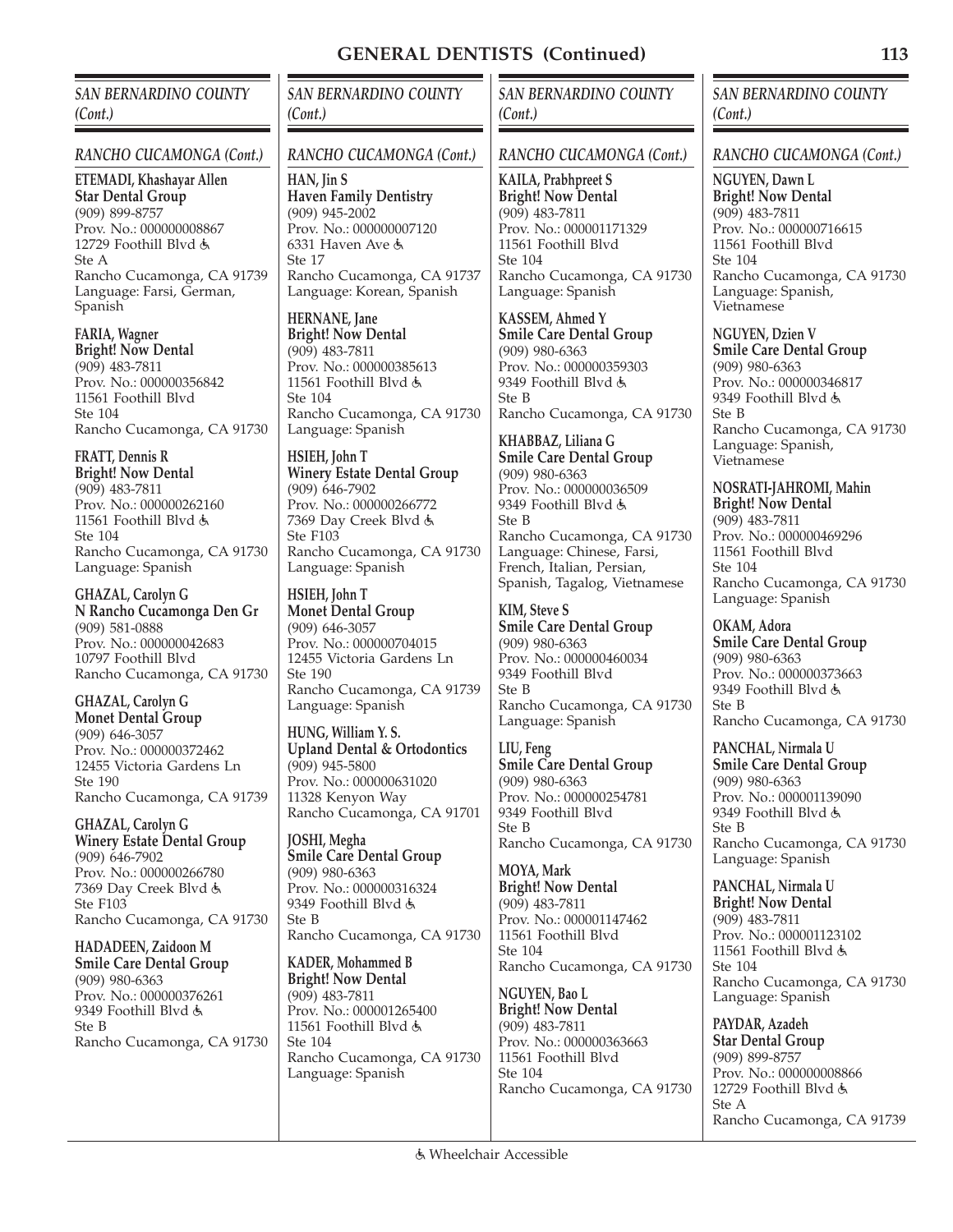*SAN BERNARDINO COUNTY (Cont.)*

#### *RANCHO CUCAMONGA (Cont.)*

**PHAM, Nghia D Bright! Now Dental** (909) 783-7811 Prov. No.: 000001249640 11561 Foothill Blvd Ste 104 Rancho Cucamonga, CA 91730

**RAMEAU, Chrissorne Smile Care Dental Group** (909) 980-6363 Prov. No.: 000001281728 9349 Foothill Blvd Ste B Rancho Cucamonga, CA 91730

#### **RAZA, Mehran**

**Smile Care Dental Group** (909) 980-6363 Prov. No.: 000000372042 9349 Foothill Blvd Ste B Rancho Cucamonga, CA 91730

**ROFAEL, Rafik R Bright! Now Dental** (909) 483-7811 Prov. No.: 000001249902 11561 Foothill Blvd & Ste 104 Rancho Cucamonga, CA 91730

**ROHMER, Robert Bright! Now Dental** (909) 483-7811 Prov. No.: 000000700985 11561 Foothill Blvd Ste 104 Rancho Cucamonga, CA 91730 Language: Chinese, Farsi, Spanish, Tagalog, Vietnamese

**ROUHANI, Morvarid Smile Care Dental Group** (909) 980-6363 Prov. No.: 000000318312 9349 Foothill Blvd Ste B Rancho Cucamonga, CA 91730

**SADRI, Pouria Smile Care Dental Group** (909) 980-6363 Prov. No.: 000000195190 9349 Foothill Blvd Ste B Rancho Cucamonga, CA 91730 *SAN BERNARDINO COUNTY (Cont.)*

## *RANCHO CUCAMONGA (Cont.)*

**SALAMEH, Husam H Smile Care Dental Group** (909) 980-6363 Prov. No.: 000000341286 9349 Foothill Blvd Ste B Rancho Cucamonga, CA 91730 Language: Farsi, Spanish, Swedish

**SHAH, Aarti T Bright! Now Dental** (909) 483-7811 Prov. No.: 000000714046 11561 Foothill Blvd Ste 104 Rancho Cucamonga, CA 91730 Language: Spanish

**SHAH, Kiran K Bright! Now Dental** (909) 483-7811 Prov. No.: 000000378482 11561 Foothill Blvd & Ste 104 Rancho Cucamonga, CA 91730 Language: Spanish

**TAHGHIGHI, Nasir Bright! Now Dental** (909) 483-7811 Prov. No.: 000001139783 11561 Foothill Blvd Ste 104 Rancho Cucamonga, CA 91730 Language: Spanish

**TON, Daniel Smile Care Dental Group** (909) 980-6363 Prov. No.: 000000208560 9349 Foothill Blvd Ste B Rancho Cucamonga, CA 91730

**TRAN, Johnny Smile Care Dental Group** (909) 980-6363 Prov. No.: 000000419518 9349 Foothill Blvd Ste B Rancho Cucamonga, CA 91730

**TUCKER, Brenda L Bright! Now Dental** (909) 483-7811 Prov. No.: 000000454664 11561 Foothill Blvd Ste 104 Rancho Cucamonga, CA 91730 Language: Spanish

*SAN BERNARDINO COUNTY (Cont.)*

#### *RANCHO CUCAMONGA (Cont.)*

**TUTUNDZHYAN, Yeranui E Smile Care Dental Group** (909) 980-6363 Prov. No.: 000000214888 9349 Foothill Blvd Ste B Rancho Cucamonga, CA 91730 Language: Chinese, Hindi, Spanish

**VIRGIN, Fenny Bright! Now Dental** (909) 483-7811 Prov. No.: 000000453882 11561 Foothill Blvd Ste 104 Rancho Cucamonga, CA 91730 Language: Spanish

**VITO, Michael J Winery Estate Dental Group** (909) 646-7902 Prov. No.: 000001249356 7369 Day Creek Blvd Ste F103 Rancho Cucamonga, CA 91730

**VO, Colleen P Smile Care Dental Group** (909) 980-6363 Prov. No.: 000000351098 9349 Foothill Blvd Ste B Rancho Cucamonga, CA 91730 Language: Chinese

**XAVIER, Ronald J Smile Care Dental Group** (909) 980-6363 Prov. No.: 000000343487 9349 Foothill Blvd Ste B Rancho Cucamonga, CA 91730

**YAR, Sean Smile Care Dental Group** (909) 980-6363 Prov. No.: 000000350557 9349 Foothill Blvd Ste B Rancho Cucamonga, CA 91730

## *REDLANDS*

**ABTAHI, Elahe Bright Now Dental** (909) 793-5777 Prov. No.: 000001141020 1285 Alabama St & Ste D Redlands, CA 92374

#### *SAN BERNARDINO COUNTY (Cont.)*

*REDLANDS (Cont.)*

**ALSAMAAN, Tariq H Bright Now Dental** (909) 793-5777 Prov. No.: 000000736740 1285 Alabama St Ste D Redlands, CA 92374 Language: Arabic, Persian, Spanish

**BECKLEY, Melisa R** (909) 798-4111 Prov. No.: 000000381017 245 Terracina Blvd Ste 207A Redlands, CA 92373

**CHEE, Vincent Bright Now Dental** (909) 793-5777 Prov. No.: 000000701283 1285 Alabama St Redlands, CA 92374 Language: Spanish

**ENTABI, Khaled Bright Now Dental** (909) 793-5777 Prov. No.: 000001135066 1285 Alabama St Ste D Redlands, CA 92374 Language: Spanish

**FARIA, Wagner Bright Now Dental** (909) 793-5777 Prov. No.: 000001203123 1285 Alabama St Ste D Redlands, CA 92374

**HASHIMI, Haris S Bright Now Dental** (909) 793-5777 Prov. No.: 000000657419 1285 Alabama St Ste D Redlands, CA 92374

**JACKSON, Tanisha Redlands Dental Group** (909) 792-7500 Prov. No.: 000000159652 422 Orange St Redlands, CA 92374 Language: Spanish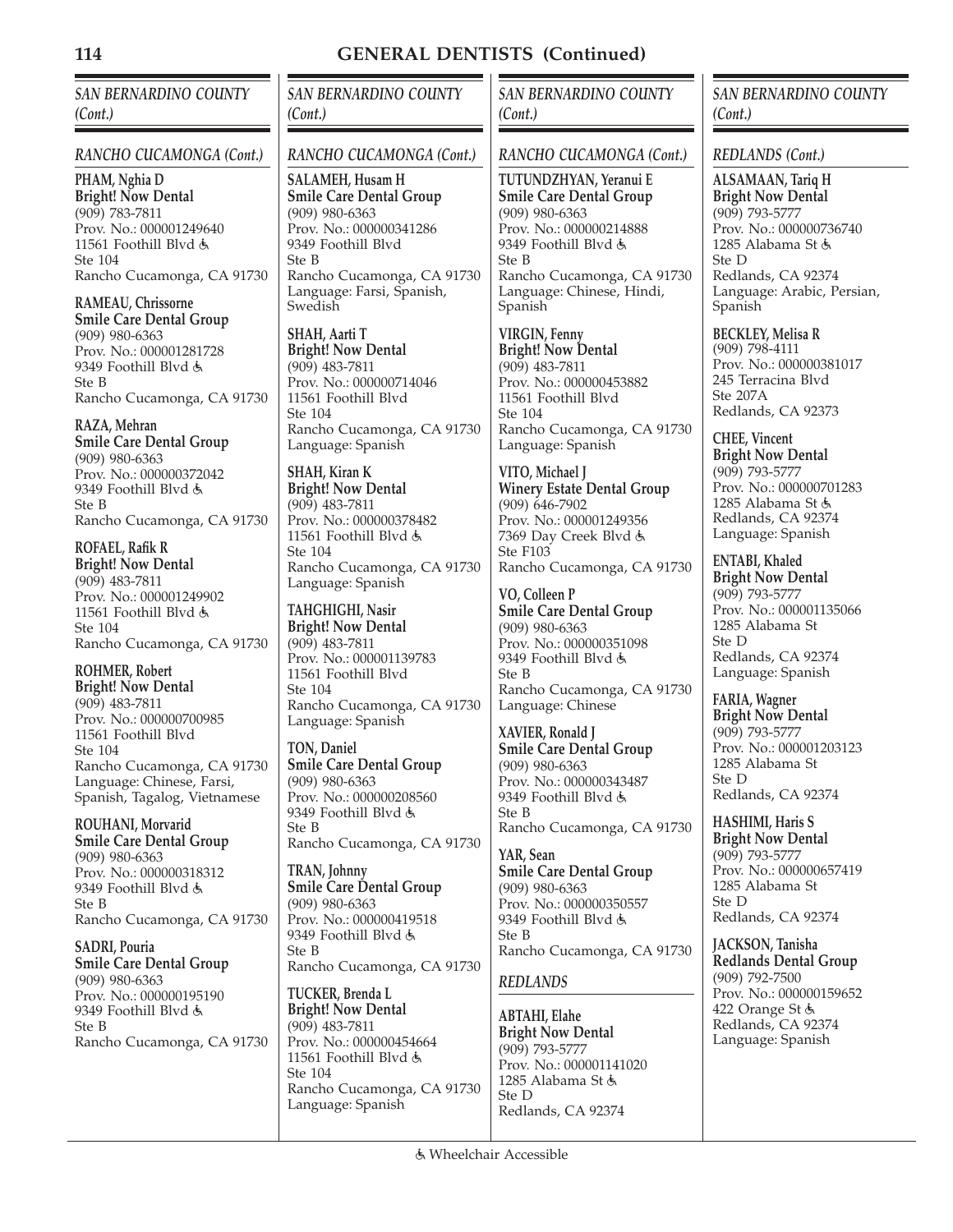*SAN BERNARDINO COUNTY (Cont.)*

#### *REDLANDS (Cont.)*

**JOU, Tom Bright Now Dental** (909) 793-5777 Prov. No.: 000000430474 1285 Alabama St Ste D Redlands, CA 92374

**KAILA, Prabhpreet S Bright Now Dental** (909) 793-5777 Prov. No.: 000001190942 1285 Alabama St Ste D Redlands, CA 92374 Language: Spanish

**KOUNANG, Yvonne P Orange Plaza Dentistry** (909) 793-4585 Prov. No.: 000000013657 470 Orange St & Redlands, CA 92374

**LE, Thang Q Bright Now Dental** (909) 763-5777 Prov. No.: 000001211640 1285 Alabama St Ste D Redlands, CA 92374 Language: Farsi, Spanish, Swedish

**LOPEZ, Yara S United Dental Group** (909) 793-8793 Prov. No.: 000000424973 434 Cajon St & Ste 101 Redlands, CA 92373 Language: Spanish

**LUBCZUK, Andrzej Brookside Dental Associates** (909) 798-7111 Prov. No.: 000001105291 720 Brookside Ave Ste 100 Redlands, CA 92373 Language: Spanish

**MARCUS, Daniel W Bright Now Dental** (909) 793-5777 Prov. No.: 000000443139 1285 Alabama St Ste D Redlands, CA 92374 Language: Spanish

*SAN BERNARDINO COUNTY (Cont.)*

#### *REDLANDS (Cont.)*

**MOYA, Mark Bright Now Dental** (909) 793-5777 Prov. No.: 000001147474 1285 Alabama St Redlands, CA 92374

**NGUYEN, Dawn L Newport Dental** (909) 483-5777 Prov. No.: 000000716609 1285 Alabama St Ste D Redlands, CA 92374 Language: Spanish, Vietnamese

**NGUYEN, Hoang M Bright Now Dental** (909) 793-5777 Prov. No.: 000001280871 1285 Alabama St Ste D Redlands, CA 92374 Language: Spanish, Vietnamese

**NGUYEN, Khoi B Bright Now Dental** (909) 793-5777 Prov. No.: 000000427836 1285 Alabama St Ste D Redlands, CA 92374 Language: Spanish

**PANCHAL, Nirmala U Bright Now Dental** (909) 793-5777 Prov. No.: 000001123101 1285 Alabama St Ste D Redlands, CA 92374 Language: Spanish

**ROFAEL, Rafik R Bright Now Dental** (909) 793-5777 Prov. No.: 000001249904 1285 Alabama St Ste D Redlands, CA 92374

**ROHMER, Robert Bright Now Dental** (909) 793-5777 Prov. No.: 000000700988 1285 Alabama St Ste D Redlands, CA 92374 Language: Chinese, Farsi, Spanish, Tagalog, Vietnamese *SAN BERNARDINO COUNTY (Cont.)*

#### *REDLANDS (Cont.)*

**SHAH, Aarti T Bright Now Dental** (909) 793-5777 Prov. No.: 000000714056 1285 Alabama St Ste D Redlands, CA 92374 Language: Spanish

**TAHGHIGHI, Nasir Bright Now Dental** (909) 793-5777 Prov. No.: 000001139785 1285 Alabama St Ste D Redlands, CA 92374 Language: Spanish

**TRAN, Kristine N Bright Now Dental** (909) 793-5777 Prov. No.: 000001216049 1285 Alabama St & Ste D Redlands, CA 92374

**UMALI, Ralph E Bright Now Dental** (909) 793-5777 Prov. No.: 000000701204 1285 Alabama St Redlands, CA 92374

**WROBEL, Jaroslaw United Dental Group** (909) 793-8793 Prov. No.: 000000458109 434 Cajon St Ste 101 Redlands, CA 92373

## *RIALTO*

**CHOKKA, Sudhakar (Sonny Rialto Dental Group** (909) 421-2225 Prov. No.: 000000048938 1629 S Riverside Ave Rialto, CA 92376 Language: Spanish

**DOBSON, Michael J Rialto Dental Group** (909) 421-2225 Prov. No.: 000001281845 1629 S Riverside Ave Rialto, CA 92376

## *SAN BERNARDINO COUNTY (Cont.)*

*RIALTO (Cont.)*

**DURAN, Benjamin Dental Care of Rialto** (909) 879-1024 Prov. No.: 000000008717 1817 N Riverside Ave Rialto, CA 92376 Language: Chinese, Spanish

**LOPEZ, Yara S Designer Dentistry Group of Rialto** (909) 874-0323 Prov. No.: 000000424977 1786 N Riverside Ave Ste 5 Rialto, CA 92376 Language: Spanish

**MARTINEZ, Gabriel Dental Care of Rialto** (909) 879-1024 Prov. No.: 000000240845 1817 N Riverside Ave Rialto, CA 92376

**MILLER, Kevin M Rialto Dental Group** (909) 421-2225 Prov. No.: 000000711665 1629 S Riverside Ave Rialto, CA 92376 Language: Spanish

**NEWMAN, Paulette M** (909) 875-2548 Prov. No.: 000000050282 1733 N Riverside Rialto, CA 92376 Language: Spanish

**SALGADO, Kevin Designer Dentistry Group of Rialto** (909) 874-0323 Prov. No.: 000000337677 1786 N Riverside Ave Ste 5 Rialto, CA 92376

**TANG, Julie Dental Care of Rialto** (909) 879-1024 Prov. No.: 000000008714 1817 N Riverside Ave Rialto, CA 92376 Language: Chinese, Spanish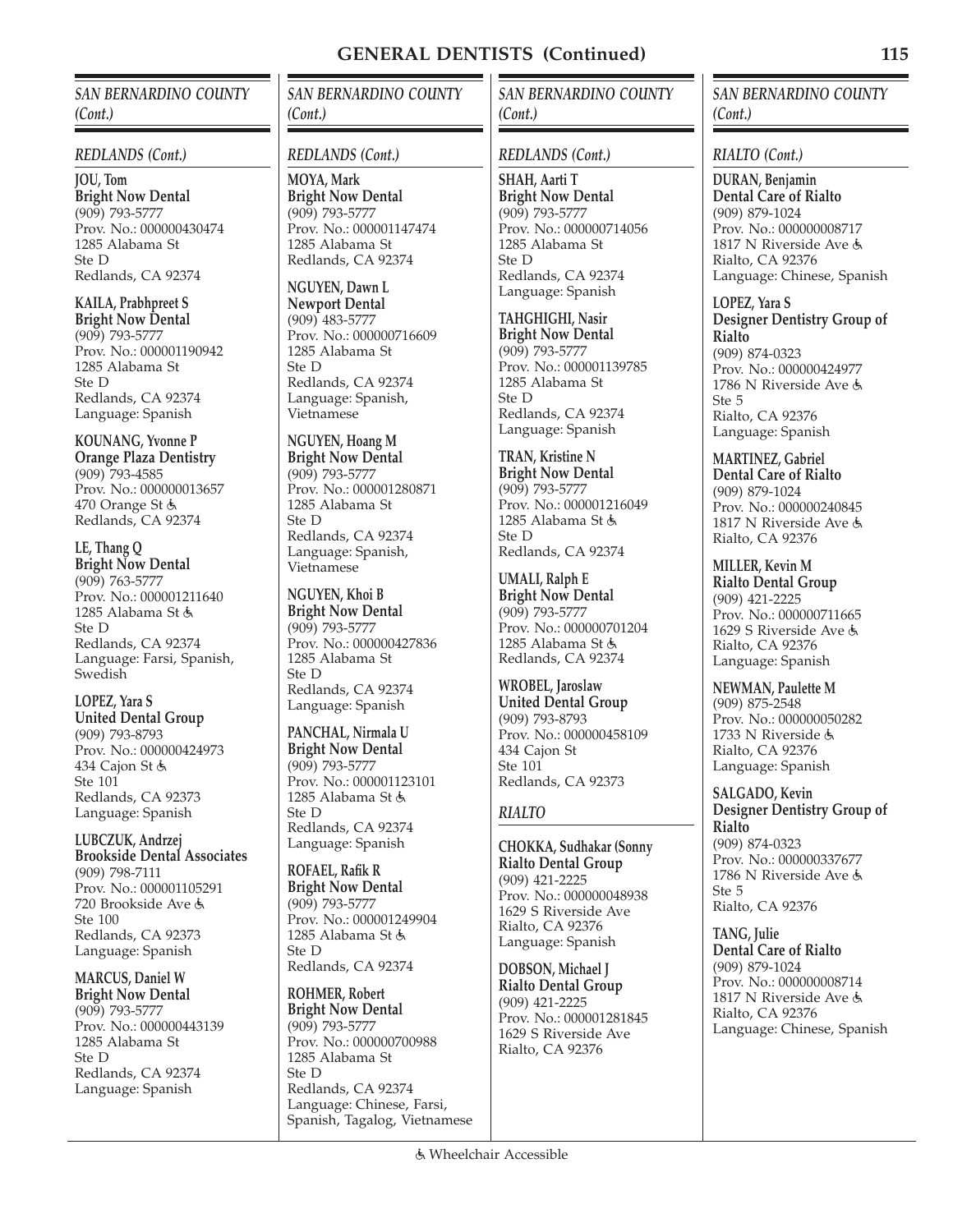*SAN BERNARDINO COUNTY (Cont.)*

#### *RIALTO (Cont.)*

**WROBEL, Jaroslaw Designer Dentistry Group of Rialto** (909) 874-0323 Prov. No.: 000000458113 1786 N Riverside Ave Ste 5 Rialto, CA 92376

#### *SAN BERNARDINO*

**ABBAS, Rajabi Arrowhead Dental Specialties** (909) 384-1111 Prov. No.: 000000247875 599 Inland Center Dr Ste 110 San Bernardino, CA 92408

**BHATT, Shaileshkumar M S M Bhatt Dds Inc** (909) 889-3300 Prov. No.: 000000186549 407 S E St San Bernardino, CA 92401

Language: Farsi, Spanish

**BOYD, Anthony Q Arrowhead Dental Specialties** (909) 384-1111 Prov. No.: 000000047046 599 Inland Center Dr Ste 110 San Bernardino, CA 92408 Language: Spanish

**DANKO, Ronald S M Bhatt Dds Inc** (909) 889-3300 Prov. No.: 000000413860 407 S E St San Bernardino, CA 92401

**DASON, Sam D The San Bernardino Dent Group** (909) 888-6581 Prov. No.: 000000045339 575 W 5th St San Bernardino, CA 92401 Language: Spanish, Vietnamese

**EVANS-LOUKA, Brenda** (909) 382-0255 Prov. No.: 000000272647 1848 Commercenter E San Bernardino, CA 92408

# *SAN BERNARDINO COUNTY (Cont.)*

## *SAN BERNARDINO (Cont.)*

**FISCH, Gerald W S M Bhatt Dds Inc** (909) 889-3300 Prov. No.: 000000254786 407 S E St San Bernardino, CA 92401 Language: Spanish

**GARCIA, Osvaldo** (909) 889-1111 Prov. No.: 000000048148 1428 N Waterman Ave Waterman Dental Center San Bernardino, CA 92404 Language: Spanish

**GROSLEIB, James W S M Bhatt Dds Inc** (909) 889-3300 Prov. No.: 000000434713 407 S E St San Bernardino, CA 92401 Language: Hindi, Russian, Spanish

**JACKSON, Tanisha Hub Plaza Dental Group** (909) 796-6700 Prov. No.: 000000232204 1047 E Harriman Pl Ste B San Bernardino, CA 92408 Language: Spanish

**JOB, Allen The San Bernardino Dent Group** (909) 888-6581 Prov. No.: 000000352300 575 W 5th St San Bernardino, CA 92401 Language: Arabic, Chinese, Farsi, Spanish, Tagalog

**JUSTIN, Irene M Wildwood Dental Group** (909) 886-4864 Prov. No.: 000000465812 3972 N Waterman Ave Ste 110 San Bernardino, CA 92404 Language: Hindi, Spanish

**LAI, Karen Hub Plaza Dental Group** (909) 796-6700 Prov. No.: 000000695432 1047 E Harriman Pl Ste B San Bernardino, CA 92408 Language: Spanish

*SAN BERNARDINO COUNTY (Cont.)*

#### *SAN BERNARDINO (Cont.)*

**MOORE, Andrea C Hub Plaza Dental Group** (909) 796-6700 Prov. No.: 000000245177 1047 E Harriman Pl Ste B San Bernardino, CA 92408

**NAJI, Ahmed M** (909) 883-8282 Prov. No.: 000000337982 1799 N Waterman Ave & Ste E San Bernardino, CA 92404 Language: Arabic, German, Spanish

**NGOW, Kenvis S M Bhatt Dds Inc** (909) 889-3300 Prov. No.: 000000448818 407 S E St San Bernardino, CA 92401 Language: Arabic, Chinese, Hindi, Korean, Spanish

**PATEL, Nirav S M Bhatt Dds Inc** (909) 899-3317 Prov. No.: 000000417378 407 S E St San Bernardino, CA 92401

**PESH, Shawn P Arrowhead Dental Specialties** (909) 384-1111 Prov. No.: 000000047054 599 Inland Center Dr Ste 110 San Bernardino, CA 92408 Language: Spanish

**PHAN, Dieu S M Bhatt Dds Inc** (909) 889-3300 Prov. No.: 000000451274 407 S E St San Bernardino, CA 92401

**VARGAS, Luis G L G Vargas Dental Corp** (909) 885-6262 Prov. No.: 000000013781 965 S E St Ste N San Bernardino, CA 92408

#### *SAN BERNARDINO COUNTY (Cont.)*

#### *UPLAND*

**EFTEKHARI, Abbas Upland Dental Practice** (909) 920-6000 Prov. No.: 000000122317 300 E 7th St Ste 1 F Upland, CA 91786

**GILL, Rittu Crossroads Dental Group** (909) 985-2302 Prov. No.: 000000270875 1875 N Campus Ave & Ste C Upland, CA 91784 Language: Spanish

**HUNG, William Y. S. Upland Dental & Ortodontics/Hung Yuen-Siang** (909) 981-8188 Prov. No.: 000000143674 1268 W Foothill Blvd Upland, CA 91786

**JOHNSON, Douglas W** (909) 981-3341 Prov. No.: 000000006985 980 E Foothill Blvd Ste 104 Upland, CA 91786 Language: Spanish

**LEE, Danny I Inland Empire Dental Group** (909) 985-1966 Prov. No.: 000000711271 1049 W Foothill Blvd Upland, CA 91786 Language: Korean, Mandarin, Spanish, Tagalog

**SONIN, Nina Inland Empire Dental Group** (909) 985-1966 Prov. No.: 000000295610 1049 W Foothill Blvd Upland, CA 91786

**STROMBERG, Louis Z Crossroads Dental Group** (909) 985-2302 Prov. No.: 000000261635 1875 N Campus Ave Ste C Upland, CA 91784 Language: Spanish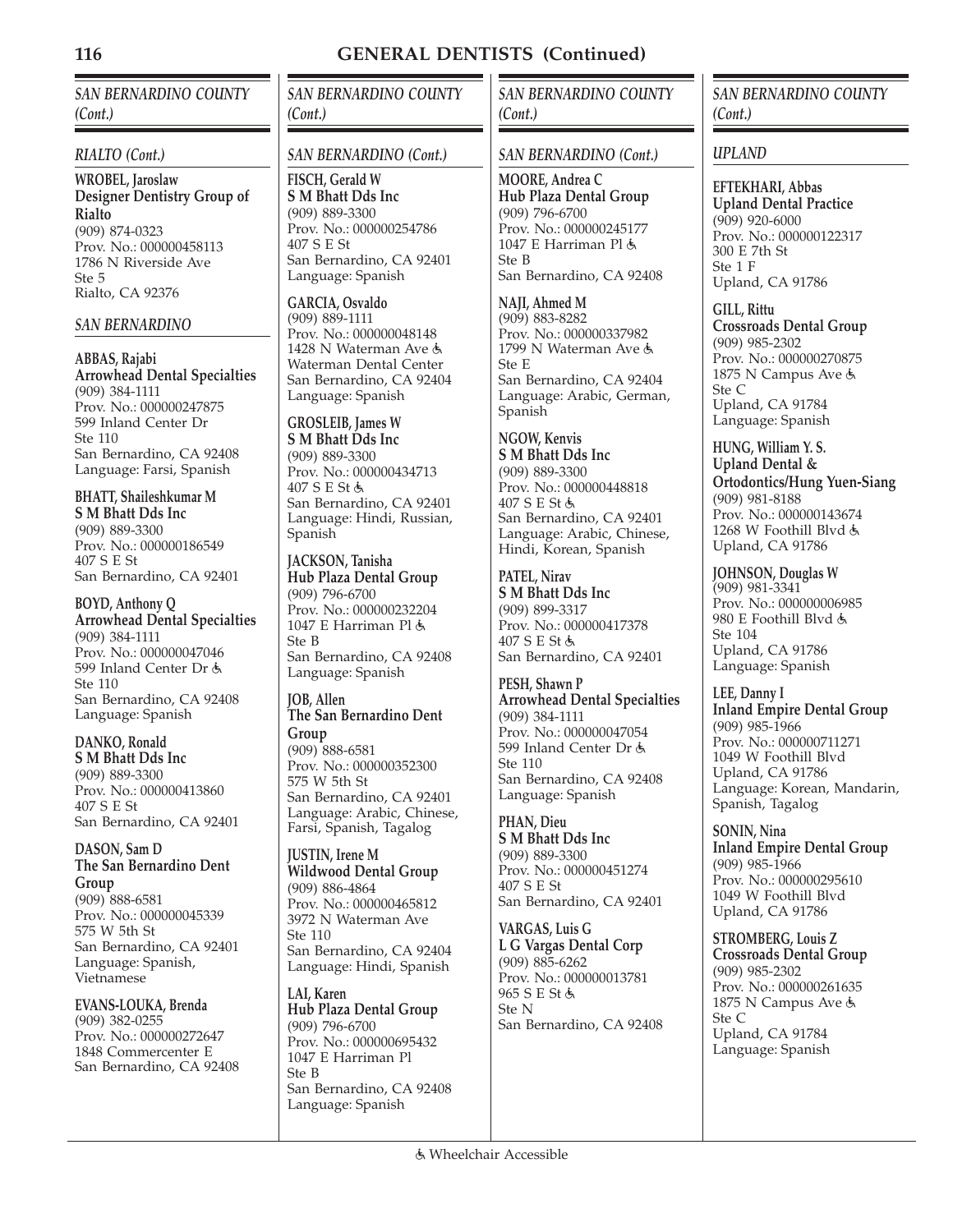*SAN BERNARDINO COUNTY (Cont.)*

#### *VICTORVILLE*

**ALLEN, Rosalinda Desert Dental Group** (760) 241-3336 Prov. No.: 000000167235 12640 Hesperia Rd Ste A C Victorville, CA 92395 Language: Farsi, Spanish, **Swedish** 

**ALVARENGA, Daisy Desert Dental Group** (760) 241-3336 Prov. No.: 000000340085 12640 Hesperia Rd & Ste A & C Victorville, CA 92392

**ANGELES, Emmanuel D Desert Dental Group** (760) 241-3336 Prov. No.: 000000389120 12640 Hesperia Rd Ste F Victorville, CA 92395

**BABAN, Salar Desert Dental Group** (760) 241-3336 Prov. No.: 000000328670 12640 Hesperia Rd & Ste A Victorville, CA 92392 Language: Arabic, French, Spanish, Tagalog

**BHATT, Shaileshkumar M Victorville Family Dentistry** (760) 245-7800 Prov. No.: 000000238353 14495 7th St Ste A Victorville, CA 92395

**CALICDAN, Romulo S Desert Dental Group** (760) 241-3336 Prov. No.: 000000631989 12640 Hesperia Rd Ste A Victorville, CA 92392 Language: Spanish

**CLIBON, Gregory O Viewpoint Dental Associates** (760) 245-8616 Prov. No.: 000000180820 15366 11th St Ste G Victorville, CA 92395

# *SAN BERNARDINO COUNTY (Cont.)*

## *VICTORVILLE (Cont.)*

**DE JESUS, Dexter R Desert Dental Group** (760) 241-3336 Prov. No.: 000000332479 12640 Hesperia Rd Ste A Victorville, CA 92395

**DE LA FUENTE, Susana G Desert Dental Group** (760) 241-3336 Prov. No.: 000000333749 12640 Hesperia Rd Ste A Victorville, CA 92395

**ENRIQUEZ, Miriam A Desert Dental Group** (760) 241-3336 Prov. No.: 000000411917 12640 Hesperia Rd Ste A & C Victorville, CA 92392

**FISCH, Gerald W Victorville Family Dentistry** (760) 245-7800 Prov. No.: 000000254785 14495 7th St Ste A Victorville, CA 92395 Language: Spanish

**KUMAR, Ritesh Desert Sky Dental Group** (760) 843-5824 Prov. No.: 000000316374 15667 Roy Rogers Dr Ste 101 Victorville, CA 92394 Language: Spanish

**SALWAN, Meenakshi Desert Valley Dental Group** (760) 245-2010 Prov. No.: 000001213713 13622 Bear Valley Rd Ste 10 Victorville, CA 92392

**SELEEM, Mohamed Viewpoint Dental Associates** (760) 245-8616 Prov. No.: 000000419893 15366 11th St Ste G Victorville, CA 92395 Language: Arabic, Chinese, Farsi, Hindi, Korean, Spanish *SAN BERNARDINO COUNTY (Cont.)*

## *VICTORVILLE (Cont.)*

**STROMBERG, Louis Z Desert Valley Dental Group** (760) 245-2010 Prov. No.: 000000204892 13622 Bear Valley Rd Ste 10 Victorville, CA 92392 Language: Spanish

**STROMBERG, Louis Z Desert Sky Dental Group** (760) 843-5824 Prov. No.: 000000315404 15667 Roy Rogers Dr Ste 101 Victorville, CA 92394 Language: Spanish

**WANG, Michelle Viewpoint Dental Associates** (760) 245-8616 Prov. No.: 000000296012 15366 11th St Ste G Victorville, CA 92395

# *YUCAIPA*

**CHOKKA, Sudhakar (Sonny Imperial Dental Center** (909) 797-1136 Prov. No.: 000000017064 34880 Yucaipa Blvd Yucaipa, CA 92399 Language: Spanish

**DELAROCA, Glenn Imperial Dental Center** (909) 797-1136 Prov. No.: 000000301429 34880 Yucaipa Blvd Yucaipa, CA 92399

**LY, Cindy H Imperial Dental Center** (909) 797-1136 Prov. No.: 000000363992 34880 Yucaipa Blvd Yucaipa, CA 92399 Language: Spanish

**MARTINEZ, Gabriel Latin American Dental Office** (909) 790-4478 Prov. No.: 000000365931 12136 4th St & Yucaipa, CA 92399

*SAN BERNARDINO COUNTY (Cont.)*

*YUCAIPA (Cont.)*

**MOORE, Andrea C Imperial Dental Center** (909) 797-1136 Prov. No.: 000000295877 34880 Yucaipa Blvd Yucaipa, CA 92399

## *SAN DIEGO COUNTY*

## *CARLSBAD*

**LOPP, Jay S Park Lopp Dental Corporation** (760) 431-8112 Prov. No.: 000000443758 2635 Gateway Rd Ste 101 Carlsbad, CA 92009

**PARK, Clinton H Park Lopp Dental Corporation** (760) 431-8112 Prov. No.: 000000443756 2635 Gateway Rd Ste 101 Carlsbad, CA 92009

**YOUNESI, Hamid H. Yonesi Dental Corp.** (760) 434-1761 Prov. No.: 000000352196 2630 El Camino Real Carlsbad, CA 92008 Language: Farsi, Spanish

## *CHULA VISTA*

**BAJARS, Tania Smile Care Dental Group** (619) 476-9400 Prov. No.: 000000422248 510 Broadway Ste 4 & 5 Chula Vista, CA 91910

**BALA, Manmeet Smile Care Dental Group** (619) 476-9400 Prov. No.: 000000357553 510 Broadway Ste 4 & 5 Chula Vista, CA 91910

**BISSAR, Omar Smile Care Dental Group** (619) 476-9400 Prov. No.: 000001250654 510 Broadway Ste 4 5 Chula Vista, CA 91910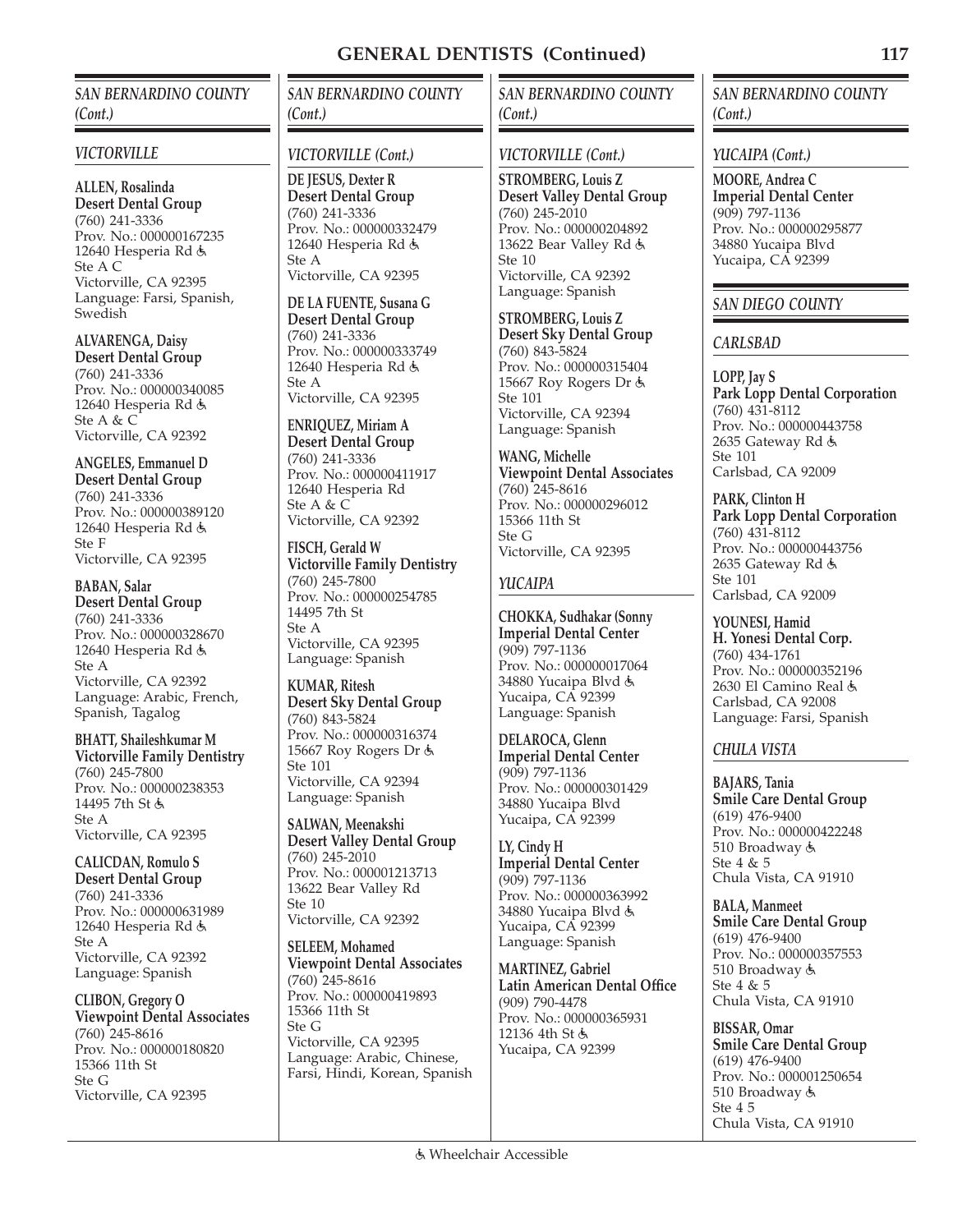## *SAN DIEGO COUNTY (Cont.)*

#### *CHULA VISTA (Cont.)*

**DAWOOD, Najlaa F Smile Care Dental Group** (619) 476-9400 Prov. No.: 000000301899 510 Broadway Ste 4 & 5 Chula Vista, CA 91910

**DENNIS, Velma J Smile Care Dental Group** (619) 476-9400 Prov. No.: 000001172970 510 Broadway Ste 4 5 Chula Vista, CA 91910

**DOMINGUEZ, Ana B South Bay Chula Vista Family Dental** (619) 691-0121 Prov. No.: 000000469824 290 Landis Ave Ste A B Chula Vista, CA 91910 Language: Spanish

**ECHEVERRY, Cesar Smile Care Dental Group** (619) 476-9400 Prov. No.: 000001192148 510 Broadway Ste 4 & 5 Chula Vista, CA 91910

**FARIBA, Tina S Village Dental Group** (619) 739-4936 Prov. No.: 000001216037 878 Eastlake Pkwy Ste 1511 Chula Vista, CA 91914

**GOMEZ, Hector Dental Check Up** (619) 422-0800 Prov. No.: 000000007494 1010 Broadway St Ste 5 Chula Vista, CA 91911 Language: Spanish

**GOMEZ, Luis Smile Design Center** (619) 827-0770 Prov. No.: 000000169447 232 Third Ave Ste A Chula Vista, CA 91910

# *SAN DIEGO COUNTY (Cont.)*

#### *CHULA VISTA (Cont.)*

**HADADEEN, Zaidoon M Smile Care Dental Group** (619) 476-9400 Prov. No.: 000000376254 510 Broadway Ste 4 & 5 Chula Vista, CA 91910

**HOSSEINI, Babak Twin Oaks Family Dentistry** (619) 427-5262 Prov. No.: 000000215003 230 F St Ste D Chula Vista, CA 91910

**HOSSEINI, Babak Bassiri & Hosseini Dds Inc** (619) 421-9070 Prov. No.: 000000305429 1558 E H St Ste B Chula Vista, CA 91913

**HOSSEINI-MAROON, Manijeh Chula Vista Dental Care** (619) 409-1400 Prov. No.: 000000023231 1177 Broadway St Ste 19 Chula Vista, CA 91911 Language: Spanish

**KASSEM, Ahmed Y Smile Care Dental Group** (619) 476-9400 Prov. No.: 000000359297 510 Broadway & Ste 4 & 5 Chula Vista, CA 91910

**KAUR, Parminder Smile Care Dental Group** (619) 476-9400 Prov. No.: 000001139798 510 Broadway Ste 4 5 Chula Vista, CA 91910

**KOZAREK, Ellen Smile Care Dental Group** (619) 476-9400 Prov. No.: 000001137947 510 Broadway Ste 4 5 Chula Vista, CA 91910

## *SAN DIEGO COUNTY (Cont.)*

#### *CHULA VISTA (Cont.)*

**MAJD, Michelle M Smile Care Dental Group** (619) 476-9400 Prov. No.: 000001214516 510 Broadway Ste 4 5 Chula Vista, CA 91910

**MAROON, John P Chula Vista Dental Care** (619) 409-1400 Prov. No.: 000000023232 1177 Broadway St Ste 19 Chula Vista, CA 91911 Language: Farsi, French, Spanish, Tagalog

**MAROON-LOPEZ, Carmen D** (619) 423-5200 Prov. No.: 000000441813 2648 Main St Ste A Chula Vista, CA 91911 Language: Spanish

**MORA, Victor J**  $(619)$  425-8060 Prov. No.: 000000044632 480 4th Ave Ste 310 Chula Vista, CA 91910 Language: Spanish

**OKAM, Adora Smile Care Dental Group** (619) 476-9400 Prov. No.: 000000373650 510 Broadway Ste 4 & 5 Chula Vista, CA 91910

**PATINO, Stella P Smile Care Dental Group** (619) 476-9400 Prov. No.: 000000343718 510 Broadway Ste 4 & 5 Chula Vista, CA 91910

**PIZARRO, Claudette Smile San Diego** (619) 421-7010 Prov. No.: 000000470556 585 Telegraph Canyon Rd Chula Vista, CA 91910

**RAZA, Mehran Smile Care Dental Group** (619) 476-9400 Prov. No.: 000000372037 510 Broadway Ste 4 & 5 Chula Vista, CA 91910

*SAN DIEGO COUNTY (Cont.)*

*CHULA VISTA (Cont.)*

**RYGG, Lance C Village Dental Group** (619) 739-4936 Prov. No.: 000000340236 878 Eastlake Pkwy Ste 1511 Chula Vista, CA 91914 Language: Spanish, Tagalog

**SAHAKYAN, Gurgen Smile Care Dental Group** (619) 476-9400 Prov. No.: 000001105386 510 Broadway Ste 4 & 5 Chula Vista, CA 91910

**SALAMEH, Husam H Smile Care Dental Group** (619) 476-9400 Prov. No.: 000000341271 510 Broadway Ste 4 & 5 Chula Vista, CA 91910 Language: Farsi, Spanish, **Swedish** 

**SERRANO, Angel Clinica Dental Tijuana** (888) 461-5765 Prov. No.: 000000325977 1594 Woodlark Ct Chula Vista, CA 91911

**SINGH, Sonal Village Dental Group** (619) 739-4936 Prov. No.: 000000339954 878 Eastlake Pkwy Ste 1511 Chula Vista, CA 91914

**TAHRIRIAN, Shaghayegh Smile Care Dental Group** (619) 476-9400 Prov. No.: 000000712017 510 Broadway Ste 4 & 5 Chula Vista, CA 91910 Language: Spanish

**TARIGHATI, Michael M Smile Care Dental Group** (619) 476-9400 Prov. No.: 000000704958 510 Broadway Ste 4 & 5 Chula Vista, CA 91910 Language: Spanish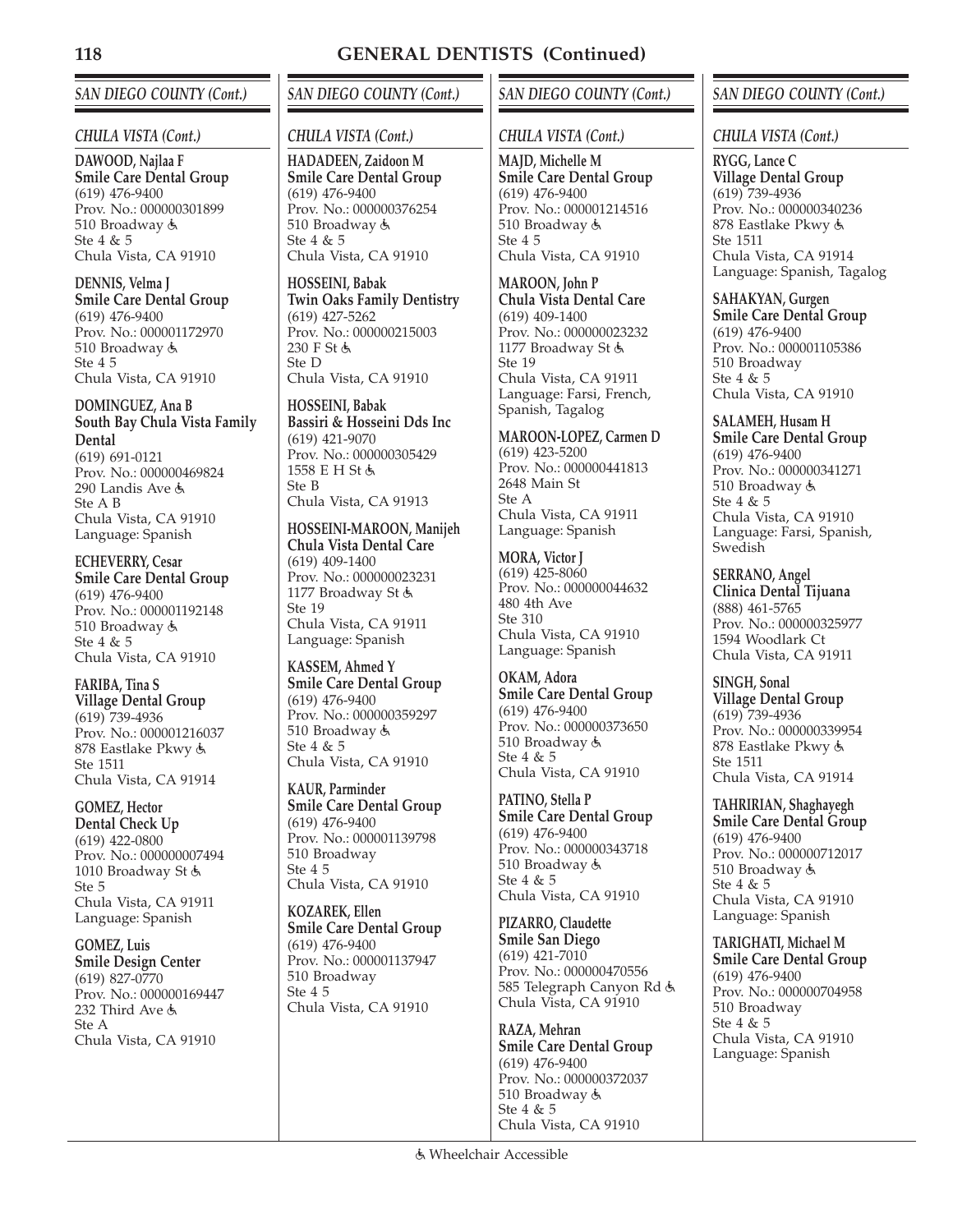#### *SAN DIEGO COUNTY (Cont.)*

#### *CHULA VISTA (Cont.)*

**THAI, Vu Smile Care Dental Group** (619) 476-9400 Prov. No.: 000001193283 510 Broadway Ste 4 5 Chula Vista, CA 91910

**TOMA, Omeed B Smile Care Dental Group** (619) 476-9400 Prov. No.: 000000184248 510 Broadway Ste 4 & 5 Chula Vista, CA 91910 Language: Arabic, Farsi, Spanish, Swedish

**URIAS-SESTEAGA, Glenda L** (664) 683-6595 Prov. No.: 000000326272 2856 Falling Waters Ct Chula Vista, CA 91915

**URIAS-SESTEAGA, Glenda L** (619) 739-4101 Prov. No.: 000000364003 406 Penthouse 501 Chula Vista, CA 91921

**VILLARREAL, Hector A Smile Care Dental Group** (619) 476-9400 Prov. No.: 000001279266 510 Broadway Ste 4 5 Chula Vista, CA 91910 Language: Spanish

**VO, Colleen P Smile Care Dental Group** (619) 476-9400 Prov. No.: 000000351090 510 Broadway Ste 4 & 5 Chula Vista, CA 91910 Language: Chinese

**WEGRZYN, Matthew Smile Care Dental Group** (619) 476-9400 Prov. No.: 000001142178 510 Broadway Ste 4 5 Chula Vista, CA 91910

**WISNIESKI, Joseph R Smile San Diego** (619) 421-7010

Prov. No.: 000000469823 585 Telegraph Canyon Rd Chula Vista, CA 91910 Language: Spanish

## *SAN DIEGO COUNTY (Cont.)*

# *CHULA VISTA (Cont.)*

**YAR, Sean Smile Care Dental Group** (619) 476-9400 Prov. No.: 000000350550 510 Broadway Ste 4 & 5 Chula Vista, CA 91910

**ZUNIGA-BRENES, Maria K** (619) 422-3473 Prov. No.: 000000221428 985 Broadway Ste E Chula Vista, CA 91911

#### *DEL MAR*

**FARAJZADEH, Edward Del Mar Professional Dental Group** (858) 792-6662 Prov. No.: 000000001277 13983 Mango Dr Ste 104 Del Mar, CA 92014 Language: Spanish, Tagalog

## *EL CAJON*

**AHMADPOUR, Fay (Firoozeh) Smile Care Dental Group** (619) 670-1700 Prov. No.: 000000294783 2990 Jamacha Rd Ste 132 El Cajon, CA 92019 Language: Farsi

**ANTWAN, Dunya G Bright Now Dental** (619) 212-7959 Prov. No.: 000001266203 2502 Jamacha Rd El Cajon, CA 92019 Language: Spanish

**BAJARS, Tania Smile Care Dental Group** (619) 444-6355 Prov. No.: 000000422222 1242 E Main St & El Cajon, CA 92021

**BAJARS, Tania Smile Care Dental Group** (619) 670-1700 Prov. No.: 000000422235 2990 Jamacha Rd Ste 132 El Cajon, CA 92019

## *SAN DIEGO COUNTY (Cont.)*

## *EL CAJON (Cont.)*

**BALA, Manmeet Smile Care Dental Group** (619) 444-6355 Prov. No.: 000000357515 1242 E Main St & El Cajon, CA 92021

**BALA, Manmeet Smile Care Dental Group** (619) 670-1700 Prov. No.: 000000357535 2990 Jamacha Rd  $Sta$  132 El Cajon, CA 92019

**BISSAR, Omar Smile Care Dental Group** (619) 670-1700 Prov. No.: 000001250651 2990 Jamacha Rd Ste 132 El Cajon, CA 92019

**BOUGHER, Marcel Smile Care Dental Group** (619) 444-6355 Prov. No.: 000000385029 1242 E Main St El Cajon, CA 92021

**BYARD, Shrrell L Smile Care Dental Group** (619) 444-6355 Prov. No.: 000001165937 1242 E Main St El Cajon, CA 92021 Language: Spanish

**DAWOOD, Najlaa F Smile Care Dental Group** (619) 670-1700 Prov. No.: 000000244175 2990 Jamacha Rd Ste 132 El Cajon, CA 92019

**DEL CAMPO, Gregory Smile Care Dental Group** (619) 444-6355 Prov. No.: 000000688351 1242 E Main St El Cajon, CA 92021

**ECHEVERRY, Cesar Smile Care Dental Group** (619) 444-6355 Prov. No.: 000001192151 1242 E Main St El Cajon, CA 92021

#### *SAN DIEGO COUNTY (Cont.)*

#### *EL CAJON (Cont.)*

**ECHEVERRY, Cesar Smile Care Dental Group** (619) 670-1700 Prov. No.: 000001192152 2990 Jamacha Rd Ste 132 El Cajon, CA 92019

**GOBRIAL, David Smile Care Dental Group** (619) 444-6355 Prov. No.: 000001133821 1242 E Main St El Cajon, CA 92021

**HABBOUSH, Sarmad Smile Care Dental Group** (619) 444-6355 Prov. No.: 000000718204 1242 E Main St El Cajon, CA 92021

**HADADEEN, Zaidoon M Smile Care Dental Group** (619) 444-6355 Prov. No.: 000000376233 1242 E Main St El Cajon, CA 92021

**HADADEEN, Zaidoon M Smile Care Dental Group** (619) 670-1700 Prov. No.: 000000376247 2990 Jamacha Rd Ste 132 El Cajon, CA 92019

**KASSEM, Ahmed Y Smile Care Dental Group** (619) 670-1700 Prov. No.: 000000359288 2990 Jamacha Rd Ste 132 El Cajon, CA 92019

**KASSEM, Ahmed Y Smile Care Dental Group** (619) 444-6355 Prov. No.: 000000359272 1242 E Main St El Cajon, CA 92021

**KAUR, Arshdeep Smile Care Dental Group** (619) 444-6355 Prov. No.: 000001166395 1242 E Main St El Cajon, CA 92021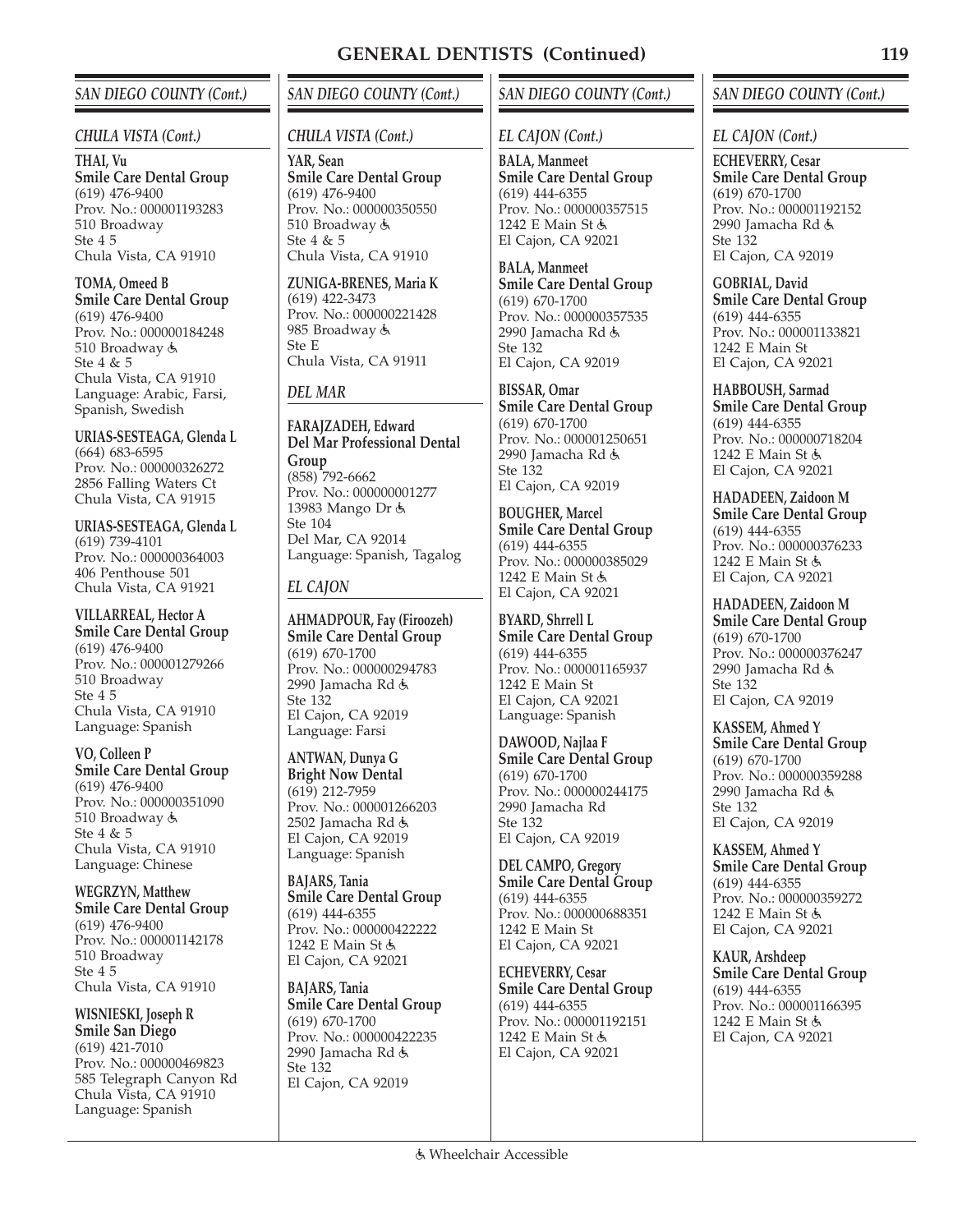# *SAN DIEGO COUNTY (Cont.)*

## *EL CAJON (Cont.)*

**KAUR, Arshdeep Smile Care Dental Group** (619) 670-1700 Prov. No.: 000001166396 2990 Jamacha Rd Ste 132 El Cajon, CA 92019

**KAUR, Parminder Smile Care Dental Group** (619) 444-6355 Prov. No.: 000001147788 1242 E Main St El Cajon, CA 92021

**LUBCZUK, Andrzej Andrzej Lubczuk Dental Corporation** (619) 444-1001 Prov. No.: 000000216239 707 Arnele Ave El Cajon, CA 92020 Language: Spanish

**MAJD, Michelle M Smile Care Dental Group** (619) 444-6355 Prov. No.: 000001214520 1242 E Main St & El Cajon, CA 92021

**MECHAEL, Shatha El Cajon Family Dental** (619) 466-1292 Prov. No.: 000000399215 2720 Fletcher Pkwy El Cajon, CA 92020

**MODJARRAD, Shideh S Bright Now Dental** (619) 212-7959 Prov. No.: 000001266205 2502 Jamacha Rd El Cajon, CA 92019 Language: Spanish

**OKAM, Adora Smile Care Dental Group** (619) 444-6355 Prov. No.: 000000373586 1242 E Main St El Cajon, CA 92021

**OKAM, Adora Smile Care Dental Group** (619) 670-1700 Prov. No.: 000000373639 2990 Jamacha Rd Ste 132 El Cajon, CA 92019

# *SAN DIEGO COUNTY (Cont.)*

## *EL CAJON (Cont.)*

**PARRAY, Humara R Bright Now Dental** (619) 212-7959 Prov. No.: 000001266204 2502 Jamacha Rd El Cajon, CA 92019

**PATINO, Stella P Smile Care Dental Group** (619) 444-6355 Prov. No.: 000000343730 1242 E Main St El Cajon, CA 92021

**PLAMENAC, Jovan Pacific Dental Group of El Cajon**

(619) 447-3100 Prov. No.: 000000362526 895 Jackman St El Cajon, CA 92020 Language: Cantonese, Farsi, French, Indian, Mandarin, Spanish, Tagalog, Vietnamese

**RAZA, Mehran Smile Care Dental Group** (619) 444-6355 Prov. No.: 000000372020 1242 E Main St El Cajon, CA 92021

**RAZA, Mehran Smile Care Dental Group** (619) 670-1700 Prov. No.: 000000372031 2990 Jamacha Rd Ste 132 El Cajon, CA 92019

**REYHANI, Hadis Smile Care Dental Group** (619) 444-6355 Prov. No.: 000000445599 1242 E Main St El Cajon, CA 92021

**RYGG, Lance C Rsd Dental Group** (619) 660-2424 Prov. No.: 000001138395 2907 Jamacha Rd Ste B El Cajon, CA 92019 Language: Spanish, Tagalog

## *SAN DIEGO COUNTY (Cont.)*

## *EL CAJON (Cont.)*

**SALAMEH, Husam H Smile Care Dental Group** (619) 670-1700 Prov. No.: 000000341275 2990 Jamacha Rd Ste 132 El Cajon, CA 92019 Language: Farsi, Spanish, Swedish

**SALAMEH, Husam H Smile Care Dental Group** (619) 444-6355 Prov. No.: 000000341274 1242 E Main St El Cajon, CA 92021 Language: Farsi, Spanish, Swedish

**STEPHAN, Waleed A Smile Care Dental Group** (619) 670-1700 Prov. No.: 000000693352 2990 Jamacha Rd Ste 132 El Cajon, CA 92019

**STEPHAN, Waleed A Smile Care Dental Group** (619) 444-6355 Prov. No.: 000000693351 1242 E Main St El Cajon, CA 92021

**TAHRIRIAN, Shaghayegh Smile Care Dental Group** (619) 670-1700 Prov. No.: 000000712021 2990 Jamacha Rd Ste 132 El Cajon, CA 92019 Language: Spanish

**TAHRIRIAN, Shaghayegh Smile Care Dental Group** (619) 444-6355 Prov. No.: 000000712020 1242 E Main St & El Cajon, CA 92021 Language: Spanish

**TARIGHATI, Michael M Smile Care Dental Group** (619) 670-1700 Prov. No.: 000000704962 2990 Jamacha Rd Ste 132 El Cajon, CA 92019 Language: Spanish

## *SAN DIEGO COUNTY (Cont.)*

## *EL CAJON (Cont.)*

**TARIGHATI, Michael M Smile Care Dental Group** (619) 444-6355 Prov. No.: 000000704961 1242 E Main St El Cajon, CA 92021 Language: Spanish

**THAI, Vu Smile Care Dental Group** (619) 444-6355 Prov. No.: 000001193296 1242 E Main St El Cajon, CA 92021

#### **THAI, Vu**

**Smile Care Dental Group** (619) 670-1700 Prov. No.: 000001193300 2990 Jamacha Rd Ste 132 El Cajon, CA 92019

**TRAN, Cheryl D Rsd Dental Group** (619) 660-2424 Prov. No.: 000001133239 2907 Jamacha Rd Ste B El Cajon, CA 92019

**VASANTH, Kamala Bright Now Dental** (619) 212-7959 Prov. No.: 000001266206 2502 Jamacha Rd El Cajon, CA 92019 Language: Spanish

**VILLARREAL, Hector A Smile Care Dental Group** (619) 670-1700 Prov. No.: 000001279269 2990 Jamacha Rd Ste 132 El Cajon, CA 92019 Language: Spanish

**VILLARREAL, Hector A Smile Care Dental Group** (619) 444-6355 Prov. No.: 000001263696 1242 E Main St El Cajon, CA 92021 Language: Spanish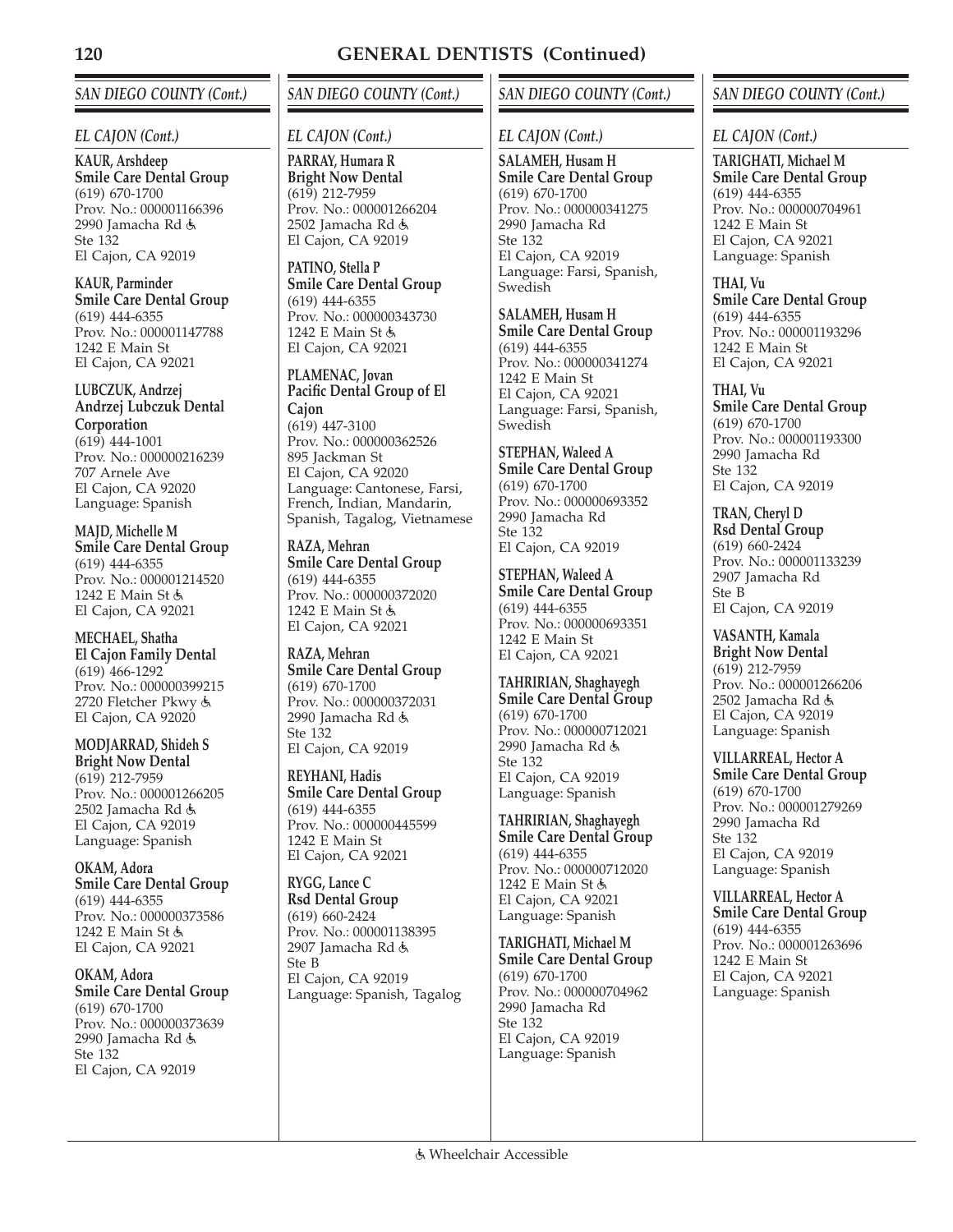## *SAN DIEGO COUNTY (Cont.)*

#### *EL CAJON (Cont.)*

**VO, Colleen P Smile Care Dental Group** (619) 670-1700 Prov. No.: 000000351083 2990 Jamacha Rd  $Sta 132$ El Cajon, CA 92019 Language: Chinese

**WEGRZYN, Matthew Smile Care Dental Group** (619) 670-1700 Prov. No.: 000001142185 2990 Jamacha Rd Ste 132 El Cajon, CA 92019

**WEGRZYN, Matthew Smile Care Dental Group** (619) 444-6355 Prov. No.: 000001142183 1242 E Main St El Cajon, CA 92021

**YAR, Sean Smile Care Dental Group** (619) 444-6355 Prov. No.: 000000350528 1242 E Main St & El Cajon, CA 92021

**YAR, Sean Smile Care Dental Group** (619) 670-1700 Prov. No.: 000000350544 2990 Jamacha Rd Ste 132 El Cajon, CA 92019

#### *ENCINITAS*

**PARK, Clinton H Camino Dental Group** (760) 942-3900 Prov. No.: 000000262795 1340 Encinitas Blvd Ste 100 Encinitas, CA 92024

**RYGG, Lance C Camino Dental Group** (760) 942-3900 Prov. No.: 000000262793 1340 Encinitas Blvd Ste 100 Encinitas, CA 92024 Language: Spanish, Tagalog

# *SAN DIEGO COUNTY (Cont.)*

#### *ESCONDIDO*

**ANTWAN, Dunya G Bright Now-Escondido** (760) 705-9464 Prov. No.: 000001104536 1286 Auto Pkwy Ste W2 Escondido, CA 92029 Language: Spanish

**ANTWAN, Dunya G Bright Now Dental** (760) 705-3150 Prov. No.: 000001203098 501 W Felicita Ave Ste 101 Escondido, CA 92025 Language: Spanish

**DALTON, Michael J Family Care Dental** (760) 738-1070 Prov. No.: 000000169172 1114 W Valley Pkwy Escondido, CA 92025

**HOANG, Andy T Escondido Dental Group** (760) 233-2266 Prov. No.: 000000169957 403 W Felicita Ave Escondido, CA 92025 Language: Spanish

**HONG, Stanley S Bright Now-Escondido** (866) 898-1355 Prov. No.: 000001072949 1286 Auto Pkwy Escondido, CA 92029

**KIM, Michael D Acacia Dental Care** (760) 489-6197 Prov. No.: 000000295717 639 S Escondido Blvd Escondido, CA 92025 Language: French, Korean, Persian, Spanish

**MODJARRAD, Shideh S Bright Now-Escondido** (760) 705-9464 Prov. No.: 000001123305 1286 Auto Pkwy Ste W2 Escondido, CA 92029 Language: Spanish

## Wheelchair Accessible

## *SAN DIEGO COUNTY (Cont.)*

## *ESCONDIDO (Cont.)*

**MODJARRAD, Shideh S Bright Now Dental** (760) 705-3150 Prov. No.: 000001203146 501 W Felicita Ave Escondido, CA 92025 Language: Spanish

**NOSTI, John Escondido Smile Dental Group** (760) 745-1585 Prov. No.: 000000691538 860 W Valley Pkwy Ste 100 Escondido, CA 92025 Language: Spanish

**PARRAY, Humara R Bright Now-Escondido** (760) 705-9464 Prov. No.: 000000719048 1286 Auto Pkwy Ste W2 Escondido, CA 92029

**PARRAY, Humara R Bright Now Dental** (760) 705-3150 Prov. No.: 000001203250 501 W Felicita Ave Ste 101 Escondido, CA 92025

**SHAH, Samir Gental Dental Del Lago** (760) 746-8777 Prov. No.: 000000432616 3440 Del Lago Blvd Ste C Escondido, CA 92029

**TRAN, Vincent V Family Care Dental** (760) 738-1070 Prov. No.: 000000016842 1114 W Valley Pkwy Escondido, CA 92025 Language: Slovak

**VASANTH, Kamala Bright Now Dental** (866) 898-1355 Prov. No.: 000001141426 501 W Felicita Ave Ste 101 Escondido, CA 92025 Language: Spanish

## *SAN DIEGO COUNTY (Cont.)*

#### *ESCONDIDO (Cont.)*

**WYNDHAMSMITH, David R Acacia Dental Care** (760) 489-6197 Prov. No.: 000000045243 639 S Escondido Blvd Escondido, CA 92025 Language: Korean, Spanish

**YAZDANI, Farzad Bright Now-Escondido** (866) 898-1355 Prov. No.: 000001072999 1286 Auto Pkwy Escondido, CA 92029

**ZAW, Ada Zaw Prof Dental Corp** (760) 741-8986 Prov. No.: 000000169851 126 W El Norte Pkwy Escondido, CA 92026

**ZAW, Timothy Zaw Prof Dental Corp** (760) 741-8986 Prov. No.: 000000016909 126 W El Norte Pkwy Escondido, CA 92026 Language: Spanish

## *LA JOLLA*

**KAJIAN-FARAJITABRIZI, Mehrack La Jolla Dental Group** (858) 455-9614 Prov. No.: 000000049047 8950 Villa La Jolla Dr Ste B120 La Jolla, CA 92037 Language: Farsi, French, Persian, Polish, Spanish,

**TINER, Kirk E Renaissance Dental Center** (858) 453-2070 Prov. No.: 000000297632 4150 Regents Park Row Ste 130 La Jolla, CA 92037

#### *LA MESA*

Vietnamese

**BAJARS, Tania Smile Care Dental Group** (619) 462-2272 Prov. No.: 000000422251 5601 Grossmont Ctr Dr & La Mesa, CA 91942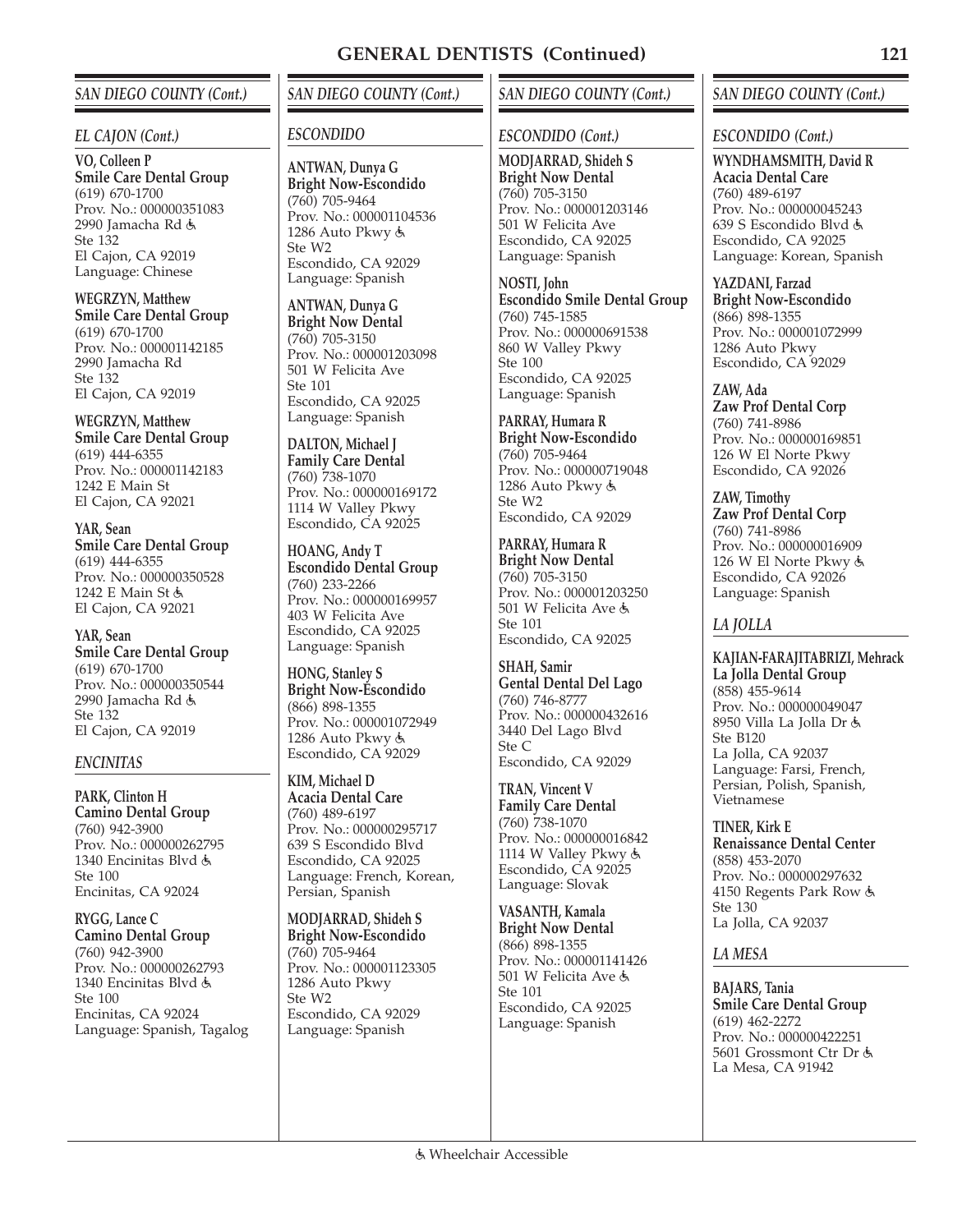# *SAN DIEGO COUNTY (Cont.)*

## *LA MESA (Cont.)*

**BALA, Manmeet Smile Care Dental Group** (619) 462-2272 Prov. No.: 000000357558 5601 Grossmont Ctr Dr La Mesa, CA 91942

**BOPARAI, Manveen Smile Care Dental Group** (619) 462-2272 Prov. No.: 000001122030 5601 Grossmont Ctr Dr La Mesa, CA 91942

**DE LUNA, Jose E Smile Care Dental Group** (619) 462-2272 Prov. No.: 000000230491 5601 Grossmont Ctr Dr La Mesa, CA 91942

**DEL CAMPO, Gregory Smile Care Dental Group** (619) 462-2272 Prov. No.: 000000688353 5601 Grossmont Ctr Dr La Mesa, CA 91942

**DENNIS, Velma J Smile Care Dental Group** (619) 462-2272 Prov. No.: 000001172971 5601 Grossmont Ctr Dr La Mesa, CA 91942

**DOAN, Lamman Smile Care Dental Group** (619) 462-2272 Prov. No.: 000000347047 5601 Grossmont Ctr Dr La Mesa, CA 91942

**ECHEVERRY, Cesar Smile Care Dental Group** (619) 462-2272 Prov. No.: 000001192153 5601 Grossmont Ctr Dr La Mesa, CA 91942

**GALLO, Donald A Affinity Dental of La Mesa** (619) 697-2800 Prov. No.: 000000050383 8881 Fletcher Pkwy Ste 325 La Mesa, CA 91942

# *SAN DIEGO COUNTY (Cont.)*

#### *LA MESA (Cont.)*

**GHANDEHARI, Kambiz Affinity Dental of La Mesa** (619) 697-2800 Prov. No.: 000000164400 8881 Fletcher Pkwy Ste 325 La Mesa, CA 91942

**HABBOUSH, Sarmad Smile Care Dental Group** (619) 462-2272 Prov. No.: 000000716787 5601 Grossmont Ctr Dr La Mesa, CA 91942

**HADADEEN, Zaidoon M Smile Care Dental Group** (619) 462-2272 Prov. No.: 000000376258 5601 Grossmont Ctr Dr La Mesa, CA 91942

**KAMALI-TAHA, Arash La Mesa Family Dental** (619) 465-3393 Prov. No.: 000000038331 5680 Lake Murray Blvd Ste B La Mesa, CA 91942 Language: Farsi

**KASSEM, Ahmed Y Smile Care Dental Group** (619) 462-2272 Prov. No.: 000000359299 5601 Grossmont Ctr Dr La Mesa, CA 91942

**KAUR, Arshdeep Smile Care Dental Group** (619) 462-2272 Prov. No.: 000001166397 5601 Grossmont Ctr Dr La Mesa, CA 91942

**KAUR, Parminder Smile Care Dental Group** (619) 462-2272 Prov. No.: 000001147790 5601 Grossmont Ctr Dr La Mesa, CA 91942

**LE, Vinh B Smile Care Dental Group** (619) 462-2272 Prov. No.: 000000249816 5601 Grossmont Ctr Dr La Mesa, CA 91942 Language: Chinese, Hindi, Spanish, Tagalog, Vietnamese

## *SAN DIEGO COUNTY (Cont.)*

## *LA MESA (Cont.)*

**NGUYEN, Dzien V Smile Care Dental Group** (619) 462-2272 Prov. No.: 000000346804 5601 Grossmont Ctr Dr La Mesa, CA 91942 Language: Spanish, Vietnamese

**OKAM, Adora Smile Care Dental Group** (619) 462-2272 Prov. No.: 000000373657 5601 Grossmont Ctr Dr La Mesa, CA 91942

**PATINO, Stella P Smile Care Dental Group** (619) 462-2272 Prov. No.: 000000343725 5601 Grossmont Ctr Dr & La Mesa, CA 91942

**RAZA, Mehran Smile Care Dental Group** (619) 462-2272 Prov. No.: 000000372039 5601 Grossmont Ctr Dr La Mesa, CA 91942

**REYHANI, Hadis Smile Care Dental Group** (619) 462-2272 Prov. No.: 000000445611 5601 Grossmont Ctr Dr La Mesa, CA 91942

**SALAMEH, Husam H Smile Care Dental Group** (619) 462-2272 Prov. No.: 000000341276 5601 Grossmont Ctr Dr La Mesa, CA 91942 Language: Farsi, Spanish, Swedish

**STEPHAN, Waleed A Smile Care Dental Group** (619) 462-2272 Prov. No.: 000000693353 5601 Grossmont Ctr Dr La Mesa, CA 91942

**TARIGHATI, Michael M Smile Care Dental Group** (619) 462-2272 Prov. No.: 000000704963 5601 Grossmont Ctr Dr La Mesa, CA 91942 Language: Spanish

## *SAN DIEGO COUNTY (Cont.)*

*LA MESA (Cont.)*

**TYLER, Michael W Smile Care Dental Group** (619) 462-2272 Prov. No.: 000000291817 5601 Grossmont Ctr Dr La Mesa, CA 91942

**VO, Colleen P Smile Care Dental Group** (619) 462-2272 Prov. No.: 000000351095 5601 Grossmont Ctr Dr La Mesa, CA 91942 Language: Chinese

**WEGRZYN, Matthew Smile Care Dental Group** (619) 462-2272 Prov. No.: 000001142186 5601 Grossmont Ctr Dr La Mesa, CA 91942

**YAR, Sean Smile Care Dental Group** (619) 462-2272 Prov. No.: 000000350553 5601 Grossmont Ctr Dr La Mesa, CA 91942

## *NATIONAL CITY*

**KASHANI, Jamshid A Jamshid A Kashani Dds** (619) 477-4945 Prov. No.: 000000006569 1536 Sweetwater Rd Ste E National City, CA 91950 Language: Farsi, Spanish, Tagalog

#### *OCEANSIDE*

**ANTWAN, Dunya G Fratt Dental Corporation** (866) 898-1355 Prov. No.: 000001133261 4170 Oceanside Blvd Ste 183 Oceanside, CA 92056 Language: Spanish

**BUEHLER, Brian D College Dental Group** (760) 631-3060 Prov. No.: 000000204518 467 College Blvd Ste 2 Oceanside, CA 92057 Language: Spanish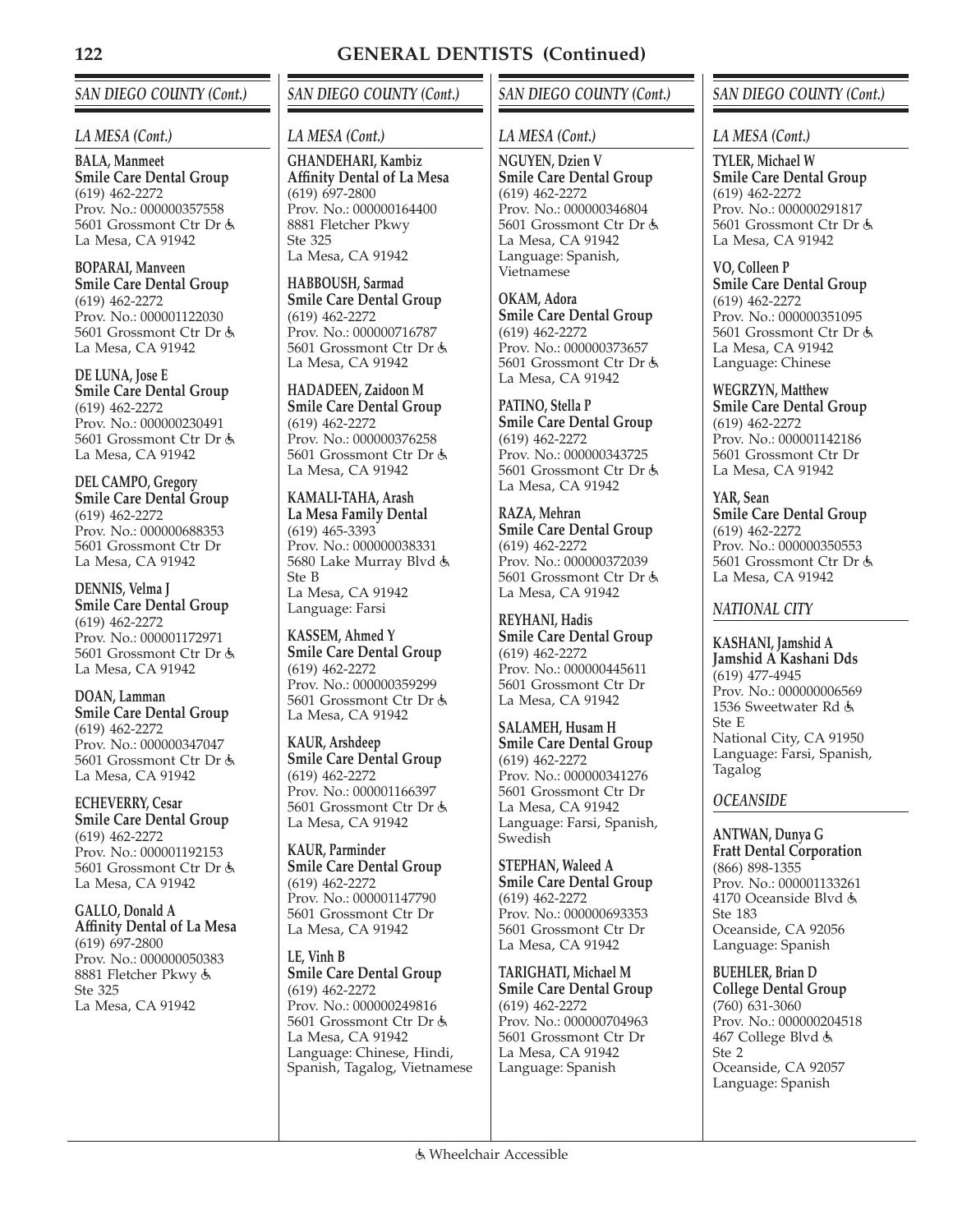## *SAN DIEGO COUNTY (Cont.)*

#### *OCEANSIDE (Cont.)*

**DART, Paul S Dart and Sharifian Dental Corporation** (760) 730-1303 Prov. No.: 000000429142 3430 Marron Rd Ste 300 Oceanside, CA 92056

**HOLYOAK, Scott R Dart and Sharifian Dental Corporation** (760) 730-1303 Prov. No.: 000000706136 3430 Marron Rd Ste 300 Oceanside, CA 92056 Language: German, Spanish

**HONG, Stanley S Fratt Dental Corporation** (866) 898-1355 Prov. No.: 000000718076 4170 Oceanside Blvd Ste 183 Oceanside, CA 92056

**IZADI, Negar South Oceanside Dental Group** (760) 439-0334 Prov. No.: 000000704435 2484 Vista Way Ste B Oceanside, CA 92054 Language: Spanish

**KULA, Norman A College Dental Group** (760) 631-3060 Prov. No.: 000000006455 467 College Blvd & Ste 2 Oceanside, CA 92057 Language: Spanish, Tagalog

**MODJARRAD, Shideh S Fratt Dental Corporation** (760) 936-0000 Prov. No.: 000001123306 4170 Oceanside Blvd Ste 183 Oceanside, CA 92056 Language: Spanish

**PARRAY, Humara R Fratt Dental Corporation** (866) 898-1355 Prov. No.: 000000719064 4170 Oceanside Blvd Ste 183 Oceanside, CA 92056

## *SAN DIEGO COUNTY (Cont.)*

#### *OCEANSIDE (Cont.)*

**REAGAN, Darin S South Oceanside Dental Group** (760) 439-0334 Prov. No.: 000000201392 2484 Vista Way Ste B Oceanside, CA 92054 Language: Slovak, Spanish

**ROGERS, Marjan College Dental Group** (760) 631-3060 Prov. No.: 000000384616 467 College Blvd Ste 2 Oceanside, CA 92057

**SHARIFIAN, Alex R South Oceanside Dental Group** (760) 439-0334 Prov. No.: 000000217370 2484 Vista Way Ste B Oceanside, CA 92054 Language: Farsi, Spanish

**VASANTH, Kamala Fratt Dental Corporation** (760) 936-0000 Prov. No.: 000001134827 4170 Oceanside Blvd Ste 183 Oceanside, CA 92056 Language: Spanish

**YAZDANI, Farzad Fratt Dental Corporation** (760) 936-0000 Prov. No.: 000000858157 4170 Oceanside Blvd Ste 183 Oceanside, CA 92056

## *POWAY*

**ASWAD, Suhir** (858) 486-2328 Prov. No.: 000000050284 13514 Pomerado Rd Ste A Poway, CA 92064 Language: Arabic

**FARAJZADEH, Edward A Poway Dental Group** (858) 679-6660 Prov. No.: 000000001278 13422 Pomerado Rd Ste 202 Poway, CA 92064 Language: Spanish, Tagalog

## *SAN DIEGO COUNTY (Cont.)*

#### *POWAY (Cont.)*

**PHAM, Hanh T Pacific Dental Care** (858) 668-3390 Prov. No.: 000001137934 12307 Poway Rd Ste B Poway, CA 92064

**RYGG, Lance C Poway Family Dental Group** (858) 391-9300 Prov. No.: 000000155868 13616 Poway Rd Ste 100 Poway, CA 92064 Language: Spanish, Tagalog

**TYLER, Michael W Poway Family Dental Group** (858) 391-9300 Prov. No.: 000000363510 13616 Poway Rd Ste 100 Poway, CA 92064

## *SAN DIEGO*

**ABDULJABBAR, Wiam Smile Care Dental Group** (619) 260-4990 Prov. No.: 000000191105 1333 Camino Del Rio S Ste 202 San Diego, CA 92108

**ABDULJABBAR, Wiam Smile Care Dental Group** (858) 569-1100 Prov. No.: 000000191103 3820 Convoy St San Diego, CA 92111

**ABDULJABBAR, Wiam Smile Care Dental Group** (858) 536-5550 Prov. No.: 000000191104 8997 Mira Mesa Blvd San Diego, CA 92126

**AFSHAR, Katayoun Tierrasanta Dental Group** (858) 492-9300 Prov. No.: 000000373878 10405 Tierrasanta Blvd San Diego, CA 92124 Language: Spanish

#### *SAN DIEGO COUNTY (Cont.)*

#### *SAN DIEGO (Cont.)*

**AFSHAR, Katayoun Stonecrest Dental Group & Orthodontics** (858) 694-0790 Prov. No.: 000000693024 3737 Murphy Canyon Rd Ste C 2 San Diego, CA 92123 Language: Spanish

**AHMADPOUR, Fay (Firoozeh) Smile Care Dental Group** (858) 536-5550 Prov. No.: 000000294874 8997 Mira Mesa Blvd San Diego, CA 92126 Language: Farsi

**ANDALIBI-ABADAN, Mozhgan Mozhgan Andlibi Abadan Dds Inc** (858) 350-7400 Prov. No.: 000000321868 4765 Carmel Mountain Rd Ste 205 San Diego, CA 92130

**ASIL, Arash M Smile Care Dental Group** (619) 260-4990 Prov. No.: 000000376477 1333 Camino Del Rio S Ste 202 San Diego, CA 92108 Language: Vietnamese

**BAITCHEV, Violet Smile Care Dental Group** (858) 569-1100 Prov. No.: 000000232246 3820 Convoy St San Diego, CA 92111

**BAITCHEV, Violet Smile Care Dental Group** (858) 536-5550 Prov. No.: 000000232580 8997 Mira Mesa Blvd San Diego, CA 92126

**BAJARS, Tania Smile Care Dental Group** (858) 569-1100 Prov. No.: 000000422240 3820 Convoy St San Diego, CA 92111

**BAJARS, Tania Smile Care Dental Group** (858) 536-5550 Prov. No.: 000000422254 8997 Mira Mesa Blvd San Diego, CA 92126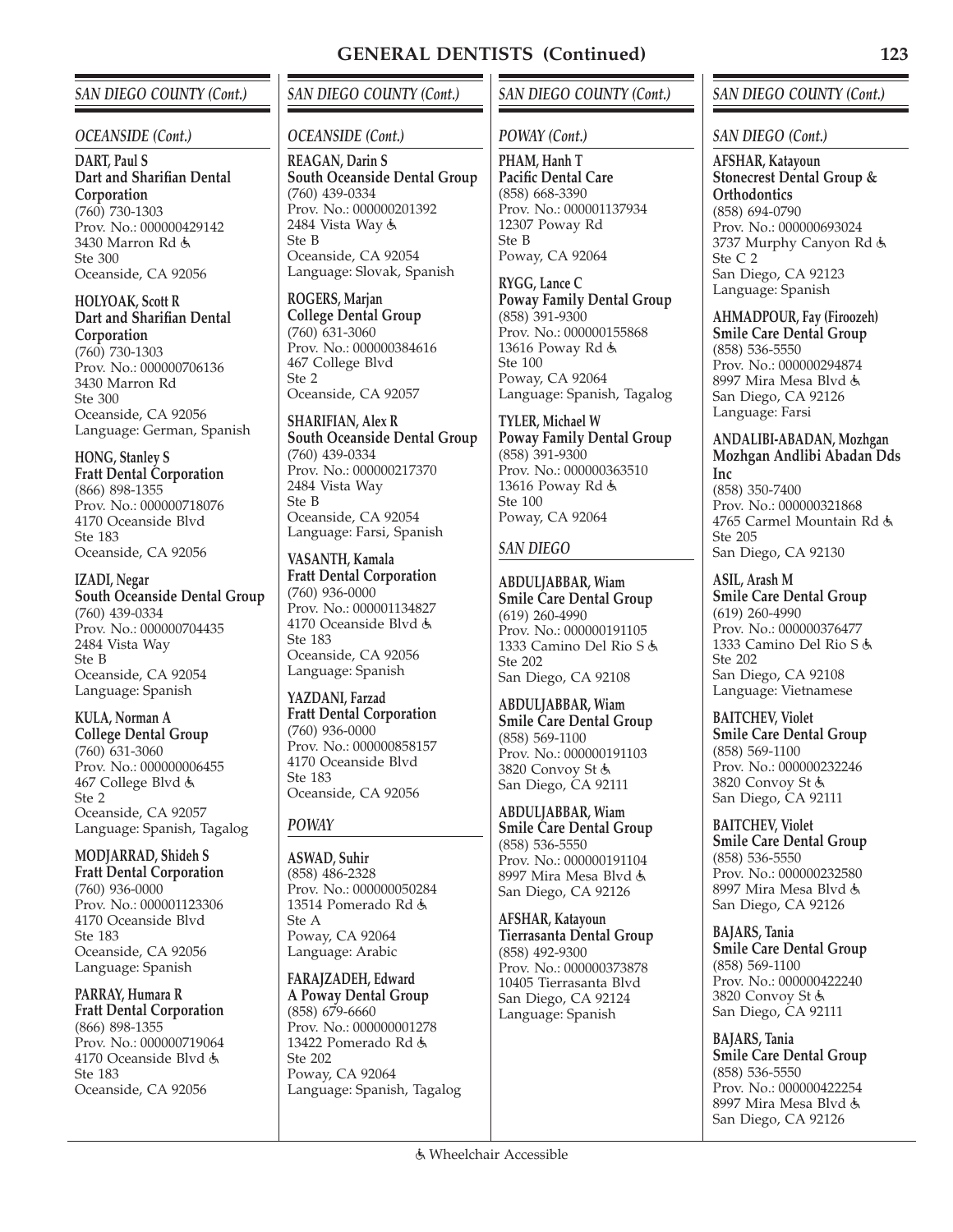# *SAN DIEGO COUNTY (Cont.)*

#### *SAN DIEGO (Cont.)*

**BALA, Manmeet Smile Care Dental Group** (858) 536-5550 Prov. No.: 000000357561 8997 Mira Mesa Blvd San Diego, CA 92126

**BALA, Manmeet Smile Care Dental Group** (858) 569-1100 Prov. No.: 000000357541 3820 Convoy St San Diego, CA 92111

**BALA, Manmeet Smile Care Dental Group** (619) 260-4990 Prov. No.: 000000357517 1333 Camino Del Rio S Ste 202 San Diego, CA 92108

**BISSAR, Omar Smile Care Dental Group** (858) 569-1100 Prov. No.: 000001250646 3820 Convoy St San Diego, CA 92111

**BISSAR, Omar Smile Care Dental Group** (619) 260-4990 Prov. No.: 000001248722 1333 Camino Del Rio S San Diego, CA 92108

**BISSAR, Omar Smile Care Dental Group** (858) 536-5550 Prov. No.: 000001250648 8997 Mira Mesa Blvd San Diego, CA 92126

**BOPARAI, Manveen Smile Care Dental Group** (619) 260-4990 Prov. No.: 000001122044 1333 Camino Del Rio S Ste 202 San Diego, CA 92108

**BOPARAI, Manveen Smile Care Dental Group** (858) 536-5550 Prov. No.: 000001104444 8997 Mira Mesa Blvd San Diego, CA 92126

# *SAN DIEGO COUNTY (Cont.)*

#### *SAN DIEGO (Cont.)*

**BYARD, Shrrell L Smile Care Dental Group** (619) 260-4990 Prov. No.: 000001165956 1333 Camino Del Rio S Ste 202 San Diego, CA 92108 Language: Spanish

**BYARD, Shrrell L Smile Care Dental Group** (858) 536-5550 Prov. No.: 000001165958 8997 Mira Mesa Blvd San Diego, CA 92126 Language: Spanish

**BYRNE, James C Smile Care Dental Group** (619) 260-4990 Prov. No.: 000000384431 1333 Camino Del Rio S Ste 202 San Diego, CA 92108

**CARLO, William V Dr William V Carlo** (619) 299-2550 Prov. No.: 000000001280 3333 5th Ave Ste 150 San Diego, CA 92103

**CHUNG, Tae H Smile Care Dental Group** (858) 536-5550 Prov. No.: 000000326233 8997 Mira Mesa Blvd San Diego, CA 92126

**DAWOOD, Najlaa F Smile Care Dental Group** (619) 260-4990 Prov. No.: 000000179529 1333 Camino Del Rio S Ste 202 San Diego, CA 92108

**DAWOOD, Najlaa F Smile Care Dental Group** (858) 536-5550 Prov. No.: 000000276290 8997 Mira Mesa Blvd San Diego, CA 92126

**DEL CAMPO, Gregory Smile Care Dental Group** (858) 569-1100 Prov. No.: 000000688372 3820 Convoy St San Diego, CA 92111

## *SAN DIEGO COUNTY (Cont.)*

## *SAN DIEGO (Cont.)*

**DEL CAMPO, Gregory Smile Care Dental Group** (619) 260-4990 Prov. No.: 000000688370 1333 Camino Del Rio S Ste 202 San Diego, CA 92108

**DEL CAMPO, Gregory Smile Care Dental Group** (858) 536-5550 Prov. No.: 000000688374 8997 Mira Mesa Blvd San Diego, CA 92126

**DENNIS, Velma J Smile Care Dental Group** (858) 569-1100 Prov. No.: 000001172974 3820 Convoy St San Diego, CA 92111

**DENNIS, Velma J Smile Care Dental Group** (858) 536-5550 Prov. No.: 000001172976 8997 Mira Mesa Blvd San Diego, CA 92126

**DENNIS, Velma J Smile Care Dental Group** (619) 260-4990 Prov. No.: 000001172972 1333 Camino Del Rio S Ste 202 San Diego, CA 92108

**DERAKHSHAN, Gholam R** (858) 485-1010 Prov. No.: 000000043538 11134 Rancho Carmel Dr Ste 103 San Diego, CA 92128

**DERAKSHAN, Ray** (858) 485-1010 Prov. No.: 000000238704 11134 Rancho Carmel Dr Ste 103 San Diego, CA 92128

**ECHEVERRY, Cesar Smile Care Dental Group** (619) 260-4990 Prov. No.: 000001192164 1333 Camino Del Rio S Ste 202 San Diego, CA 92108

## *SAN DIEGO COUNTY (Cont.)*

#### *SAN DIEGO (Cont.)*

**ECHEVERRY, Cesar Smile Care Dental Group** (858) 536-5550 Prov. No.: 000001192166 8997 Mira Mesa Blvd San Diego, CA 92126

**ECHEVERRY, Cesar Smile Care Dental Group** (858) 569-1100 Prov. No.: 000001192165 3820 Convoy St San Diego, CA 92111

**ELNAGGAR, Khaled A Reidler Mark J Dds** (619) 281-6635 Prov. No.: 000000295608 4167 Ohio St & San Diego, CA 92104

**FROST, John M Smile Care Dental Group** (619) 260-4990 Prov. No.: 000000386399 1333 Camino Del Rio S Ste 202 San Diego, CA 92108 Language: Spanish

**GALLO, Donald A Gallo Michels Koryurek Professional Dent** (619) 291-8750 Prov. No.: 000000241149 3330 3rd Ave Ste 400 San Diego, CA 92103

**HABASHI, Afshin Tierrasanta Dental Group** (858) 492-9300 Prov. No.: 000001172826 10405 Tierrasanta Blvd San Diego, CA 92124 Language: Spanish

**HADADEEN, Zaidoon M Smile Care Dental Group** (858) 536-5550 Prov. No.: 000000376259 8997 Mira Mesa Blvd San Diego, CA 92126

**HADADEEN, Zaidoon M Smile Care Dental Group** (858) 569-1100 Prov. No.: 000000376249 3820 Convoy St San Diego, CA 92111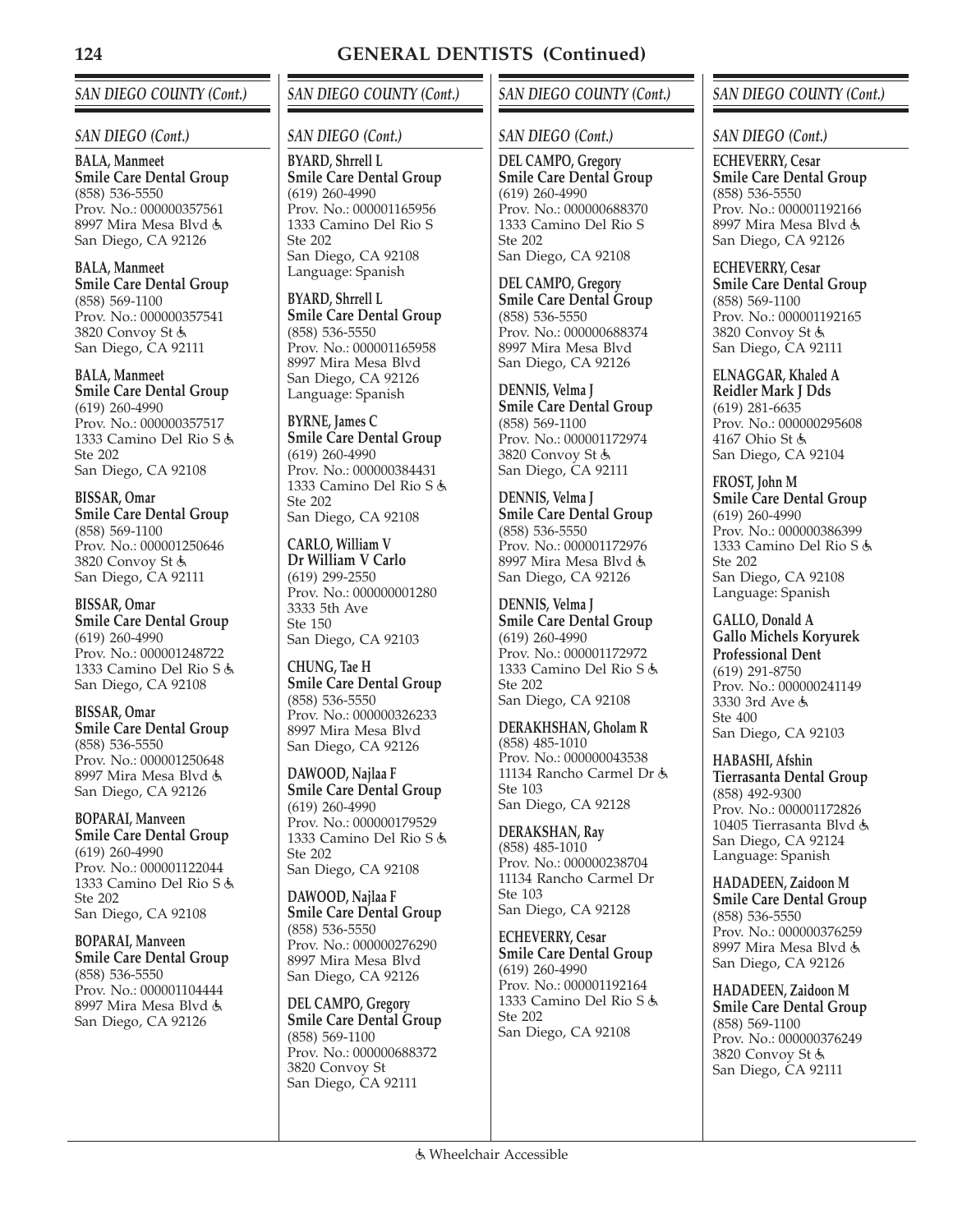## *SAN DIEGO COUNTY (Cont.)*

#### *SAN DIEGO (Cont.)*

**HADADEEN, Zaidoon M Smile Care Dental Group** (619) 260-4990 Prov. No.: 000000376234 1333 Camino Del Rio S Ste 202 San Diego, CA 92108

**KASSEM, Ahmed Y Smile Care Dental Group** (858) 536-5550 Prov. No.: 000000359301 8997 Mira Mesa Blvd San Diego, CA 92126

**KASSEM, Ahmed Y Smile Care Dental Group** (858) 569-1100 Prov. No.: 000000359291 3820 Convoy St San Diego, CA 92111

**KASSEM, Ahmed Y Smile Care Dental Group** (619) 260-4990 Prov. No.: 000000359274 1333 Camino Del Rio S Ste 202 San Diego, CA 92108

**KATNIK, Richard D Dr. Richard D. Katnik** (858) 569-9651 Prov. No.: 000000012974 7319 Clairemont Mesa Blvd San Diego, CA 92111 Language: Hindi, Spanish

**KAUR, Arshdeep Smile Care Dental Group** (619) 260-4990 Prov. No.: 000001166435 1333 Camino Del Rio S Ste 202 San Diego, CA 92108

**KAUR, Arshdeep Smile Care Dental Group** (858) 569-1100 Prov. No.: 000001166437 3820 Convoy St San Diego, CA 92111

**KAUR, Parminder Smile Care Dental Group** (619) 260-4990 Prov. No.: 000001147801 1333 Camino Del Rio S Ste 202 San Diego, CA 92108

## *SAN DIEGO COUNTY (Cont.)*

#### *SAN DIEGO (Cont.)*

**KAUR, Parminder Smile Care Dental Group** (858) 536-5550 Prov. No.: 000001147803 8997 Mira Mesa Blvd San Diego, CA 92126

**KESHAV, Nilesh Smile Care Dental Group** (619) 260-4990 Prov. No.: 000000407241 1333 Camino Del Rio S  $Ste 202$ San Diego, CA 92108 Language: Spanish

**KESHAV, Nilesh Smile Care Dental Group** (858) 569-1100 Prov. No.: 000000407242 3820 Convoy St San Diego, CA 92111 Language: Spanish

**KESHAV, Nilesh Smile Care Dental Group** (858) 536-5550 Prov. No.: 000000407244 8997 Mira Mesa Blvd San Diego, CA 92126 Language: Spanish

**KOZAREK, Ellen Smile Care Dental Group** (619) 260-4990 Prov. No.: 000001137975 1333 Camino Del Rio S Ste 202 San Diego, CA 92108

**KOZAREK, Ellen Smile Care Dental Group** (858) 569-1100 Prov. No.: 000001137978 3820 Convoy St San Diego, CA 92111

**KOZAREK, Ellen Smile Care Dental Group** (858) 536-5550 Prov. No.: 000001137981 8997 Mira Mesa Blvd San Diego, CA 92126

**LE, Tim K Pacific Dental** (858) 693-9070 Prov. No.: 000000020853 9330 B Mira Mesa Blvd San Diego, CA 92126 Language: Vietnamese

#### *SAN DIEGO COUNTY (Cont.)*

#### *SAN DIEGO (Cont.)*

**LE, Tram K** (858) 277-6080 Prov. No.: 000000422692 10645 Tierrasanta Blvd Ste B San Diego, CA 92124 Language: Italian

**LOPP, Jay S Bernardo Heights Dental Group** (858) 674-6813 Prov. No.: 000000348470 15731 Bernardo Heights Pk Ste 101 San Diego, CA 92128

**MAJD, Michelle M Smile Care Dental Group** (619) 260-4990 Prov. No.: 000001214533 1333 Camino Del Rio S Ste 202 San Diego, CA 92108

**MAUNGMAUNG, Tin M Apple Dental**  $(619)$  236-9549 Prov. No.: 000000040061 1540 Fern St & San Diego, CA 92102 Language: Burmese, Slovak, Thai

**NASERY, Ehsan Mesa Dental**

(858) 514-4290 Prov. No.: 000000169616 7625 Mesa College Dr Ste 100 San Diego, CA 92111 Language: Farsi, Spanish, Vietnamese

**NG, Julia S Stonecrest Dental Group & Orthodontics** (858) 694-0790 Prov. No.: 000001212999 3737 Murphy Canyon Rd Ste C 2 San Diego, CA 92123

**NGUYEN, Duy Brightcare Dental, Inc** (619) 295-8891 Prov. No.: 000000206775 3078 University Ave San Diego, CA 92104 Language: Farsi, Spanish, Swedish, Vietnamese

#### *SAN DIEGO COUNTY (Cont.)*

#### *SAN DIEGO (Cont.)*

**OKAM, Adora Smile Care Dental Group** (619) 260-4990 Prov. No.: 000000373587 1333 Camino Del Rio S Ste 202 San Diego, CA 92108

**OKAM, Adora Smile Care Dental Group** (858) 536-5550 Prov. No.: 000000373659 8997 Mira Mesa Blvd San Diego, CA 92126

**OKAM, Adora Smile Care Dental Group** (858) 569-1100 Prov. No.: 000000373644 3820 Convoy St San Diego, CA 92111

**ORTIZ-LUIS, Maricelle R Smile Care Dental Group** (858) 569-1100 Prov. No.: 000000736826 3820 Convoy St San Diego, CA 92111

**ORTIZ-LUIS, Maricelle R Smile Care Dental Group** (858) 536-5550 Prov. No.: 000000736830 8997 Mira Mesa Blvd San Diego, CA 92126

**PIZARRO, Claudette Smile San Diego** (619) 298-0521 Prov. No.: 000000469533 2650 Camino Del Rio N Ste 102 San Diego, CA 92108

**RAZA, Mehran Smile Care Dental Group** (858) 569-1100 Prov. No.: 000000372033 3820 Convoy St San Diego, CA 92111

**RAZA, Mehran Smile Care Dental Group** (858) 536-5550 Prov. No.: 000000372040 8997 Mira Mesa Blvd San Diego, CA 92126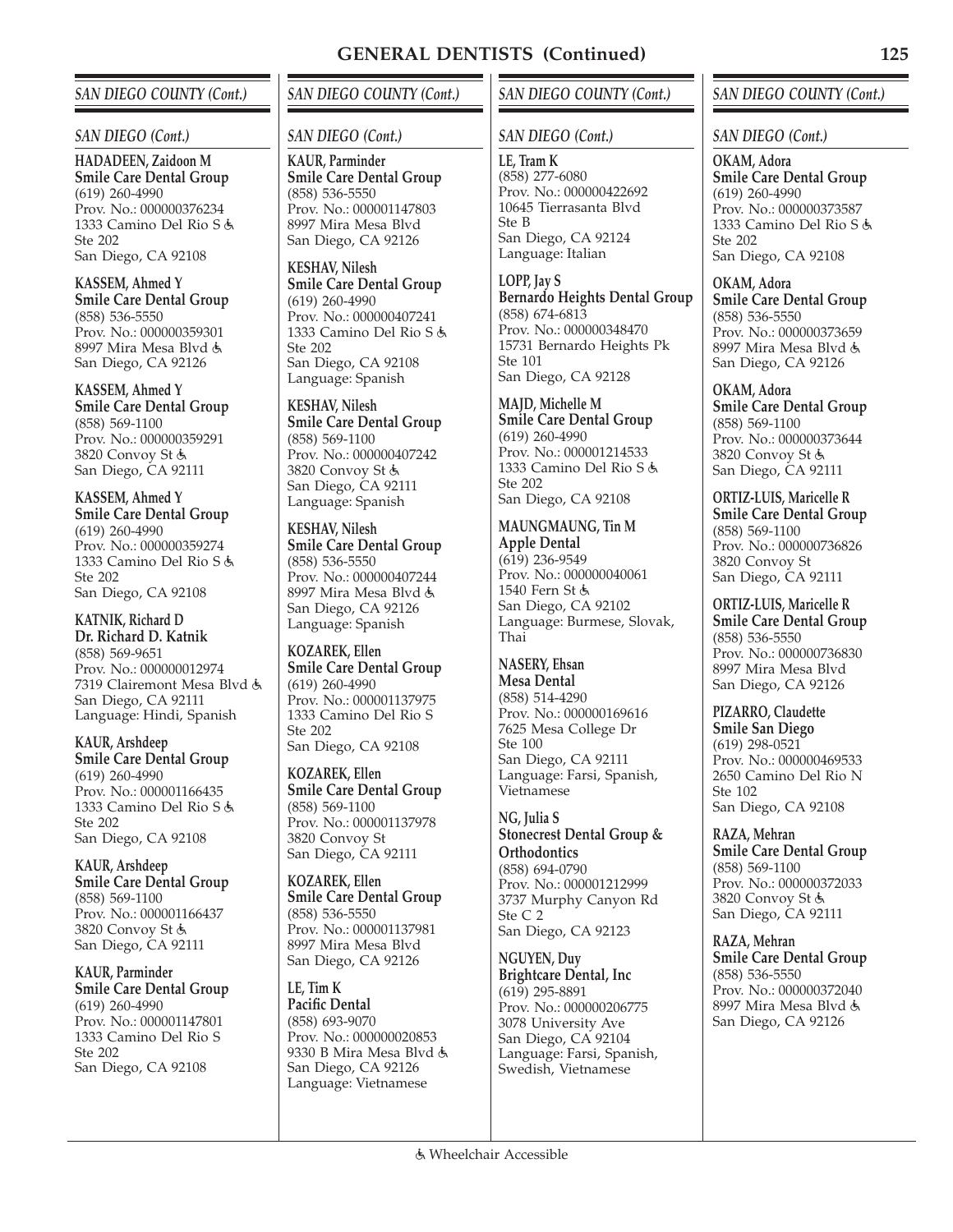## *SAN DIEGO COUNTY (Cont.)*

#### *SAN DIEGO (Cont.)*

**RAZA, Mehran Smile Care Dental Group** (619) 260-4990 Prov. No.: 000000372022 1333 Camino Del Rio S Ste 202 San Diego, CA 92108

**RICHEY, Mark S** (619) 297-6104 Prov. No.: 000000297957 *\*\*\*Accepting existing patients only\*\*\** 1442 University Ave San Diego, CA 92103 Language: Spanish

**RIEDLER, Mark J Reidler Mark J Dds** (619) 281-6635 Prov. No.: 000000001283 4167 Ohio St

San Diego, CA 92104 Language: Spanish

**RIVERA, Ofelia B Smile Care Dental Group** (858) 536-5550 Prov. No.: 000000402375 8997 Mira Mesa Blvd San Diego, CA 92126

**RYGG, Lance C Tierrasanta Dental Group** (858) 492-9300 Prov. No.: 000000239528 10405 Tierrasanta Blvd San Diego, CA 92124 Language: Spanish, Tagalog

**SAADATMANDI, Hossein Smile Care Dental Group** (858) 569-1100 Prov. No.: 000000715757 3820 Convoy St San Diego, CA 92111 Language: Farsi

**SAADATMANDI, Hossein Smile Care Dental Group** (858) 536-5550 Prov. No.: 000000715761 8997 Mira Mesa Blvd San Diego, CA 92126 Language: Farsi

**SAADATMANDI, Hossein Smile Care Dental Group** (619) 260-4990 Prov. No.: 000000715753 1333 Camino Del Rio S Ste 202 San Diego, CA 92108 Language: Farsi

# *SAN DIEGO COUNTY (Cont.)*

#### *SAN DIEGO (Cont.)*

**SAHAKYAN, Gurgen Smile Care Dental Group** (619) 260-4990 Prov. No.: 000001105461 1333 Camino Del Rio S Ste 202 San Diego, CA 92108

**SALES, Vivian R Gentle Dental La Jolla** (858) 552-1244 Prov. No.: 000001243646 9339 Genesee Ave Ste 240 San Diego, CA 92121 Language: Spanish, Tagalog, Vietnamese

**SAMAAN, Ehab Smile Care Dental Group** (619) 260-4990 Prov. No.: 000000156636 1333 Camino Del Rio S Ste 202 San Diego, CA 92108

**SPARROW, Joseph Hillcrest Family Dental** (619) 291-8750 Prov. No.: 000000167406 3330 Third Ave Ste 400 San Diego, CA 92103 Language: Spanish

**STEPHAN, Waleed A Smile Care Dental Group** (858) 569-1100 Prov. No.: 000000693372 3820 Convoy St San Diego, CA 92111

**STEPHAN, Waleed A Smile Care Dental Group** (619) 260-4990 Prov. No.: 000000693370 1333 Camino Del Rio S Ste 202 San Diego, CA 92108

**SUAREZ, Hector A Smile San Diego** (619) 298-0521 Prov. No.: 000000316816 2650 Camino Del Rio N Ste 102 San Diego, CA 92108 Language: Spanish, Tagalog

## *SAN DIEGO COUNTY (Cont.)*

## *SAN DIEGO (Cont.)*

**TARIGHATI, Michael M Smile Care Dental Group** (858) 569-1100 Prov. No.: 000000704975 3820 Convoy St San Diego, CA 92111 Language: Spanish

**THAI, Vu Smile Care Dental Group** (858) 536-5550 Prov. No.: 000001147633 8997 Mira Mesa Blvd San Diego, CA 92126

**THAI, Vu Smile Care Dental Group** (616) 260-4990 Prov. No.: 000001193345 1333 Camino Del Rio S Ste 202 San Diego, CA 92108

**THAI, Vu Smile Care Dental Group** (858) 569-1100 Prov. No.: 000001193353 3820 Convoy St San Diego, CA 92111

**TOMA, Omeed B Smile Care Dental Group** (858) 569-1100 Prov. No.: 000000221968 3820 Convoy St San Diego, CA 92111 Language: Arabic, Farsi, Spanish, Swedish

**TOMA, Omeed B Smile Care Dental Group** (858) 536-5550 Prov. No.: 000000221812 8997 Mira Mesa Blvd San Diego, CA 92126 Language: Arabic, Farsi, Spanish, Swedish

**TOMA, Omeed B Smile Care Dental Group** (619) 260-4990 Prov. No.: 000000221895 1333 Camino Del Rio S Ste 202 San Diego, CA 92108 Language: Arabic, Farsi, Spanish, Swedish

## *SAN DIEGO COUNTY (Cont.)*

## *SAN DIEGO (Cont.)*

**TONG, Christopher N Pacific Dental** (858) 693-9070 Prov. No.: 000000020854 9330-B Mira Mesa Blvd San Diego, CA 92126 Language: Vietnamese

**VILLARREAL, Hector A Smile Care Dental Group** (858) 569-1100 Prov. No.: 000001279290 3820 Convoy St San Diego, CA 92111 Language: Spanish

**VO, Colleen P Smile Care Dental Group** (858) 569-1100 Prov. No.: 000000351085 3820 Convoy St San Diego, CA 92111 Language: Chinese

**VO, Colleen P Smile Care Dental Group** (619) 260-4990 Prov. No.: 000000351060 1333 Camino Del Rio S Ste 202 San Diego, CA 92108 Language: Chinese

**VO, Colleen P Smile Care Dental Group** (858) 536-5550 Prov. No.: 000000351096 8997 Mira Mesa Blvd San Diego, CA 92126 Language: Chinese

**WEGRZYN, Matthew Smile Care Dental Group** (619) 260-4990 Prov. No.: 000001139796 1333 Camino Del Rio S Ste 202 San Diego, CA 92108

**WEGRZYN, Matthew Smile Care Dental Group** (858) 569-1100 Prov. No.: 000001139898 3820 Convoy St San Diego, CA 92111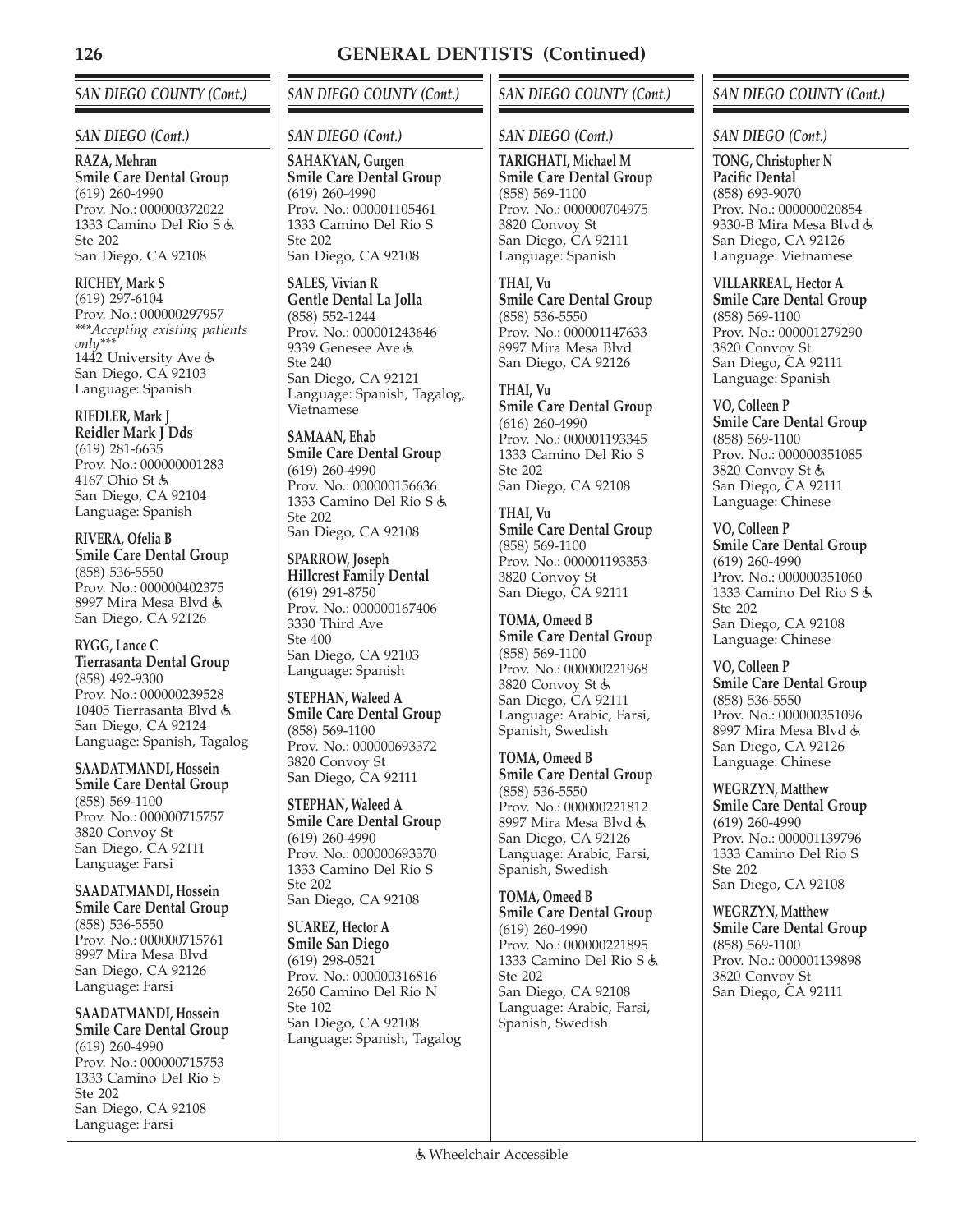#### *SAN DIEGO COUNTY (Cont.)*

#### *SAN DIEGO (Cont.)*

**WISNIESKI, Joseph R Smile San Diego** (619) 298-0521 Prov. No.: 000000469896 2650 Camino Del Rio N Ste 102 San Diego, CA 92108 Language: Spanish

**YAR, Sean Smile Care Dental Group** (858) 536-5550 Prov. No.: 000000350555 8997 Mira Mesa Blvd San Diego, CA 92126

**YAR, Sean Smile Care Dental Group** (858) 569-1100 Prov. No.: 000000350545 3820 Convoy St San Diego, CA 92111

**YAR, Sean Smile Care Dental Group** (619) 260-4990 Prov. No.: 000000350529 1333 Camino Del Rio S Ste 202 San Diego, CA 92108

#### *SAN MARCOS*

**ANTWAN, Dunya G Bright Now-San Marcos** (866) 898-1355 Prov. No.: 000001133265 752 S Rancho Santa Fe Rd San Marcos, CA 92078 Language: Spanish

**BOULOS, Joseph Y San Marcos Dental Group** (760) 746-2045 Prov. No.: 000000700497 709 Center Dr Ste 101 San Marcos, CA 92069 Language: Spanish

**HONG, Stanley S Bright Now-San Marcos** (866) 898-1355 Prov. No.: 000000735919 752 S Rancho Santa Fe Rd San Marcos, CA 92078

## *SAN DIEGO COUNTY (Cont.)*

#### *SAN MARCOS (Cont.)*

**MODJARRAD, Shideh S Bright Now-San Marcos** (760) 936-0002 Prov. No.: 000001123307 752 S Rancho Santa Fe Rd San Marcos, CA 92078 Language: Spanish

**NOSTI, John San Marcos Dental Group** (760) 746-2045 Prov. No.: 000000463384 709 Center Dr Ste 101 San Marcos, CA 92069 Language: Spanish

**PARRAY, Humara R Bright Now-San Marcos** (866) 898-1355 Prov. No.: 000000719059 752 S Rancho Santa Fe Rd San Marcos, CA 92078

**REAGAN, Darin S San Marcos Dental Group** (760) 746-2045 Prov. No.: 000000194895 709 Center Dr Ste 101 San Marcos, CA 92069 Language: Slovak, Spanish

**SADDUK, Ali Bright Now-San Marcos** (866) 898-1355 Prov. No.: 000001212684 752 S Rancho Santa Fe Rd San Marcos, CA 92078

**VASANTH, Kamala Bright Now-San Marcos** (760) 936-0002 Prov. No.: 000001134825 752 S Rancho Santa Fe Rd San Marcos, CA 92078 Language: Spanish

**YAZDANI, Farzad Bright Now-San Marcos** (868) 898-1355 Prov. No.: 000000737456 752 S Rancho Santa Fe Rd San Marcos, CA 92078

## *SAN DIEGO COUNTY (Cont.)*

#### *SANTEE*

**BYARD, Shrrell L Santee Town Center Dental Group** (619) 312-6006 Prov. No.: 000001123304 246 Town Center Pkwy Santee, CA 92071 Language: Spanish

**CORNELL, Michael T Santee Cottonwood Dental** (619) 448-7444 Prov. No.: 000000381953 9715 Mission George Rd Santee, CA 92071 Language: Spanish

**RYGG, Lance C Town Center Dental Group** (619) 596-1600 Prov. No.: 000000156159 9862 E Mission Gorge Rd Ste E Santee, CA 92071 Language: Spanish, Tagalog

**RYGG, Lance C Santee Town Center Dental Group** (619) 312-6006 Prov. No.: 000000383899 246 Town Center Pkwy Santee, CA 92071 Language: Spanish, Tagalog

## *SPRING VALLEY*

**CARMICHAEL JR, Charlie F** (619) 479-9143 Prov. No.: 000000013364 8300 Paradise Valley Rd Ste 122 Spring Valley, CA 91977

## *VISTA*

**AHMADPOUR, Fay (Firoozeh) Smile Care Dental Group** (760) 940-8811 Prov. No.: 000000253391 1010 E Vista Wy Ste A & B Vista, CA 92084 Language: Farsi

**BAJARS, Tania Smile Care Dental Group** (760) 940-8811 Prov. No.: 000000422211 1010 E Vista Wy Ste A & B Vista, CA 92084

#### *SAN DIEGO COUNTY (Cont.)*

#### *VISTA (Cont.)*

**BALA, Manmeet Smile Care Dental Group** (760) 940-8811 Prov. No.: 000000357498 1010 E Vista Wy Ste A & B Vista, CA 92084

**DE LUNA, Jose E Smile Care Dental Group** (760) 940-8811 Prov. No.: 000000230515 1010 E Vista Wy Ste A & B Vista, CA 92084

**DO, Darren T Vista Dental Group** (760) 758-7580 Prov. No.: 000001172375 435 S Melrose Dr Ste 105 Vista, CA 92081 Language: Spanish

**DOAN, Lamman Smile Care Dental Group** (760) 940-8811 Prov. No.: 000000347084 1010 E Vista Wy Ste A & B Vista, CA 92084

**ECHEVERRY, Cesar Smile Care Dental Group** (760) 940-8811 Prov. No.: 000001192172 1010 E Vista Wy Ste A & B Vista, CA 92084

**EDWARDS, Steven J Smile Care Dental Group** (760) 940-8811 Prov. No.: 000000034272 1010 E Vista Wy Ste A & B Vista, CA 92084 Language: Farsi, Persian, Romania, Spanish, Vietnamese

**GOBRIAL, David Smile Care Dental Group** (760) 940-8811 Prov. No.: 000001133848 1010 E Vista Way Ste A B Vista, CA 92084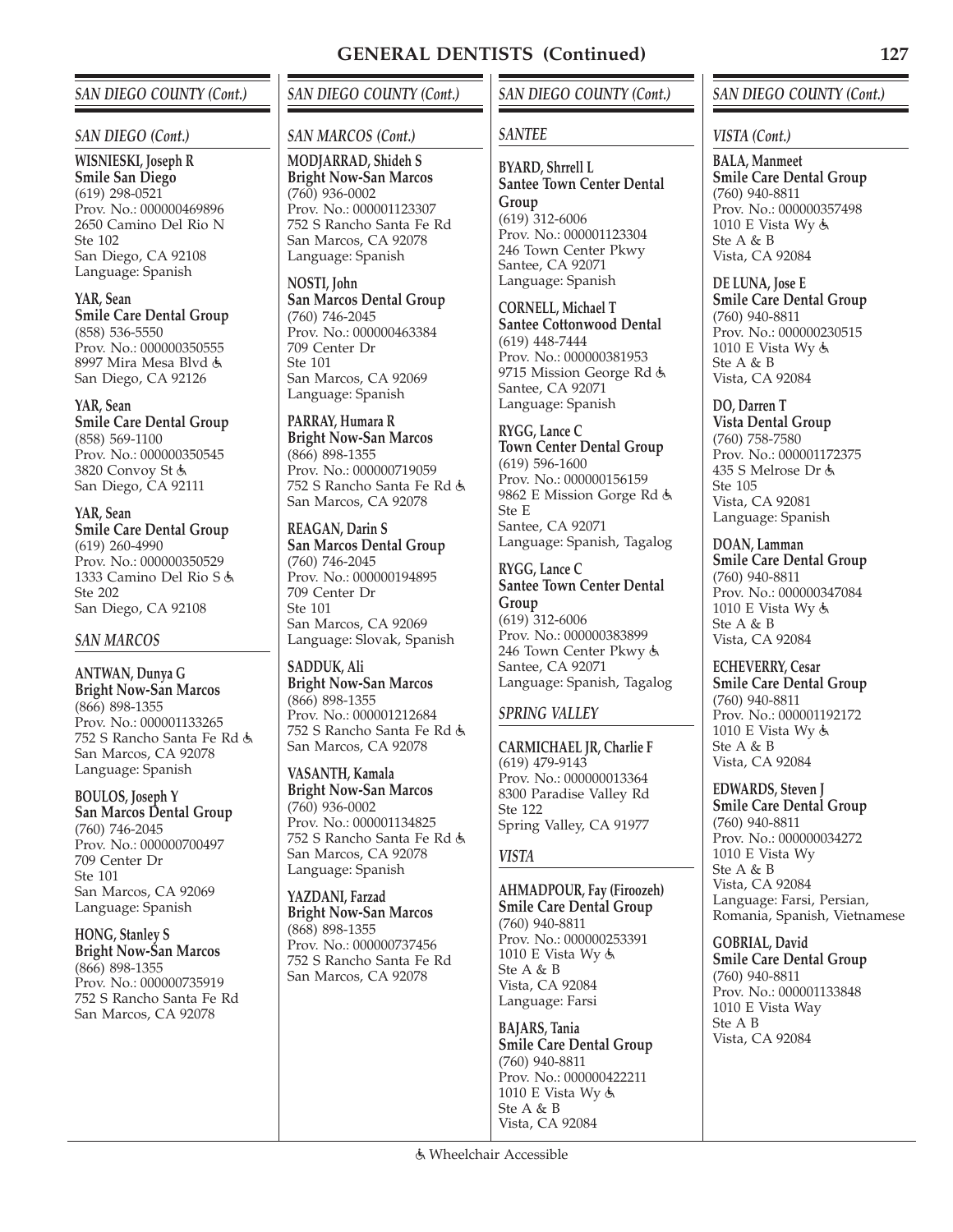# *SAN DIEGO COUNTY (Cont.)*

#### *VISTA (Cont.)*

**HADADEEN, Zaidoon M Smile Care Dental Group** (760) 940-8811 Prov. No.: 000000376227 1010 E Vista Wy Ste A & B Vista, CA 92084

**HORIYAT, Maryam Smile Care Dental Group** (760) 940-8811 Prov. No.: 000000341712 1010 E Vista Wy Ste A & B Vista, CA 92084

**KASSEM, Ahmed Y Smile Care Dental Group** (760) 940-8811 Prov. No.: 000000359266 1010 E Vista Wy Ste A & B Vista, CA 92084

**KAUR, Arshdeep Smile Care Dental Group** (760) 940-8811 Prov. No.: 000001166452 1010 E Vista Wy Ste A B Vista, CA 92084

**KESHAV, Nilesh Smile Care Dental Group** (760) 940-8811 Prov. No.: 000000407247 1010 E Vista Wy Ste A & B Vista, CA 92084 Language: Spanish

**NGUYEN, Dzien V Smile Care Dental Group** (760) 940-8811 Prov. No.: 000000346835 1010 E Vista Wy Ste A & B Vista, CA 92084 Language: Spanish, Vietnamese

**OKAM, Adora Smile Care Dental Group** (760) 940-8811 Prov. No.: 000000373574 1010 E Vista Wy Ste A & B Vista, CA 92084

# *SAN DIEGO COUNTY (Cont.)*

#### *VISTA (Cont.)*

**ORTIZ-LUIS, Maricelle R Smile Care Dental Group** (760) 940-8811 Prov. No.: 000000736824 1010 E Vista Wy Ste A & B Vista, CA 92084

**PANNU, Manreet Vista Dental Group** (760) 758-7580 Prov. No.: 000001279205 435 S Melrose Dr Ste 105 Vista, CA 92084 Language: Spanish

**PATEL, Payal J Smile Care Dental Group** (760) 908-8110 Prov. No.: 000001149351 1010 E Vista Wy Ste A B Vista, CA 92084 Language: Spanish

**RAZA, Mehran Smile Care Dental Group** (760) 940-8811 Prov. No.: 000000372014 1010 E Vista Wy Ste A & B Vista, CA 92084

**RAZA, Mehran Vista Family Dental Center** (760) 940-8410 Prov. No.: 000000422363 985 S Santa Fe Ave Ste 5

Vista, CA 92083

**RODGERS, Charles F Vista Dental Group** (760) 758-7580 Prov. No.: 000000300126 435 S Melrose Dr Ste 105 Vista, CA 92081 Language: Spanish

**SHETTY, Swati Smile Care Dental Group** (760) 940-8811 Prov. No.: 000000381372 1010 E Vista Wy & Ste A & B Vista, CA 92084

## *SAN DIEGO COUNTY (Cont.)*

## *VISTA (Cont.)*

**VILLARREAL, Hector A Smile Care Dental Group** (760) 940-8811 Prov. No.: 000001279297 1010 E Vista Wy Ste A B Vista, CA 92084 Language: Spanish

**YAR, Sean Smile Care Dental Group** (760) 940-8811 Prov. No.: 000000350516 1010 E Vista Wy Ste A & B Vista, CA 92084

## *SAN FRANCISCO COUNTY*

#### *SAN FRANCISCO*

**AL MAJDALANI, Mouhannad** (415) 921-5555 Prov. No.: 000000291629 1550 Lombard St San Francisco, CA 94123 Language: Arabic, Polish, Russian, Spanish, Tagalog

**ANSARI, Mohsen M Mohsen M Ansari Dmd Inc** (415) 283-4720 Prov. No.: 000000388651 450 Sutter St Ste 1225 San Francisco, CA 94108 Language: Vietnamese

**BERDICHEVSKY, Mikhail Berdichevsky Mikhail Dds** (415) 386-5590 Prov. No.: 000000025369 4444 Geary Blvd Ste 303 San Francisco, CA 94118 Language: Russian

**CHENG, Jeffrey San Francisco Dental** (415) 841-8877 Prov. No.: 000000422664 4949 Mission St San Francisco, CA 94112 Language: Chinese, Spanish, Vietnamese

## *SAN FRANCISCO COUNTY (Cont.)*

*SAN FRANCISCO (Cont.)*

**DALIGUES, Caroline C Dr Caroline Daligues** (415) 362-4041 Prov. No.: 000000006032 490 Post St Ste 1004 San Francisco, CA 94102 Language: Tagalog

**GONZALEZ, Bernardo** (415) 282-4566 Prov. No.: 000000046596 2720 24th St San Francisco, CA 94110

Language: Spanish

**IZRAYLEVICH, Nina Berdichevsky Mikhail Dds** (415) 386-5590 Prov. No.: 000000025370 4444 Geary Blvd Ste 303 San Francisco, CA 94118 Language: Russian

**JA, Alex Van Ness Dental Group** (415) 441-2098 Prov. No.: 000000000576 2243 Van Ness Ave Ste 101 San Francisco, CA 94109 Language: Cantonese, Mandarin, Spanish

**KHA, Hao** (415) 333-1877 Prov. No.: 000000339958 2790 Diamond St San Francisco, CA 94131

**LAI, Peter Van Ness Dental Group** (415) 441-2098 Prov. No.: 000000433340 2243 Van Ness Ave Ste 101 San Francisco, CA 94109

**LEE, Ray Van Ness Dental Group** (415) 441-2098 Prov. No.: 000000000575 2243 Van Ness Ave Ste 101 San Francisco, CA 94109 Language: Cantonese, Mandarin, Spanish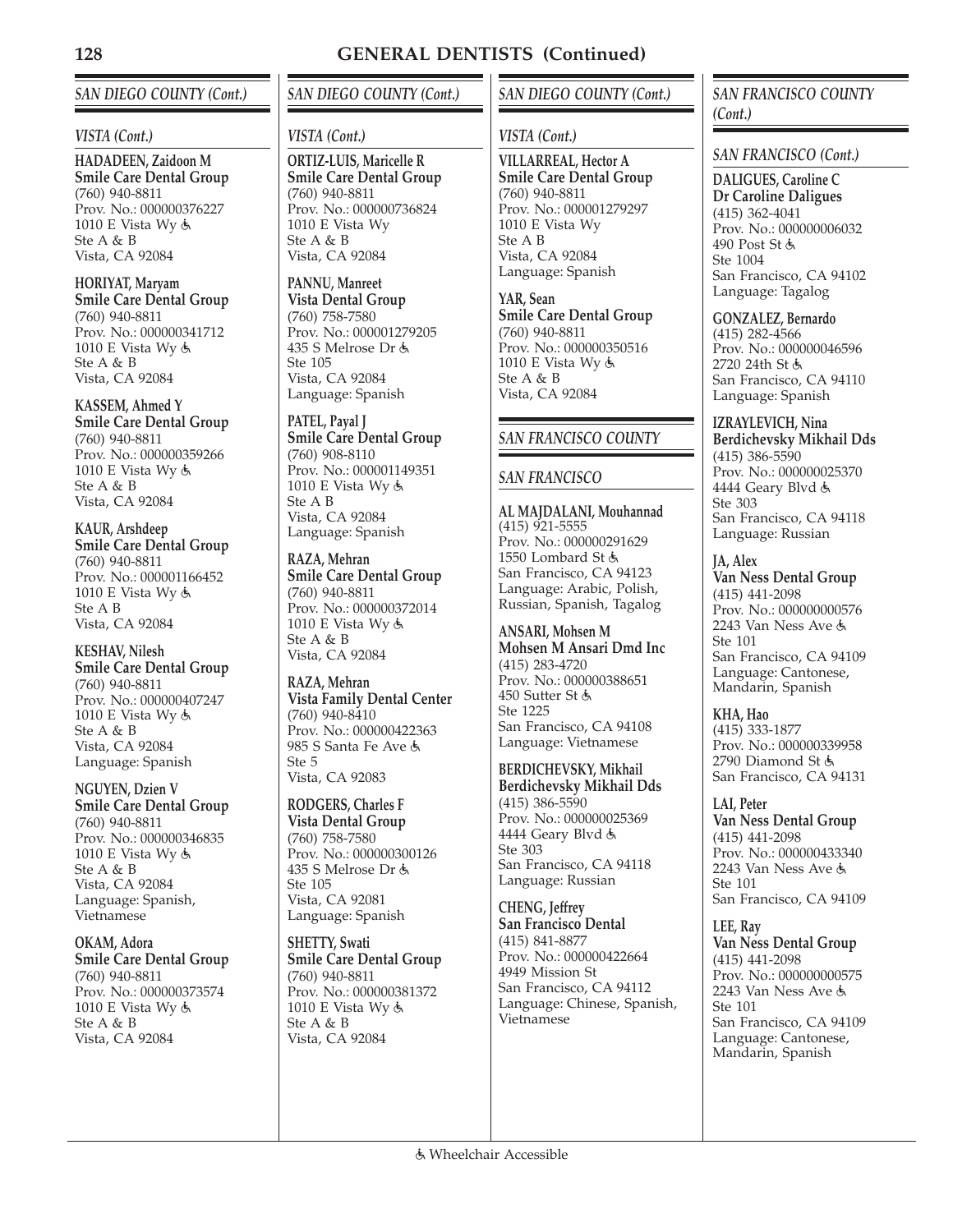## *SAN FRANCISCO COUNTY (Cont.)*

#### *SAN FRANCISCO (Cont.)*

**MANUEL, Aleli Miranda and Manuel Dental Office** (415) 469-7444 Prov. No.: 000000006968 4749 Mission St San Francisco, CA 94112 Language: Portuguese, Spanish, Tagalog

**MIRANDA, Noel S Miranda and Manuel Dental Office**

(415) 469-7444 Prov. No.: 000000295984 4749 Mission St San Francisco, CA 94112 Language: Spanish, Tagalog

**MOROZOVA, Yuliya Allegro Dental Group** (415) 584-8500 Prov. No.: 000000164796 *\*\*\*Accepting existing patients only\*\*\** 4585 Mission St San Francisco, CA 94112 Language: Russian, Spanish

**NIP, Charles C Van Ness Dental Group** (415) 441-2098 Prov. No.: 000000000572 2243 Van Ness Ave Ste 101 San Francisco, CA 94109 Language: Cantonese, Mandarin, Spanish

**NIP, Charles C Noriega Dental** (415) 661-8851 Prov. No.: 000000011002 3749 Noriega St San Francisco, CA 94122 Language: Cantonese, Mandarin, Spanish

**NIP, Charles C South Van Ness Dental** (415) 431-9797 Prov. No.: 000000000578 240 Shotwell St Ste 230 San Francisco, CA 94110 Language: Cantonese, Mandarin, Spanish

*SAN FRANCISCO COUNTY (Cont.)*

## *SAN FRANCISCO (Cont.)*

**NIP, Christiaan J Van Ness Dental Group** (415) 441-2098 Prov. No.: 000000000574 2243 Van Ness Ave Ste 101 San Francisco, CA 94109 Language: Cantonese, Mandarin, Spanish

**NIP, Gregory C Noriega Dental** (415) 661-8853 Prov. No.: 000000011004 3749 Noriega St San Francisco, CA 94122

**ROYTMAN, Eugene Allegro Dental Group** (415) 584-8500 Prov. No.: 000000296031 *\*\*\*Accepting existing patients only\*\*\** 4585 Mission St San Francisco, CA 94112 Language: Farsi, Hindi, Persian, Spanish **TIN, Justin**

**San Bruno Ave Dental Clinic** (415) 656-2868 Prov. No.: 000000010974 2817 San Bruno Ave San Francisco, CA 94134 Language: Cantonese, Chinese, Mandarin, Vietnamese

**TIN, Justin Sunset Premier Dental Clinic** (415) 682-2415 Prov. No.: 000000010975 2415 Noriega St San Francisco, CA 94122 Language: Cantonese, Chinese, Mandarin, Vietnamese

**XIA, Bing E Alliance Dental & Ortho** (415) 986-2626 Prov. No.: 000001142486 450 Sutter St Ste 808 San Francisco, CA 94108

**XIANG, Xilin Alliance Dental & Ortho** (415) 986-2626 Prov. No.: 000000416691 450 Sutter St Ste 808 San Francisco, CA 94108 Language: Spanish

*SAN FRANCISCO COUNTY (Cont.)*

#### *SAN FRANCISCO (Cont.)*

**YOUNG, Ronald S** (415) 928-3777 Prov. No.: 000000007002 1637 Lombard St San Francisco, CA 94123 Language: Chinese, Spanish

**ZHAO, Edward Edward Zhao Dds Inc** (415) 956-7744 Prov. No.: 000000046464 450 Sutter St Ste 1640 San Francisco, CA 94108 Language: Chinese

# *SAN JOAQUIN COUNTY*

## *LODI*

**BERMUDEZ, M. Luisa F** (209) 369-1959 Prov. No.: 000000008095 755 S Fairmont Ste D Lodi, CA 95240 Language: Spanish, Tagalog

**NGUYEN, Linh A** (209) 339-1032 Prov. No.: 000000059429 1745 W Kettleman Ln Ste C Lodi, CA 95242

## *MANTECA*

**NAKAKI, Robert P Stadium Dental Group** (209) 456-5610 Prov. No.: 000000364546 2288 Daniels St Manteca, CA 95337 Language: Spanish

**NGUYEN, Huy Stadium Dental Group** (209) 456-5610 Prov. No.: 000000379592 2288 Daniels St Manteca, CA 95337

# *SAN JOAQUIN COUNTY (Cont.)*

## *STOCKTON*

**BALARAMAN, Lakshmi Smile Care Dental Group** (209) 472-1765 Prov. No.: 000001167260 5756 Pacific Ave Ste 75 Stockton, CA 95207

**BALUYUT, Gemma F Smile Care Dental Group** (209) 472-1765 Prov. No.: 000000373392 5756 Pacific Ave Ste 75 Stockton, CA 95207

**BERMUDEZ, M. Luisa F** (209) 466-0254 Prov. No.: 000000008094 221 Tuxedo Ct Ste D Stockton, CA 95204

Language: Spanish, Tagalog

**BRAR, Amandeep K Smile Care Dental Group** (209) 472-1765 Prov. No.: 000000306331 5756 Pacific Ave Ste 75 Stockton, CA 95207 Language: Hindi

**CHANG, Chee C Park West Dental Group** (209) 474-8000 Prov. No.: 000000363608 10928 Trinity Pkwy Stockton, CA 95219

**CHEN, James C Star Dental Practice** (209) 951-8088 Prov. No.: 000000429222 8626 Lower Sacramento Rd Ste 37B Stockton, CA 95210

**CHOWDHARY, Anil K Smile Care Dental Group** (209) 472-1765 Prov. No.: 000001134431 5756 Pacific Ave Ste 75 Stockton, CA 95207

**DE LEON, Jesse** (209) 461-0140 Prov. No.: 000000141255 940 N Center St Ste B Stockton, CA 95202 Language: Spanish, Tagalog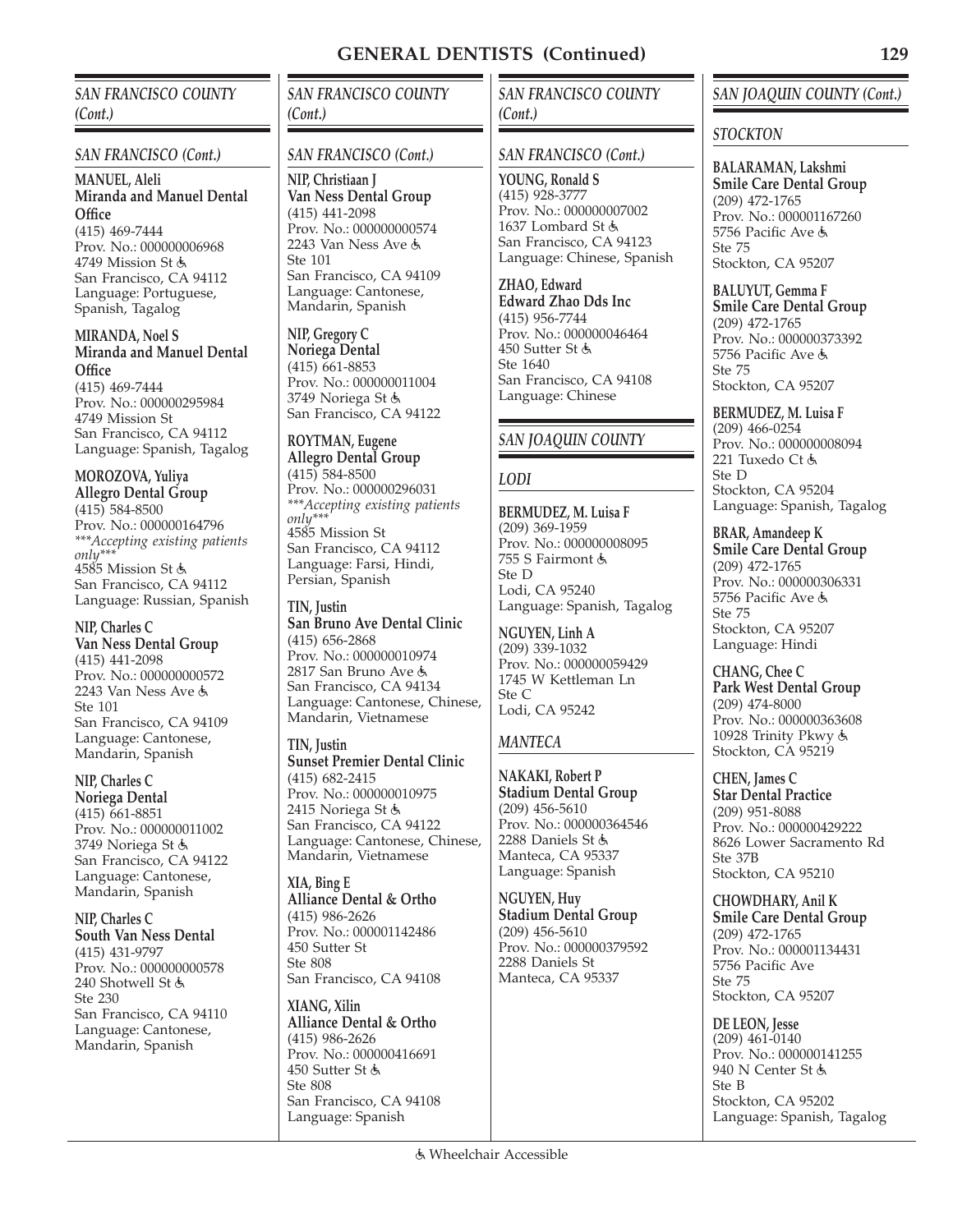# *SAN JOAQUIN COUNTY (Cont.)*

#### *STOCKTON (Cont.)*

**EL NOKRASHY, Karim S Smiles Depot Dental Group** (209) 957-8827 Prov. No.: 000000372408 1503 E March Ln Stockton, CA 95210

**ESPEJO JR, Roberto V** (209) 466-0191 Prov. No.: 000000289347 222 E Acacia St Stockton, CA 95202

**GILL, Parampal S Caring Dental Center** (209) 478-9999 Prov. No.: 000000418837 8014 Lower Sacramento Rd Ste B Stockton, CA 95210 Language: Farsi, Spanish, Swedish

**GILL, Parampal S Country Club Dental Care** (209) 466-2828 Prov. No.: 000000378418 2828 Country Club Blvd Ste 9 Stockton, CA 95204 Language: Farsi, Spanish, Swedish

**GREDINBERG, Tala V Smile Care Dental Group** (209) 472-1765 Prov. No.: 000001140790 5756 Pacific Ave Ste 75 Stockton, CA 95207 Language: Spanish

**GREWAL, Deepinder S Smile Care Dental Group** (209) 472-1765 Prov. No.: 000001203450 5756 Pacific Ave Ste 75 Stockton, CA 95207

**GREWAL, Varundeep Smile Care Dental Group** (209) 472-1765 Prov. No.: 000000400844 5756 Pacific Ave Ste 75 Stockton, CA 95207

# *SAN JOAQUIN COUNTY (Cont.)*

#### *STOCKTON (Cont.)*

**HABASHI, Rafik Smile Care Dental Group** (209) 472-1765 Prov. No.: 000000439276 5756 Pacific Ave Ste 75 Stockton, CA 95207 Language: Spanish

**HAKIMI, Sohail S Stockton Dental Group** (209) 956-9650 Prov. No.: 000000230010 1036 W Robinhood Dr Ste 104 Stockton, CA 95207 Language: Armenian, Mandarin, Persian, Russian, Spanish, Tagalog

**HAYASHI, Randall T Dental Group of Stockton** (209) 956-9650 Prov. No.: 000001134740 1036 W Robin Hood Dr Ste 104 Stockton, CA 95207 Language: Spanish

**HU, Wei C S California Dental Practice** (209) 941-0814 Prov. No.: 000000366678 40 S California St Stockton, CA 95202

**KHOSRAVIAN, Pedram Smile Care Dental Group** (209) 472-1765 Prov. No.: 000000689414 5756 Pacific Ave Ste 75 Stockton, CA 95207

**LAU, Lawrence Smile Care Dental Group** (209) 472-1765 Prov. No.: 000000422122 5756 Pacific Ave Ste 75 Stockton, CA 95207

**LE, An Smile Care Dental Group** (209) 472-1765 Prov. No.: 000001123958 5756 Pacific Ave Ste 75 Stockton, CA 95207

# *SAN JOAQUIN COUNTY (Cont.)*

#### *STOCKTON (Cont.)*

**LIEU, Loan H Smile Care Dental Group** (209) 472-1765 Prov. No.: 000001249481 5756 Pacific Ave  $Sta$  75 Stockton, CA 95207

**LIN, George T Smile Care Dental Group** (209) 472-1765 Prov. No.: 000001076048 5756 Pacific Ave Ste 75 Stockton, CA 95207 Language: Spanish

**MANAK, Davinder S** (209) 460-1223 Prov. No.: 000000256819 1334 S Center St Stockton, CA 95206

**MANIEGO, Ma Cristina E Smile Care Dental Group** (209) 472-1765 Prov. No.: 000000349330 5756 Pacific Ave Ste 75 Stockton, CA 95207

**MANTENA, Usha R Smile Care Dental Group** (209) 472-1765 Prov. No.: 000000343150 5756 Pacific Ave Ste 75 Stockton, CA 95207

**MELKO, Shamiran Smile Care Dental Group** (209) 472-1765 Prov. No.: 000001132546 5756 Pacific Ave Ste 75 Stockton, CA 95207

**NAKAKI, Robert P Park West Dental Group** (209) 474-8000 Prov. No.: 000000371748 10928 Trinity Pkwy Stockton, CA 95219 Language: Spanish

**NATSUHARA, Kenneth Y**  $(209)$  957-6004 Prov. No.: 000000008761 3031 W March Ln Ste 340 E Stockton, CA 95219

# *SAN JOAQUIN COUNTY (Cont.)*

#### *STOCKTON (Cont.)*

**NGUYEN, Huan Family Dentistry** (209) 952-9290 Prov. No.: 000000158061 8006 N El Dorado St Stockton, CA 95210 Language: Cambodian, Laotian, Spanish, Vietnamese

**NGUYEN, Novan El Dorado Dental** (209) 952-9290 Prov. No.: 000001140319 8006 N El Dorado St Stockton, CA 95210 Language: Vietnamese

#### **PATRICK, Simonne Smile Care Dental Group** (209) 472-1765 Prov. No.: 000001213336 5756 Pacific Ave Ste 75 Stockton, CA 95207

**PHAM, Kevin** (209) 475-0869 Prov. No.: A00000023002 3322 E Hammer Ln Ste H Stockton, CA 95212 Language: Spanish, Vietnamese

**RAVON, Shadi Smile Care Dental Group** (209) 472-1765 Prov. No.: 000000342752 5756 Pacific Ave Ste 75 Stockton, CA 95207 Language: Farsi

**SETHU-MADHAVAN, Asha Smile Care Dental Group** (209) 472-1765 Prov. No.: 000001193776 5756 Pacific Ave Stockton, CA 95207

**SHAHDAD, Maria Smile Care Dental Group** (209) 472-1765 Prov. No.: 000000684451 5756 Pacific Ave Ste 75 Stockton, CA 95207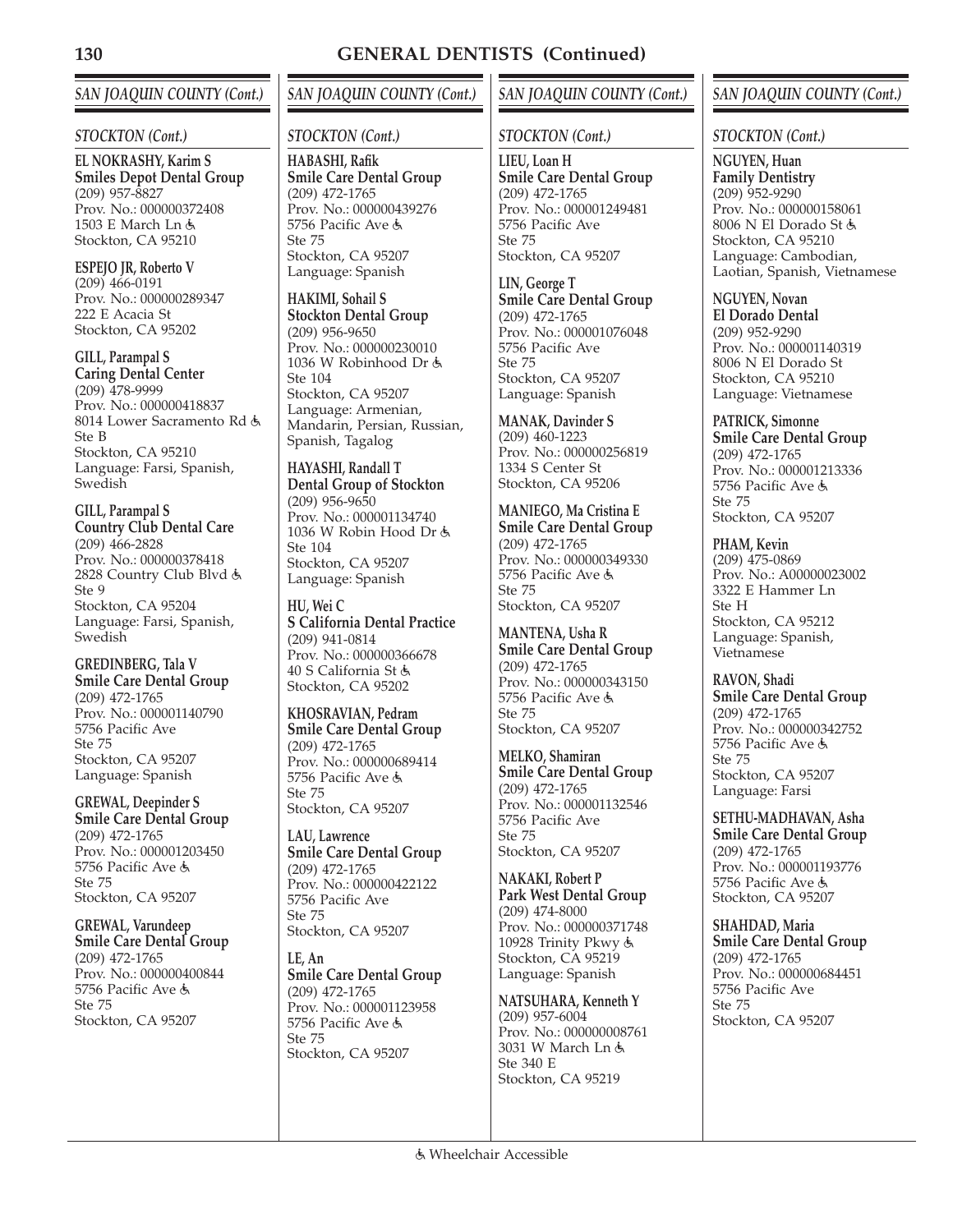## *SAN JOAQUIN COUNTY (Cont.)*

#### *STOCKTON (Cont.)*

**SHETH, Bharat**

**Family Dentistry** (209) 952-9290 Prov. No.: 000000222470 8006 N El Dorado St Stockton, CA 95210

**SOHI-THADWAL, Anureet** (209) 957-8907 Prov. No.: 000000436892 5904 N El Dorado St Ste C Stockton, CA 95207

**STROMBERG, Louis Z Park West Dental Group** (209) 474-8000 Prov. No.: 000000262342 10928 Trinity Pkwy Stockton, CA 95219 Language: Spanish

**TAN, Maristela Smile Care Dental Group** (209) 472-1765 Prov. No.: 000000346847 5756 Pacific Ave Ste 75 Stockton, CA 95207

**WHANG, Henry Park West Dental Group** (209) 474-8000 Prov. No.: 000000273149 10928 Trinity Pkwy Stockton, CA 95219

## *TRACY*

**ALAPATI, Sridevi Tracy Dental** (209) 836-4952 Prov. No.: 000001133202 2135 N Tracy Blvd Tracy, CA 95376 Language: Spanish

**ASNANI, Melanie S Tracy Dental** (209) 836-4950 Prov. No.: 000001281066 2135 Tracy Blvd Tracy, CA 95376

**BALARAMAN, Lakshmi Smile Care Dental Group** (209) 830-7797 Prov. No.: 000001167261 2990 Grant Line Rd Tracy, CA 95304

# *SAN JOAQUIN COUNTY (Cont.)*

#### *TRACY (Cont.)*

**BALUYUT, Gemma F Smile Care Dental Group** (209) 830-7797 Prov. No.: 000000373393 2990 Grant Line Rd Tracy, CA 95304

**BISHT, Rashmi Tracy Dental** (209) 836-4950 Prov. No.: 000000436922 2135 Tracy Blvd Tracy, CA 95376 Language: Spanish

**BRAR, Vir P Behnam Rostami Dds, Inc** (209) 839-8810 Prov. No.: 000000253327 530 W Eaton Ave Ste L Tracy, CA 95376 Language: Spanish

**CHANNEGOWDA, Pavithra Smile Care Dental Group** (209) 830-7797 Prov. No.: 000001166343 2990 Grant Line Rd Tracy, CA 95304

**CHOWDHARY, Anil K Smile Care Dental Group** (209) 830-7797 Prov. No.: 000001134433 2990 W Grant Line Rd Tracy, CA 95304

**CUENCA, Erick N Tracy Dental** (209) 836-4950 Prov. No.: 000000231933 2135 Tracy Blvd Tracy, CA 95376 Language: Spanish

**DHILLON, Nirlep K Brite Smiles Dentistry** (209) 839-1600 Prov. No.: 000000703282 1170 W 11th St Tracy, CA 95376

**GREDINBERG, Tala V Smile Care Dental Group** (209) 830-7797 Prov. No.: 000001173271 2990 Grant Line Rd Tracy, CA 95304 Language: Spanish

## *SAN JOAQUIN COUNTY (Cont.)*

## *TRACY (Cont.)*

**GREWAL, Deepinder S Smile Care Dental Group** (209) 830-7797 Prov. No.: 000001203452 2990 Grant Line Rd Tracy, CA 95304

**GREWAL, Varundeep Smile Care Dental Group** (209) 830-7797 Prov. No.: 000000400853 2990 Grant Line Rd Tracy, CA 95304

**HO, Danny Tracy Dental** (209) 836-4952 Prov. No.: 000000455630 2135 Tracy Blvd Tracy, CA 95376

**KAUR, Bipinjkit Smile Care Dental Group** (209) 830-7797 Prov. No.: 000000444927 2990 Grant Line Rd Tracy, CA 95304

**KHOSRAVIAN, Pedram Smile Care Dental Group** (209) 830-7797 Prov. No.: 000000690080 2990 Grant Line Rd Tracy, CA 95304

**KIRAN, Vijaya S Smile Care Dental Group** (209) 830-7797 Prov. No.: 000000330926 2990 Grant Line Rd Tracy, CA 95304

**LAU, Lawrence Smile Care Dental Group** (209) 830-7797 Prov. No.: 000000422118 2990 Grant Line Rd Tracy, CA 95304

**LE, An Smile Care Dental Group** (209) 830-7797 Prov. No.: 000001123960 2990 W Grant Line Rd Tracy, CA 95304

**LE, Linda West Valley Dental** (209) 834-0572 Prov. No.: 000000238031 2160 Grantline Rd Ste 245 Tracy, CA 95377

## *SAN JOAQUIN COUNTY (Cont.)*

#### *TRACY (Cont.)*

**LIN, George T Smile Care Dental Group** (209) 830-7797 Prov. No.: 000001121434 2990 Grant Line Rd Tracy, CA 95304 Language: Spanish

**LU, Mike W Tracy Dental** (209) 836-4950 Prov. No.: 000001250446 2135 Tracy Blvd Tracy, CA 95376

**MANIEGO, Ma Cristina E Smile Care Dental Group** (209) 830-7797 Prov. No.: 000000349335 2990 Grant Line Rd Tracy, CA 95304

**MANTENA, Usha R Smile Care Dental Group** (209) 830-7797 Prov. No.: 000000343151 2990 Grant Line Rd Tracy, CA 95304

**MELKO, Shamiran Smile Care Dental Group** (209) 830-7797 Prov. No.: 000001106489 2990 W Grant Line Rd Tracy, CA 95304

**NAKAKI, Robert P Tracy Smiles Dental Group** (209) 836-5441 Prov. No.: 000000723227 2600 S Tracy Blvd Ste 170 Tracy, CA 95376 Language: Spanish

**NEEDHAM, Anthony J Behnam Rostami Dds, Inc** (209) 839-8810 Prov. No.: 000000216291 530 W Eaton Ave Ste L Tracy, CA 95376 Language: Spanish

**RAVON, Shadi Smile Care Dental Group** (209) 830-7797 Prov. No.: 000000342753 2990 Grant Line Rd Tracy, CA 95304 Language: Farsi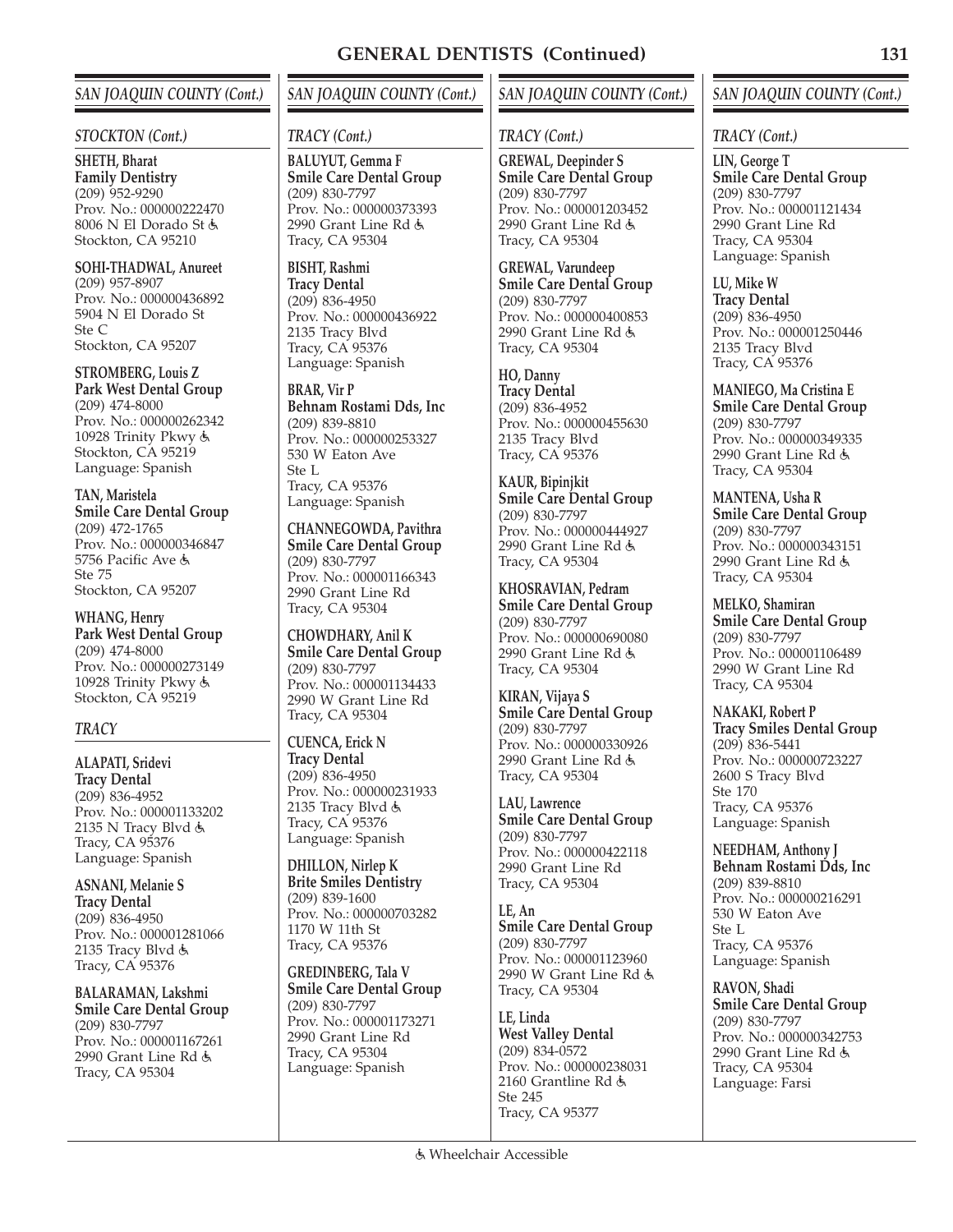# *SAN JOAQUIN COUNTY (Cont.)*

#### *TRACY (Cont.)*

**REGALADO, Alois L Tracy Dental** (209) 836-4950 Prov. No.: 000000417338 2135 Tracy Blvd Tracy, CA 95376

**SETHU-MADHAVAN, Asha Smile Care Dental Group** (209) 830-7797 Prov. No.: 000001195273 2990 Grant Line Rd Tracy, CA 95304

**SIMS, Kaci M Tracy Dental** (209) 836-4950 Prov. No.: 000001245158 2135 Tracy Blvd Tracy, CA 95376

**SINGH, Paramjit Pj Singh Dental Corp**  $(209)$  221-6666 Prov. No.: 000000283878 4598 S Tracy Blvd Ste 150 Tracy, CA 95377

**TAN, Maristela Smile Care Dental Group** (209) 830-7797 Prov. No.: 000000346848 2990 Grant Line Rd Tracy, CA 95304

**VILLAROMAN, Emil G Dental Care Plus** (209) 832-8883 Prov. No.: 000000016512 3254 N Tracy Blvd Tracy, CA 95376

**VO, Mai Tracy Family Dental**  $(209)$  836-0443 Prov. No.: 000000309194 945 Central Ave Tracy, CA 95376

#### *SAN MATEO COUNTY*

#### *BELMONT*

**ASNANI, Melanie S Belmont Dental** (650) 593-5110 Prov. No.: 000001281063 570 Masonic Way Belmont, CA 94002

# *SAN MATEO COUNTY (Cont.)*

#### *BELMONT (Cont.)*

**CUENCA, Erick N Belmont Dental** (650) 593-5110 Prov. No.: 000000322437 570 Masonic Way Belmont, CA 94002 Language: Spanish

**KHASHAYAR, Farzin Belmont Dental**

(650) 593-5110 Prov. No.: 000001073959 570 Masonic Wy Belmont, CA 94002 Language: Hindi, Spanish

**LU, Mike W Belmont Dental** (650) 593-5110 Prov. No.: 000001250445 570 Masonic Wy Belmont, CA 94002

**MAYELZADEH, Behzadaligholi Belmont Dental** (650) 593-5110 Prov. No.: 000000712773 570 Masonic Way Belmont, CA 94002 Language: Spanish

**NICKHINSON, Valery Belmont Plaza Dental Care** (650) 631-2893 Prov. No.: 000000006494 390 El Camino Real Ste D Belmont, CA 94002 Language: Russian, Ukranian

**SHAH, Shital Belmont Dental** (650) 593-5110 Prov. No.: 000001075623 570 Masonic Way Belmont, CA 94002 Language: Spanish

**SOOD, Sarika Belmont Dental** (650) 593-5110 Prov. No.: 000000272313 570 Masonic Way Belmont, CA 94002 Language: Spanish

## *SAN MATEO COUNTY (Cont.)*

## *BELMONT (Cont.)*

**VAMADEV, Veena Belmont Dental** (650) 593-5110 Prov. No.: 000000460105 570 Masonic Way Belmont, CA 94002 Language: Spanish, Tagalog, Vietnamese

**VOLFSON, Nonna Belmont Plaza Dental Care** (650) 631-2893 Prov. No.: 000000467910 390 El Camino Real Ste D Belmont, CA 94002 Language: Russian, Spanish

## *DALY CITY*

**AL MAJDALANI, Mouhannad Almajdalani Mouhannad Dds** (650) 994-1111 Prov. No.: 000000006232 320 Washington St Ste 105 Daly City, CA 94015 Language: Arabic, Polish, Russian, Spanish, Tagalog

**FARMER, Peter C Campus Heights Dental** (650) 756-1900 Prov. No.: 000000320483 901 Campus Dr Ste 304 Daly City, CA 94015

**JOVES, Rey P Mission Plaza Dental** (650) 756-8400 Prov. No.: 000000042898 6879 Mission St Daly City, CA 94014 Language: Spanish, Tagalog

**LIM, Bella T** (650) 994-4561 Prov. No.: 000000330973 7455 El Camino Real Ste C Daly City, CA 94014

**LIM, Wilson S Wilson S Lim Dmd Inc** (650) 991-7400 Prov. No.: 000000011915 6287 Mission St Daly City, CA 94014 Language: Burmese, Cantonese, Chinese, Mandarin, Spanish, Tagalog

## *SAN MATEO COUNTY (Cont.)*

#### *DALY CITY (Cont.)*

**VALDERRAMA, Clarinda T** (650) 757-1749 Prov. No.: 000000326410 343 Gellert Blvd Ste G Daly City, CA 94015

## *MILLBRAE*

**CATURAY, Jose B Caturay Dental Practice** (650) 589-3667 Prov. No.: 000000014049 1301 Broadway Ste 7 Millbrae, CA 94030

**CATURAY, Pedro A Caturay Dental Practice** (650) 589-3667 Prov. No.: 000000014050 1301 Broadway Ste 7 Millbrae, CA 94030 Language: Tagalog

**DELEON, Valerie** (650) 697-9000 Prov. No.: 000000219998 15 El Camino Real Millbrae, CA 94030

## *REDWOOD CITY*

**AGONCILLO-LALUCES, Marivic C Laluces Dental** (650) 216-8488 Prov. No.: 000000205724 2480 El Camino Real Ste A Redwood City, CA 94063

**ARMAS, Dania** (650) 299-1091 Prov. No.: A00000023862 222 El Camino Real Redwood City, CA 94062 Language: Spanish

**ESCOBAR, Mayra** (650) 261-9834 Prov. No.: 000000170074 *\*\*\*Accepting existing patients only\*\*\** 155 Birch St & Ste 3 Redwood City, CA 94062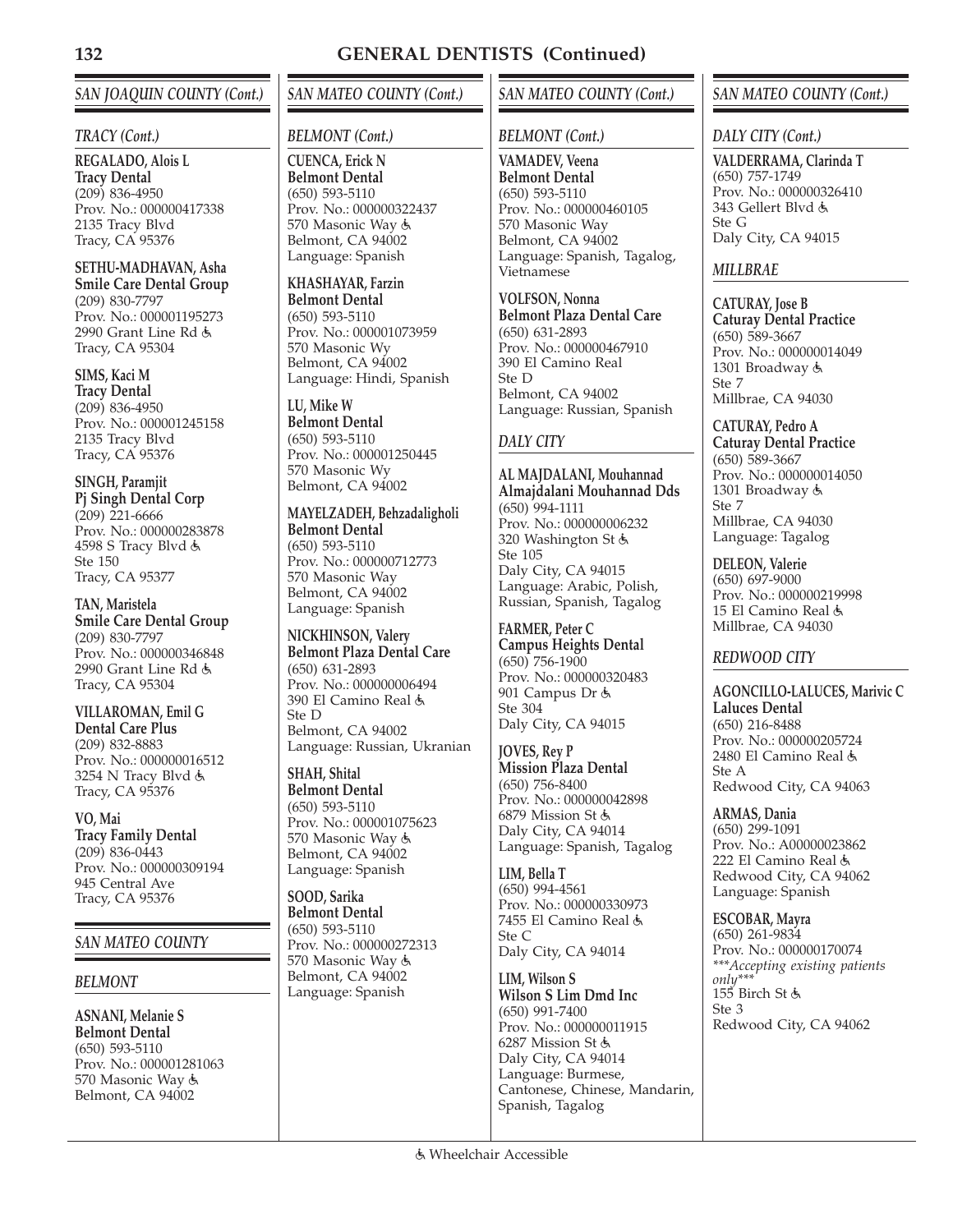## *SAN MATEO COUNTY (Cont.)*

#### *REDWOOD CITY (Cont.)*

**ESPIRITU, Eugene V Eugene V Espiritu Dmd & Assoc** (650) 298-8818 Prov. No.: 000000233454 705 Veterans Blvd Ste 1 Redwood City, CA 94063

**FONG, Clark L Birch Dental Group** (650) 366-0552 Prov. No.: 000000166853 155 Birch St Ste 5 Redwood City, CA 94062

**LALUCES, Ferdinand C Laluces Dental** (650) 216-8488 Prov. No.: 000000308990 2480 El Camino Real Redwood City, CA 94062

**MAHZOON, Shabnam United Dental** (650) 367-4300 Prov. No.: 000000464857 647 Veterans Blvd & Redwood City, CA 94063 Language: Farsi, Russian, Spanish

**MOROZOVA, Yuliya Allegro Dental Group** (650) 367-7000 Prov. No.: 000000289471 1105 D Veterans Blvd Redwood City, CA 94063 Language: Russian, Spanish

**ROYTMAN, Eugene Allegro Dental Group** (650) 367-7000 Prov. No.: 000000351214 1105 D Veterans Blvd Redwood City, CA 94063 Language: Farsi, Hindi, Persian, Spanish

**SANDOVAL, Alberto F** (650) 587-3788 Prov. No.: 000000702470 29 Birch St Ste 3 Redwood City, CA 94062 Language: Spanish

**WOLF JR, Robert W** (650) 366-8591 Prov. No.: 000000013798 193 Arch St Redwood City, CA 94062

## *SAN MATEO COUNTY (Cont.)*

#### *SAN BRUNO*

**ESPIRITU, Eugene V** (650) 875-6808 Prov. No.: 000000143260 1230 El Camino Real Ste K San Bruno, CA 94066

**PARIKH, Ankur B** (650) 871-2917 Prov. No.: 000000250073 1490 El Camino Real San Bruno, CA 94066 Language: Hindi, Spanish, Tagalog

**SANTOS, Maria Luisa B San Bruno Dental Center** (650) 873-4740 Prov. No.: 000000457261 1001 San Bruno Ave San Bruno, CA 94066

## *SAN MATEO*

**FONG, Clark L** (650) 344-7626 Prov. No.: 000000008955 401 N San Mateo Dr Ste A San Mateo, CA 94401

**NANJAPA, Samir** (650) 477-6920 Prov. No.: 000001164459 320 N San Mateo Dr Ste 2 San Mateo, CA 94401 Language: Hindi

**SACHDEV, Deepak K** (650) 573-6500 Prov. No.: 000000013078 1415 S El Camino Real San Mateo, CA 94402

## *SOUTH SAN FRANCISCO*

**DANG, Hieu N Union Dental** (650) 763-1223 Prov. No.: 000000738906 215 Miller Ave South San Francisco, CA 94080 Language: Vietnamese

**LALUCES, Ferdinand C Winston Manor Dental Off** (650) 991-4848 Prov. No.: 000000016662 101 C Hickey Blvd South San Francisco, CA 94080

## *SAN MATEO COUNTY (Cont.)*

#### *SOUTH SAN FRANCISCO (Cont.)*

**MACARAEG, Arline** (650) 588-5297 Prov. No.: 000000007952 3500 Callan Blvd Ste 202 South San Francisco, CA 94080

**MANUEL, Aleli Grand Mission Dental Grp** (650) 225-0202 Prov. No.: 000000006966 125 Northwood Dr & Ste A South San Francisco, CA 94080 Language: Portuguese, Spanish, Tagalog

**MIRANDA, Noel S Grand Mission Dental Grp** (650) 225-0202 Prov. No.: 000000006967 125 Northwood Dr & Ste A South San Francisco, CA 94080 Language: Spanish, Tagalog

**NAVAL, Angelica D Angelica D Naval Dds Inc** (650) 583-0680 Prov. No.: 000001155679 1133 El Camino Real Ste 4 South San Francisco, CA 94080 Language: Tagalog

## *SANTA BARBARA COUNTY*

## *GOLETA*

**MAZLOOM, Morteza Goleta Dental Prac Dds** (805) 683-7777 Prov. No.: 000000253557 *\*\*\*Accepting existing patients only\*\*\** 164 Kinman Ave Ste B Goleta, CA 93117 Language: Farsi

#### *SANTA BARBARA*

**ZAK, Boris Sea Breeze Dental Care** (805) 683-5300 Prov. No.: 000000009426 5168 Hollister Ave Santa Barbara, CA 93111 Language: Russian, Spanish

*SANTA BARBARA COUNTY (Cont.)*

#### *SANTA MARIA*

**BARRERA, Rogelio A Friendly Smiles Dental Group** (805) 928-6776 Prov. No.: 000000703970 2528 S Broadway Ste C Santa Maria, CA 93454

**KARAPETIAN, Hamlet Friendly Smiles Dental Group** (805) 928-6776 Prov. No.: 000000253694 2528 S Broadway Ste C Santa Maria, CA 93454 Language: Armenian, Farsi, Spanish, Tagalog

**NAUMESCU, Ion** (805) 928-3780 Prov. No.: 000000180965 1414 S Miller St Ste N Santa Maria, CA 93454

## *SANTA CLARA COUNTY*

## *CAMPBELL*

**MOOSMAN, Peter A Peter A Moosman Dds Inc** (408) 377-8910 Prov. No.: 000000224225 2505 S Bascom Ave Campbell, CA 95008

**PHAM, Jacob H** (408) 871-9734 Prov. No.: 000000312885 281 E Hamilton Ave Ste 2 Campbell, CA 95008 Language: Spanish, Vietnamese

**THAKUR, Bhavana** (408) 871-0877 Prov. No.: 000000221103 281 E Hamilton Ave Ste 3 Campbell, CA 95008 Language: Hindi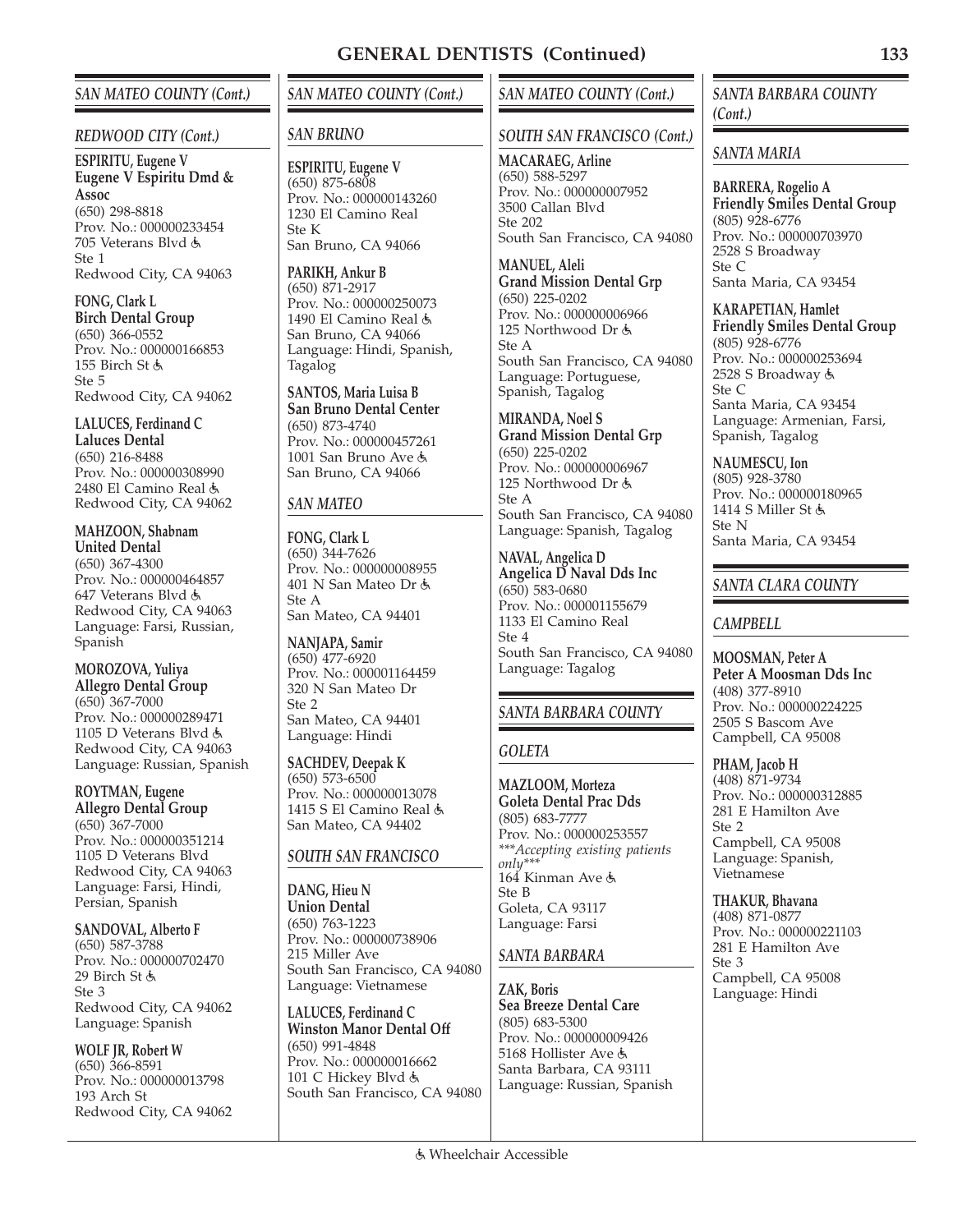# *SANTA CLARA COUNTY (Cont.)*

#### *LOS GATOS*

**KOTHARY, Sapana K Kothary Dental Group** (408) 356-2049 Prov. No.: 000000386000 15055 Los Gatos Blvd Ste 240 Los Gatos, CA 95032 Language: Chinese, French, Spanish

## *MILPITAS*

**DAMIAN, Jocelyn B Tan Damian Professional Dental** (408) 945-4444 Prov. No.: 000000192155 1252 S Abel St Milpitas, CA 95035

**DESAI, Madhvi B.** (408) 263-0371 Prov. No.: 000000008065 40 N Park Victoria Dr Ste D Milpitas, CA 95035

**HWANG, Fei** (408) 729-7882 Prov. No.: 000000369224 991 Montague Expy Ste 109 Milpitas, CA 95035

**NARANJA, Darwin D New Mccarthy Ranch Dental Prac**

(408) 935-8336 Prov. No.: 000000348720 76 Ranch Dr & Bldg C1 Milpitas, CA 95035

**NGUYEN, Tuyen Q Tuyen Quang Nguyen** (408) 946-8276 Prov. No.: 000001247031 1350 S Park Victoria Milpitas, CA 95035

**PATEL, Naman B** (408) 263-9714 Prov. No.: 000000205517 430 E Calaveras Blvd Milpitas, CA 95035

**RAMOS, Josephine** (408) 263-7690 Prov. No.: 000000374117 126 W Calaveros Blvd Milpitas, CA 95035 Language: Spanish

# *SANTA CLARA COUNTY (Cont.)*

## *MILPITAS (Cont.)*

**TAN, Alvin Tan Damian Professional Dental** (408) 945-4444 Prov. No.: 000000192159 1252 S Abel St Milpitas, CA 95035

**VEHAWN, Michael Milpitas Dental Center** (408) 263-9343 Prov. No.: 000000040278 1213 E Calaveras Blvd Milpitas, CA 95035 Language: Portuguese, Spanish, Tagalog, Vietnamese

**VU, Joseph A Milpitas Dental Center** (408) 263-9343 Prov. No.: 000000099758 1213 E Calaveras Blvd Milpitas, CA 95035 Language: Portuguese, Spanish, Tagalog, Vietnamese

## *MORGAN HILL*

**ARMSTRONG, Mark W Morgan Hill Dental Care** (408) 778-4838 Prov. No.: 000000454544 154 Cochrane Plz Morgan Hill, CA 95037 Language: Farsi, Spanish, Vietnamese

**CHAVEZ, Belen** (408) 778-4838 Prov. No.: 000000404639 154 Cochrane Plz Morgan Hill, CA 95037

**DANG, Minh South Valley Dental** (408) 778-6684 Prov. No.: 000000046201 15870 Monterey Rd Morgan Hill, CA 95037 Language: Spanish, Vietnamese

**LEVKOVIC, Monika Morgan Hill Dental Care** (408) 778-4838 Prov. No.: 000000364198 154 Cochrane Plz Morgan Hill, CA 95037 Language: Spanish, Vietnamese

## *SANTA CLARA COUNTY (Cont.)*

## *MORGAN HILL (Cont.)*

**MAGUIRE, John J Morgan Hill Dental Care** (408) 778-4838 Prov. No.: 000000305556 154 Cochrane Plz Morgan Hill, CA 95037 Language: Chinese, Farsi, Spanish, Tagalog, Vietnamese

**NGUYEN, Anne Morgan Hill Dental Care** (408) 778-4838 Prov. No.: 000000354687 154 Cochrane Plz & Morgan Hill, CA 95037

**YANG, Peter T Paradise Valley Dental Care** (408) 722-6245 Prov. No.: 000001075284 15335 Calle Enrique Ste 1 Morgan Hill, CA 95037 Language: Chinese, Spanish

## *MOUNTAIN VIEW*

**ESPEJO JR, Roberto V Partktown Dental Care** (650) 968-4000 Prov. No.: 000000014189 990 Bay St 点 Mountain View, CA 94040

**LIM, Wilson S** (650) 917-9168 Prov. No.: 000000050358 225 San Antonio Rd Ste 1 Mountain View, CA 94040 Language: Burmese, Cantonese, Chinese, Mandarin, Spanish, Tagalog

**SHEN, Dong** (650) 938-1868 Prov. No.: 000000356817 105 South Dr & Ste 140 Mountain View, CA 94040

## *SAN JOSE*

**ABAD, Al R Al R Abad Dental Corporation** (408) 272-3809 Prov. No.: 000000163066 2664 Perryessa Rd Ste 212 San Jose, CA 95132 Language: Other (Non-English)

## *SANTA CLARA COUNTY (Cont.)*

#### *SAN JOSE (Cont.)*

**AJLOUNI, Mark E** (408) 251-8851 Prov. No.: 000000445926 200 N Jackson Ave Ste B San Jose, CA 95116 Language: Arabic, French, Spanish, Tagalog, Vietnamese

**ALAPATI, Sridevi Erick N Cuenca Dmd Inc** (408) 238-1853 Prov. No.: 000001135432 2930 Aborn Square Rd San Jose, CA 95121 Language: Spanish

**ANDRADA, Victoria B** (408) 926-8600 Prov. No.: 000000160474 2542 Berryessa Rd San Jose, CA 95132 Language: Tagalog

**BALARAMAN, Lakshmi Smile Care Dental Group** (408) 557-9830 Prov. No.: 000001167257 5130 Stevens Creek Blvd San Jose, CA 95129

**BALUYUT, Gemma F Smile Care Dental Group** (408) 557-9830 Prov. No.: 000000373387 5130 Stevens Creek Blvd San Jose, CA 95129

**BHATNAGAR, Manju Dental Concepts Inc** (408) 238-6684 Prov. No.: 000000266842 2200 Eastridge Loop Ste 1060 San Jose, CA 95122

**BHATUAGAN, Nanju** (408) 238-6684 Prov. No.: 000000197861 165 Eastridge Nall San Jose, CA 95122

**BUI, Amy D Unident** (408) 298-6420 Prov. No.: 000000274785 2390 Senter Rd San Jose, CA 95112

**BUI, Lily** (408) 433-5522 Prov. No.: 000001076408 2573 N 1st St San Jose, CA 95131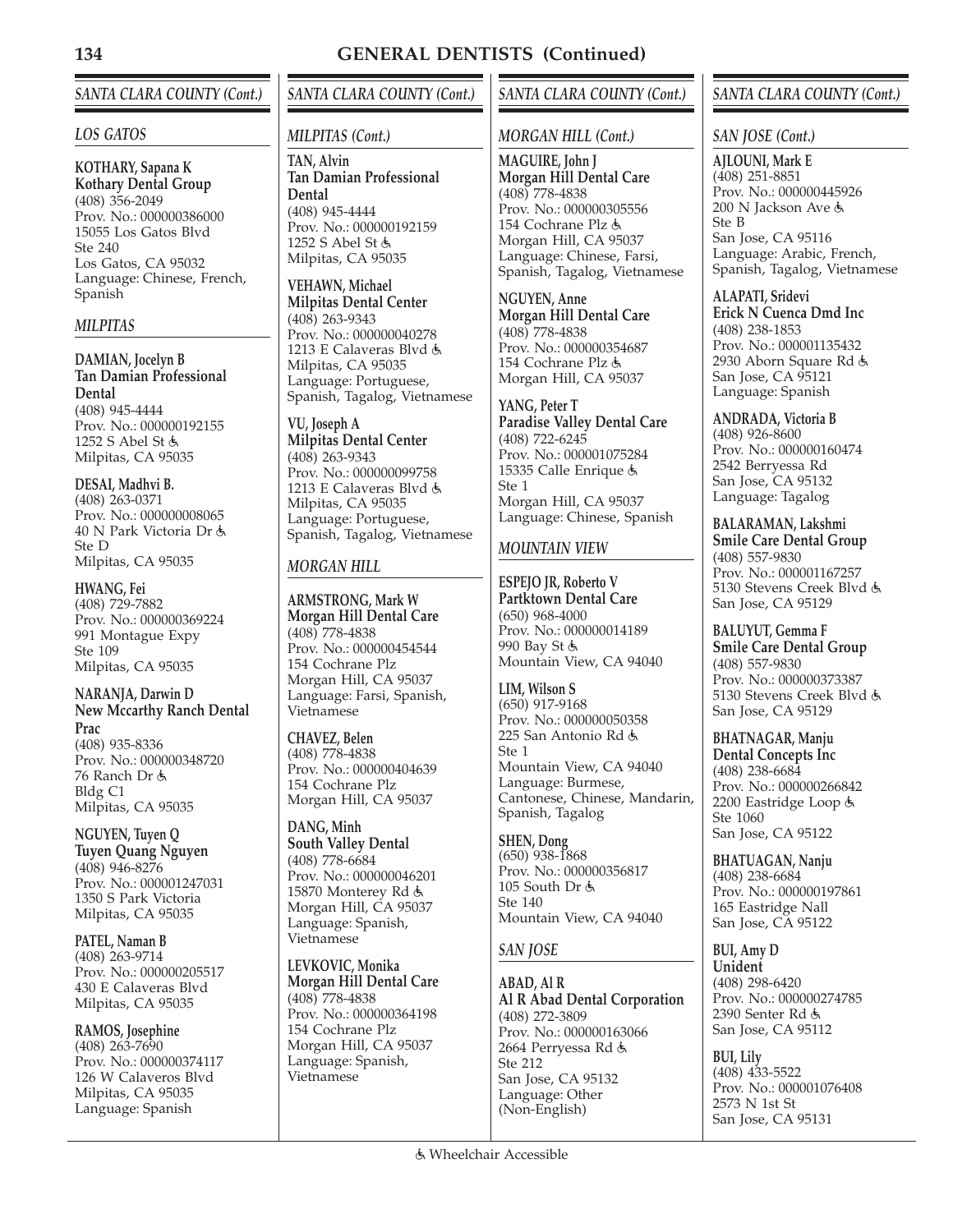## *SANTA CLARA COUNTY (Cont.)*

#### *SAN JOSE (Cont.)*

**CAN, Kendrick C Unident** (408) 298-6420 Prov. No.: 000000274774 2390 Senter Rd San Jose, CA 95112 Language: Cantonese, Spanish

**CHANNEGOWDA, Pavithra Smile Care Dental Group** (408) 557-9830 Prov. No.: 000001166342 5130 Stevens Creek Blvd San Jose, CA 95129

**CHEN, Peter One Stop Dental** (408) 248-8838 Prov. No.: 000001147926 812 S Winchester Blvd Ste 130 San Jose, CA 95128

**CLEMENTE, Josephine** (408) 937-9849 Prov. No.: 000000181660 1664 Story Rd San Jose, CA 95122

**CUENCA, Erick N Erick N Cuenca Dmd Inc** (408) 238-1853 Prov. No.: 000000322504 2930 Aborn Sq San Jose, CA 95121 Language: Spanish

**DAMIAN, Jocelyn B Story Dental Health Center Inc** (408) 272-0888 Prov. No.: 000000167360 2454 Story Rd San Jose, CA 95122

**DANG, Hieu N Union Dental** (408) 365-9791 Prov. No.: 000000292917 175 Bernal Rd & Ste 260 San Jose, CA 95119 Language: Vietnamese

**DANIELS, Prince G** (408) 298-7488 Prov. No.: 000000219198 702 E Santa Clara St Ste 206 San Jose, CA 95112

# *SANTA CLARA COUNTY (Cont.)*

#### *SAN JOSE (Cont.)*

**DAO, Hieu T Dan Nguyen & Hieu Dao Dtl** (408) 993-1008 Prov. No.: 000000241032 2040 Forest Ave  $Sta 1$ San Jose, CA 95128 Language: Vietnamese

**DIAZ, Mary Anne** (408) 532-7645 Prov. No.: 000000193970 2732 Aborn Rd San Jose, CA 95121

**DORLIKAR, Ujjwala Smile Care Dental Group** (408) 557-9830 Prov. No.: 000001073908 5130 Stevens Creek Blvd San Jose, CA 95129

**DUONG, Quyen T Professional Dental Corporation** (408) 923-3073 Prov. No.: 000000144004 175 S Capitol Ave Ste E San Jose, CA 95127

**EBRAHIMI, Sohail M Dr Sohail M. Ebrahimi Dds Inc** (408) 929-4321 Prov. No.: 000000227054 1060 S White Rd Ste C San Jose, CA 95127 Language: Farsi, Spanish, Urdu

**ESPEJO JR, Roberto V Parktown Dental Care** (408) 937-8333 Prov. No.: 000000014186 3278 Noble Ave San Jose, CA 95132

**FONG, Stanley Evergreen Valley Dental** (408) 238-4645 Prov. No.: 000000047411 2836 S White Rd San Jose, CA 95148 Language: Cantonese, Tagalog

**GALEB, Jasna** (408) 725-8331 Prov. No.: 000000286326 1547 Saratoga Ave San Jose, CA 95129

#### *SANTA CLARA COUNTY (Cont.)*

#### *SAN JOSE (Cont.)*

**GHAZANFARI, Seyedeh F** (408) 260-8844 Prov. No.: 000000266607 373 S Monroe St Ste 102 San Jose, CA 95128

**GREWAL, Varundeep Smile Care Dental Group** (408) 557-9830 Prov. No.: 000000400815 5130 Stevens Creek Blvd San Jose, CA 95129

**HA, Hahn H Bird Avenue Dental Care** (408) 297-8505 Prov. No.: 000000213169 1419 Bird Ave San Jose, CA 95125 Language: Spanish, Vietnamese

**HAKIMPOUR, Reza Hakimpour Dental Corp Inc** (408) 927-0600 Prov. No.: 000000013753 6055 Meridian Ave Ste 60 San Jose, CA 95120 Language: Arabic, Assyrian, Farsi, Spanish

**HER, Helen Union Dental** (408) 365-9791 Prov. No.: 000000325944 175 Bernal Rd & Ste 260 San Jose, CA 95119

**HOTHI, Manmeet Setty Dental Corp** (408) 264-7630 Prov. No.: 000001138520 1705 Branham Ln & Ste B4 San Jose, CA 95118 Language: Hindi

**JAIN, Deepika Story Dental Health Center Inc** (408) 272-0888 Prov. No.: 000000135840 2454 Story Rd San Jose, CA 95122

#### *SANTA CLARA COUNTY (Cont.)*

#### *SAN JOSE (Cont.)*

**JOG, Anagha B Smile Design** (408) 272-1717 Prov. No.: 000000318015 1206 N Capitol Ave & Ste 201 San Jose, CA 95132 Language: Cantonese, Farsi, French, Indian, Mandarin, Spanish, Tagalog, Vietnamese

**KAHLON, Satbir K Satbir K Kahlon Dmd Inc** (408) 238-5500 Prov. No.: 000000253736 2060 Aborn Rd Ste 210 San Jose, CA 95121 Language: Hindi, Spanish

**KAREHALLIRAJU, Anupama Erick N Cuenca Dmd Inc** (408) 238-1853 Prov. No.: 000000423185 2930 Aborn Square Rd San Jose, CA 95121

**KHASHAYAR, Farzin Erick N Cuenca Dmd Inc** (408) 238-1853 Prov. No.: 000001073967 2930 Aborn Sq San Jose, CA 95121 Language: Hindi, Spanish

**KINI, Ramanand Kini Dental Care** (408) 998-8383 Prov. No.: 000000316509 100 Oconnor Dr & Ste 23 San Jose, CA 95128 Language: Hindi, Spanish, Vietnamese

**KINI, Ramanand** (408) 226-1060 Prov. No.: 000000385783 827 Blossom Hill Rd Ste W5 San Jose, CA 95123 Language: Hindi, Spanish, Vietnamese

**KOTHARY, Sapana K Meridian Dental Associates** (408) 266-6144 Prov. No.: 000000270096 1241 Meridian Ave San Jose, CA 95125 Language: Chinese, French, Spanish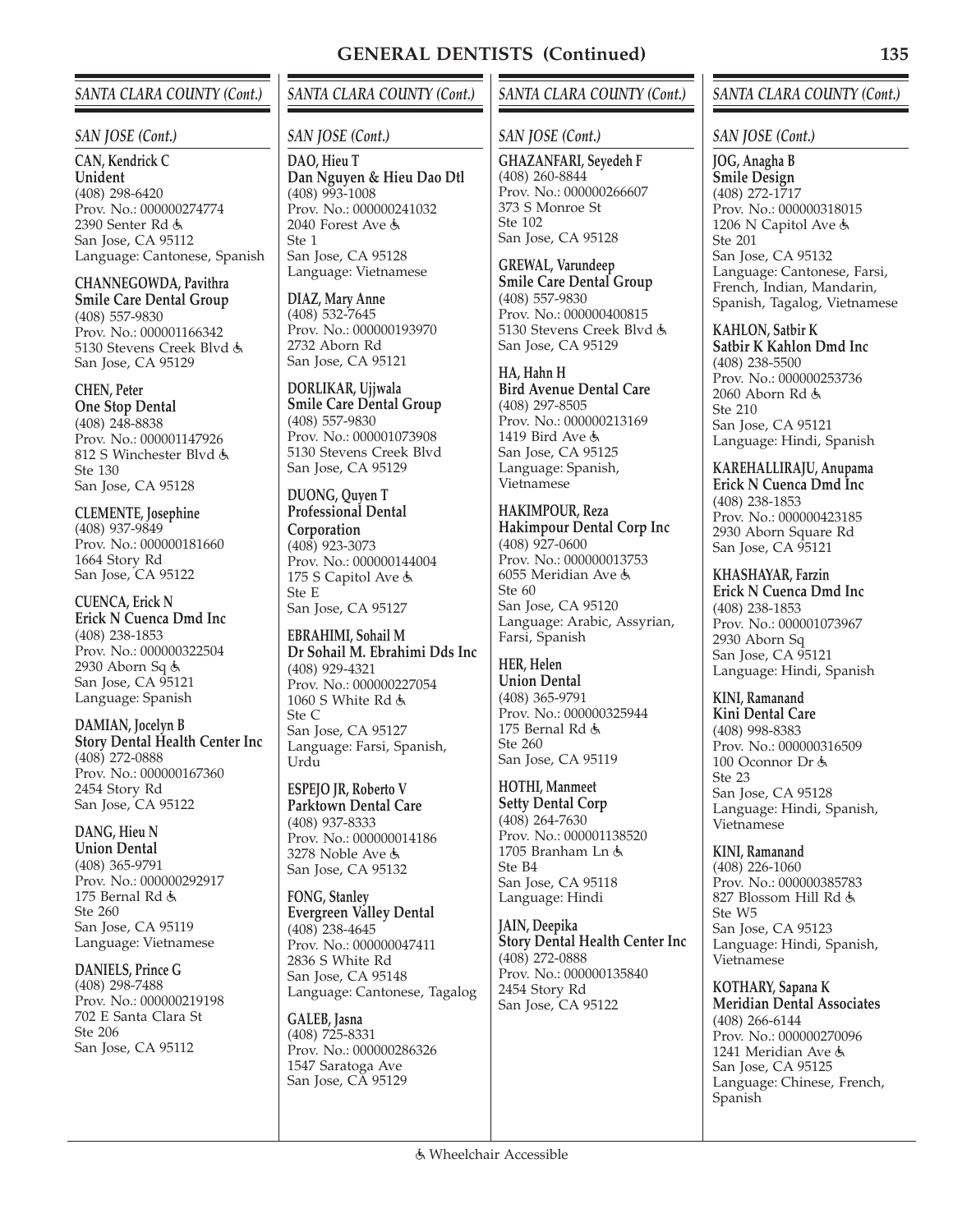# *SANTA CLARA COUNTY (Cont.)*

## *SAN JOSE (Cont.)*

**LALWANI, Renuka D Unismile Dental** (408) 226-1600 Prov. No.: 000000469083 6134 Camino Verde Dr Ste G San Jose, CA 95119 Language: Hindi, Spanish, Tagalog

**LE, An Smile Care Dental Group** (408) 557-9830 Prov. No.: 000001123953 5130 Stevens Creek Blvd San Jose, CA 95129

**LE, Anh K Tully Family Dental** (408) 929-9398 Prov. No.: 000000144808 1937 Tully Rd & Ste B San Jose, CA 95122 Language: Vietnamese

**LE, Anh T** (408) 929-9797 Prov. No.: 000000318430 2811 Story Rd Ste 50 San Jose, CA 95127

**LE, Anh T Rosa Dental Corporation** (408) 929-9977 Prov. No.: 000000288143 1721 Story Rd San Jose, CA 95112

**LE, Cuc K** (408) 254-4346 Prov. No.: 000000222327 2664 Berryessa Rd Ste 114 San Jose, CA 95132

**LE, Mai K Lee Dental Office** (408) 238-8898 Prov. No.: 000000049421 1832 Tully Rd San Jose, CA 95122 Language: Cantonese, Chinese, Mandarin, Spanish, Taiwanese, Vietnamese

# *SANTA CLARA COUNTY (Cont.)*

*SAN JOSE (Cont.)*

**LE, Mai K One Stop Dental Services** (408) 928-5678 Prov. No.: 000000392192 1155 S King Rd San Jose, CA 95122 Language: Cantonese, Chinese, Mandarin, Spanish, Taiwanese, Vietnamese

**LEE, Susan T Spa Dentistry**  $(408)$  270-7723 Prov. No.: 000000421075 2726 Aborn Rd & San Jose, CA 95121 Language: Spanish, Vietnamese

**LU, Mike W Erick N Cuenca Dmd Inc** (406) 238-1853 Prov. No.: 000001250444 2930 Aborn Square Rd San Jose, CA 95121

**LUU, Michael H Willow & Bird Dental Care** (408) 298-2988 Prov. No.: 000000213039 820 Willow St Ste 150 San Jose, CA 95125

**MACARAEG, Arline** (408) 258-9943 Prov. No.: 000000007951 125 N Jackson Ave Ste 207 San Jose, CA 95116

**MAKHANI, Erum Smile Care Dental Group** (408) 557-9830 Prov. No.: 000001191421 5130 Stevens Creek Blvd San Jose, CA 95129

**MANIEGO, Ma Cristina E Smile Care Dental Group** (408) 557-9830 Prov. No.: 000000349324 5130 Stevens Creek Blvd San Jose, CA 95129

**MANTENA, Usha R Smile Care Dental Group** (408) 557-9830 Prov. No.: 000000343147 5130 Stevens Creek Blvd San Jose, CA 95129

# *SANTA CLARA COUNTY (Cont.)*

*SAN JOSE (Cont.)*

**MASHHOON, Stephen A Oakridge Dental** (408) 360-0270 Prov. No.: 000000045454 5450 Thornwood Dr Ste B San Jose, CA 95123 Language: Chinese, Farsi, Russian, Spanish

**MEHTA, Shilpa S Smile Care Dental Group** (408) 557-9830 Prov. No.: 000000280061 5130 Stevens Creek Blvd San Jose, CA 95129

**MITBAVKAR, Rita Unismile Dental** (408) 226-1600 Prov. No.: 000001242292 6134 Camino Verde Dr Ste G San Jose, CA 95119 Language: Spanish

**MORE, Soniya Smile Care Dental Group** (408) 557-9830 Prov. No.: 000001121680 5130 Stevens Creek Blvd San Jose, CA 95129 Language: Spanish

**MOYCO, Reynaldo Reynaldo & Alice Moyco** (408) 270-0990 Prov. No.: 000000006514 2690 S White Rd Ste 50 San Jose, CA 95148 Language: Cantonese, Mandarin, Spanish, Tagalog

**NARULA, Gurdip S Gurdip Narula Dental Corp** (408) 274-5000 Prov. No.: 000000009516 2850 Quimby Rd Ste 145 San Jose, CA 95148

**NARULA, Rajinder K Gurdip Narula Dental Corp** (408) 274-5000 Prov. No.: 000000295796 2850 Quimby Rd Ste 145 San Jose, CA 95148

## *SANTA CLARA COUNTY (Cont.)*

*SAN JOSE (Cont.)*

**NGO, Andrew Q** (408) 251-5400 Prov. No.: 000000248406 1897 Alum Rock Ave Ste 10 San Jose, CA 95116

**NGO, Tuan V** (408) 995-5338 Prov. No.: 000000008103 2643 Senter Rd & Ste B San Jose, CA 95111

**NGUYEN, Cao T** (408) 993-8624 Prov. No.: 000000007911 2114 Senter Rd & Ste 3 San Jose, CA 95112 Language: Vietnamese

**NGUYEN, Da-Huong Star Dental** (408) 270-2777 Prov. No.: 000000313778 1692 Tully Rd Ste 18 San Jose, CA 95122

**NGUYEN, Ha H** (408) 223-0988 Prov. No.: 000000412687 2493 Alvin Ave San Jose, CA 95121 Language: Spanish, Vietnamese

**NGUYEN, Huong T Huong T Nguyen Dds Inc** (408) 258-2207 Prov. No.: 000000431692 266 N Jackson Ave Ste 3 San Jose, CA 95116 Language: Korean, Russian

**NGUYEN, Kim Chi Kim Chi Nguyen Dds Inc** (408) 223-8656 Prov. No.: 000000228715 2593 S King Rd Ste 14 San Jose, CA 95122 Language: Vietnamese

**NGUYEN, Lan H Union Dental** (408) 365-9791 Prov. No.: 000000319485 175 Bernal Rd Ste 260 San Jose, CA 95119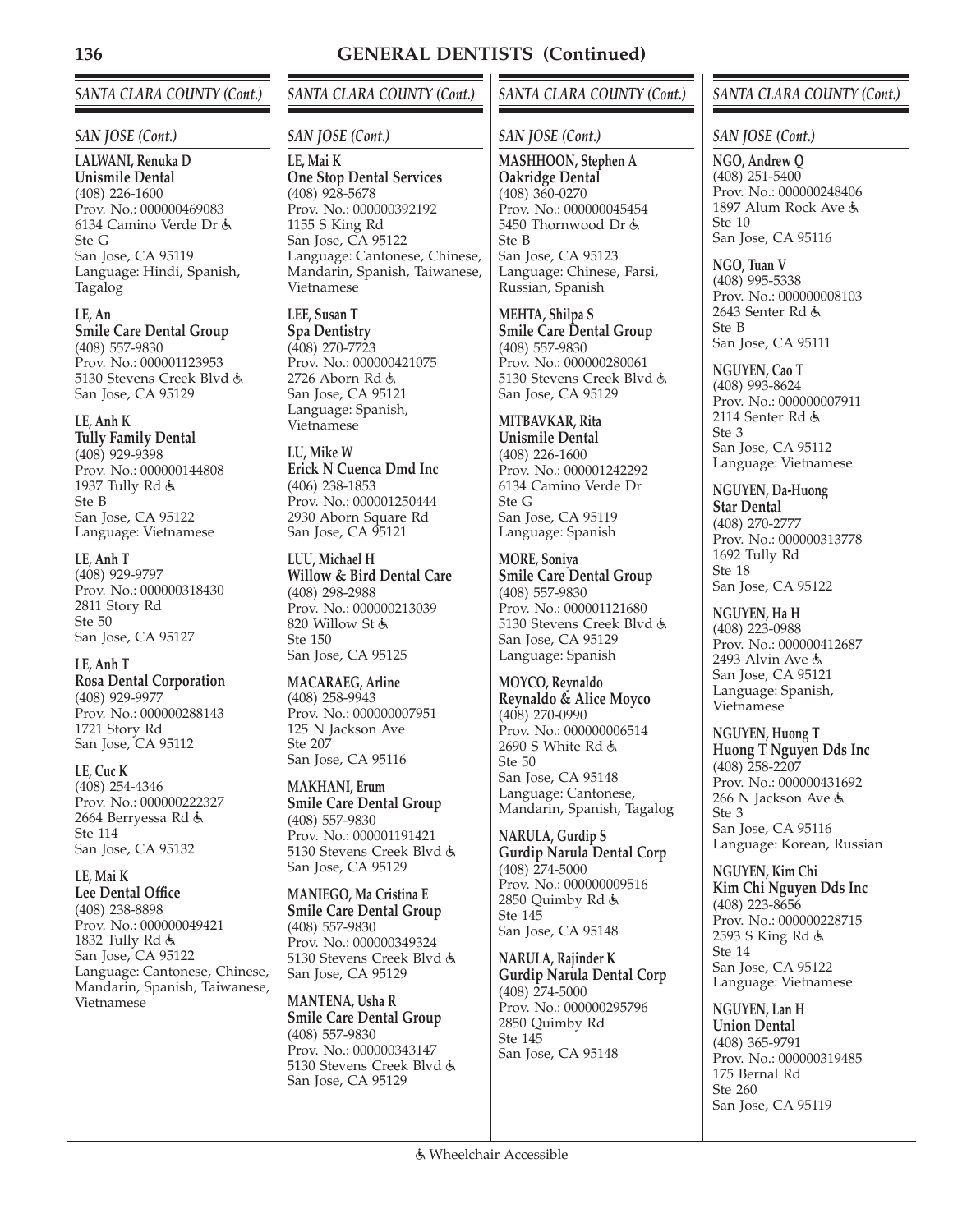#### *SANTA CLARA COUNTY (Cont.)*

#### *SAN JOSE (Cont.)*

**NGUYEN, Phung K** (408) 279-2114 Prov. No.: 000000170723 2114 Senter Rd Ste 25 San Jose, CA 95112 Language: Vietnamese

**NGUYEN, Phung K** (408) 223-6953 Prov. No.: 000000459624 1692 Tully Rd Ste 4 San Jose, CA 95122 Language: Vietnamese

**NGUYEN, Shaelee T Shaelee T Nguyen King Dentistry** (408) 258-5298 Prov. No.: 000000282813 1943 Tully Rd San Jose, CA 95122

**NGUYEN, Tam P** (408) 995-5333 Prov. No.: 000000090705 2643 Senter Rd Ste B San Jose, CA 95111 Language: Spanish, Vietnamese

**NGUYEN, Thuy Huong Star Dental** (408) 270-2777 Prov. No.: 000000185908 1692 Tully Rd Ste 18 San Jose, CA 95122

**NGUYEN, Tina T Nice Smile Dental** (408) 347-1779 Prov. No.: 000000109819 3087 Mckee Rd よ San Jose, CA 95127

**NGUYEN, Tracy Tk Dental Practice** (408) 251-0118 Prov. No.: 000000235517 2344 Mckee Rd Ste 50 San Jose, CA 95116 Language: Spanish, Vietnamese

#### **NGUYEN, Tri M**

(408) 532-0545 Prov. No.: 000000338642 2479 Alvin Ave & San Jose, CA 95121

# *SANTA CLARA COUNTY (Cont.)*

#### *SAN JOSE (Cont.)*

**NGUYEN, Tuyen Q Tuyen Quang Nguyen Dds Inc** (408) 515-3195 Prov. No.: 000000175859 634 E Santa Clara St San Jose, CA 95112

**OBLEA, Portia V** (408) 993-9939 Prov. No.: 000000421119 2356 Senter Rd San Jose, CA 95112

**PANNU, Dalvir S** (408) 272-3330 Prov. No.: 000000412736 2664 Berryessa Rd Ste 204 San Jose, CA 95132

**PARHIZKARI, Alireza Tooth Mobile** (408) 937-5950 Prov. No.: 000000010955 2324 Montpelier Dr Ste 3 San Jose, CA 95116 Language: Spanish

**PARIKH, Shobha V Evergreen Valley Den Care** (408) 528-8303 Prov. No.: 000000043419 4868 San Felipe Rd Ste 120 San Jose, CA 95135 Language: Hindi, Spanish, Tagalog

**PARK, Soon-Jin Smile Care Dental Group** (408) 557-9830 Prov. No.: 000000344538 5130 Stevens Creek Blvd San Jose, CA 95129

**PATWA, Kalindi N Healthy Smiles Today** (408) 258-1323 Prov. No.: 000000328384 2664 Berryessa Rd Ste 107 San Jose, CA 95132

**PHAM, Loc Tk Dental Practice** (408) 251-0118 Prov. No.: 000000296566 2344 Mckee Rd Ste 50 San Jose, CA 95116 Language: Spanish, Vietnamese

#### *SANTA CLARA COUNTY (Cont.)*

#### *SAN JOSE (Cont.)*

**PHAM, Ngoc L** (408) 287-0913 Prov. No.: 000000040430 648 E Santa Clara St San Jose, CA 95112 Language: Spanish, Vietnamese

**PHAN, Chau M V-Mex Dental Group** (408) 937-5058 Prov. No.: 000000234089 2820 Alum Rock Ave Ste 30 San Jose, CA 95127

**PHAN, Thoi P** (408) 223-6953 Prov. No.: 000000013526 1692 Tully Rd Ste 4 San Jose, CA 95122

**QUACH, Silvie T Quach Dds A Professional Corp** (408) 279-9888 Prov. No.: 000000013538 88 W Tully Rd Ste 103 San Jose, CA 95111

**RAMAKUMAR, Suman Accu Dental** (408) 998-1088 Prov. No.: 000000439290 730 Story Rd Ste 5 San Jose, CA 95122 Language: Hindi, Spanish

**RAVON, Shadi Smile Care Dental Group** (408) 557-9830 Prov. No.: 000000276266 5130 Stevens Creek Blvd San Jose, CA 95129 Language: Farsi

**ROY, Neha L Setty Dental Corp** (408) 264-7680 Prov. No.: 000001248005 1705 Branham Ln & Ste B4 San Jose, CA 95118

**SANTOS, Joel M.** (408) 254-7491 Prov. No.: 000000007641 200 N Jackson Ave Ste D San Jose, CA 95116 Language: Tagalog

#### *SANTA CLARA COUNTY (Cont.)*

*SAN JOSE (Cont.)*

**SAWANT, Shilpi S Comfort Dental Care** (408) 942-0469 Prov. No.: 000000180919 2669 A Cropley Ave San Jose, CA 95132

**SETTY, Madhavi Setty Dental Corp** (408) 264-7630 Prov. No.: 000000388716 1705 Branham Ln Ste B4 San Jose, CA 95118 Language: Hindi

**SHAH, Shital Erick N Cuenca Dmd Inc** (408) 238-1853 Prov. No.: 000001075620 2930 Aborn Square Rd San Jose, CA 95121 Language: Spanish

**SHARMA, Payal Smile Care Dental Group** (408) 557-9830 Prov. No.: 000000445108 5130 Stevens Creek Blvd San Jose, CA 95129

**SHIVANNA, Soumya Smile Care Dental Group** (408) 557-9830 Prov. No.: 000001074002 5130 Stevens Creek Blvd San Jose, CA 95129

**SIONGCO, Julie A W Dental Care** (408) 246-7474 Prov. No.: 000000375696 747 S Winchester Blvd Ste 120 San Jose, CA 95128

**SOLANZO, George** (408) 272-1141 Prov. No.: 000000118245 2664 Berryessa Rd Ste 214 San Jose, CA 95132

**TAN, Maristela Smile Care Dental Group** (408) 557-9830 Prov. No.: 000000346842 5130 Stevens Creek Blvd San Jose, CA 95129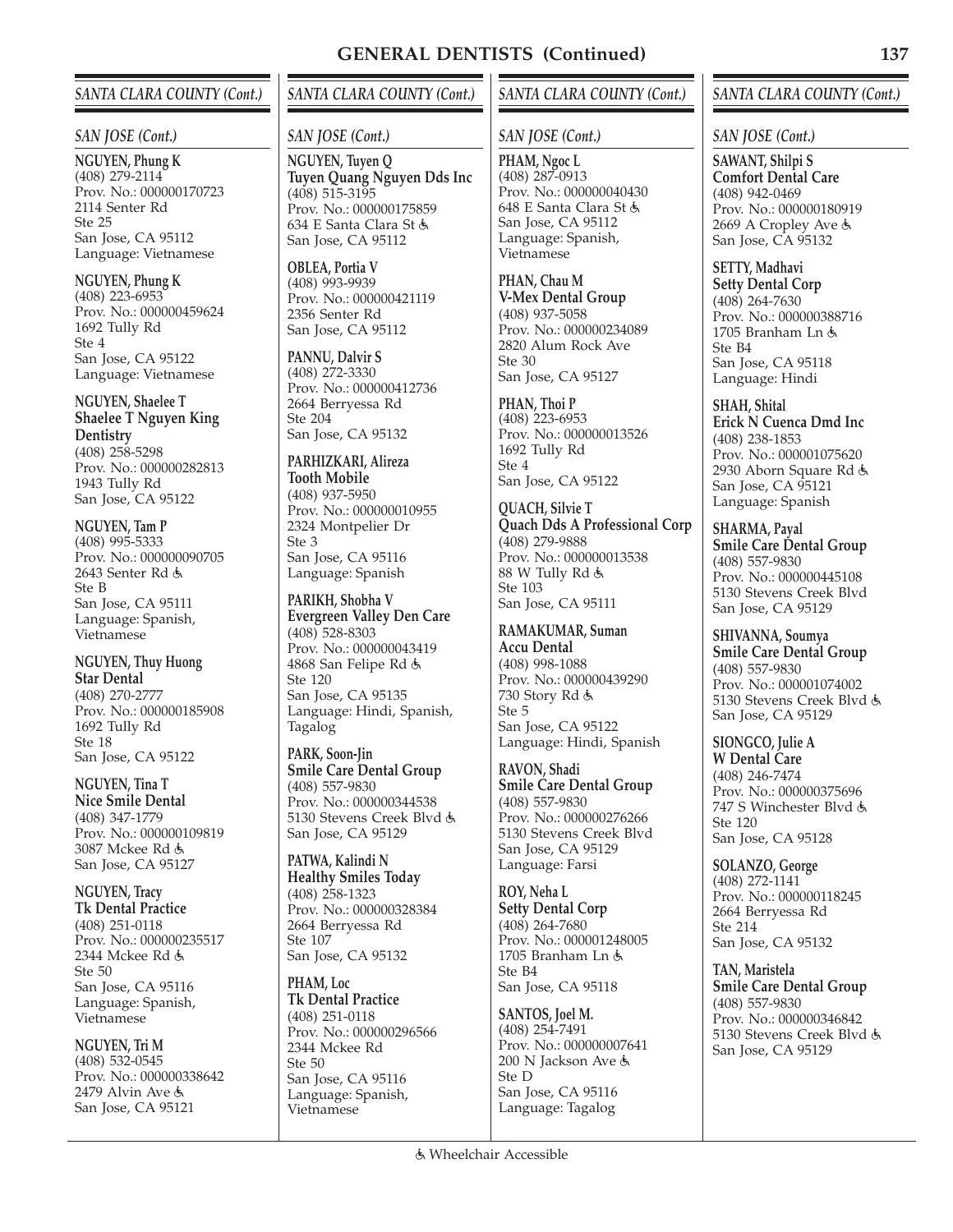# *SANTA CLARA COUNTY (Cont.)*

#### *SAN JOSE (Cont.)*

**TANG, Lu Lucky Dental** (408) 928-6000 Prov. No.: 000000013791 2003 Story Rd Ste 800 San Jose, CA 95122

**TONNU, Phuong Nguyen**  $(408)$  295-2530 Prov. No.: 000000321750 56 N 13th St Ste 102 San Jose, CA 95112

**TRAN, Phong T** (408) 926-0110 Prov. No.: 000000233455 1450 S White Rd  $Ste 20$ San Jose, CA 95127

**TRAN, Vu Belle Dental** (408) 254-0888 Prov. No.: 000000378778 2664 Berryessa Rd Ste 102 San Jose, CA 95132

**TRUONG, Robert Alexian Dental Group** (408) 251-8851 Prov. No.: 000001139772 200 N Jackson Ave Ste B San Jose, CA 95116 Language: Vietnamese

**VAMADEV, Veena Erick N Cuenca Dmd Inc** (408) 238-1853 Prov. No.: 000000457744 2930 Aborn Square Rd San Jose, CA 95121 Language: Spanish, Tagalog, Vietnamese

**VAN, Huan N Acoda Dental** (408) 858-1624 Prov. No.: 000000340378 2114 Senter Rd Ste 14 San Jose, CA 95112

**VAN, Huan N Lexann Dental Corp** (408) 270-4211 Prov. No.: 000000376179 1569 Lexann Dr Ste 108 San Jose, CA 95121

# *SANTA CLARA COUNTY (Cont.)*

## *SAN JOSE (Cont.)*

**VEHAWN, Michael Evergreen Dental Group** (408) 274-9600 Prov. No.: 000000087359 3162 Newberry Dr San Jose, CA 95118 Language: Portuguese, Spanish, Tagalog, Vietnamese

**VERDER, Marilu Smile Care Dental Group** (408) 557-9830 Prov. No.: 000000335831 5130 Stevens Creek Blvd San Jose, CA 95129

**VU, Muu G Dr Muu Gi Vu** (408) 923-6400 Prov. No.: 000000005335 2340 Mckee Rd Ste 3 San Jose, CA 95116 Language: Spanish, Vietnamese

**VU, Muu G** (408) 923-6400 Prov. No.: 000000275212 1569 Lexann Ave Ste 102 San Jose, CA 95121 Language: Spanish, Vietnamese

**VU, Trang T** (408) 287-8585 Prov. No.: 000000634352 1040A Mclaughlin Ave San Jose, CA 95122

**VYAS, Rachana R** (408) 926-0110 Prov. No.: 000000442011 1450 S White Rd Ste 20 San Jose, CA 95127

**WATANABE, Nancy R N Capitol Family Dent** (408) 941-0709 Prov. No.: 000000007872 2090 N Capitol Ave Ste D San Jose, CA 95132

**WU, Jean Smile Care Dental Group** (408) 557-9830 Prov. No.: 000001166306 5130 Stevens Creek Blvd San Jose, CA 95129 Language: Spanish

# *SANTA CLARA COUNTY (Cont.)*

## *SANTA CLARA*

**AZAR, Bashar Northern Dental** (408) 556-1333 Prov. No.: 000000028257 122 Saratoga Ave & Santa Clara, CA 95051

**BALCE, Aileen V** (408) 985-8284 Prov. No.: 000000275471 2041 El Camino Real Santa Clara, CA 95050

**FELD, Leonard Northern Dental** (408) 556-1333 Prov. No.: 000000221702 122 Saratoga Ave & Santa Clara, CA 95051 Language: Farsi, German, Spanish

**JOG, Anagha B** (408) 987-0530 Prov. No.: 000000295503 2975 Bowers Ave Ste 100 Santa Clara, CA 95051 Language: Cantonese, Farsi, French, Indian, Mandarin, Spanish, Tagalog, Vietnamese

**LARSON, Olaf O Northern Dental** (408) 556-1333 Prov. No.: 000000301401 122 Saratoga Ave Santa Clara, CA 95051

**LAZAROV, Ventsislav M Star Dental** (408) 247-3740 Prov. No.: 000000370450 980 El Camino Real Ste 250 Santa Clara, CA 95050

**LOTFI, Mehrnegar** (408) 345-9191 Prov. No.: 000000427993 4533 Stevens Creek Blvd Santa Clara, CA 95051

**NGUYEN, My Hang T Northern Dental** (408) 556-1333 Prov. No.: 000000173262 122 Saratoga Ave Santa Clara, CA 95051 Language: Farsi, Spanish, Tagalog

# *SANTA CLARA COUNTY (Cont.)*

#### *SANTA CLARA (Cont.)*

**PADILLA, Jorge Northern Dental** (408) 556-1333 Prov. No.: 000000295512 122 Saratoga Ave Santa Clara, CA 95051

**RODRIGUES, Smita J Luminous Dental Inc** (408) 260-0770 Prov. No.: 000000381702 2344 El Camino Real Ste 120 Santa Clara, CA 95050

**TCHAGA, Verginia K Star Dental** (408) 247-3740 Prov. No.: 000000192113 980 El Camino Real Ste 250 Santa Clara, CA 95050 Language: Bulgarian, Cantonese, Russian, Spanish

**VU, Muu G Muu Gi Vu Dds** (408) 248-0110 Prov. No.: 000000167319 1200 Scott Blvd Ste 2 Santa Clara, CA 95050 Language: Spanish, Vietnamese

**ZAHROI-SANI, Manucher Northern Dental** (408) 556-1333 Prov. No.: 000000028256 122 Saratoga Ave Santa Clara, CA 95051

## *SARATOGA*

**PEJHAM, Sepideh** (408) 255-9057 Prov. No.: 000000145198 12948 Village Dr Bldg 3 Saratoga, CA 95070

#### *SUNNYVALE*

**CHANG, Hsin-Ti S Smile Dental** (408) 774-0271 Prov. No.: 000001104465 895 E Fremont Ave Ste 203 Sunnyvale, CA 94087 Language: Mandarin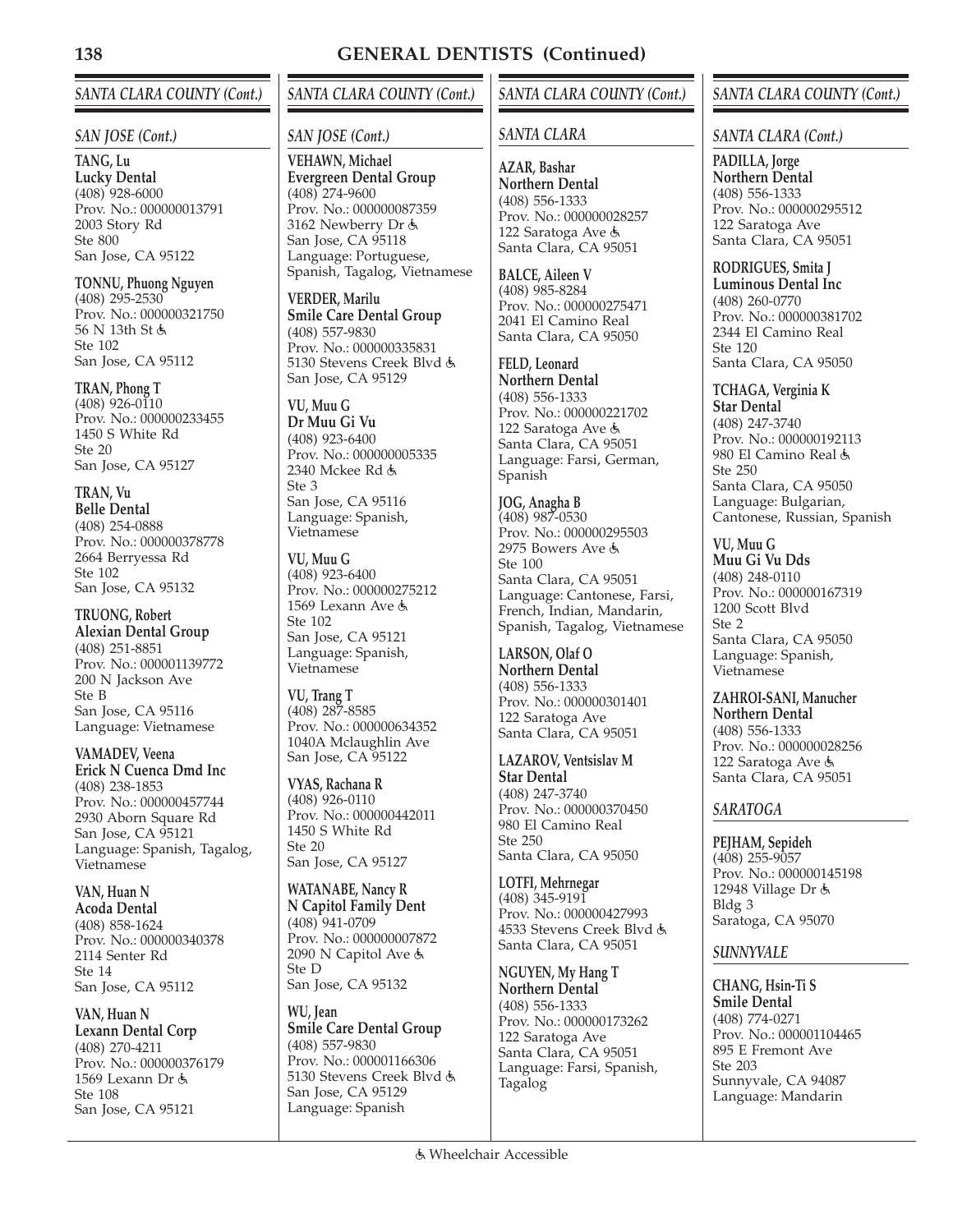## *SANTA CLARA COUNTY (Cont.)*

#### *SUNNYVALE (Cont.)*

**GOKANI, Mona A Gentle Dental Sunnyvale** (408) 732-6931 Prov. No.: 000001281052 1639 Hollenbeck Ave Sunnyvale, CA 94087

**KANG, Jean Y Smile Dental** (408) 774-0271 Prov. No.: 000000262910 895 E Fremont Ave Ste 203 Sunnyvale, CA 94087

Language: Korean

**PANJRATH, Navjyot Amazing Smile Dental** (408) 739-6520 Prov. No.: 000000398467 689 E Remington Dr Ste A Sunnyvale, CA 94087

**XIANG, Xilin Remington Dental Care** (408) 720-1968 Prov. No.: 000000382724 500 E Remington Dr Ste 12 Sunnyvale, CA 94087 Language: Spanish

## *SANTA CRUZ COUNTY*

## *CAPITOLA*

**HALBLEIB, Jesse** (831) 462-1612 Prov. No.: 000000009446 *\*\*\*Accepting existing patients only\*\*\** 4450 Capitola Rd Ste 102 Capitola, CA 95010

#### *FREEDOM*

**SACHDEV, Deepak K Deepak Sachdev Dds Inc** (831) 724-6000 Prov. No.: 000000013077 122 Thicket Ln & Freedom, CA 95019

# *SANTA CRUZ COUNTY (Cont.)*

#### *SANTA CRUZ*

**BALUYUT, Dennis P Salud Para La Gente** (831) 423-0222 Prov. No.: 000001279221 302 Riverside Ave Santa Cruz, CA 95060

**DIAZ-CHRISTIANS, Laura D Salud Para La Gente** (831) 763-3413 Prov. No.: 000000711142 302 Riverside Ave Santa Cruz, CA 95060

**HARO, Iris De La Cari Salud Para La Gente** (831) 423-0220 Prov. No.: 000001265061 302 Riverside Ave Santa Cruz, CA 95060

**HARO, Juan R Salud Para La Gente** (831) 423-0222 Prov. No.: 000001279230 302 Riverside Ave Santa Cruz, CA 95060

**LANDAYAN, Maria C Salud Para La Gente** (831) 423-0222 Prov. No.: 000001279188 302 Riverside Ave Santa Cruz, CA 95060

**MEZENTSEV, Svetlana Y Salud Para La Gente** (831) 423-0222 Prov. No.: 000001248404 302 Riverside Ave Santa Cruz, CA 95060 Language: Spanish

**PINTO, Angel J Salud Para La Gente** (831) 423-0222 Prov. No.: 000001279229 302 Riverside Ave Santa Cruz, CA 95060

**TRAN, Lien H Salud Para La Gente** (831) 423-0222 Prov. No.: 000001250469 302 Riverside Ave Santa Cruz, CA 95060

## *SANTA CRUZ COUNTY (Cont.)*

#### *SANTA CRUZ (Cont.)*

**VIELBIG, Patricia A Salud Para La Gente** (831) 423-0222 Prov. No.: 000001248409 302 Riverside Ave Santa Cruz, CA 95060 Language: Korean, Russian

#### *WATSONVILLE*

**BALUYUT, Dennis P Salud Para La Gente Inc** (831) 728-0222 Prov. No.: 000001279223 204 E Beach St Watsonville, CA 95076

**BALUYUT, Dennis P Clinica Del Valle Del Pajaro** (831) 761-1588 Prov. No.: 000001279224 45 Nielson St & Watsonville, CA 95076

**BENESHAN, Robert Robert Beneshan Dds** (831) 729-6337 Prov. No.: 000000202726 24 Alexanders St Watsonville, CA 95076

**DIAZ-CHRISTIANS, Laura D Salud Para La Gente Inc** (831) 728-0222 Prov. No.: 000001297617 204 E Beach St Watsonville, CA 95076

**DIAZ-CHRISTIANS, Laura D Clinica Del Valle Del Pajaro** (831) 761-1588 Prov. No.: 000001297623 46 Nielson St Watsonville, CA 95076

**ESPINOZA, Sofia** (831) 722-2727 Prov. No.: 000000058778 21 Brennan St & Ste 1 Watsonville, CA 95076

**HARO, Iris De La Cari Salud Para La Gente Inc** (831) 728-0222 Prov. No.: 000000280127 204 E Beach St Watsonville, CA 95076

#### *SANTA CRUZ COUNTY (Cont.)*

#### *WATSONVILLE (Cont.)*

**HARO, Iris De La Cari Clinica Del Valle Del Pajaro** (831) 761-1588 Prov. No.: 000001279275 45 Nielson St Watsonville, CA 95076

**HARO, Juan R Salud Para La Gente Inc** (831) 728-0222 Prov. No.: 000001279228 204 E Beach St Watsonville, CA 95076

**HARO, Juan R Clinica Del Valle Del Pajaro** (831) 761-1588 Prov. No.: 000001279225 45 Nielson St Watsonville, CA 95076

**KRUEGER, David F Crossroads Dental** (831) 761-9500 Prov. No.: 000000371000 1951 Main St Watsonville, CA 95076

**LANDAYAN, Maria C Salud Para La Gente Inc** (831) 728-0222 Prov. No.: 000001279189 204 E Beach St Watsonville, CA 95076

**LANDAYAN, Maria C Clinica Del Valle Del Pajaro** (831) 761-1588 Prov. No.: 000001279195 45 Nielson St Watsonville, CA 95076

**MEZENTSEV, Svetlana Y Salud Para La Gente Inc** (831) 728-0222 Prov. No.: 000001248145 204 E Beach St Watsonville, CA 95076 Language: Spanish

**MEZENTSEV, Svetlana Y Clinica Del Valle Del Pajaro** (831) 761-1588 Prov. No.: 000001248405 45 Nielson St Watsonville, CA 95076 Language: Spanish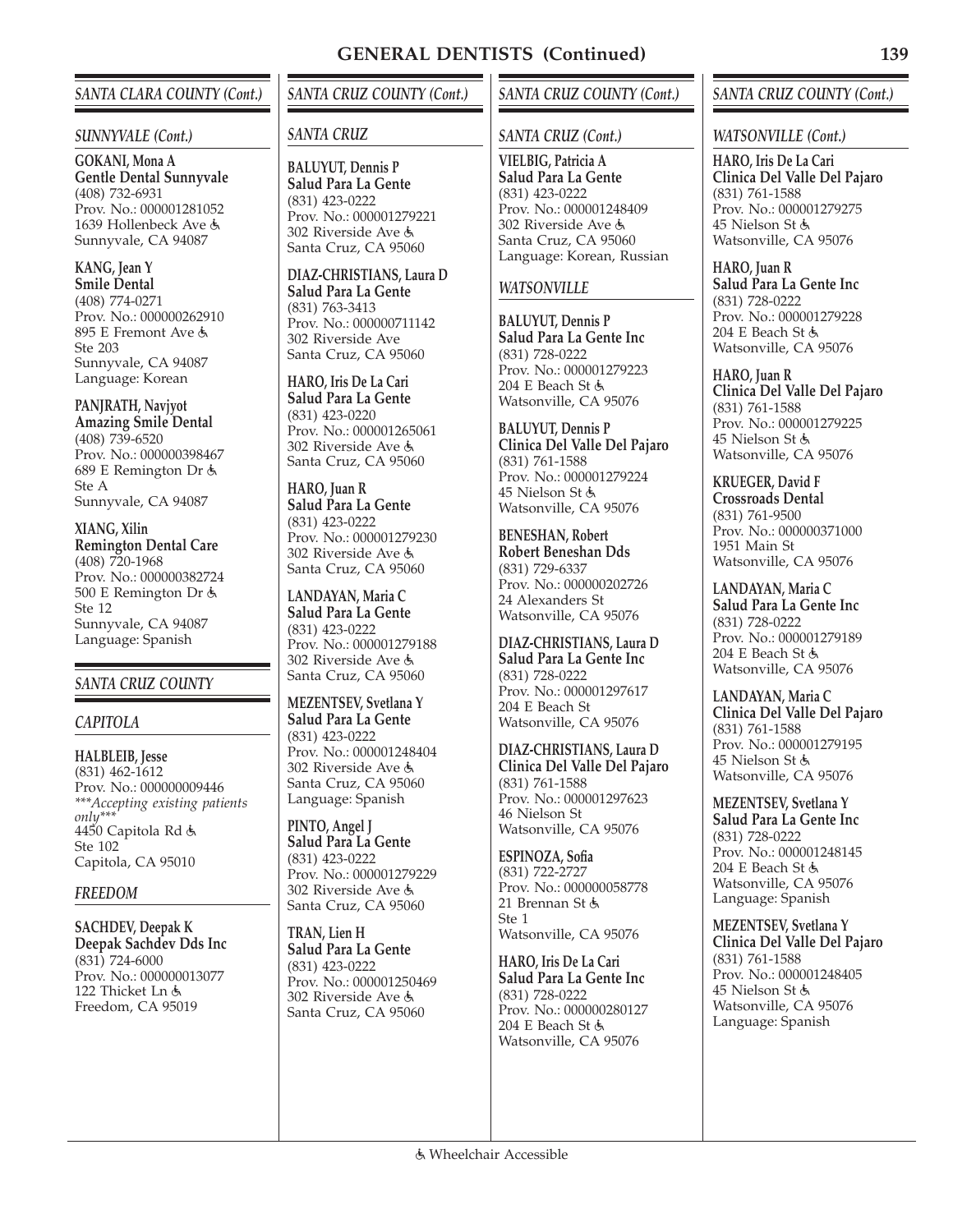## *SANTA CRUZ COUNTY (Cont.)*

#### *WATSONVILLE (Cont.)*

**PINTO, Angel J Salud Para La Gente Inc** (831) 728-0222 Prov. No.: 000001279227 204 E Beach St Watsonville, CA 95076

**PINTO, Angel J Clinica Del Valle Del Pajaro** (831) 761-1588 Prov. No.: 000001279226 45 Nielson St Watsonville, CA 95076

**RAMAKUMAR, Suman Accu Dental** (831) 724-0245 Prov. No.: 000001104199 40 Penny Ln Ste 2 Watsonville, CA 95076 Language: Hindi, Spanish

**TRAN, Lien H Salud Para La Gente Inc** (831) 728-0222 Prov. No.: 000001250650 204 E Beach St Watsonville, CA 95076

**TRAN, Lien H Clinica Del Valle Del Pajaro** (831) 761-1588 Prov. No.: 000001250660 45 Nielson St Watsonville, CA 95076

**VIELBIG, Patricia A Salud Para La Gente Inc** (831) 728-0222 Prov. No.: 000001248411 204 E Beach St Watsonville, CA 95076 Language: Korean, Russian

**VIELBIG, Patricia A Clinica Del Valle Del Pajaro** (831) 761-1588 Prov. No.: 000001248408 45 Nielson St Watsonville, CA 95076 Language: Korean, Russian *SOLANO COUNTY*

## *FAIRFIELD*

**AMIRI, Hamid Smile Care Dental Group** (707) 428-5400 Prov. No.: 000000343062 1955 W Texas St Ste 12 Fairfield, CA 94533

**CATURAY, Pedro A Caturay Dental Practice** (707) 435-1906 Prov. No.: 000000014052 1555 Webster St Ste B Fairfield, CA 94533 Language: Tagalog

**DE OCAMPO, Vicente B De Ocampo and Associates** (707) 399-8569 Prov. No.: 000000000583 634 Webster St Ste A

Fairfield, CA 94533

**FARHANG-AZAD, Leila Smile Care Dental Group** (707) 428-5400 Prov. No.: 000000423113 1955 W Texas St  $Ste 12$ Fairfield, CA 94533

**GREWAL, Varundeep Smile Care Dental Group** (707) 428-5400 Prov. No.: 000000400775 1955 W Texas St Ste 12 Fairfield, CA 94533

**HARIKA, Jaspreet K Smile Care Dental Group** (707) 428-5400 Prov. No.: 000000700272 1955 W Texas St Ste 12 Fairfield, CA 94533

**HO, Cuong Smile Care Dental Group** (707) 428-5400 Prov. No.: 000000433259 1955 W Texas St Ste 12 Fairfield, CA 94533 Language: Vietnamese

# *SOLANO COUNTY (Cont.)*

## *FAIRFIELD (Cont.)*

**JADHAV, Megha Smile Care Dental Group** (707) 428-5400 Prov. No.: 000001149679 1955 W Texas St  $Sta 12$ Fairfield, CA 94533 Language: Spanish

**KAUR, Bipinjkit Smile Care Dental Group** (707) 428-5400 Prov. No.: 000000444902 1955 W Texas St & Ste 12 Fairfield, CA 94533

**KHOSRAVIAN, Pedram Smile Care Dental Group** (707) 428-5400 Prov. No.: 000000690062 1955 W Texas St Ste 12 Fairfield, CA 94533

**LE, An Smile Care Dental Group** (707) 428-5400 Prov. No.: 000001123903 1955 W Texas St Ste 12 Fairfield, CA 94533

**MADHURE, Veena S Smile Care Dental Group** (707) 428-5400 Prov. No.: 000000696733 1955 W Texas St Ste 12 Fairfield, CA 94533

**MAHMOUDI, Azarmidokht Smile Care Dental Group** (707) 428-5400 Prov. No.: 000000408443 1955 W Texas St Ste 12 Fairfield, CA 94533

**MANIEGO, Ma Cristina E Smile Care Dental Group** (707) 428-5400 Prov. No.: 000000349231 1955 W Texas St Ste 12 Fairfield, CA 94533

## *SOLANO COUNTY (Cont.)*

#### *FAIRFIELD (Cont.)*

**MANTENA, Usha R Smile Care Dental Group** (707) 428-5400 Prov. No.: 000000343162 1955 W Texas St  $Sta 12$ Fairfield, CA 94533

**MORGAN, Kai Smile Care Dental Group** (707) 428-5400 Prov. No.: 000000737661 1955 W Texas St Ste 12 Fairfield, CA 94533 Language: Spanish

**MOSLEY, Julius Julius Mosley II Dds** (707) 421-2161 Prov. No.: 000000309249 2750 N Texas St Ste 340 Fairfield, CA 94533

**NACPIL-ALVAREZ, Maria L Smile Care Dental Group** (707) 428-5400 Prov. No.: 000000468456 1955 W Texas St Ste 12 Fairfield, CA 94533

**ODONNELL, Margaret Smile Care Dental Group** (707) 428-5400 Prov. No.: 000001106535 1955 W Texas St Ste 12 Fairfield, CA 94533

**RAMOS, Richard** (707) 435-9004 Prov. No.: 000000412726 3075 Travis Blvd Fairfield, CA 94534

**RAVON, Shadi Smile Care Dental Group** (707) 428-5400 Prov. No.: 000000342740 1955 W Texas St Ste 12 Fairfield, CA 94533 Language: Farsi

**SETHU-MADHAVAN, Asha Smile Care Dental Group** (707) 428-5400 Prov. No.: 000001195250 1955 W Texas St Ste 12 Fairfield, CA 94533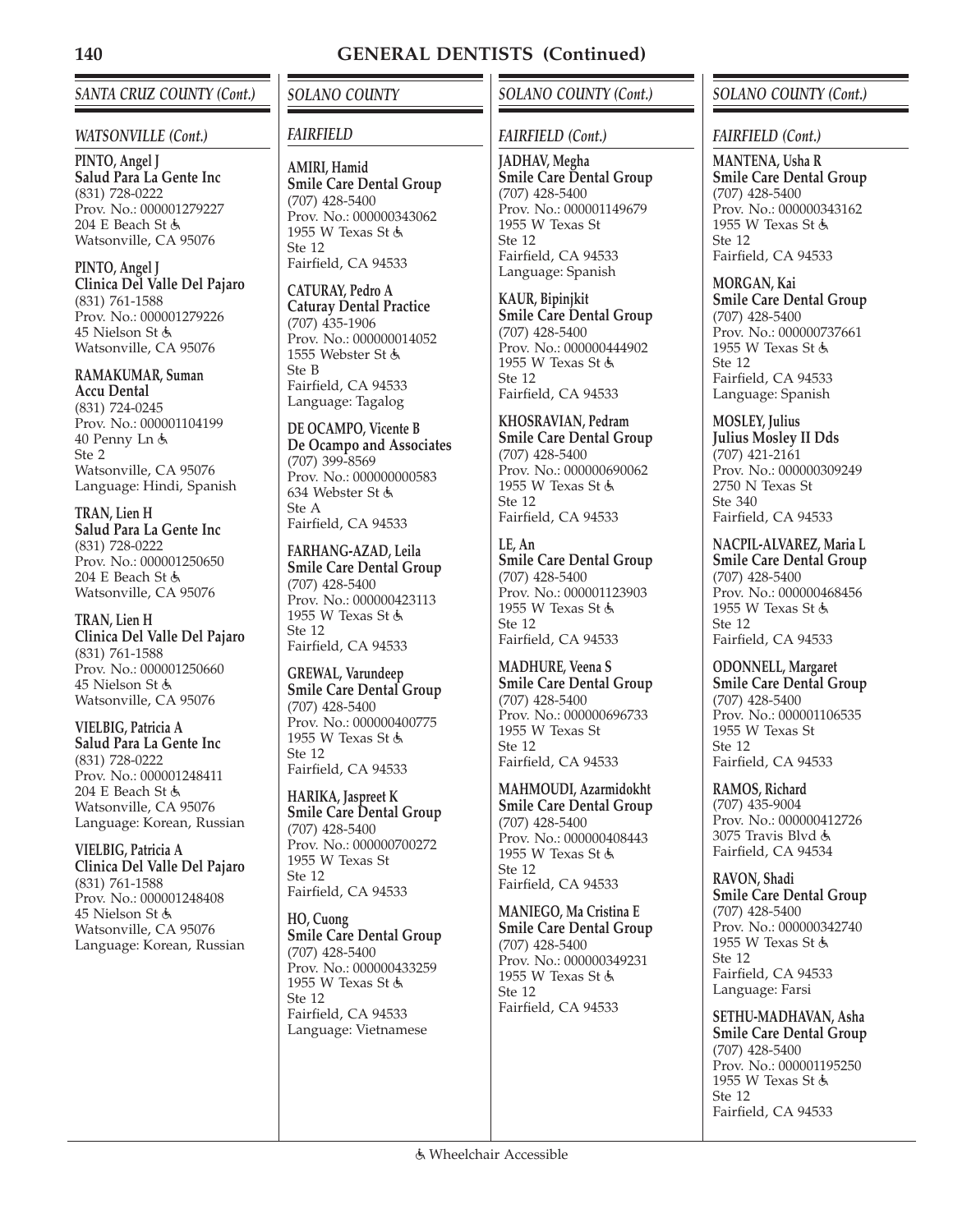## *SOLANO COUNTY (Cont.)*

#### *FAIRFIELD (Cont.)*

**SHARMA, Payal Smile Care Dental Group** (707) 428-5400 Prov. No.: 000000445095 1955 W Texas St  $Sta 12$ Fairfield, CA 94533

**TAN, Maristela Smile Care Dental Group** (707) 428-5400 Prov. No.: 000000346803 1955 W Texas St Ste 12 Fairfield, CA 94533

**TSOUZMER, Polina Smile Care Dental Group** (707) 428-5400 Prov. No.: 000000279609 1955 W Texas St  $Sta 12$ Fairfield, CA 94533

**WU, Shing K Smile Care Dental Group** (707) 428-5400 Prov. No.: 000001246692 1955 W Texas St Ste 12 Fairfield, CA 94533

#### *SUISUN CITY*

**TAFALLA, Froilan D** (707) 425-4800 Prov. No.: 000000021599 288 E Sunset Ave Ste E Suisun City, CA 94585

#### *VACAVILLE*

**CABAUATAN, Evelyn J Librada T Calayag** (707) 448-8881 Prov. No.: 000000324815 3057 Alamo Dr Vacaville, CA 95687

**CALAYAG, Librada T** (707) 448-8881 Prov. No.: 000000006479 3057 Alamo Dr & Vacaville, CA 95687 Language: Persian, Swahili

## *SOLANO COUNTY (Cont.)*

## *VACAVILLE (Cont.)*

**DHALIWAL, Harman All Smile Dental** (707) 447-8289 Prov. No.: 000000695339 1241 Alamo Dr Ste 11 Vacaville, CA 95687 Language: Spanish

**EDALATI, Nazila T Vacaville Dental Associates** (707) 452-0445 Prov. No.: 000000226050 412 Cernon Ave Ste A Vacaville, CA 95688 Language: Persian, Russian, Spanish

**MANZANO, Aileen V Solano-Ville Dental** (707) 469-8523 Prov. No.: 000000221897 *\*\*\*Accepting existing patients only\*\*\** 3000 Alamo Dr & Ste 108 Vacaville, CA 95687 Language: Spanish, Tagalog

**MOHEB, Alireza Alamo Family Dental Care** (707) 454-3888 Prov. No.: 000000223765 3000 Alamo Dr & Ste 203 Vacaville, CA 95687

**RIANO-ASIAIN, Charito Alamo Plaza Dental Office** (707) 469-8188 Prov. No.: 000000155975 810 Alamo Dr Vacaville, CA 95688 Language: Spanish, Tagalog

**SAMANIEGO, Sonya Solano-Ville Dental** (707) 469-8523 Prov. No.: 000000454133 *\*\*\*Accepting existing patients only\*\*\** 3000 Alamo Dr & Ste 108 Vacaville, CA 95687

**SANDHU, Navdeep All Smile Dental** (707) 447-8289 Prov. No.: 000000404878 1241 Alamo Dr Ste 11 Vacaville, CA 95687

## *SOLANO COUNTY (Cont.)*

## *VACAVILLE (Cont.)*

**TSANG, Elizabeth F Solano-Ville Dental** (707) 469-8523 Prov. No.: 000001212390 *\*\*\*Accepting existing patients only\*\*\** 3000 Alamo Dr & Ste 108 Vacaville, CA 95687

### *VALLEJO*

**BALAKRISHNA, Sushma Smile Care Dental Group** (707) 557-6245 Prov. No.: 000001193333 133 Plaza Dr & Ste R Vallejo, CA 94589

**BALUYUT, Gemma F Smile Care Dental Group** (707) 557-6245 Prov. No.: 000000373412 133 Plaza Dr & Ste R Vallejo, CA 94589

**CERVANTES, Rupert Cervantes and Prado Dental Care Inc** (707) 557-5822 Prov. No.: 000000692550 1620 Valle Vista Ave Ste 150 Vallejo, CA 94589 Language: Spanish

**DACASIN, Steve C Dacasin Dental** (707) 644-5528 Prov. No.: 000000295473 96 A Springstowne Center Ste A Vallejo, CA 94591

**EDALATI, Nazila T Vallejo Dental Associate** (707) 643-1714 Prov. No.: 000000030192 475 Redwood St Ste 30 Vallejo, CA 94590 Language: Persian, Russian, Spanish

**EDORA, Eden C Ec Dentalcare** (707) 552-4800 Prov. No.: 000000316327 3315 Sonoma Blvd Ste 50 Vallejo, CA 94590

## *SOLANO COUNTY (Cont.)*

### *VALLEJO (Cont.)*

**ESGUERRA, Carolina P** (707) 649-1694 Prov. No.: 000000038543 2001 Springs Rd Ste A Vallejo, CA 94591 Language: Tagalog

**FARHANG-AZAD, Leila Smile Care Dental Group** (707) 557-6245 Prov. No.: 000000423117 133 Plaza Dr Ste R Vallejo, CA 94589

**GREWAL, Varundeep Smile Care Dental Group** (707) 557-6245 Prov. No.: 000000400856 133 Plaza Dr Ste R Vallejo, CA 94589

**HARIKA, Jaspreet K Smile Care Dental Group** (707) 557-6245 Prov. No.: 000000700302 133 Plaza Dr Ste R Vallejo, CA 94589

**HO, Cuong Smile Care Dental Group** (707) 557-6245 Prov. No.: 000000433254 133 Plaza Dr Ste R Vallejo, CA 94589 Language: Vietnamese

**HOTHI, Manmeet Setty Dental** (707) 554-2600 Prov. No.: 000001133230 480 Redwood St Ste 13 Vallejo, CA 94590 Language: Hindi

**JADHAV, Megha Smile Care Dental Group** (707) 557-6245 Prov. No.: 000001149807 133 Plaza Dr Ste R Vallejo, CA 94589 Language: Spanish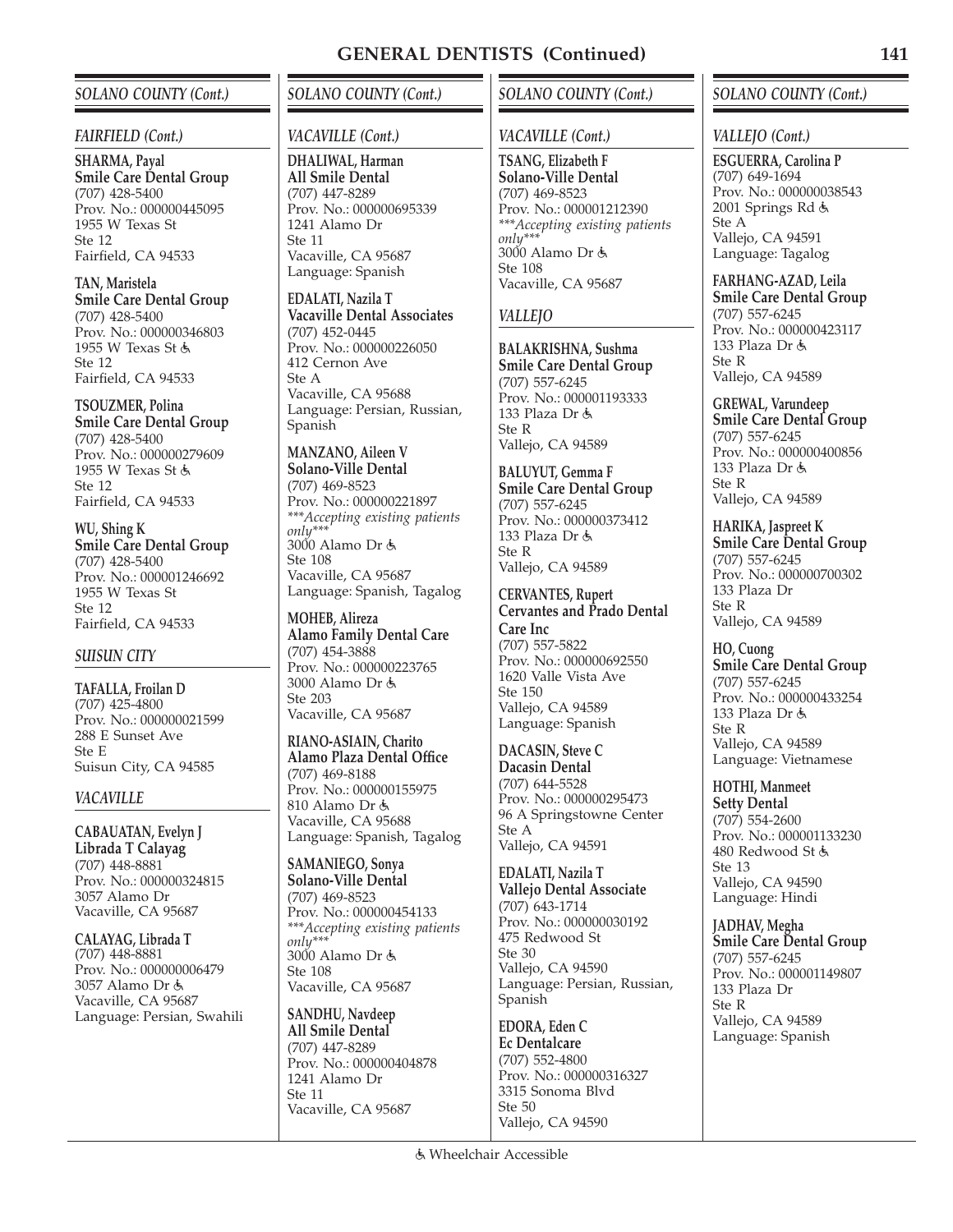## *SOLANO COUNTY (Cont.)*

## *VALLEJO (Cont.)*

**LE, An Smile Care Dental Group** (707) 557-6245 Prov. No.: 000001123962 133 Plaza Dr Ste R Vallejo, CA 94589

**LEDDA, Alegria Tri-City Dental-Vallejo** (707) 643-1987 Prov. No.: 000000342328 3630 Sonoma Blvd Vallejo, CA 94590

**MADHURE, Veena S Smile Care Dental Group** (707) 557-6245 Prov. No.: 000000696735 133 Plaza Dr Ste R Vallejo, CA 94589

**MAHMOUDI, Azarmidokht Smile Care Dental Group** (707) 557-6245 Prov. No.: 000000408464 133 Plaza Dr Ste R Vallejo, CA 94589

**MANIEGO, Ma Cristina E Smile Care Dental Group** (707) 557-6245 Prov. No.: 000000349337 133 Plaza Dr Ste R Vallejo, CA 94589

**MANTENA, Usha R Smile Care Dental Group** (707) 557-6245 Prov. No.: 000000343160 133 Plaza Dr Ste R Vallejo, CA 94589

**MORGAN, Kai Smile Care Dental Group** (707) 557-6245 Prov. No.: 000000737715 133 Plaza Dr & Ste R Vallejo, CA 94589 Language: Spanish

**MOSLEY, Julius Julius Mosley II** (707) 558-1660 Prov. No.: 000000330728 2121 Redwood St Ste E

Vallejo, CA 94590

*SOLANO COUNTY (Cont.)*

## *VALLEJO (Cont.)*

**NACPIL-ALVAREZ, Maria L Smile Care Dental Group** (707) 557-6245 Prov. No.: 000000468471 133 Plaza Dr Ste R Vallejo, CA 94591

**ODONNELL, Margaret Smile Care Dental Group** (707) 557-6245 Prov. No.: 000001106569 133 Plaza Dr Ste R Vallejo, CA 94589

**PRADO, Veronica A Cervantes and Prado Dental Care Inc** (707) 557-5822 Prov. No.: 000000713621 1620 Valle Vista Ave Ste 150 Vallejo, CA 94589 Language: Spanish

**PUCAN, Brisbain R Springhill Dental Care** (707) 552-3952 Prov. No.: 000000001839 2143 Springs Rd Ste 51 Vallejo, CA 94591

**RAVON, Shadi Smile Care Dental Group** (707) 557-6245 Prov. No.: 000000342744 133 Plaza Dr Ste R Vallejo, CA 94589 Language: Farsi

**ROSALES, Benjamin Springhill Dental Care** (707) 552-3952 Prov. No.: 000000309101 2143 Springs Rd Ste 51 Vallejo, CA 94591 Language: Spanish, Tagalog

**SETTY, Madhavi Setty Dental** (707) 554-2600 Prov. No.: 000000735843 480 Redwood St Ste 13 Vallejo, CA 94590 Language: Hindi

## *SOLANO COUNTY (Cont.)*

# *VALLEJO (Cont.)*

**SHARMA, Payal Smile Care Dental Group** (707) 557-6245 Prov. No.: 000000445114 133 Plaza Dr  $Sta$  R Vallejo, CA 94589

**TAN, Maristela Smile Care Dental Group** (707) 557-6245 Prov. No.: 000000338470 133 Plaza Dr Ste R Vallejo, CA 94591

**WU, Shing K Smile Care Dental Group** (707) 557-6246 Prov. No.: 000001246710 133 Plaza Dr Ste R Vallejo, CA 94589

## *SONOMA COUNTY*

## *ROHNERT PARK*

**AMADOR, Gerardo Rohnert Park Dental** (707) 584-1000 Prov. No.: 000000395899 5755 Redwood Dr Ste 200 Rohnert Park, CA 94928 Language: Spanish

**COSTA, Lora** (707) 585-8599 Prov. No.: 000000388276 1331 Medical Center Dr Ste H Rohnert Park, CA 94928

**CUENCA, Erick N Rohnert Park Dental** (707) 584-1000 Prov. No.: 000000102416 5755 Redwood Dr Ste 200 Rohnert Park, CA 94928 Language: Spanish

**MAYELZADEH, Behzadaligholi Rohnert Park Dental** (707) 584-1000 Prov. No.: 000000447570 5755 Redwood Dr Ste 200 Rohnert Park, CA 94928 Language: Spanish

## *SONOMA COUNTY (Cont.)*

### *ROHNERT PARK (Cont.)*

**WENDELL, Forrest R Rohnert Park Dental** (707) 584-1000 Prov. No.: 000000688211 5755 Redwood Dr Ste 200 Rohnert Park, CA 94928

### *SANTA ROSA*

**ARYANPOUR, Reza K Essential Dental Care** (707) 568-0480 Prov. No.: 000000369824 55 Mission Cir Ste 103 Santa Rosa, CA 95409 Language: Farsi, French, Spanish

**BALUYUT, Gemma F Smile Care Dental Group** (707) 578-3118 Prov. No.: 000000373391 140 Stony Point Rd Ste A Santa Rosa, CA 95401

**GREWAL, Varundeep Smile Care Dental Group** (707) 578-3118 Prov. No.: 000000400834 140 Stony Point Rd & Ste A Santa Rosa, CA 95401

**LE, An Smile Care Dental Group** (707) 578-3118 Prov. No.: 000001123957 140 Stony Point Rd & Ste A Santa Rosa, CA 95401

**MANIEGO, Ma Cristina E Smile Care Dental Group** (707) 578-3118 Prov. No.: 000000349329 140 Stony Point Rd & Ste A Santa Rosa, CA 95401

**MANTENA, Usha R Smile Care Dental Group** (707) 578-3118 Prov. No.: 000000343149 140 Stony Point Rd & Ste A Santa Rosa, CA 95401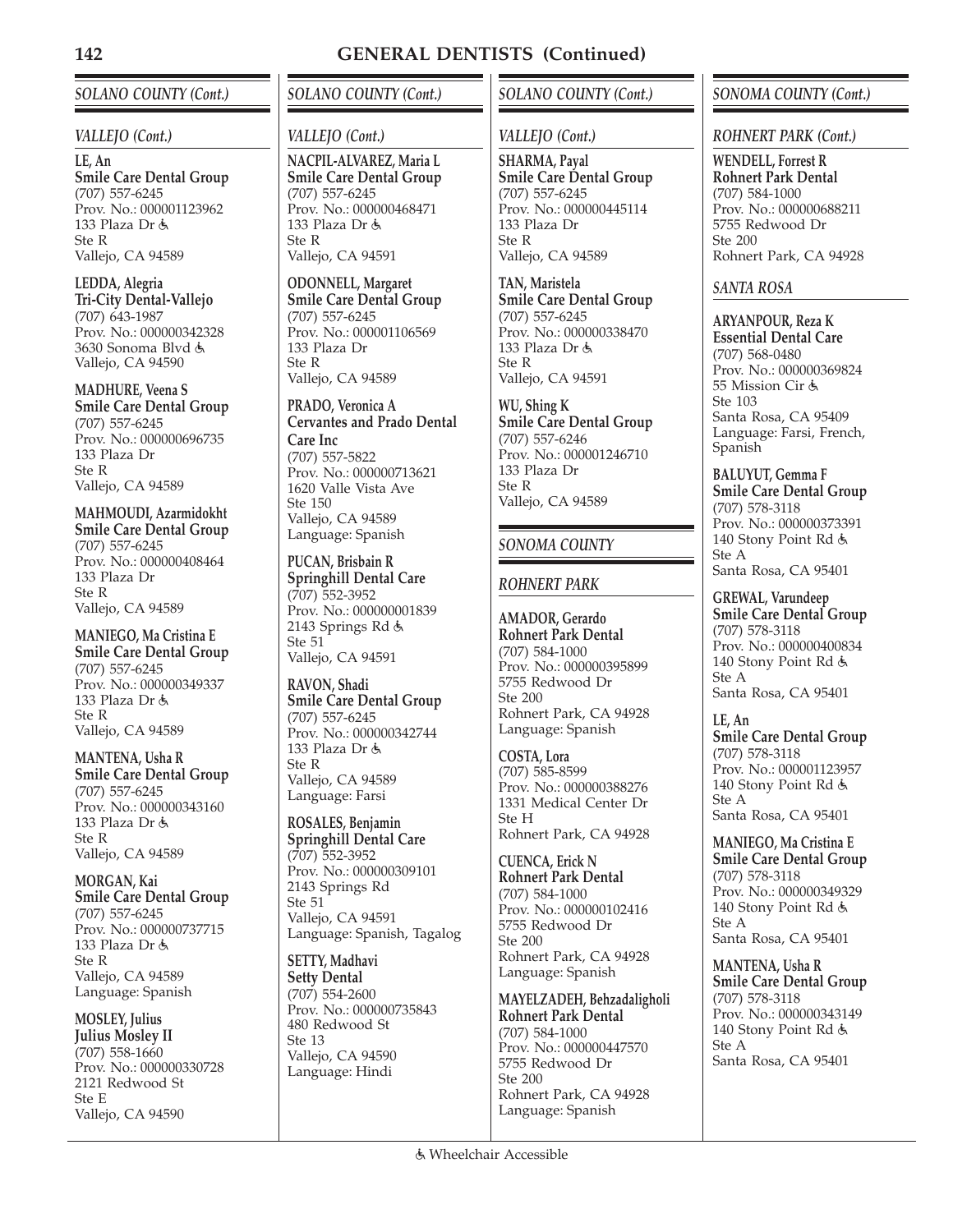## *SONOMA COUNTY (Cont.)*

#### *SANTA ROSA (Cont.)*

**MASKEY, Sujana Smile Care Dental Group** (707) 578-3118 Prov. No.: 000000400327 140 Stony Point Rd & Ste A Santa Rosa, CA 95401

**MORGAN, Kai Smile Care Dental Group** (707) 578-3118 Prov. No.: 000000737540 140 Stony Point Rd & Ste A Santa Rosa, CA 95401 Language: Spanish

**NEEDHAM, Anthony J Plaza Dental** (707) 575-7240 Prov. No.: 000000251032 1017 Santa Rosa Plz & Santa Rosa, CA 95401 Language: Spanish

**NGUYEN, Andy Smile Care Dental Group** (707) 578-3118 Prov. No.: 000000182916 140 Stony Point Rd & Ste A Santa Rosa, CA 95401

**ODONNELL, Margaret Smile Care Dental Group** (707) 578-3118 Prov. No.: 000001106562 140 Stony Point Rd Ste A Santa Rosa, CA 95401

**PASCUAL, Anna Liza E Smile Care Dental Group** (707) 578-3118 Prov. No.: 000000328096 140 Stony Point Rd Ste A Santa Rosa, CA 95401

**RAVON, Shadi Smile Care Dental Group** (707) 578-3118 Prov. No.: 000000342743 140 Stony Point Rd Ste A Santa Rosa, CA 95401 Language: Farsi

## *SONOMA COUNTY (Cont.)*

## *SANTA ROSA (Cont.)*

**SETTY, Madhavi Smile Care Dental Group** (707) 578-3118 Prov. No.: 000000208749 140 Stony Point Rd Ste A Santa Rosa, CA 95401 Language: Hindi

**TAN, Maristela Smile Care Dental Group** (707) 578-3118 Prov. No.: 000000346846 140 Stony Point Rd Ste A Santa Rosa, CA 95401

**WU, Shing K Smile Care Dental Group** (707) 578-3118 Prov. No.: 000001246707 140 Stony Point Rd Ste A Santa Rosa, CA 95401

## *STANISLAUS COUNTY*

#### *MODESTO*

**ACUMAN, Francisca G Smile Care Dental Group** (209) 577-5008 Prov. No.: 000000250361 2900 Standiford Ave Ste 2 Modesto, CA 95350 Language: Spanish, Tagalog

**AHMADI, Tannaz Smile Care Dental Group** (209) 577-5008 Prov. No.: 000000457013 2900 Standiford Ave Ste 2 Modesto, CA 95350

**BALGOBIND, Surenda P Pacific Dental Care** (209) 527-5115 Prov. No.: 000000011914 1429 College Ave Ste D Modesto, CA 95350

**BALUYUT, Gemma F Smile Care Dental Group** (209) 577-5008 Prov. No.: 000000373385 2900 Standiford Ave Ste 2 Modesto, CA 95350

## *STANISLAUS COUNTY (Cont.)*

#### *MODESTO (Cont.)*

**BICA, Daryl L** (209) 526-3370 Prov. No.: 000000002219 *\*\*\*Accepting existing patients only\*\*\** 1801 Tully Rd & Ste C1 Modesto, CA 95350

**BOYER, Michael R** (209) 526-8180 Prov. No.: 000000086265 1801 Tully Rd Ste A 1 Modesto, CA 95350

**BRAR, Ricky** (209) 523-5991 Prov. No.: 000000314758 1130 Coffee Rd Ste 1A Modesto, CA 95355

**CHEN, Linda Lakeview Dental** (209) 550-0522 Prov. No.: 000000018734 4101 Tully Rd & Ste 601 Modesto, CA 95356 Language: Chinese, Slovak

**CUENCA, Erick N Erick N Cuenca Dmd Inc** (209) 576-8181 Prov. No.: 000000328396 2225 Plaza Pkwy Ste P1 Modesto, CA 95350 Language: Spanish

**GILL, Lavanya Pelandale Dental Care** (209) 545-9282 Prov. No.: 000000350496 3900 Pelandale Ave Ste 135 Modesto, CA 95356

**GILL, Parampal S Pelandale Dental Care** (209) 545-9282 Prov. No.: 000000367095 3900 Pelandale Ave Ste 135 Modesto, CA 95356 Language: Farsi, Spanish, **Swedish** 

## *STANISLAUS COUNTY (Cont.)*

#### *MODESTO (Cont.)*

**GREDINBERG, Tala V Smile Care Dental Group** (209) 577-5008 Prov. No.: 000001173273 2900 Standiford Ave  $Sta 2$ Modesto, CA 95350 Language: Spanish

**GREWAL, Deepinder S Smile Care Dental Group** (209) 577-5008 Prov. No.: 000001203439 2900 Standiford Ave & Ste 2 Modesto, CA 95350

**GREWAL, Ramanpal S Ramanpal S Grewal** (209) 408-8069 Prov. No.: 000001297003 3507 Tully Rd Ste 50 Modesto, CA 95356

**GREWAL, Varundeep Smile Care Dental Group** (209) 577-5008 Prov. No.: 000000400811 2900 Standiford Ave Ste 2 Modesto, CA 95350

**HABASHI, Rafik Smile Care Dental Group** (209) 577-5008 Prov. No.: 000000438467 2900 Standiford Ave Ste 2 Modesto, CA 95350 Language: Spanish

**HAMZA, Samer Smile Care Dental Group** (209) 577-5008 Prov. No.: 000000192172 2900 Standiford Ave Ste 2 Modesto, CA 95350

**KAUR, Bipinjkit Smile Care Dental Group** (209) 577-5008 Prov. No.: 000000444914 2900 Standiford Ave Ste 2 Modesto, CA 95350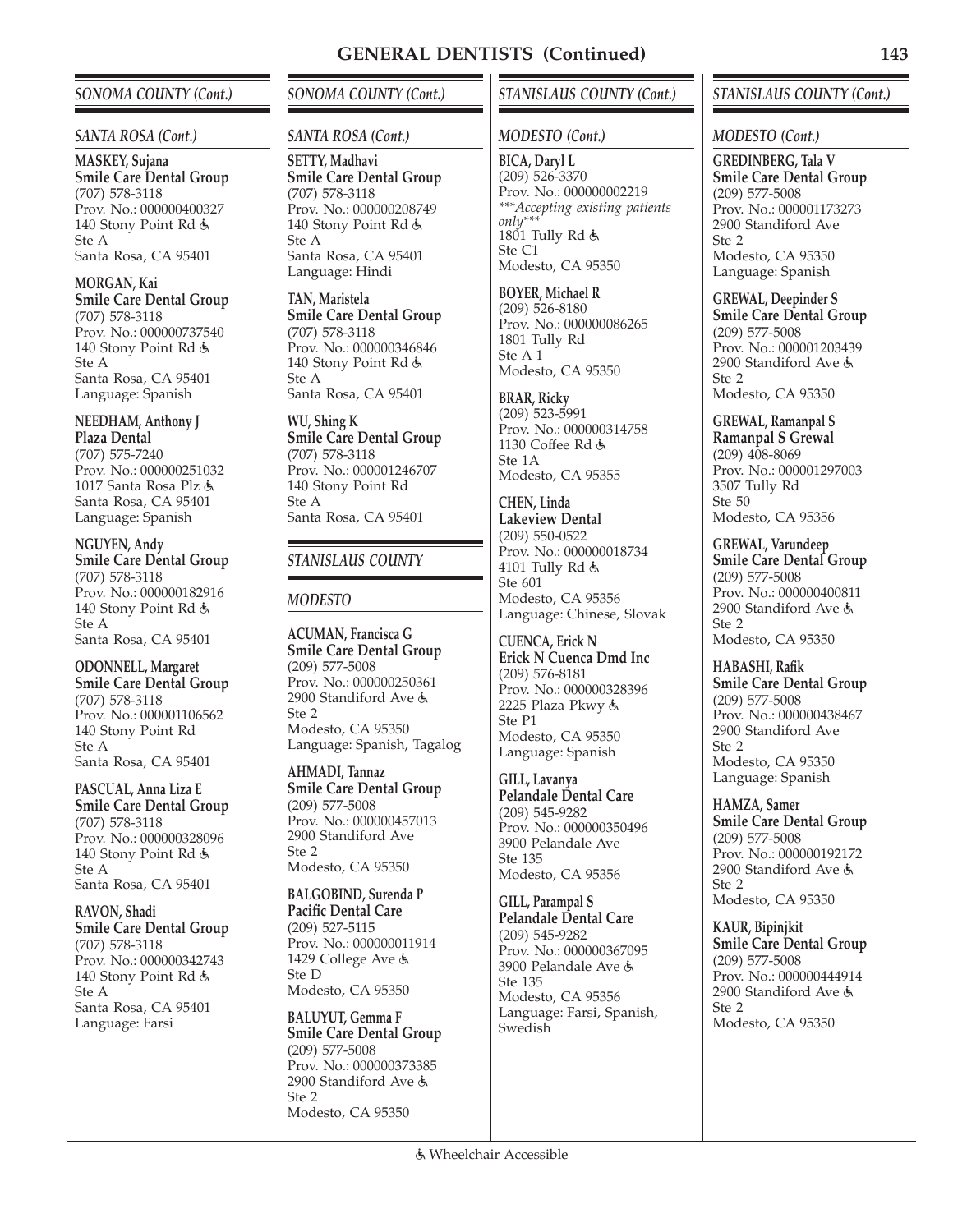## *STANISLAUS COUNTY (Cont.)*

#### *MODESTO (Cont.)*

**KHOSRAVIAN, Pedram Smile Care Dental Group** (209) 577-5008 Prov. No.: 000000690071 2900 Standiford Ave  $Sta 2$ Modesto, CA 95350

**LAU, Lawrence Smile Care Dental Group** (209) 577-5008 Prov. No.: 000000422121 2900 Standiford Ave Ste 2 Modesto, CA 95350

**LE, An Smile Care Dental Group** (209) 577-5008 Prov. No.: 000001123947 2900 Standiford Ave Ste 2 Modesto, CA 95350

**LE, Linda Standiford Family Dental Group** (209) 574-9600 Prov. No.: 000000192603 2000 Standiford Ave

Ste A Modesto, CA 95350 **LE, Yvonne P**

**Nguyen & Le Dental Corporation**  $(209)$  551-6988 Prov. No.: 000000290243 2508 Oakdale Rd Ste B4 Modesto, CA 95355

**LIEU, Loan H Smile Care Dental Group** (209) 577-5008 Prov. No.: 000001245973 2900 Standiford Ave Modesto, CA 95350

**MADHURE, Veena S Smile Care Dental Group** (209) 577-5008 Prov. No.: 000000696734 2900 Standiford Ave Ste 2 Modesto, CA 95350

# *STANISLAUS COUNTY (Cont.)*

### *MODESTO (Cont.)*

**MANIEGO, Ma Cristina E Smile Care Dental Group** (209) 577-5008 Prov. No.: 000000349321 2900 Standiford Ave  $Sta 2$ Modesto, CA 95350

**MANTENA, Usha R Smile Care Dental Group** (209) 577-5008 Prov. No.: 000000343146 2900 Standiford Ave Ste 2 Modesto, CA 95350

**MEALING, Hala Erick N Cuenca Dmd Inc** (209) 576-8181 Prov. No.: 000001124318 2225 Plaza Pkwy Ste P1 Modesto, CA 95350 Language: Spanish

**MESBAH, Rahim** (209) 571-5429 Prov. No.: 000000183068 1101 Standiford Ave Ste D3 Modesto, CA 95350 Language: Armenian, Assyrian, Farsi

**NGUYEN, Loi D** (209) 551-6988 Prov. No.: 000000458456 2508 Oakdale Rd Ste B4 Modesto, CA 95355 Language: Vietnamese

**PANNU, Karan H** (209) 526-8180 Prov. No.: 000001191946 1801 Tully Rd & Ste A1 Modesto, CA 95350

**PARK, David J Erick N Cuenca Dmd Inc** (209) 576-8181 Prov. No.: 000000685947 2225 Plaza Pkwy Ste P1 Modesto, CA 95350

**REED, Duff** (209) 576-8181 Prov. No.: 000000446741 2225 Plaza Pkwy Ste P1 Modesto, CA 95350 Language: Spanish

## *STANISLAUS COUNTY (Cont.)*

### *MODESTO (Cont.)*

**SETHU-MADHAVAN, Asha Smile Care Dental Group** (209) 577-5008 Prov. No.: 000001195263 2900 Standiford Ave Ste 2 Modesto, CA 95350

**SHAHDAD, Maria Smile Care Dental Group** (209) 577-5008 Prov. No.: 000000680375 2900 Standiford Ave Ste 2 Modesto, CA 95350

**SIMS, Kaci M Erick N Cuenca Dmd Inc** (209) 576-8181 Prov. No.: 000001244053 2225 Plaza Pkwy Ste P1 Modesto, CA 95350

**TAN, Maristela Smile Care Dental Group** (209) 577-5008 Prov. No.: 000000346840 2900 Standiford Ave & Ste 2 Modesto, CA 95350

**VO, Mai** (209) 527-7550 Prov. No.: 000000141815 2020 Coffee Rd Ste A4 Modesto, CA 95355

**WU, Shing K Smile Care Dental Group** (209) 577-5008 Prov. No.: 000001246702 2900 Standiford Ave Ste 2 Modesto, CA 95350

## *PATTERSON*

**GREWAL, Jaskiran K** (209) 895-5440 Prov. No.: 000000288812 1108 Ward Ave Ste 10 B Patterson, CA 95363 Language: Spanish

## *STANISLAUS COUNTY (Cont.)*

### *RIVERBANK*

**GREWAL, Jaskiran K** (209) 869-5600 Prov. No.: 000000363322 2603 Patterson Rd Ste 5 Riverbank, CA 95367 Language: Spanish

## *SALIDA*

**OTA, Lora Salida Dental Group** (209) 543-3888 Prov. No.: 000001243231 5708 Pirrone Rd Salida, CA 95368

**PARK, David S Salida Dental Group** (209) 543-3888 Prov. No.: 000000435572 5708 Pirrone Rd Salida, CA 95368 Language: Korean

## *TURLOCK*

**BRAR, Ricky Healthy Smile Dental** (209) 668-9300 Prov. No.: 000000272225 241 N Palm St Turlock, CA 95380

**DO, Matthew(Sueng) C Central Dental** (209) 668-2220 Prov. No.: 000000308898 2211 Fulkerth Rd Turlock, CA 95380

**EGGLESTON, James L Eggleston Dental Care** (209) 668-9442 Prov. No.: 000000203570 2150 Colorado Ave Turlock, CA 95382 Language: Portuguese

**GESICHO, Gladys K Gesicho, Gladys K Dds, Inc** (209) 632-2082 Prov. No.: 000000159697 711 E Hawkeye Ave Ste 2 Turlock, CA 95380 Language: Spanish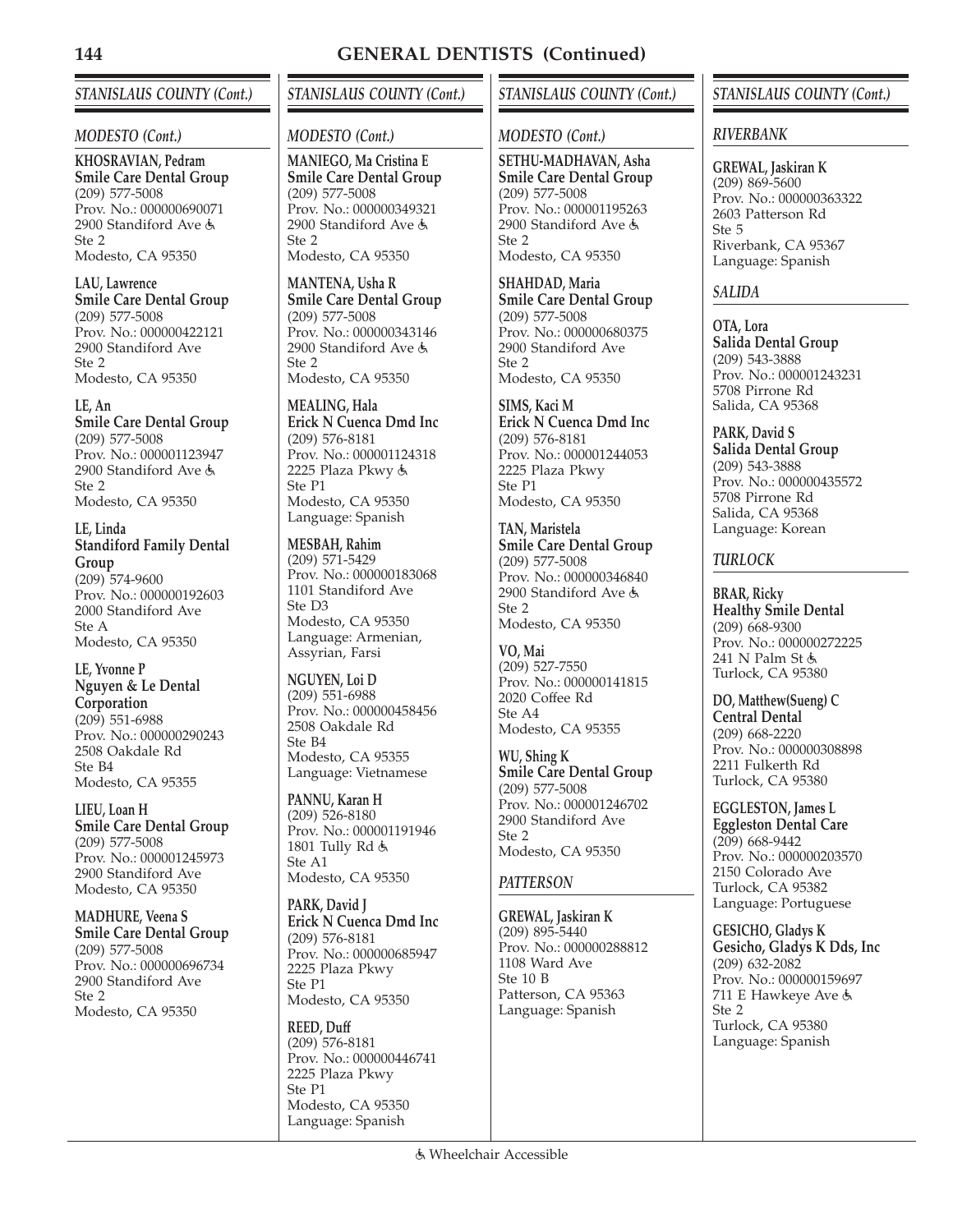### *STANISLAUS COUNTY (Cont.)*

#### *TURLOCK (Cont.)*

**GILL, Parampal S Monte Vista Dental** (209) 484-9200 Prov. No.: 000000444310 3212 W Monte Vista Ave Turlock, CA 95380 Language: Farsi, Spanish, Swedish

**HUH, Kyung B**  $(209)$  668-2220 Prov. No.: 000000345904 2211 Fulkerth Rd Turlock, CA 95380

**LE, Yvonne P** (209) 656-6560 Prov. No.: 000000436872 1616 Fulkerth Rd Turlock, CA 95380

**LEE, John J Central Dental** (209) 668-2220 Prov. No.: 000000101651 2211 Fulkerth Rd Turlock, CA 95380

**NGUYEN, Loi D** (209) 656-6560 Prov. No.: 000000448567 1616 Fulkerth Rd Turlock, CA 95380 Language: Vietnamese

**PARMAR, Prashant Eggleston Dental Care** (209) 668-9442 Prov. No.: 000000434848 2150 Colorado Ave Turlock, CA 95380

**VARANI, Antoine Antoine Varani Dds Inc** (209) 667-8874 Prov. No.: 000000284392 800 Delbon Ave Ste B Turlock, CA 95382

#### *TULARE COUNTY*

#### *EARLIMART*

**MARTINEZ, Jim R United Health Centers** (559) 646-3561 Prov. No.: 000000288346 476 E Washington Earlimart, CA 93219

#### *TULARE COUNTY (Cont.)*

## *EARLIMART (Cont.)*

**OJEDA, Julian United Health Centers** (661) 849-2781 Prov. No.: 000000433898 476 E Washington Earlimart, CA 93219

**TORRES, Jose Antonio United Health Centers** (661) 849-2781 Prov. No.: 000001242855 476 E Washington Earlimart, CA 93219

#### *PORTERVILLE*

**HERRERA, Rene Rene Herrera Dds Inc** (559) 781-2729 Prov. No.: 000000254171 141 E Putnam Ave Porterville, CA 93257 Language: Spanish

### *TULARE*

**ELREEDI, Ahmed** (559) 688-1940 Prov. No.: 000000331850 1221 N Cherry Ave & Tulare, CA 93274

#### *VISALIA*

**AUNG, Thein H Abc Dental** (559) 733-9797 Prov. No.: 000000308820 2548 S Mooney Blvd Visalia, CA 93277 Language: Farsi, Spanish, Swedish

**CHANGIZI, Sussan Visalia Dental** (559) 635-4391 Prov. No.: 000000700760 5344 W Cypress Ave Ste 101 Visalia, CA 93277 Language: Spanish

**CUENCA, Erick N Visalia Dental** (559) 635-4391 Prov. No.: 000000303779 5344 W Cypress Ave Ste 101 Visalia, CA 93277 Language: Spanish

### *TULARE COUNTY (Cont.)*

#### *VISALIA (Cont.)*

**FAY, Mehrdad Abc Dental** (559) 733-9797 Prov. No.: 000000331382 2548 S Mooney Blvd Visalia, CA 93277

**HAONG, Leng C Visalia Dental** (559) 635-4391 Prov. No.: 000000684708 5344 W Cypress Ave Ste 101 Visalia, CA 93277

**HER, Me Visalia Dental** (559) 635-4391 Prov. No.: 000001156159 5344 W Cypress Ave Ste 101 Visalia, CA 93277 Language: Spanish

**ILIUTA, Cristiana Ci Dental Office** (559) 625-2040 Prov. No.: 000000011696 609 W Acequia St Ste D Visalia, CA 93291

**LEE, Hyun Y Visalia Dental** (559) 635-4391 Prov. No.: 000000301408 5344 W Cypress Ave Ste 101 Visalia, CA 93277

**MYINT, Aung Abc Dental** (559) 733-9797 Prov. No.: 000000308822 2544 S Mooney Blvd Visalia, CA 93277

**PARRAY, Humara R Visalia Dental** (559) 635-4391 Prov. No.: 000000301412 5344 W Cypress Ave Ste 101 Visalia, CA 93277

**PHAM, Thao N Visalia Dental** (559) 635-4391 Prov. No.: 000000702021 5344 W Cypress Ave Ste 101 Visalia, CA 93277 Language: Spanish

### *TULARE COUNTY (Cont.)*

#### *VISALIA (Cont.)*

**ROSS, Andrew D Visalia Dental** (559) 635-4391 Prov. No.: 000000362886 5344 W Cypress Ave Ste 101 Visalia, CA 93277 Language: Spanish

**SOLANO, Alfredo Visalia Dental** (559) 635-4391 Prov. No.: 000000736711 5344 W Cypress Ave Ste 101 Visalia, CA 93277

**WHISENHUNT, Cheryl A Visalia Dental** (559) 635-4391 Prov. No.: 000000685000 5344 W Cypress Ave Ste 101 Visalia, CA 93277 Language: Spanish

#### *VENTURA COUNTY*

#### *CAMARILLO*

**LAMBRIDIS, Dean Camarillo Dental Group** (805) 388-9110 Prov. No.: 000000270005 2380 Las Posas Rd Ste A & D Camarillo, CA 93010 Language: Spanish

**LAMBRIDIS, Dean Mission Oaks Dental Group** (805) 484-7277 Prov. No.: 000000289709 4900 Verdugo Way Ste A Camarillo, CA 93012 Language: Spanish

**SEHATI, Farid R** (805) 482-9568 Prov. No.: 000000007942 484 Mobil Ave & Ste 33 Camarillo, CA 93010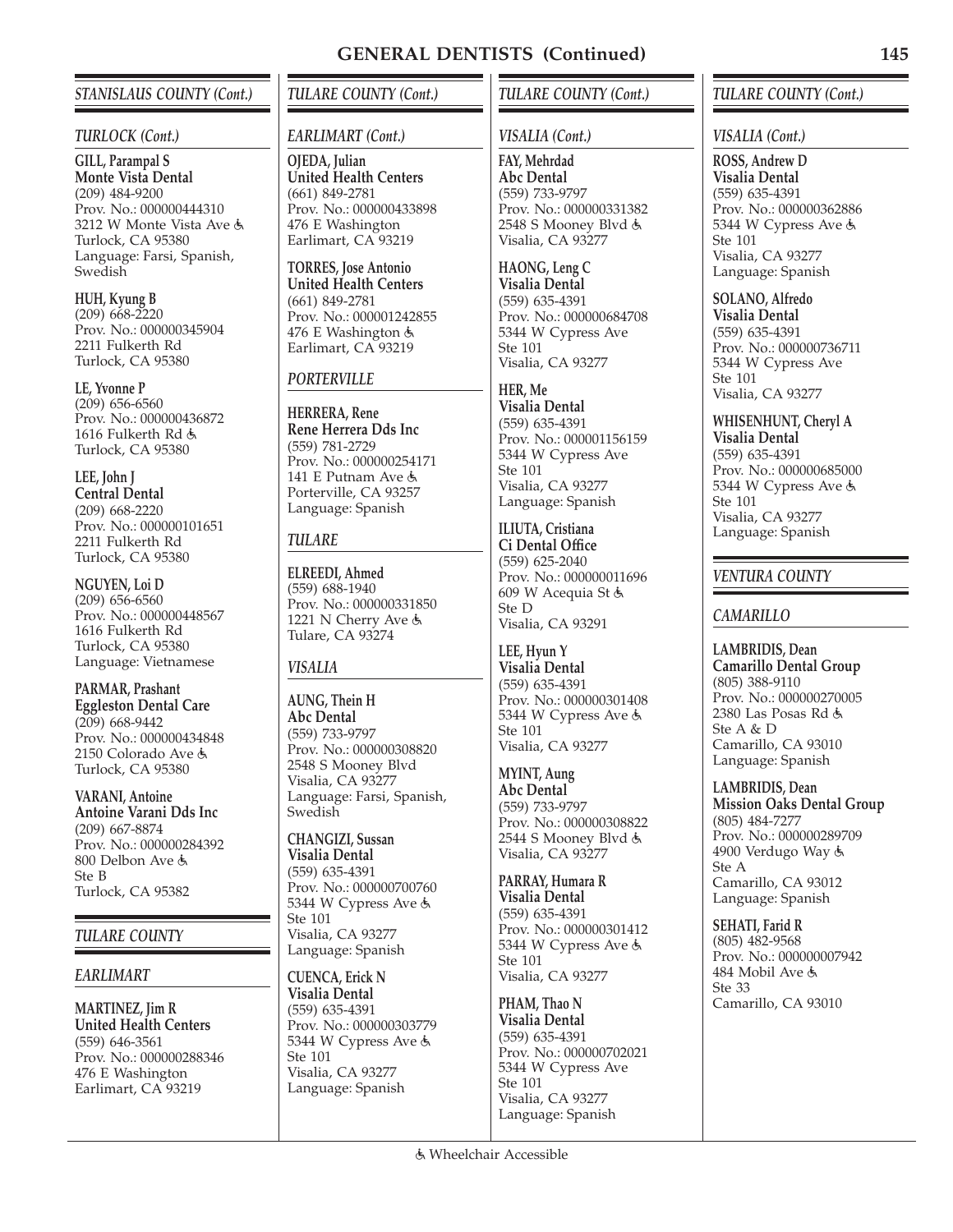## *VENTURA COUNTY (Cont.)*

## *CAMARILLO (Cont.)*

**TORGERSEN, R T Gina & R Trent Torgersensen Dds** (805) 484-1221 Prov. No.: 000000295768 484 Mobil Ave Ste 31 Camarillo, CA 93010

**WORKINGS, Yuko Camarillo Dental Group** (805) 388-9110 Prov. No.: 000000269593 2380 Las Posas Rd Ste A & D Camarillo, CA 93010 Language: Spanish

**WORKINGS, Yuko Mission Oaks Dental Group** (805) 484-7277 Prov. No.: 000000290310 4900 Verdugo Way & Ste A Camarillo, CA 93012 Language: Spanish

### *MOORPARK*

**PARVINJAH, Farbod Moorpark Dental Group** (805) 529-1743 Prov. No.: 000001282020 718 Los Angeles Ave Ste 3 Moorpark, CA 93021

**WORKINGS, Yuko Workings Dental Corporation** (805) 529-1743 Prov. No.: 000000336535 718 Los Angeles Ave Ste 3 Moorpark, CA 93021 Language: Spanish

## *OXNARD*

**ARAKELIAN, Artour Dental Care of Oxnard** (805) 988-5888 Prov. No.: 000000031108 1350 W Gonzales Rd 2nd Fl Oxnard, CA 93036

# *VENTURA COUNTY (Cont.)*

## *OXNARD (Cont.)*

**ASAAD, Maher B Fremont Sq Fam Dentistry** (805) 988-4540 Prov. No.: 000000021025 712 N Ventura Rd Ste A Oxnard, CA 93030

**BRAZA, Jean Susana F J. Francisco Dental Corp** (805) 981-8880 Prov. No.: 000000228915 1050 N Ventura Rd Oxnard, CA 93030

**ELSHAFIE, Mohamed A Ventura Family Dentistry** (805) 278-2100 Prov. No.: 000001203119 500 E Esplanade Dr Ste 1150 Oxnard, CA 93036 Language: Arabic, Spanish

**EMANUEL, Donny Oxnard Dental Group** (805) 278-9499 Prov. No.: 000000292000 2379 N Oxnard Blvd Oxnard, CA 93036 Language: Farsi, Spanish

**HADDAD, Georgia Beach Cities Dental Group** (805) 278-8887 Prov. No.: 000000455499 1801 Solar Dr Ste 290 Oxnard, CA 93030 Language: Spanish

**JOHNSON, Keith A Rose Dental Group** (805) 483-3658 Prov. No.: 000000315219 2731 S Rose Ave Ste 101 Oxnard, CA 93033 Language: Spanish

**KAZEMI, Ray R Island Plaza Dental** (805) 486-4896 Prov. No.: 000000274457 2500 Saviers Rd Oxnard, CA 93033

## *VENTURA COUNTY (Cont.)*

## *OXNARD (Cont.)*

**KUO, Tzy-Ling L Puri Dentistry** (805) 483-9537 Prov. No.: 000000450459 140 N A St Oxnard, CA 93030 Language: Mandarin, Tagalog, Thai

**MOVAHHEDI, Iraj Fam Den of Iraj Movahhedi** (805) 982-8283 Prov. No.: 000000413394 4225 Saviers Rd & Ste 9 Oxnard, CA 93033

**MUNDI, Rominder S Puri Dentistry** (805) 483-9537 Prov. No.: 000000470539 140 N A St Oxnard, CA 93030 Language: Hindi, Punjabi, Spanish

**PHAM, Kimberly T Oxnard Dental Group** (805) 278-9499 Prov. No.: 000000383602 2379 N Oxnard Blvd Oxnard, CA 93036 Language: Spanish, Vietnamese

**PURI, Shalabh Puri Dentistry** (805) 483-9537 Prov. No.: 000000005555 140 N A St & Oxnard, CA 93030 Language: Spanish

**RABIZADEH, Shawn Oxnard Dental Group** (805) 278-9499 Prov. No.: 000000292006 2379 N Oxnard Blvd & Oxnard, CA 93036 Language: Farsi, Persian, Spanish

**SCHAEFFER, James P Pacific Dental Group & Ortho** (805) 604-0449 Prov. No.: 000000137334 2150 N Rose Ave Oxnard, CA 93030 Language: Spanish

## *VENTURA COUNTY (Cont.)*

*OXNARD (Cont.)*

**ZAKY, Mona Puri Dentistry** (805) 483-9537 Prov. No.: 000000470542 140 N A St Oxnard, CA 93030

## *PORT HUENEME*

**BAAG, Ji H Ji Ho Baag Dental Corporation** (805) 204-9941 Prov. No.: 000000292423 331 W Channel Islands Blv Port Hueneme, CA 93041

## *SIMI VALLEY*

**ANTANESIAN, Vahe** (805) 579-0600 Prov. No.: 000000220038 4210 E Los Angeles Ste F Simi Valley, CA 93063

**CHUNG, Charles Zaks Family Dentistry** (805) 520-1100 Prov. No.: 000001073393 4537 Alamo St Ste A Simi Valley, CA 93063

**GOGILTAN-WAXLER, Elena Simi Valley Dental Group**  $(805)$  522-2600 Prov. No.: 000000363466 2410 Sycamore Dr Ste A Simi Valley, CA 93065

**KON, Gregory Family Dental Care** (805) 584-2228 Prov. No.: 000000295765 495 E Los Angeles Ave Simi Valley, CA 93065

**LAMBRIDIS, Dean Simi Valley Smiles** (805) 522-5516 Prov. No.: 000000438295 2650 Tapo Canyon Rd Ste 107 Simi Valley, CA 93063 Language: Spanish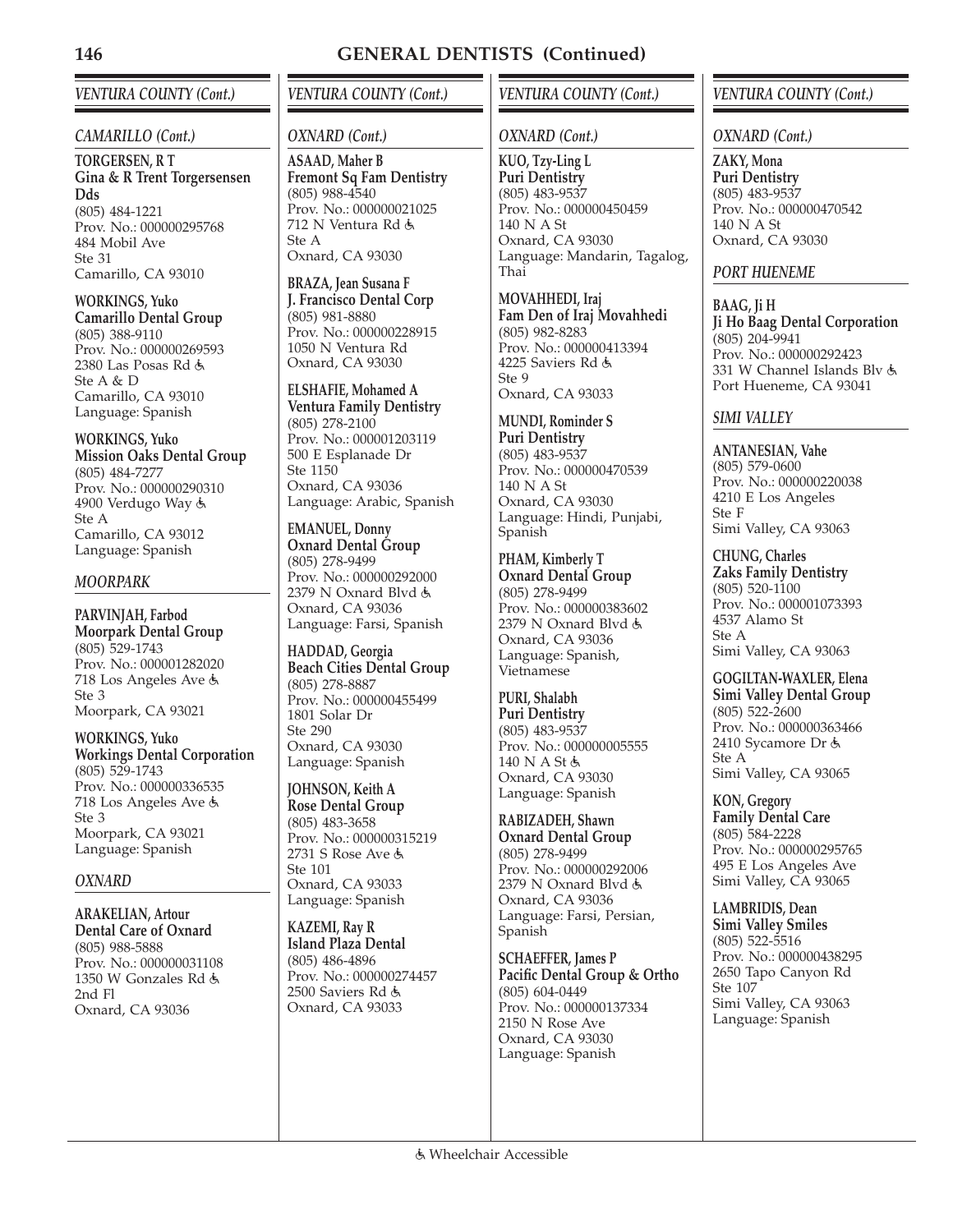## *VENTURA COUNTY (Cont.)*

#### *SIMI VALLEY (Cont.)*

**MAIELLO, Ralph Family Dental Care** (805) 584-2228 Prov. No.: 000000042424 495 E Los Angeles Ave Simi Valley, CA 93065 Language: Spanish, Tagalog, Vietnamese

**NATT, Anit P** (805) 581-1191 Prov. No.: 000000016412 1420 E Los Angeles Ave Ste D Simi Valley, CA 93065 Language: Spanish

**PIOTRASZEWSKI, Esteban Family Dental Care** (805) 584-2228 Prov. No.: 000000042426 495 E Los Angeles Ave Family Dental Care Simi Valley, CA 93065 Language: Spanish, Tagalog, Vietnamese

**RODGERS, Charles F Simi Valley Dental Group** (805) 522-2600 Prov. No.: 000000286239 2410 Sycamore Dr Ste A Simi Valley, CA 93065 Language: Spanish

**SETAREH, Katayoun S Simi Valley Dental Group**  $(805)$  522-2600 Prov. No.: 000000363705 2410 Sycamore Dr Ste A Simi Valley, CA 93065 Language: Spanish

**SETAREH, Katayoun S First Street Dental Group** (805) 583-5700 Prov. No.: 000000257759 1197 E Los Angeles Ave Ste E Simi Valley, CA 93065 Language: Spanish

**SETAREH, Katayoun S Simi Valley Smiles** (805) 522-5516 Prov. No.: 000000439091 2650 Tapo Canyon Rd Ste 107 Simi Valley, CA 93063 Language: Spanish

# *VENTURA COUNTY (Cont.)*

#### *SIMI VALLEY (Cont.)*

**TATULYAN, Sergey Bright Now Dental - Semi Valley** (866) 898-1355 Prov. No.: 000001242167 2490 Sycamore Dr Ste A Simi Valley, CA 93065

**ZAK, Ilya Zaks Family Dentistry** (805) 520-1100 Prov. No.: 000000013338 4537 Alamo St & Ste A Simi Valley, CA 93063 Language: German, Spanish

## *THOUSAND OAKS*

**HASHEMI-MOUSANI, Mojgan** (805) 449-9952 Prov. No.: 000000146932 415 E Rolling Oaks Dr Ste 120 Thousand Oaks, CA 91361 Language: Farsi, Spanish

**LAMBRIDIS, Dean East Oaks Dental Group** (805) 494-5255 Prov. No.: 000000270003 593 N Moorpark Rd Ste B Thousand Oaks, CA 91360 Language: Spanish

**LAMBRIDIS, Dean Thousand Oaks Dental Group** (805) 493-5200 Prov. No.: 000000278205 1760 E Avenida De Los Arb Ste A Thousand Oaks, CA 91362 Language: Spanish

**LIPKIN, Artur Royal Dental Spa** (805) 494-1831 Prov. No.: 000000253967 1459 E Thousand Oaks Blvd & Ste A Thousand Oaks, CA 91362 Language: Persian, Spanish

**MCDONOUGH, Shaelan D East Oaks Dental Group** (805) 494-5255 Prov. No.: 000001265480 593 N Moonpark Rd Ste B Thousand Oaks, CA 91360

## *VENTURA COUNTY (Cont.)*

## *VENTURA*

**JOHNSON, Keith A Main Street Dental Group** (805) 644-6110 Prov. No.: 000000286442 4360 E Main St Ste C Ventura, CA 93003 Language: Spanish

**MICHELS, Alan G Woodside Dental** (805) 647-1322 Prov. No.: 000000033253 10883 Telegraph Rd Ventura, CA 93004 Language: Farsi, Spanish, Vietnamese

**POLLACK, Sabrina N Main Street Dental Group** (508) 644-6110 Prov. No.: 000001133233 4360C E Main St Ventura, CA 93003 Language: Spanish

**PROUSSAEFS, Periklis Pacific View Dental Group** (805) 676-1611 Prov. No.: 000000278760 3585 Telegraph Rd Ste C Ventura, CA 93003

**THORNE, John M Thorne Dental Corporation** (805) 644-9501 Prov. No.: 000000126799 1001 Partridge Dr Ste 210 Ventura, CA 93003 Language: Spanish

**THORNE, Michael Michael J Thorne Dds Inc** (805) 648-1090 Prov. No.: 000000060852 26 S Garden St Ste I Ventura, CA 93001

## *WESTLAKE VILLAGE*

**GHOTANIAN, Rene** (805) 497-2260 Prov. No.: 000000270706 870 Hampshire Rd Ste C Westlake Village, CA 91361 Language: Persian, Spanish, Tagalog

#### *YOLO COUNTY*

#### *WEST SACRAMENTO*

**BAUTISTA, Reymond C South River Dental Group** (916) 372-8062 Prov. No.: 000001156389 2455 Jefferson Blvd Ste 130 West Sacramento, CA 95691 Language: Spanish

**FREEMAN, Sidney B Acme Dental** (916) 371-1500 Prov. No.: 000000169966 820 Westacre Rd West Sacramento, CA 95691 Language: Farsi

#### **GILL, Amardeep South River Dental Group** (916) 372-8062 Prov. No.: 000000414450 2455 Jefferson Blvd Ste 130 West Sacramento, CA 95691 Language: Spanish

**HUGHES, William N South River Dental Group** (916) 372-8062 Prov. No.: 000000414566 2455 Jefferson Blvd Ste 130 West Sacramento, CA 95691

#### *WOODLAND*

**CHENG, Hong Cottonwood Dental Group** (530) 669-6688 Prov. No.: 000000376104 520 Cottonwood St Ste 4 Woodland, CA 95695

**DIZON, Brenda O Yolo Dental Practice** (530) 662-8100 Prov. No.: 000000045580 520 Cottonwood St Ste 9 Woodland, CA 95695 Language: Chinese, Spanish, Tagalog

**GILL, Amardeep Woodland Smiles** (530) 662-7592 Prov. No.: 000000692614 2041 Bronze Star Dr Ste 100 Woodland, CA 95776 Language: Spanish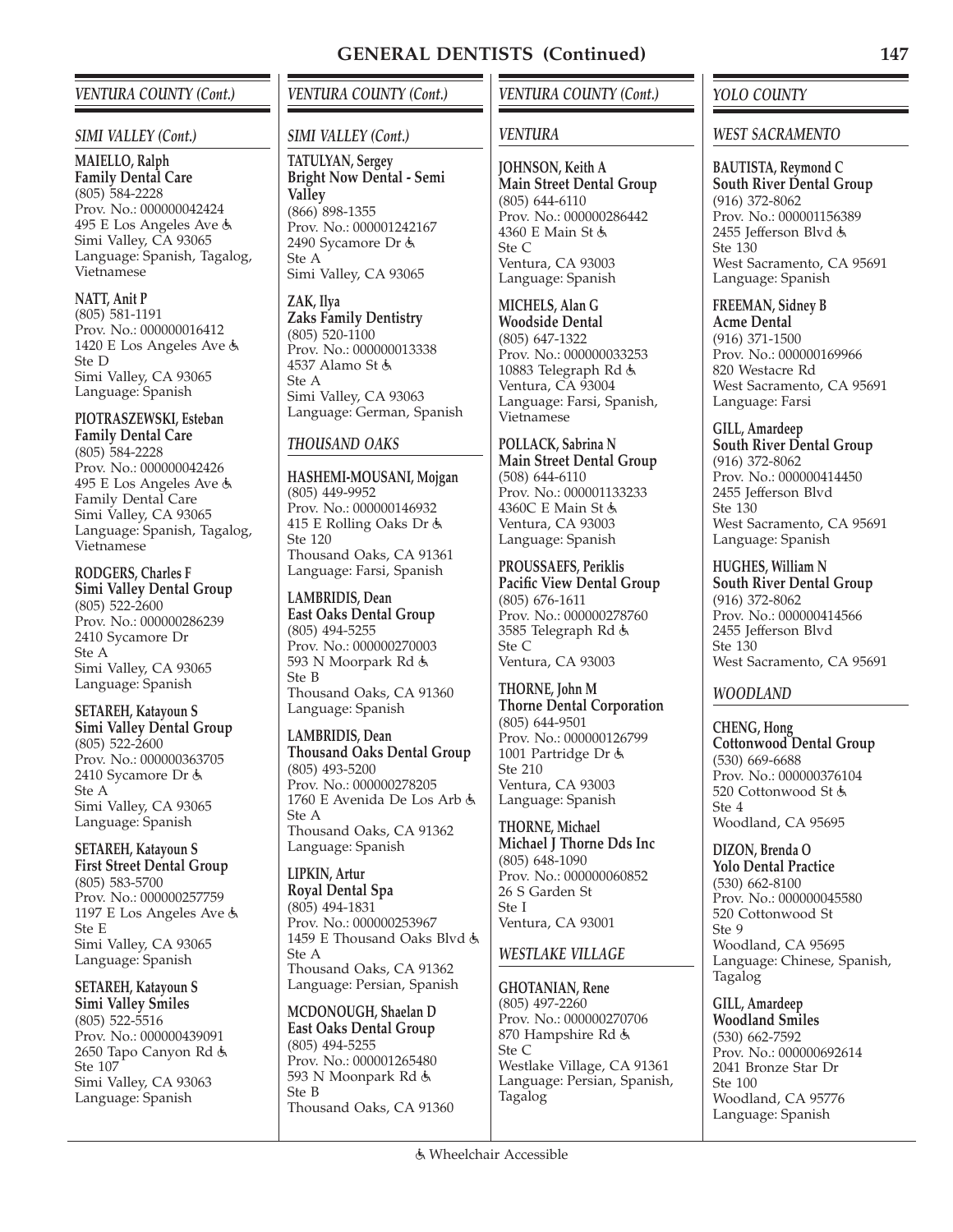## *YOLO COUNTY (Cont.)*

# *WOODLAND (Cont.)*

**LAM, Michael C Yolo Dental Practice** (530) 662-8100 Prov. No.: 000000155259 520 Cottonwood St Ste 9 Woodland, CA 95695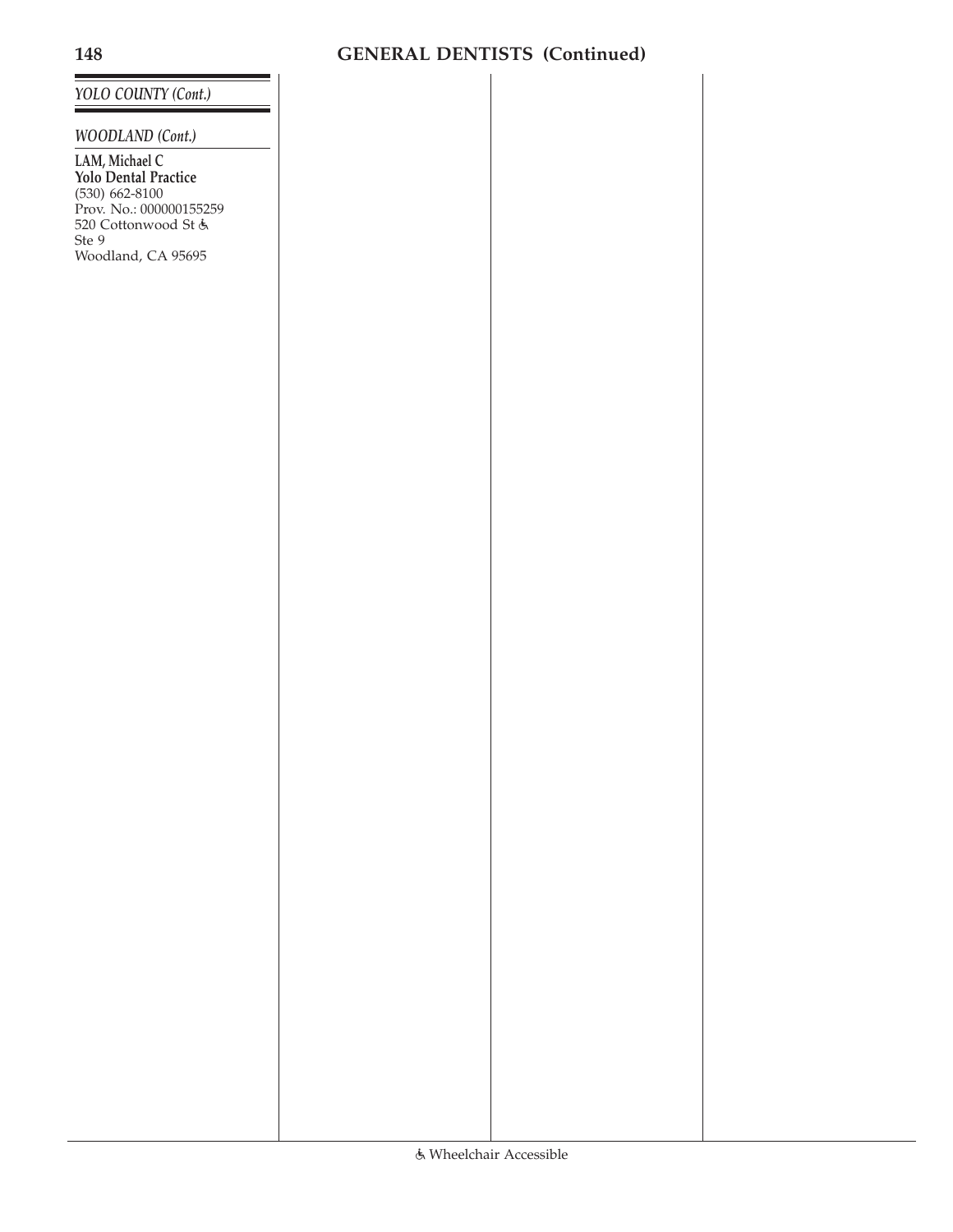## **ALPHABETICAL INDEX 149**

ABAD, Al R ............................134 ABADI, Behzad........................24 ABAIAN, Michael M ..............17 ABASS, Olawonmi M .............13 ABBAS, Rajabi........................116 ABBASZADEH, Pouran ...........2 ABDEL MALEK, Ashraf S......75 ABDI, Behzad...........................58 ABDO, Abdo N........................86 ABDOLHOSSEINI, Hossein ...... ..................................................109 ABDULJABBAR, Wiam ..77, 123 ABRAHAM, Pamela ...............52 ABRAMOVICI, Moshe ...........63 ABTAHI, Elahe..90, 93, 109, 112, 114 ABUZALAN, Taher.................76 ACHHNANI, Dipti D.............34 ACUMAN, Francisca G........143 ADAMS, Tammie ....................27 ADIB KASSAR, Raeda E ........90 ADORABLE, Rica Celina G ...44 ADOURIAN, Edward A..21, 22, 24, 61 AFSHAR, Katayoun..............123 AFSHAR, Siamak...........109, 111 AGGARWAL, Charu...............22 AGHCHAY, Maryam ..............17 AGONCILLO-LALUCES, Marivic C ................................132 AGUILAR, Ma Elenor...........112 AHDOOT, Maurice ....27, 31, 34, 51, 52, 60, 64 AHMADI, Tannaz .................143 AHMADPOUR, Fay (Firoozeh) ..................................119, 123, 127 AHMADRI-KASHANI, Lida..... ....................................................77 AHMADZADEH, Fariba........58 AHN, Michael M .....................18 AJLOUNI, Mark E.................134 AKANDE, Adeniyi O .............10 AKHONDI, Zahra .....................1 AL MAJDALANI, Mouhannad ..........................................128, 132 ALAPATI, Sridevi..3, 7, 131, 134 ALASWAD, Samir.................106 ALBERTSON, Robert T.............3 AL-BOUZ, Maher..............50, 64 ALDAZ, Judith ........................93 ALEXANDER, Leonarda S.....14 ALEXANDER, Sasha M..........65 ALHWADI, Raedh ..............9, 10 ALJANEDI, Mohdsameer .....41, 74 AL-JIDUI, Abbas H................111 ALKHALAYLEH, Mosheer....14 ALKHATEEB, Hisham M.......70 ALLEN, Rosalinda.................117 ALPEZ, Ricardo A ...................85 ALROUSAN, Saba A ...9, 10, 85, 106 ALSAMAAN, Tariq H .....23, 86, 91, 93, 94, 109, 112, 114 AL-SHAWE, Hala A................27 ALVARENGA, Daisy.............117 ALZATE, Juan J .......................14 AMADOR, Annabelle.............34 AMADOR, Gerardo ..............142

AMANJEE, Sucheta S ..101, 103, 104, 105 AMIN, Daksha A.....................28 AMINI, Samira L .....................79 AMINIAN, Leyli H ...........39, 94 AMINIAN TABRIZI, Leyli....58, 72 AMINOV, Dimitry G...............20 AMIRI, Hamid..1, 3, 5, 101, 103, 104, 140 AMORES, Arlene.......................3 ANARAKI, Hengameh...........34 ANDALIBI-ABADAN, Mozhgan .................................123 ANDONIAN, Christopher W.... ..................................................104 ANDRADA, Victoria B .........134 ANDRES JAVIER, Ma. Lourdes S..................................................14 ANGELES, Emmanuel D ....107, 111, 117 ANGELO, Huang ....................27 ANGELUS, Themosthenes P ..... ....................................................29 ANSARI, Mohsen M .........2, 128 ANTANESIAN, Vahe............146 ANTWAN, Dunya G....119, 121, 122, 127 APIN, Juliet J ....................16, 112 AQUINO, Gina B.....................17 ARAKELIAN, Artour ...........146 ARAKELIAN, Melineh...........26 ARIAEE, Dean F ......................75 ARIANNEJAD, Babak ......92, 99 ARMAS, Dania.......................132 ARMSTRONG, Mark W.......134 ARYANPOUR, Reza K..........142 ASAAD, Maher B ..................146 ASATRYAN, Mher .....14, 20, 42, 94 ASIL, Arash M .................99, 123 ASNANI, Melanie S .....3, 7, 131, 132 ASSAD, Bassem L....................34 ASSAF, Jafar .............................26 ASWAD, Suhir .......................123 ASWATHAIAH, Muniswamappa.......................14 ATALLA, Hanna......................16 AU, Brandon ......................23, 65 AUNG, Thein H.....................145 AVAKIAN, Artashes ...............10 AYALA, Rodrigo......................14 AZANI, Daniel.........................16 AZAR, Bashar ........................138 AZARBAL, Arash....................27 AZAULA, Ner H .....................20 AZIZIAN, Shahram B.............17 AZNAVOUR, Sarkis L ............24 BAAG, Ji H .......................47, 146 BABAKHANOF, Paul ......30, 42, 45, 58, 108 BABAN, Salar.........................117 BADEA, Michael M...........29, 65 BAEK, Sherry ...........................63 BAGHOOMIAN, Zareh (Chris) ....................................................26 BAILEY, Michael C..................65 BAITCHEV, Violet .................123

BAJARS, Tania ......18, 21, 22, 24, 30, 34, 42, 43, 45, 49, 56, 58, 61, 65, 76, 79, 91, 94, 99, 108, 112, 117, 119, 121, 123, 127 BAKER, Allen R .......................72 BAKHTAMIAN, Alen.............47 BALA, Manmeet.....9, 18, 21, 22, 24, 30, 34, 42, 43, 45, 56, 58, 61, 65, 76, 79, 91, 94, 99, 108, 112, 117, 119, 122, 124, 127 BALAKRISHNA, Sushma...2, 4, 5, 8, 141 BALARAMAN, Lakshmi ....1, 2, 4, 6, 8, 129, 131, 134 BALCE, Aileen V ...................138 BALGOBIND, Surenda P .....143 BALIKYAN, Michael G.....19, 47 BALLARD, Rebekah R............77 BALLENGER, Debbie.............34 BALUYUT, Dennis P.............139 BALUYUT, Gemma F ..1, 2, 4, 6, 8, 9, 10, 102, 104, 105, 129, 131, 134, 141, 142, 143 BANASKY, Charles J..21, 49, 56, 61, 65 BANATAO, Sofronio T .............3 BANEZ, Feliza .......................109 BANG, Linda............................14 BANKIEWICZ, Malina .............7 BARBU, Ovidiu........................52 BARRERA, Rogelio A ...........133 BARSAM, Raffi R.....................44 BARZALLO, Edwin D......28, 34 BARZIVAND, Payam .............58 BASHO, Shveta......................106 BASSIRI, Koroush....................70 BAUTISTA, Reymond C.......147 BAYAT, Huma ............................5 BECKLEY, Melisa R...............114 BEGINO, Ruben H ..................79 BEHESHTI, Nezam M ............14 BEHJOU, Shahriyar.................25 BEHROOZAN, Ehteram B .....34 BEHROOZAN, Yosi P.......34, 52 BEHROOZI, Parisa..................70 BEHZAD, Poopak ........102, 103, 104, 105 BENDER, Jinny.....65, 70, 71, 77, 79, 84 BENESHAN, Robert..............139 BENLAVI, John ........................29 BENOV, Mark S........................11 BENYAMINI, Dan P................34 BERDICHEVSKY, Mikhail ......9, 128 BERMUDEZ, M. Luisa F ......129 BEZIMYANSKY, Nelly ...........31 BHATIA, Priyadarshini ..26, 107 BHATNAGAR, Manju ..........134 BHATT, Shaileshkumar M ....61, 116, 117 BHATUAGAN, Nanju ..........134 BICA, Daryl L.........................143 BILAL, Mustafa........................65 BINA, Farhad F........................24 BINAFARD, Behzad D .....28, 44 BINGHAM, Cheryl D .............34 BISHAY, Peter G ..........65, 78, 99 BISHOP, John G .....30, 45, 51, 86  $BICI IOP, L.1...I$  24, 47 117

| DISTIVI, JOIUI L34, 4/                               |  |
|------------------------------------------------------|--|
| BISHT, Rashmi131                                     |  |
|                                                      |  |
| BISSAR, Omar 117, 119, 124                           |  |
| BLACK, James T 34                                    |  |
| BLANCO, Nubia 86, 91, 94,                            |  |
|                                                      |  |
| 109, 112                                             |  |
| BOGHOSIAN, Natasha 22<br>BOGLE, Barry W 14           |  |
|                                                      |  |
|                                                      |  |
|                                                      |  |
| BONDADE, Deepak31, 48                                |  |
| BONIADI, Faramarz R 70                               |  |
|                                                      |  |
| BOOTEHSAZ, Robert18, 24,                             |  |
| 43, 49, 65                                           |  |
|                                                      |  |
| BOPARAI, Manveen 122, 124                            |  |
| BOREL, John R34                                      |  |
|                                                      |  |
| BORJIAN, Maryam 25                                   |  |
| BORNA, Mahshid 17, 18, 27,                           |  |
| 31, 34, 44, 51, 52                                   |  |
|                                                      |  |
| BORQUEZ, Randolph A65, 75                            |  |
|                                                      |  |
| BOSAK, John E26                                      |  |
| BOUDAIE, Daniel44                                    |  |
|                                                      |  |
| BOUGHER, Marcel119                                   |  |
| BOULOS, Joseph Y 127                                 |  |
|                                                      |  |
| BOUTROS, Atef 34                                     |  |
| BOYADJIAN, Aline N58                                 |  |
|                                                      |  |
| BOYD, Anthony Q 111, 116                             |  |
| BOYER, Michael R143                                  |  |
|                                                      |  |
| BOYTE, Brenda L106                                   |  |
| BRAND, Michael J 34                                  |  |
|                                                      |  |
| BRAR, Amanbir 94, 99                                 |  |
| BRAR, Amandeep K 106, 129                            |  |
|                                                      |  |
|                                                      |  |
| BRAR, Ricky143, 144                                  |  |
|                                                      |  |
|                                                      |  |
| BRAR, Vir Pratap106                                  |  |
|                                                      |  |
|                                                      |  |
| BRAZA, Jean Susana F 146                             |  |
| BRONSTEIN, Robert D24                                |  |
|                                                      |  |
| BROUNTCHENKO, Sergiei11                              |  |
| BROWN, Mark J 85                                     |  |
|                                                      |  |
| BRYANT, Michael R89, 111                             |  |
| BU, Bing-Hong3                                       |  |
|                                                      |  |
| BUCHER, Brian94                                      |  |
|                                                      |  |
|                                                      |  |
| BUEHLER, Brian D 9, 75, 77,<br>79, 85, 101, 106, 122 |  |
| BUENDIA, Javier R 27                                 |  |
|                                                      |  |
| BUI, Amy D134                                        |  |
|                                                      |  |
| BUI, Lily134                                         |  |
|                                                      |  |
|                                                      |  |
|                                                      |  |
|                                                      |  |
|                                                      |  |
|                                                      |  |
|                                                      |  |
|                                                      |  |
| BUSTOS, Corazon V17                                  |  |
|                                                      |  |
| BYARD, Shrrell L119, 124, 127                        |  |
| BYRNE, James C124                                    |  |
|                                                      |  |
| CABALLERO, Nora 74                                   |  |
|                                                      |  |
|                                                      |  |
| CABANAS, Carol L90<br>CABAUATAN, Evelyn J141         |  |
| CADALSO JR, Robert T34                               |  |
| CADAVID, Fredia I86, 89, 90,                         |  |
|                                                      |  |
| 91, 94, 99                                           |  |
|                                                      |  |
|                                                      |  |
|                                                      |  |
|                                                      |  |
|                                                      |  |
| 117                                                  |  |
|                                                      |  |
|                                                      |  |
| CALIMA, Donna C 31<br>CAMBERO, Luis R 49, 109        |  |
| CAMPBELL, David28, 31<br>CAN, Kendrick C 135         |  |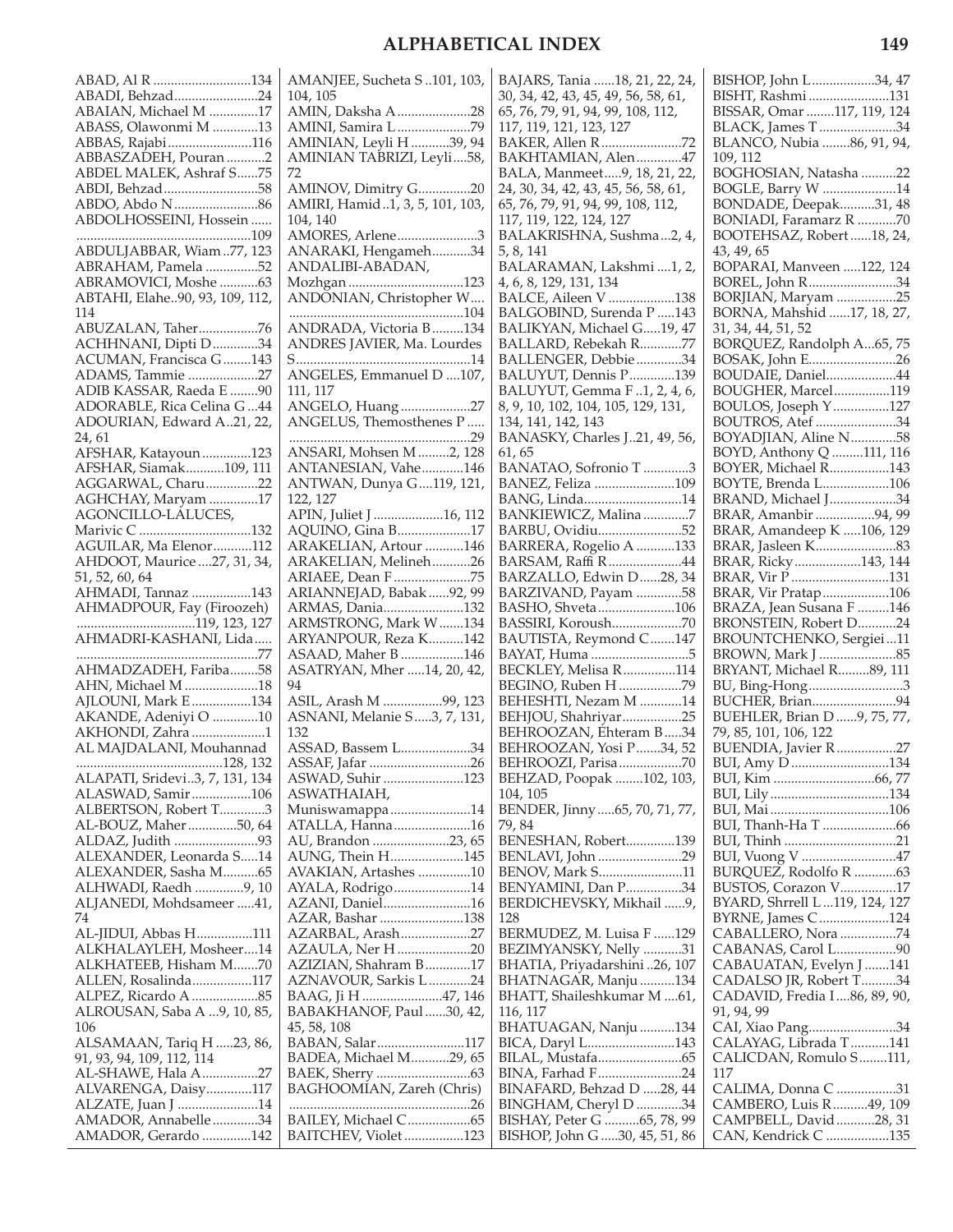| CANUTO, Maria 3                                 |
|-------------------------------------------------|
|                                                 |
| CARDENAS, Jose 65, 66                           |
| CARDONA, Dolorosa B3                            |
|                                                 |
| CARLISLE, David94                               |
| CARLO, William V124<br>CARMICHAEL JR, Charlie F |
|                                                 |
|                                                 |
|                                                 |
|                                                 |
| CASHMAN, David M 79                             |
| CASTANEDA, Milagros D108                        |
|                                                 |
| CASTILLO ROLDAŇ, Mary J                         |
|                                                 |
|                                                 |
| CATALAN, Beaverly56                             |
| CATURAY, Jose B 132                             |
|                                                 |
| CATURAY, Pedro A132, 140                        |
| CAVE, Mark D11                                  |
|                                                 |
| CERVANTES, Rupert141                            |
| CHA, Young H22<br>CHAN, Ted G31                 |
|                                                 |
|                                                 |
| CHAN, Yeou-Ren 108                              |
|                                                 |
| CHANCO, Ann Bess V5                             |
| CHANDLER, Laurel 58                             |
|                                                 |
| CHANG, Chee C 105, 129                          |
| CHANG, Daniel E 22, 61, 94,                     |
| 108, 112                                        |
|                                                 |
| CHANG, Hongqiu11                                |
|                                                 |
| CHANG, Hsin-Ti S138                             |
| CHANG, Jin-Lai 34                               |
|                                                 |
| CHANG, Kookjin11                                |
| CHANG, Maximilian 111                           |
| CHANG, Michael 23, 86, 91,                      |
|                                                 |
| 94, 109, 112                                    |
| CHANGELA, Bhavin49, 71                          |
|                                                 |
| CHANGIZI, Sussan9, 11, 145                      |
| CHANNEGOWDA, Pavithra                           |
|                                                 |
|                                                 |
|                                                 |
| 1, 2, 4, 8, 131, 135                            |
| CHAPELLIN, Carolina 52                          |
|                                                 |
|                                                 |
| CHAVEZ, Belen 134                               |
|                                                 |
|                                                 |
| CHEE, Vincent 23, 86, 89, 91,                   |
| 94, 109, 112, 114                               |
|                                                 |
| CHEIN LEE, Ryan S 17, 34                        |
|                                                 |
|                                                 |
| CHEN, Isaac 34, 43, 50<br>CHEN, James C129      |
|                                                 |
|                                                 |
| CHEN, Linda143                                  |
| CHEN, Peter135                                  |
|                                                 |
| CHENG, Hong147                                  |
|                                                 |
|                                                 |
| CHENG, Jeffrey128<br>CHENG, Kenneth W52         |
| CHENG, Melissa Y22                              |
| CHEUNG, Rennie 23, 34, 47,                      |
|                                                 |
| 94                                              |
| CHI, Ching-Roo 91, 94                           |
|                                                 |
| CHIANG, Esmeralda R 85                          |
| CHINTA, Sudha S 4                               |
|                                                 |
| CHITRE, Rajas A 102                             |
|                                                 |
|                                                 |
| CHO, Frank <sup>K</sup> 17<br>CHO, Frank W 22   |
| CHO, James K 52                                 |
|                                                 |
|                                                 |
| CHO, John J 21<br>CHOI, Joseph K 90             |
|                                                 |
| CHOI, Kyung H52                                 |
| CHOKKA, Sudhakar (Sonny                         |
| 110, 115, 117                                   |
|                                                 |
| CHOW, Alvin 78                                  |
| CHOWDHARY, Anil K129,                           |
| 131                                             |
| CHU, Peggy24                                    |

| CHUNG, Grace91                                        |  |
|-------------------------------------------------------|--|
|                                                       |  |
| CHUNG, Jong H………………….35<br>CHUNG, Tae H………………….124    |  |
| CINCO-SIRON, June 35                                  |  |
|                                                       |  |
| CLARK, Reuben J 104<br>CLARKE, Jennifer P 23, 86, 87, |  |
| 94, 112                                               |  |
|                                                       |  |
| CLEMENTE, Josephine 135<br>CLIBON, Gregory O117       |  |
| CO, Maria Luisa A 18, 31, 35,                         |  |
| 39, 54, 56, 58, 66, 72, 80, 94                        |  |
| COHEN, Catreen26, 35                                  |  |
| COHEN, David71                                        |  |
| COHEN KHERADYAR, Hamid                                |  |
|                                                       |  |
| COHEN, Louis80                                        |  |
| COHEN-SEDGH, Sol24                                    |  |
| COHEN-SEDGH, Soleyman                                 |  |
|                                                       |  |
|                                                       |  |
| COMPEAN, Carlos  16, 26, 50,                          |  |
| 110                                                   |  |
|                                                       |  |
| COOKE, Katherine J92, 99<br>CORNELL, Michael T127     |  |
|                                                       |  |
| CORRAL, Jessie 14<br>CORTEZ, Frank B 28               |  |
|                                                       |  |
| COSTA, Lora 142                                       |  |
| CRAVATT, Benjamin F56                                 |  |
| CROS, Raymond 86<br>CROS, Sheri 86                    |  |
|                                                       |  |
| CRUZ, Cesar Z31, 66, 71, 78,                          |  |
| 80                                                    |  |
| CUENCA, Erick N3, 7, 9, 11,                           |  |
| 85, 106, 131, 132, 135, 142, 143,<br>145              |  |
|                                                       |  |
|                                                       |  |
| CUEVAS, Edna M23                                      |  |
| CUI, Xuewen 11                                        |  |
|                                                       |  |
| DACASIN, Steve C141                                   |  |
| DADDIO, Robert86                                      |  |
| DADGAR-                                               |  |
| MOLLAMOHAMMED,                                        |  |
|                                                       |  |
| DAGDIGIAN, Darrel63                                   |  |
| DALIGUES, Caroline C 128                              |  |
| DALTON, Michael J 121                                 |  |
| DALWANI, Pooran B25                                   |  |
| DAM, Rosemarie M 40, 54, 72,                          |  |
| 80, 94                                                |  |
| DAMIAN, Jocelyn B134, 135                             |  |
| DANG, Anthony102, 103, 104,                           |  |
| 105                                                   |  |
| DANG, Hieu N 3, 133, 135                              |  |
| DANG, Hung H52                                        |  |
| DANG, Minh134                                         |  |
| DANG, Minh-Tam T 102                                  |  |
| DANG, Nam D75, 85                                     |  |
| DANG, Reneelyn66                                      |  |
| DANG, Titi D 74                                       |  |
|                                                       |  |
| DANIELS, Prince G135                                  |  |
| DANKO, Ronald61, 116                                  |  |
| DAO, Hieu T 85, 135                                   |  |
| DAO, Tu (Cathrine) T 32, 35,                          |  |
| 40, 54, 58, 66, 72, 80, 94<br>DARBRO, Matthew P 26    |  |

| CHUA, Josefina11                                           | DAROUEI, Shahnaz35                                       |
|------------------------------------------------------------|----------------------------------------------------------|
| CHUNG, Charles146                                          | DART, Paul S123                                          |
| CHUNG, Christine H75                                       | DASON, Sam D 90, 109, 116                                |
| CHUNG, Grace91                                             | DAVARI, Hamlet 26                                        |
| CHUNG, Jong H35                                            | DAVE, Dipali C5                                          |
| CHUNG, Tae H124                                            | DAVIDIAN, Rafi52                                         |
| CINCO-SIRON, June 35                                       | DAWOOD, Najlaa F 118, 119,                               |
| CLARK, Reuben J 104                                        | 124                                                      |
| CLARKE, Jennifer P23, 86, 87,                              | DAY, Ross D 32                                           |
| 94, 112                                                    | DAYRIT, Luzviminda V26, 108                              |
| CLEMENTE, Josephine 135                                    | DE CASTRO, Clarissa Y 16                                 |
| CLIBON, Gregory O117                                       | DE GUZMAN, Arnel 18, 32,                                 |
| CO, Maria Luisa A 18, 31, 35,                              | 35, 40, 54, 56, 58, 66, 72, 80, 94                       |
| 39, 54, 56, 58, 66, 72, 80, 94                             | DE GUZMAN, Arnel T32                                     |
| COHEN, Catreen26, 35                                       | DE HERNANDEZ, Ana Ruth P                                 |
| COHEN, David71                                             |                                                          |
| COHEN KHERADYAR, Hamid                                     | DE JESUS, Dexter R117                                    |
|                                                            | DE LA FUENTE, Susana G                                   |
| COHEN, Louis80                                             | 107, 111, 117                                            |
| COHEN-SEDGH, Sol 24                                        | DE LEON, Jesse 129                                       |
| COHEN-SEDGH, Soleyman                                      | DE LUNA, Jose E122, 127                                  |
| (Sol)44, 47, 56                                            | DE OCAMPO, Vicente B 140                                 |
| COLLINS, Erna R 35                                         | DECILLA, Patricia L18, 32, 40,                           |
| COMPEAN, Carlos  16, 26, 50,                               | 54, 66, 80, 94                                           |
| 110                                                        | DEIRMENJIAN, Barouir A 29,                               |
| COOKE, Katherine J92, 99                                   | 40, 46, 90, 106                                          |
| CORNELL, Michael T127                                      | DEIRMENJIAN, Sandra 46                                   |
| CORRAL, Jessie 14                                          | DEKANOSIDZE, Lela52                                      |
| CORTEZ, Frank B28                                          | DEL CAMPO, Gregory 119,                                  |
| COSTA, Lora 142                                            | 122, 124                                                 |
| CRAVATT, Benjamin F56                                      |                                                          |
|                                                            | DELAROCA, Glenn 117                                      |
|                                                            | DELCAMPO, Shellaine A77                                  |
| CRUZ, Cesar Z31, 66, 71, 78,                               | DELEON, Elmer 7                                          |
| 80                                                         | DELEON, Valerie132                                       |
| CUENCA, Erick N3, 7, 9, 11,                                | DENNIS, Velma J118, 122, 124                             |
| 85, 106, 131, 132, 135, 142, 143,                          | DER BOGHOSSIAN, Carlos94                                 |
| 145<br>CUEVAS, Edna M23                                    | DERAKHSHAN, Gholam R                                     |
| CUI, Xuewen 11                                             | DERAKSHAN, Ray124                                        |
|                                                            | DERHARTOUNIAN, Harmik                                    |
| DACASIN, Steve C141                                        |                                                          |
|                                                            | DESAI, Bharati44                                         |
| DADGAR-                                                    | DESAI, Madhvi B. 134                                     |
| MOLLAMOHAMMED,                                             | DEUKMEDJIAN, Gary 106                                    |
| Arezoukhanom 63                                            | DHALIWAL, Harman141                                      |
| DAGDIGIAN, Darrel63                                        | DHAMA, Deepika S90, 93                                   |
| DALIGUES, Caroline C 128                                   | DHARMAWAN, Jeffrey109                                    |
| DALTON, Michael J 121                                      | DHILLON, Nirlep K 131                                    |
| DALWANI, Pooran B. 25                                      | DHOLAKIYA, Pragnesh J 66                                 |
| DAM, Rosemarie M 40, 54, 72,                               | DIALANI, Naresh 78                                       |
| 80, 94                                                     | DIANATYAZDI, Kourosh75                                   |
| DAMIAN, Jocelyn B134, 135                                  | DIAZ, Mary Anne 135                                      |
| DANG, Anthony102, 103, 104,                                | DIAZ-CHRISTIANS, Laura D                                 |
| 105                                                        |                                                          |
| DANG, Hieu N3, 133, 135                                    | DIMITRI, Rami G 90                                       |
| DANG, Hung H52                                             | DIMPLE, Desai 23                                         |
| DANG, Minh134                                              | DINH, Thanh T78                                          |
| DANG, Minh-Tam T 102                                       | DIZON, Brenda O 147                                      |
| DANG, Nam D 75, 85                                         | DIZON, Maria C14                                         |
| DANG, Reneelyn66                                           | DIZON, Merlyn N45                                        |
| DANG, Titi D 74                                            | DLUGATCH, Harvey 49                                      |
| DANG, Van 106                                              | DO, Darren T127                                          |
| DANIELS, Prince G135                                       | DO, Diana S101                                           |
| DANKO, Ronald61, 116                                       | DO, Hieu V29, 66                                         |
| DAO, Hieu T 85, 135                                        |                                                          |
| DAO, Tu (Cathrine) T 32, 35,<br>40, 54, 58, 66, 72, 80, 94 | DO, Matthew(Sueng) C 144<br>DO, Min C 35, 43, 49, 61, 76 |
| DARBRO, Matthew P 26                                       | DO, Peter(Dung)18                                        |
|                                                            |                                                          |

| DO, Trang L108                                                                                           |
|----------------------------------------------------------------------------------------------------------|
| DOAN, Huong N 13                                                                                         |
| DOAN, Lamman 18, 21, 30, 42,                                                                             |
| 43, 49, 61, 76, 91, 94, 112, 122,                                                                        |
| 127                                                                                                      |
| DOAN, Thanh X 71<br>DOBRESCU, Narcisa66                                                                  |
|                                                                                                          |
| DOBSON, Michael J 115                                                                                    |
| DOMINGUEZ, Ana B 118<br>DOMINGUEZ, Ma Angel 27                                                           |
| DORLIKAR, Ujjwala 1, 135                                                                                 |
|                                                                                                          |
|                                                                                                          |
|                                                                                                          |
| 94                                                                                                       |
| DRINCIC, Marko V14                                                                                       |
| DROSDIK, Karen A52                                                                                       |
|                                                                                                          |
| DUARTE, Eynald 29, 87, 94                                                                                |
| DUONG, Andy P7                                                                                           |
|                                                                                                          |
| DUONG, Derek D 70<br>DUONG, Quyen T 135                                                                  |
| DUONG, Steve N 44                                                                                        |
|                                                                                                          |
| DUONG, Vicky A 32<br>DURAN, Benjamin 115                                                                 |
| DURGHINESCU, Cris N27                                                                                    |
| DUVAL, Courtland 27, 89, 91,                                                                             |
| 95, 99                                                                                                   |
| EASLEY, Yasmin45                                                                                         |
| EBRAHIMI, Sohail M135                                                                                    |
| ECHEVERRY, Cesar  14, 18, 21,                                                                            |
| 22, 24, 30, 35, 42, 43, 45, 49, 56,                                                                      |
|                                                                                                          |
|                                                                                                          |
|                                                                                                          |
| 58, 61, 66, 76, 80, 91, 95, 99, 108,<br>112, 118, 119, 122, 124, 127<br>EDAL ATT<br>EDALATI, Nazila T141 |
| EDORA, Eden C 141                                                                                        |
| EDWARDS, Steven J 76, 79,                                                                                |
| 127                                                                                                      |
|                                                                                                          |
| EFTEKHARI, Abbas 116<br>EFTEKHARI, Tandis 74, 75                                                         |
| EGARI, Gazal 17                                                                                          |
| EGGLESTON, James L144                                                                                    |
| EHSAN, Ali 91, 95, 100, 108,                                                                             |
| 112                                                                                                      |
| EINOLLAHI, Vahid 66                                                                                      |
| EKHTIAR, Maryam79                                                                                        |
| EKIZIAN, Aline 26                                                                                        |
| EKMEKCHYAN, Hakob11                                                                                      |
| EL NOKRASHY, Karim S130                                                                                  |
| ELEPANO, Benedicto L 111                                                                                 |
| ELGENDI, Haitham 87                                                                                      |
| ELHASSANIN, Mohamed106                                                                                   |
|                                                                                                          |
| ELIE, Arash 20, 26, 56, 57, 58                                                                           |
|                                                                                                          |
|                                                                                                          |
| 54, 66, 72, 80, 95                                                                                       |
| ELNAGGAR, Khaled A124                                                                                    |
| ELREEDI, Ahmed145                                                                                        |
| ELSHAFIE, Mohamed A 146                                                                                  |
| ELYASADEH, Roya92                                                                                        |
| ELYASPOOR, Sevak44                                                                                       |
| ELYASSI, Igal35<br>ELYSON, Michel H55                                                                    |
| EMAMI-SADR, Mahvash55                                                                                    |
| EMANUEL, Donny 35, 146                                                                                   |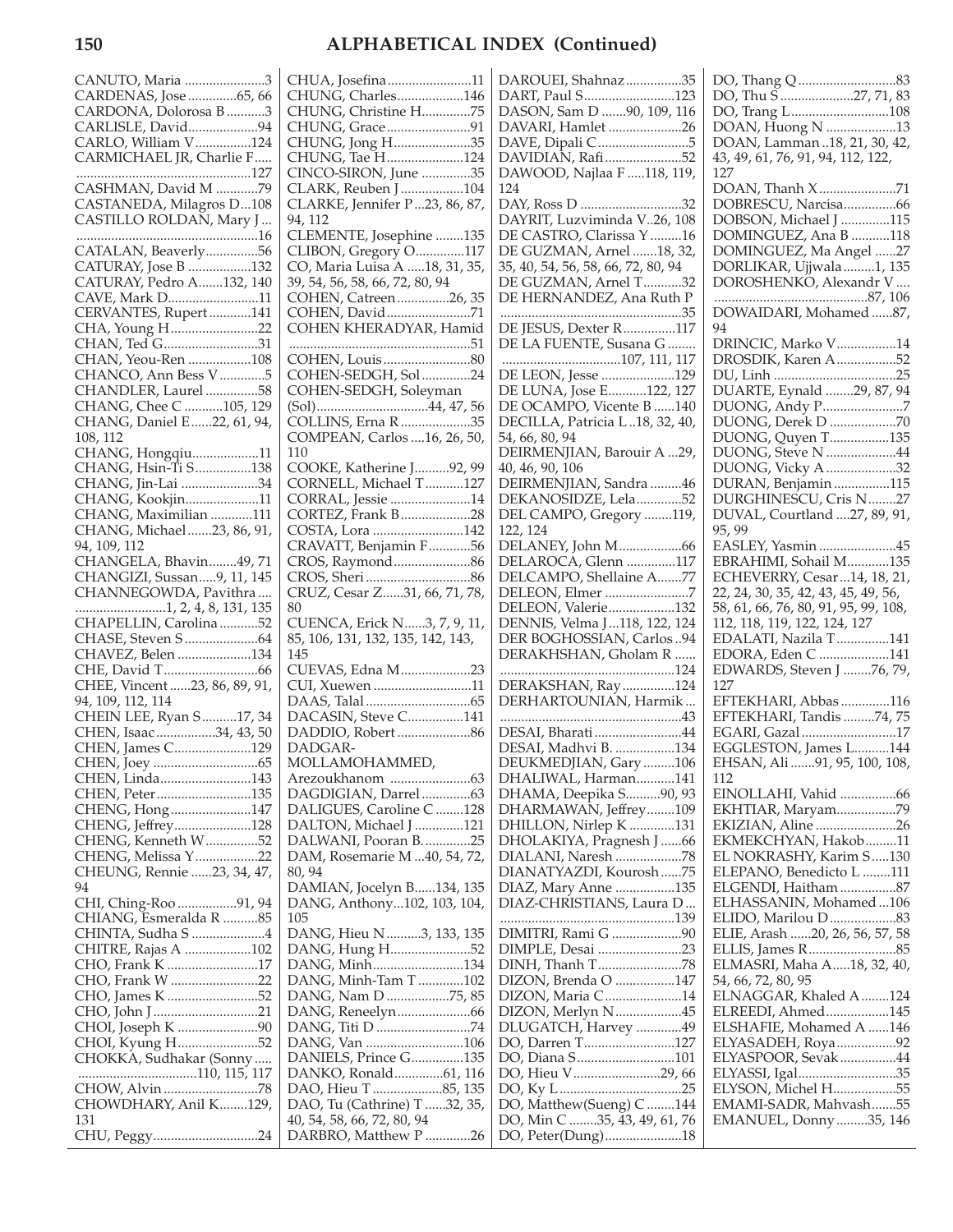EMETERIO, Thomas M ...23, 66, 70, 71, 78, 84, 87, 95, 110, 112 ENG, Eric K ..............................71 ENRIQUEZ, Miriam A ..111, 117 ENTABI, Khaled ...23, 87, 91, 95, 110, 112, 114 ERNEY, Warren B...................112 ESCOBAR, Mayra..................132 ESCUTIA DEL LLANO, Octavio F...................................14 ESGUERRA, Carolina P........141 ESKANDER, Eskander Y........11 ESPEJO JR, Roberto V..130, 134, 135 ESPELETA, Edwin R...............92 ESPINOZA, Sofia...................139 ESPIRITU, Eugene V.............133 ESTRADA, Luis C ...................14 ETEMADI, Abbas A ................78 ETEMADI, Khashayar Allen...... ............................................95, 113 ETON, Barry.............................61 EVANS-LOUKA, Brenda ......116 EZE, Kenechukwu O.........44, 66 FAHIT, Maria F .....40, 54, 58, 80, 95 FAHMY, Baher .........................84 FAHMY, Diaa ...........................79 FAHMY, Emad S......................61 FAHR, Joseph...........................56 FAJARDO, Henry ....................11 FAKHERI, Mehran ..................45 FARAGALLA, Amgad A........16 FARAJZADEH, Edward ......119, 123 FARHANG-AZAD, Leila ....1, 6, 8, 140, 141 FARHOUMAND, Mahshid....75 FARIA, Wagner.....87, 89, 90, 91, 100, 110, 113, 114 FARIBA, Tina S.......................118 FARMER, Peter C ..................132 FARR, Evan A ..........................44 FARZAM, Farshad ..................35 FARZIN, Matt ..........................75 FATEMI, Mojdeh......................17 FATTOUCH, Wadid A ......14, 71 FAY, Mehrdad.........................145 FAYNGOR, Naum ...................28 FEEKART, Mary E......18, 32, 35, 40, 54, 56, 66, 73, 80, 95 FELD, Leonard...........41, 51, 138 FERIL, Leo Dan A..................107 FERNANDEZ JR, Joseph R....51 FIGUEROA, Manuel G..........111 FIRMALINO, Pierre F...........108 FIROOZEH, Homeira .............55 FISCH, Gerald W .....61, 116, 117 FLEURINORD, Ducrepin......15, 30, 42, 45, 58 FONG, Clark L.................64, 133 FONG, Stanley .......................135 FOROOSH, Joseph A.....107, 111 FOROUTAN, John H ..............49 FOULK, Donald M..................85 FRANCO CASTELLANOS, Luis R ........................................28 FRATT, Dennis R ..20, 27, 35, 52, 60, 80, 113

FREEMAN, Fatemeh...............85 FREEMAN, Sidney B ............147 FRIEDMAN, Marvin L ...........47 FROST, John M.................65, 124 GAD, Alina W..........................29 GAD, Magdy W.......................29 GAFFINO, Barbara..................79 GALEB, Jasna .........................135 GALLO, Donald A...11, 122, 124 GALVAN, Adriana ..................35 GALVEZ, Gilberta L................35 GANATRA, Rinesh R .......70, 79 GANDHI, Ashok R .................44 GANDHI, Devang M..............35 GANDIPURWO, Fiona J ........48 GANGEL, Renate I..................56 GARABEDIAN, James V.......32, 40, 54, 59, 66, 73, 80, 95 GARCIA, Osvaldo .................116 GARDEZY, Najia .....................64 GARLAPATI, Vasavi .................1 GARMESTANI, Marjan ..........21 GAROIAN, Daniel A ..............41 GAROIAN, Gary G .................41 GASPARIAN, Jirair .................57 GAZARIAN, John ...................26 GEE, Gary C .............................27 GEORGEI, Rania ........89, 91, 95, 100 GEORGESCU, Ionel ................25 GEREIS, Mahfouz M...............46 GESICHO, Gladys K .............144 GHAEM-MAGHAMI, Rama ..... ....................................................77 GHALAMBOR, Maziyar ........15 GHALY, Hany ........................109 GHANDEHARI, Kambiz .....122 GHARIBIAN, Derick ..............35 GHARRAPH, Hussam............86 GHASRI, Poneh...........35, 44, 63 GHASSEMI, Babak....................3 GHAZAL, Carolyn G.......44, 90, 93, 99, 106, 113 GHAZANFARI, Seyedeh F ..135 GHIBU, Ruxanda.....................75 GHOLDOIAN, George S........24 GHORBANIAN, Hamed........93 GHOTANIAN, Rene ..20, 26, 55, 147 GHOTANIAN, Tina ................55 GILL, Amardeep............106, 147 GILL, Harpreet S ...............49, 87 GILL, Lavanya .......................143 GILL, Parampal S .....3, 130, 143, 145 GILL, Rittu ................45, 111, 116 GILL, Sukhwinder S................15 GINZBURG, William ..............35 GLOSMAN, Leonid ................43 GO, Nancy T...............................5 GO, Robert Y ............................66 GOBRIAL, David........42, 56, 76, 119, 127 GOEL, Soheil............................26 GOGANI, Farid .......................85 GOGILTAN-WAXLER, Elena .... ..................................................146 GOKANI, Mona A.................139 GOLD, Liviu.............................77

| GOLESTAN, Mojtaba102, 103,                                         |
|--------------------------------------------------------------------|
| 104, 105                                                           |
| GOMEZ, Hector118<br>GOMEZ, Luis 118                                |
| GONZALEZ, Bernardo128                                              |
| GONZALEZ, Jacqueline1                                              |
| GOODIS, Robert76                                                   |
| GOODIS, Robert N29                                                 |
| GOREN, David 29                                                    |
| GORMAN, Jack G 102<br>GOYAL, Vinita 102, 103, 104,                 |
| 105                                                                |
| GRAMMAS, Dimitri 87                                                |
| GRAY, Nina 46<br>GREDINBERG, Tala V 130,                           |
|                                                                    |
| 131, 143<br>GREWAL, Deepinder S103,                                |
| 130, 131, 143                                                      |
| GREWAL, Jaskiran K 64, 144                                         |
| GREWAL, Ramanpal S 143                                             |
| GREWAL, Varundeep1, 2, 4, 6,<br>8, 9, 11, 102, 103, 104, 105, 130, |
| 131, 135, 140, 141, 142, 143                                       |
| GRIFFIN, Stephen11                                                 |
| GRIGORYAN̄, Vahan 110                                              |
| GROSLEIB, James W61, 116                                           |
| GROSS, William73                                                   |
| GRUBER, Edward 15                                                  |
| GRUITA, Ada M 77                                                   |
| GUDINO, Aaron D66, 69, 70,<br>71, 77, 80, 83, 84                   |
| GUERGUIS, Ihaab W 22                                               |
| GUERRA, Wendell T85                                                |
| GUERRERO, Jose N 53                                                |
| GULESSERIAN, Yvette M26                                            |
| GUPTA, Arun K 110<br>GUPTA, Jugal K 110                            |
| GUTIERREŽ, Martha 27                                               |
| GUZMAN, Jesse 30, 35, 45, 47,                                      |
| 51, 61                                                             |
| HA, Hahn H135                                                      |
| HABASHI, Afshin 124<br>HABASHI, Rafik2, 130, 143                   |
| HABBOUSH, Sarmad 119, 122                                          |
| HADADEEN, Zaidoon M 18,                                            |
| 21, 22, 25, 30, 35, 42, 43, 45, 49,                                |
| 56, 59, 61, 66, 76, 80, 91, 95, 100,                               |
| 108, 113, 118, 119, 122, 124, 125,<br>128                          |
| HADDAD, Georgia146                                                 |
| HADDAD, Raji 11                                                    |
| HADI, Nada 49                                                      |
| HAERI, Ashkan 53                                                   |
| HAJ-YOUSEF, Hazem M44,<br>66, 84                                   |
| HAKIM, Kamran 17, 18                                               |
|                                                                    |
| HAKIMI, Hooman18<br>HAKIMI, Sohail S29, 58, 130                    |
| HAKIMPOUR, Reza 135                                                |
| HAKOPYAN, Vahagn17, 20,<br>30, 35, 36, 45, 47, 51, 60, 61          |
| HALBLEIB, Jesse 139                                                |
| HALEY, Parker J27, 66, 71, 80,                                     |
| 83, 84, 91                                                         |
| HAMZA, Samer143                                                    |
|                                                                    |
| HAN, Jin S 113                                                     |
| HAN, Jong C 27                                                     |
|                                                                    |

| HANASAB, Hersel44, 59                                   |  |
|---------------------------------------------------------|--|
| HANNA, Farid M 15                                       |  |
| HANNA, Maha M31                                         |  |
| HANNANI, Bahram 36<br>HAONG, Leng C 9, 11, 145          |  |
| HAQ, Yasmeen47                                          |  |
| HARDER, Corie17                                         |  |
| HARIKA, Jaspreet K 4, 6, 8,                             |  |
| 140, 141                                                |  |
| HARIRI, Abbas 18, 21, 95                                |  |
| HARO, Iris De La Cari139                                |  |
| HARO, Juan R139                                         |  |
| HASHEM, Ayman A 89<br>HASHEMI-MOUSANI, Mojgan           |  |
|                                                         |  |
|                                                         |  |
| 114                                                     |  |
| ----<br>HATTAR, Elaine 30, 51<br>HAYASHI, Randall T 130 |  |
|                                                         |  |
| HAZANY, Robert 21                                       |  |
| HEER, Diljeet S 14<br>HEISCHOBER, Donna N 102,          |  |
| 103, 104, 105                                           |  |
| HEMATABADI, Maryam 100                                  |  |
| HER, Helen135                                           |  |
|                                                         |  |
| HER, Me145<br>HERAVI-KHADJAVI, Leila1                   |  |
| HERNANE, Jane95, 113                                    |  |
| HERRERA, Brenda 102, 103,                               |  |
| 104, 105                                                |  |
| HERRERA, Luis A40                                       |  |
| HERRERA, Rene15, 145<br>HETATA, Maha I 70               |  |
| HILARIO, Eufracio11                                     |  |
| HIVAND, Houman 44, 93                                   |  |
| HO, Cuong 4, 6, 140, 141                                |  |
| HO, Danny 131                                           |  |
| HOANG, Andy T 121                                       |  |
| HOANG, Richard 66, 78                                   |  |
| HOFFMAN, Angela 17, 20, 55<br>HOLYOAK, Scott R 123      |  |
| HONG, Stanley S100, 121, 123,                           |  |
| 127                                                     |  |
| HONG, Susie Y 71                                        |  |
| HONG, Tsai-Chun112                                      |  |
| HORIYAT, Maryam 128                                     |  |
| HORWITZ, Fredrick62<br>HOSSEINI, Babak 118              |  |
|                                                         |  |
| HOSSEINI-MAROON, Manijeh                                |  |
| HOTHI, Manmeet 135, 141                                 |  |
| HOU, Steven Y49                                         |  |
| HOVSEPYAN, Gohar59                                      |  |
| HSIEH, Jason C17, 20, 30, 36,                           |  |
| 47, 51, 61, 62, 111                                     |  |
| HSIEH, John T113                                        |  |
| HTOO, Myat76<br>HTWE, Tin49, 51                         |  |
| HU, Wei C130                                            |  |
| HUANG, Angela 27                                        |  |
| HUANG, Chi-Yu A78                                       |  |
| HUANG, Jeff C11                                         |  |
| HUANG, Phillip 78                                       |  |
| HUANG, Sheng-Hao 17                                     |  |
| HUGHES, William M107<br>HUGHES, William N85, 106,       |  |
| 107, 147                                                |  |
| HUH, Kyung B145                                         |  |
|                                                         |  |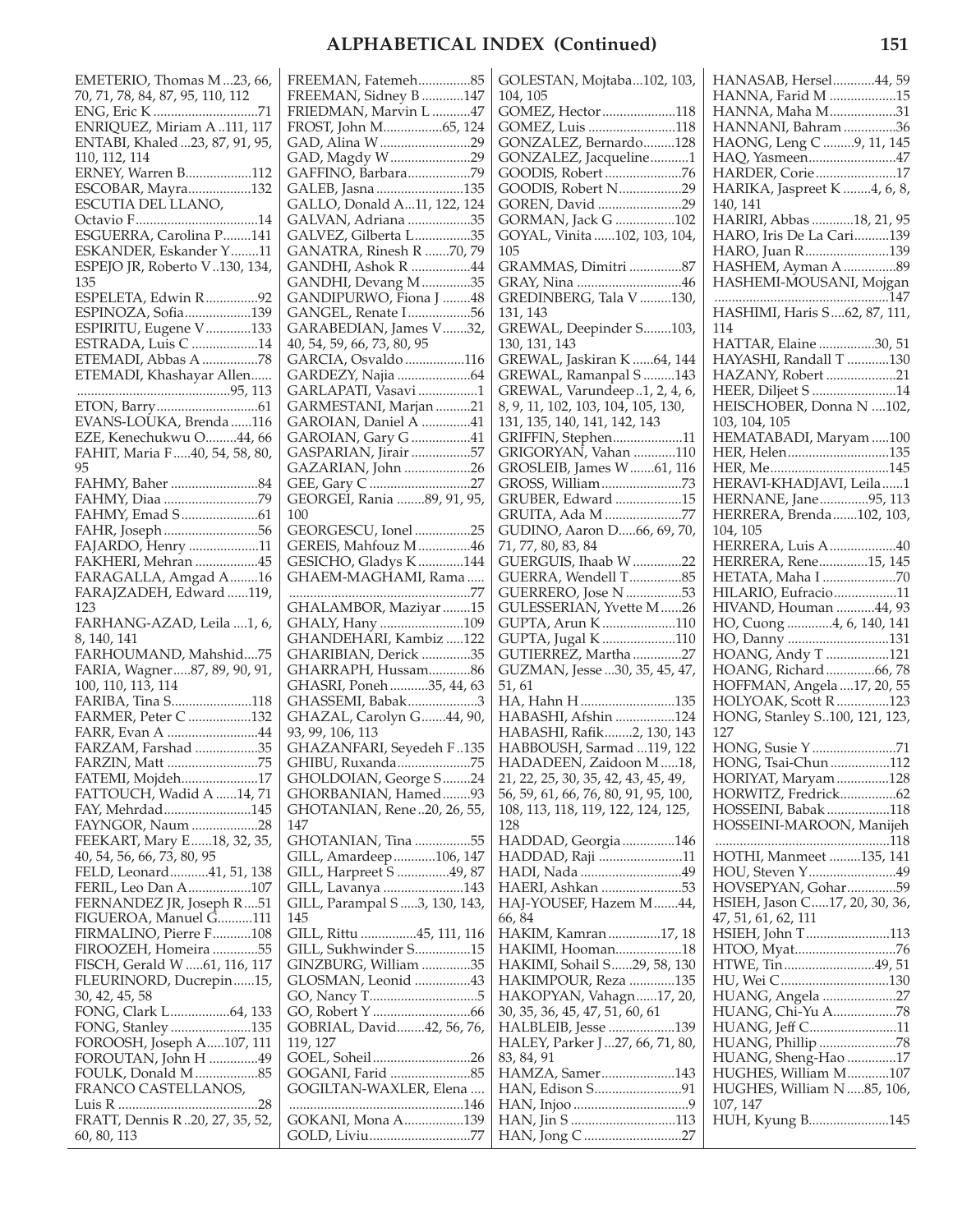HUNG, William Y. S.....108, 113, 116 HUSTON, Patrick ....................74 HUYNH, Loc Q .....................2, 6 HUYNH, Phi C ........................15 HUYNH, Tam T.....70, 71, 78, 84 HWANG, Chih-We..................63 HWANG, Fei ..........................134 IBARGUEN, Cecilia J..............72 IBRAHIM, Essam ....................89 ILIUTA, Cristiana ..................145 INDRA, Angeline ....................87 ISKANDER, Afaf E..................47 ISKAQ, Dyanadewi.................29 ISKAROUS, Viola ....................26 ISTERABADI, Yasir A .............72 IYENGAR, Suresh ...................54 IZADI, Negar .........................123 IZRAYLEVICH, Nina........9, 128 JA, Alex ...................................128 JACKSON, Tanisha........114, 116 JADHAV, Megha ..1, 2, 4, 6, 7, 8, 140, 141 JAFARI, Siamak M.....................7 JAGADEESAN, Dheepa ..18, 32, 36, 40, 54, 56, 59, 67, 73, 80, 95 JAHANGIRI, Hossein.............79 JAIN, Deepika ........................135 JAM, Matt T..............................90 JAMAL, Manar.................49, 110 JANKU, Yvetta .........................89 JAVAHERI, Daniel M ..............89 JAVDAN, David.......................36 JAVID, Nikzad ...........................9 JEBRIN, Aiman R.......................7 JEFFERSON, Walter.......110, 111 JENG, Chester C ..............75, 108 JHANG, Alexander K ...............5 JIMENEZ-PACE, Linda ..........61 JIN, Mi J.....................................92 JO, Eun-Jin ..................................4 JO, Paul K .................................18 JOB, Allen................................116 JOE, Jeffrey..........................43, 62 JOG, Anagha B...............135, 138 JOHAL, Inaksh...............103, 107 JOHNSON, Douglas W.........116 JOHNSON, Keith A ......146, 147 JOHNSON, Richard E.........9, 11 JOSEPH, Nabeel A...................12 JOSHI, Bhaskar M ...............9, 15 JOSHI, Birva B .......30, 42, 45, 59 JOSHI, Megha.........................113 JOU, Tom...........................87, 115 JOVES, Rey P..........................132 JU, Kevin...................................30 JULIUS, Helene.....17, 20, 36, 53, 61 JUSTIN, Irene M.............112, 116 KADAKIA, Smita S ...............109 KADER, Mohammed B.........113 KAHLON, Satbir K ...............135 KAILA, Prabhpreet S .......23, 87, 91, 95, 110, 113, 115 KAISER, Arthur G.............36, 51 KAJIAN-FARAJITABRIZI, Mehrack ..................................121 KALMAN, Felix.........................9 KAMALI-TAHA, Arash........122 111 51<br>K  $\frac{12}{\text{K}}$  $\frac{14}{\text{K}}$  $\frac{12}{K}$  $\frac{12}{K}$  $13$ 

| KANARKI, Andre Y46                                    | ŀ      |
|-------------------------------------------------------|--------|
| KANG, Jean Y 139<br>KANSAGRA, Bindu B 76              | ŀ<br>ŀ |
| KAPLAN, Gregory D36                                   | ŀ      |
| KAPOOR, Angeli69, 70, 87,                             | ŀ      |
| 111                                                   | F      |
| KAPOOR, Sudha 3                                       | ŀ      |
| KARAPETIAN, Hamlet133                                 | ŀ      |
| KAREHALLIRAJU, Anupama                                | F      |
|                                                       | ŀ      |
| KARIMI, Kaveh 12                                      | ŀ      |
| KARSH, Gary46                                         | 1      |
| KASHANI, Isaac K27, 31, 36,<br>51, 53, 61, 64         | F<br>ŀ |
| KASHANI, Jamshid A 122                                | ŀ      |
| KASHFIAN, Kambiz20, 22                                | ŀ      |
| KASPARIAN, Eduardo53                                  | ŀ      |
| KASSEM, Ahmed Y  18, 21, 22,                          | ŀ      |
| 25, 30, 36, 42, 43, 46, 49, 56, 59,                   | ŀ      |
| 62, 67, 76, 80, 91, 95, 100, 108,                     | 1      |
| 113, 118, 119, 122, 125, 128                          | ŀ      |
| KATAFIAS, Albert J 89, 90, 91<br>KATNIK, Richard D125 | ŀ<br>ŀ |
| KAU, Kimberly G 4                                     | ŀ      |
|                                                       |        |
| KAUR, Arshdeep119, 120, 122,                          | ŀ      |
| 125, 128                                              | ŀ      |
| KAUR, Bipinjkit103, 131, 140,                         | F      |
| 143                                                   | ŀ      |
| KAUR, Parminder 118, 120,                             | ŀ      |
| 122, 125                                              | ŀ      |
| KAVANAGH, Jack75<br>KAW, Phillip Z18                  | ŀ<br>ŀ |
| KAZEMI, Ray R146                                      | ŀ      |
| KELLEYAN, Antranig43                                  | ŀ      |
| KENNEDY, Yenny A 92, 100                              | ŀ      |
| KESHAV, Nilesh 95, 100, 125,                          | 5      |
| 128                                                   | ŀ      |
| KHA, Hao 128                                          | ŀ      |
| KHABBAZ, Liliana G42, 113                             |        |
| KHAIRA, Aaron 74<br>KHAKPOUR, Maryam E9               | ŀ<br>ŀ |
| KHAKSHOOY, Siamak29                                   | ŀ      |
|                                                       | ŀ      |
|                                                       | ŀ      |
| KHAN, Iftikhar A 26                                   | ŀ      |
| KHAN, Mohammad A 25                                   | ŀ      |
| KHAN, Shakeela N 1                                    | I      |
| KHAN, Shataj A25                                      | I      |
| KHANIDEH, Shabnam 21, 22,<br>25, 49, 59               | I<br>I |
| KHANZADEH, Albert 32                                  | I      |
| KHASHAYAR, Azita 8                                    | I      |
| KHASHAYAR, Farzin3, 7, 132,                           | I      |
| 135                                                   | I      |
| KHATAMI, Sedigheh 84                                  | I      |
| KHATCHATURIAN, Victor20,                              | 5      |
| 23, 30, 36, 46, 47, 51, 61, 62                        | I      |
| KHAVARAN, Sima 42, 59<br>KHAYATAN, Babak 5            | I<br>1 |
| KHOLDI, Soudabeh 7                                    | I      |
| KHOMEJANY, Khashayar G7                               | I      |
| KHOMJANI, Sepideh G 7                                 | I      |
| KHOSRAVIAN, Pedram103,                                | I      |
| 130, 131, 140, 144                                    | I      |
| KHUU, Kenneth K 15                                    | I      |
| KIM, Bum 14                                           | I      |
| KIM, Dennis D46                                       | I      |
|                                                       |        |

KIM, Dong J..............................86 KIM, James S ........67, 76, 80, 100 KIM, Kwang H...........................3 KIM, Louis M ...................62, 107 KIM, Michael D .........47, 58, 121 KIM, Peter D.............................15 KIM, Rick T ........................18, 29 KIM, Rodney Y ..........................6 KIM, Ronald C .......................104 KIM, Sookhyun........................25 KIM, Steve S........80, 91, 95, 108, 13 KIM, Yuseok .............................15 KIMBALL, Charles F...............67 KING, Charlene P............86, 107 KINI, Ramanand....................135 KIRAN, Vijaya S ....................131 KISS, Simona D........................84 KISSEVICH, Zsolt H ....102, 103, 104, 105 KNOBLAUCH, Clyde D ........50 KOERBER, George ....................6 KOHANBASH, Farzad...........36 KOHANDEL-SHIRAZI, Asal S ....................................................72 KOLAHI, Javad........................25 KON, Gregory........................146 KONO-FLORES, Thomas C...23 KOR, Joseph .............................51 KOSHKERIAN, Housep S......59 KOTHARI, Ramesh.................78 KOTHARY, Sapana K ...134, 135 KOUNANG, Yvonne P .........115 KOURY, Michael E ..................90 KOZAREK, Ellen ...........118, 125 KREKIAN, Anifa ..18, 21, 25, 36, 56 KRUEGER, David F ..............139 KUENNEMANN, Danh Tran.... ....................................................80 KULA, Norman A .................123 KULYK, Andriy..........................7 KUMAR, Devinder..................12 KUMAR, Ritesh......107, 111, 117 KUO, Tzy-Ling L ...................146 KWON, Jae ...............................43 KWONG, Owen N ......23, 47, 53 LA, Tuan A ...............................24 LAHMANI, Jason M ...............87 LAI, Karen...............................116 LAI, Peter................................128 LALA, Sanjay ...........................58 LALUCES, Ferdinand C .......133 LALWANI, Renuka D ...........136 LAM, Michael C.....................148 LAM, Samson W ..18, 27, 31, 36, 51, 64 LAM, Trien .................................1 LAMBRIDIS, Dean .......145, 146, 147 LAMIN, Tayar R ....25, 49, 67, 80 LANDAYAN, Maria C ..........139 LANDER, Ray....................10, 12 LANDEROS, Demetrio .........112 LARSON, Olaf O ...................138 LASCOE, Neal A .........25, 49, 58 LAU, Jerry...................................3 LAU, Lawrence......130, 131, 144

| LAURENTE, Rex 32, 36, 40, 54,                                           |
|-------------------------------------------------------------------------|
| 56, 59, 67, 73, 80, 95<br>LAY, Gilbert K 29, 45, 67                     |
| LAZARO, Pablo67, 76, 80                                                 |
| LAZAROV, Ventsislav M138                                                |
| LAZO, Julie M53                                                         |
| LE, An 1, 2, 4, 6, 8, 10, 12, 15,                                       |
| 102, 103, 104, 105, 130, 131, 136,<br>140, 142, 144                     |
|                                                                         |
| LE, Anh K 136                                                           |
| LE, Anh T136<br>LE, Cuc K136                                            |
| LE, Dianne T 18, 40, 80, 95                                             |
|                                                                         |
| LE, Hanh H1<br>LE, Kathy27, 45, 67, 72, 77, 83,                         |
| 84                                                                      |
| LE, Kha D 73, 78, 84, 95                                                |
| LE, Linda131, 144                                                       |
| LE, Mai K136                                                            |
| LE, Men (Michelle) T96                                                  |
| LE, Thang Q89, 90, 91, 96, 100,<br>115                                  |
|                                                                         |
|                                                                         |
| LE, Tim K 125                                                           |
|                                                                         |
|                                                                         |
| LE, Van 18, 29, 67                                                      |
| LE, Vinh B. 40, 54, 59, 67, 73, 81,                                     |
| 96, 122<br>LE, Yvonne P 144, 145                                        |
| LEDDA, Alegria142                                                       |
| LEE, Carrol Š 43                                                        |
| LEE, Daniel H 78                                                        |
| LEE, Danny I 56, 116                                                    |
| LEE, David S 18, 40, 96                                                 |
| LEE, Hyukmin 4                                                          |
| LEE, Hyun Y145                                                          |
|                                                                         |
|                                                                         |
| LEE, Jeffrey 36, 43, 50, 62                                             |
| LEE, John J 145                                                         |
| LEE, Joseph110                                                          |
| LEE, Kerry 50<br>LEE, Mia 36, 40, 47                                    |
| LEE, Ray128                                                             |
| LEE, Steve S. 49                                                        |
| LEE, Suk-Joong 75                                                       |
| LEE, Susan 16                                                           |
| LEE, Susan T136                                                         |
|                                                                         |
| LEE, Tamlyn S 74, 75<br>LEE, Young H 50                                 |
|                                                                         |
| LEGASPI, Tal V5<br>LEGASPI, Valora C5<br>LEMUS, Gustavo A 1             |
| LENA, David A 40, 67, 81, 96                                            |
| LEONI, Randal J 100                                                     |
| LEONOV, Alexander20, 44                                                 |
| LETRAN, Emily Q 25, 42                                                  |
| LEUNG, Herman14                                                         |
| LEUNG, John K 12                                                        |
| LEUNG, Richard H 15<br>LEUNG, Susan54                                   |
| LEVKOVIC, Monika 134                                                    |
|                                                                         |
|                                                                         |
| LEVY, Yane D 73<br>LEW, Edward W 75<br>LI, Yang 17, 20, 30, 36, 46, 47, |
| 51, 61, 62<br>LIBERMAN, Anna21                                          |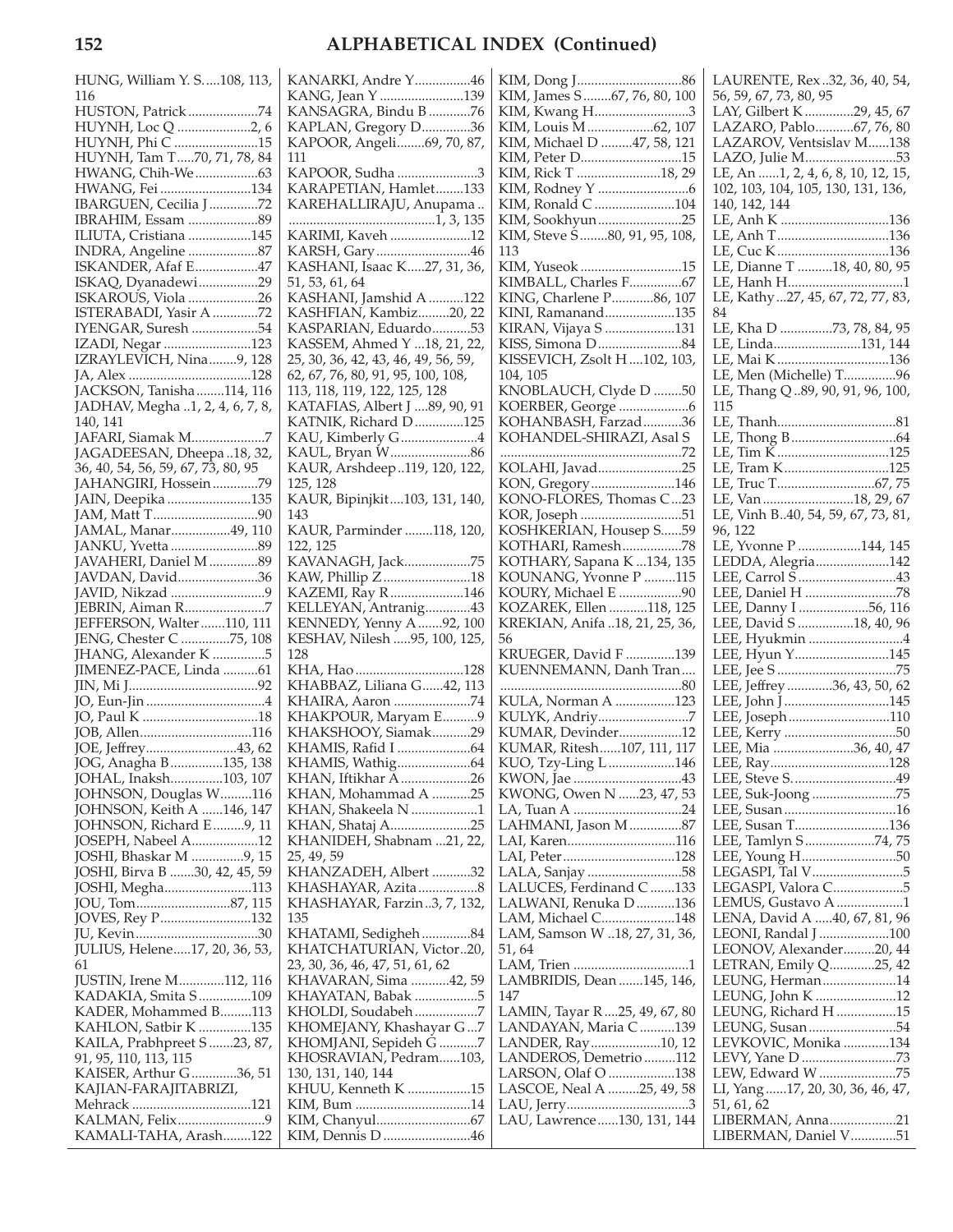| LIEU, Loan H 2, 8, 130, 144                                             |  |
|-------------------------------------------------------------------------|--|
|                                                                         |  |
| LIM, Bella T 132                                                        |  |
| LIM, Sonny S 102                                                        |  |
|                                                                         |  |
|                                                                         |  |
|                                                                         |  |
|                                                                         |  |
| LIMA, Maria H 53                                                        |  |
|                                                                         |  |
| LIMHENGCO, Gilbert5, 102,                                               |  |
|                                                                         |  |
| 107                                                                     |  |
|                                                                         |  |
| LIN, George T 130, 131                                                  |  |
| LING, Emily L 111                                                       |  |
|                                                                         |  |
| LIPKIN, Artur 54, 147                                                   |  |
|                                                                         |  |
| LIPUMANO-SANCHEZ,                                                       |  |
|                                                                         |  |
|                                                                         |  |
| LIU, Feng113                                                            |  |
|                                                                         |  |
|                                                                         |  |
|                                                                         |  |
| LIU, Paul C 29                                                          |  |
| LOBERG, Leif E 92                                                       |  |
|                                                                         |  |
| LOOMBA, Dipti112                                                        |  |
|                                                                         |  |
|                                                                         |  |
| LOPEZ, Gerald107<br>LOPEZ, Yara S115                                    |  |
|                                                                         |  |
| LOPP, Jay S 117, 125                                                    |  |
|                                                                         |  |
| LOTFI, Mehrnegar138                                                     |  |
|                                                                         |  |
| LOTFY, Lilian L36                                                       |  |
| LOW, Wayne R96                                                          |  |
|                                                                         |  |
|                                                                         |  |
|                                                                         |  |
| LU, Beatrice  18, 22, 25, 50, 59,                                       |  |
|                                                                         |  |
| 76                                                                      |  |
| LU, Kenneth 104, 105                                                    |  |
|                                                                         |  |
| LU, Mike W 131, 132, 136                                                |  |
|                                                                         |  |
| LUBCZUK, Andrzej110, 115,                                               |  |
|                                                                         |  |
| 120                                                                     |  |
| LUBICK, Harold A. 20                                                    |  |
|                                                                         |  |
| LUCAS, James S96                                                        |  |
|                                                                         |  |
| LUCIO, Julita M16                                                       |  |
|                                                                         |  |
|                                                                         |  |
|                                                                         |  |
| LUIS, Modesto 53                                                        |  |
| LUNA, Aileen C  18, 40, 67, 73,                                         |  |
|                                                                         |  |
| 81,96                                                                   |  |
|                                                                         |  |
| LÚNA, Cellini40, 59, 67, 73, 96                                         |  |
|                                                                         |  |
| LUTSKY, Jay 53                                                          |  |
| LUU, Brianne (Tram) 32, 56                                              |  |
|                                                                         |  |
| LUU, Mathew T27, 84                                                     |  |
|                                                                         |  |
| LUU, Michael H136                                                       |  |
|                                                                         |  |
|                                                                         |  |
| LUU, Peter 29, 87, 91<br>LUU, Thanh 103                                 |  |
|                                                                         |  |
|                                                                         |  |
|                                                                         |  |
|                                                                         |  |
| LWIN, Min50, 51<br>LY, Cindy H 117<br>LY, Hoa Y 32, 40, 59, 67, 73, 81, |  |
|                                                                         |  |
| 96                                                                      |  |
|                                                                         |  |
|                                                                         |  |
|                                                                         |  |
|                                                                         |  |
| MAANAVI, Susan 27                                                       |  |
|                                                                         |  |
| MAASOUMI, Kathy36                                                       |  |
| MACARAEG, Arline133, 136                                                |  |
|                                                                         |  |
| MACHHADANI, Aiham19                                                     |  |
| MADHURE, Veena S6, 140,                                                 |  |
|                                                                         |  |
| 142, 144                                                                |  |
|                                                                         |  |
| MAGALONG, Emmanuel62                                                    |  |
|                                                                         |  |
|                                                                         |  |
| MAGLEBY, Benjamin M10, 12<br>MAGUIRE, John J134                         |  |
|                                                                         |  |
| MAHALLATI, Shahin H 81                                                  |  |
|                                                                         |  |
| MAHBOOB, Jamal 52                                                       |  |
| MAHMOUDI, Azarmidokht4,                                                 |  |
|                                                                         |  |
| 6, 8, 140, 142                                                          |  |
|                                                                         |  |
| MAHZOON, Shabnam133                                                     |  |
|                                                                         |  |
| MAI, Michael 17, 19, 31, 51, 53,                                        |  |
| 64                                                                      |  |
|                                                                         |  |
| MAI, Vinh12, 102<br>MAIELLO, Ralph147                                   |  |

| MAJD, Michelle M118, 120,<br>125               | MEHTA, Mahendrakumar36,<br>49                  |
|------------------------------------------------|------------------------------------------------|
| MAKHANI, Erum1, 2, 4, 136                      | MEHTA, Shilpa S………………136                       |
| MALEK, Shaun47                                 | MEJIA, Marta 87                                |
| MALLERY, Martina79                             | MELKO, Shamiran 130, 131                       |
| MALLEUS, Jerry50                               | MENDOZA, Margarita21                           |
| MANAK, Davinder S130                           | MERCADO, Dolly E 2                             |
| MANAVI, Farhad 17, 36, 47,                     | MESBAH, Rahim144                               |
| 53, 58, 59, 70                                 | MEZENTSEV, Svetlana Y 64,                      |
| MANCHANDIA, Bella C49<br>MANCHANDIA, Chandra R | 65, 139                                        |
|                                                | MHASKAR, Supriya D108<br>MICHAEL, Thomas 22    |
| MANIEGO, Ma Cristina E1, 2,                    | MICHELS, Alan G147                             |
| 4, 6, 8, 10, 12, 102, 103, 104, 105,           | MIELE, Franco 74                               |
| 130, 131, 136, 140, 142, 144                   | MILLER, Kevin M115                             |
| MANN, Harjit S14                               | MILLER, Scott J77                              |
| MANTENA, Usha R  1, 2, 4, 6,                   | MILLER, Stanley K 86                           |
| 8, 10, 12, 102, 103, 104, 105, 130,            | MIN, Michael112                                |
| 131, 136, 140, 142, 144                        | MINCH, Tom (Thomas)102,                        |
| MANUEL, Aleli 129, 133                         | 103, 104, 105<br>MIR, Mohsen37                 |
| MANZANO, Aileen V141<br>MAPARA, Mohammed N36   | MIRANDA, Jose F109                             |
| MARATHE, Kaustubh K 19,                        | MIRANDA, Noel S129, 133                        |
| 32, 36, 40, 54, 56, 59, 67, 73, 96             | MIRANDA, Norma A32                             |
| <b>MARCUS, Daniel W115</b>                     | MIRMARASHI, Babak74                            |
| MARONI, Gregory G85                            | MISTRY, Umesh J 71, 87                         |
| MAROON, John P 118                             | MITBAVKAR, Rita 8, 136                         |
| MAROON-LOPEZ, Carmen D                         |                                                |
|                                                | MOAWAD, Emad32                                 |
| MARQUEZ, Claro M 12                            | MODI, Kishori J84                              |
| MARTEL, Alex17, 19, 31, 36,<br>45, 51, 64, 71  | MODJARRAD, Shideh S 100,<br>120, 121, 123, 127 |
| MARTIN, Victor A25                             | MOFTAKHAR, Farshad 1, 4,                       |
| MARTINEZ, Gabriel115, 117                      | 20, 40                                         |
| MARTINEZ, Jim R 14, 145                        | MOGHADDAS, David R 37                          |
| MASANGKAY, Mencita D 7                         | MOGHIMI, David43                               |
| MASHHOOD, Naomeh48                             | MOHEB, Alireza 9, 141                          |
| MASHHOON, Stephen A 136                        | MOJAB, Payam28                                 |
| MASKEY, Sujana143                              | MOJICA-JARA, Marjorie102,                      |
| MASSOUMI, Sayeh30, 42, 46,<br>59               | 103, 104, 105<br>MOLAYEM, Nina R 53            |
| MATEVOSIAN, Edward 26, 36                      | MONDAVI, Robert56                              |
| MATIAN, Shahrooz 36, 42, 43,                   | <b>MONIRI, Nahid B28</b>                       |
| 56,59                                          | MONTGOMERY, Aimee L91                          |
| 53<br>MATIN, Mani                              | MOORE, Andrea C86, 116, 117                    |
| MATOSSIAN, Nishan W26, 46                      | MOOSMAN, Peter A 133                           |
| MAUNGMAUNG, Tin M125                           | MORA, Victor J 118                             |
| MAYALIDAG, Salih M 12                          | MORE, Soniya1, 2, 5, 6, 8, 136                 |
| MAYELZADEH,                                    | MORGAN, Brooks T67, 73, 75,                    |
| Behzadaligholi 132, 142<br>MAZLOOM, Morteza133 | 78<br>MORGAN, Howard M 79                      |
| MAZLOOMDOOST,                                  | MORGAN, Jason H67, 69, 71,                     |
|                                                | 78, 96                                         |
| MCDONOUGH, Shaelan D                           | MORGAN, Kai5, 6, 140, 142,                     |
|                                                | 143                                            |
| MCGEE, Erika102, 103, 104,                     | MORIM, Sheila 37                               |
| 105                                            | MOROZOVA, Yuliya129, 133                       |
| MCKETHEN, Robert L8                            | MOSHARAF, Moni 78                              |
| MCMILLIN, Evan J 15                            | MOSLEY, Julius140, 142                         |
| MCMURRAY, Elham K76<br>MCWALTERS, Michael C76  | MOUSSALLY, Edward H 24                         |
| MEALING, Hala86, 107, 144                      | MOVAHHEDI, Iraj146                             |
| MECHAEL, Shatha 120                            | MOWREY, Brian L90                              |
| MEHRABIAN, Vahag 29                            |                                                |
| MEHREGAN, Sohrab 25                            | MOYA, Mark 23, 62, 87, 110,                    |
| MEHRVARZI, Mary 79                             | 111, 113, 115                                  |
| MEHTA, Asha 32                                 | MOYCO, Reynaldo 136                            |
| MEHTA, Ashok S 48, 76                          | MOZAFARI, Amir A79                             |

| 49                                       |  |
|------------------------------------------|--|
| MEHTA, Shilpa S136                       |  |
|                                          |  |
| MELKO, Shamiran 130, 131                 |  |
| MENDOZA, Margarita21                     |  |
| MERCADO, Dolly E 2                       |  |
| MESBAH, Rahim144                         |  |
| MEZENTSEV, Svetlana Y 64,                |  |
| 65, 139                                  |  |
| MHASKAR, Supriya D108                    |  |
| MICHAEL, Thomas 22                       |  |
| MICHELS, Alan G 147                      |  |
| MIELE, Franco 74                         |  |
| MILLER, Kevin M115                       |  |
| MILLER, Scott J77                        |  |
| MILLER, Stanley K86                      |  |
| MIN, Michael112                          |  |
| MINCH, Tom (Thomas)102,<br>103, 104, 105 |  |
|                                          |  |
| MIR, Mohsen37                            |  |
| MIRANDA, Jose F109                       |  |
| MIRANDA, Noel S129, 133                  |  |
| MIRANDA, Norma A32                       |  |
| MIRMARASHI, Babak74                      |  |
| MISTRY, Umesh J 71, 87                   |  |
| MITBAVKAR, Rita 8, 136                   |  |
|                                          |  |
| MOAWAD, Emad32                           |  |
| MODJARRAD, Shideh S 100,                 |  |
| 120, 121, 123, 127                       |  |
| MOFTAKHAR, Farshad 1, 4,                 |  |
| 20, 40                                   |  |
| MOGHADDAS, David R 37                    |  |
| MOGHIMI, David 43                        |  |
| MOHEB, Alireza 9, 141                    |  |
| MOJAB, Payam28                           |  |
| MOJICA-JARA, Marjorie102,                |  |
| 103, 104, 105                            |  |
| MOLAYEM, Nina R 53                       |  |
| MONDAVI, Robert56                        |  |
| MONIRI, Nahid B28                        |  |
| MONTGOMERY, Aimee L91                    |  |
| MOORE, Andrea C86, 116, 117              |  |
| MOOSMAN, Peter A 133                     |  |
| MORA, Victor J 118                       |  |
| MORE, Soniya1, 2, 5, 6, 8, 136           |  |
| MORGAN, Brooks T67, 73, 75,              |  |
| 78                                       |  |
| MORGAN, Howard M 79                      |  |
| MORGAN, Jason H67, 69, 71,               |  |
| 78, 96                                   |  |
| MORGAN, Kai5, 6, 140, 142,               |  |
| 143                                      |  |
| MORIM, Sheila 37                         |  |
| MOROZOVA, Yuliya129, 133                 |  |
| MOSHARAF, Moni 78                        |  |
| MOSLEY, Julius140, 142                   |  |
| MOUSA, Nasr M 87                         |  |
| MOUSSALLY, Edward H 24                   |  |
| MOVAHHEDI, Iraj146                       |  |
| MOWREY, Brian L90                        |  |
| MOYA, Luis A93                           |  |
| MOYA, Mark 23, 62, 87, 110,              |  |
| 111, 113, 115                            |  |
| MOYCO, Reynaldo 136                      |  |
| MOZAFARI, Amir A79                       |  |
| MUDITAJAYA, Danny S48                    |  |

MUDITAJAYA, Winston ...48, 63 MUNDI, Rominder S ............146 MURADYAN, Liana ..15, 30, 42, 46, 59 MURNI, Irwan H.....................64 MURO, Emilio..........................93 MURTHY, Nandini R........67, 81 MUSLEH, Lina.........................74 MUSTAFA, Abrahim A...........49 MUTYALA, Padmaja K ..........15 MYINT, Aung.........................145 NACPIL-ALVAREZ, Maria L..... ..............................5, 6, 8, 140, 142 NADIR MOHAMMADI, Shahla............................16, 48, 85 NAFFAS, Shahriar S..........28, 50 NAGUIB, Karim ...20, 30, 37, 46, 48, 52 NAING, Ma May-Thet............26 NAJARIAN, Raffi G ................44 NAJI, Ahmed M.......24, 100, 116 NAKAKI, Robert P.......129, 130, 131 NAKAMURA, Erika G ...........79 NAKATSUCHI, Hirofumi......13 NAMIAN, Mahmoud .............25 NANJAPA, Samir ..................133 NARANJA, Darwin D ..........134 NARE, Preeti..102, 103, 104, 105 NARULA, Gurdip S..............136 NARULA, Rajinder K ...........136 NARVAEZ, Arelvis.....30, 37, 46, 48, 52, 62 NASERY, Ehsan .....................125 NASIRI-ANSARI, Amitiss .....81 NASSER, Anwar Z ..................96 NATH, Ranjivendra ................48 NATSUHARA, Kenneth Y ...130 NATT, Anit P..........................147 NAUMESCU, Ion ..................133 NAVAB, Maryam.....................96 NAVAL, Angelica D ..............133 NAVI, Naghmeh ......................56 NAVIZADEH, Naghmeh .......37 NAZARENO, Guy G ................1 NAZARI, Reza ...........................1 NAZIRI, Aman.........................53 NEDELTCHEV, Kamen I........15 NEEDHAM, Anthony J ...1, 131, 143 NERI, Lorraine.......40, 54, 59, 81 NEWMAN, Paulette M.........115 NG, Julia S ..............................125 NG, Seran............................42, 59 NGHIEM, Chang X ...............107 NGO, Andrew Q....................136 NGO, Binh T.......................28, 32 NGO, Chau T ..67, 69, 70, 72, 77, 81, 83, 84 NGO, Jimmy.............................32 NGO, Phong...........................107 NGO, Thao Thi ................87, 100 NGO, Tracy.............................108 NGO, Tuan V..........................136 NGO, Tung S...67, 72, 77, 81, 83, 84 NGOW, Kenvis.................62, 116 NGUY, Derick T.................23, 96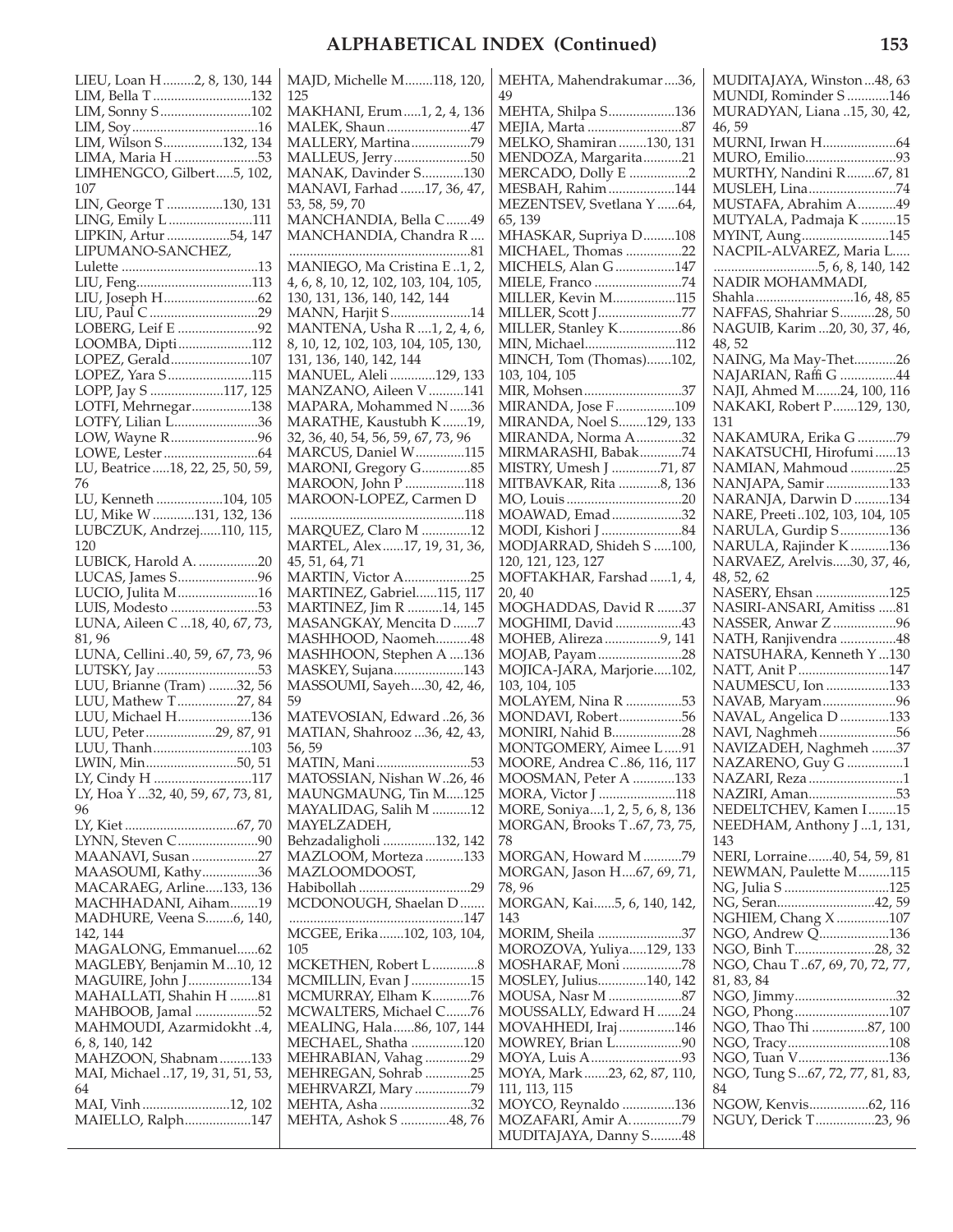NGUYEN, Andrew T.......19, 40, 67, 81, 96 NGUYEN, Andy ....................143 NGUYEN, Anh P.....................53 NGUYEN, Anne ....................134 NGUYEN, Anthony ..........50, 67 NGUYEN, Bach X......29, 96, 101 NGUYEN, Bao L..............88, 113 NGUYEN, Binh T .......32, 37, 40, 54, 56, 59, 67, 73, 81, 96 NGUYEN, Canai T ..................32 NGUYEN, Cao T ...................136 NGUYEN, Chris T.........100, 108 NGUYEN, Christopher D ......63 NGUYEN, Cuong M ...............84 NGUYEN, Da-Huong ...........136 NGUYEN, Dai C....................103 NGUYEN, Dawn L.....23, 88, 96, 110, 113, 115 NGUYEN, Dung T ..................40 NGUYEN, Duy ..........23, 76, 125 NGUYEN, Dzien V ....19, 21, 30, 42, 43, 50, 62, 76, 91, 96, 113, 122, 128 NGUYEN, Ha H ....................136 NGUYEN, Hoang M........88, 96, 115 NGUYEN, Hoang-Cam T.......96 NGUYEN, Huan....................130 NGUYEN, Huong T..............136 NGUYEN, Huy......................129 NGUYEN, Julian L.....17, 20, 28, 48, 62, 111 NGUYEN, Khoi B ............88, 115 NGUYEN, Kim Chi...............136 NGUYEN, Kimberly .........83, 96 NGUYEN, Lan ...........................1 NGUYEN, Lan H...................136 NGUYEN, Linh A..........103, 129 NGUYEN, Lisa V.....................53 NGUYEN, Loi D............144, 145 NGUYEN, Michelle....30, 42, 46, 59 NGUYEN, Minh Tri H .....32, 37, 41, 54, 56, 59, 68, 73, 81, 97 NGUYEN, My Hang T .........138 NGUYEN, Ngoctrinh..............65 NGUYEN, Novan..................130 NGUYEN, Pauline...................27 NGUYEN, Phung K ..............137 NGUYEN, Scott H.....................3 NGUYEN, Sean T .....88, 97, 110, 111 NGUYEN, Shaelee T .............137 NGUYEN, Son (Jason) N........88 NGUYEN, Steve H....89, 90, 100 NGUYEN, Tam P...................137 NGUYEN, Terri T ....................52 NGUYEN, Thomas K................2 NGUYEN, Thomas T ........63, 68 NGUYEN, Thuan H ................68 NGUYEN, Thuy Huong .......137 NGUYEN, Thuy-Linh.......19, 68 NGUYEN, Timmy D .................8 NGUYEN, Tina T...................137 NGUYEN, Tracy ....................137 NGUYEN, Tracy T...................73 NGUYEN, Tri M ....................137 NGUYEN, Tri N.......................71

NGUYEN, Trinh T.............69, 74 NGUYEN, Tuan T....................93 NGUYEN, Tung Xuan ............81 NGUYEN, Tuyen Q.......134, 137 NGUYEN, Yen H ...................2, 8 NGUYEN, Ylang......................28 NICHOLS, Ron W ...................27 NICHOLS, Rubin.............24, 100 NICKHINSON, Valery..........132 NIP, Charles C........................129 NIP, Christiaan J.....................129 NIP, Gregory C.......................129 NOLES, John ......................37, 42 NOORI, Mojgan...........23, 53, 97 NOROOZI, Marjan....................6 NOSRATI-JAHROMI, Mahin .... ..................23, 88, 89, 97, 110, 113 NOSTI, John .......92, 99, 121, 127 NOUHAD, Sami Y ..................37 NOURIAN, Shahram Ron......63 NYKOLAYCHUK, Ivanna Y..37 OBLEA, Portia V....................137 OBOH, Philomena...................59 OCAMPO, Sergio ....................29 ODONNELL, Margaret .......5, 6, 140, 142, 143 OFTADEH, Golam .....19, 32, 37, 40, 54, 56, 68, 73, 81, 97 OGISAKA, James.....................88 OH, Jack B.................................24 OH, Michael C .........................72 OHANESIAN, Sako ................69 OHANNESSIAN, Manuel......88 OHGI, Shoichi..........................97 OJEDA, Julian ........................145 OKAM, Adora.......19, 21, 22, 25, 30, 37, 42, 43, 46, 50, 56, 59, 62, 68, 76, 81, 92, 97, 100, 108, 113, 118, 120, 122, 125, 128 OKHOVAT, Siamak.................86 OKTANYAN, Hambik ............17 OKUNUGA, Olalekan ......10, 12 OLGHI, Sami O........................47 OLIMPIADA, Jorn N ................5 OMID, Shawna ........................57 ONG, Agnes G .........................16 ONUGHA, Ndidi D...19, 28, 31, 37, 64 ONYEADOR, Linda C ............24 ORELLANA, Griselda .....20, 23, 37, 48, 53 ORENDAIN, Alejandro..........51 ORTEGA, Rodrigo A...............47 ORTIZ-LUIS, Maricelle R ......50, 57, 81, 97, 100, 125, 128 OSWELL, Douglas...................52 OTA, Lora ...............................144 OU, Su-Hwei ..........................108 OU-YANG, Fred ....................2, 3 PACE, David ............................61 PADILLA, Jorge .....................138 PAJAND, Azita .....41, 55, 59, 81, 97 PAKRAVAN, Farid .....10, 30, 37, 41, 78 PALMER, Paul ...................37, 77 PAN, Simon S.....................37, 52 PANCHAL, Kumudini ....22, 43, 62, 108

PANCHAL, Nirmala U....88, 92, 97, 110, 113, 115 PANDHOH, Sumeet S ......22, 71 PANDYA, Sunen G..................31 PANGILINAN, Juanito R.......93 PANJRATH, Navjyot.............139 PANNU, Dalvir S ..............1, 137 PANNU, Karan H..................144 PANNU, Manreet .......32, 68, 70, 72, 77, 78, 81, 83, 84, 128 PAPADOPOULOS, Michael..32, 57 PAPAZIAN, Edwin .................64 PARHIZKARI, Alireza..........137 PARIKH, Ankur B .................133 PARIKH, Shailesh S.................24 PARIKH, Shobha V ...............137 PARK, Charles C......................37 PARK, Clinton H............117, 121 PARK, David J..........86, 107, 144 PARK, David S.......106, 107, 144 PARK, Jintae .............................48 PARK, Luke ..............................58 PARK, Sang-Hee................10, 12 PARK, Sean K...........................62 PARK, Soo T .............................16 PARK, Soon-Jin .........2, 5, 8, 102, 105, 137 PARK, Stephen J ..........21, 32, 57 PARMAR, Prashant...............145 PARRA, Roberto ......................37 PARRAY, Humara R.....100, 120, 121, 123, 127, 145 PARSANGI, Negah ...........75, 77 PARTI, Arpana .........................15 PARTOVI, Elham.....................50 PARTOVI, Ladan ..41, 47, 55, 60, 68, 81, 97 PARTOVY, Ramin....................55 PARVINJAH, Farbod ............146 PASCUAL, Anna Liza E .......143 PASION, Alice..........................53 PATEL, Amisha..........................5 PATEL, Ashok ..........................45 PATEL, Charu ....................53, 63 PATEL, Harshita ......................65 PATEL, Jayantilal G.................47 PATEL, Naman B...................134 PATEL, Neil............102, 103, 105 PATEL, Nirav....................62, 116 PATEL, Niyati ..............37, 62, 97 PATEL, Payal J .....68, 76, 81, 128 PATEL, Priya ..........................107 PATEL-MEHTA, Roshani ......19, 32, 37, 41, 55, 57, 60, 68, 73, 81, 97 PATINO, Stella P....118, 120, 122 PATRICK, Simonne ......102, 103, 105, 106, 130 PATWA, Kalindi N ................137 PAUL, Margaret A...................37 PAWAR, Amar........................105 PAYDAR, Azadeh ..................113 PAYDAR, Azita ........................97 PEJHAM, Sepideh .................138 PEMA, Nilesh...........................70 PEMA, Salvatore F ..................68 PENDSE, Shraddha M.........102, 103, 105, 106

PEREZ, Marcela I.....................63 PEREZ-DE LA ROSA, Maria L ....................................................12 PESH, Shawn P ......................116 PESSAH, Ariella H ..................29 PETCHPUD, Apirada .......43, 50 PETROSYAN, Arman..............50 PEZESHKIAN, Payam............97 PHAM, David H......................58 PHAM, Hanh T......................123 PHAM, Jacob H .....................133 PHAM, Kevin...........86, 107, 130 PHAM, Kimberly T....33, 37, 41, 55, 57, 60, 68, 73, 81, 97, 146 PHAM, Lanchi .........................33 PHAM, Loc.............................137 PHAM, Minh B ........................93 PHAM, Minh-Duc ...................49 PHAM, Nghia D...12, 23, 88, 97, 114 PHAM, Ngoc L ......................137 PHAM, Peter H..........53, 61, 109 PHAM, Thao N....10, 12, 13, 145 PHAN, Chau M .....................137 PHAN, Dieu .....................62, 116 PHAN, Pauline L.....................71 PHAN, Thoi P ........................137 PHAN, Tinh T ....................64, 65 PHAN, Tuyet Mai Thi...........100 PINTO, Angel J ..............139, 140 PIOTRASZEWSKI, Esteban ....... ..................................................147 PIZARRO, Claudette.....118, 125 PLAMENAC, Jovan ..............120 POBLETE, Editha P....19, 21, 42, 57 POGHOSSIAN, Vartan ...........26 POH, Sian T..............................15 POLLACK, Sabrina N...........147 POSSO, Claudia.......................44 POURATI, Dalia.......................28 POURSHIRAZI, Homayoun...... ........................................90, 92, 99 POURTEMOUR, Renee ..........45 PRADO, Veronica A ..............142 PROUSSAEFS, Periklis .........147 PUCAN, Brisbain R...............142 PURI, Shalabh ........................146 QUACH, Silvie T ...................137 QUAN, Cherine K ...................57 QUAN, Norman ......................68 QUINGCO, Adelaida T ..........37 QURESHI, Azeem H ...............24 RABIZADEH, David.........21, 37 RABIZADEH, Shawn.......21, 37, 38, 146 RAD, Shadi...............................77 RAFI, Kevin K..........................64 RAFIZADEH, Dorit.................28 RAHADIA, Mekarsari ............47 RAHIMI, Noor J.................48, 75 RAHIMI, Ramon......................53 RAHNAMA, Houman............75 RAHNAMA, Sasha .................38 RAJABI, Joseph ........................88 RAJABIAN, Reza..102, 103, 105, 106 RAMAKUMAR, Suman ........65, 137, 140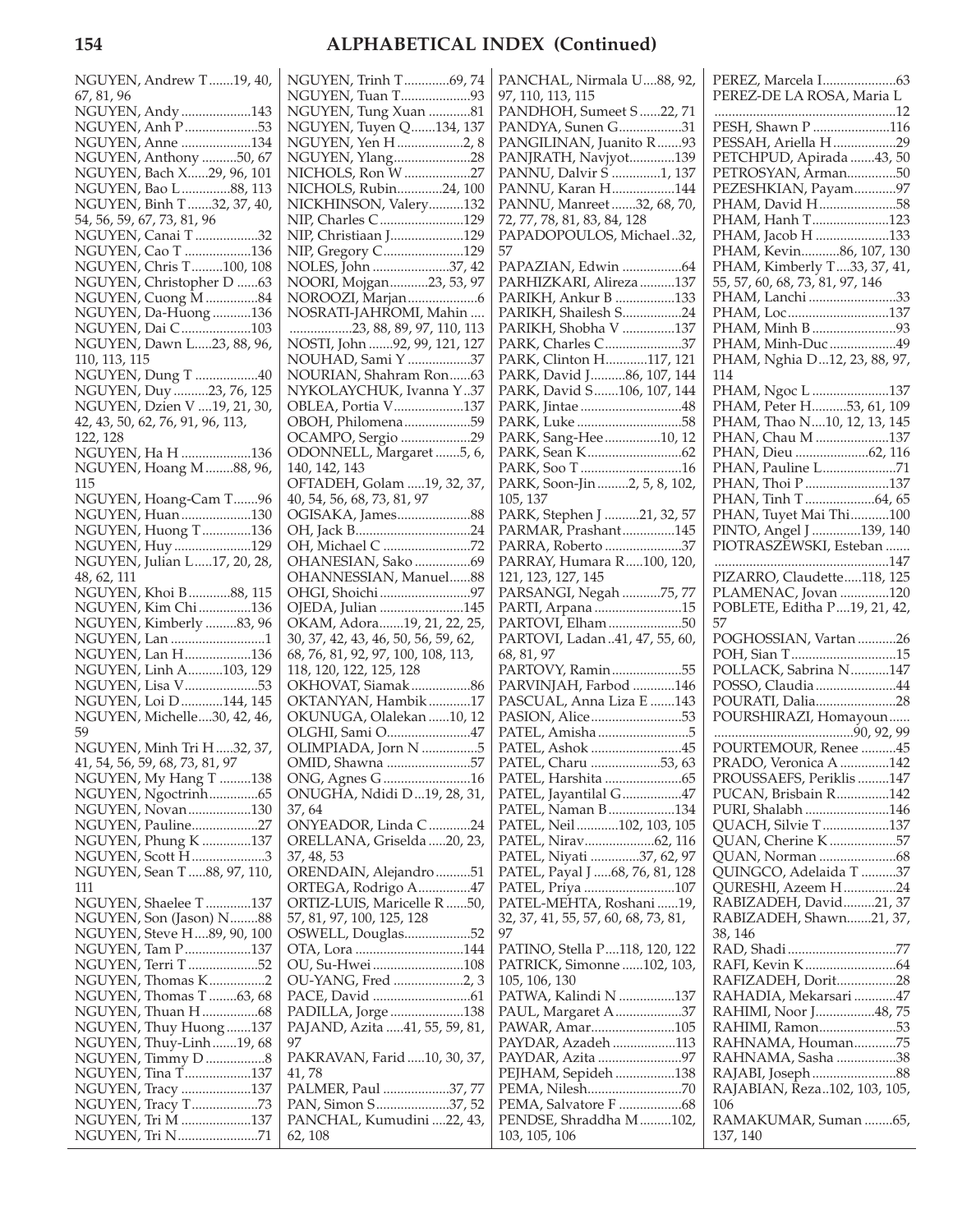RAMEAU, Chrissorne .....92, 97, 101, 108, 114 RAMI, Girishchandra H .........51 RAMIREZ, Jesus B...................88 RAMOS, Esteban ...................112 RAMOS, Josephine................134 RAMOS, Richard ...................140 RAMOS, Romeo E .....................6 RANA, Vinod G.......................73 RANGCHI, Arsalan ..............4, 7 RANGNATH, Adinarayanappa D.................................................48 RASCHKOVSKY, Alessandra.... ....................................................49 RASHTIAN, Rouzita...............22 RASSIWALA, Farhana..............2 RASTEGAR-PANAH, Arash ..... ....................................................49 RASTEGAR-PANAH, Sormeh .. ....................................................49 RAVAEI, Ramin........................38 RAVEENDRANATH, Swapna .. ......................................................5 RAVON, Shadi........1, 2, 5, 6, 13, 102, 103, 105, 106, 130, 131, 137, 140, 142, 143 RAZA, Mehran .....19, 21, 22, 25, 30, 38, 42, 43, 46, 50, 57, 60, 62, 68, 76, 81, 92, 97, 101, 108, 114, 118, 120, 122, 125, 126, 128 REAGAN, Darin S....70, 79, 123, 127 REAL, Hercules J .....................72 REDDEN, Valentina ................75 REDDY, Krishna M..................64 REDDY, Naga R .......................47 REDDY, Shailaja B ...................28 REDELSPERGER, Robert J.....15 REED, Duff .............................144 REEVE, Newton.....................107 REGALA, Adonis M ...............38 REGALADO, Alois L ............132 REHAK, Joseph........................90 REYES, Martin G .....................17 REYHANI, Hadis .......68, 76, 82, 120, 122 REZA, Hamid ....................44, 60 RHAYEM, Ziad G....................22 RIANO-ASIAIN, Charito .....141 RIAZI, Ali .................................25 RICHARDSON, John D..........16 RICHEY, Mark S ....................126 RIEDLER, Mark J...................126 RIVERA, Joanne P ...................65 RIVERA, Ofelia B...................126 ROBINS, Gregory E...........43, 62 RODAS, Melissa M ....33, 68, 70, 72, 77, 82, 83, 84 RODEF, Fariborz......................47 RODGERS, Charles F.......24, 44, 68, 85, 86, 88, 90, 93, 97, 102, 104, 105, 108, 109, 128, 147 RODRIGUES, Smita J............138 RODRIGUEZ, Cristina A........41 RODRIGUEZ, Paulyn C ......102, 103, 105, 106 ROFAEL, Medhat M................71 ROFAEL, Rafik R........88, 92, 97, 110, 114, 115

ROGERS, Marjan ...................123 ROH, Seon ................................38 ROHMER, Robert.......88, 89, 92, 110, 114, 115 ROISMAN, Leon......................48 ROMANO, Claudia.................27 ROMERO, Esther...................112 ROSALES, Benjamin .........7, 142 ROSEN, Dan.............................26 ROSENBERG, Joseph..............51 ROSS, Andrew D .............10, 145 ROSS, Steven T.........................65 ROUHANI, Morvarid......15, 30, 38, 42, 46, 50, 57, 60, 108, 114 ROXAS, Sheila C ....................111 ROY, Neha L.......................1, 137 ROYTMAN, Eugene .....129, 133 ROZENOVICH, Grigory ........79 RUBTSOV, Valeriy ...................89 RUIDERA, Violette..................62 RUIZ, Adrian R........................33 RYGG, Lance C .......93, 118, 120, 121, 123, 126, 127 SAAD, Ahmed ......21, 38, 43, 50, 57 SAADATMANDI, Hossein ..126 SABBAGHZADEH, Ali ..........28 SABET, Joseph..............38, 52, 78 SABOUNJIAN, Jack ................38 SACHDEV, Deepak K ...133, 139 SADAGHIANI, Keyvan A .....63 SADDI, Supriya A ...................45 SADDUK, Ali .........................127 SADEGHI, Pira ........................26 SADIGHI, Robert R.................29 SADJADI, Amir ....19, 33, 38, 41, 55, 57, 60, 68, 73, 82, 83, 97 SADRI, Iman ...33, 68, 70, 72, 77, 78, 82, 84 SADRI, Pouria..................21, 114 SAEED, Ahmed........................24 SAGARIAN, Mike...................16 SAGHIZADEH, Parham........30, 38, 46, 48, 52 SAHAKYAN, Gurgen ...118, 126 SAHAWNEH, Shorouq ...27, 68, 70, 72, 77, 78, 82, 83, 84 SAHYAN, Abraham ........70, 110 SAIDARA, Kamran R .............30 SAKABE, Mark ........................74 SAKR, Shaaban ............60, 68, 82 SALAMA, Wasfi F ...................15 SALAMEH, Husam H .....21, 23, 25, 31, 38, 42, 43, 46, 50, 76, 92, 97, 108, 114, 118, 120, 122 SALAZAR, Mary Jane ..........4, 7 SALCEDO, Gabriela................53 SALEM, Mahmoud M ............89 SALEM, Sylvia .........................26 SALES, Vivian R ....................126 SALGADO, Kevin .................115 SALIN, Dimitri.........................15 SALIN, Israel............................15 SALO, Dean Vadim...........38, 57 SALWAN, Meenakshi ...........117 SALWAN, Ranjeev ..................53 SAMAAN, Ehab .........62, 88, 97, 101, 108, 126 SAMAAN, W A .......................24

SAMANIEGO, Sonya............141 SAMBANGI, Manoranjani...109 SAMIMI, Shohreh.......19, 28, 31, 51, 53, 64 SANCHEZ, Deyanira..............53 SANCHEZ, Gary E....................1 SANCHEZ, Manuel G ............14 SANDARG, Gerald .................19 SANDHU, Kiran......................10 SANDHU, Navdeep .....107, 141 SANDOVAL, Alberto F.........133 SANTACRUZ, Francisco J......79 SANTOS, Joel M. ...................137 SANTOS, Maria Luisa B.......133 SARADJIAN, Artemis.............26 SARAFIAN, Norman..............55 SARCHISIAN, Adrian .....19, 33, 41, 68, 82, 97, 101 SATARY-RAVANBAKHSH, Shahla ........................................13 SAUCEDO, Martha V .............23 SAVEDRA, Manuel A .............74 SAWANT, Shilpi S .................137 SAZGAR, Negar...31, 38, 46, 48, 52, 61 SCAMURRA, Michael .....33, 38, 41, 55, 57, 60, 68, 73, 82, 98 SCHAEFFER, James P...........146 SCHATZ, Ryan.........................22 SCHLANG, Elliot P.................21 SCHNIEROW, Burton D.........28 SCHRAGER, Nicu Sori...93, 101 SCHULTZ, Michael .................38 SCHWARTZ, Marc J................38 SCORTIA, Adriane R ............104 SCOTT, James...........................14 SEHATI, Farid R ....................145 SELEEM, Mohamed ..............117 SEMRIEN, Ziad .....88, 89, 92, 98 SEPULVEDA, Jairo............2, 102 SERQUINA, Elmer J ..19, 41, 68, 82, 98 SERRANO, Angel ..................118 SERVAN-DIAZ, Eduardo W..28 SETAREH, Katayoun S .........147 SETHI, Harindar S...................50 SETHU-MADHAVAN, Asha ..... ..................104, 130, 132, 140, 144 SETTY, Madhavi ...2, 6, 137, 142, 143 SEWELL, Jeremy J ...................93 SHABTAIE, Ramin ..................48 SHAFAJOO, Henry .................53 SHAH, Aarti T ......23, 88, 89, 92, 98, 101, 110, 114, 115 SHAH, Amit L ...................72, 84 SHAH, Ekta................2, 3, 5, 6, 8 SHAH, Kiran K ......................114 SHAH, Rajesh ..........................89 SHAH, Samir..........................121 SHAH, Shital..........4, 5, 132, 137 SHAHBAZIAN, Amir.............68 SHAHBAZYAN, Zaruhi.........13 SHAHDAD, Maria .......3, 8, 130, 144 SHAHINYAN, Irina ..........23, 48 SHAHRESTANY, Prosaht.......31 SHAHROKH, Heydar M........28 SHAIN, Nat ..............................98

SHALABY, Tamer ....................82 SHAMBURG, Kristi ................15 SHAPIRO, Hal I.......................15 SHAPIRO, Jonathan L ............74 SHARIFIAN, Alex R ..74, 75, 84, 123 SHARMA, Payal.......2, 3, 5, 6, 8, 137, 141, 142 SHARMA, Suraj P ...................98 SHAYGAN, Farzad .................75 SHEILY, Aaron .........................38 SHELYAN, Mehrshad .............38 SHEN, Ching M.......................68 SHEN, Dong...........................134 SHETH, Bharat.......................131 SHETTY, Swati.........27, 108, 128 SHI, Andrew ...27, 33, 68, 70, 72, 77, 78, 83, 84 SHIEH, Andrew C.............28, 82 SHIN, Steven I..........................14 SHIRAISHI, Ronald G ............25 SHIRAZI, Reza......27, 33, 45, 63, 71, 78, 84 SHIRVANI, Michael ..........20, 55 SHIVANNA, Soumya ..2, 3, 6, 9, 137 SHMARA, Ali ..19, 21, 25, 57, 68 SHNAYDER, Boris ............22, 49 SHTULMAN-SOLOVEYCHIK, Isabella ........................................3 SIANGIO, Roanna...................45 SIAZON, Eleanor.....................53 SIE, Christine..........................109 SILAGON, Francis L ...............16 SILVERIO, Josephine...............16 SILVERIO, Willy ......................38 SILVOLA, Robert T .................92 SIMANIAN, Mitra E ...............44 SIMONIAN, Belinda...............63 SIMS, Kaci M..................132, 144 SINGH, Amarpreet..................45 SINGH, Gurteg ........................14 SINGH, Hardev .................92, 98 SINGH, Harprabh .............69, 82 SINGH, Maninder ...................63 SINGH, Paramjit....................132 SINGH, Satinder P ............10, 13 SINGH, Sonal .........................118 SIONGCO, Julie A.................137 SIPIN, Joseph J ...........................8 SISODIA, Kulwant S.........10, 13 SISSON, Lloyd E......................53 SKUBEN, Jane..........................72 SLAVEN, Joel .....................38, 58 SLUTSKY, Jacob J.....................38 SMITH, Nicole E......................74 SO, Lauro S...............................13 SOE, Pyi ......................72, 85, 108 SOHI-THADWAL, Anureet ....... ..................................................131 SOLANKI, Sameera S .............86 SOLANO, Alfredo.....10, 13, 145 SOLANZO, George ...............137 SOLEYMANI, Peiman ............47 SOLIMAN, Ashraf L ...............75 SOLIMAN, Khaled..................79 SOLIMAN, Shawky A ............26 SONG, Eugene .........................69 SONIN, Nina ..........................116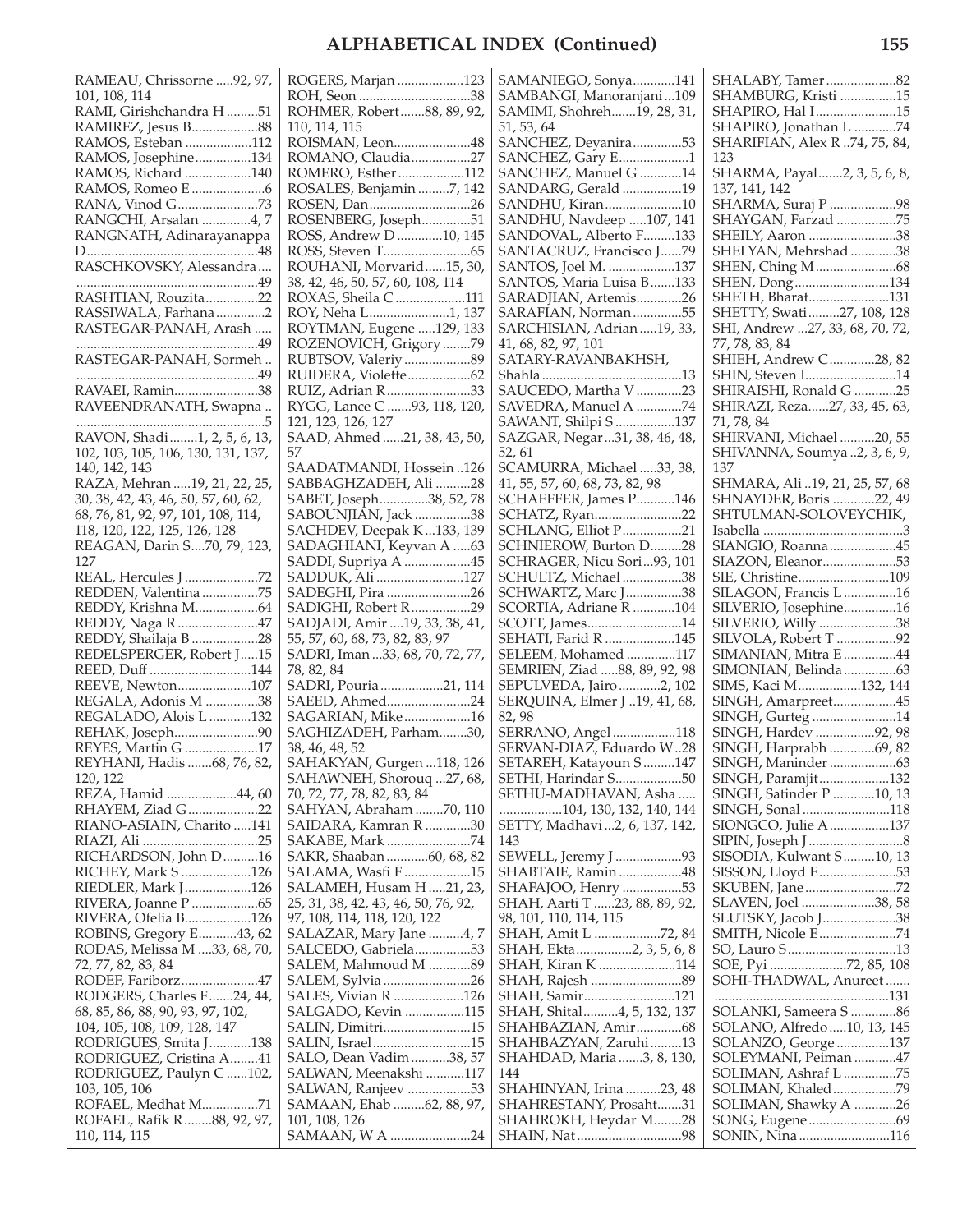SOOD, Sarika .....................4, 132 SOOD, Shikka .......31, 38, 46, 48, 52, 63 SOPER, Barton .........................98 SOUCHITSKI, Andrei.............38 SPARROW, Joseph.................126 STA MARIA, Janice B................5 STANLEY, Paul R...................110 STANLEY, William H............112 STEPHAN, Waleed A...120, 122, 126 STEPP, Cauleen ........................28 STEVENS, Donna .......69, 72, 77, 82, 83, 84 STINE, Leida P...........................1 STOMEL, Theodore D ......38, 55 STROMBERG, Louis Z ......8, 29, 108, 111, 116, 117, 131 SUAREZ, Hector A................126 SUAREZ, Hernando................49 SUH, Peter H............................60 SUHARDJO, Didik S.......63, 110 SUN, Shihpen...........................84 SUPRONO, Mavern S...........109 SUR, Daniel ..............................15 SUTHAR, Jaswant .................112 SUTHERLAND, Steven J.......33, 49, 57 SWE, Thet .................................70 SYCAMORE, Michael J.....48, 75 SZPOGANICZ, Rafaela P......15, 31, 42, 46 TA, Jason .............................24, 63 TABARYAEI, Neda D .............41 TABER, Bruce L......................111 TADROS, Fawzy F...................55 TADYCH, Robert V.................71 TAFALLA, Froilan D.............141 TAGHAVI, Mohammad R.....19, 69, 82 TAHGHIGHI, Nasir...20, 24, 51, 89, 92, 98, 110, 114, 115 TAHRIRIAN, Shaghayegh ..118, 120 TAITZ, Orly ..............................79 TAJBAKHSH, Mojdeh .....69, 76, 82 TALE-YAZDI, Foroud.......33, 73 TALIM, Darshita......................83 TALMOOD, Anna K ...............72 TAMAYO, Enrique ..................54 TAMIR, Alfred B......................64 TAN, Alvin .............................134 TAN, Maristela ...2, 3, 5, 6, 9, 10, 13, 15, 102, 104, 105, 106, 131, 132, 137, 141, 142, 143, 144 TANDYA, Ardini .....................23 TANG, Alyssa ..........................73 TANG, Julie ............................115 TANG, Lu ...............................138 TAO, George J ........................107 TARIGHATI, Michael M......118, 120, 122, 126 TARNAVSCHI, Irina ...............54 TATULYAN, Sergey...20, 48, 147 TAVAKOLI, Ali ........................72 TAYAB, Gamal .........................51 TCHABOUKIAN, Ohannes ..38, 42, 50, 60

TCHAGA, Verginia K ...........138 TEDJAKUSNADI, Yudi ..........24 TEE, Peter A ....33, 41, 55, 60, 69, 73, 82, 98 TELLO, Jorge A........................54 THAI, Michael D ........43, 50, 63, 109 THAI, Vu.................119, 120, 126 THAKUR, Bhavana...............133 THANKACHEN, Pavithra S...... ....................................................71 THAY, Vicheth..........................52 THAYAPARAN, Jegatri R....102, 104, 105, 106 THEIN, Nilar......................72, 85 THOMAS, Mark E...................15 THOMPSON, Rogelio F .........14 THORNE, J Michael................20 THORNE, John M ...........89, 147 THORNE, Michael ..........22, 147 THU, Zaw M ............................98 TIEMPETPAISAL, Panadda....... ..................................................109 TIN, Justin...............................129 TINER, Kirk E ........................121 TIRUPATHI, Haritha.................9 TO, Joan T .................................98 TOLENTINO, Leticia R ....16, 21 TOMA, Omeed B ...........119, 126 TON, Daniel............................114 TONG, Christopher N ..........126 TONNU, Phuong Nguyen ...138 TOOMARIAN, Roya...............75 TOOVY, Samuel A...................55 TORGERSEN, R T .................146 TORRES, Alan D....19, 28, 45, 54 TORRES, Jose Antonio..........145 TOTTEN, Gary C.....................48 TOUR, Ramin...........................38 TRAC, Trinh P............................4 TRAN, Cheryl D ....................120 TRAN, Cindy M ....41, 82, 86, 98 TRAN, Duc M ..........................64 TRAN, Elizabeth...19, 33, 41, 69, 73, 82, 98 TRAN, Hanh M .......................89 TRAN, Hien G .........................93 TRAN, Huey Q ........................93 TRAN, Johnny....92, 98, 109, 114 TRAN, Justin D.....24, 48, 63, 69, 111 TRAN, Kim-Thanh..................71 TRAN, Kimthy...........................8 TRAN, Kristine N.......89, 92, 98, 101, 115 TRAN, Lien H ................139, 140 TRAN, Lisa T............................69 TRAN, Lynn P..........................73 TRAN, Mai P...33, 38, 41, 55, 57, 60, 69, 74, 82, 98 TRAN, Michael T.....................84 TRAN, Newport ......................33 TRAN, Ngoc K.........................33 TRAN, Nhan ..........................104 TRAN, Phong T .....................138 TRAN, Rosa..................33, 72, 83 TRAN, The-Hao....33, 39, 41, 55, 57, 60, 69, 74, 82, 98

| TRAN, Val H19, 28, 31, 39, 69,<br>71, 72, 77, 82, 83 |
|------------------------------------------------------|
|                                                      |
| TRAN, Vu 138                                         |
| TRAN-VIET, Thuc 57                                   |
| TRENT, Jannette F 69                                 |
| TRIGOSO, Oscar R17, 48                               |
| TRINH, Linh 74                                       |
| TRINH, Nancy J101                                    |
| TRINIDAD, Estrella 2                                 |
| TROUNG, Minh48                                       |
| TROUNG, Newport84<br>TRUONG, Chuong N 65             |
| TRUONG, Hoan M 84                                    |
| TRUONG, Hoang103                                     |
| TRUONG, Robert 138                                   |
| TSAI, Matthew  19, 33, 39, 41,                       |
| 55, 57, 60, 69, 74, 82, 98                           |
| TSANG, Elizabeth F 141                               |
| TSOI, Kelvin C 25, 50                                |
| TSOLAKYAN, Aram39<br>TSOUZMER, Polina 6, 105, 141    |
| TUCKER, Brenda L 24, 89, 98,                         |
| 114                                                  |
| TURLEY, Jerrid F 30                                  |
| TUTTLE, Delia 93                                     |
| TUTUNDZHYAN, Yeranui E                               |
|                                                      |
| TYLER, Michael W 122, 123                            |
| UHRIK, James A 22                                    |
| UMALI, Ralph E 92, 115<br>URIAS-SESTEAGA, Glenda L   |
|                                                      |
| URIBE, Genaro 112                                    |
| URIZAR, Ricardo I 45                                 |
| USUDE, Tederhi T31                                   |
| VAHABI, Samyeh109                                    |
| VAHEDI, Soheil 29                                    |
| VALA, Ghazal 101<br>VALDERRAMA, Clarinda T           |
|                                                      |
|                                                      |
| VALDEZ, George 20, 112<br>VALDEZ, Mario G 39         |
| VAMADEV, Veena4, 7, 132,                             |
| 138                                                  |
| VAN, Huan N138                                       |
| VARANI, Antoine145                                   |
| VARGAS, Luis G116                                    |
| VARGAS, Pablo  19, 69, 76, 82<br>VASA, Jitendra M 30 |
| VASANTH, Kamala 101, 120,                            |
| 121, 123, 127                                        |
| VEHAWN, Michael134, 138                              |
| VELASCO, Leovy3                                      |
| VELEZ, Martha I13                                    |
| VERDER, Marilu 2, 3, 5, 9, 103,                      |
| 106, 138                                             |
| VERDUGO, Richard A25<br>VERNY, Timothy D 28          |
|                                                      |
| VIELBIG, Patricia A 139, 140                         |
| VILLACIS, Saskia 39                                  |
| VILLANUEVA, Mervin S 89                              |
| VILLAROMAN, Emil G 132                               |
| VILLARREAL, Hector A 119,                            |
| 120, 126, 128                                        |
| VILLASENOR, Dale D9<br>VILLASENOR, Jorge26           |
|                                                      |
| VINH, Bao Quoc72, 98                                 |

VINH, Nina............33, 39, 63, 98 VIRGIN, Fenny ...89, 92, 99, 110, 114 VIRK, Amandeep B ...................5 VITAL, Jorge.............................83 VITO, Michael J......................114 VO, Colleen P..19, 21, 23, 25, 31, 39, 42, 43, 46, 50, 57, 60, 76, 83, 101, 109, 114, 119, 121, 122, 126 VO, Hanh N ....33, 39, 41, 55, 57, 60, 69, 74, 83, 99 VO, Hanhgoc N ....33, 39, 41, 55, 57, 60, 69, 74, 83, 99 VO, Mai...........................132, 144 VOLFSON, Nonna ................132 VONG, Chang S.....................107 VORA, Jayang M .....................69 VU, Anh T...........................39, 83 VU, Don ..................33, 45, 69, 83 VU, Frederick H.......................33 VU, Hong T ..............................34 VU, Joseph A..........................134 VU, Muu G .............................138 VU, Nathan D ..........................78 VU, Thai..............................92, 99 VU, Trang T ............................138 VWICH, Tamara B......20, 31, 39, 46, 48, 52, 61 VYAS, Rachana R...................138 WAHBA, Maged F...................60 WALKER III, Nelson E ...........39 WANG, James H......................83 WANG, Jenny V.......................99 WANG, Michelle....................117 WANG, Qianmin .....................13 WANG, Tien Chun ..................61 WANG, Wen-Li......................103 WANG, Wen-Sheng.................39 WARJABEDIAN, Sandra........41 WATANABE, Bryan K .....16, 22, 90, 93, 99, 101 WATANABE, Lynda S ....99, 101 WATANABE, Nancy R .........138 WEGRZYN, Matthew ..119, 121, 122, 126 WEINER, Nathaniel I........30, 76 WENDELL, Forrest R ......7, 107, 142 WESTERMEYER, John R........29 WHANG, Henry....................131 WHISENHUNT, Cheryl A ....10, 13, 145 WIEDERKEHR, Sabina...........54 WILLIAMS, Bruce ...................65 WILLIAMS, Jack..........17, 28, 85 WILLIAMS, Sally.....................16 WILSON, Eric S .......................77 WIN, Myo...........................39, 41 WINER, Martin J......................39 WISNIESKI, Joseph R....119, 127 WITKOSKY, Mitchell .......23, 43, 50, 63, 109 WOLF JR, Robert W ..............133 WONG, Henry.........................51 WONG, Steven.......................107 WORKINGS, Yuko ................146 WORKNEH, Sirak Y .............107 WROBEL, Jaroslaw........115, 116 WU, Jean.............2, 3, 5, 6, 9, 138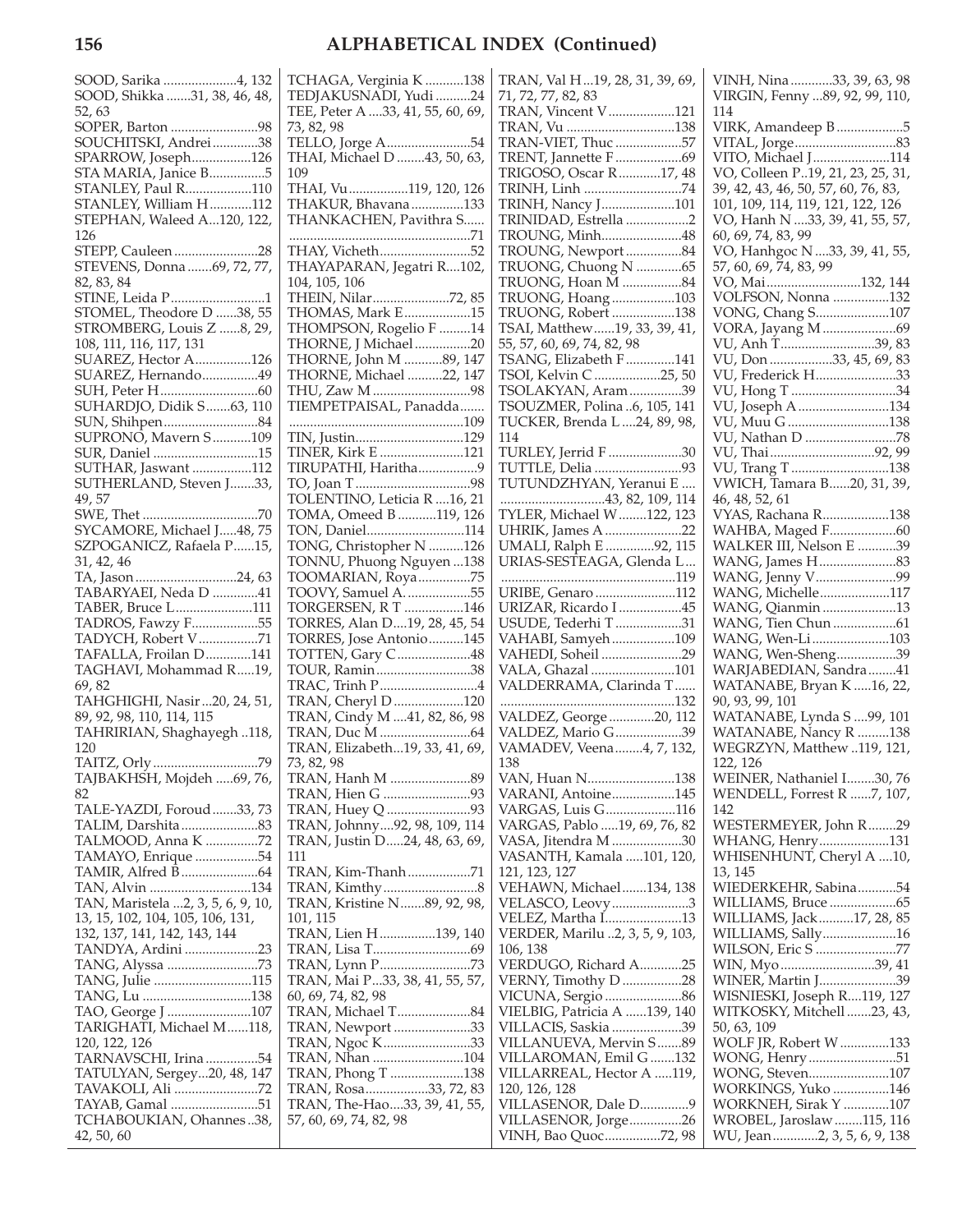| WU, Lawrence 4, 5, 9                     | ZHAN  |
|------------------------------------------|-------|
| WU, Shing K 5, 6, 141, 142,              | ZHAN  |
| 143, 144                                 | ZHAN  |
| WYNDHAMSMITH, David R                    | ZHAN  |
|                                          | ZHAO, |
| XAVIER, Ronald J  92, 99, 109,           | ZINAT |
| 114                                      | ZOUBI |
| XIA, Bing E 129<br>XIANG, Xilin129, 139  | ZUNIG |
| YADEGAR, Naghmeh 29                      | .     |
| YAGHMAI, Vida54                          |       |
| YAMAMOTO, Natsuyo 107                    |       |
| YAMASHITA, Lester T 6                    |       |
|                                          |       |
| YANG, Gary 26                            |       |
| YANG, Kyu Daniel 111                     |       |
| YANG, Peter T 65, 134                    |       |
| YANG, Wendy T70                          |       |
| YAR, Sean 19, 22, 23, 25, 31, 39,        |       |
| 42, 43, 46, 50, 57, 60, 63, 69, 76,      |       |
| 83, 92, 99, 101, 109, 114, 119,          |       |
| 121, 122, 127, 128                       |       |
| YAVARI, Mansoureh 101                    |       |
| YAZDANI, Farzad101, 121,                 |       |
| 123, 127                                 |       |
| YAZDANI, Sohrab 16, 48                   |       |
| YEBRI, Michael 17, 39                    |       |
| YEBRI, Roya S17, 39                      |       |
| YEE, Katherine B 4                       |       |
| YERMIAN, Nader 19, 22, 39,               |       |
| 57                                       |       |
| YESSAIAN, Anoush60                       |       |
| YETEK, Faruk4                            |       |
| YETENEKIAN-GETTAS,                       |       |
|                                          |       |
| YEUNG, Helen K17, 61                     |       |
|                                          |       |
|                                          |       |
| YONG, Richard J 22                       |       |
| YOSHIDA, Elmer O 84<br>YOUNESI, Hamid117 |       |
| YOUNG, Kimmer E  10, 13, 64              |       |
| YOUNG, Maryann 74                        |       |
| YOUNG, Ronald S129                       |       |
| YOUSEFZADEH, Kourosh 31,                 |       |
| 42, 46, 60                               |       |
| YOUSSEF, Sami I 13                       |       |
| YU, Quinn24, 99                          |       |
| YUE, Alden78                             |       |
| YULIONGSIU, Rey Q 13                     |       |
| YUMENA, Angelita F 2                     |       |
| YWOM, James92                            |       |
| ZABIHI, Farzin 13                        |       |
| ZADORIAN, Vagrik20                       |       |
|                                          |       |
| ZAHROI-SANI, Manucher138                 |       |
| ZAK, Boris 16, 133                       |       |
| ZAK, Ilya 16, 52, 147                    |       |
| ZAKER, Meysam60, 63                      |       |
| ZAKHARY, Maged G   70                    |       |
| ZAKY, Mona146                            |       |
|                                          |       |
| ZARGARPOUR, Siavash54                    |       |
| ZARINNIA, Matt F 20, 26                  |       |
| ZARRINNAM-FATTAHI,                       |       |
| Shahrzad 41, 55, 60, 83, 99              |       |
| ZAW, Ada 121                             |       |
| ZAW, Timothy121                          |       |
| ZHANG, Chu39                             |       |
|                                          |       |

| ZHANG, Ding H 65<br>ZHANG, Jiachang 16<br>ZHANG, Jin16<br>ZHANG, Rong31, 52<br>ZHAO, Edward 129<br>ZINATI, Ladan18<br>ZOUBTSOV, Viacheslav S112<br>ZUNIGA-BRENES, Maria K |  |
|---------------------------------------------------------------------------------------------------------------------------------------------------------------------------|--|
|                                                                                                                                                                           |  |
|                                                                                                                                                                           |  |
|                                                                                                                                                                           |  |
|                                                                                                                                                                           |  |
|                                                                                                                                                                           |  |
|                                                                                                                                                                           |  |